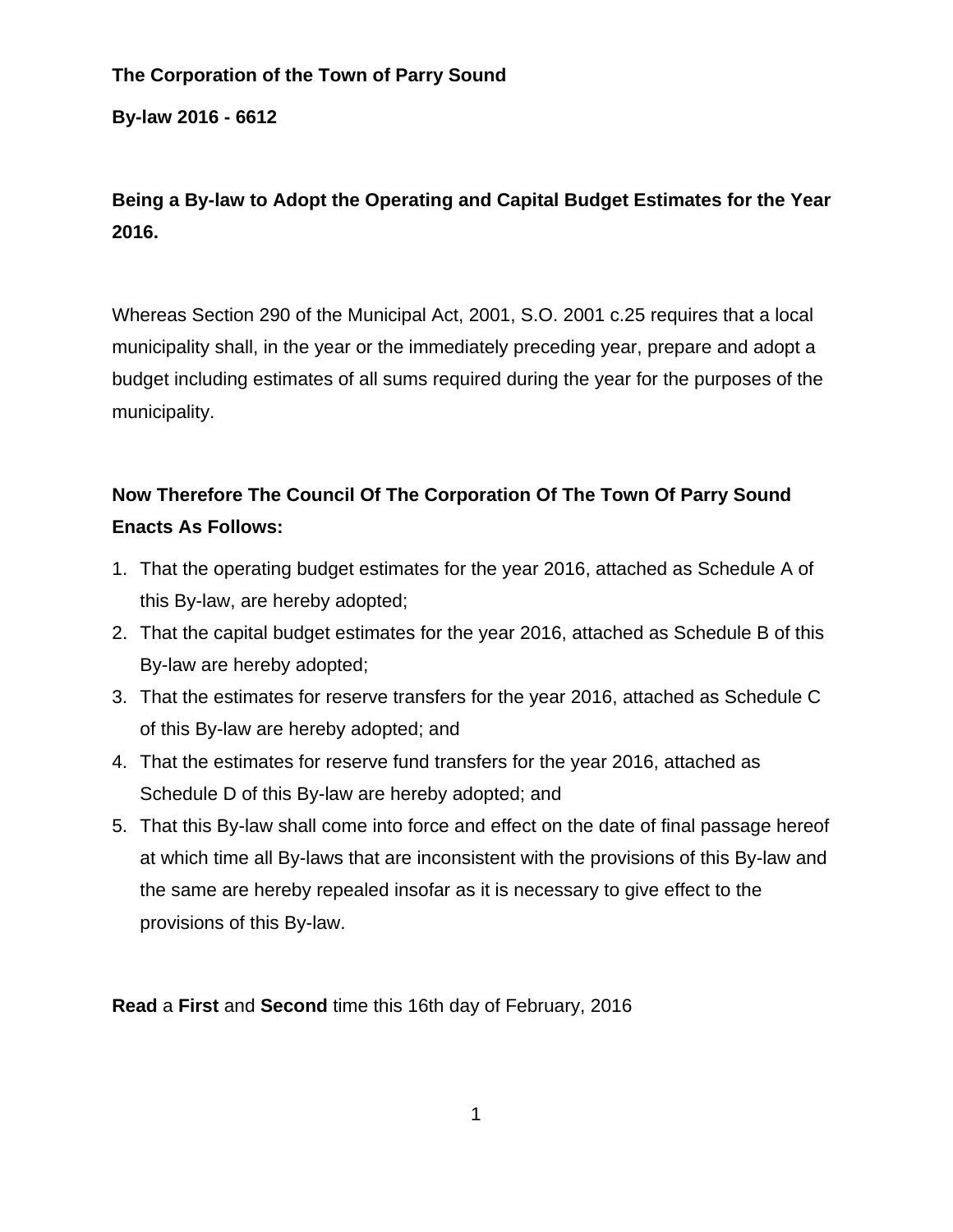# **The Corporation of the Town of Parry Sound**

**By-law 2016 - 6612** 

Signature on File Signature on File

**Deputy Mayor Saulnier Mayor Saulnier Access Manual Access Jackie Johnston Boggs, Clerk** 

**Read** a **Third** time, **Passed**, **Signed** and **Sealed**

This 2nd day of March, 2016

Signature on File Signature on File Signature on File

Mayor Jamie McGarvey **Rob Mens, C.A.O./Deputy Clerk**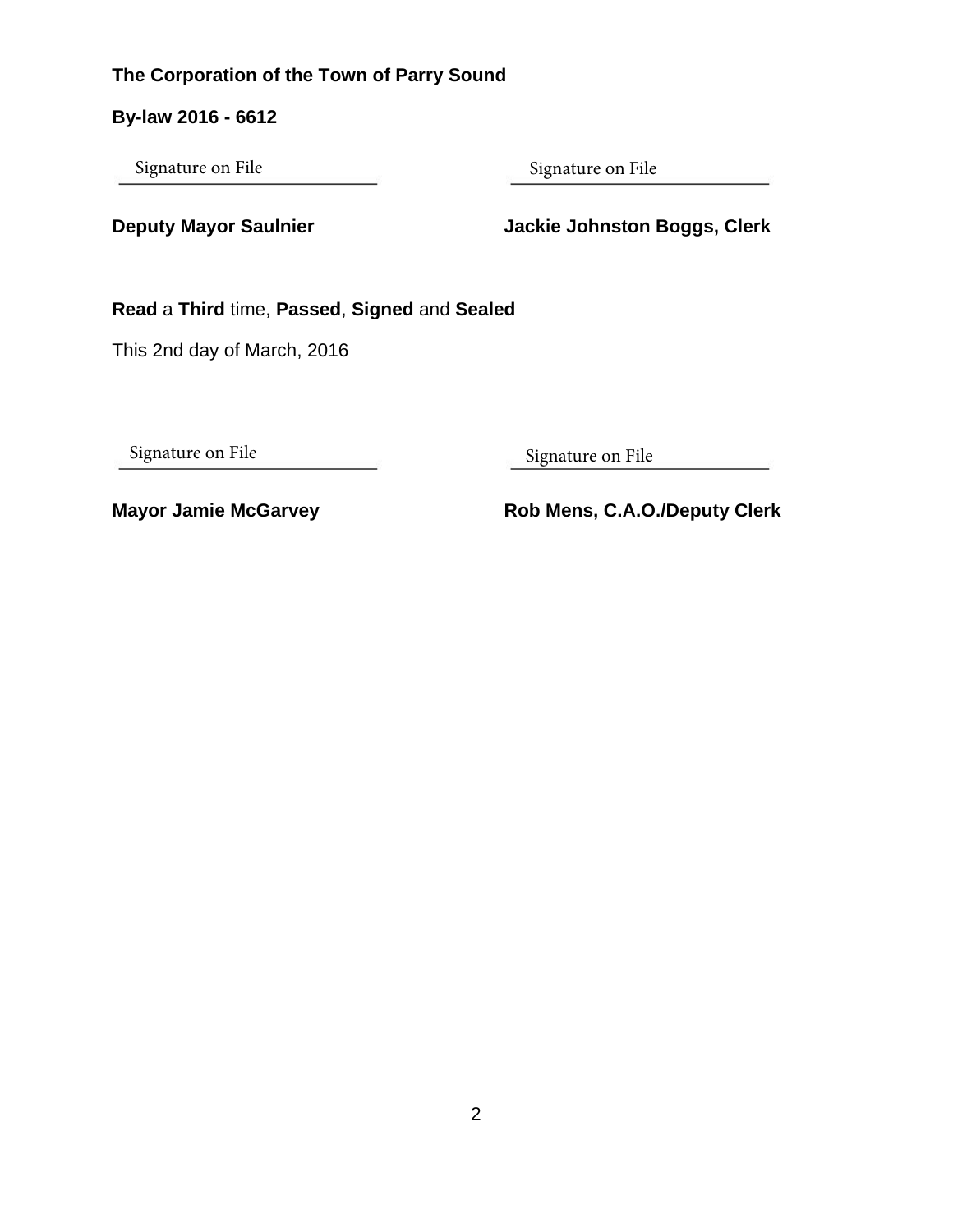

| 2016 Budget Item                         | <b>Item Total</b> | <b>Sub Total</b> | <b>Comments</b>                             |
|------------------------------------------|-------------------|------------------|---------------------------------------------|
| <b>Total Levy From Statement of</b>      |                   |                  |                                             |
| <b>Operations</b>                        | \$<br>6,386,063   |                  |                                             |
| <b>Adjustments</b>                       |                   |                  |                                             |
| Remove Amortization Expense              | (4,611,421)       |                  |                                             |
| Adjust for (Gain) Loss on disposal of    |                   |                  |                                             |
| assets                                   |                   |                  |                                             |
| <b>Adjusted Operating Budget</b>         |                   | \$<br>1,774,642  |                                             |
| <b>Capital Grants and Donations Not</b>  |                   |                  |                                             |
|                                          |                   |                  |                                             |
| <b>Included in Operating</b>             |                   |                  |                                             |
| Federal funding for Dock B               | \$<br>(126,900)   |                  |                                             |
| Parry Sound Soccer Club                  | (10,000)          | (136,900)        |                                             |
|                                          |                   |                  |                                             |
| <b>Capital Budgets Total Cost (See</b>   |                   |                  |                                             |
| Summary)                                 |                   | 7,784,438        |                                             |
| <b>Transfers from Reserves (See</b>      |                   |                  |                                             |
| Summary)                                 |                   | (2,557,480)      |                                             |
| <b>Transfers from Reserve Funds (See</b> |                   |                  |                                             |
| Summary)                                 |                   | (508, 725)       |                                             |
| <b>Transfers to Reserves (See</b>        |                   |                  |                                             |
| Summary)                                 |                   | 2,252,114        |                                             |
| <b>Transfers to Reserve Funds (See</b>   |                   |                  |                                             |
| Summary)                                 |                   | 373,369          |                                             |
| <b>Interest Earned on Reserve Funds</b>  |                   |                  |                                             |
|                                          |                   |                  |                                             |
| <b>Added to Reserve Fund</b>             |                   | 30,825           |                                             |
| <b>New Borrowing</b>                     |                   |                  |                                             |
| External Debt -                          | \$<br>(600,000)   |                  |                                             |
| Internal Borrowing - Reserve Fund        |                   | (600,000)        |                                             |
| <b>Principal Payments on Long-Term</b>   |                   |                  |                                             |
| <b>Debt</b>                              |                   |                  |                                             |
| Smelter Wharf (Port)                     | 24,374            |                  |                                             |
| <b>Water Filtration Plant</b>            | 278,000           |                  |                                             |
| <b>Gibson Street Project</b>             | 57,500            |                  |                                             |
| McDougall Water Tower System             | 100,000           |                  |                                             |
| Riverdale Road Project                   | 35,000            |                  |                                             |
| <b>Wastewater Plant</b>                  | 125,000           |                  |                                             |
| <b>Municipal Office</b>                  | 87,500            |                  |                                             |
| <b>Wastewater Force Mains</b>            | 12,500            |                  |                                             |
| <b>BOCC</b>                              | 56,250            |                  |                                             |
| James, Gibson & Mary St                  | 56,250            |                  |                                             |
|                                          |                   |                  |                                             |
| <b>WPSHC - Repayment Building Fees</b>   | 15,045            |                  |                                             |
| 2015 Issuance - College Drive,           |                   |                  |                                             |
| Forrest St, Hillcrest Storm Sewer        | 106,666           |                  | Assumes rate of 2.86% for 15 years          |
|                                          |                   |                  |                                             |
| LED Lighting - Repayment to Capital      |                   |                  |                                             |
| Asset Legacy Reserve Fund                | 121,525           |                  | 1,075,610 Assumes rate of 1.05% for 5 years |
|                                          |                   |                  |                                             |
| <b>Net Levy Required</b>                 |                   | \$<br>9,487,894  |                                             |
| Taxes at 3.16%                           |                   |                  | 9,669,226 Based on final MPAC tax roll      |
| Remove net tax revenue from              |                   |                  |                                             |
| Lakeland LTC                             |                   | (180, 946)       |                                             |
| Amount to remove (add) to reach          |                   |                  |                                             |
| goal                                     |                   | \$<br>(386)      |                                             |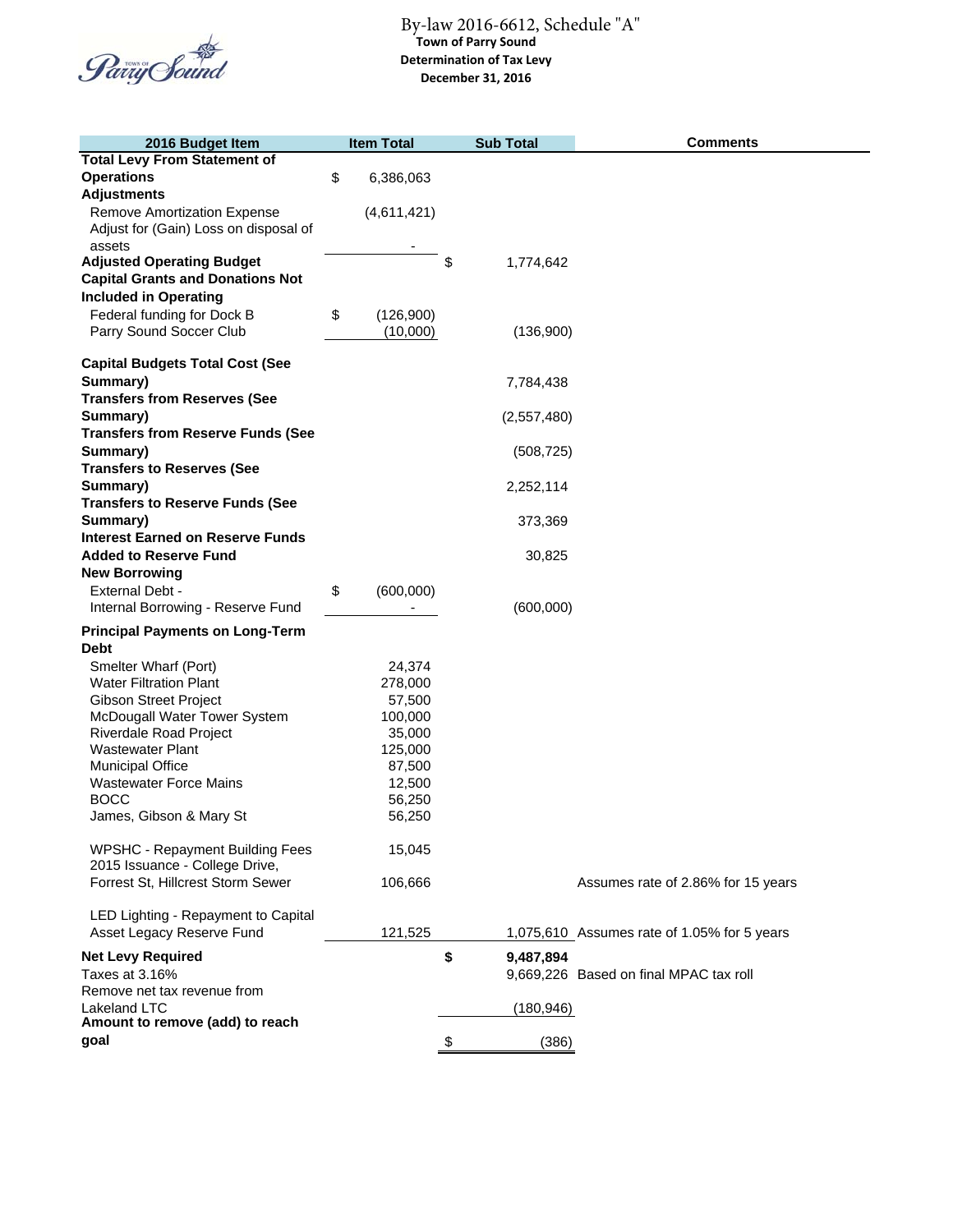| 2016                   |                 |                      |                     |  |  |  |
|------------------------|-----------------|----------------------|---------------------|--|--|--|
|                        |                 |                      |                     |  |  |  |
|                        | <b>One-Time</b> | <b>Service Level</b> |                     |  |  |  |
| <b>Baseline Budget</b> | <b>Items</b>    | <b>Changes</b>       | <b>Total Budget</b> |  |  |  |

#### **Revenues**

|                       | Council                           |                           |                                         |                        |                      |
|-----------------------|-----------------------------------|---------------------------|-----------------------------------------|------------------------|----------------------|
|                       | <b>General Government</b>         | \$<br>$(2,527,657.85)$ \$ |                                         | \$<br>$(35,100.00)$ \$ | (2,562,757.85)       |
|                       | Finance                           | (112,000.00)              |                                         |                        | (112,000.00)         |
|                       | Information Technology            |                           |                                         |                        |                      |
|                       | <b>POA Court Services</b>         | (1,468,700.00)            |                                         |                        | (1,468,700.00)       |
|                       | <b>Policing Services</b>          | (47, 111.00)              |                                         | 47,111.00              |                      |
|                       | Third Party Funding               |                           |                                         |                        |                      |
|                       | Education                         |                           |                                         |                        |                      |
|                       | <b>Emergency Management</b>       |                           |                                         |                        |                      |
|                       | <b>Fire Department</b>            | (9,050.00)                |                                         |                        | (9,050.00)           |
|                       | Land Ambulance                    | (8,190,205.00)            | (67,000.00)                             |                        | (8,257,205.00)       |
|                       | <b>By-law Enforcement</b>         | (72,000.00)               |                                         |                        | (72,000.00)          |
|                       | Parking                           | (157,000.00)              |                                         | 121,500.00             | (35,500.00)          |
|                       | Operations                        | (644,013.00)              | (3,445,000.00)                          |                        | (4,089,013.00)       |
|                       | Wastewater                        | (2,834,527.22)            |                                         |                        | 2,834,527.22)        |
|                       | Water                             | (2,417,490.37)            |                                         |                        | (2,417,490.37)       |
|                       | Waste Management                  | (111,966.60)              |                                         |                        | (111, 966.60)        |
|                       | Parks and Recreation (Leisure)    | (47,000.00)               |                                         | (37,260.00)            | (84,260.00)          |
|                       | <b>Bobby Orr Community Centre</b> | (186,600.00)              |                                         |                        | (186,600.00)         |
|                       | <b>Other Properties</b>           | (9,850.00)                |                                         |                        | (9,850.00)           |
|                       | C.W. Stockey Centre               | (916, 455.00)             |                                         |                        | (916, 455.00)        |
|                       | Planning and Building Department  | (82,000.00)               |                                         |                        | (82,000.00)          |
|                       | Development                       |                           |                                         |                        |                      |
| <b>Total Revenues</b> |                                   |                           | \$ (19,833,626.04) \$ (3,512,000.00) \$ | 96,251.00              | \$ (23, 249, 375.04) |
|                       |                                   |                           |                                         |                        |                      |
| <b>Expenses</b>       |                                   |                           |                                         |                        |                      |
|                       | Council                           | \$<br>243,300.00          | \$                                      | \$                     | \$<br>243,300.00     |
|                       | <b>General Government</b>         | 865,726.32                |                                         | 6,200.00               | 871,926.32           |
|                       | Finance                           | 642,415.00                | 35,000.00                               | (200.00)               | 677,215.00           |
|                       | Information Technology            | 146,790.00                | 3,500.00                                | 96,850.00              | 247,140.00           |
|                       | POA Court Services                | 1,351,600.00              | 1,000.00                                |                        | 1,352,600.00         |
|                       | <b>Policing Services</b>          | 1,837,059.00              |                                         |                        | 1,837,059.00         |
|                       | Third Party Funding               | 869,436.00                |                                         | (200.00)               | 869,236.00           |
|                       | Education                         |                           |                                         |                        |                      |
|                       | <b>Emergency Management</b>       | 5,562.71                  |                                         |                        | 5,562.71             |
|                       | Fire Department                   | 774,289.00                |                                         | 1,465.00               | 775,754.00           |
|                       | Land Ambulance                    | 8,417,506.00              | 77,000.00                               | 4,500.00               | 8,499,006.00         |
|                       | <b>By-law Enforcement</b>         | 245,895.00                |                                         | 6,300.00)              | 239,595.00           |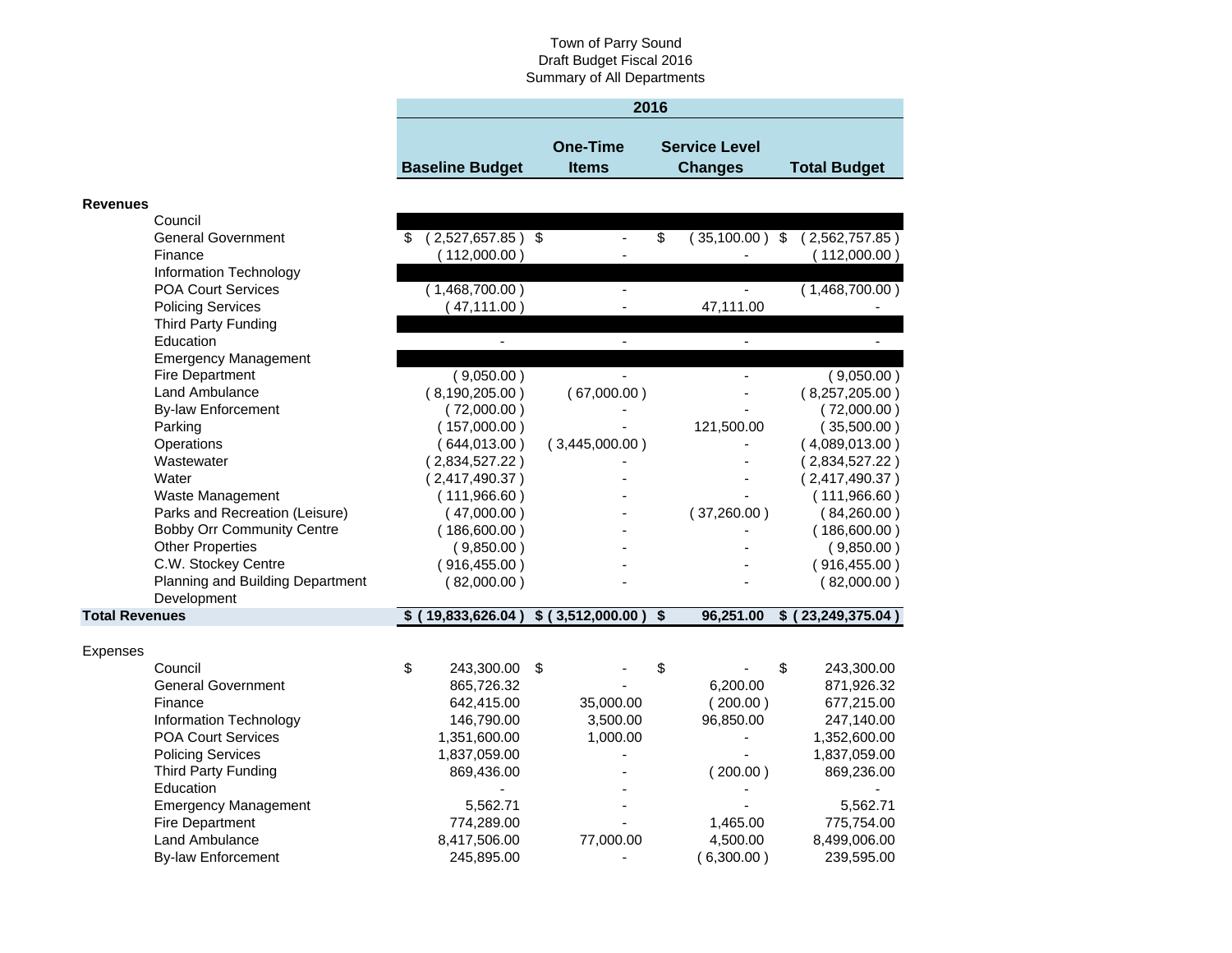|                                   | 2016                   |                                 |                                        |                               |  |  |  |  |
|-----------------------------------|------------------------|---------------------------------|----------------------------------------|-------------------------------|--|--|--|--|
|                                   | <b>Baseline Budget</b> | <b>One-Time</b><br><b>Items</b> | <b>Service Level</b><br><b>Changes</b> | <b>Total Budget</b>           |  |  |  |  |
| Parking                           | 166,575.00             | 21,000.00                       | 15,050.00)                             | 172,525.00                    |  |  |  |  |
| Operations                        | 4,384,691.69           | 8,000.00                        | 95,189.86)                             | 4,297,501.83                  |  |  |  |  |
| Wastewater                        | 2,560,965.99           | 13,000.00                       | 47,625.23                              | 2,621,591.22                  |  |  |  |  |
| Water                             | 2,035,224.40           | 68,000.00                       | 32,725.23                              | 2,135,949.63                  |  |  |  |  |
| Waste Management                  | 941,152.00             |                                 | 18,226.00)                             | 922,926.00                    |  |  |  |  |
| Parks and Recreation (Leisure)    | 828,746.15             | 48,162.00                       | 2,266.00                               | 871,674.15                    |  |  |  |  |
| <b>Bobby Orr Community Centre</b> | 728,332.56             | 1,000.00                        | (10,000.00)                            | 719,332.56                    |  |  |  |  |
| <b>Other Properties</b>           | 25,258.00              |                                 |                                        | 25,258.00                     |  |  |  |  |
| C.W. Stockey Centre               | 1,465,155.00           |                                 |                                        | 1,465,155.00                  |  |  |  |  |
| Planning and Building Department  | 358,320.00             | 30,000.00                       | $2,500.00$ )                           | 385,820.00                    |  |  |  |  |
| Development                       | 363,310.98             | 7.000.00                        | 29,000,00                              | 399,310.98                    |  |  |  |  |
| <b>Total Expenses</b>             | 29,257,310.80          | 312,662.00<br>S                 | 72,965.60                              | 29,635,438.40                 |  |  |  |  |
|                                   |                        |                                 |                                        |                               |  |  |  |  |
| <b>Total Levy</b>                 | 9.423.684.76<br>\$     | \$ (3,199,338.00)               | 169,216.60<br>- \$                     | 6,386,063.36<br><sup>\$</sup> |  |  |  |  |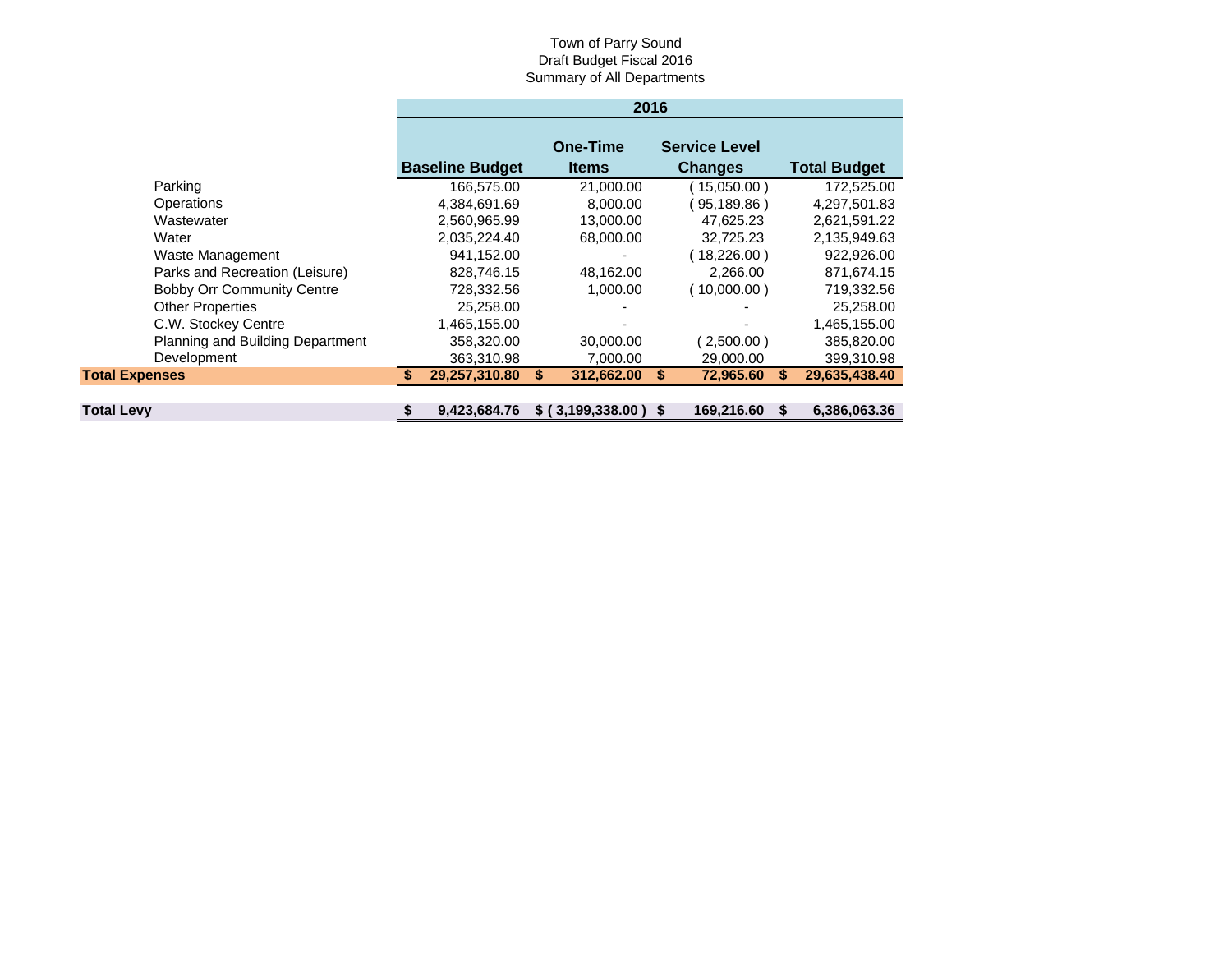|                              |                                             | 2016 |                 |                       |    |                      |                     |
|------------------------------|---------------------------------------------|------|-----------------|-----------------------|----|----------------------|---------------------|
|                              |                                             |      | <b>Baseline</b> |                       |    | <b>Service Level</b> |                     |
|                              |                                             |      | <b>Budget</b>   | <b>One-Time Items</b> |    | <b>Changes</b>       | <b>Total Budget</b> |
|                              | Council administration:                     |      |                 |                       |    |                      |                     |
| 01-1101-00000-01220          | Employee benefits (council)                 | \$   | 350.00          | -\$                   | \$ |                      | \$<br>350.00        |
| 01-1101-00000-01411          | Stationary & office supplies                |      | 500.00          |                       |    |                      | 500.00              |
| 01-1101-00000-01413          | Photocopies and scanning related            |      | 400.00          |                       |    |                      | 400.00              |
| 01-1101-00000-01414          | Minor furniture & equipment                 |      | 500.00          |                       |    |                      | 500.00              |
| 01-1101-00000-01418          | Annual IT chargeback for desktop computers  |      | 7,350.00        |                       |    |                      | 7,350.00            |
| 01-1101-00000-01435          | Miscellaneous materials                     |      | 500.00          |                       |    |                      | 500.00              |
| 01-1101-00000-01461          | Subscriptions, books and magazines          |      | 500.00          |                       |    |                      | 500.00              |
| 01-1101-00000-01491          | Hospitality and foods                       |      | 4,000.00        |                       |    |                      | 4,000.00            |
| 01-1101-00000-01511          | Postage                                     |      | 50.00           |                       |    |                      | 50.00               |
| 01-1101-00000-01513          | Courier and express post                    |      | 50.00           |                       |    |                      | 50.00               |
| 01-1101-00000-01515          | Advertising & other meeting expenses        |      | 3,000.00        |                       |    |                      | 3,000.00            |
| 01-1101-00000-01529          | <b>Integrity Commissioner Services</b>      |      | 2,000.00        |                       |    |                      | 2,000.00            |
| 01-1101-00000-01570          | Miscellaneous rentals                       |      | 300.00          |                       |    |                      | 300.00              |
| 01-1101-00000-01581          | Membership dues and fees                    |      | 4,400.00        |                       |    |                      | 4,400.00            |
| 01-1101-00000-01816          | <b>Emergency donations</b>                  |      | 2,000.00        |                       |    |                      | 2,000.00            |
|                              | <b>Insert New Above</b>                     |      |                 |                       |    |                      |                     |
| 01-1101-?????-?????          | <b>Total Council administration</b>         |      | 25,900.00       | $\overline{a}$        |    | $\overline{a}$       | 25,900.00           |
|                              | Mayor:                                      |      |                 |                       |    |                      |                     |
| 01-1102-00000-01118          | Remuneration                                |      | 34,400.00       |                       |    |                      | 34,400.00           |
| 01-1102-00000-01220          | <b>Employee Benefits</b>                    |      | 3,200.00        |                       |    |                      | 3,200.00            |
| 01-1102-00000-01512          | Telephone/Blackberry                        |      | 1,200.00        |                       |    |                      | 1,200.00            |
| 01-1102-00000-01542          | Mileage and car allowance                   |      | 2,000.00        |                       |    |                      | 2,000.00            |
| 01-1102-00000-01583          | Conferences & meetings                      |      | 8,500.00        |                       |    |                      | 8,500.00            |
|                              | <b>Insert New Above</b>                     |      |                 |                       |    |                      |                     |
| 01-1102-?????-?????          | <b>Total Mayor</b>                          |      | 49,300.00       | $\blacksquare$        |    | $\blacksquare$       | 49,300.00           |
|                              | Councillors:                                |      |                 |                       |    |                      |                     |
| 01-1103-00000-01118          | Remuneration                                |      | 104,000.00      |                       |    |                      | 104,000.00          |
| 01-1103-00000-01215          | <b>WSIB Related Costs</b>                   |      |                 |                       |    |                      |                     |
| 01-1103-00000-01220          | <b>Employee Benefits</b>                    |      | 8,800.00        |                       |    |                      | 8,800.00            |
| 01-1103-00000-01435          | Miscellaneous expense                       |      | 300.00          |                       |    |                      | 300.00              |
| 01-1103-00000-01583          | Conferences & meetings (incl travel)        |      |                 |                       |    |                      |                     |
|                              | CIr Horne - Professional Development and    |      |                 |                       |    |                      |                     |
| 01-1103-05620-01583 Meetings |                                             |      | 2,000.00        |                       |    |                      | 2,000.00            |
|                              | CIr Saulnier - Professional Development and |      |                 |                       |    |                      |                     |
| 01-1103-05621-01583 Meetin   |                                             |      | 2,000.00        |                       |    |                      | 2,000.00            |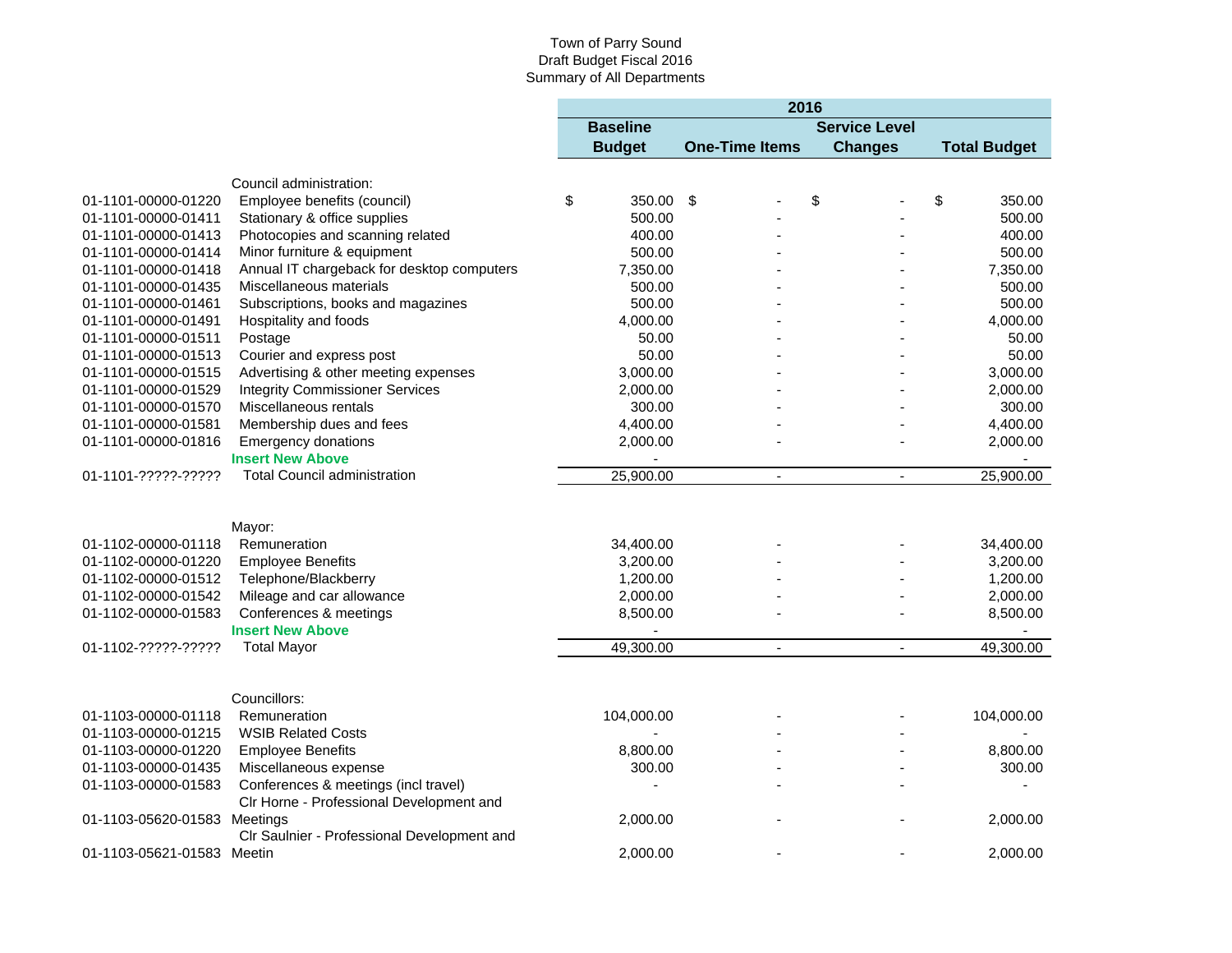|                     |                                                                                            | 2016                 |                       |                      |                     |
|---------------------|--------------------------------------------------------------------------------------------|----------------------|-----------------------|----------------------|---------------------|
|                     |                                                                                            | <b>Baseline</b>      |                       | <b>Service Level</b> |                     |
|                     |                                                                                            | <b>Budget</b>        | <b>One-Time Items</b> | <b>Changes</b>       | <b>Total Budget</b> |
|                     | CIr Borneman Professional Development &                                                    |                      |                       |                      |                     |
| 01-1103-05628-01583 | Meetings                                                                                   | 2,000.00             |                       |                      | 2,000.00            |
| 01-1103-05633-01583 | CIr Keith Professional Development & Meetings<br>CIr Marshall - Professional Development & | 2,000.00             |                       |                      | 2,000.00            |
| 01-1103-05634-01583 | <b>Meetings</b><br>CIr McCann - Professional Development &                                 | 2,000.00             |                       |                      | 2,000.00            |
| 01-1103-05635-01583 | Meetings<br><b>Insert New Above</b>                                                        | 2,000.00             |                       |                      | 2,000.00            |
| 01-1103-?????-????? | <b>Total Councillors</b>                                                                   | 125,100.00           |                       |                      | 125,100.00          |
|                     | Promotion and Donations:                                                                   |                      |                       |                      |                     |
| 01-1109-00000-01492 | Promotional - hats, pins, shirts, plaques                                                  | 2,500.00             |                       |                      | 2,500.00            |
| 01-1109-00000-01515 | Advertising                                                                                |                      |                       |                      |                     |
| 01-1109-00000-01815 | Tax Reduction - Royal Cdn Legion                                                           | 3,500.00             |                       |                      | 3,500.00            |
| 01-1109-00000-01823 | Northern Med Sch/Doctor Recruitment                                                        | 5,000.00             |                       |                      | 5,000.00            |
| 01-1109-00000-01824 | Donation to Lakeland Long Term Care/WPSHC                                                  | 32,000.00            |                       |                      | 32,000.00           |
|                     | <b>Insert New Above</b>                                                                    |                      |                       |                      |                     |
| 01-1109-?????-????? | <b>Total Promotion and Donations</b>                                                       | 43,000.00            | ٠                     |                      | 43,000.00           |
|                     | <b>Council costs</b>                                                                       | 243,300.00 \$<br>\$. | ٠                     | \$                   | 243,300.00<br>S.    |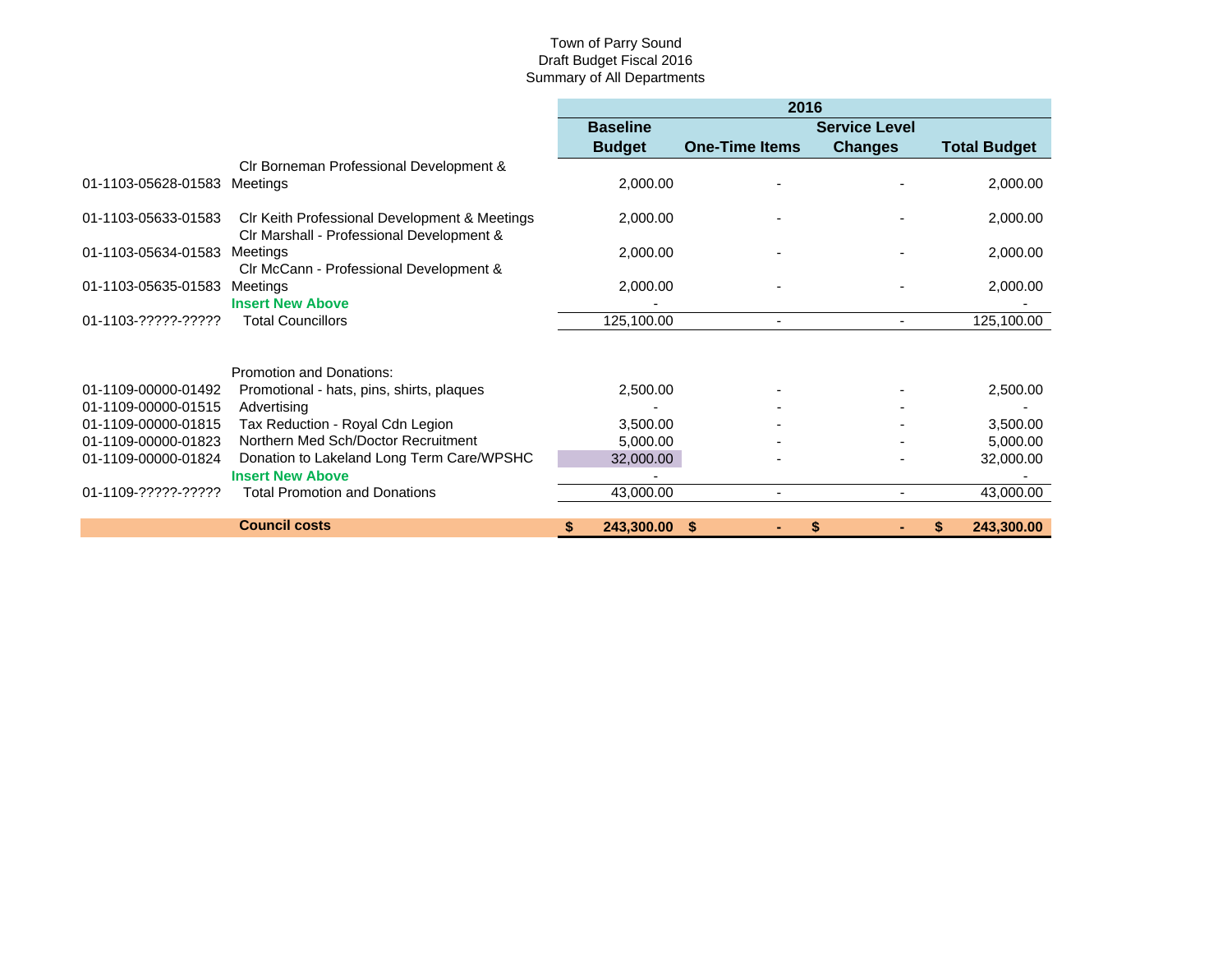| 2016            |              |                      |                     |  |  |  |  |  |
|-----------------|--------------|----------------------|---------------------|--|--|--|--|--|
|                 |              |                      |                     |  |  |  |  |  |
| <b>Baseline</b> | One-Time     | <b>Service Level</b> |                     |  |  |  |  |  |
| <b>Budget</b>   | <b>Items</b> | <b>Changes</b>       | <b>Total Budget</b> |  |  |  |  |  |

|                                            | <b>Total Taxation Revenues</b>                                               | $(40,000.00)$ \$<br>\$ | \$             | \$                       | (40,000.00) |
|--------------------------------------------|------------------------------------------------------------------------------|------------------------|----------------|--------------------------|-------------|
| 01-0311-03180-?????                        | <b>Total BIA levy</b>                                                        |                        |                | $\overline{\phantom{m}}$ |             |
|                                            | <b>Insert New Above</b>                                                      |                        |                |                          |             |
| 01-0311-03180-02121                        | Downtown Business Improvement Levy                                           |                        |                |                          |             |
|                                            | BIA levy:                                                                    |                        |                |                          |             |
|                                            |                                                                              |                        |                |                          |             |
| 01-0311-0314?-?????                        | <b>Total Supplementary taxes</b>                                             | 40,000.00              | $\blacksquare$ | $\blacksquare$           | 40,000.00   |
| 01-0311-03149-02111                        | Supp. Taxes Pipelines General Levy                                           |                        |                |                          |             |
| 01-0311-03145-02111                        | Supp Taxes Industrial Taxable General Levy                                   |                        |                |                          |             |
| 01-0311-03143-02111                        | Supp Taxes Commercial Vacant Land                                            |                        |                |                          |             |
| 01-0311-03142-02111                        | Supp Taxes Commercial General Levy                                           |                        |                |                          |             |
| 01-0311-03140-02111                        | Supp. Taxes Resid/Farm General Levy                                          | (40,000.00)            |                |                          | (40,000.00) |
|                                            |                                                                              |                        |                |                          |             |
|                                            | Supplementary taxes:                                                         |                        |                |                          |             |
|                                            | <b>Total General Levy</b>                                                    |                        |                |                          |             |
| 01-0311-03138-02111                        | Managed Forests General Levy                                                 |                        |                |                          |             |
| 01-0311-03137-02111                        | Pipelines General Levy                                                       |                        |                |                          |             |
| 01-0311-03136-02111                        | Farmlands General Levy                                                       |                        |                |                          |             |
| 01-0311-03133-02111                        | Industrial Vacant Lands General Levy                                         |                        |                |                          |             |
| 01-0311-03132-02111                        | Industrial Excess Lands General Levy                                         |                        |                |                          |             |
| 01-0311-03131-02111                        | Industrial Taxable General Levy                                              |                        |                |                          |             |
| 01-0311-03124-02111                        | Railway ROW - General Levy                                                   |                        |                |                          |             |
| 01-0311-03125-02111                        | Com Shared Excess Land - General Levy                                        |                        |                |                          |             |
| 01-0311-03123-02111                        | Commercial Shared (Utilities) General Levy                                   |                        |                |                          |             |
| 01-0311-03122-02111                        | <b>Commercial Vacant Lands General Levy</b>                                  |                        |                |                          |             |
| 01-0311-03121-02111                        | Commercial Excess Lands General Levy                                         |                        |                |                          |             |
| 01-0311-03120-02111                        | <b>Commercial Taxable General Levy</b>                                       |                        |                |                          |             |
| 01-0311-03111-02111<br>01-0311-03112-02111 | Multi-Residential General Levy<br>New Multi-residential Taxes - General Levy |                        |                |                          |             |
| 01-0311-03110-02111                        | Residential/Farm General Levy                                                |                        |                | \$                       |             |
|                                            |                                                                              |                        |                |                          |             |

**Payments in Lieu of Taxes**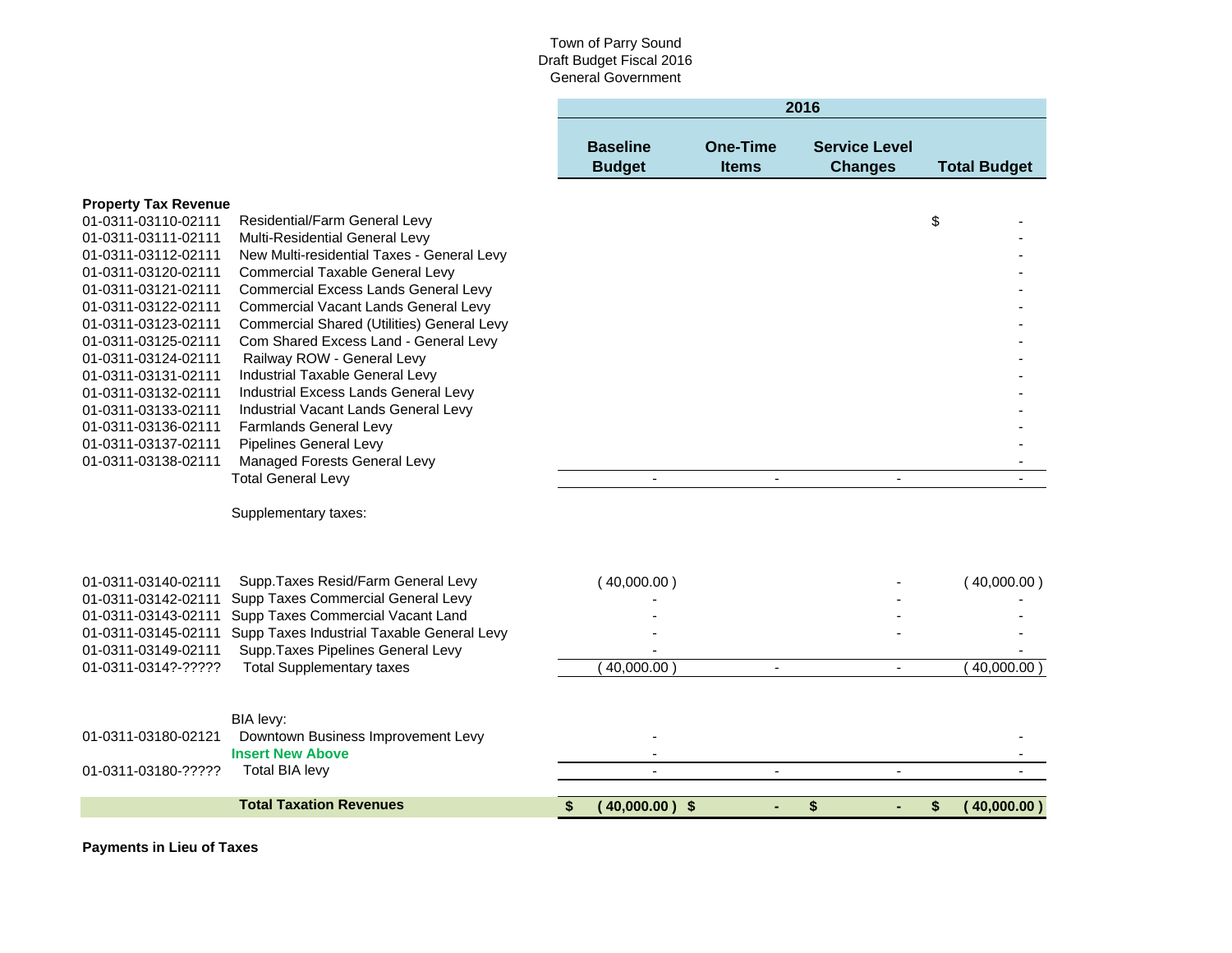|                                                                   |                                                                                                                                    | 2016 |                                           |                                 |                          |                                        |    |                                           |
|-------------------------------------------------------------------|------------------------------------------------------------------------------------------------------------------------------------|------|-------------------------------------------|---------------------------------|--------------------------|----------------------------------------|----|-------------------------------------------|
|                                                                   |                                                                                                                                    |      | <b>Baseline</b><br><b>Budget</b>          | <b>One-Time</b><br><b>Items</b> |                          | <b>Service Level</b><br><b>Changes</b> |    | <b>Total Budget</b>                       |
|                                                                   | Canada:                                                                                                                            |      |                                           |                                 |                          |                                        |    |                                           |
| 01-0321-03310-02114<br>01-0321-03310-02115<br>01-0321-03310-02117 | PIL - Federal Town's Share<br>PIL- Federal English Public Share<br>PIL - Federal English Separate Share<br><b>Insert New Above</b> | \$   | (123,800.00)<br>(44,600.00)<br>(8,400.00) |                                 |                          |                                        | \$ | (123,800.00)<br>(44,600.00)<br>(8,400.00) |
| 01-0321-03310-?????                                               | <b>Total Canada</b>                                                                                                                |      | 176,800.00                                |                                 | $\overline{\phantom{a}}$ |                                        |    | $176,800.00$ )                            |
|                                                                   | Ontario-tax assist act:                                                                                                            |      |                                           |                                 |                          |                                        |    |                                           |
| 01-0321-03330-02115<br>01-0321-03330-02211                        | PIL - Ontario English-Public<br>PIL - Mun Tax Assist Act MTO/MNR/GovSer<br><b>Insert New Above</b>                                 |      | (100.00)<br>(87,000.00)                   |                                 |                          | (30,000.00)                            |    | (100.00)<br>(117,000.00)                  |
| 01-0321-03330-?????                                               | Total Ontario-tax assist act                                                                                                       |      | 87,100.00                                 |                                 |                          | 30,000.00                              |    | $117,100.00$ )                            |
|                                                                   | Ontario-sect 160 Mun act:                                                                                                          |      |                                           |                                 |                          |                                        |    |                                           |
| 01-0321-03340-02214                                               | PIL - Ontario Hospitals/Correction Institutions<br><b>Insert New Above</b>                                                         |      | (9,500.00)                                |                                 |                          |                                        |    | (9,500.00)                                |
| 01-0321-03340-?????                                               | Total Ontario-sect 160 Mun act                                                                                                     |      | (9,500.00)                                |                                 | $\blacksquare$           | $\mathbf{r}$                           |    | (9,500.00)                                |
|                                                                   | <b>Municipal Enterprises:</b>                                                                                                      |      |                                           |                                 |                          |                                        |    |                                           |
| 01-0321-03410-02114                                               | PIL - Ontario Power Dams - Town's Share<br><b>Insert New Above</b>                                                                 |      | (16,400.00)                               |                                 |                          |                                        |    | (16,400.00)                               |
| 01-0321-03410-?????                                               | <b>Total Municipal Enterprises</b>                                                                                                 |      | 16,400.00                                 |                                 | $\blacksquare$           | $\blacksquare$                         |    | (16,400.00)                               |
|                                                                   | Native non profit housing:                                                                                                         |      |                                           |                                 |                          |                                        |    |                                           |
| 01-0321-03430-02114                                               | PIL - Georgian Bay Native H - Town's Share                                                                                         |      | (46,800.00)                               |                                 |                          |                                        |    | (46,800.00)                               |
| 01-0321-03430-02115                                               | PIL - Georgian Bay Native H- English Public                                                                                        |      | (4,800.00)                                |                                 |                          |                                        |    | (4,800.00)                                |
| 01-0321-03430-02117                                               | PIL - Georgain Bay Native H - English Separate<br><b>Insert New Above</b>                                                          |      | (900.00)                                  |                                 |                          |                                        |    | (900.00)                                  |
| 01-0321-03430-?????                                               | Total Native non profit housing                                                                                                    |      | 52,500.00)                                |                                 | $\blacksquare$           | $\sim$                                 |    | 52,500.00)                                |
|                                                                   | <b>Total Payments in Lieu of Taxes</b>                                                                                             |      | $(342,300.00)$ \$                         |                                 | \$                       | (30,000,00)                            | S. | (372,300.00)                              |
| <b>Grants and Other Revenue</b>                                   |                                                                                                                                    |      |                                           |                                 |                          |                                        |    |                                           |
| 01-0331-03571-02223                                               | Ontario Municipal Partnership Fund (OMPF)                                                                                          |      | $$$ (1,720,700.00)                        |                                 |                          |                                        |    | $$$ (1,720,700.00)                        |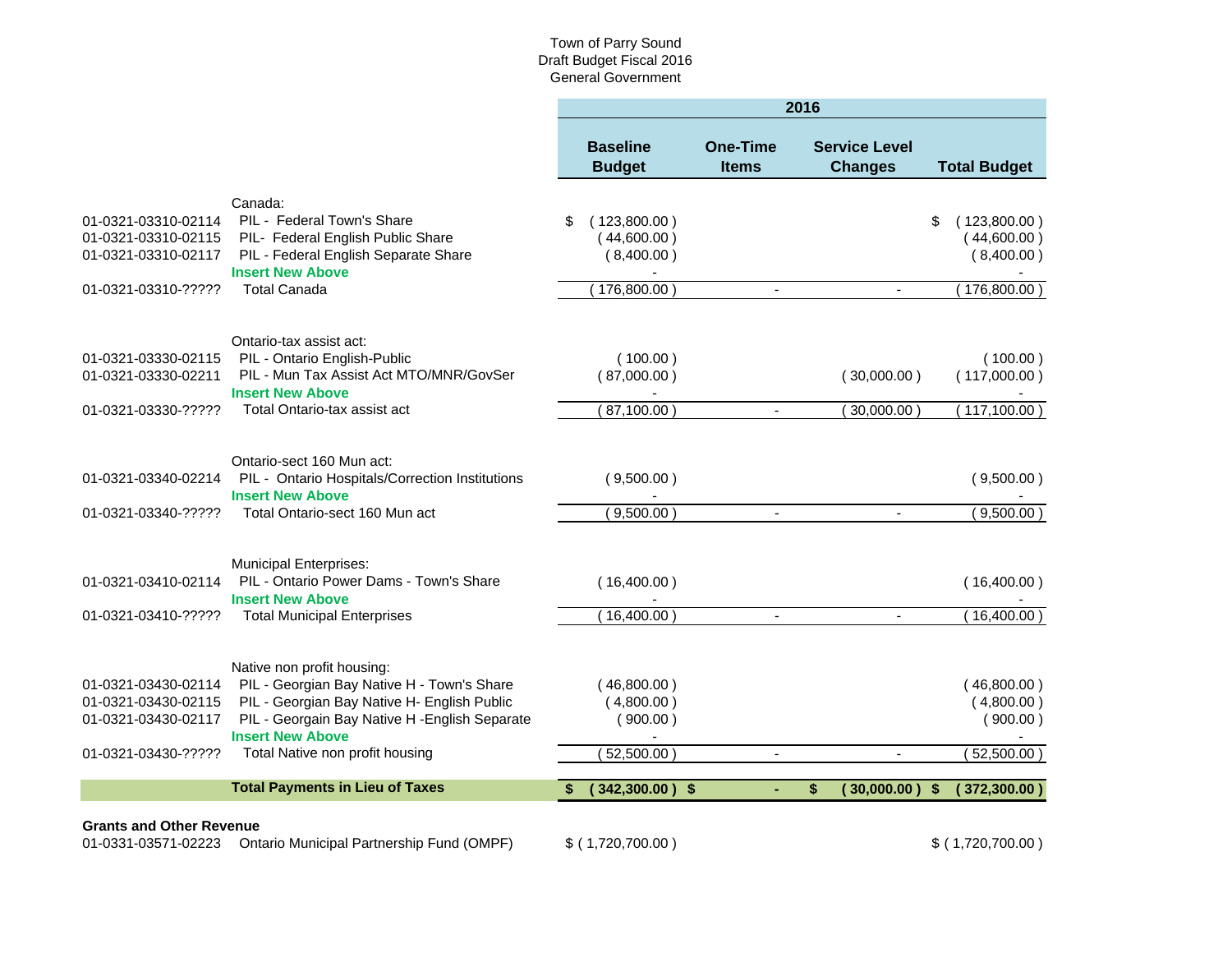|                                            |                                                                  | 2016                      |                 |                      |                                   |  |
|--------------------------------------------|------------------------------------------------------------------|---------------------------|-----------------|----------------------|-----------------------------------|--|
|                                            |                                                                  | <b>Baseline</b>           | <b>One-Time</b> | <b>Service Level</b> |                                   |  |
|                                            |                                                                  | <b>Budget</b>             | <b>Items</b>    | <b>Changes</b>       | <b>Total Budget</b>               |  |
| 01-0341-03610-02209                        | <b>Ontario Grants - Specific Employment</b>                      | (17,750.00)               |                 |                      | (17,750.00)                       |  |
| 01-0341-03620-02414                        | <b>HRSDC - Accessibility Grants</b>                              |                           |                 |                      |                                   |  |
| 01-0341-03630-02920                        | Other Municipalities - Canadore College Proj                     |                           |                 |                      |                                   |  |
| 01-0341-03640-01000                        | Grants Other - YMCA Employment                                   | (3,000.00)                |                 |                      | (3,000.00)                        |  |
|                                            |                                                                  | (1,741,450.00)            |                 | $\blacksquare$       | (1,741,450.00)                    |  |
|                                            |                                                                  |                           |                 |                      |                                   |  |
| 01-0341-03640-02311                        | Misc. Office Revenue                                             | (4,000.00)                |                 |                      | (4,000.00)                        |  |
| 01-0341-03641-02922<br>01-0351-03720-02314 | Sponsorships - Non-municipal partners<br><b>Vital Statistics</b> |                           |                 |                      |                                   |  |
| 01-0351-03730-02321                        | Rentals - Municipal property & land                              | (10,000.00)<br>(7,000.00) |                 | (5,400.00)           | (10,000.00)<br>(12,400.00)        |  |
| 01-0351-03730-02329                        | <b>Smelter Wharf Port Rent</b>                                   |                           |                 |                      |                                   |  |
|                                            |                                                                  | (75,000.00)<br>96,000.00  | $\blacksquare$  | (5,400.00)           | 75,000.00)<br>$101,400.00$ )      |  |
|                                            |                                                                  |                           |                 |                      |                                   |  |
| 01-0351-03770-02996                        | Investment Income - Town Operations                              | (110,000.00)              |                 |                      | (110,000.00)                      |  |
| 01-0351-03770-02998                        | Investment Income - Lakeland Holding Ltd                         | (160,000.00)              |                 |                      | (160,000.00)                      |  |
| 01-0351-03770-02999                        | Investment Income - PS Power Note                                |                           |                 |                      |                                   |  |
| 01-0351-03780-02912                        | <b>General Government Reserve Funds</b>                          | (3,000.00)                |                 |                      | (3,000.00)                        |  |
| 01-0351-03780-02914                        | Development Charge Reserve Funds                                 | (225.00)                  |                 |                      | (225.00)                          |  |
| 01-0351-03780-02921                        | Fire Reserve Funds                                               | (70.00)                   |                 |                      | (70.00)                           |  |
| 01-0351-03780-02936                        | <b>Parking Reserve Funds</b>                                     | (4,000.00)                |                 |                      | (4,000.00)                        |  |
| 01-0351-03780-02939                        | <b>Public Transit Reserve Funds</b>                              | (300.00)                  |                 | 300.00               |                                   |  |
| 01-0351-03780-02941                        | <b>Wastewater Reserve Funds</b>                                  | 600.00)                   |                 |                      | (600.00)                          |  |
| 01-0351-03780-02945                        | <b>Water Reserve Funds</b>                                       | (650.00)                  |                 |                      | (650.00)                          |  |
| 01-0351-03780-02951                        | Land Ambulance Reserve Funds                                     | (18,500.00)               |                 |                      | (18,500.00)                       |  |
| 01-0351-03780-02976                        | Pool "Trust" Reserve Funds                                       | (380.00)                  |                 |                      | (380.00)                          |  |
| 01-0351-03780-02982                        | <b>Smelter Wharf Reserve Fund</b>                                | (1,900.00)                |                 |                      | (1,900.00)                        |  |
|                                            |                                                                  | 299,625.00                | $\blacksquare$  | 300.00               | 299,325.00)                       |  |
|                                            |                                                                  |                           |                 |                      |                                   |  |
| 01-0351-03790-02321                        | Proceeds from sale of non-capital assets                         |                           |                 |                      |                                   |  |
| 01-0351-03850-02992                        | Miscellaneous refunds - HST, GST, PST, etc                       | (7,282.85)                |                 |                      | (7, 282.85)                       |  |
| 01-0351-03850-02994                        | Non-capital charitable donations                                 | (1,000.00)                |                 |                      | (1,000.00)                        |  |
|                                            |                                                                  | (8, 282.85)               | $\mathbf{r}$    | $\sim$               | (8, 282.85)                       |  |
|                                            | <b>Total Grants and Other Revenue</b>                            | \$(2, 145, 357.85)<br>-\$ |                 | \$<br>(5.100.00)     | \$(2,150,457.85)                  |  |
| <b>Total Revenue</b>                       |                                                                  |                           |                 |                      |                                   |  |
|                                            |                                                                  | $$$ (2,527,657.85) \$     | ٠               | \$                   | $(35,100.00)$ \$ $(2,562,757.85)$ |  |
|                                            | Administrative services:                                         |                           |                 |                      |                                   |  |
| 01-1200-00000-01112                        | Full time wages                                                  | \$<br>253,000.00          |                 | \$<br>8,000.00 \$    | 261,000.00                        |  |
| 01-1200-00000-01114                        | Over time wages                                                  | 1,000.00                  |                 | 2,500.00             | 3,500.00                          |  |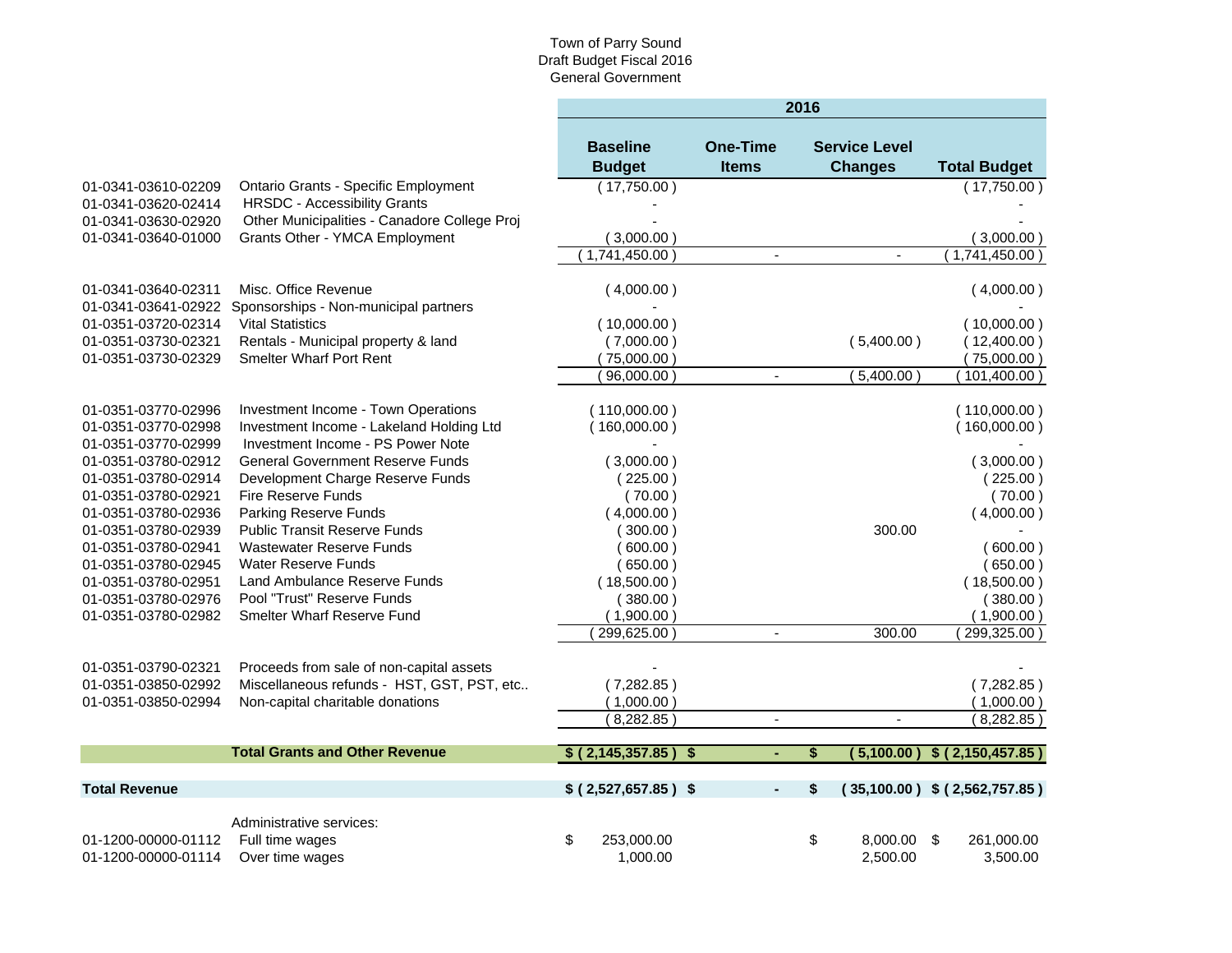٠

|                     |                                         |                                  |                                 | 2016                                   |                     |
|---------------------|-----------------------------------------|----------------------------------|---------------------------------|----------------------------------------|---------------------|
|                     |                                         | <b>Baseline</b><br><b>Budget</b> | <b>One-Time</b><br><b>Items</b> | <b>Service Level</b><br><b>Changes</b> | <b>Total Budget</b> |
| 01-1200-00000-01115 | Admin - Part time wages                 |                                  |                                 | 500.00                                 | 500.00              |
| 01-1200-00000-01215 | Workplace Safety Insurance Board Costs  | 500.00                           |                                 |                                        | 500.00              |
| 01-1200-00000-01218 | Vacation, stats & berevement wages      | 49,700.00                        |                                 |                                        | 49,700.00           |
| 01-1200-00000-01219 | Sick leave wages                        | 3,000.00                         |                                 |                                        | 3,000.00            |
| 01-1200-00000-01220 | Employee benefits                       | 80,400.00                        |                                 | 5,900.00                               | 86,300.00           |
| 01-1200-00000-01411 | Stationary & office supplies            | 3,000.00                         |                                 |                                        | 3,000.00            |
| 01-1200-00000-01413 | Photocopies (chargeback)                | 2,500.00                         |                                 |                                        | 2,500.00            |
| 01-1200-00000-01418 | Annual IT Chargeback - desktops/laptops | 3,650.00                         |                                 |                                        | 3,650.00            |
| 01-1200-00000-01435 | Miscellaneous materials                 | 200.00                           |                                 |                                        | 200.00              |
| 01-1200-00000-01461 | Subscriptions, books & magazines        | 1,200.00                         |                                 |                                        | 1,200.00            |
| 01-1200-00000-01491 | Food, meals & hospitality               | 2,000.00                         |                                 |                                        | 2,000.00            |
| 01-1200-00000-01511 | Postage                                 | 300.00                           |                                 |                                        | 300.00              |
| 01-1200-00000-01512 | Telephone - CAO Blackberry              | 1,200.00                         |                                 |                                        | 1,200.00            |
| 01-1200-00000-01513 | Express post & courier                  | 100.00                           |                                 |                                        | 100.00              |
| 01-1200-00000-01515 | Advertising                             | 1,000.00                         |                                 |                                        | 1,000.00            |
| 01-1200-00000-01521 | Legal, surveys & appraisals             | 30,000.00                        |                                 | (11,200.00)                            | 18,800.00           |
| 01-1200-00000-01529 | Contracts for H.R. Services             |                                  |                                 |                                        |                     |
| 01-1200-00000-01532 | General consulting fees                 | 15,000.00                        |                                 |                                        | 15,000.00           |
| 01-1200-00000-01541 | Mileage                                 | 300.00                           |                                 |                                        | 300.00              |
| 01-1200-00000-01581 | Memberships, fees and dues              | 1,800.00                         |                                 |                                        | 1,800.00            |
| 01-1200-00000-01583 | Conventions, conferences & meetings     | 3,500.00                         |                                 |                                        | 3,500.00            |
| 01-1200-00000-01584 | Staff training                          | 7,000.00                         |                                 |                                        | 7,000.00            |
|                     | <b>Insert New Above</b>                 |                                  |                                 |                                        |                     |
| 01-1200-?????-????? | <b>Total Administrative services</b>    | 460,350.00                       | $\blacksquare$                  | 5,700.00                               | 466,050.00          |
|                     | Municipal building:                     |                                  |                                 |                                        |                     |
| 01-1202-00000-01112 | Full time wages                         | 2,000.00                         |                                 |                                        | 2,000.00            |
| 01-1202-00000-01114 | Over time wages                         |                                  |                                 |                                        |                     |
| 01-1202-00000-01115 | Part time wages                         | 500.00                           |                                 |                                        | 500.00              |
| 01-1202-00000-01218 | Stats holidays, vacation & bereavement  | 25.00                            |                                 |                                        | 25.00               |
| 01-1202-00000-01220 | Employee benefits                       | 500.00                           |                                 |                                        | 500.00              |
| 01-1202-00000-01312 | Interest on long term debt              | 140,551.32                       |                                 |                                        | 140,551.32          |
| 01-1202-00000-01421 | Gas, oil & electricity                  | 22,500.00                        |                                 |                                        | 22,500.00           |
| 01-1202-00000-01424 | Water & sewer services                  | 2,800.00                         |                                 |                                        | 2,800.00            |
| 01-1202-00000-01435 | Miscellaneous materials                 | 500.00                           |                                 |                                        | 500.00              |
| 01-1202-00000-01471 | Cleaning supplies                       | 800.00                           |                                 |                                        | 800.00              |
| 01-1202-00000-01496 | Health & safety related costs           | 500.00                           |                                 |                                        | 500.00              |
| 01-1202-00000-01512 | Telephone/fax - elevator alarm systems  | 1,500.00                         |                                 |                                        | 1,500.00            |
| 01-1202-00000-01529 | Custodial contract                      | 20,700.00                        |                                 |                                        | 20,700.00           |
| 01-1202-00000-01530 | Contract for services - Fire Alarm      | 750.00                           |                                 |                                        | 750.00              |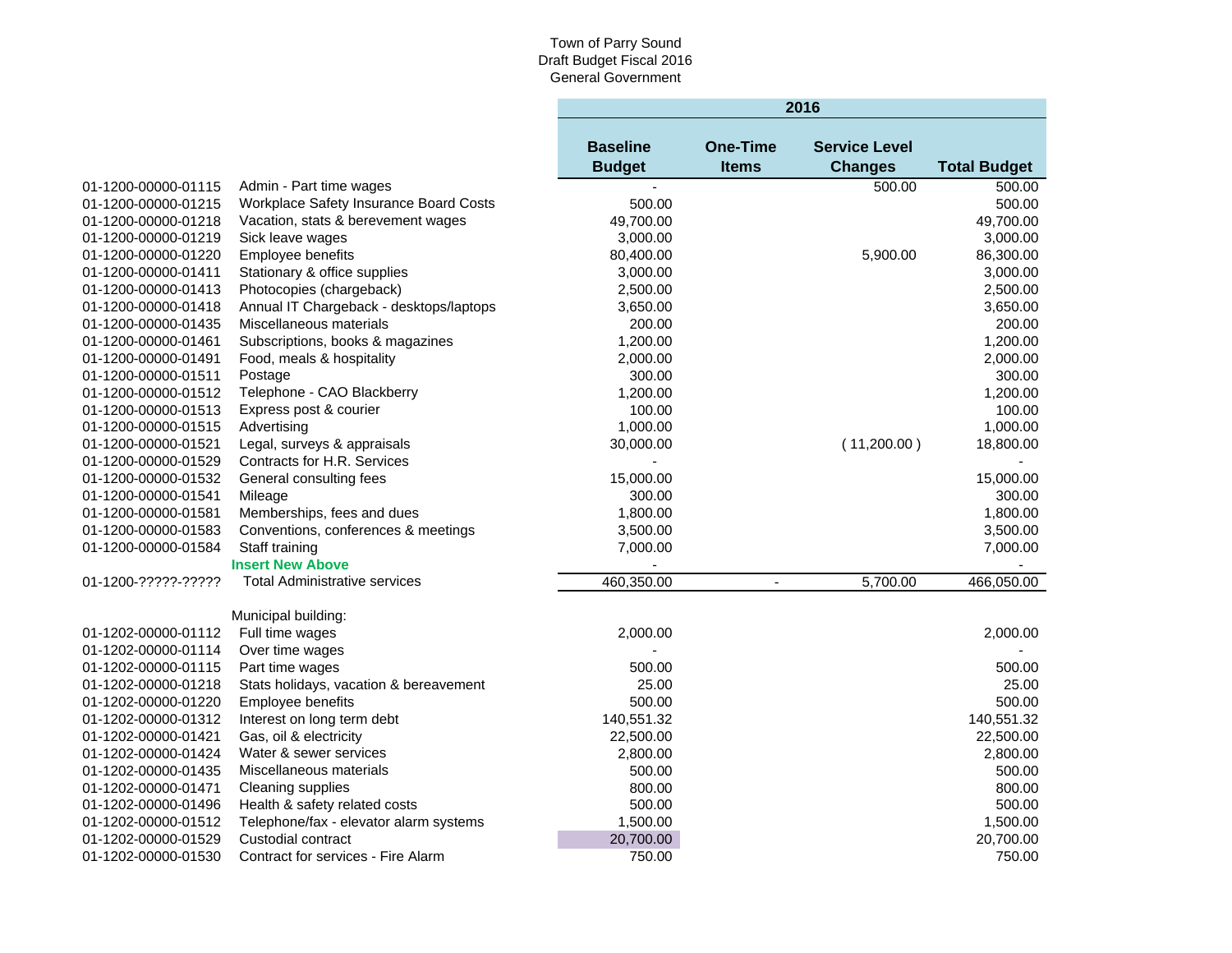|                     |                                                                      | 2016                             |                                 |                                        |                     |  |  |  |  |
|---------------------|----------------------------------------------------------------------|----------------------------------|---------------------------------|----------------------------------------|---------------------|--|--|--|--|
|                     |                                                                      | <b>Baseline</b><br><b>Budget</b> | <b>One-Time</b><br><b>Items</b> | <b>Service Level</b><br><b>Changes</b> | <b>Total Budget</b> |  |  |  |  |
| 01-1202-00000-01531 | Contract for services - Other                                        | 1,500.00                         |                                 | 500.00                                 | 2,000.00            |  |  |  |  |
| 01-1202-00000-01532 | Contract for services - Elevator (incl Licence)                      | 6,500.00                         |                                 |                                        | 6,500.00            |  |  |  |  |
| 01-1202-00000-01556 | Repairs & maintenance                                                | 10,050.00                        |                                 |                                        | 10,050.00           |  |  |  |  |
| 01-1202-00000-01557 | Contract for snow plowing                                            | 1,500.00                         |                                 |                                        | 1,500.00            |  |  |  |  |
|                     |                                                                      |                                  |                                 |                                        |                     |  |  |  |  |
| 01-1202-00000-01558 | Building deificiencies/one-time repairs                              | 7,500.00                         |                                 |                                        | 7,500.00            |  |  |  |  |
| 01-1202-00000-01591 | <b>Building/Property-Insurance</b>                                   | 8,800.00                         |                                 |                                        | 8,800.00            |  |  |  |  |
| 01-1202-00000-01914 | Internal equipment charges                                           | 250.00                           |                                 |                                        | 250.00              |  |  |  |  |
| 01-1202-00000-01999 | Admin Mun Building - Amortization Expense<br><b>Insert New Above</b> | 95,700.00                        |                                 |                                        | 95,700.00           |  |  |  |  |
| 01-1202-?????-????? | <b>Total Municipal building</b>                                      | 325,426.32                       | $\blacksquare$                  | 500.00                                 | 325,926.32          |  |  |  |  |
|                     |                                                                      |                                  |                                 |                                        |                     |  |  |  |  |
|                     | Elections:                                                           |                                  |                                 |                                        |                     |  |  |  |  |
| 01-1203-00000-01114 | Overtime Wages                                                       |                                  |                                 |                                        |                     |  |  |  |  |
| 01-1203-00000-01117 | Renumeration - contracted services                                   | 1,550.00                         |                                 |                                        | 1,550.00            |  |  |  |  |
| 01-1203-00000-01411 | Stationary & office supplies                                         |                                  |                                 |                                        |                     |  |  |  |  |
| 01-1203-00000-01435 | Miscellaneous materials                                              |                                  |                                 |                                        |                     |  |  |  |  |
| 01-1203-00000-01491 | Food, meals & hospitality                                            |                                  |                                 |                                        |                     |  |  |  |  |
| 01-1203-00000-01511 | Postage                                                              |                                  |                                 |                                        |                     |  |  |  |  |
| 01-1203-00000-01515 | Advertising                                                          |                                  |                                 |                                        |                     |  |  |  |  |
| 01-1203-00000-01584 | Staff training seminars                                              |                                  |                                 |                                        |                     |  |  |  |  |
|                     | <b>Insert New Above</b>                                              |                                  |                                 |                                        |                     |  |  |  |  |
| 01-1203-?????-????? | <b>Total Elections</b>                                               | 1,550.00                         | $\blacksquare$                  | $\blacksquare$                         | 1,550.00            |  |  |  |  |
|                     | Municipal office equipment:                                          |                                  |                                 |                                        |                     |  |  |  |  |
| 01-1204-00000-01414 | Minor equipment & furniture                                          | 5,500.00                         |                                 |                                        | 5,500.00            |  |  |  |  |
| 01-1204-00000-01512 | Telephone                                                            | 7,200.00                         |                                 |                                        | 7,200.00            |  |  |  |  |
| 01-1204-00000-01522 | Internet access fees                                                 | 1,600.00                         |                                 |                                        | 1,600.00            |  |  |  |  |
| 01-1204-00000-01523 | Software maintenance & support                                       | 32,000.00                        |                                 |                                        | 32,000.00           |  |  |  |  |
| 01-1204-00000-01529 | Miscellaneous contracts for service                                  | 1,500.00                         |                                 |                                        | 1,500.00            |  |  |  |  |
| 01-1204-00000-01554 | Photocopier maintenance & paper supplies                             | 10,000.00                        |                                 |                                        | 10,000.00           |  |  |  |  |
| 01-1204-00000-01556 | Repairs & maintenance - other equipment                              | 700.00                           |                                 |                                        | 700.00              |  |  |  |  |
| 01-1204-00000-01561 | Miscellaneous equipment rentals                                      | 2,000.00                         |                                 |                                        | 2,000.00            |  |  |  |  |
| 01-1204-00000-01570 | Photocopier lease                                                    | 8,900.00                         |                                 |                                        | 8,900.00            |  |  |  |  |
| 01-1204-00000-01829 | Photocopier - chargeback to departments                              | (19,000.00)                      |                                 |                                        | (19,000.00)         |  |  |  |  |
| 01-1204-00000-01999 | Amortization of capital assets                                       | 9,600.00                         |                                 |                                        | 9,600.00            |  |  |  |  |
|                     | <b>Insert New Above</b>                                              |                                  |                                 |                                        |                     |  |  |  |  |
| 01-1204-?????-????? | Total Municipal office equipment                                     | 60,000.00                        | $\sim$                          | $\mathbf{r}$                           | 60,000.00           |  |  |  |  |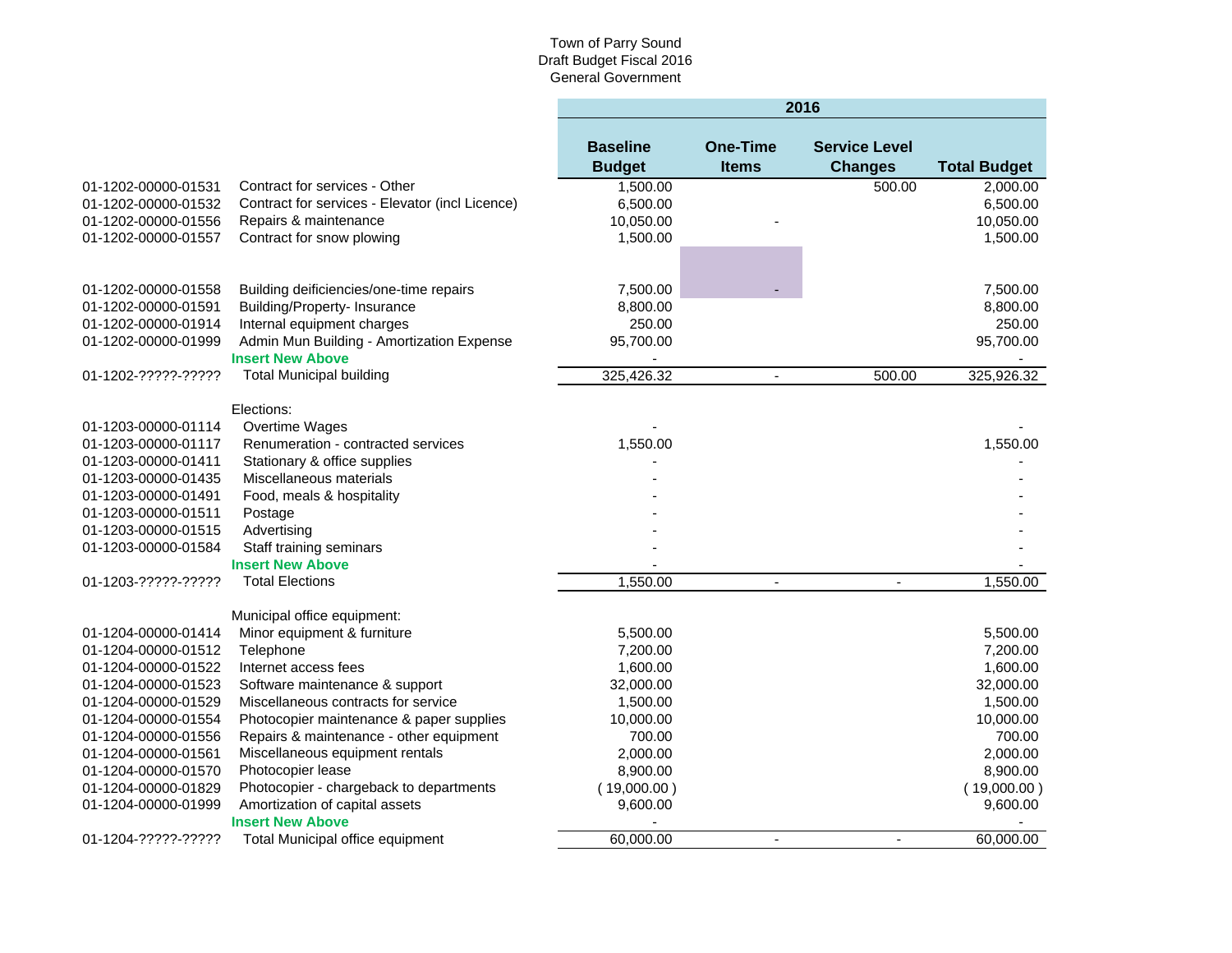|                                            |                                              |     |                                  |                          | 2016 |                                        |    |                     |
|--------------------------------------------|----------------------------------------------|-----|----------------------------------|--------------------------|------|----------------------------------------|----|---------------------|
|                                            |                                              |     | <b>Baseline</b><br><b>Budget</b> | One-Time<br><b>Items</b> |      | <b>Service Level</b><br><b>Changes</b> |    | <b>Total Budget</b> |
|                                            | Staff recognition/functions:                 |     |                                  |                          |      |                                        |    |                     |
| 01-1207-00000-01217                        | <b>Years of Service Awards</b>               |     | 500.00                           |                          |      |                                        |    | 500.00              |
| 01-1207-00000-01434                        | Staff recognition program                    |     | 800.00                           |                          |      |                                        |    | 800.00              |
| 01-1207-00000-01435                        | Miscellaneous materials                      |     | 1,500.00                         |                          |      |                                        |    | 1,500.00            |
| 01-1207-00000-01529                        | Miscellaneous contracts for service          |     | 2,000.00                         |                          |      |                                        |    | 2,000.00            |
|                                            | <b>Insert New Above</b>                      |     |                                  |                          |      |                                        |    |                     |
| 01-1207-?????-?????                        | <b>Total Staff recognition/functions</b>     |     | 4,800.00                         |                          |      |                                        |    | 4,800.00            |
|                                            | Staff wellness program:                      |     |                                  |                          |      |                                        |    |                     |
| 01-1307-00000-01435                        | Misellaneous committee materials             |     | 2,000.00                         |                          |      |                                        |    | 2,000.00            |
|                                            | <b>Insert New Above</b>                      |     |                                  |                          |      |                                        |    |                     |
| 01-1307-?????-?????                        | Total Staff wellness program                 |     | 2,000.00                         |                          |      |                                        |    | 2,000.00            |
|                                            |                                              |     |                                  |                          |      |                                        |    |                     |
|                                            |                                              |     |                                  |                          |      |                                        |    |                     |
| 01-1308-00000-01115                        | Accessibility (AODA):                        |     |                                  |                          |      |                                        |    |                     |
|                                            | Part time wages                              |     | 4,000.00                         |                          |      |                                        |    | 4,000.00            |
| 01-1308-00000-01218<br>01-1308-00000-01220 | Stats holiday and vacation pay               |     | 200.00<br>400.00                 |                          |      |                                        |    | 200.00<br>400.00    |
|                                            | Employee benefits<br>Miscellaneous materials |     |                                  |                          |      |                                        |    |                     |
| 01-1308-00000-01435                        |                                              |     | 5,000.00                         |                          |      |                                        |    | 5,000.00            |
| 01-1308-00000-01584                        | Staff training<br><b>Insert New Above</b>    |     | 2,000.00                         |                          |      |                                        |    | 2,000.00            |
| 01-1308-?????-?????                        |                                              |     | 11,600.00                        |                          |      |                                        |    |                     |
|                                            | <b>Total Accessibility (AODA)</b>            |     |                                  |                          |      |                                        |    | 11,600.00           |
| <b>Total Expenses</b>                      |                                              | \$. | 865.726.32                       | \$                       | \$   | 6.200.00                               | -S | 871,926.32          |
| <b>Net Levy</b>                            |                                              | -SS | $(1,661,931.53)$ \$              |                          |      | (28,900.00)                            | S. | (1,690,831.53)      |
|                                            |                                              |     |                                  |                          |      |                                        |    |                     |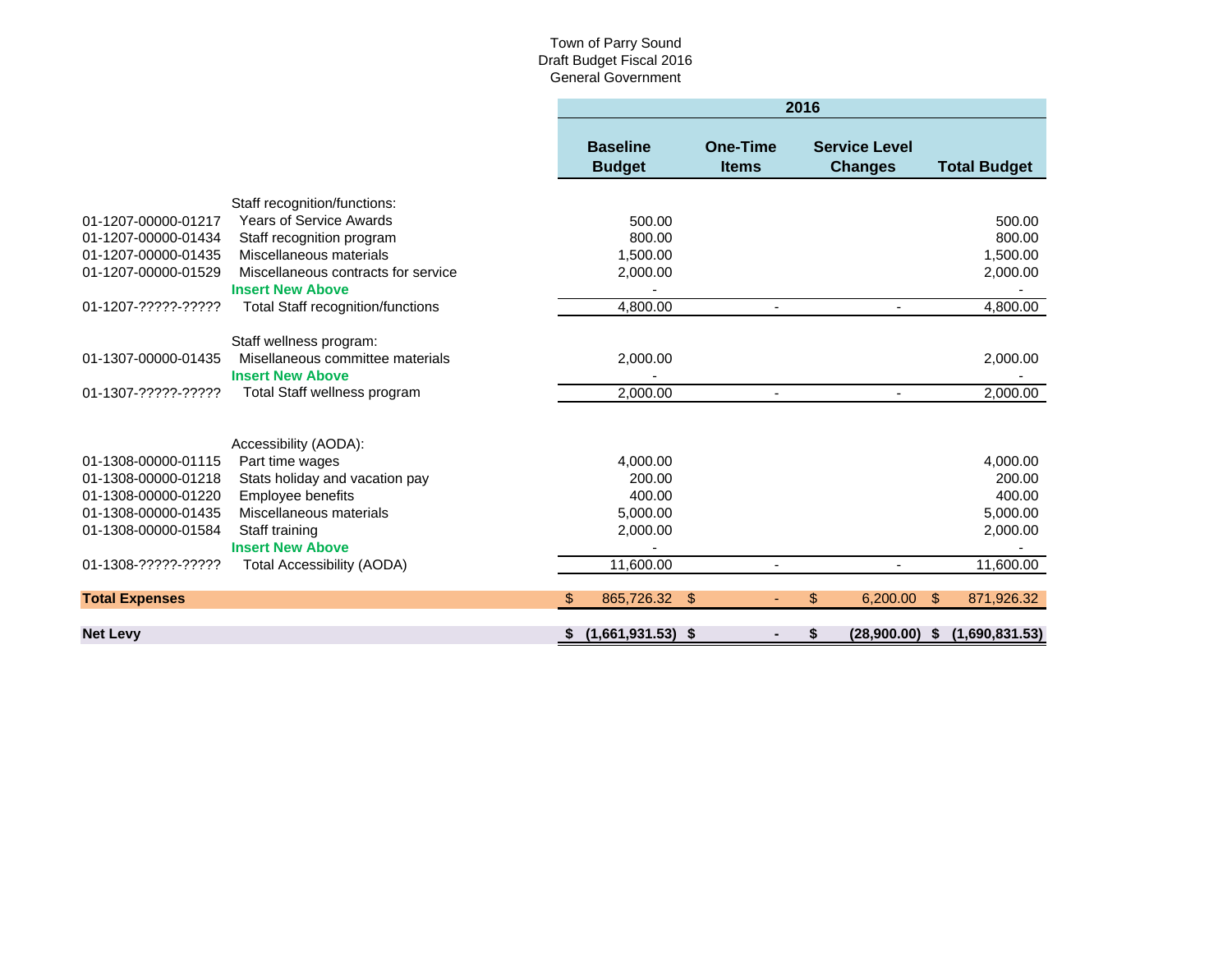#### Town of Parry Sound Draft Budget Fiscal 2016 Finance

|                       |                                                                          | 2016           |                                  |                                           |               |                                        |    |                     |
|-----------------------|--------------------------------------------------------------------------|----------------|----------------------------------|-------------------------------------------|---------------|----------------------------------------|----|---------------------|
|                       |                                                                          |                | <b>Baseline</b><br><b>Budget</b> | <b>One-Time</b><br><b>Items</b>           |               | <b>Service Level</b><br><b>Changes</b> |    | <b>Total Budget</b> |
|                       |                                                                          |                |                                  |                                           |               |                                        |    |                     |
| 01-0341-03640-02312   | <b>Tax Certificate Fees</b>                                              | \$             | (7,000.00)                       |                                           |               |                                        | \$ | (7,000.00)          |
| 01-0351-03750-02157   | Interest & penalites on property tax accounts<br><b>Insert New Above</b> |                | (105,000.00)                     |                                           |               |                                        |    | (105,000.00)        |
| <b>Total Revenues</b> |                                                                          | $\mathfrak{F}$ | (112,000.00)                     | $\sqrt[6]{\frac{1}{2}}$<br>$\overline{a}$ | $\frac{1}{2}$ |                                        | \$ | $112,000.00$ )      |
|                       |                                                                          |                |                                  |                                           |               |                                        |    |                     |
|                       | Financial services:                                                      |                |                                  |                                           |               |                                        |    |                     |
| 01-1201-00000-01112   | Full time wages                                                          | \$             | 431,500.00                       |                                           |               |                                        | \$ | 431,500.00          |
| 01-1201-00000-01114   | Over time wages                                                          |                | 2,000.00                         |                                           |               | 2,500.00                               |    | 4,500.00            |
| 01-1201-00000-01115   | Part time wages                                                          |                |                                  |                                           |               |                                        |    |                     |
| 01-1201-00000-01215   | Workplace Safety Insurance Board Costs                                   |                | 1,000.00                         |                                           |               |                                        |    | 1,000.00            |
| 01-1201-00000-01218   | Vacation, stats. & berevement wages                                      |                | 59,100.00                        |                                           |               |                                        |    | 59,100.00           |
| 01-1201-00000-01219   | Sick time wages                                                          |                | 7,000.00                         |                                           |               |                                        |    | 7,000.00            |
| 01-1201-00000-01220   | Employee benefits                                                        |                | 138,400.00                       |                                           |               |                                        |    | 138,400.00          |
| 01-1201-00000-01411   | Stationary & office supplies                                             |                | 11,000.00                        |                                           |               |                                        |    | 11,000.00           |
| 01-1201-00000-01413   | Photocopy & scanning supplies                                            |                | 10,000.00                        |                                           |               |                                        |    | 10,000.00           |
| 01-1201-00000-01414   | Minor office furnishings & equipment                                     |                |                                  |                                           |               |                                        |    |                     |
| 01-1201-00000-01418   | Annual IT chargeback for desktops/laptops                                |                | 4,200.00                         |                                           |               |                                        |    | 4,200.00            |
| 01-1201-00000-01435   | Miscellaneous materials                                                  |                | 500.00                           |                                           |               |                                        |    | 500.00              |
| 01-1201-00000-01461   | Subscriptions, books & magazines                                         |                | 600.00                           |                                           |               |                                        |    | 600.00              |
| 01-1201-00000-01491   | Food, meals & hospitality                                                |                | 400.00                           |                                           |               |                                        |    | 400.00              |
| 01-1201-00000-01496   | Health & safety related costs                                            |                |                                  |                                           |               |                                        |    |                     |
| 01-1201-00000-01511   | Postage                                                                  |                | 18,500.00                        |                                           |               |                                        |    | 18,500.00           |
| 01-1201-00000-01512   | Telephone                                                                |                | 1,200.00                         |                                           |               |                                        |    | 1,200.00            |
| 01-1201-00000-01513   | Express post & courier                                                   |                | 100.00                           |                                           |               |                                        |    | 100.00              |
| 01-1201-00000-01515   | Advertising                                                              |                | 1,000.00                         |                                           |               |                                        |    | 1,000.00            |
| 01-1201-00000-01521   | Legal, surveys & appraisals                                              |                | 1,500.00                         |                                           |               | (700.00)                               |    | 800.00              |
| 01-1201-00000-01522   | Auditing                                                                 |                | 29,000.00                        |                                           |               |                                        |    | 29,000.00           |
| 01-1201-00000-01529   | Misc. Contracts For Service                                              |                | 3,500.00                         | 35,000.00                                 |               |                                        |    | 38,500.00           |
| 01-1201-00000-01541   | Mileage                                                                  |                | 300.00                           |                                           |               |                                        |    | 300.00              |
| 01-1201-00000-01581   | Memberships, fees and dues                                               |                | 4,000.00                         |                                           |               |                                        |    | 4,000.00            |
| 01-1201-00000-01583   | Conventions, conferences & meetings                                      |                | 5,000.00                         |                                           |               |                                        |    | 5,000.00            |
| 01-1201-00000-01584   | Staff training seminars                                                  |                | 12,710.00                        |                                           |               | (2,000.00)                             |    | 10,710.00           |
| 01-1201-00000-01595   | Insurance - Public Liability                                             |                | 28,800.00                        |                                           |               |                                        |    | 28,800.00           |
| 01-1201-00000-01825   | Impound Facility - Admin Chargegack                                      |                | (1,545.00)                       |                                           |               |                                        |    | (1,545.00)          |
| 01-1201-00000-01827   | <b>Environmental Service Recovery</b>                                    |                | (210, 400.00)                    |                                           |               |                                        |    | (210, 400.00)       |
| 01-1201-00000-01828   | Land Ambulance admin recovery                                            |                | (71,000.00)                      |                                           |               |                                        |    | (71,000.00)         |
| 01-1201-00000-01829   | POA administration recovery                                              |                | (36,600.00)                      |                                           |               |                                        |    | (36,600.00)         |
|                       | <b>Insert New Above</b>                                                  |                |                                  |                                           |               |                                        |    |                     |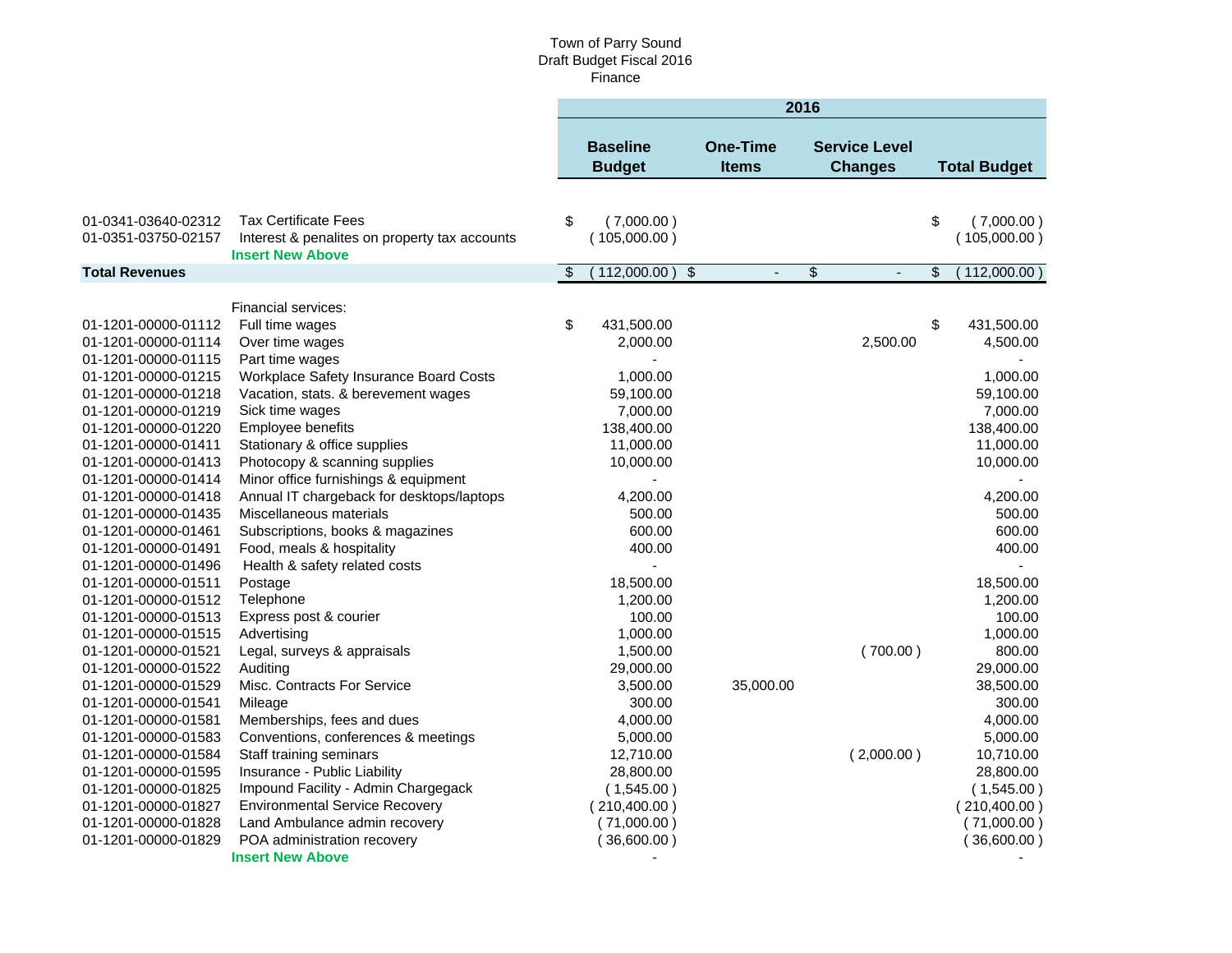#### Town of Parry Sound Draft Budget Fiscal 2016 Finance

|                       |                                                 |     |                                  |               | 2016                            |                                        |                |                     |
|-----------------------|-------------------------------------------------|-----|----------------------------------|---------------|---------------------------------|----------------------------------------|----------------|---------------------|
|                       |                                                 |     | <b>Baseline</b><br><b>Budget</b> |               | <b>One-Time</b><br><b>Items</b> | <b>Service Level</b><br><b>Changes</b> |                | <b>Total Budget</b> |
| 01-1201-?????-?????   | <b>Total Financial services</b>                 |     | 451,765.00                       |               | 35,000.00                       |                                        | $200.00$ )     | 486,565.00          |
|                       | Financial expenses:                             |     |                                  |               |                                 |                                        |                |                     |
| 01-1208-00000-01631   | Town - share of tax write-offs                  |     | 60,000.00                        |               |                                 |                                        |                | 60,000.00           |
| 01-1208-00000-01632   | Town - share of vacancy tax rebates             |     | 25,000.00                        |               |                                 |                                        |                | 25,000.00           |
| 01-1208-00000-01635   | Penalties & interest on taxes written off       |     | 1,000.00                         |               |                                 |                                        |                | 1,000.00            |
| 01-1208-00000-01638   | English public - share of vacancy tax rebates   |     |                                  |               |                                 |                                        |                |                     |
|                       |                                                 |     |                                  |               |                                 |                                        |                |                     |
| 01-1208-00000-01639   | English separate - share of vacancy tax rebates |     |                                  |               |                                 |                                        |                |                     |
| 01-1208-00000-01643   | Cash shortage/overage                           |     |                                  |               |                                 |                                        |                |                     |
| 01-1208-00000-01645   | Town - share of charity tax rebates             |     | 3,500.00                         |               |                                 |                                        |                | 3,500.00            |
| 01-1208-00000-01646   | English public - share of charity tax rebates   |     |                                  |               |                                 |                                        |                |                     |
| 01-1208-00000-01647   | English separate - share of charity tax rebates |     |                                  |               |                                 |                                        |                |                     |
| 01-1208-00000-01648   | French public - share of charity tax rebates    |     |                                  |               |                                 |                                        |                |                     |
| 01-1208-00000-01651   | Bank, credit card & collection costs            |     | 6,500.00                         |               |                                 |                                        |                | 6,500.00            |
| 01-1208-00000-01653   | Canadian Penny Discontinued                     |     |                                  |               |                                 |                                        |                |                     |
| 01-1208-00000-01654   | Interest on customer deposits (utilities)       |     | 500.00                           |               |                                 |                                        |                | 500.00              |
|                       | <b>Insert New Above</b>                         |     |                                  |               |                                 |                                        |                |                     |
| 01-1208-?????-?????   | <b>Total Financial expenses</b>                 |     | 96.500.00                        |               | $\blacksquare$                  |                                        | $\blacksquare$ | 96,500.00           |
|                       |                                                 |     |                                  |               |                                 |                                        |                |                     |
|                       | Property assessment costs:                      |     |                                  |               |                                 |                                        |                |                     |
| 01-1209-00000-01815   | Municipal Property Assessment Corporation       |     | 94,150.00                        |               |                                 |                                        |                | 94,150.00           |
|                       | <b>Insert New Above</b>                         |     |                                  |               |                                 |                                        |                |                     |
| 01-1209-?????-?????   | Total Property assessment costs                 |     | 94,150.00                        |               |                                 |                                        |                | 94,150.00           |
|                       |                                                 |     |                                  |               |                                 |                                        |                |                     |
| <b>Total Expenses</b> |                                                 | \$. | 642,415.00                       | $\sqrt[6]{3}$ | 35,000.00                       | $\sqrt[6]{3}$                          | $200.00$ )     | 677,215.00<br>-\$   |
| <b>Net Levy</b>       |                                                 | S.  | 530,415.00                       | \$            | 35,000.00                       | - \$                                   | $(200.00)$ \$  | 565,215.00          |
|                       |                                                 |     |                                  |               |                                 |                                        |                |                     |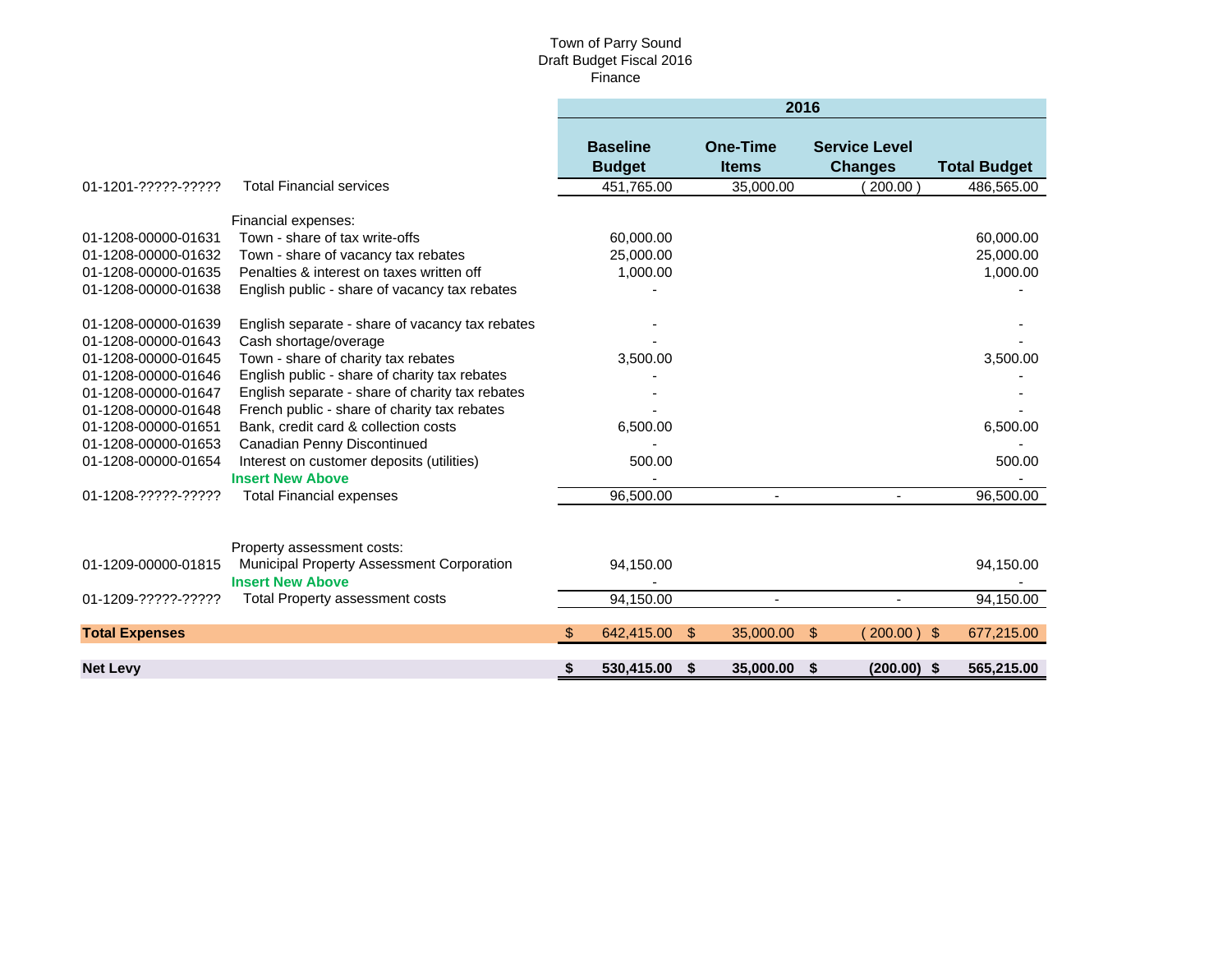#### Town of Parry Sound Draft Budget Fiscal 2016 Information Technology

|                       |                                                 | 2016                                                                |             |    |          |                                        |           |                     |             |
|-----------------------|-------------------------------------------------|---------------------------------------------------------------------|-------------|----|----------|----------------------------------------|-----------|---------------------|-------------|
|                       |                                                 | <b>Baseline</b><br><b>One-Time</b><br><b>Budget</b><br><b>Items</b> |             |    |          | <b>Service Level</b><br><b>Changes</b> |           | <b>Total Budget</b> |             |
|                       |                                                 |                                                                     |             |    |          |                                        |           |                     |             |
| 01-1302-00000-01112   | Information technolegy (IT):<br>Full time wages | \$                                                                  | 77,100.00   |    |          | \$                                     | 32,000.00 | \$                  | 109,100.00  |
| 01-1302-00000-01115   | Part time wages                                 |                                                                     |             |    |          |                                        |           |                     |             |
| 01-1302-00000-01218   | Stats holidays, vacation & bereavement          |                                                                     | 11,000.00   |    |          |                                        | 100.00    |                     | 11,100.00   |
| 01-1302-00000-01219   | Sick leave wages                                |                                                                     | 2,000.00    |    |          |                                        |           |                     | 2,000.00    |
| 01-1302-00000-01220   | Employee benefits                               |                                                                     | 22,700.00   |    |          |                                        | 11,600.00 |                     | 34,300.00   |
| 01-1302-00000-01411   | Stationary & office supplies                    |                                                                     | 100.00      |    |          |                                        |           |                     | 100.00      |
| 01-1302-00000-01417   | Non-capital software & equipment                |                                                                     | 7,000.00    |    |          |                                        |           |                     | 7,000.00    |
| 01-1302-00000-01418   | Chargeback - standard desktop units             |                                                                     | (41,660.00) |    |          |                                        |           |                     | (41,660.00) |
| 01-1302-00000-01419   | Website Maintenance and Programming Fees        |                                                                     | 5,000.00    |    |          |                                        |           |                     | 5,000.00    |
| 01-1302-00000-01420   | <b>Software Licenses</b>                        |                                                                     | 17,000.00   |    | 1,000.00 |                                        | 4,000.00  |                     | 22,000.00   |
| 01-1302-00000-01491   | Food, Meals and Hospitality                     |                                                                     |             |    |          |                                        |           |                     |             |
| 01-1302-00000-01512   | Telephone                                       |                                                                     | 1,200.00    |    |          |                                        |           |                     | 1,200.00    |
| 01-1302-00000-01515   | Advertising                                     |                                                                     |             |    |          |                                        |           |                     |             |
| 01-1302-00000-01532   | <b>Contracted Services</b>                      |                                                                     |             |    |          |                                        | 43,400.00 |                     | 43,400.00   |
| 01-1302-00000-01541   | Travel related costs                            |                                                                     | 500.00      |    |          |                                        |           |                     | 500.00      |
| 01-1302-00000-01581   | Membership fees & dues                          |                                                                     | 250.00      |    |          |                                        | 250.00    |                     | 500.00      |
| 01-1302-00000-01583   | Conferences & meetings                          |                                                                     | 2,000.00    |    |          |                                        |           |                     | 2,000.00    |
| 01-1302-00000-01584   | Staff training                                  |                                                                     | 5,000.00    |    |          |                                        |           |                     | 5,000.00    |
| 01-1302-00000-01999   | IT - Amortization Expense                       |                                                                     | 16,800.00   |    |          |                                        |           |                     | 16,800.00   |
|                       | <b>Insert New Above</b>                         |                                                                     |             |    |          |                                        |           |                     |             |
| 01-1302-?????-?????   | <b>Total Information Technology</b>             |                                                                     | 125,990.00  |    | 1,000.00 |                                        | 91,350.00 |                     | 218,340.00  |
|                       | Corporate - Digital Info System:                |                                                                     |             |    |          |                                        |           |                     |             |
| 01-8101-04106-01418   | Annual IT chargeback for desktop computers      |                                                                     | 1,000.00    |    |          |                                        |           |                     | 1,000.00    |
| 01-8101-04106-01523   | GIS/GPS Maintenance & Warranty                  |                                                                     | 7,700.00    |    |          |                                        | 5,000.00  |                     | 12,700.00   |
| 01-8101-04106-01529   | Miscellaneous contracts for services            |                                                                     | 8,000.00    |    | 2,500.00 |                                        | 500.00    |                     | 11,000.00   |
| 01-8101-04106-01584   | Staff training (incl Asset Data Mgnt)           |                                                                     | 1,000.00    |    |          |                                        |           |                     | 1,000.00    |
| 01-8101-04106-01999   | Amortization of capital assets                  |                                                                     | 3,100.00    |    |          |                                        |           |                     | 3,100.00    |
|                       | <b>Insert New Above</b>                         |                                                                     |             |    |          |                                        |           |                     |             |
| 01-8101-04106-?????   | Total Corporate - Digital Info System           |                                                                     | 20,800.00   |    | 2,500.00 |                                        | 5,500.00  |                     | 28,800.00   |
| <b>Total Expenses</b> |                                                 |                                                                     | 146,790.00  | \$ | 3,500.00 | \$                                     | 96,850.00 | \$                  | 247,140.00  |
|                       |                                                 | $\frac{1}{2}$                                                       |             |    |          |                                        |           |                     |             |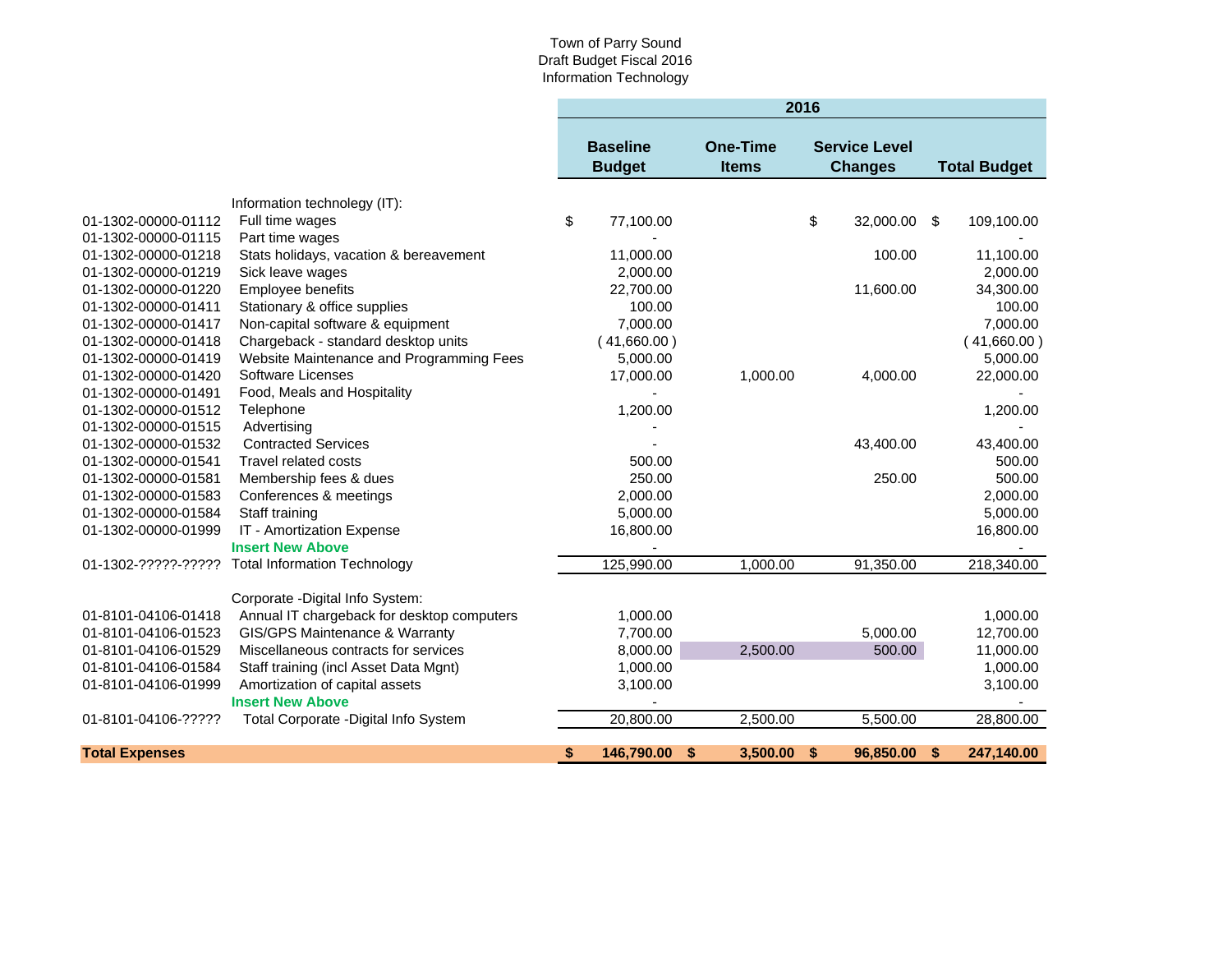# Town of Parry Sound Draft Budget Fiscal 2016 Provincial Offences Act Court Services

|                       |                                         | 2016                             |                      |                                 |    |                                        |    |                     |
|-----------------------|-----------------------------------------|----------------------------------|----------------------|---------------------------------|----|----------------------------------------|----|---------------------|
|                       |                                         | <b>Baseline</b><br><b>Budget</b> |                      | <b>One-Time</b><br><b>Items</b> |    | <b>Service Level</b><br><b>Changes</b> |    | <b>Total Budget</b> |
| 01-0341-03630-02919   | Other Municipalities - POA Court Rental | \$<br>(28,300.00)                |                      |                                 |    |                                        | \$ | (28,300.00)         |
| 01-0351-03740-02419   | Prov.Offences Act-Towns share           | 87,800.00                        |                      |                                 |    |                                        |    | (87,800.00)         |
| <b>Town's Revenue</b> |                                         | \$<br>116,100.00)                | $\overline{\bullet}$ | $\blacksquare$                  | \$ |                                        | \$ | 116,100.00)         |
| 01-0351-03740-02412   | <b>Provincial Offences revenues</b>     | (1,350,000.00)                   |                      |                                 |    |                                        |    | (1,350,000.00)      |
| 01-0351-03740-02418   | POA Revenues - Transcripts              | (1,500.00)                       |                      |                                 |    |                                        |    | (1,500.00)          |
| 01-0351-03770-02412   | Investment Income - POA Operations      | (1,100.00)                       |                      |                                 |    |                                        |    | (1,100.00)          |
| <b>Shared Revenue</b> |                                         | $$$ (1,352,600.00)               | $\sqrt[6]{3}$        | $\blacksquare$                  | \$ |                                        |    | \$ (1,352,600.00)   |
|                       |                                         |                                  |                      |                                 |    |                                        |    |                     |
|                       | <b>Provincial Offences Act:</b>         |                                  |                      |                                 |    |                                        |    |                     |
| 01-2403-00000-01112   | Full time wages                         | \$<br>124,400.00                 |                      |                                 |    |                                        | \$ | 124,400.00          |
| 01-2403-00000-01114   | Over time wages                         | 1,600.00                         |                      |                                 |    |                                        |    | 1,600.00            |
| 01-2403-00000-01115   | Part time wages                         | 5,000.00                         |                      |                                 |    |                                        |    | 5,000.00            |
| 01-2403-00000-01218   | Stats holidays, vacation & bereavement  | 12,600.00                        |                      |                                 |    |                                        |    | 12,600.00           |
| 01-2403-00000-01219   | Sick leave wages                        | 2,500.00                         |                      |                                 |    |                                        |    | 2,500.00            |
| 01-2403-00000-01220   | Employee benefits                       | 42,100.00                        |                      |                                 |    |                                        |    | 42,100.00           |
| 01-2403-00000-01411   | Stationary & office supplies            | 1,000.00                         |                      |                                 |    |                                        |    | 1,000.00            |
| 01-2403-00000-01412   | Cost of tickets, including envelopes    | 6,000.00                         |                      |                                 |    |                                        |    | 6,000.00            |
| 01-2403-00000-01413   | Photocopies & scanning related costs    | 1,000.00                         |                      |                                 |    |                                        |    | 1,000.00            |
| 01-2403-00000-01414   | Minor equipment & furniture purchases   | 10,000.00                        |                      |                                 |    |                                        |    | 10,000.00           |
| 01-2403-00000-01417   | CAMS & Liberty - Software support       | 2,800.00                         |                      |                                 |    |                                        |    | 2,800.00            |
| 01-2403-00000-01418   | Annual IT desktop & laptop charge       | 2,370.00                         |                      |                                 |    |                                        |    | 2,370.00            |
| 01-2403-00000-01435   | Miscellaneous materials                 | 200.00                           |                      |                                 |    |                                        |    | 200.00              |
| 01-2403-00000-01461   | Subscriptions, books & magazines        | 950.00                           |                      |                                 |    |                                        |    | 950.00              |
| 01-2403-00000-01491   | Hospitality, food & meals               | 150.00                           |                      |                                 |    |                                        |    | 150.00              |
| 01-2403-00000-01511   | Postage                                 | 4,000.00                         |                      |                                 |    |                                        |    | 4,000.00            |
| 01-2403-00000-01512   | Telephone                               | 2,000.00                         |                      |                                 |    |                                        |    | 2,000.00            |
| 01-2403-00000-01513   | Express post & courier                  | 200.00                           |                      |                                 |    |                                        |    | 200.00              |
| 01-2403-00000-01520   | Interpreter costs                       | 6,000.00                         |                      |                                 |    |                                        |    | 6,000.00            |
| 01-2403-00000-01521   | <b>Municipal Prosecutorial Services</b> | 70,100.00                        |                      |                                 |    |                                        |    | 70,100.00           |
| 01-2403-00000-01522   | Auditing                                | 1,100.00                         |                      |                                 |    |                                        |    | 1,100.00            |
| 01-2403-00000-01523   | Icon charge & Relizon/Data Forms        | 24,000.00                        |                      |                                 |    |                                        |    | 24,000.00           |
| 01-2403-00000-01526   | Justice of Peace & Crown Attorney       | 75,000.00                        |                      |                                 |    |                                        |    | 75,000.00           |
| 01-2403-00000-01529   | Town chargeback for administration      | 36,600.00                        |                      |                                 |    |                                        |    | 36,600.00           |
| 01-2403-00000-01530   | Contracted services                     |                                  |                      |                                 |    |                                        |    |                     |
| 01-2403-00000-01531   | Provincial Chgs Monitoring/Enforcement  | 4,500.00                         |                      |                                 |    |                                        |    | 4,500.00            |
| 01-2403-00000-01532   | Collections - NCO & other related costs | 12,000.00                        |                      |                                 |    |                                        |    | 12,000.00           |
| 01-2403-00000-01541   | Travel & witness costs                  | 3,500.00                         |                      |                                 |    |                                        |    | 3,500.00            |
| 01-2403-00000-01570   | <b>Facilities rentals</b>               | 45,100.00                        |                      |                                 |    |                                        |    | 45,100.00           |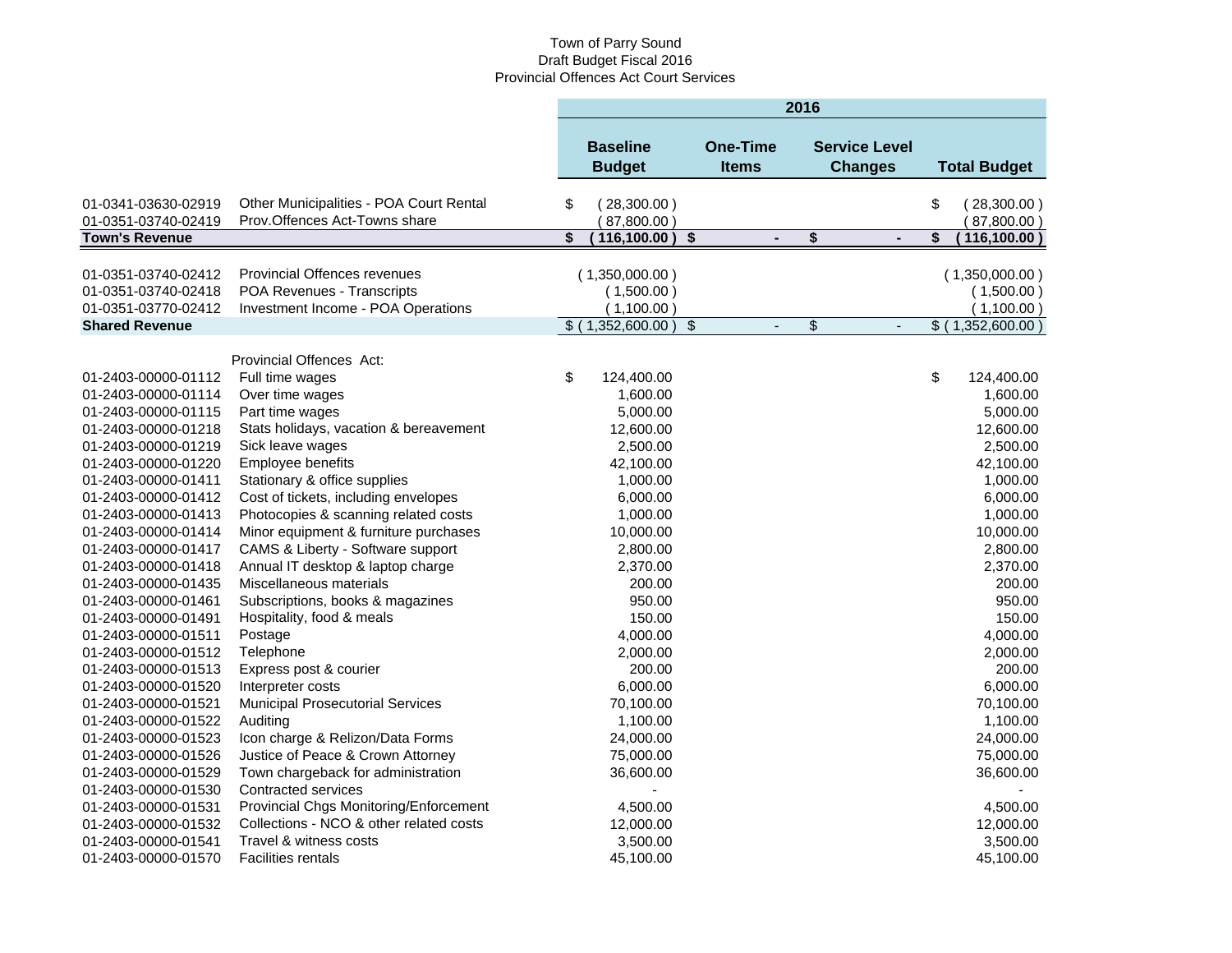# Town of Parry Sound Draft Budget Fiscal 2016 Provincial Offences Act Court Services

|                                                                   |                                                                                                            |   | 2016                                 |                          |                                        |                                      |  |  |  |
|-------------------------------------------------------------------|------------------------------------------------------------------------------------------------------------|---|--------------------------------------|--------------------------|----------------------------------------|--------------------------------------|--|--|--|
|                                                                   |                                                                                                            |   | <b>Baseline</b><br><b>Budget</b>     | One-Time<br><b>Items</b> | <b>Service Level</b><br><b>Changes</b> | <b>Total Budget</b>                  |  |  |  |
| 01-2403-00000-01581                                               | Membership fees and dues                                                                                   |   | 900.00                               |                          |                                        | 900.00                               |  |  |  |
| 01-2403-00000-01583<br>01-2403-00000-01584<br>01-2403-00000-01643 | Conferences & meetings<br>Staff training                                                                   |   | 3,100.00<br>1,500.00                 | 1,000.00                 |                                        | 4,100.00<br>1,500.00                 |  |  |  |
| 01-2403-00000-01651<br>01-2403-00000-01814                        | Cash Shortage/Overage<br>Bank & Credit Card Charges<br><b>VFS</b> to Province                              |   | 14,750.00<br>180.000.00              |                          |                                        | 14,750.00<br>180,000.00              |  |  |  |
| 01-2403-00000-01815<br>01-2403-00000-01816<br>01-2403-00000-01817 | Distributions to municipal partners<br>By-Laws fines paid to municipalities<br>Dedicated fines to province |   | 540,880.00<br>25,000.00<br>40,000.00 |                          |                                        | 540,880.00<br>25,000.00<br>40,000.00 |  |  |  |
| 01-2403-00000-01818<br>01-2403-00000-01819                        | Other fines to province<br>Fines paid to other POA court offices                                           |   | 1,500.00<br>45,000.00                |                          |                                        | 1,500.00<br>45,000.00                |  |  |  |
| 01-2403-00000-01999                                               | Amortization of capital assets<br><b>Insert New Above</b>                                                  |   | 2,200.00                             |                          |                                        | 2,200.00                             |  |  |  |
| <b>Total Expenses</b>                                             |                                                                                                            |   | 1,351,600.00                         | $1,000.00$ \$<br>\$.     |                                        | 1,352,600.00<br>\$                   |  |  |  |
| <b>POA Operational Levy</b>                                       |                                                                                                            | S | (1,000.00)                           | 1,000.00<br>- \$         | S.                                     | \$                                   |  |  |  |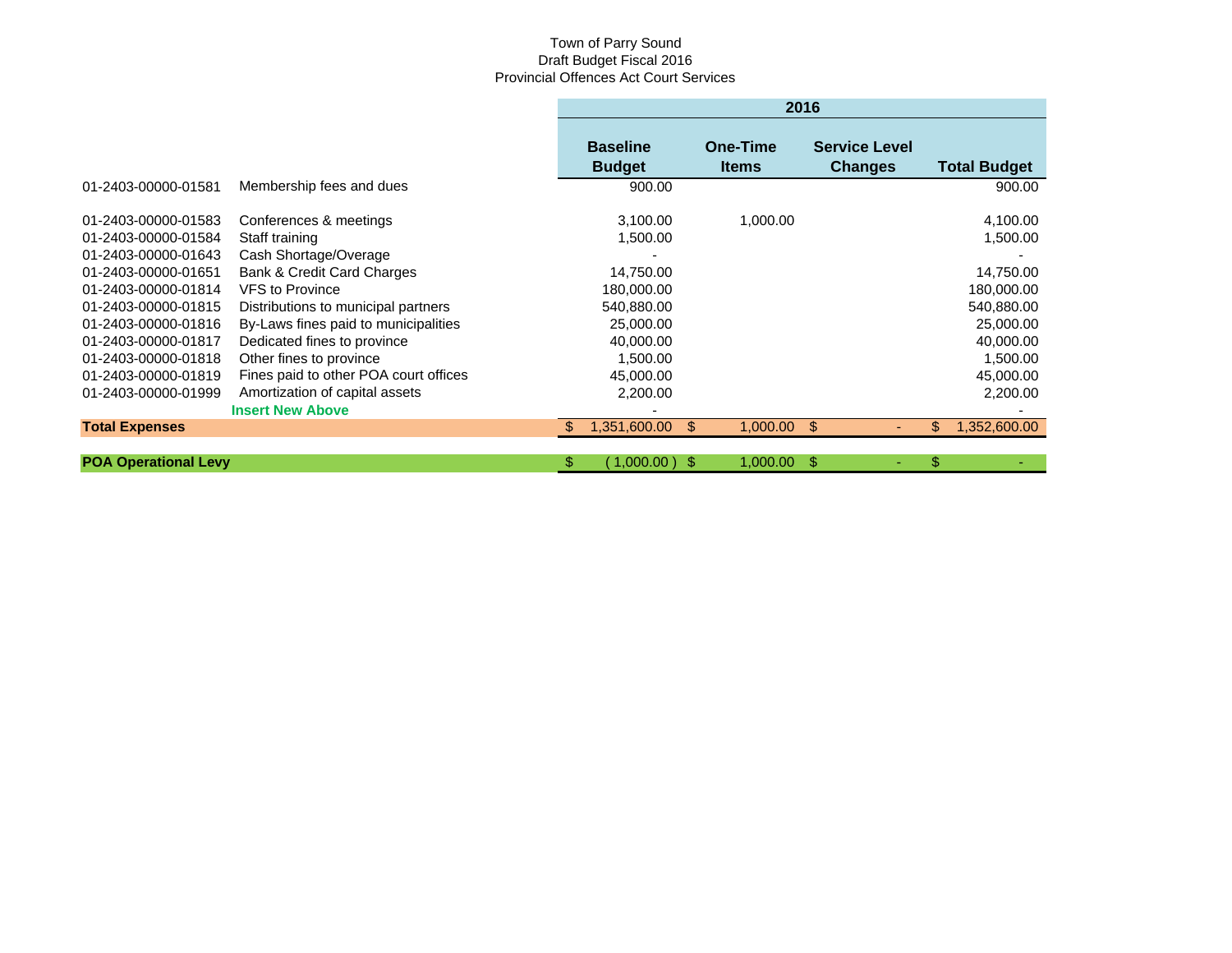#### Town of Parry Sound Draft Budget Fiscal 2016 Policing Services

|                       |                                                                                    | 2016 |                                  |                |                                 |     |                                        |    |                     |
|-----------------------|------------------------------------------------------------------------------------|------|----------------------------------|----------------|---------------------------------|-----|----------------------------------------|----|---------------------|
|                       |                                                                                    |      | <b>Baseline</b><br><b>Budget</b> |                | <b>One-Time</b><br><b>Items</b> |     | <b>Service Level</b><br><b>Changes</b> |    | <b>Total Budget</b> |
| 01-0341-03610-02525   | <b>Ontario - Court Security Prisoner Transportation</b><br><b>Insert New Above</b> | \$   | (47, 111.00)                     |                |                                 | \$  | 47,111.00 \$                           |    |                     |
| <b>Total Revenues</b> |                                                                                    |      | 47,111.00)                       | - \$           |                                 | S.  | 47,111.00                              | \$ | ٠                   |
|                       | Police (OPP):                                                                      |      |                                  |                |                                 |     |                                        |    |                     |
| 01-2301-00000-01529   | <b>Ontario Provincial Police - contracted services</b><br><b>Insert New Above</b>  | \$   | 1,837,059.00                     |                |                                 |     |                                        | \$ | 1,837,059.00        |
| <b>Total Expenses</b> |                                                                                    | \$.  | 1,837,059.00                     | $\mathfrak{S}$ |                                 | \$. |                                        | \$ | 1,837,059.00        |
| <b>Net Levy</b>       |                                                                                    |      | 1,789,948.00                     | \$             |                                 |     | 47,111.00                              | \$ | 1,837,059.00        |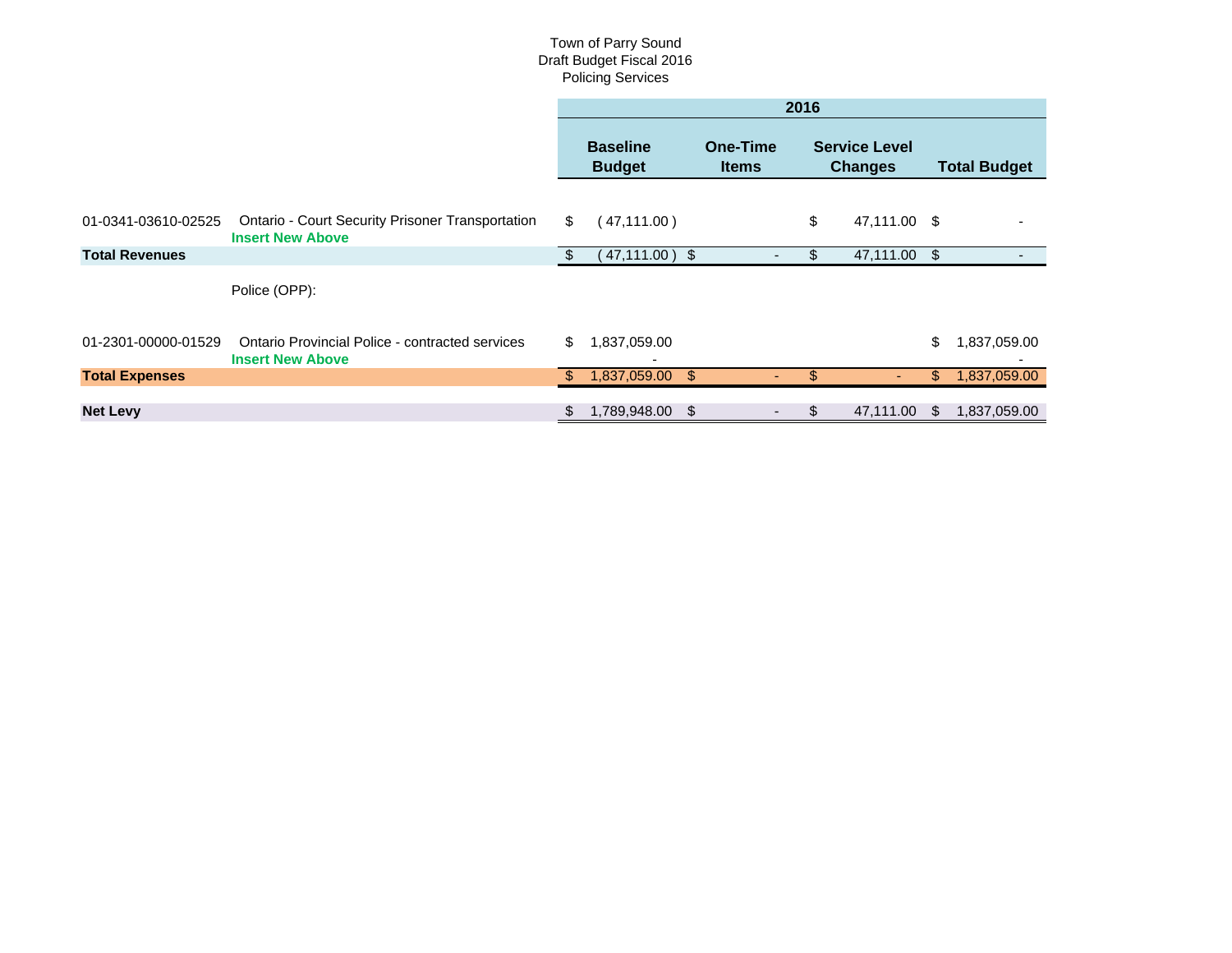#### Town of Parry Sound Draft Budget Fiscal 2016 Third Party Funding

|                                                                   |                                                                                                               | 2016                 |                                  |                                  |                                 |                 |                                        |          |                                 |
|-------------------------------------------------------------------|---------------------------------------------------------------------------------------------------------------|----------------------|----------------------------------|----------------------------------|---------------------------------|-----------------|----------------------------------------|----------|---------------------------------|
|                                                                   |                                                                                                               |                      | <b>Baseline</b><br><b>Budget</b> |                                  | <b>One-Time</b><br><b>Items</b> |                 | <b>Service Level</b><br><b>Changes</b> |          | <b>Total Budget</b>             |
|                                                                   | Airport costs:                                                                                                |                      |                                  |                                  |                                 |                 |                                        |          |                                 |
| 01-3801-00000-01117<br>01-3801-00000-01541<br>01-3801-00000-01813 | Renumeration - board member<br>Mileage - board member<br>Trsf to Municipal Airport Board                      | \$                   | 1,200.00<br>900.00<br>10,500.00  |                                  |                                 |                 |                                        | \$       | 1,200.00<br>900.00<br>10,500.00 |
| 01-3801-?????-?????                                               | <b>Insert New Above</b><br><b>Total Airport costs</b>                                                         | \$                   | $\blacksquare$<br>12,600.00      | $\overline{\boldsymbol{\theta}}$ |                                 | \$              |                                        | \$       | 12,600.00                       |
|                                                                   |                                                                                                               |                      |                                  |                                  |                                 |                 |                                        |          |                                 |
| 01-5101-00000-01812                                               | Muskoka PS Health unit:<br>Trsf to North Bay Parry Sound Health Unit<br><b>Insert New Above</b>               | \$                   | 183,400.00                       |                                  |                                 |                 |                                        | \$       | 183,400.00                      |
| 01-5101-?????-?????                                               | Total Muskoka PS Health unit                                                                                  | \$                   | 183,400.00                       | \$                               |                                 | \$              |                                        | \$       | 183,400.00                      |
|                                                                   | Donations to Health Centre                                                                                    |                      |                                  |                                  |                                 |                 |                                        |          |                                 |
| 01-5301-00000-01821                                               | Hospital grants                                                                                               | \$                   |                                  |                                  |                                 |                 |                                        | \$       |                                 |
|                                                                   | <b>Insert New Above</b><br>01-5301-?????-????? Total Donations to Health Centre                               | s)                   |                                  | S                                |                                 | $\overline{\$}$ |                                        | \$       |                                 |
|                                                                   |                                                                                                               |                      |                                  |                                  |                                 |                 |                                        |          |                                 |
| 01-6101-00000-01811                                               | DSAB-Social assistance:<br>Dist Welfare Transf To Dist Social Serv Brd<br><b>Insert New Above</b>             | \$                   | 251,500.00                       |                                  |                                 |                 |                                        | \$       | 251,500.00                      |
| 01-6101-?????-?????                                               | <b>Total DSAB-Social assistance</b>                                                                           | \$                   | 251,500.00                       | $\overline{\mathcal{S}}$         |                                 | \$              |                                        | \$       | 251,500.00                      |
| 01-6201-00000-01811<br>01-6201-?????-?????                        | Home for Aged:<br>Home For The Aged Payment To Board<br><b>Insert New Above</b><br><b>Total Home for Aged</b> | $\mathfrak{L}$<br>\$ | 130,350.00<br>130,350.00         | \$                               | $\sim$                          | \$              | $\sim$                                 | \$<br>\$ | 130,350.00<br>130,350.00        |
|                                                                   |                                                                                                               |                      |                                  |                                  |                                 |                 |                                        |          |                                 |
| 01-6202-00000-01823                                               | Seniors Assistance:<br>Fam Serv. Sen. Citzen Grant/Don.<br><b>Insert New Above</b>                            | \$                   | 3,500.00                         |                                  |                                 |                 |                                        | \$       | 3,500.00                        |
| 01-6202-?????-?????                                               | <b>Total Seniors Assistance</b>                                                                               | \$                   | 3,500.00                         | \$                               |                                 | \$              |                                        | \$       | 3,500.00                        |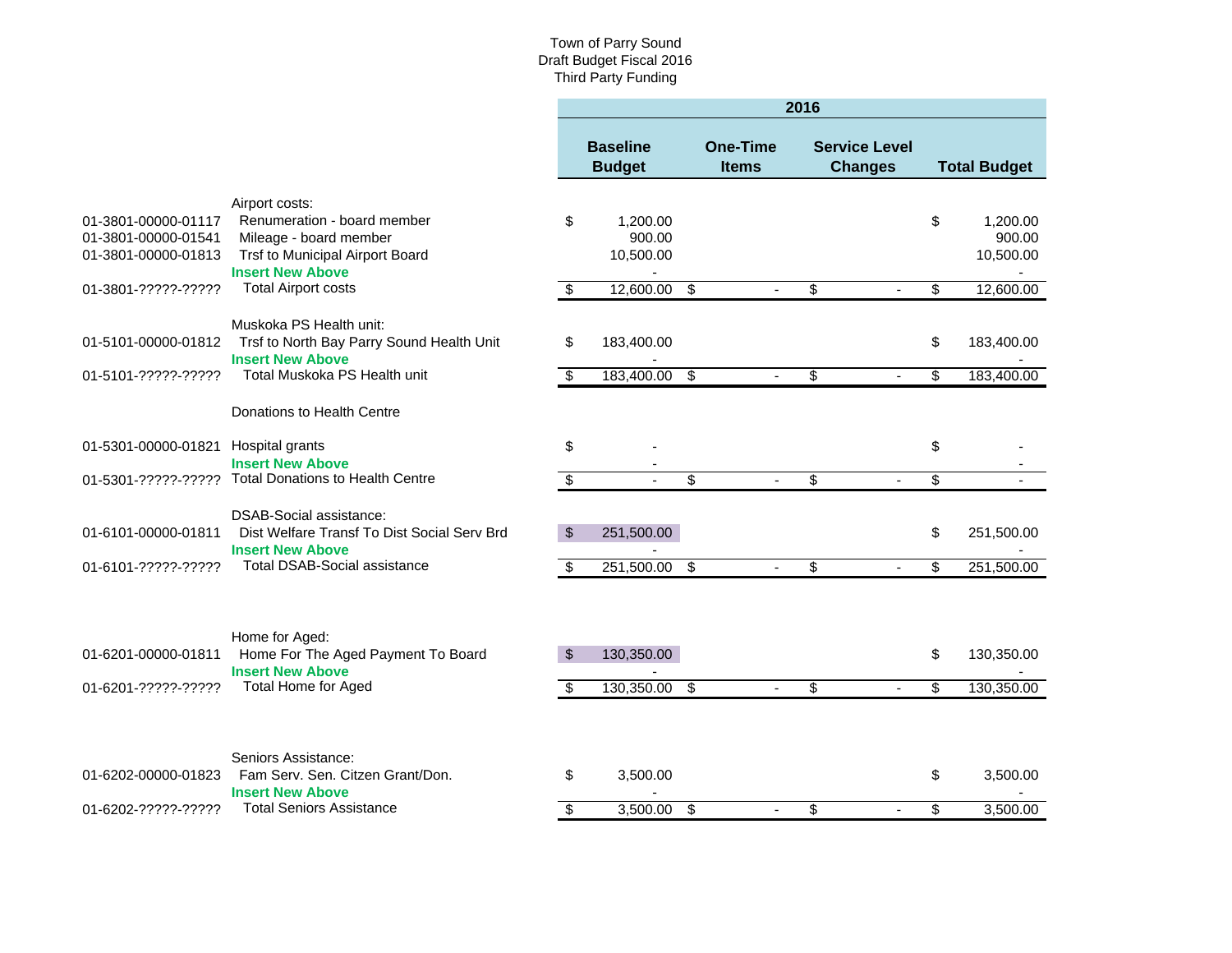#### Town of Parry Sound Draft Budget Fiscal 2016 Third Party Funding

|                                            |                                                                 | 2016                     |                                  |                          |                                 |                          |                                        |    |                            |
|--------------------------------------------|-----------------------------------------------------------------|--------------------------|----------------------------------|--------------------------|---------------------------------|--------------------------|----------------------------------------|----|----------------------------|
|                                            |                                                                 |                          | <b>Baseline</b><br><b>Budget</b> |                          | <b>One-Time</b><br><b>Items</b> |                          | <b>Service Level</b><br><b>Changes</b> |    | <b>Total Budget</b>        |
|                                            | DSAB-Child care:                                                |                          |                                  |                          |                                 |                          |                                        |    |                            |
| 01-6401-00000-01815                        | Fam Serv. Chld Care/CAS General Tranfers                        | $\sqrt[3]{2}$            | 54,400.00                        |                          |                                 |                          |                                        | \$ | 54,400.00                  |
| 01-6401-?????-?????                        | <b>Insert New Above</b><br><b>Total DSAB-Child care</b>         | $\sqrt{3}$               | 54,400.00                        | $\overline{\mathcal{S}}$ | $\blacksquare$                  | \$                       |                                        | \$ | 54,400.00                  |
|                                            | Library board:                                                  |                          |                                  |                          |                                 |                          |                                        |    |                            |
| 01-7301-00000-01712                        | Capital contribution to PS Library                              | \$                       |                                  | \$                       | 150,000.00                      |                          |                                        | \$ | 150,000.00                 |
| 01-7301-00000-01811<br>01-0341-03640-02875 | Trsf to Library Board<br>Grant for library                      |                          | 166,586.00                       |                          | (150,000.00)                    |                          |                                        |    | 166,586.00<br>(150,000.00) |
|                                            | <b>Insert New Above</b>                                         |                          |                                  |                          |                                 |                          |                                        |    |                            |
| 01-7301-?????-?????                        | <b>Total Library board</b>                                      | $\overline{\mathcal{S}}$ | 166,586.00                       | $\overline{\mathcal{S}}$ | $\blacksquare$                  | $\overline{\mathcal{G}}$ |                                        | \$ | 166,586.00                 |
|                                            |                                                                 |                          |                                  |                          |                                 |                          |                                        |    |                            |
|                                            | Museum committtee:                                              |                          |                                  |                          |                                 |                          |                                        |    |                            |
| 01-7401-00000-01823                        | Donation to District Museum<br><b>Insert New Above</b>          | \$                       | 30,000.00                        |                          |                                 |                          |                                        | \$ | 30,000.00                  |
| 01-7401-?????-?????                        | <b>Total Museum committtee</b>                                  | $\overline{\mathcal{G}}$ | 30,000.00                        | \$                       |                                 | \$                       |                                        | \$ | 30,000.00                  |
|                                            |                                                                 |                          |                                  |                          |                                 |                          |                                        |    |                            |
|                                            | Municipal Heritage committee:                                   |                          |                                  |                          |                                 |                          |                                        |    |                            |
| 01-7402-00000-01515                        | Advertising                                                     | \$                       | 500.00                           |                          |                                 |                          |                                        | \$ | 500.00                     |
| 01-7402-00000-01521<br>01-7402-00000-1581  | Legal, surveys & appraisals<br>Membership fees and dues         |                          | 500.00<br>÷,                     |                          |                                 |                          | (200.00)                               |    | 300.00                     |
| 01-7402-?????-?????                        | <b>Insert New Above</b><br>Total Municipal Heritage committee   | $\overline{\mathcal{L}}$ | 1,000.00                         | $\overline{\$}$          |                                 | \$                       | (200.00)                               | \$ | 800.00                     |
|                                            |                                                                 |                          |                                  |                          |                                 |                          |                                        |    |                            |
| 01-8103-00000-01112                        | Area Planning Board:<br>Area Planning Brd FT Wages              |                          |                                  |                          |                                 |                          |                                        |    |                            |
| 01-8103-00000-01220                        | Area Planning Board Employee Benefits                           |                          |                                  |                          |                                 |                          |                                        |    |                            |
| 01-8103-00000-01811                        | Transfer to P.S. Area Planning Board<br><b>Insert New Above</b> |                          | 6,100.00                         |                          |                                 |                          |                                        |    | 6,100.00                   |
| 01-8103-?????-?????                        | <b>Total Area Planning Board</b>                                |                          | 6,100.00                         |                          | $\blacksquare$                  |                          |                                        |    | 6,100.00                   |
|                                            | DSAB-housing:                                                   |                          |                                  |                          |                                 |                          |                                        |    |                            |
| 01-8305-00000-01815                        | Social Housing Gen Transfers                                    |                          | 30,000.00                        |                          |                                 |                          |                                        |    | 30,000.00                  |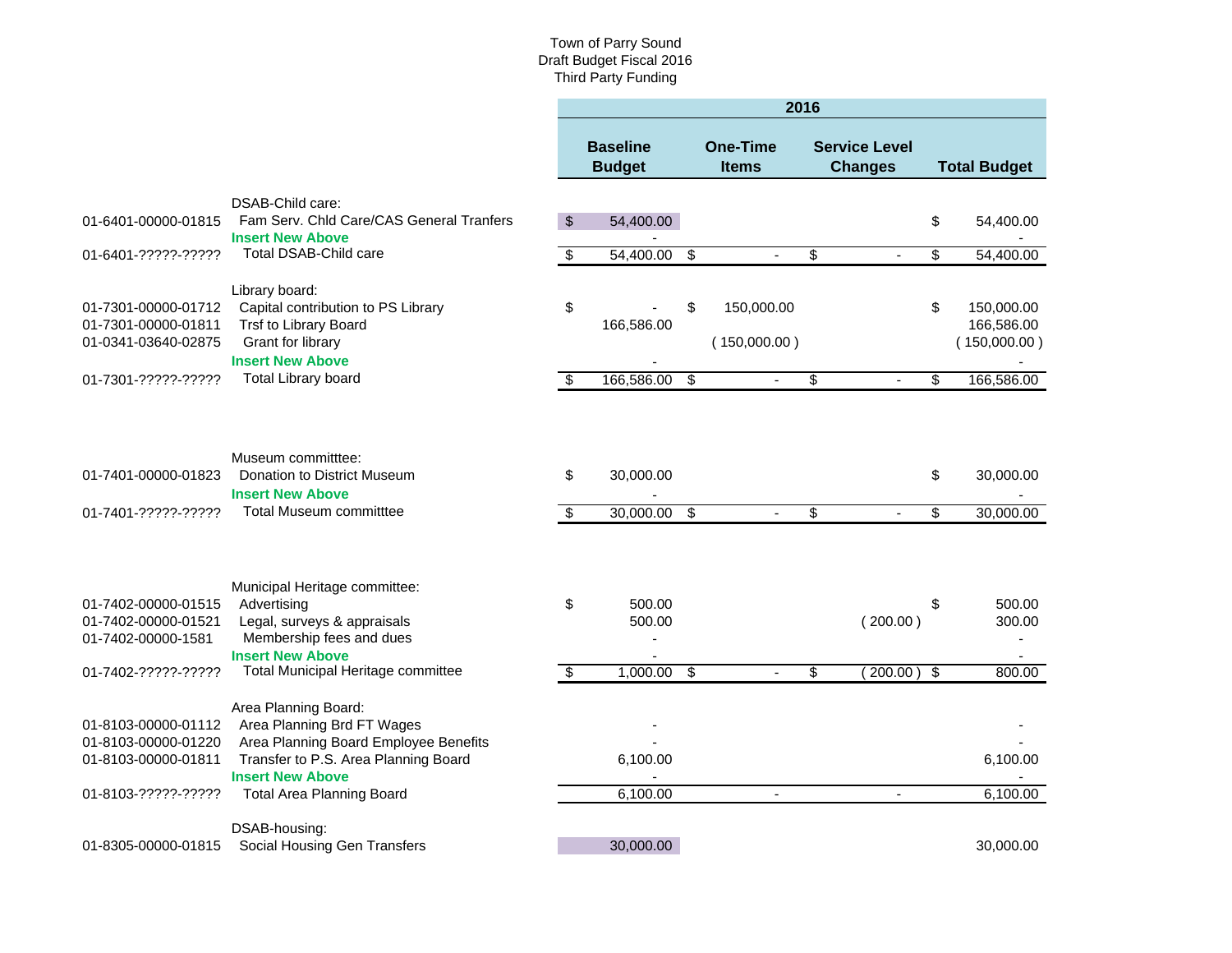#### Town of Parry Sound Draft Budget Fiscal 2016 Third Party Funding

|                                                  |                                  |                          | 2016                                   |                     |
|--------------------------------------------------|----------------------------------|--------------------------|----------------------------------------|---------------------|
|                                                  | <b>Baseline</b><br><b>Budget</b> | One-Time<br><b>Items</b> | <b>Service Level</b><br><b>Changes</b> | <b>Total Budget</b> |
| <b>Insert New Above</b>                          |                                  |                          |                                        |                     |
| 01-8305-?????-?????<br><b>Total DSAB-housing</b> | 30,000.00                        | $\overline{\phantom{a}}$ |                                        | 30,000.00           |
|                                                  |                                  |                          |                                        |                     |
| <b>Total Expenses</b>                            | 869,436.00 \$                    | ٠.                       | $200.00$ ) \$                          | 869,236.00          |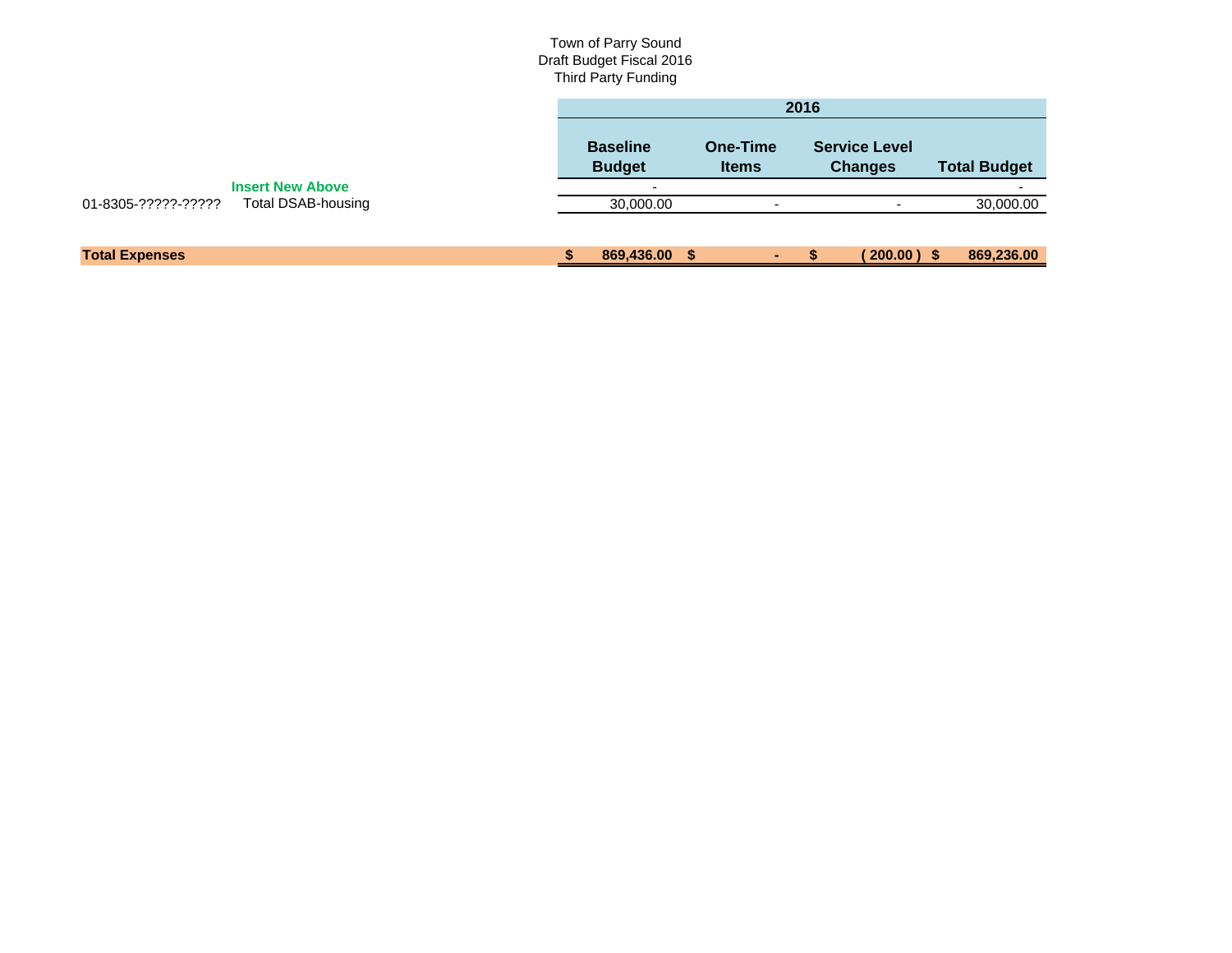## Town of Parry Sound Draft Budget Fiscal 2016 Education

|                                            |                                                                                   |                                  |                                 | 2016                                   |                     |
|--------------------------------------------|-----------------------------------------------------------------------------------|----------------------------------|---------------------------------|----------------------------------------|---------------------|
|                                            |                                                                                   | <b>Baseline</b><br><b>Budget</b> | <b>One-Time</b><br><b>Items</b> | <b>Service Level</b><br><b>Changes</b> | <b>Total Budget</b> |
|                                            |                                                                                   |                                  |                                 |                                        |                     |
| 01-0311-03110-02113                        | <b>Residential French Separate</b>                                                |                                  |                                 |                                        | \$                  |
| 01-0311-03111-02113                        | Multi resid-French Separate school                                                |                                  |                                 |                                        |                     |
|                                            |                                                                                   | $\blacksquare$                   | $\blacksquare$                  | $\sim$                                 | $\sim$              |
| 01-0311-03110-02115                        | Residential/Farm English Public Levy                                              |                                  |                                 |                                        |                     |
| 01-0311-03111-02115                        | Mulit-Residential English-Public Levy                                             |                                  |                                 |                                        |                     |
| 01-0311-03112-02115 Suppo                  | New Multi-residential Taxes - English Public                                      |                                  |                                 |                                        |                     |
| 01-0311-03120-02115                        | Commercial Taxable English-Public Levy                                            |                                  |                                 |                                        |                     |
| 01-0311-03121-02115                        | <b>Commercial Excess Lands English Public</b>                                     |                                  |                                 |                                        |                     |
| 01-0311-03122-02115                        | Commercial Vacant Lands English-Public                                            |                                  |                                 |                                        |                     |
| 01-0311-03123-02115                        | Commercial Shared (Util) English Public                                           |                                  |                                 |                                        |                     |
| 01-0311-03124-02115                        | Railway ROW - English Public                                                      |                                  |                                 |                                        |                     |
| 01-0311-03125-02115                        | Com Shared Excess Land - Eng Public                                               |                                  |                                 |                                        |                     |
| 01-0311-03131-02115                        | Industrial Taxable English-Public                                                 |                                  |                                 |                                        |                     |
| 01-0311-03132-02115                        | Industrial Excess Lands English Public<br>Industrial Vacant Lands English-Public  |                                  |                                 |                                        |                     |
| 01-0311-03133-02115<br>01-0311-03136-02115 | Farmlands English-Public                                                          |                                  |                                 |                                        |                     |
| 01-0311-03137-02115                        | Pipelines English-Public                                                          |                                  |                                 |                                        |                     |
| 01-0311-03138-02115                        | Managed Forests English Public                                                    |                                  |                                 |                                        |                     |
| 01-0311-03140-02115                        | Supp. Taxes Resid/Farm English Public                                             |                                  |                                 |                                        |                     |
| 01-0311-03142-02115                        | Supp Taxes Commercial Taxable English                                             |                                  |                                 |                                        |                     |
| 01-0311-03143-02115                        | Supp Taxes Comm Vacant Land English                                               |                                  |                                 |                                        |                     |
|                                            | 01-0311-03145-02115 Supp Taxes Indust Taxable English                             |                                  |                                 |                                        |                     |
| 01-0311-03149-02115                        | Supp. Taxes Pipelines English Public                                              |                                  |                                 |                                        |                     |
|                                            |                                                                                   | $\blacksquare$                   | $\overline{a}$                  | $\blacksquare$                         |                     |
|                                            |                                                                                   |                                  |                                 |                                        |                     |
| 01-0311-03110-02117<br>01-0311-03111-02117 | Residential/Farm English-Separate Levy<br>Multi-Residential English-Separate Levy |                                  |                                 |                                        |                     |
| 01-0311-03112-02117                        | New Multi-Resid Taxes - Eng Separate Levy                                         |                                  |                                 |                                        |                     |
| 01-0311-03120-02117                        | Commercial Taxable English-Separate Levy                                          |                                  |                                 |                                        |                     |
| 01-0311-03121-02117                        | Commercial Excess Lands English-Separate                                          |                                  |                                 |                                        |                     |
| 01-0311-03122-02117                        | Commercial Vacant Lands English Separate                                          |                                  |                                 |                                        |                     |
| 01-0311-03123-02117                        | Commercial Shared (Util) English Separate                                         |                                  |                                 |                                        |                     |
| 01-0311-03124-02117                        | Railway ROW - English Separate                                                    |                                  |                                 |                                        |                     |
| 01-0311-03125-02117                        | Com Shared Excess Land - Eng Sep                                                  |                                  |                                 |                                        |                     |
| 01-0311-03131-02117                        | Industrial Taxable English-Separate                                               |                                  |                                 |                                        |                     |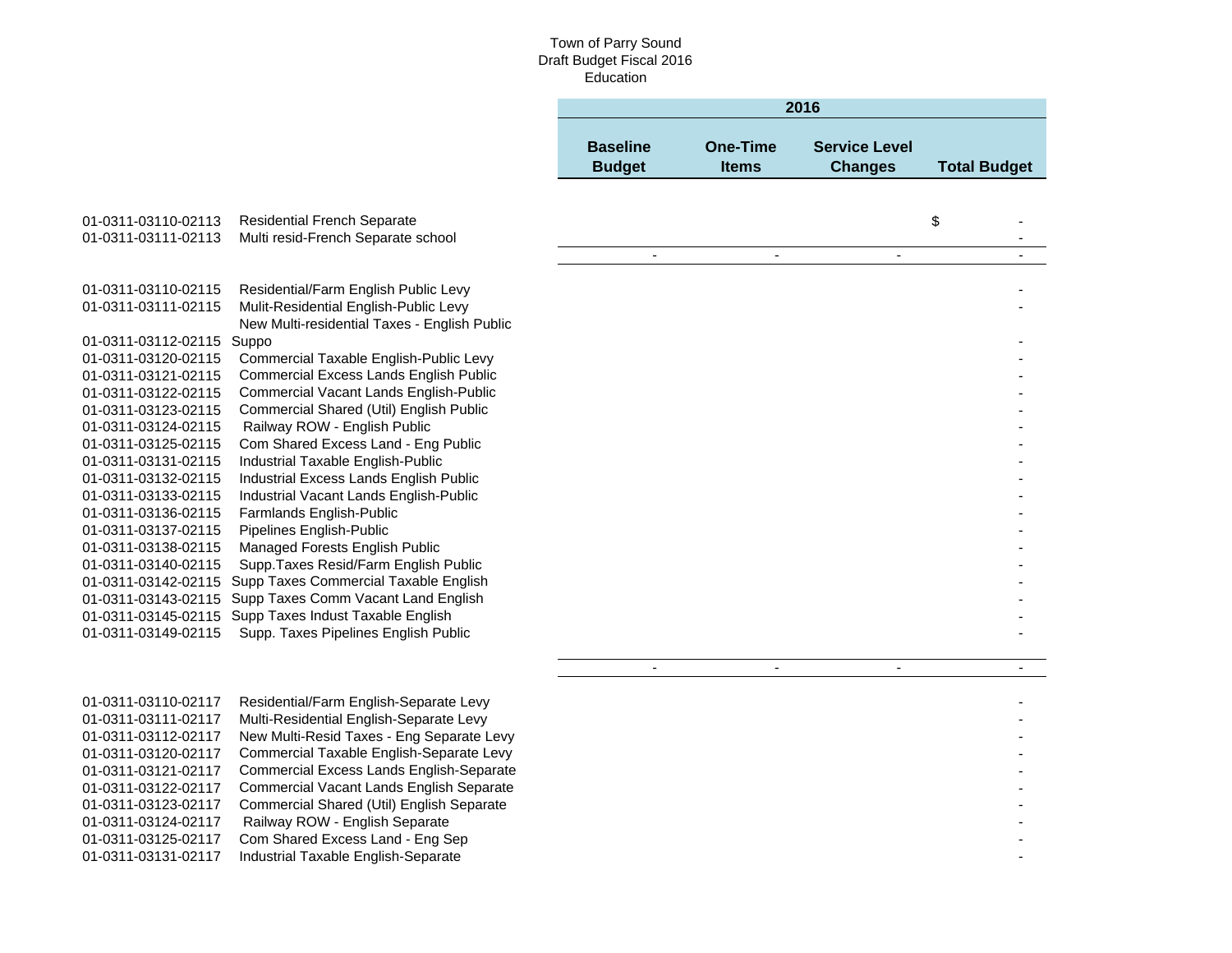#### Town of Parry Sound Draft Budget Fiscal 2016 Education

|                                                                   |                                                                                                                                                                                             | 2016                             |                                 |                                        |                     |  |  |  |
|-------------------------------------------------------------------|---------------------------------------------------------------------------------------------------------------------------------------------------------------------------------------------|----------------------------------|---------------------------------|----------------------------------------|---------------------|--|--|--|
|                                                                   |                                                                                                                                                                                             | <b>Baseline</b><br><b>Budget</b> | <b>One-Time</b><br><b>Items</b> | <b>Service Level</b><br><b>Changes</b> | <b>Total Budget</b> |  |  |  |
| 01-0311-03132-02117<br>01-0311-03133-02117<br>01-0311-03137-02117 | Industrial Excess Lands English-Separate<br>Industrial Vacant Lands English-Separate<br>Pipelines English-Separate                                                                          |                                  |                                 |                                        |                     |  |  |  |
| 01-0311-03142-02117<br>01-0311-03143-02117                        | 01-0311-03140-02117 Supp. Taxes Resid/Farm English Sep<br>Supp Taxes Commercial Taxable Eng<br>Supp Taxes Comm Vacant Land English<br>01-0311-03145-02117 Supp Taxes Indust Taxable English |                                  |                                 |                                        |                     |  |  |  |
| 01-0311-03149-02117                                               | Supp. Taxes Pipelines English Separate                                                                                                                                                      |                                  |                                 |                                        |                     |  |  |  |
| 01-0311-03110-02119                                               | Residential/Farm French-Public Levy                                                                                                                                                         |                                  |                                 |                                        |                     |  |  |  |
| <b>Total Revenues</b>                                             |                                                                                                                                                                                             |                                  |                                 |                                        |                     |  |  |  |
|                                                                   |                                                                                                                                                                                             |                                  |                                 |                                        |                     |  |  |  |
| 01-9202-00000-01812                                               | School-Supplemental English public:<br>School Board payment English Public Supp<br><b>Insert New Above</b>                                                                                  |                                  |                                 |                                        | \$                  |  |  |  |
| 01-9202-?????-?????                                               | Total School-English public                                                                                                                                                                 |                                  |                                 |                                        |                     |  |  |  |
| 01-9203-00000-01812                                               | School-Supplemental English Separate:<br>School Board payment English Separate Supp<br><b>Insert New Above</b>                                                                              |                                  |                                 |                                        |                     |  |  |  |
| 01-9203-?????-?????                                               | <b>Total School-English Separate</b>                                                                                                                                                        |                                  | $\sim$                          | $\blacksquare$                         |                     |  |  |  |
| 01-9207-00000-01812                                               | School-English public:<br>School Board payment English Public<br><b>Insert New Above</b>                                                                                                    |                                  |                                 |                                        | \$                  |  |  |  |
| 01-9207-?????-?????                                               | Total School-English public                                                                                                                                                                 |                                  | $\blacksquare$                  |                                        |                     |  |  |  |
|                                                                   | School-English Separate:                                                                                                                                                                    |                                  |                                 |                                        |                     |  |  |  |
| 01-9208-00000-01812                                               | School Board payment English Separate<br><b>Insert New Above</b>                                                                                                                            |                                  |                                 |                                        |                     |  |  |  |
| 01-9208-?????-?????                                               | <b>Total School-English Separate</b>                                                                                                                                                        |                                  |                                 | $\sim$                                 |                     |  |  |  |
| 01-9209-00000-01812                                               | School-French public:<br>School Board payment French Public<br><b>Insert New Above</b>                                                                                                      |                                  |                                 |                                        |                     |  |  |  |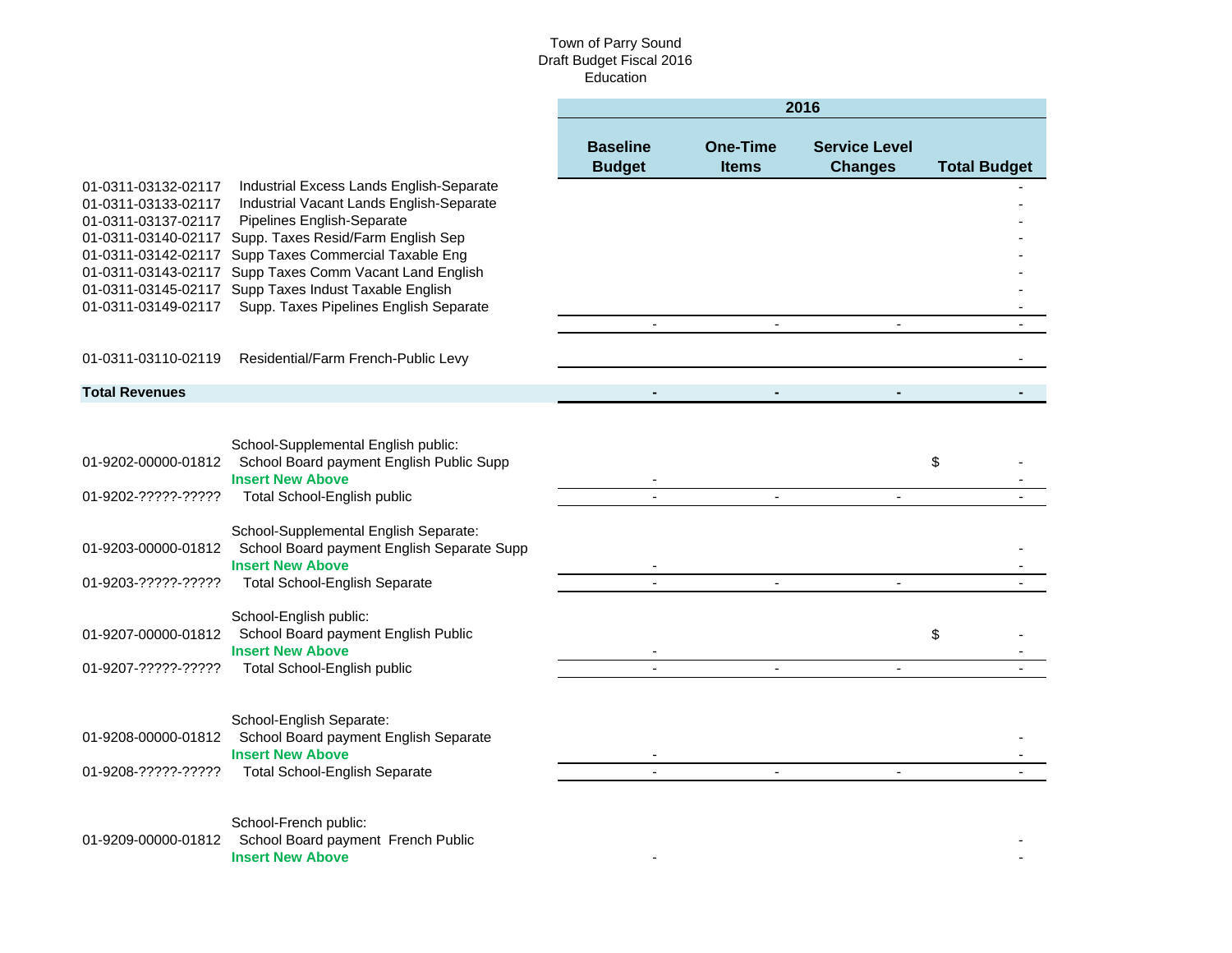#### Town of Parry Sound Draft Budget Fiscal 2016 Education

|                       |                                                                                      | 2016 |                                  |  |                                 |  |                                        |  |                     |  |
|-----------------------|--------------------------------------------------------------------------------------|------|----------------------------------|--|---------------------------------|--|----------------------------------------|--|---------------------|--|
|                       |                                                                                      |      | <b>Baseline</b><br><b>Budget</b> |  | <b>One-Time</b><br><b>Items</b> |  | <b>Service Level</b><br><b>Changes</b> |  | <b>Total Budget</b> |  |
| 01-9209-?????-?????   | <b>Total School-French public</b>                                                    |      | -                                |  | $\overline{\phantom{0}}$        |  | $\overline{\phantom{0}}$               |  |                     |  |
| 01-9210-00000-01812   | School-French Separate:<br>School Boards- French Separate<br><b>Insert New Above</b> |      | ۰                                |  |                                 |  |                                        |  |                     |  |
| 01-9210-?????-?????   | <b>Total School-French Separate</b>                                                  |      | $\overline{\phantom{0}}$         |  |                                 |  |                                        |  |                     |  |
| <b>Total Expenses</b> |                                                                                      |      |                                  |  |                                 |  |                                        |  |                     |  |
| <b>Net Levy</b>       |                                                                                      |      |                                  |  |                                 |  |                                        |  |                     |  |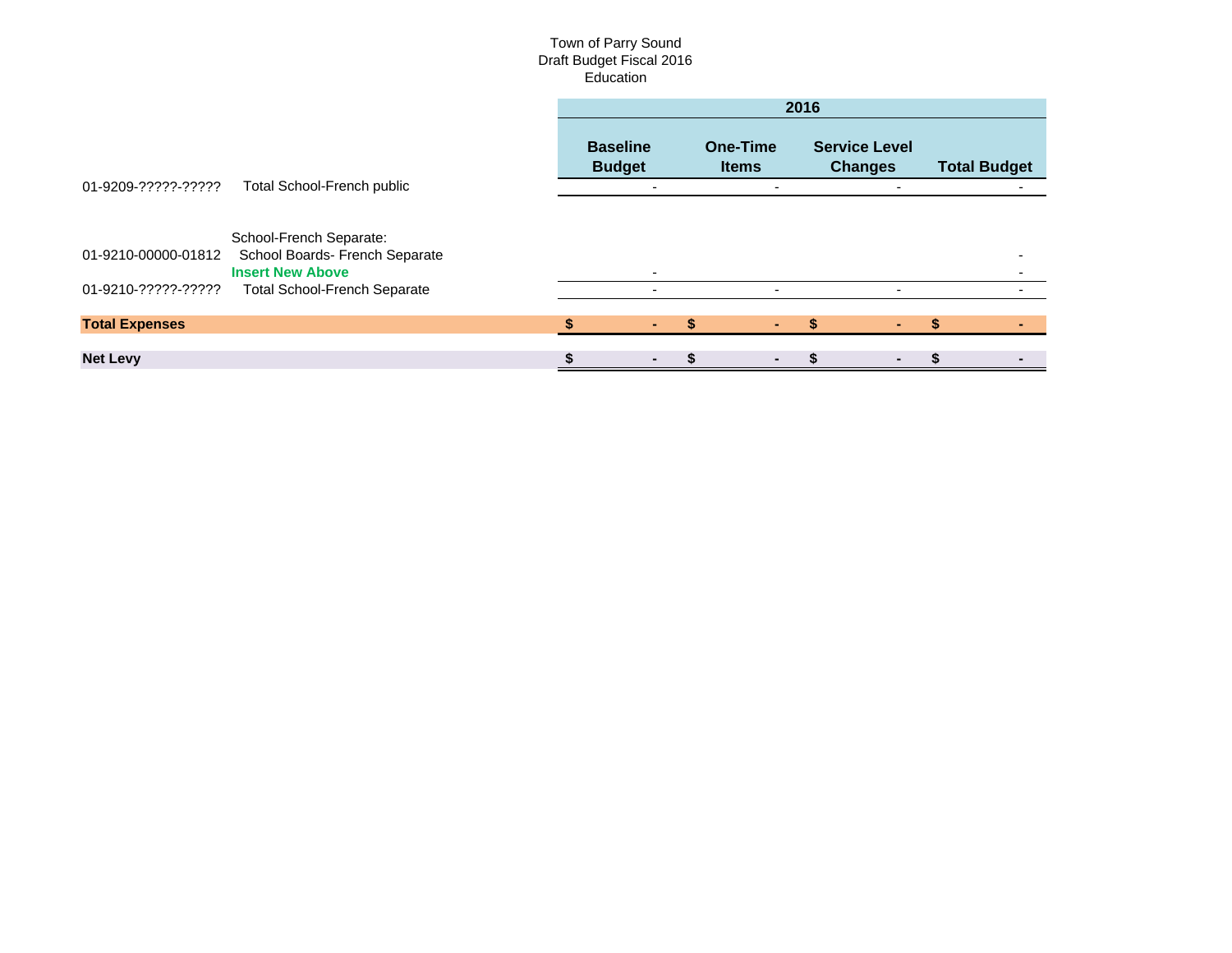#### Town of Parry Sound Draft Budget Fiscal 2016 Emergency Management

|                       |                                 | 2016                             |                          |                                        |    |          |  |  |
|-----------------------|---------------------------------|----------------------------------|--------------------------|----------------------------------------|----|----------|--|--|
|                       |                                 | <b>Baseline</b><br><b>Budget</b> | One-Time<br><b>Items</b> | <b>Service Level</b><br><b>Changes</b> |    |          |  |  |
|                       | Emerg Management & 911 Service: |                                  |                          |                                        |    |          |  |  |
| 01-2001-00000-01411   | Office stationary and supplies  | \$<br>600.00                     |                          |                                        | \$ | 600.00   |  |  |
| 01-2001-00000-01413   | Photocopies and scanning        | 1.000.00                         |                          |                                        |    | 1,000.00 |  |  |
| 01-2001-00000-01435   | Miscellaneous materials         | 250.00                           |                          |                                        |    | 250.00   |  |  |
| 01-2001-00000-01491   | Food and hospitality            | 300.00                           |                          |                                        |    | 300.00   |  |  |
| 01-2001-00000-01511   | Postage                         | 100.00                           |                          |                                        |    | 100.00   |  |  |
| 01-2001-00000-01815   | 911 General Transfers           | 3.312.71                         |                          |                                        |    | 3,312.71 |  |  |
|                       | <b>Insert New Above</b>         |                                  |                          |                                        |    |          |  |  |
| <b>Total Expenses</b> |                                 | 5.562.71                         | -S                       |                                        |    | 5.562.71 |  |  |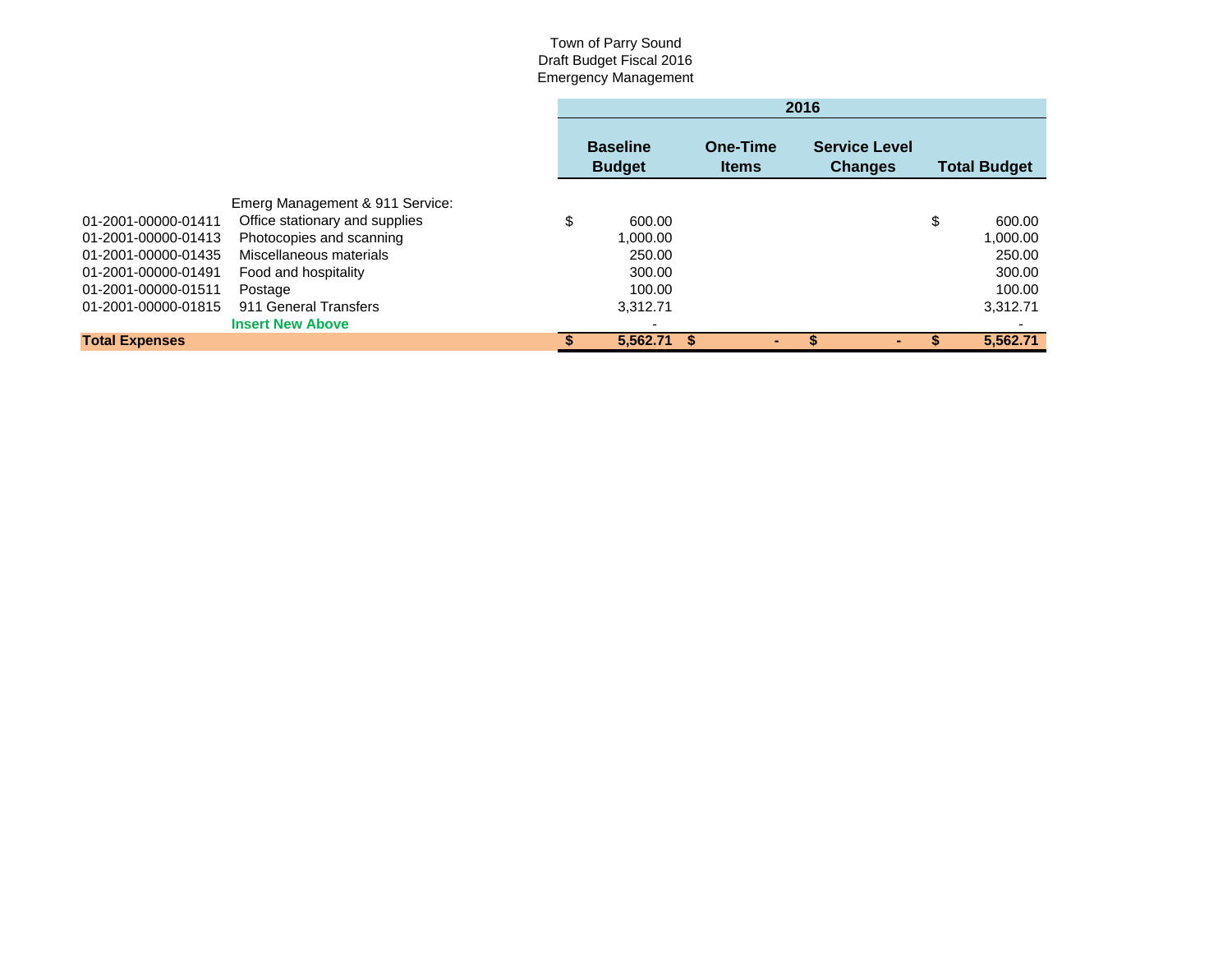|                                                                                                                                                           |                                                                                                                                                                                                                                     |                         |                                                                  |                                 | 2016 |                                        |                                      |                                                                 |  |
|-----------------------------------------------------------------------------------------------------------------------------------------------------------|-------------------------------------------------------------------------------------------------------------------------------------------------------------------------------------------------------------------------------------|-------------------------|------------------------------------------------------------------|---------------------------------|------|----------------------------------------|--------------------------------------|-----------------------------------------------------------------|--|
|                                                                                                                                                           |                                                                                                                                                                                                                                     |                         | <b>Baseline</b><br><b>Budget</b>                                 | <b>One-Time</b><br><b>Items</b> |      | <b>Service Level</b><br><b>Changes</b> | <b>Total Budget</b>                  |                                                                 |  |
| <b>Revenues</b><br>01-0341-03630-02324<br>01-0341-03640-02324<br>01-0341-03640-02329<br>01-0341-03640-02331<br>01-0351-03730-02324<br>01-0351-03740-02417 | <b>Other Municipalities- FIRE</b><br><b>Fire Department Revenues</b><br>Fire Dept Fees, MTO Highway Fires<br>Fire Dept - Compliance/Inspection Fees<br>Misc. Fire Dept Revenues<br>Fire Department fines<br><b>Insert New Above</b> | \$                      | (5,000.00)<br>(1,000.00)<br>(1,000.00)<br>(250.00)<br>(1,800.00) |                                 |      |                                        | \$                                   | (5,000.00)<br>(1,000.00)<br>(1,000.00)<br>250.00)<br>(1,800.00) |  |
| <b>Total Revenue</b>                                                                                                                                      |                                                                                                                                                                                                                                     | $\overline{\mathbf{S}}$ | (9,050.00)<br>$\boldsymbol{\$}$                                  | $\blacksquare$                  | \$   | $\blacksquare$                         | $\overline{\boldsymbol{\mathsf{s}}}$ | (9,050.00)                                                      |  |
| <b>Expenses</b>                                                                                                                                           | Fire Administration:                                                                                                                                                                                                                |                         |                                                                  |                                 |      |                                        |                                      |                                                                 |  |
| 01-2101-00000-01112<br>01-2101-00000-01114                                                                                                                | Full time wages<br>Over time wages                                                                                                                                                                                                  | \$                      | 46,300.00<br>400.00                                              |                                 |      | 2,500.00                               | \$                                   | 46,300.00<br>2,900.00                                           |  |
| 01-2101-00000-01115<br>01-2101-00000-01218<br>01-2101-00000-01219                                                                                         | Part time wages<br>Stats holidays, vacation & bereavement leave<br>Sick leave wages                                                                                                                                                 |                         | 2,300.00<br>1,000.00                                             |                                 |      |                                        |                                      | 2,300.00<br>1,000.00                                            |  |
| 01-2101-00000-01220<br>01-2101-00000-01411<br>01-2101-00000-01413                                                                                         | Employee benefits<br>Stationary and office supplies<br>Photocopy and scanning expenses                                                                                                                                              |                         | 14,100.00<br>2,200.00<br>1,200.00                                |                                 |      |                                        |                                      | 14,100.00<br>2,200.00<br>1,200.00                               |  |
| 01-2101-00000-01418<br>01-2101-00000-01435<br>01-2101-00000-01446                                                                                         | Annual IT charge for desktop computers<br>Miscellaneous materials<br>Licenses                                                                                                                                                       |                         | 1,550.00<br>3,000.00<br>1,800.00                                 |                                 |      |                                        |                                      | 1,550.00<br>3,000.00<br>1,800.00                                |  |
| 01-2101-00000-01461<br>01-2101-00000-01481                                                                                                                | Subscriptions, books and magazines<br>Uniforms, boots and clothing                                                                                                                                                                  |                         | 600.00<br>500.00                                                 |                                 |      |                                        |                                      | 600.00<br>500.00                                                |  |
| 01-2101-00000-01491<br>01-2101-00000-01496<br>01-2101-00000-01511                                                                                         | Food, meals and hospitality<br>Health and safety related costs<br>Postage                                                                                                                                                           |                         | 500.00<br>200.00<br>100.00                                       |                                 |      |                                        |                                      | 500.00<br>200.00<br>100.00                                      |  |
| 01-2101-00000-01512<br>01-2101-00000-01513                                                                                                                | Telephone<br>Express post and courier charges                                                                                                                                                                                       |                         | 9,000.00<br>250.00                                               |                                 |      |                                        |                                      | 9,000.00<br>250.00                                              |  |
| 01-2101-00000-01515<br>01-2101-00000-01516<br>01-2101-00000-01517                                                                                         | Advertising<br><b>Fire Dispatch Services</b><br>IT related costs                                                                                                                                                                    |                         | 3,000.00<br>7,100.00<br>2,000.00                                 |                                 |      |                                        |                                      | 3,000.00<br>7,100.00<br>2,000.00                                |  |
| 01-2101-00000-01523<br>01-2101-00000-01529<br>01-2101-00000-01581                                                                                         | Fire-pro software related costs<br>Miscellaneous contracts for service<br>Membership fees and dues                                                                                                                                  |                         | 2,000.00<br>900.00                                               |                                 |      |                                        |                                      | 2,000.00<br>900.00                                              |  |
| 01-2101-00000-01583<br>01-2101-00000-01584                                                                                                                | Conferences, conventions & meetings<br>Staff training seminars                                                                                                                                                                      |                         | 1,800.00<br>900.00                                               |                                 |      |                                        |                                      | 1,800.00<br>900.00                                              |  |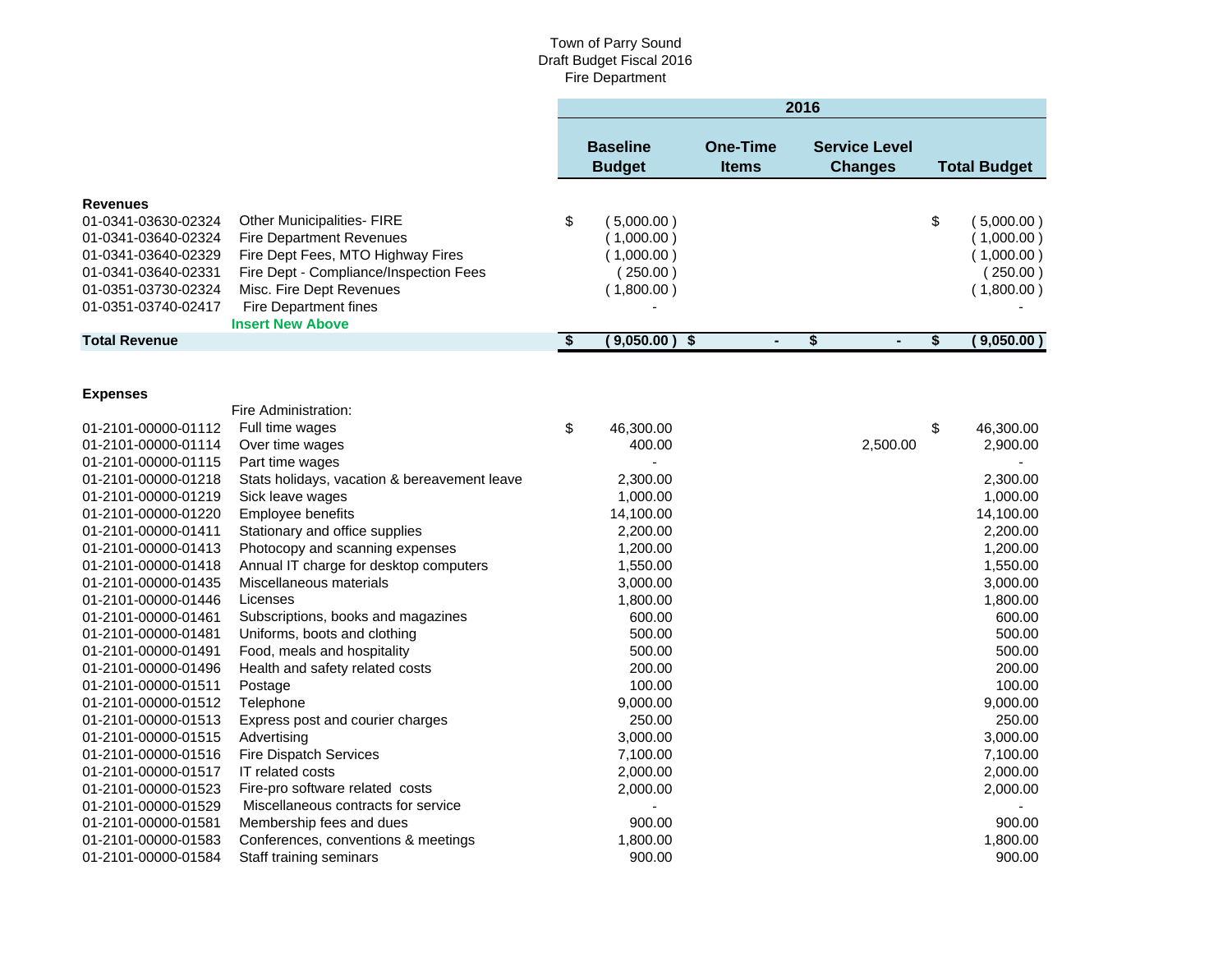|                     |                                                        | 2016                             |                                 |                                        |                     |  |  |  |  |
|---------------------|--------------------------------------------------------|----------------------------------|---------------------------------|----------------------------------------|---------------------|--|--|--|--|
|                     |                                                        | <b>Baseline</b><br><b>Budget</b> | <b>One-Time</b><br><b>Items</b> | <b>Service Level</b><br><b>Changes</b> | <b>Total Budget</b> |  |  |  |  |
| 01-2101-00000-01595 | Public Liability Insurance                             | 20,200.00                        |                                 |                                        | 20,200.00           |  |  |  |  |
| 01-2101-00000-01999 | Amortization of capital assets                         | 1,800.00                         |                                 |                                        | 1,800.00            |  |  |  |  |
|                     | <b>Insert New Above</b>                                |                                  |                                 |                                        |                     |  |  |  |  |
| 01-2101-00000-????? | <b>Total Fire Administration</b>                       | 124,700.00                       | $\blacksquare$                  | 2,500.00                               | 127,200.00          |  |  |  |  |
|                     |                                                        |                                  |                                 |                                        |                     |  |  |  |  |
|                     | Fire hydrants:                                         |                                  |                                 |                                        |                     |  |  |  |  |
| 01-2101-04361-01112 | Full time wages                                        | 5,500.00                         |                                 |                                        | 5,500.00            |  |  |  |  |
| 01-2101-04361-01114 | Overtime wages                                         | 250.00                           |                                 |                                        | 250.00              |  |  |  |  |
| 01-2101-04361-01115 | Part time wages                                        |                                  |                                 |                                        |                     |  |  |  |  |
| 01-2101-04361-01218 | Stat holidays, vacation & bereavement                  |                                  |                                 |                                        |                     |  |  |  |  |
| 01-2101-04361-01220 | Employee benefits                                      | 1,400.00                         |                                 |                                        | 1,400.00            |  |  |  |  |
| 01-2101-04361-01529 | Miscellaneous contracts for service                    | 10,000.00                        |                                 |                                        | 10,000.00           |  |  |  |  |
| 01-2101-04361-01556 | Repairs and maintanence                                | 1,000.00                         |                                 |                                        | 1,000.00            |  |  |  |  |
| 01-2101-04361-01914 | Internal equipment charges                             | 10,000.00                        |                                 |                                        | 10,000.00           |  |  |  |  |
|                     | <b>Insert New Above</b>                                |                                  |                                 |                                        |                     |  |  |  |  |
| 01-2101-04361-????? | <b>Total Fire hydrants</b>                             | 28,150.00                        | $\blacksquare$                  | $\blacksquare$                         | 28,150.00           |  |  |  |  |
|                     |                                                        |                                  |                                 |                                        |                     |  |  |  |  |
|                     | Fire prevention:                                       |                                  |                                 |                                        |                     |  |  |  |  |
| 01-2101-04362-01112 | Full time wages                                        | 57,400.00                        |                                 |                                        | 57,400.00           |  |  |  |  |
| 01-2101-04362-01117 | Other renumeration                                     | 9,500.00                         |                                 |                                        | 9,500.00            |  |  |  |  |
| 01-2101-04362-01218 | Stats holiday, vacation & bereavement leave            | 8,500.00                         |                                 |                                        | 8,500.00            |  |  |  |  |
| 01-2101-04362-01219 | Sick leave wages                                       | 300.00                           |                                 |                                        | 300.00              |  |  |  |  |
| 01-2101-04362-01220 | Employee benefits                                      | 18,900.00                        |                                 |                                        | 18,900.00           |  |  |  |  |
| 01-2101-04362-01418 | Annual IT chargeback for desktop computers             | 800.00                           |                                 |                                        | 800.00              |  |  |  |  |
| 01-2101-04362-01435 | Miscellaneous materials                                | 7,500.00                         |                                 |                                        | 7,500.00            |  |  |  |  |
| 01-2101-04362-01481 | Uniforms, boots and clothing                           | 300.00                           |                                 |                                        | 300.00              |  |  |  |  |
| 01-2101-04362-01515 | Advertising                                            | 5,000.00                         |                                 |                                        | 5,000.00            |  |  |  |  |
| 01-2101-04362-01521 | Legal costs (fine enforcement)                         | 400.00                           |                                 | (100.00)                               | 300.00              |  |  |  |  |
| 01-2101-04362-01581 | Membership dues and fees                               | 300.00                           |                                 |                                        | 300.00              |  |  |  |  |
| 01-2101-04362-01584 | Staff training seminars                                | 500.00                           |                                 |                                        | 500.00              |  |  |  |  |
|                     | <b>Insert New Above</b>                                |                                  |                                 |                                        |                     |  |  |  |  |
| 01-2101-04362-????? | <b>Total Fire prevention</b>                           | 109,400.00                       | $\blacksquare$                  | (100.00)                               | 109,300.00          |  |  |  |  |
|                     |                                                        |                                  |                                 |                                        |                     |  |  |  |  |
| 01-2101-04368-01435 | Risk watch program:<br>Miscellaneous program materials | 1,000.00                         |                                 |                                        | 1,000.00            |  |  |  |  |
|                     | <b>Insert New Above</b>                                |                                  |                                 |                                        |                     |  |  |  |  |
| 01-2101-04368-????? | Total Risk watch program                               | 1,000.00                         | $\blacksquare$                  | $\blacksquare$                         | 1,000.00            |  |  |  |  |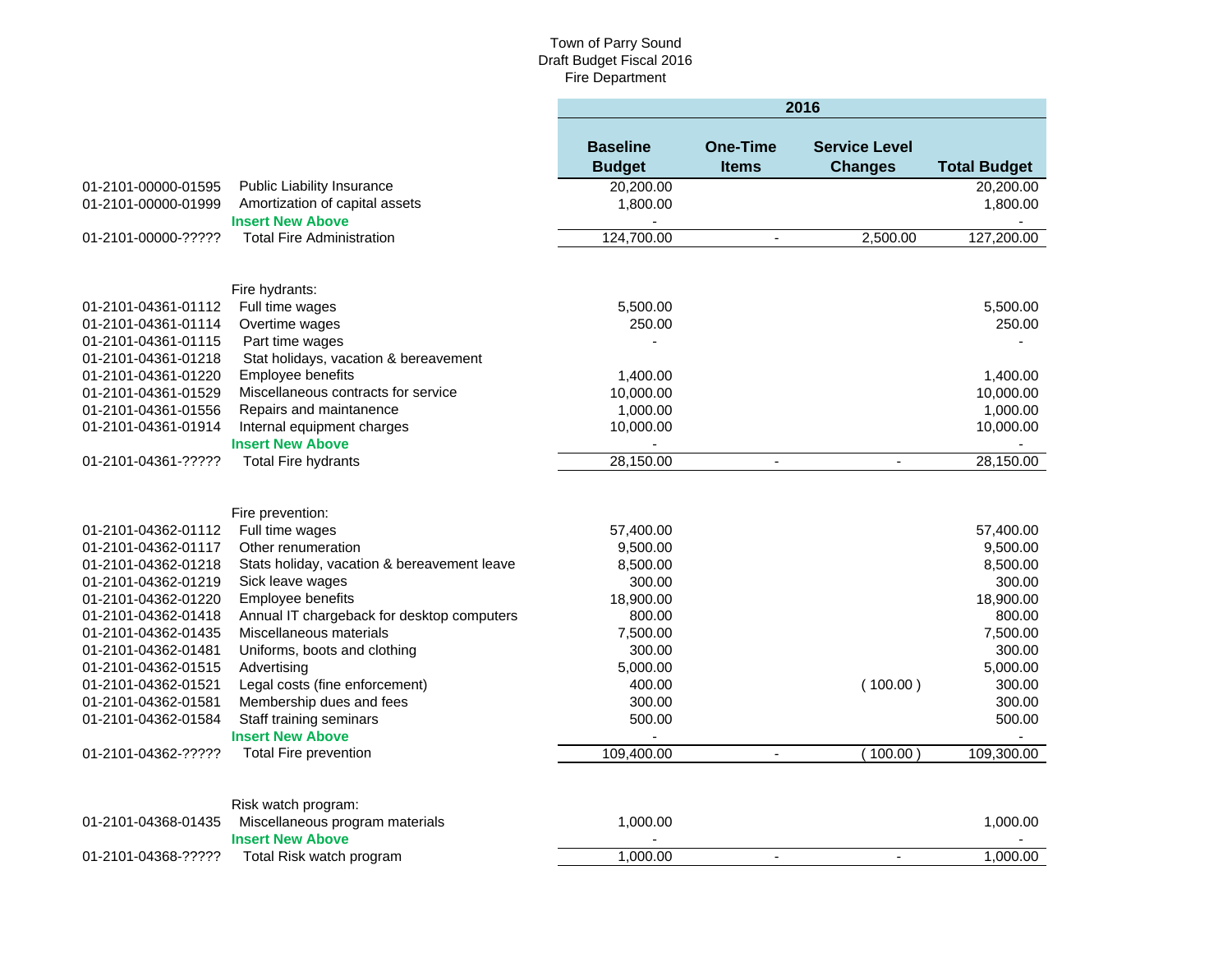|                     |                                            |                                  |                                 | 2016                                   |                         |
|---------------------|--------------------------------------------|----------------------------------|---------------------------------|----------------------------------------|-------------------------|
|                     |                                            | <b>Baseline</b><br><b>Budget</b> | <b>One-Time</b><br><b>Items</b> | <b>Service Level</b><br><b>Changes</b> | <b>Total Budget</b>     |
|                     |                                            |                                  |                                 |                                        |                         |
|                     | Firefighters gear & equipment:             |                                  |                                 |                                        |                         |
| 01-2101-07777-01435 | Miscellaneous materials                    | 5,500.00                         |                                 |                                        | 5,500.00                |
| 01-2101-07777-01454 | Small tools                                | 400.00                           |                                 |                                        | 400.00                  |
| 01-2101-07777-01471 | Cleaning supplies                          | 200.00                           |                                 |                                        | 200.00                  |
| 01-2101-07777-01481 | Uniforms, boots & clothing                 | 1,800.00                         |                                 |                                        | 1,800.00                |
| 01-2101-07777-01556 | Repairs & maintenance - general            | 6,000.00                         |                                 |                                        | 6,000.00                |
| 01-2101-07777-01557 | Repairs & maintenance - radios             | 4,000.00                         |                                 |                                        | 4,000.00                |
| 01-2101-07777-01591 | Insurance - fire gear & equipment          | 600.00                           |                                 |                                        | 600.00                  |
| 01-2101-07777-01999 | Amortization of capital assets             | 34,300.00                        |                                 |                                        | 34,300.00               |
|                     | <b>Insert New Above</b>                    |                                  |                                 |                                        |                         |
| 01-2101-07777-????? | Total Firefighters gear & equipment        | 52,800.00                        | $\blacksquare$                  | $\blacksquare$                         | 52,800.00               |
|                     |                                            |                                  |                                 |                                        |                         |
|                     |                                            |                                  |                                 |                                        |                         |
|                     | Fire vehicles:                             |                                  |                                 |                                        |                         |
| 01-2101-08888-01435 | Miscellaneous materials                    | 300.00                           |                                 |                                        | 300.00                  |
| 01-2101-08888-01442 | Gasoline fuel                              | 7,000.00                         |                                 | (1,000.00)                             | 6,000.00                |
| 01-2101-08888-01443 | Diesel fuel                                | 1,800.00                         |                                 |                                        | 1,800.00                |
| 01-2101-08888-01556 | Repairs & maintenance                      | 14,000.00                        |                                 | 2,000.00                               | 16,000.00               |
| 01-2101-08888-01594 | Insurance                                  | 5,700.00                         |                                 |                                        | 5,700.00                |
| 01-2101-08888-01998 | Gain/Loss on disposal of capital assets    | 5,700.00                         |                                 |                                        | 5,700.00                |
| 01-2101-08888-01999 | Amortization of capital assets             | 84,500.00                        |                                 |                                        | 84,500.00               |
|                     | <b>Insert New Above</b>                    |                                  |                                 |                                        |                         |
| 01-2101-08888-????? | <b>Total Fire vehicles</b>                 | 119,000.00                       | $\blacksquare$                  | 1,000.00                               | 120,000.00              |
|                     |                                            |                                  |                                 |                                        |                         |
|                     |                                            |                                  |                                 |                                        |                         |
| 01-2102-00000-01115 | Volunteer firefighters:<br>Part time wages |                                  |                                 |                                        |                         |
| 01-2102-00000-01117 | Other remuneration                         | 135,429.00<br>94,300.00          |                                 |                                        | 135,429.00<br>94,300.00 |
| 01-2102-00000-01215 | <b>WSIB related costs</b>                  | 1,000.00                         |                                 |                                        | 1,000.00                |
| 01-2102-00000-01220 | Employee benefits                          | 5,600.00                         |                                 |                                        | 5,600.00                |
| 01-2102-00000-01418 | Annual IT chargeback for desktop computers | 800.00                           |                                 |                                        | 800.00                  |
| 01-2102-00000-01435 | Miscellaneous materials                    | 4,000.00                         |                                 |                                        | 4,000.00                |
| 01-2102-00000-01481 | Uniforms, boots and clothing               | 2,500.00                         |                                 |                                        | 2,500.00                |
| 01-2102-00000-01484 | Uniform cleaning                           | 1,500.00                         |                                 |                                        | 1,500.00                |
| 01-2102-00000-01491 | Food, meals and hospitality                | 2,000.00                         |                                 |                                        | 2,000.00                |
| 01-2102-00000-01581 | Membership dues and fees                   | 450.00                           |                                 |                                        | 450.00                  |
| 01-2102-00000-01583 | Conventions, conferences & meetings        | 1,500.00                         |                                 |                                        | 1,500.00                |
| 01-2102-00000-01584 | Staff training seminars                    | 7,500.00                         |                                 |                                        | 7,500.00                |
|                     |                                            |                                  |                                 |                                        |                         |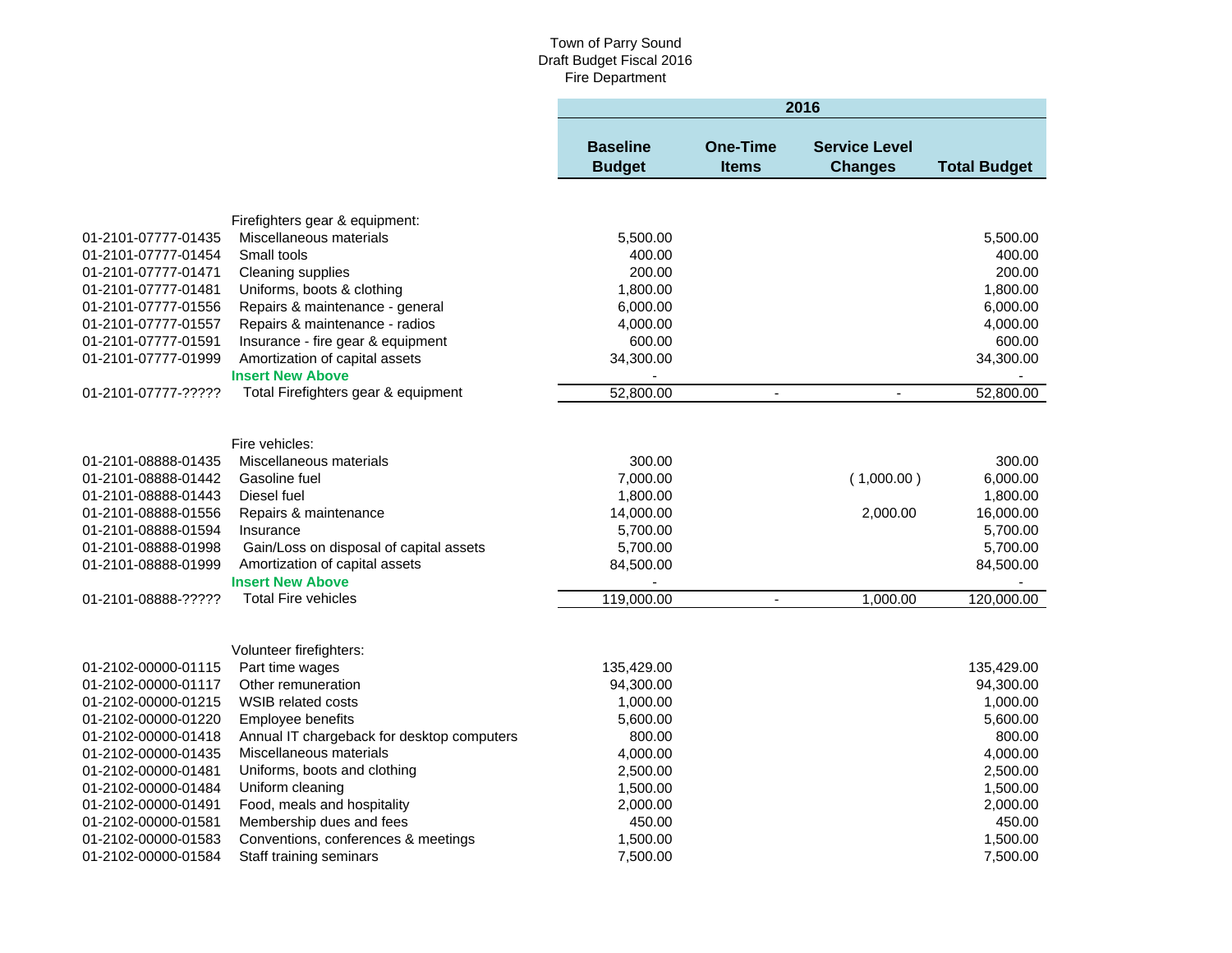|                                    |                                          | 2016 |                                  |                                 |                |                                        |    |                     |  |
|------------------------------------|------------------------------------------|------|----------------------------------|---------------------------------|----------------|----------------------------------------|----|---------------------|--|
|                                    |                                          |      | <b>Baseline</b><br><b>Budget</b> | <b>One-Time</b><br><b>Items</b> |                | <b>Service Level</b><br><b>Changes</b> |    | <b>Total Budget</b> |  |
|                                    | <b>Insert New Above</b>                  |      |                                  |                                 |                |                                        |    |                     |  |
| 01-2102-?????-?????                | <b>Total Volunteer firefighters</b>      |      | 256,579.00                       |                                 | $\blacksquare$ | ä,                                     |    | 256,579.00          |  |
|                                    |                                          |      |                                  |                                 |                |                                        |    |                     |  |
|                                    | Mutual aid:                              |      |                                  |                                 |                |                                        |    |                     |  |
| 01-2103-00000-01435                | Miscellaneous materials                  |      | 650.00                           |                                 |                |                                        |    | 650.00              |  |
| 01-2103-00000-01515                | Advertising                              |      | 400.00                           |                                 |                |                                        |    | 400.00              |  |
| 01-2103-00000-01534                | <b>WPS Fire Services - Contributions</b> |      | 450.00                           |                                 |                |                                        |    | 450.00              |  |
| 01-2103-00000-01556                | Repairs & maintenance                    |      | 500.00                           |                                 |                |                                        |    | 500.00              |  |
| 01-2103-00000-01581                | Membership dues and fees                 |      | 100.00                           |                                 |                |                                        |    | 100.00              |  |
|                                    | <b>Insert New Above</b>                  |      |                                  |                                 |                |                                        |    |                     |  |
| 01-2103-?????-?????                | <b>Total Mutual aid</b>                  |      | 2,100.00                         |                                 | $\blacksquare$ | $\blacksquare$                         |    | 2,100.00            |  |
|                                    |                                          |      |                                  |                                 |                |                                        |    |                     |  |
|                                    |                                          |      |                                  |                                 |                |                                        |    |                     |  |
|                                    | Firehall:                                |      |                                  |                                 |                |                                        |    |                     |  |
| 01-2105-00000-01115                | Part time wages                          |      | 6,100.00                         |                                 |                |                                        |    | 6,100.00            |  |
| 01-2105-00000-01218                | Stats holidays, vacation & bereavement   |      | 500.00                           |                                 |                |                                        |    | 500.00              |  |
| 01-2105-00000-01220                | Employee benefits                        |      | 400.00                           |                                 |                |                                        |    | 400.00              |  |
| 01-2105-00000-01421                | <b>Utilities</b>                         |      | 28,935.00                        |                                 |                | (1,935.00)                             |    | 27,000.00           |  |
| 01-2105-00000-01435                | Miscellaneous materials                  |      | 2,500.00                         |                                 |                |                                        |    | 2,500.00            |  |
| 01-2105-00000-01454                | Small tools                              |      | 300.00                           |                                 |                |                                        |    | 300.00              |  |
| 01-2105-00000-01471                | Cleaning supplies                        |      | 400.00                           |                                 |                |                                        |    | 400.00              |  |
| 01-2105-00000-01472                | Paint and other repair supplies          |      | 1,000.00                         |                                 |                |                                        |    | 1,000.00            |  |
| 01-2105-00000-01496                | Health and safety related costs          |      | 200.00                           |                                 |                |                                        |    | 200.00              |  |
| 01-2105-00000-01529                | Custodial contracted services            |      | 11,000.00                        |                                 |                |                                        |    | 11,000.00           |  |
| 01-2105-00000-01530                | Fire alarm contract                      |      | 675.00                           |                                 |                |                                        |    | 675.00              |  |
| 01-2105-00000-01556                | Repairs & maintenance                    |      | 12,000.00                        |                                 |                |                                        |    | 12,000.00           |  |
| 01-2105-00000-01570                | Miscellaneous rentals                    |      | 300.00                           |                                 |                |                                        |    | 300.00              |  |
| 01-2105-00000-01591                | Building and property insurance          |      | 1,250.00                         |                                 |                |                                        |    | 1,250.00            |  |
| 01-2105-00000-01999                | Amortization of capital assets           |      | 15,000.00                        |                                 |                |                                        |    | 15,000.00           |  |
|                                    | <b>Insert New Above</b>                  |      |                                  |                                 |                |                                        |    |                     |  |
| 01-2105-?????-?????                | <b>Total Firehall</b>                    |      | 80,560.00                        |                                 | $\blacksquare$ | (1,935.00)                             |    | 78,625.00           |  |
| <b>Total Fire Department Costs</b> |                                          | S    | 774,289.00                       | \$                              | ٠              | 1,465.00<br>\$                         | \$ | 775,754.00          |  |
|                                    |                                          |      |                                  |                                 |                |                                        |    |                     |  |
| <b>Net Levy</b>                    |                                          | \$   | 765,239.00                       | \$                              |                | \$<br>1,465.00                         | \$ | 766,704.00          |  |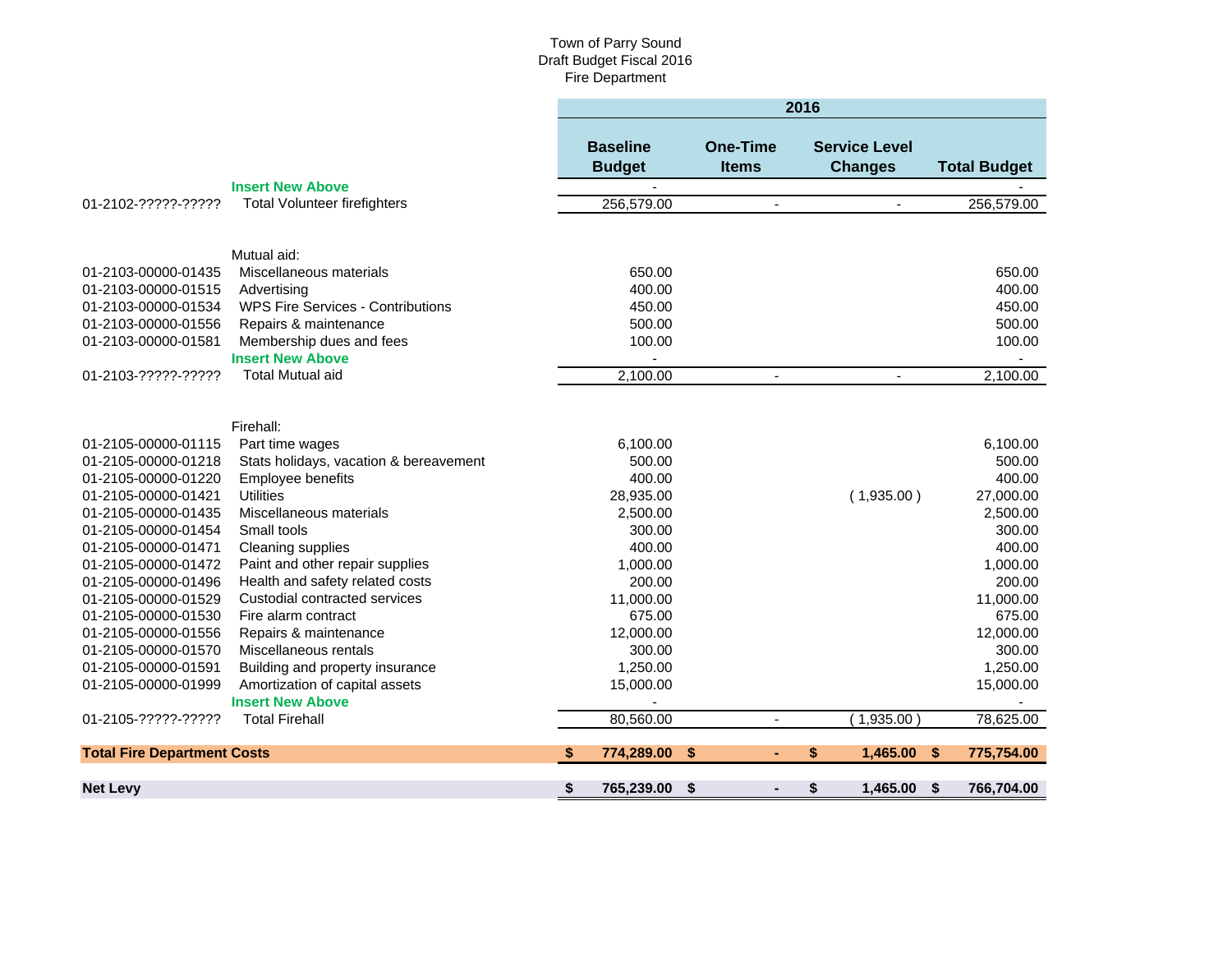#### Town of Parry Sound Draft Budget Fiscal 2016 Land Ambulance

|                                                                                                                                                                                                                                                                                                         |                                                                                                                                                                                                                                                                                                                                                                                 | 2016                    |                                                                                                                                                         |                           |                                 |                                      |                                        |    |                                                                                                                                                         |
|---------------------------------------------------------------------------------------------------------------------------------------------------------------------------------------------------------------------------------------------------------------------------------------------------------|---------------------------------------------------------------------------------------------------------------------------------------------------------------------------------------------------------------------------------------------------------------------------------------------------------------------------------------------------------------------------------|-------------------------|---------------------------------------------------------------------------------------------------------------------------------------------------------|---------------------------|---------------------------------|--------------------------------------|----------------------------------------|----|---------------------------------------------------------------------------------------------------------------------------------------------------------|
|                                                                                                                                                                                                                                                                                                         |                                                                                                                                                                                                                                                                                                                                                                                 |                         | <b>Baseline</b><br><b>Budget</b>                                                                                                                        |                           | <b>One-Time</b><br><b>Items</b> |                                      | <b>Service Level</b><br><b>Changes</b> |    | <b>Total Budget</b>                                                                                                                                     |
|                                                                                                                                                                                                                                                                                                         | Land Ambulance Town costs:                                                                                                                                                                                                                                                                                                                                                      |                         |                                                                                                                                                         |                           |                                 |                                      |                                        |    |                                                                                                                                                         |
| 01-5102-00000-01815                                                                                                                                                                                                                                                                                     | <b>Land Ambulance Town General Transfers</b><br><b>Insert New Above</b>                                                                                                                                                                                                                                                                                                         | \$                      | 241,800.00                                                                                                                                              |                           |                                 |                                      |                                        | \$ | 241,800.00                                                                                                                                              |
| Net Levy to the Town                                                                                                                                                                                                                                                                                    |                                                                                                                                                                                                                                                                                                                                                                                 | $\overline{\mathbf{S}}$ | 241,800.00                                                                                                                                              | \$                        |                                 | $\overline{\boldsymbol{\mathsf{s}}}$ | $\overline{a}$                         | \$ | 241,800.00                                                                                                                                              |
| <b>Revenues</b><br>01-0341-03610-02921<br>01-0341-03610-02924<br>01-0341-03630-02921<br>01-0341-03640-02921<br>01-0351-03730-02332                                                                                                                                                                      | Ontario Grants- MOH - Land Ambulance<br>Ontario Grants - MOH - Paramedicine<br>Other Municipalities - Land Ambulance<br><b>Heart &amp; Stroke Foundation Contributions</b><br>Misc. Revenues - EMS                                                                                                                                                                              |                         | \$ (4,479,114.00)<br>(3,711,091.00)                                                                                                                     |                           | (67,000.00)                     |                                      |                                        |    | \$(4,479,114.00)<br>(67,000.00)<br>(3,711,091.00)                                                                                                       |
| <b>Total Revenues</b>                                                                                                                                                                                                                                                                                   |                                                                                                                                                                                                                                                                                                                                                                                 |                         | \$ (8,190,205.00)                                                                                                                                       | $\boldsymbol{\mathsf{s}}$ | $(67,000.00)$ \$                |                                      | $\blacksquare$                         |    | \$ (8,257,205.00)                                                                                                                                       |
| <b>Expenses</b>                                                                                                                                                                                                                                                                                         | Land Ambulance Area costs:                                                                                                                                                                                                                                                                                                                                                      |                         |                                                                                                                                                         |                           |                                 |                                      |                                        |    |                                                                                                                                                         |
| 01-5103-00000-01112<br>01-5103-00000-01114<br>01-5103-00000-01218<br>01-5103-00000-01219<br>01-5103-00000-01220<br>01-5103-00000-01411<br>01-5103-00000-01413<br>01-5103-00000-01414<br>01-5103-00000-01418<br>01-5103-00000-01426<br>01-5103-00000-01435<br>01-5103-00000-01441<br>01-5103-00000-01446 | Full time wages<br>Over time wages<br>Stats holidays, vacation & bereavement<br>Sick leave wages<br>Employee benefits<br>Stationary & office supplies<br>Photocopies & scanning related<br>Minor office furniture & equipment<br>Annual desktop IT standardized charges<br>Ambulance station costs<br>Patient care - minor equipment & supplies<br>Vehicle supplies<br>Licenses | \$                      | 75,800.00<br>500.00<br>7,400.00<br>1,000.00<br>22,400.00<br>1,250.00<br>100.00<br>1,200.00<br>1,850.00<br>15,000.00<br>5,000.00<br>7,000.00<br>3,100.00 |                           |                                 |                                      | (3,000.00)<br>(2,000.00)               | \$ | 75,800.00<br>500.00<br>7,400.00<br>1,000.00<br>22,400.00<br>1,250.00<br>100.00<br>1,200.00<br>1,850.00<br>12,000.00<br>5,000.00<br>5,000.00<br>3,100.00 |
| 01-5103-00000-01481<br>01-5103-00000-01491<br>01-5103-00000-01492<br>01-5103-00000-01497<br>01-5103-00000-01511<br>01-5103-00000-01512<br>01-5103-00000-01513                                                                                                                                           | Boots, clothing & uniforms<br>Food, meals & hospitality<br><b>Promotional materials</b><br>Response time enhancements<br>Postage<br>Telephone<br>Express post & courier                                                                                                                                                                                                         |                         | 300.00<br>750.00<br>1,500.00<br>3,000.00<br>200.00<br>1,200.00<br>250.00                                                                                |                           |                                 |                                      |                                        |    | 300.00<br>750.00<br>1,500.00<br>3,000.00<br>200.00<br>1,200.00<br>250.00                                                                                |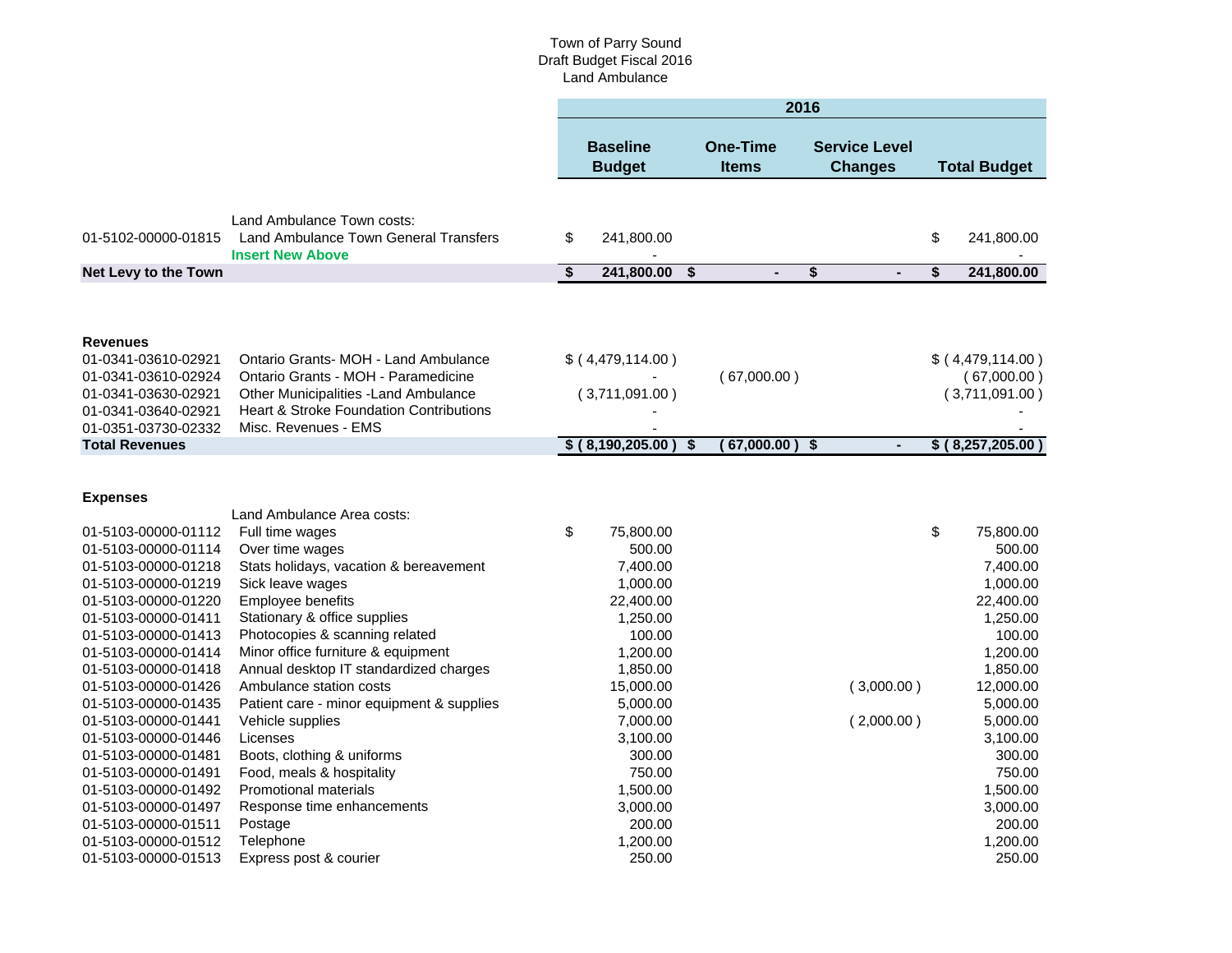# Town of Parry Sound Draft Budget Fiscal 2016 Land Ambulance

÷

|                     |                                           |                         | 2016            |                                      |  |                      |    |                     |  |  |
|---------------------|-------------------------------------------|-------------------------|-----------------|--------------------------------------|--|----------------------|----|---------------------|--|--|
|                     |                                           |                         | <b>Baseline</b> | <b>One-Time</b>                      |  | <b>Service Level</b> |    |                     |  |  |
|                     |                                           |                         | <b>Budget</b>   | <b>Items</b>                         |  | <b>Changes</b>       |    | <b>Total Budget</b> |  |  |
| 01-5103-00000-01514 | AVL system                                |                         | 17,000.00       |                                      |  |                      |    | 17,000.00           |  |  |
| 01-5103-00000-01515 | Advertising                               |                         | 3,000.00        |                                      |  |                      |    | 3,000.00            |  |  |
| 01-5103-00000-01521 | Legal costs                               |                         | 5,000.00        |                                      |  | (1,500.00)           |    | 3,500.00            |  |  |
| 01-5103-00000-01522 | Audit                                     |                         | 1,200.00        |                                      |  |                      |    | 1,200.00            |  |  |
| 01-5103-00000-01529 | Miscellaneous contracts for services      |                         | 14,000.00       |                                      |  | (4,000.00)           |    | 10,000.00           |  |  |
| 01-5103-00000-01530 | WPSHC Prior year settlement               |                         |                 |                                      |  |                      |    |                     |  |  |
| 01-5103-00000-01531 | Town administration fee                   |                         | 71,000.00       |                                      |  |                      |    | 71,000.00           |  |  |
| 01-5103-00000-01532 | Consulting services                       |                         | 15,000.00       | 10,000.00                            |  |                      |    | 25,000.00           |  |  |
| 01-5103-00000-01534 | Cross border billings                     |                         | 35,000.00       |                                      |  | (20,000.00)          |    | 15,000.00           |  |  |
| 01-5103-00000-01541 | Mileage                                   |                         | 500.00          |                                      |  |                      |    | 500.00              |  |  |
| 01-5103-00000-01570 | <b>Ambulance Station Leases</b>           |                         | 45,000.00       |                                      |  | 25,000.00            |    | 70,000.00           |  |  |
| 01-5103-00000-01581 | Membership fees & dues                    |                         | 1,500.00        |                                      |  |                      |    | 1,500.00            |  |  |
| 01-5103-00000-01583 | Conventions, conferences & meetings       |                         | 3,000.00        |                                      |  |                      |    | 3,000.00            |  |  |
| 01-5103-00000-01584 | Staff training                            |                         | 1,000.00        |                                      |  |                      |    | 1,000.00            |  |  |
| 01-5103-00000-01591 | Property & equipment insurance            |                         | 800.00          |                                      |  |                      |    | 800.00              |  |  |
| 01-5103-00000-01594 | Vehicle insurance                         |                         | 21,000.00       |                                      |  |                      |    | 21,000.00           |  |  |
| 01-5103-00000-01595 | Public liability insurance                |                         | 10,700.00       |                                      |  |                      |    | 10,700.00           |  |  |
| 01-5103-00000-01998 | Gain/Loss on disposal of capital assets   |                         | 26,000.00       |                                      |  |                      |    | 26,000.00           |  |  |
| 01-5103-00000-01999 | Amortization of capital assets            |                         | 331,922.00      |                                      |  |                      |    | 331,922.00          |  |  |
| 01-5103-05101-01529 | Contract service provider - WPSHC         |                         | 7,424,284.00    |                                      |  |                      |    | 7,424,284.00        |  |  |
|                     | Part time wages                           |                         |                 | 67,000.00                            |  | 10,000.00            |    | 77,000.00           |  |  |
|                     | <b>Insert New Above</b>                   |                         |                 |                                      |  |                      |    |                     |  |  |
| 01-5103-?????-????? | Total Land Ambulance Area costs           | \$                      | 8,175,706.00    | $\overline{\mathbb{S}}$<br>77,000.00 |  | \$<br>4,500.00       | \$ | 8,257,206.00        |  |  |
|                     | Paramedicine costs:                       |                         |                 |                                      |  |                      |    |                     |  |  |
| 01-5104-00000-01112 | Full Time Wages                           | \$                      |                 |                                      |  |                      | \$ |                     |  |  |
| 01-5104-00000-01115 | Part Time Wages                           |                         |                 |                                      |  |                      |    |                     |  |  |
| 01-5104-00000-01218 | Stats holidays, vacation & bereavement    |                         |                 |                                      |  |                      |    |                     |  |  |
| 01-5104-00000-01220 | <b>Employee Benefits</b>                  |                         |                 |                                      |  |                      |    |                     |  |  |
| 01-5104-00000-01411 | Stationary & office supplies              |                         |                 |                                      |  |                      |    |                     |  |  |
| 01-5104-00000-01414 | Minor equipment and furnitu               |                         |                 |                                      |  |                      |    |                     |  |  |
| 01-5104-00000-01435 | <b>Miscellaneous Materials</b>            |                         |                 |                                      |  |                      |    |                     |  |  |
| 01-5104-00000-01511 | Postage                                   |                         |                 |                                      |  |                      |    |                     |  |  |
| 01-5104-00000-01512 | Telephone                                 |                         |                 |                                      |  |                      |    |                     |  |  |
| 01-5104-00000-01515 | Advertising                               |                         |                 |                                      |  |                      |    |                     |  |  |
| 01-5104-00000-01529 | <b>Miscellaneous Contracts for Servce</b> |                         |                 |                                      |  |                      |    |                     |  |  |
| 01-5104-00000-01541 | Mileage                                   |                         |                 |                                      |  |                      |    |                     |  |  |
| 01-5104-00000-01584 | <b>Staff Training</b>                     |                         |                 |                                      |  |                      |    |                     |  |  |
|                     | <b>Insert New Above</b>                   |                         |                 |                                      |  |                      |    |                     |  |  |
| 01-5104-?????-????? | <b>Total Paramedicine costs</b>           | $\overline{\mathbf{S}}$ | $\overline{a}$  | \$<br>$\blacksquare$                 |  | \$<br>$\blacksquare$ | \$ |                     |  |  |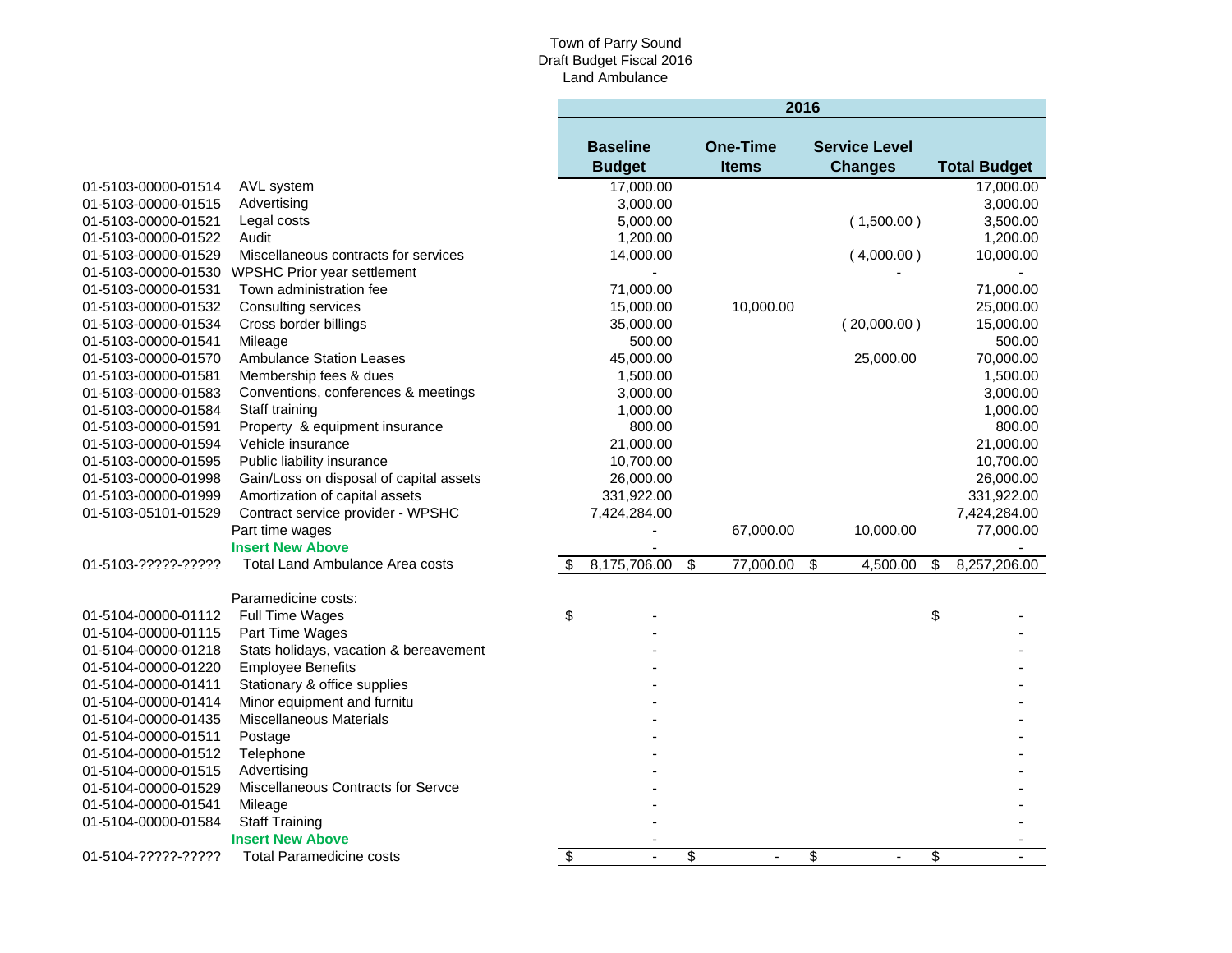#### Town of Parry Sound Draft Budget Fiscal 2016 Land Ambulance

|                                             | 2016                                                         |                   |                                        |              |                     |          |          |              |  |
|---------------------------------------------|--------------------------------------------------------------|-------------------|----------------------------------------|--------------|---------------------|----------|----------|--------------|--|
|                                             | <b>Baseline</b><br>One-Time<br><b>Budget</b><br><b>Items</b> |                   | <b>Service Level</b><br><b>Changes</b> |              | <b>Total Budget</b> |          |          |              |  |
| <b>Total Expenses</b>                       |                                                              | 8,175,706.00 \$   |                                        | 77,000.00 \$ |                     | 4,500.00 | <b>S</b> | 8,257,206.00 |  |
| <b>Net Surplus for EMS and Paramedicine</b> |                                                              | $(14, 499.00)$ \$ |                                        | 10,000.00 \$ |                     | 4,500.00 |          | 1.00         |  |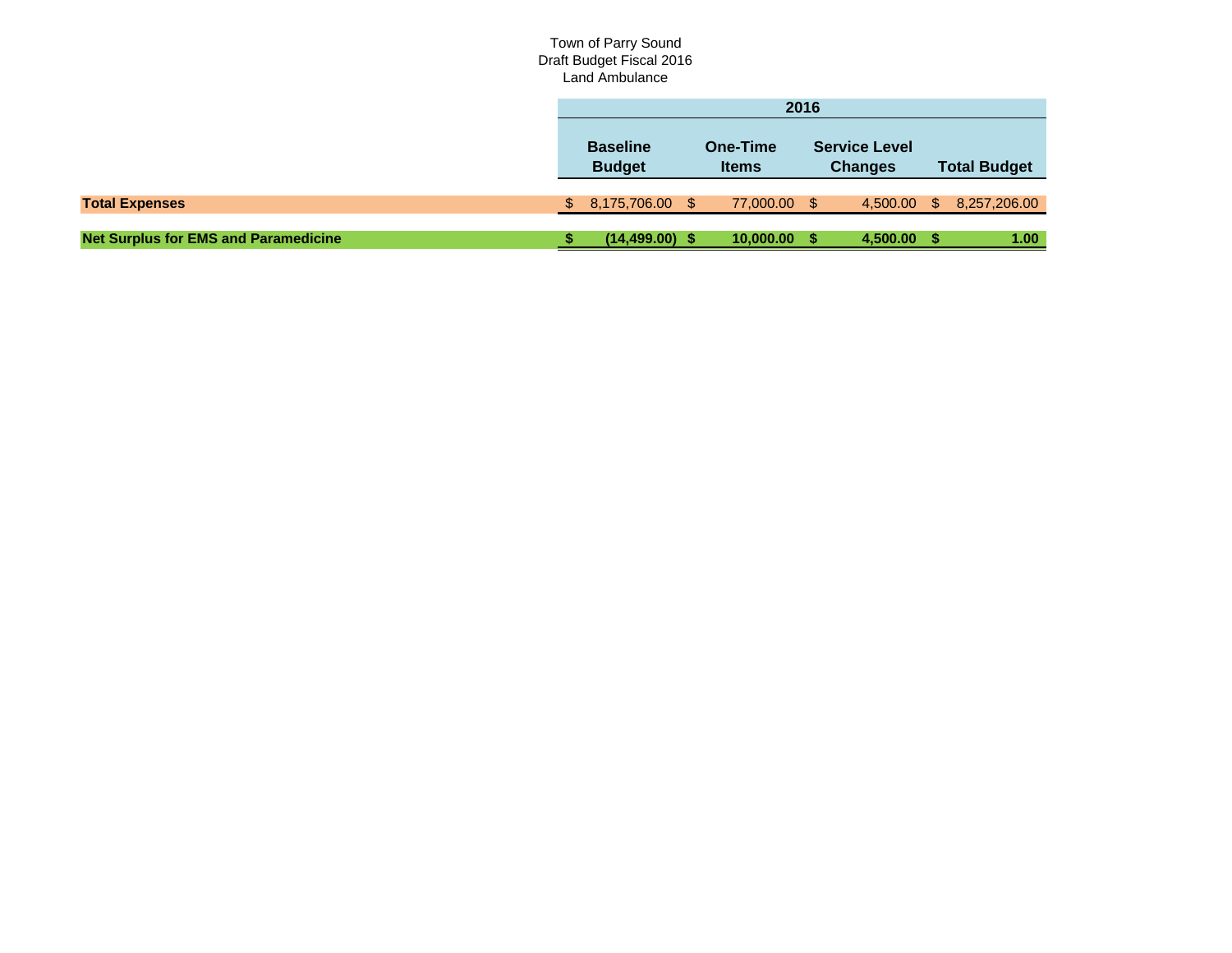#### Town of Parry Sound Draft Budget Fiscal 2016 By-law Enforcement

|                      |                                                                                     |                                  |                                 |                          | 2016 |                                        |                     |
|----------------------|-------------------------------------------------------------------------------------|----------------------------------|---------------------------------|--------------------------|------|----------------------------------------|---------------------|
|                      |                                                                                     | <b>Baseline</b><br><b>Budget</b> | <b>One-Time</b><br><b>Items</b> |                          |      | <b>Service Level</b><br><b>Changes</b> | <b>Total Budget</b> |
| <b>Revenues</b>      |                                                                                     |                                  |                                 |                          |      |                                        |                     |
| 01-0341-03630-02416  | Revenues from Other Municipalities<br>Other Municipalities - Shared By-Law Services | \$<br>(17,200.00)                |                                 |                          |      |                                        | \$<br>(17,200.00)   |
| 01-0341-03630-02923  | Other Municipalities - Dog Pound Operations<br><b>Insert New Above</b>              | (15,300.00)                      |                                 |                          |      |                                        | (15,300.00)         |
|                      |                                                                                     | 32,500.00                        |                                 | $\overline{\phantom{a}}$ |      | $\overline{\phantom{a}}$               | $32,500.00$ )       |
|                      | Fines                                                                               |                                  |                                 |                          |      |                                        |                     |
| 01-0351-03740-02415  | Municipal By-Law Fines (Non-parking fines)                                          | (1,000.00)                       |                                 |                          |      |                                        | (1,000.00)          |
|                      | Licenses and Permits                                                                |                                  |                                 |                          |      |                                        |                     |
| 01-0351-03720-02316  | Dogs - Licenses & Fines                                                             | (10,000.00)                      |                                 |                          |      |                                        | (10,000.00)         |
| 01-0351-03720-02317  | <b>Taxi Licenses</b>                                                                | (5,500.00)                       |                                 |                          |      |                                        | (5,500.00)          |
| 01-0351-03720-02318  | <b>Business Licenses</b>                                                            | (2,500.00)                       |                                 |                          |      |                                        | (2,500.00)          |
| 01-0351-03720-02319  | <b>Lottery Licences</b>                                                             | (17,000.00)                      |                                 |                          |      |                                        | (17,000.00)         |
| 01-0351-03720-02320  | Impound Facility - Revenues                                                         | (3,500.00)                       |                                 |                          |      |                                        | (3,500.00)          |
|                      | <b>Insert New Above</b>                                                             |                                  |                                 |                          |      |                                        |                     |
|                      |                                                                                     | 38,500.00                        |                                 | $\blacksquare$           |      | $\blacksquare$                         | $38,500.00$ )       |
| <b>Total Revenue</b> |                                                                                     | \$<br>$(72,000.00)$ \$           |                                 | $\blacksquare$           | \$   | $\blacksquare$                         | \$<br>(72,000.00)   |
| <b>Expenses</b>      |                                                                                     |                                  |                                 |                          |      |                                        |                     |
|                      | By Law enforcement:                                                                 |                                  |                                 |                          |      |                                        |                     |
| 01-2404-00000-01112  | Full time wages                                                                     | \$<br>44,500.00                  |                                 |                          |      |                                        | \$<br>44,500.00     |
| 01-2404-00000-01114  | Over time wages & call outs                                                         | 7,000.00                         |                                 |                          |      |                                        | 7,000.00            |
| 01-2404-00000-01115  | Part time wages                                                                     | 50,400.00                        |                                 |                          |      |                                        | 50,400.00           |
| 01-2404-00000-01218  | Stats holidays, vacation & bereavement                                              | 8,300.00                         |                                 |                          |      |                                        | 8,300.00            |
| 01-2404-00000-01219  | Sick leave wages                                                                    | 1,500.00                         |                                 |                          |      |                                        | 1,500.00            |
| 01-2404-00000-01220  | Employee benefits                                                                   | 23,900.00                        |                                 |                          |      |                                        | 23,900.00           |
| 01-2404-00000-01411  | Stationary & office supplies                                                        | 300.00                           |                                 |                          |      |                                        | 300.00              |
| 01-2404-00000-01413  | Photocopies and scanning costs                                                      | 1,800.00                         |                                 |                          |      |                                        | 1,800.00            |
| 01-2404-00000-01418  | Annual IT chargeback for desktop computers                                          | 750.00                           |                                 |                          |      |                                        | 750.00              |
| 01-2404-00000-01435  | Miscellaneous materials                                                             | 2,000.00                         |                                 |                          |      |                                        | 2,000.00            |
| 01-2404-00000-01461  | Subscriptions, books & magazines                                                    | 400.00                           |                                 |                          |      |                                        | 400.00              |
| 01-2404-00000-01481  | Uniforms, boots & clothing                                                          | 800.00                           |                                 |                          |      |                                        | 800.00              |
| 01-2404-00000-01484  | Uniform cleaning costs                                                              | 100.00                           |                                 |                          |      |                                        | 100.00              |
| 01-2404-00000-01496  | Health & safety related costs                                                       | 500.00                           |                                 |                          |      |                                        | 500.00              |
| 01-2404-00000-01511  | Postage                                                                             | 1,200.00                         |                                 |                          |      |                                        | 1,200.00            |
| 01-2404-00000-01512  | Telephone                                                                           | 1,300.00                         |                                 |                          |      |                                        | 1,300.00            |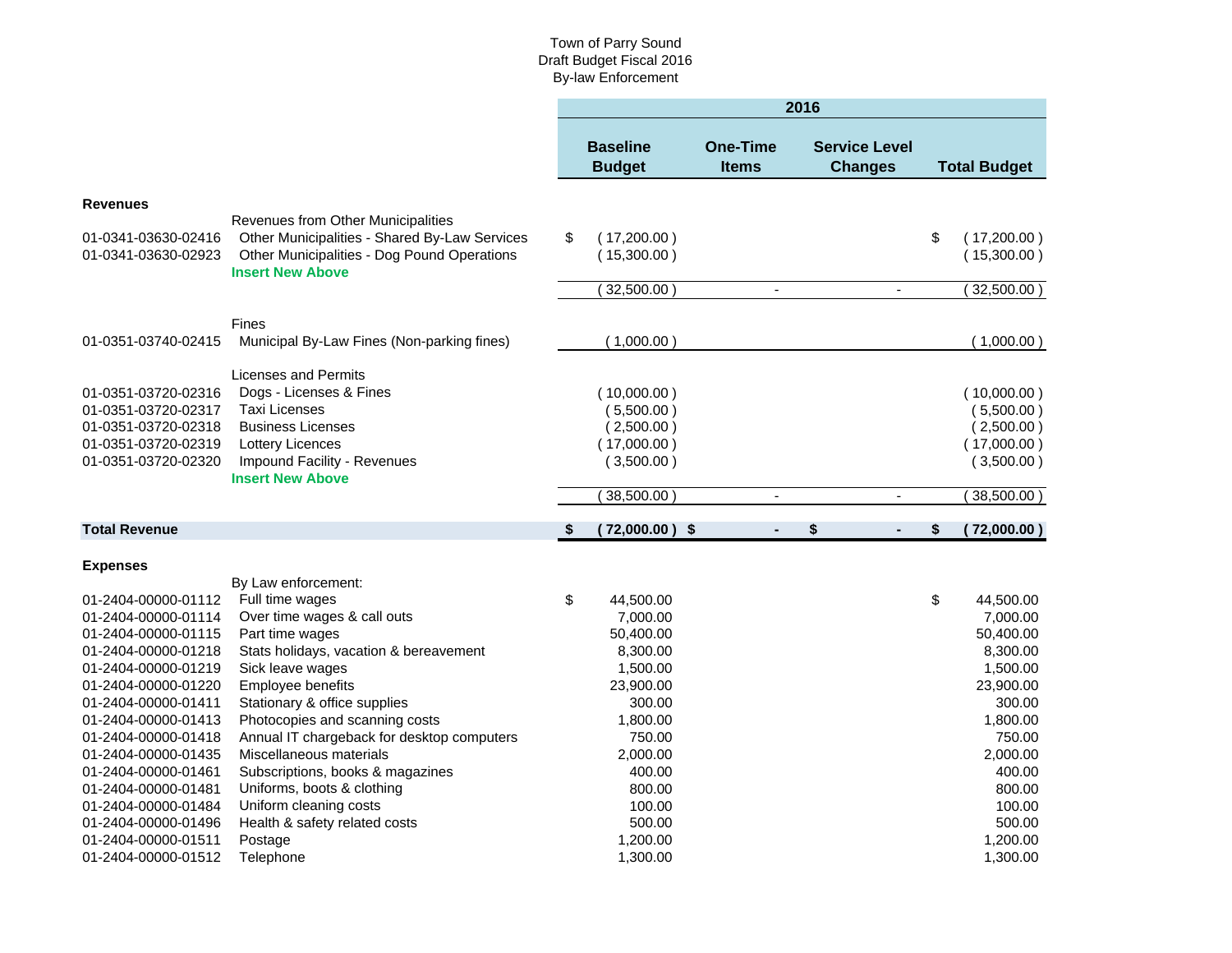#### Town of Parry Sound Draft Budget Fiscal 2016 By-law Enforcement

 $\mathcal{L}^{\text{max}}$ 

|                     |                                              |                 |            |                          | 2016                 |                     |
|---------------------|----------------------------------------------|-----------------|------------|--------------------------|----------------------|---------------------|
|                     |                                              | <b>Baseline</b> |            | <b>One-Time</b>          | <b>Service Level</b> |                     |
|                     |                                              | <b>Budget</b>   |            | <b>Items</b>             | <b>Changes</b>       | <b>Total Budget</b> |
| 01-2404-00000-01515 | Advertising                                  |                 | 3,200.00   |                          |                      | 3,200.00            |
| 01-2404-00000-01516 | Serv. Of Communication                       |                 | 2,500.00   |                          |                      | 2,500.00            |
| 01-2404-00000-01521 | Legal, surveys & appraisals                  |                 | 1,000.00   |                          | (300.00)             | 700.00              |
| 01-2404-00000-01523 | Cityview & other software maintenance        |                 | 1,400.00   |                          |                      | 1,400.00            |
| 01-2404-00000-01529 | Miscellaneous contracts for services         |                 | 500.00     |                          |                      | 500.00              |
| 01-2404-00000-01541 | Mileage                                      |                 | 200.00     |                          |                      | 200.00              |
| 01-2404-00000-01581 | Membership dues & fees                       |                 | 500.00     |                          |                      | 500.00              |
| 01-2404-00000-01584 | Staff training                               |                 | 3,000.00   |                          |                      | 3,000.00            |
| 01-2404-00000-01914 | Internal equipment charges                   |                 |            |                          |                      |                     |
| 01-2404-08888-01112 | Vehicles - Full time wages                   |                 | 250.00     |                          |                      | 250.00              |
| 01-2404-08888-01220 | Vehicles - Employee benefits                 |                 | 150.00     |                          |                      | 150.00              |
| 01-2404-08888-01435 | Vehicles - Miscellaneous materials           |                 | 200.00     |                          |                      | 200.00              |
| 01-2404-08888-01441 | Vehicles - Repair parts                      |                 | 300.00     |                          |                      | 300.00              |
| 01-2404-08888-01442 | Vehicles - Fuel costs                        |                 | 2,600.00   |                          |                      | 2,600.00            |
| 01-2404-08888-01446 | Vehicles - Licenses                          |                 | 250.00     |                          |                      | 250.00              |
| 01-2404-08888-01529 | Vehicles - Miscellaneous contracted services |                 | 250.00     |                          |                      | 250.00              |
| 01-2404-08888-01556 | Vehicles - Repairs & maintenance             |                 | 1,000.00   |                          |                      | 1,000.00            |
| 01-2404-08888-01594 | Vehicles - Insurance                         |                 | 450.00     |                          |                      | 450.00              |
| 01-2404-08888-01829 | Vehicles - Charge back to Impound Transfers  |                 |            |                          |                      |                     |
| 01-2404-08888-01999 | Amortization of vehicles                     |                 | 3,200.00   |                          |                      | 3,200.00            |
|                     | <b>Insert New Above</b>                      |                 |            |                          |                      |                     |
| 01-2404-?????-????? | Total By Law enforcement                     |                 | 165,700.00 | $\blacksquare$           | 300.00               | 165,400.00          |
|                     | Dog & cat control costs:                     |                 |            |                          |                      |                     |
| 01-2405-00000-01435 | Miscellaneous materials                      | \$              | 500.00     |                          |                      | \$<br>500.00        |
| 01-2405-00000-01527 | Vet expenses (Town only)                     |                 | 1,000.00   |                          |                      | 1,000.00            |
| 01-2405-00000-01528 | Surrendering fees (Town only)                |                 | 1,000.00   |                          |                      | 1,000.00            |
| 01-2405-00000-01530 | Spay Nueter Program                          |                 | 3,500.00   |                          |                      | 3,500.00            |
| 01-2405-00000-01541 | Mileage expenses (Town only)                 |                 | 600.00     |                          |                      | 600.00              |
| 01-2405-00000-01581 | Membership fees and dues                     |                 | 150.00     |                          |                      | 150.00              |
| 01-2405-04174-01515 | Advertising - cats & dogs                    |                 | 2,000.00   |                          |                      | 2,000.00            |
|                     | <b>Insert New Above</b>                      |                 |            |                          |                      |                     |
| 01-2405-?????-????? | Total Dog & cat control costs                |                 | 8,750.00   | $\overline{\phantom{a}}$ | $\blacksquare$       | 8,750.00            |
|                     | Impound facility:                            |                 |            |                          |                      |                     |
| 01-2407-00000-01112 | Full time wages                              | \$              | 7,600.00   |                          |                      | \$<br>7,600.00      |
| 01-2407-00000-01114 | Overtime wages                               |                 | 250.00     |                          |                      | 250.00              |
| 01-2407-00000-01115 | Part time wages                              |                 | 12,300.00  |                          |                      | 12,300.00           |
| 01-2407-00000-01218 | Vacation, Stats holidays, etc                |                 | 1,500.00   |                          |                      | 1,500.00            |
| 01-2407-00000-01219 | Sick leave wages                             |                 | 100.00     |                          |                      | 100.00              |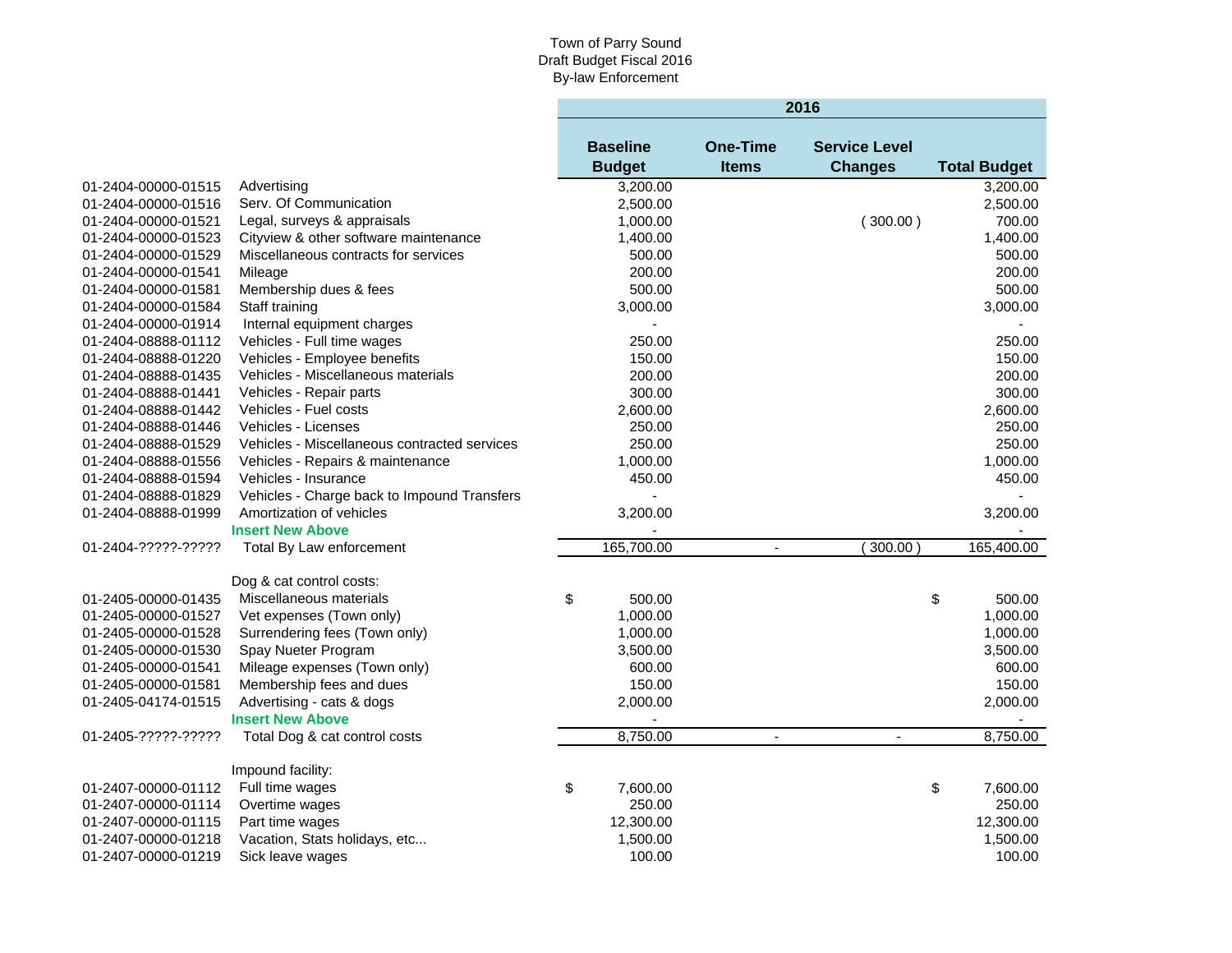#### Town of Parry Sound Draft Budget Fiscal 2016 By-law Enforcement

٠

|                       |                                 |    | 2016                             |                                 |                          |                                        |                     |  |
|-----------------------|---------------------------------|----|----------------------------------|---------------------------------|--------------------------|----------------------------------------|---------------------|--|
|                       |                                 |    | <b>Baseline</b><br><b>Budget</b> | <b>One-Time</b><br><b>Items</b> |                          | <b>Service Level</b><br><b>Changes</b> | <b>Total Budget</b> |  |
| 01-2407-00000-01220   | Employee benefits               |    | 4,050.00                         |                                 |                          |                                        | 4,050.00            |  |
| 01-2407-00000-01421   | Utilities for impound facility  |    | 2,500.00                         |                                 |                          |                                        | 2,500.00            |  |
| 01-2407-00000-01435   | Miscellaneous materials         |    | 1,500.00                         |                                 |                          |                                        | 1,500.00            |  |
| 01-2407-00000-01515   | Advertising costs               |    | 700.00                           |                                 |                          |                                        | 700.00              |  |
| 01-2407-00000-01528   | Surrendering fees (Net to \$0)  |    |                                  |                                 |                          |                                        |                     |  |
| 01-2407-00000-01529   | <b>Town Administration Fee</b>  |    | 1,545.00                         |                                 |                          |                                        | 1,545.00            |  |
| 01-2407-00000-01555   | Snowploughing contract          |    | 1,500.00                         |                                 |                          |                                        | 1,500.00            |  |
| 01-2407-00000-01556   | Repairs and maintenance         |    | 500.00                           |                                 |                          |                                        | 500.00              |  |
| 01-2407-00000-01591   | Insurance - Building & property |    | 300.00                           |                                 |                          |                                        | 300.00              |  |
| 01-2407-00000-01914   | Internal equipment charges      |    | 100.00                           |                                 |                          |                                        | 100.00              |  |
| 01-2407-00000-01999   | Amortization of capital assets  |    | 4,200.00                         |                                 |                          |                                        | 4,200.00            |  |
|                       | <b>Insert New Above</b>         |    |                                  |                                 |                          |                                        |                     |  |
| 01-2407-?????-?????   | <b>Total Impound facility</b>   |    | 38,645.00                        |                                 | $\overline{\phantom{a}}$ | $\overline{\phantom{a}}$               | 38,645.00           |  |
|                       | School crossing guards:         |    |                                  |                                 |                          |                                        |                     |  |
| 01-3304-00000-01114   | Over time wages                 |    |                                  |                                 |                          |                                        |                     |  |
| 01-3304-00000-01115   | Part time wages                 |    | 24,500.00                        |                                 |                          | (6,000.00)                             | 18,500.00           |  |
| 01-3304-00000-01218   | Stats holiday & vacation        |    | 2.200.00                         |                                 |                          |                                        | 2,200.00            |  |
| 01-3304-00000-01220   | Employee benefits               |    | 2,300.00                         |                                 |                          |                                        | 2,300.00            |  |
| 01-3304-00000-01435   | Miscellaneous materials         |    | 800.00                           |                                 |                          |                                        | 800.00              |  |
| 01-3304-00000-01481   | Uniforms, boots and clothing    |    | 500.00                           |                                 |                          |                                        | 500.00              |  |
| 01-3304-00000-01515   | Advertising                     |    | 2,000.00                         |                                 |                          |                                        | 2,000.00            |  |
| 01-3304-00000-01584   | Staff training                  |    | 500.00                           |                                 |                          |                                        | 500.00              |  |
|                       | <b>Insert New Above</b>         |    |                                  |                                 |                          |                                        |                     |  |
| 01-3304-?????-?????   | Total School crossing guards    |    | 32,800.00                        |                                 | $\blacksquare$           | 6,000.00                               | 26,800.00           |  |
| <b>Total Expenses</b> |                                 | -S | 245,895.00                       | \$                              | ٠                        | \$<br>$(6,300.00)$ \$                  | 239,595.00          |  |
| <b>Net Levy</b>       |                                 | \$ | 173,895.00                       | \$                              |                          | \$<br>$(6,300.00)$ \$                  | 167,595.00          |  |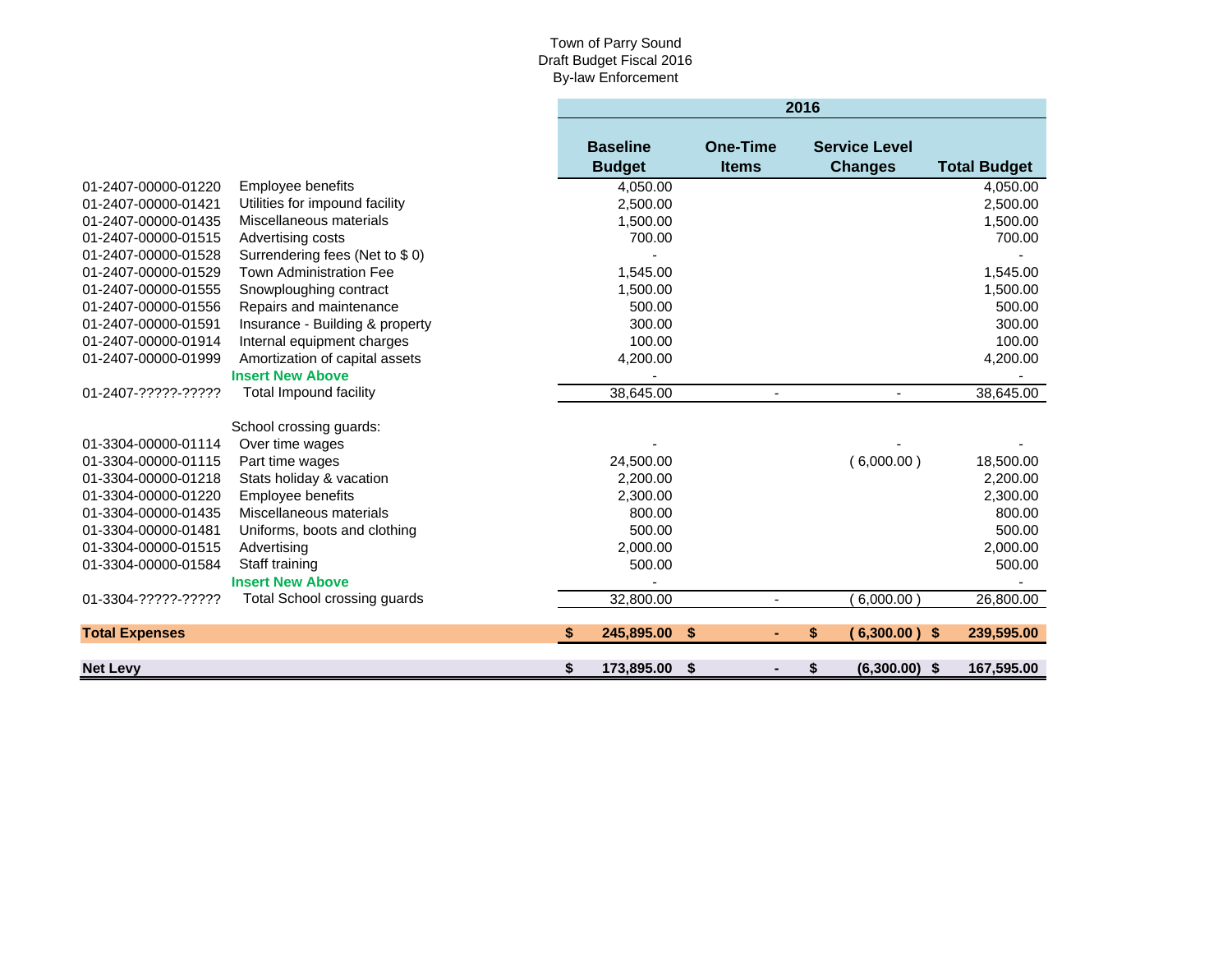|                                            |                                                          |     |                                  |                                 | 2016 |                                        |                     |
|--------------------------------------------|----------------------------------------------------------|-----|----------------------------------|---------------------------------|------|----------------------------------------|---------------------|
|                                            |                                                          |     | <b>Baseline</b><br><b>Budget</b> | <b>One-Time</b><br><b>Items</b> |      | <b>Service Level</b><br><b>Changes</b> | <b>Total Budget</b> |
| Revenue                                    |                                                          |     |                                  |                                 |      |                                        |                     |
| 01-0351-03740-02416                        | <b>Municipal Parking Fines</b>                           | \$  | (20,000.00)                      |                                 |      |                                        | \$<br>(20,000.00)   |
| 01-0341-03640-02414                        | <b>Parking Meter Collections</b>                         |     | (130,000.00)                     |                                 |      | 130,000.00                             |                     |
| 01-0351-03730-02417                        | Authorized parking permits                               |     | (7,000.00)                       |                                 |      | (8,500.00)                             | (15,500.00)         |
|                                            | <b>Insert New Above</b>                                  |     |                                  |                                 |      |                                        |                     |
| <b>Total Revenue</b>                       |                                                          | -\$ | 157,000.00                       | \$<br>$\blacksquare$            | \$   | 121,500.00                             | \$<br>(35,500.00)   |
|                                            |                                                          |     |                                  |                                 |      |                                        |                     |
| <b>Expenses</b>                            |                                                          |     |                                  |                                 |      |                                        |                     |
|                                            | Parking administration/purchase:                         |     |                                  |                                 |      |                                        |                     |
| 01-3601-00000-01112                        | Full time wages                                          | \$  | 41,600.00                        |                                 |      |                                        | \$<br>41,600.00     |
| 01-3601-00000-01114                        | Over time wages<br>Stats holiday, vacation & bereavement |     | 200.00<br>1,500.00               |                                 |      |                                        | 200.00<br>1,500.00  |
| 01-3601-00000-01218                        | Sick leave wages                                         |     |                                  |                                 |      |                                        | 300.00              |
| 01-3601-00000-01219<br>01-3601-00000-01220 | Employee benefits                                        |     | 300.00                           |                                 |      |                                        | 13,100.00           |
| 01-3601-00000-01418                        | Annual IT Chargeback for desktop computers               |     | 13,100.00<br>500.00              |                                 |      |                                        | 500.00              |
| 01-3601-00000-01435                        | Miscellaneous materials                                  |     | 1,500.00                         |                                 |      | (1,000.00)                             | 500.00              |
| 01-3601-00000-01452                        | Minor equipment purchases                                |     | 1,500.00                         |                                 |      |                                        | 1,500.00            |
| 01-3601-00000-01511                        | Postage                                                  |     | 1,000.00                         |                                 |      |                                        | 1,000.00            |
| 01-3601-00000-01521                        | Legal, surveys & appraisals                              |     | 500.00                           |                                 |      |                                        | 500.00              |
| 01-3601-00000-01529                        | MTO - Plate fee requests                                 |     | 1,000.00                         |                                 |      |                                        | 1,000.00            |
|                                            | <b>Insert New Above</b>                                  |     |                                  |                                 |      |                                        |                     |
| 01-3601-?????-?????                        | Total Parking administration/purchase                    |     | 62,700.00                        | $\overline{\phantom{a}}$        |      | (1,000.00)                             | 61,700.00           |
|                                            |                                                          |     |                                  |                                 |      |                                        |                     |
|                                            | Parking meter maintenance:                               |     |                                  |                                 |      |                                        |                     |
| 01-3602-00000-01112                        | Full time wages                                          |     |                                  |                                 |      |                                        |                     |
| 01-3602-00000-01114                        | Over time wages                                          |     |                                  |                                 |      |                                        |                     |
| 01-3602-00000-01218                        | Stat holidays, vacation & bereavement                    |     |                                  |                                 |      |                                        |                     |
| 01-3602-00000-01220                        | Employee benefits                                        |     |                                  |                                 |      |                                        |                     |
| 01-3602-00000-01411                        | Stationary & office supplies                             |     | 200.00                           |                                 |      |                                        | 200.00              |
| 01-3602-00000-01435                        | Miscellaneous materials                                  |     | 5,000.00                         | 4,000.00                        |      | (5,000.00)                             | 4,000.00            |
| 01-3602-00000-01472                        | Paint & other repairs supplies                           |     | 250.00                           |                                 |      |                                        | 250.00              |
| 01-3602-00000-01513                        | Express post & courier                                   |     | 250.00                           |                                 |      | (250.00)                               |                     |
| 01-3602-00000-01523                        | Software support & maintenance                           |     | 2,525.00                         |                                 |      | 500.00                                 | 3,025.00            |
| 01-3602-00000-01529                        | Miscellaneous contracts for services                     |     | 1,000.00                         |                                 |      | (1,000.00)                             |                     |
| 01-3602-00000-01556                        | Repairs & maintenance                                    |     | 3,500.00                         |                                 |      | (3,500.00)                             |                     |
| 01-3602-00000-01570                        | Miscellaneous rentals                                    |     | 100.00                           |                                 |      | (100.00)                               |                     |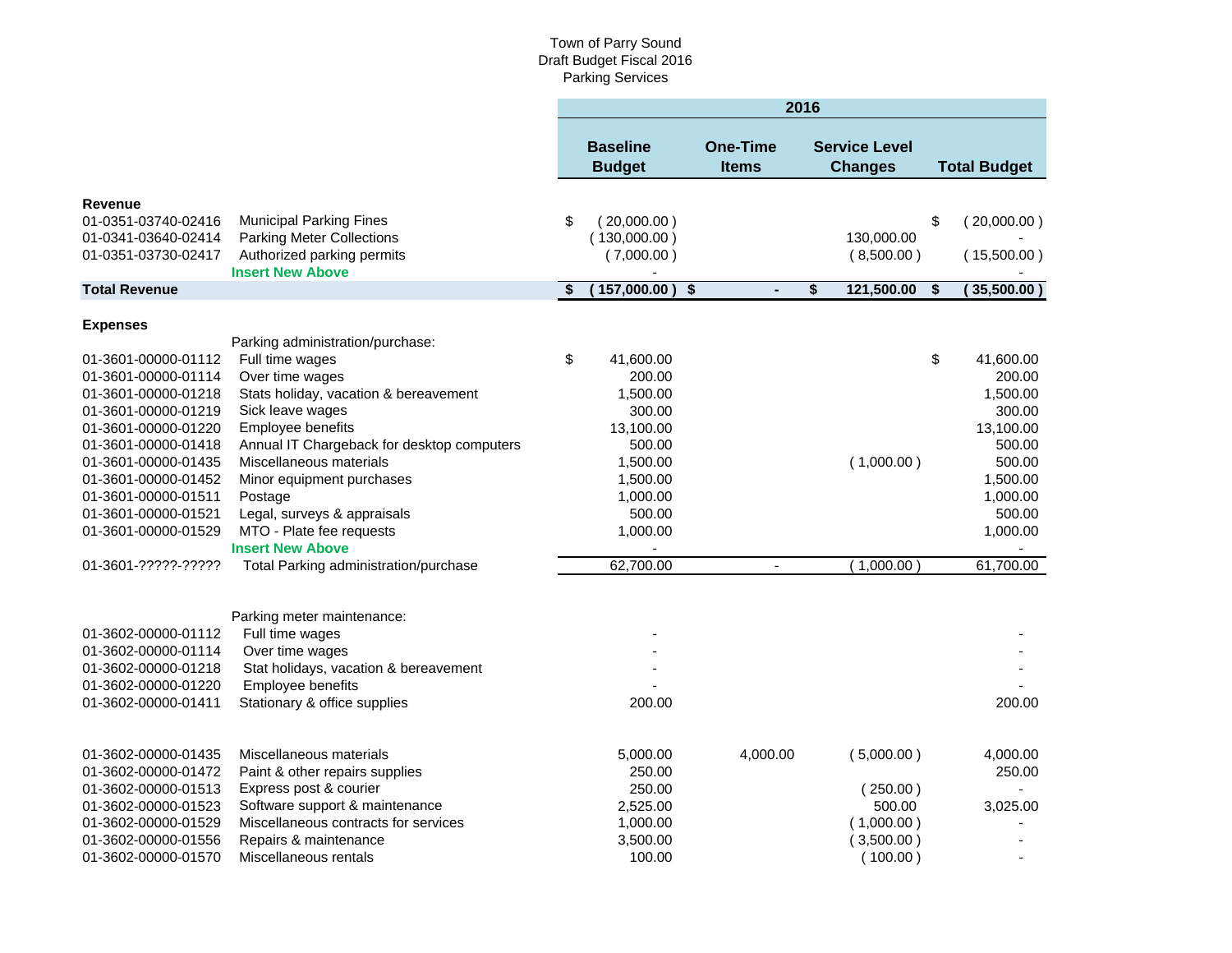|                     |                                              | 2016                             |                                 |                                        |                     |  |
|---------------------|----------------------------------------------|----------------------------------|---------------------------------|----------------------------------------|---------------------|--|
|                     |                                              | <b>Baseline</b><br><b>Budget</b> | <b>One-Time</b><br><b>Items</b> | <b>Service Level</b><br><b>Changes</b> | <b>Total Budget</b> |  |
| 01-3602-00000-01914 | Internal equipment charges                   |                                  |                                 |                                        |                     |  |
| 01-3602-00000-01999 | Amortization of capital assets               | 9,300.00                         |                                 |                                        | 9,300.00            |  |
|                     | <b>Insert New Above</b>                      |                                  |                                 |                                        |                     |  |
| 01-3602-?????-????? | Total Parking meter maintenance              | 22,125.00                        | 4,000.00                        | 9,350.00                               | 16,775.00           |  |
|                     |                                              |                                  |                                 |                                        |                     |  |
|                     | Parking lots snow plowing:                   |                                  |                                 |                                        |                     |  |
| 01-3603-00000-01112 | Full time wages                              |                                  |                                 |                                        |                     |  |
| 01-3603-00000-01114 | Over time wages                              |                                  |                                 |                                        |                     |  |
| 01-3603-00000-01218 | Stats holidays, vacation & bereavement leave |                                  |                                 |                                        |                     |  |
| 01-3603-00000-01220 | Employee benefits                            |                                  |                                 |                                        |                     |  |
| 01-3603-00000-01515 | Advertising                                  | 500.00                           |                                 |                                        | 500.00              |  |
| 01-3603-00000-01529 | Miscellaneous contracts for services         | 10,000.00                        |                                 |                                        | 10,000.00           |  |
| 01-3603-00000-01914 | Internal equipment charges                   |                                  |                                 |                                        |                     |  |
|                     | <b>Insert New Above</b>                      |                                  |                                 |                                        |                     |  |
| 01-3603-?????-????? | Total Parking lots snow plowing              | 10,500.00                        | ÷,                              | $\sim$                                 | 10,500.00           |  |
|                     | Parking lots other work:                     |                                  |                                 |                                        |                     |  |
| 01-3604-00000-01112 | Full time wages                              | 2,500.00                         |                                 |                                        | 2,500.00            |  |
| 01-3604-00000-01115 | Part time wages                              | 5,000.00                         |                                 |                                        | 5,000.00            |  |
| 01-3604-00000-01218 | Stats holidays, vacation & bereavement       | 600.00                           |                                 |                                        | 600.00              |  |
| 01-3604-00000-01220 | Employee benefits                            | 1,200.00                         |                                 |                                        | 1,200.00            |  |
| 01-3604-00000-01421 | Electricity (P.S.Power)                      | 2,500.00                         |                                 | (2,500.00)                             |                     |  |
| 01-3604-00000-01431 | Gravel                                       | 700.00                           |                                 | (700.00)                               |                     |  |
| 01-3604-00000-01435 | Miscellaneous materials                      | 3,500.00                         |                                 | (1,500.00)                             | 2,000.00            |  |
| 01-3604-00000-01529 | Miscellaneous contracts for services         | 1,000.00                         |                                 |                                        | 1,000.00            |  |
| 01-3604-00000-01556 | Repairs & maintenance                        | 400.00                           |                                 |                                        | 400.00              |  |
| 01-3604-00000-01570 | Rental - St. Andrews' Lot                    | 1,000.00                         |                                 |                                        | 1,000.00            |  |
| 01-3604-00000-01914 | Internal equipment charges                   | 1,000.00                         |                                 |                                        | 1,000.00            |  |
| 01-3604-00000-01999 | Amortization of capital assets               | 3,600.00                         |                                 |                                        | 3,600.00            |  |
|                     | <b>Insert New Above</b>                      |                                  |                                 |                                        |                     |  |
| 01-3604-?????-????? | Total Parking lots other work                | 23,000.00                        | $\overline{\phantom{a}}$        | 4,700.00                               | 18,300.00           |  |
|                     |                                              |                                  |                                 |                                        |                     |  |
|                     | Parking attendant costs:                     |                                  |                                 |                                        |                     |  |
| 01-3606-00000-01114 | Over time wages                              |                                  |                                 |                                        |                     |  |
| 01-3606-00000-01115 | Part time wages                              | 35,200.00                        | 15,000.00                       |                                        | 50,200.00           |  |
| 01-3606-00000-01218 | Stats holiday, vacation & bereavement        | 2,600.00                         |                                 |                                        | 2,600.00            |  |
| 01-3606-00000-01220 | Employee benefits                            | 6,200.00                         | 2,000.00                        |                                        | 8,200.00            |  |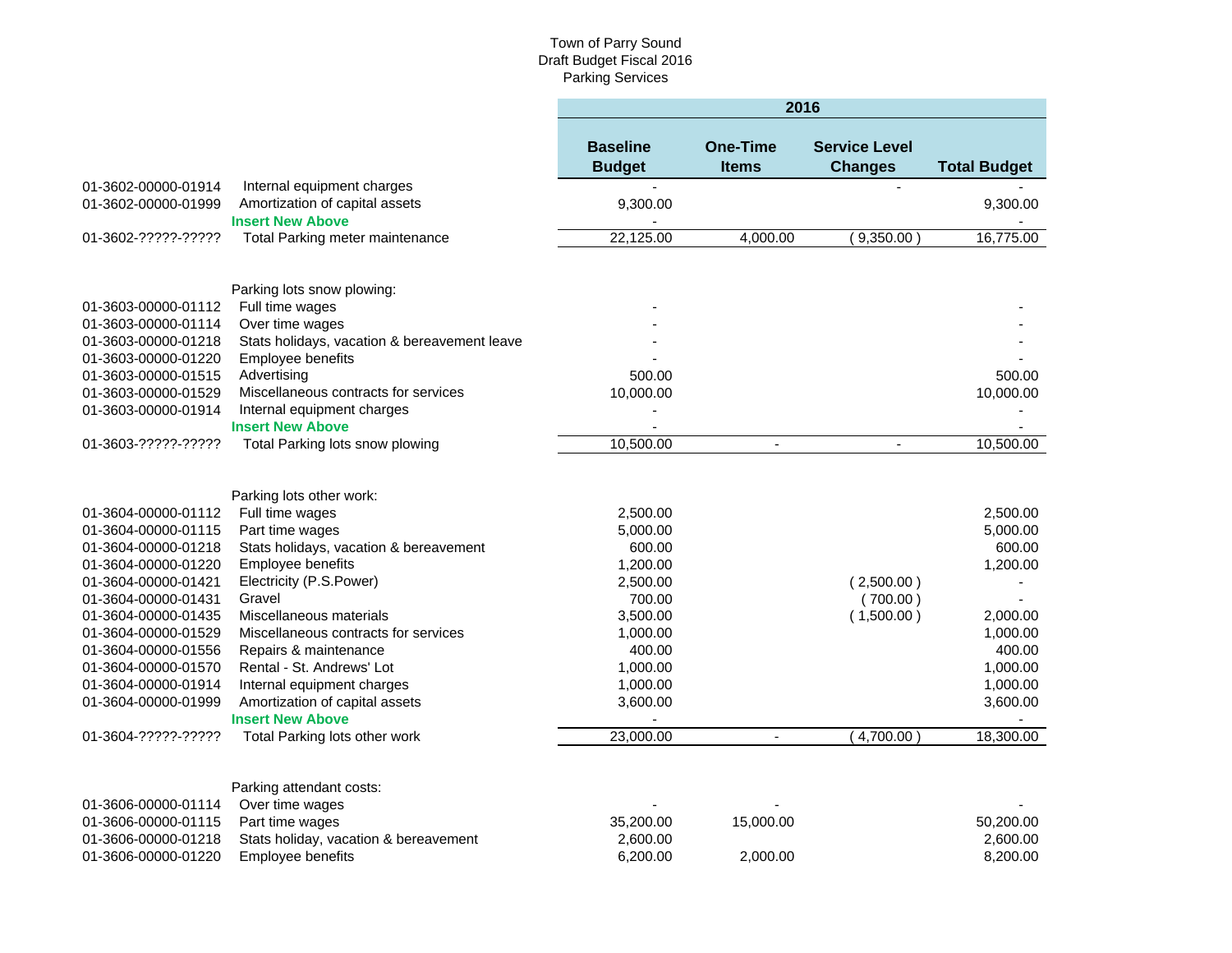|                                          |                               | 2016                             |    |                          |  |                                        |  |                     |
|------------------------------------------|-------------------------------|----------------------------------|----|--------------------------|--|----------------------------------------|--|---------------------|
|                                          |                               | <b>Baseline</b><br><b>Budget</b> |    | One-Time<br><b>Items</b> |  | <b>Service Level</b><br><b>Changes</b> |  | <b>Total Budget</b> |
| 01-3606-00000-01481                      | Uniforms, boots and clothing  | 1,000.00                         |    |                          |  |                                        |  | 1,000.00            |
| 01-3606-00000-01484                      | Uniform cleaning              | 50.00                            |    |                          |  |                                        |  | 50.00               |
| 01-3606-00000-01496                      | Health & safety related       | 400.00                           |    |                          |  |                                        |  | 400.00              |
| 01-3606-00000-01581                      | Membership fees & dues        | 100.00                           |    |                          |  |                                        |  | 100.00              |
| 01-3606-00000-01584                      | Staff training                | 2,700.00                         |    |                          |  |                                        |  | 2,700.00            |
|                                          | <b>Insert New Above</b>       |                                  |    |                          |  |                                        |  |                     |
| 01-3606-?????-?????                      | Total Parking attendant costs | 48,250.00                        |    | 17,000.00                |  |                                        |  | 65,250.00           |
| <b>Total Parking Department Expenses</b> |                               | 166,575.00                       | -S | 21,000.00 \$             |  | $15,050.00$ ) \$                       |  | 172,525.00          |
|                                          |                               |                                  |    |                          |  |                                        |  |                     |
| <b>Net Levy</b>                          |                               | 9,575.00                         |    | 21,000.00                |  | 106.450.00                             |  | 137.025.00          |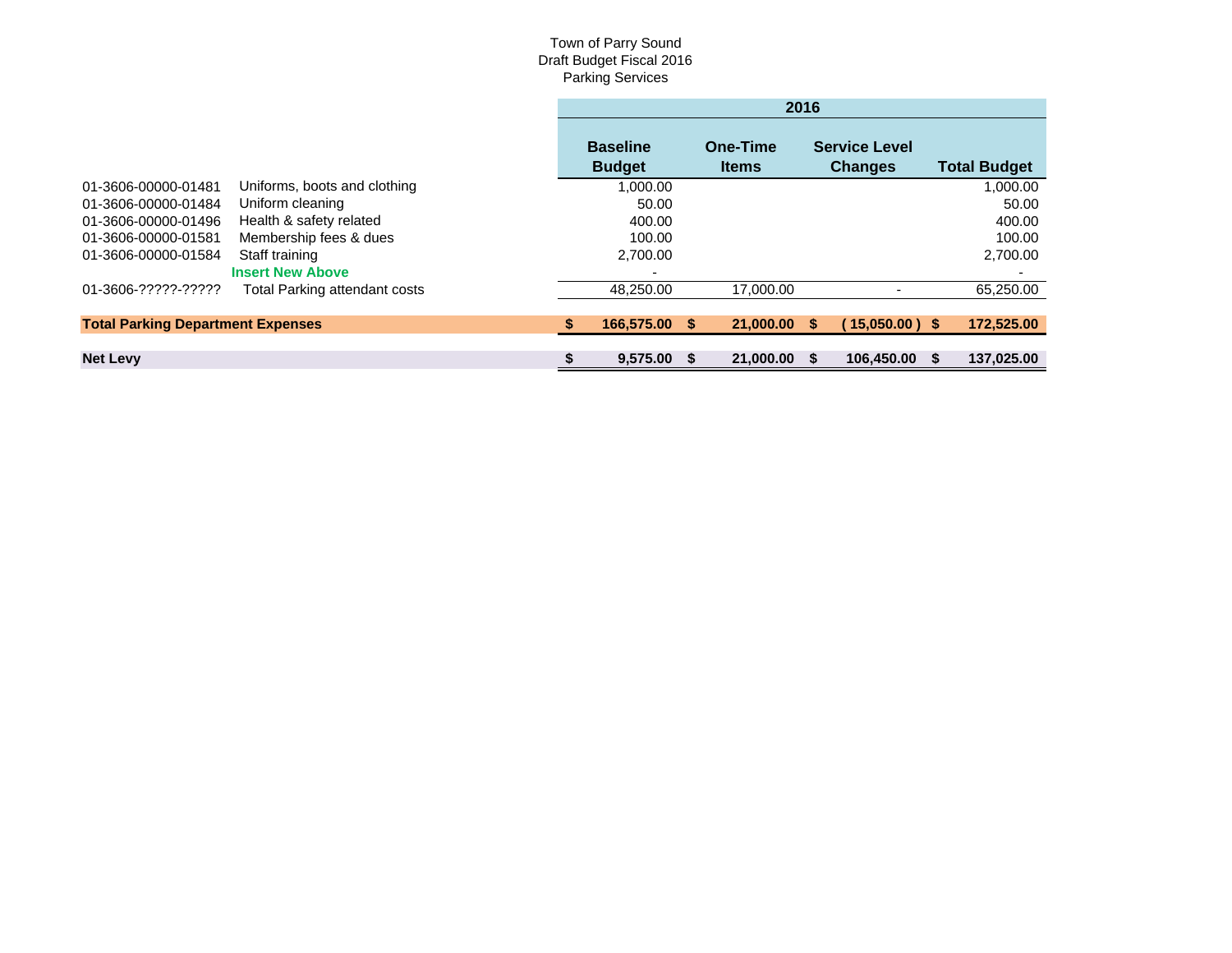|                                                                                                                                                                                                                                                           |                                                                                                                                                                                                                                                                                                                                                                              |                                                                                                             | 2016                                               |                                        |                                                                                                                 |
|-----------------------------------------------------------------------------------------------------------------------------------------------------------------------------------------------------------------------------------------------------------|------------------------------------------------------------------------------------------------------------------------------------------------------------------------------------------------------------------------------------------------------------------------------------------------------------------------------------------------------------------------------|-------------------------------------------------------------------------------------------------------------|----------------------------------------------------|----------------------------------------|-----------------------------------------------------------------------------------------------------------------|
|                                                                                                                                                                                                                                                           |                                                                                                                                                                                                                                                                                                                                                                              | <b>Baseline</b><br><b>Budget</b>                                                                            | <b>One-Time</b><br><b>Items</b>                    | <b>Service Level</b><br><b>Changes</b> | <b>Total Budget</b>                                                                                             |
| <b>Revenues</b><br>01-0341-03610-02414<br>01-0341-03610-02415<br>01-0341-03610-02416<br>01-0341-03610-02417<br>01-0341-03610-02524<br>01-0341-03620-02400<br>01-0341-03620-02223<br>01-0341-03640-02411                                                   | Ontario Grants - MIII Funding<br><b>Ontario Grants - SRNMIF Funding</b><br>Ontario Grants - OCIF Formula Funding<br>Ontario Grants - OCIF (William St)<br>Ont Grant MTO gas tax transit system<br>Canada Grants - Small Communities Fund (Emily<br>St)<br>Canada Grants - Gas Tax<br>Roadways Misc Revenues<br><b>Insert New Above</b>                                       | \$<br>(205,063.00)<br>(376, 450.00)<br>(2,500.00)<br>584,013.00)                                            | (1,525,000.00)<br>(1,920,000.00)<br>(3,445,000.00) | $\blacksquare$                         | \$<br>(205,063.00)<br>(1,525,000.00)<br>(1,920,000.00)<br>(376, 450.00)<br>(2,500.00)<br>(4,029,013.00)         |
| 01-0341-03640-02524<br>01-0341-03640-02525                                                                                                                                                                                                                | Public transit fees<br>Specialized transit fees<br><b>Insert New Above</b>                                                                                                                                                                                                                                                                                                   | $\overline{\phantom{a}}$                                                                                    | $\blacksquare$                                     | $\blacksquare$                         |                                                                                                                 |
| 01-0341-03640-02611<br>01-0341-03640-02612<br>01-0341-03640-02614<br>01-0341-03640-02615<br>01-0341-03640-02616<br>01-0341-03640-02618<br>01-0341-03640-02619<br>01-0341-03640-02622<br>01-0341-03640-02625<br>01-0341-03640-02626<br>01-0341-03640-02627 | Cemetery misc revenues<br>Cemetery - sale of plots<br>Cemetery vault charges<br><b>Cemetery Interments</b><br>Sylvan Acres Cemetery - Perp. Care<br>Sylvan Acres - Monument care & mtce<br>Hillcrest - Monument care & mtce<br>Columbarium - Sale of Units<br>Columbarium - Interments<br>Columbarium - Engraving<br>Columbarium - Perpetual Care<br><b>Insert New Above</b> | (1,500.00)<br>(6,000.00)<br>(2,500.00)<br>(25,000.00)<br>(10,000.00)<br>(450.00)<br>(7,000.00)<br>52,450.00 | $\blacksquare$                                     | $\mathbf{r}$                           | (1,500.00)<br>(6,000.00)<br>(2,500.00)<br>(25,000.00)<br>(10,000.00)<br>(450.00)<br>(7,000.00)<br>$52,450.00$ ) |
| 01-0341-03640-02923                                                                                                                                                                                                                                       | Sponsorship from DBA - Flowers<br><b>Insert New Above</b>                                                                                                                                                                                                                                                                                                                    | (5,000.00)<br>5,000.00)                                                                                     | $\overline{\phantom{a}}$                           | $\blacksquare$                         | (5,000.00)<br>(5,000.00)                                                                                        |
| 01-0351-03760-02971<br>01-0351-03760-02972                                                                                                                                                                                                                | Hillcrest Cemetary Trust - Income<br>Sylvan Acres Cemetary Trust - Income<br><b>Insert New Above</b>                                                                                                                                                                                                                                                                         | (1,050.00)<br>(1,500.00)                                                                                    |                                                    |                                        | (1,050.00)<br>(1,500.00)                                                                                        |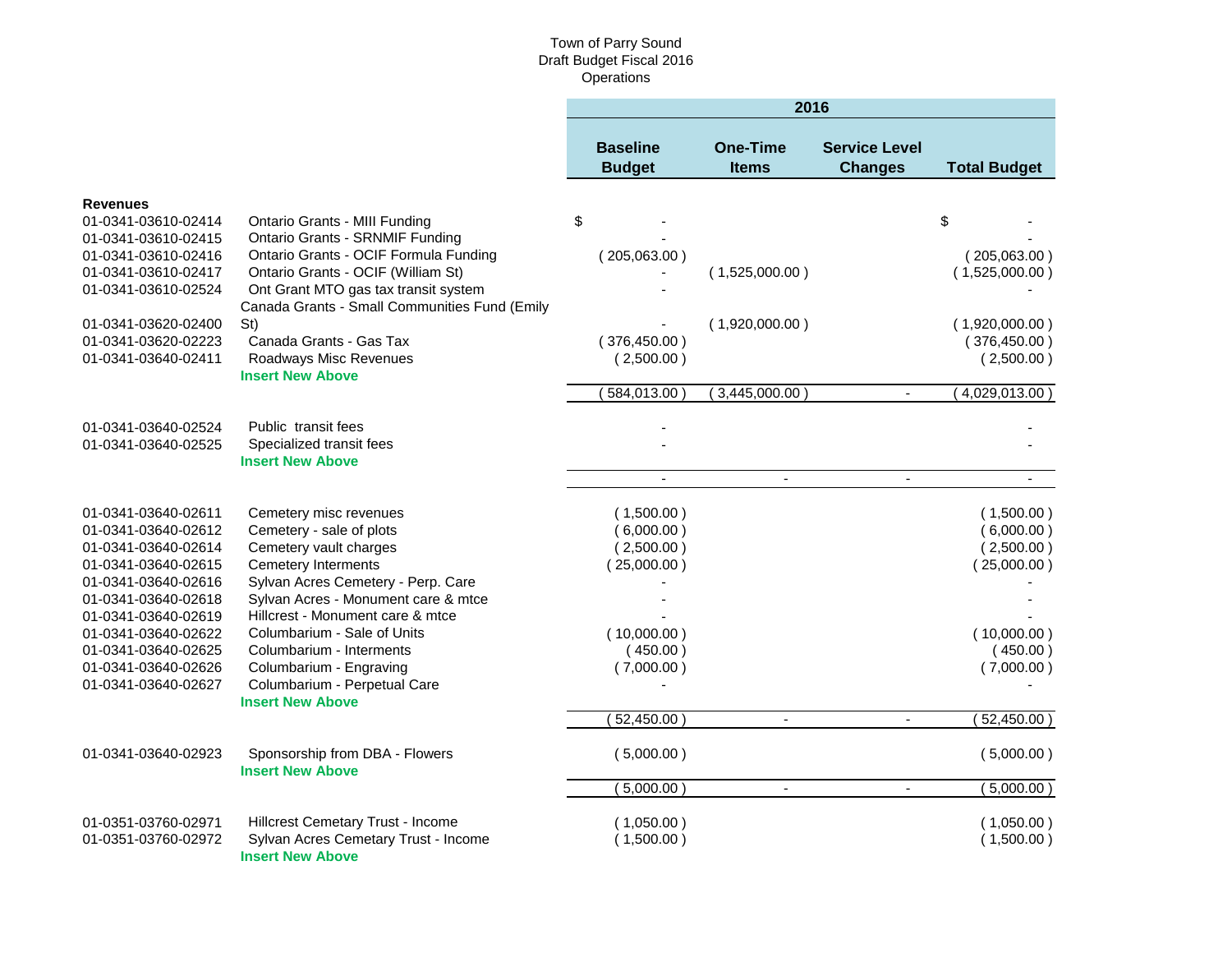|                       |                                             | 2016                                           |                                                   |                                                    |    |                                   |
|-----------------------|---------------------------------------------|------------------------------------------------|---------------------------------------------------|----------------------------------------------------|----|-----------------------------------|
|                       |                                             | <b>Baseline</b><br><b>Budget</b><br>(2,550.00) | <b>One-Time</b><br><b>Items</b><br>$\blacksquare$ | <b>Service Level</b><br><b>Changes</b><br>$\omega$ |    | <b>Total Budget</b><br>(2,550.00) |
| <b>Total Revenues</b> |                                             |                                                | 644,013.00) \$ (3,445,000.00) \$                  | $\blacksquare$                                     |    | \$ (4,089,013.00)                 |
|                       |                                             |                                                |                                                   |                                                    |    |                                   |
|                       | Operations:                                 |                                                |                                                   |                                                    |    |                                   |
|                       |                                             |                                                |                                                   |                                                    |    |                                   |
| 01-3001-00000-01112   | Full-time wages                             | \$<br>71,900.00                                |                                                   |                                                    | \$ | 71,900.00                         |
| 01-3001-00000-01218   | Vacation, stats holidays & bereavement pays | 12,500.00                                      |                                                   |                                                    |    | 12,500.00                         |
| 01-3001-00000-01219   | Sick leave pays                             | 5,000.00                                       |                                                   |                                                    |    | 5,000.00                          |
| 01-3001-00000-01220   | Employee benefits                           | 25,000.00                                      |                                                   |                                                    |    | 25,000.00                         |
| 01-3001-00000-01411   | Stationary & office supplies                | 300.00                                         |                                                   |                                                    |    | 300.00                            |
| 01-3001-00000-01417   | GPS System - Phone line & mtce              | 1,800.00                                       |                                                   | 500.00                                             |    | 2,300.00                          |
| 01-3001-00000-01418   | Annual IT chargeback for desktop computers  | 970.00                                         |                                                   |                                                    |    | 970.00                            |
| 01-3001-00000-01435   | Miscellaneous materials                     | 500.00                                         |                                                   |                                                    |    | 500.00                            |
| 01-3001-00000-01491   | Food, meals & hospitality                   | 250.00                                         |                                                   |                                                    |    | 250.00                            |
| 01-3001-00000-01512   | Telephone                                   | 1,400.00                                       |                                                   |                                                    |    | 1,400.00                          |
| 01-3001-00000-01513   | Courier & express post                      | 50.00                                          |                                                   |                                                    |    | 50.00                             |
| 01-3001-00000-01515   | Advertising                                 | 800.00                                         |                                                   |                                                    |    | 800.00                            |
| 01-3001-00000-01521   | Legal, surveys & appraisals                 | 3,000.00                                       |                                                   | (600.00)                                           |    | 2,400.00                          |
| 01-3001-00000-01524   | Engineering - Administration                | 10,000.00                                      |                                                   |                                                    |    | 10,000.00                         |
| 01-3001-00000-01529   | Miscellaneous contracts for services        | 3,000.00                                       |                                                   |                                                    |    | 3,000.00                          |
| 01-3001-00000-01542   | Car Allowance/Mileage                       | 500.00                                         |                                                   |                                                    |    | 500.00                            |
| 01-3001-00000-01543   | Car rentals                                 | 500.00                                         |                                                   |                                                    |    | 500.00                            |
| 01-3001-00000-01581   | Membership fees & dues                      | 1,500.00                                       |                                                   |                                                    |    | 1,500.00                          |
| 01-3001-00000-01583   | Conventions, conferences & related expenses | 3,000.00                                       |                                                   |                                                    |    | 3,000.00                          |
| 01-3001-00000-01584   | Staff training & seminars                   | 5,000.00                                       |                                                   |                                                    |    | 5,000.00                          |
|                       | <b>Insert New Above</b>                     |                                                |                                                   |                                                    |    |                                   |
| 01-3001-?????-?????   | <b>Total Operations</b>                     | 146,970.00                                     |                                                   | 100.00                                             |    | 146,870.00                        |
|                       | Public works administration:                |                                                |                                                   |                                                    |    |                                   |
| 01-3101-00000-01112   | Full time wages                             | 109,385.00                                     |                                                   |                                                    |    | 109,385.00                        |
| 01-3101-00000-01114   | Over time wages                             | 1,732.30                                       |                                                   | 2,500.00                                           |    | 4,232.30                          |
| 01-3101-00000-01115   | Part time wages                             | 509.50                                         |                                                   |                                                    |    | 509.50                            |
| 01-3101-00000-01215   | WSIB related costs                          | 5,095.00                                       |                                                   |                                                    |    | 5,095.00                          |
| 01-3101-00000-01217   | Uniforms, clothing & boots                  | 6,500.00                                       |                                                   |                                                    |    | 6,500.00                          |
| 01-3101-00000-01218   | Stats holidays, vacation & bereavement      | 81,520.00                                      |                                                   |                                                    |    | 81,520.00                         |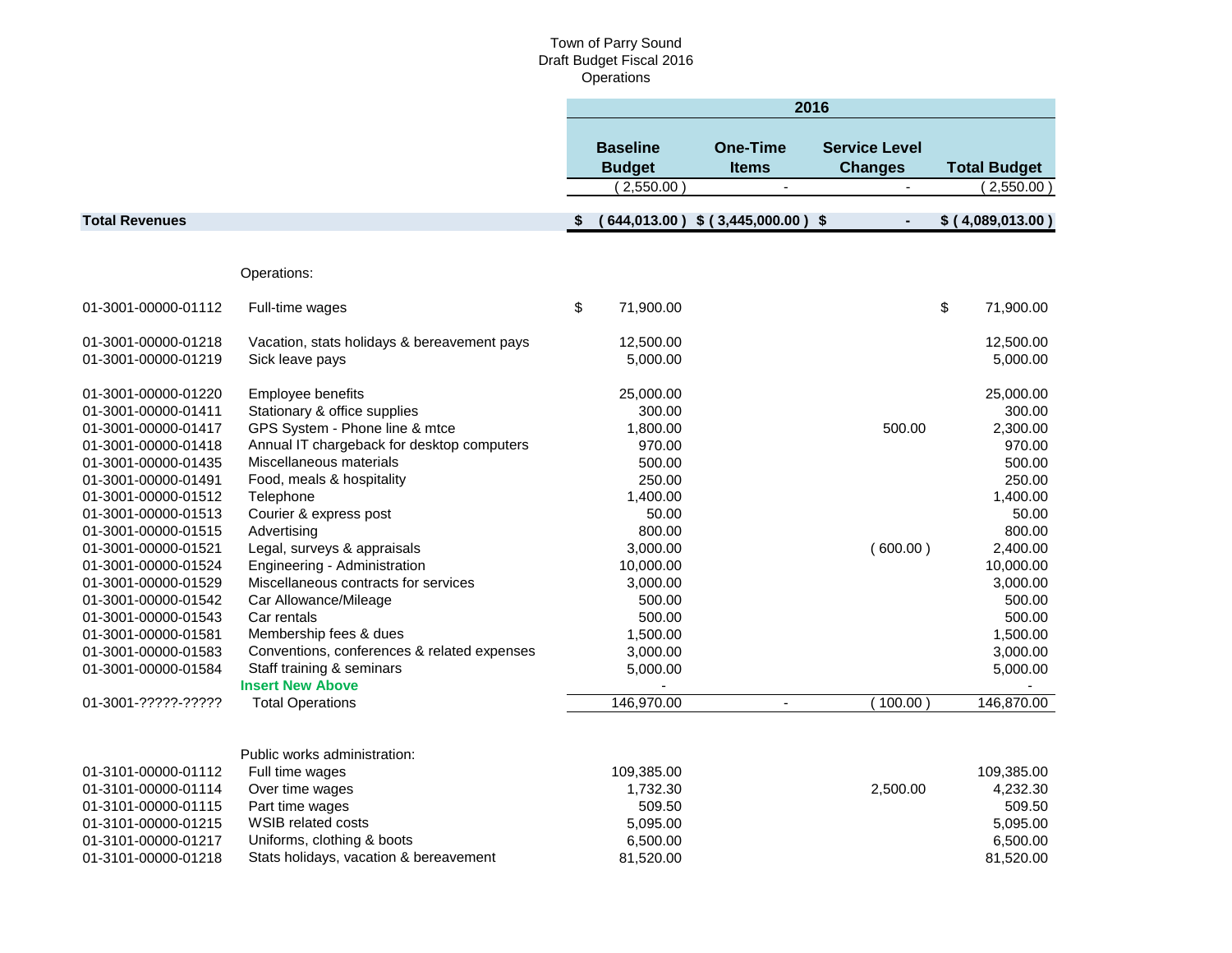|                     |                                            | 2016            |                 |                      |                     |  |
|---------------------|--------------------------------------------|-----------------|-----------------|----------------------|---------------------|--|
|                     |                                            | <b>Baseline</b> | <b>One-Time</b> | <b>Service Level</b> |                     |  |
|                     |                                            | <b>Budget</b>   | <b>Items</b>    | <b>Changes</b>       | <b>Total Budget</b> |  |
| 01-3101-00000-01219 | Sick leave wages                           | 33,117.50       |                 |                      | 33,117.50           |  |
| 01-3101-00000-01220 | Employee benefits                          | 50,400.00       |                 |                      | 50,400.00           |  |
| 01-3101-00000-01411 | Stationary & office supplies               | 1,000.00        |                 |                      | 1,000.00            |  |
| 01-3101-00000-01413 | Photocopies & scanning related costs       | 1,500.00        |                 |                      | 1,500.00            |  |
| 01-3101-00000-01414 | Minor office equipment & furniture         | 500.00          |                 |                      | 500.00              |  |
| 01-3101-00000-01417 | Non-capital software & equipment           | $\blacksquare$  |                 |                      |                     |  |
| 01-3101-00000-01418 | Annual IT chargeback for desktop computers | 2,000.00        |                 |                      | 2,000.00            |  |
| 01-3101-00000-01435 | Miscellaneous materials                    | 2,500.00        |                 |                      | 2,500.00            |  |
| 01-3101-00000-01481 | Uniforms, clothing & boots                 | 2,000.00        |                 |                      | 2,000.00            |  |
| 01-3101-00000-01491 | Hospitality, food & meals                  | 300.00          |                 |                      | 300.00              |  |
| 01-3101-00000-01496 | Health & safety related costs              | 1,500.00        |                 |                      | 1,500.00            |  |
| 01-3101-00000-01511 | Postage                                    | 50.00           |                 |                      | 50.00               |  |
| 01-3101-00000-01512 | Telephone                                  | 4,200.00        |                 |                      | 4,200.00            |  |
| 01-3101-00000-01513 | Express post & courier                     | 500.00          |                 |                      | 500.00              |  |
| 01-3101-00000-01515 | Advertising                                | 3,000.00        |                 |                      | 3,000.00            |  |
| 01-3101-00000-01516 | Serv. Of Communication (Answering Serv)    | 800.00          |                 |                      | 800.00              |  |
| 01-3101-00000-01569 | Permits                                    | 2,000.00        |                 |                      | 2,000.00            |  |
| 01-3101-00000-01581 | Membership fees & dues                     | 1,200.00        |                 |                      | 1,200.00            |  |
| 01-3101-00000-01584 | Staff training                             | 13,500.00       |                 |                      | 13,500.00           |  |
| 01-3101-00000-01595 | <b>Public Liability Insurance</b>          | 20,600.00       |                 |                      | 20,600.00           |  |
| 01-3101-00000-01597 | Insurance deductible on claims             | $\blacksquare$  |                 |                      |                     |  |
| 01-3101-00000-01914 | Internal equipment charges                 | 12,500.00       |                 |                      | 12,500.00           |  |
|                     | <b>Insert New Above</b>                    |                 |                 |                      |                     |  |
| 01-3101-00000-????? | Total Public works administration          | 357,909.30      | $\blacksquare$  | 2,500.00             | 360,409.30          |  |
|                     |                                            |                 |                 |                      |                     |  |
|                     | Grafitti damages:                          |                 |                 |                      |                     |  |
| 01-3101-04274-01112 | Full time wages                            | 1,528.50        |                 |                      | 1,528.50            |  |
| 01-3101-04274-01218 | Stats holidays, vacation & bereavement     | 20.00           |                 |                      | 20.00               |  |
| 01-3101-04274-01220 | Employee benefits                          | 500.00          |                 |                      | 500.00              |  |
| 01-3101-04274-01435 | Miscellaneous materials                    | 500.00          |                 |                      | 500.00              |  |
| 01-3101-04274-01914 | Internal equipment charges                 | 200.00          |                 |                      | 200.00              |  |
|                     | <b>Insert New Above</b>                    |                 |                 |                      |                     |  |
| 01-3101-04274-????? | <b>Total Grafitti damages</b>              | 2,748.50        | $\blacksquare$  | $\sim$               | 2,748.50            |  |
|                     |                                            |                 |                 |                      |                     |  |
|                     | PW - unlicensed larger equipment:          |                 |                 |                      |                     |  |
| 01-3101-07777-01112 | Full time wages                            | 16,304.00       |                 |                      | 16,304.00           |  |
| 01-3101-07777-01114 | Over-time wages                            | 300.00          |                 |                      | 300.00              |  |
| 01-3101-07777-01220 | Employee benefits                          | 4.000.00        |                 |                      | 4,000.00            |  |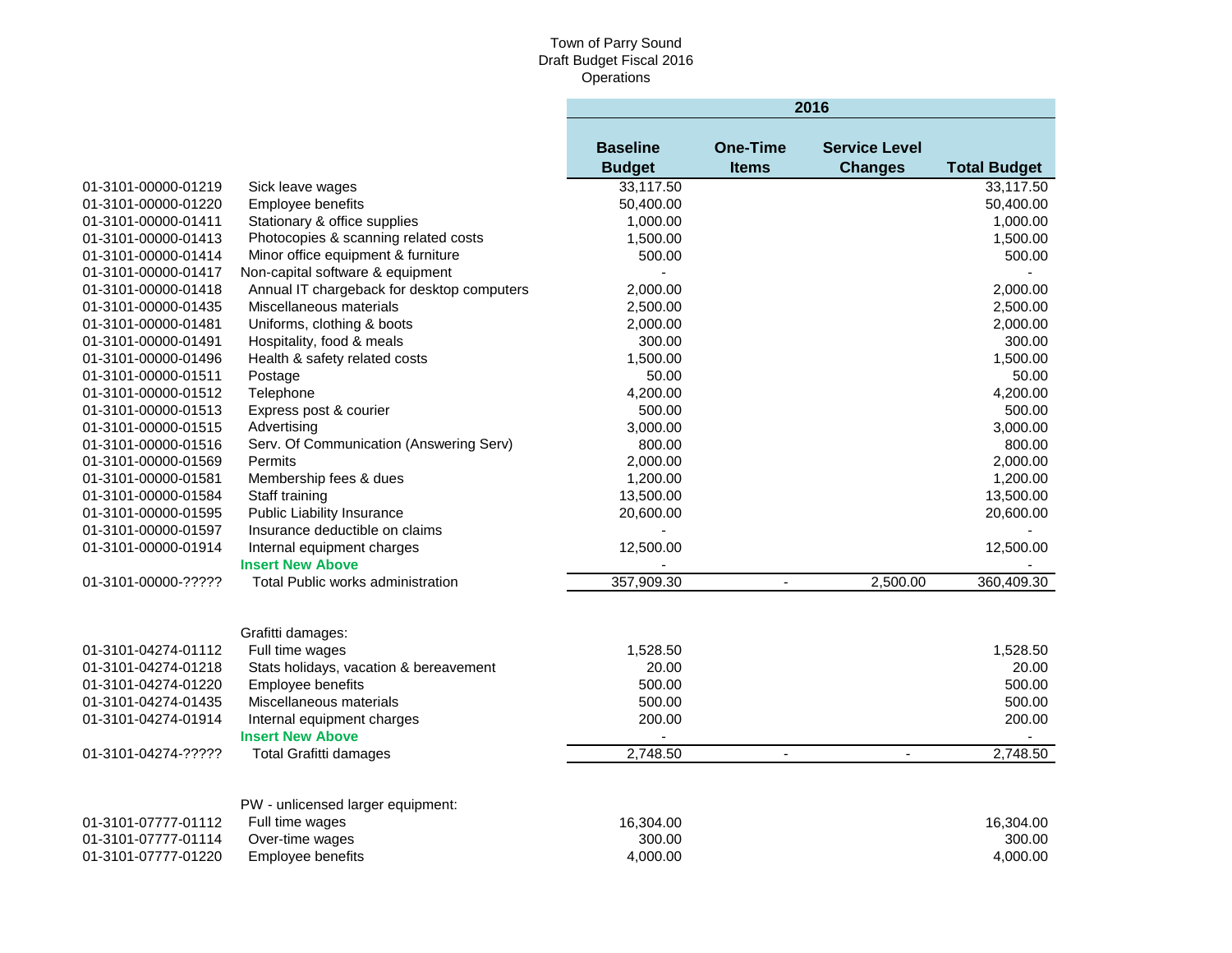|                     |                                           |                                  |                                 | 2016                                   |                     |
|---------------------|-------------------------------------------|----------------------------------|---------------------------------|----------------------------------------|---------------------|
|                     |                                           | <b>Baseline</b><br><b>Budget</b> | <b>One-Time</b><br><b>Items</b> | <b>Service Level</b><br><b>Changes</b> | <b>Total Budget</b> |
| 01-3101-07777-01435 | Miscellaneous materials                   | 800.00                           |                                 |                                        | 800.00              |
| 01-3101-07777-01442 | Gasoline fuel                             | 600.00                           |                                 |                                        | 600.00              |
| 01-3101-07777-01443 | Diesel fuel                               | 20,000.00                        |                                 |                                        | 20,000.00           |
| 01-3101-07777-01445 | Tires & related expenses                  | 2,000.00                         |                                 |                                        | 2,000.00            |
| 01-3101-07777-01556 | Repairs & maintenance                     | 25,000.00                        |                                 |                                        | 25,000.00           |
| 01-3101-07777-01591 | Insurance - equipment                     | 1,100.00                         |                                 |                                        | 1,100.00            |
| 01-3101-07777-01911 | Internal useage                           | (152,000.00)                     |                                 |                                        | (152,000.00)        |
| 01-3101-07777-01914 | Internal charges                          | 250.00                           |                                 |                                        | 250.00              |
| 01-3101-07777-01999 | Amortization of capital assets            | 53,600.00                        |                                 |                                        | 53,600.00           |
|                     | <b>Insert New Above</b>                   |                                  |                                 |                                        |                     |
| 01-3101-07777-????? | Total PW - unlicensed larger equipment    | 28,046.00                        | $\blacksquare$                  | $\blacksquare$                         | 28,046.00)          |
|                     |                                           |                                  |                                 |                                        |                     |
|                     | PW - vehicles & licensed equipment:       |                                  |                                 |                                        |                     |
| 01-3101-08888-01112 | Full time wages                           | 16,813.50                        |                                 |                                        | 16,813.50           |
| 01-3101-08888-01114 | Over time wages                           | 800.00                           |                                 |                                        | 800.00              |
| 01-3101-08888-01115 | Part time wages                           | 500.00                           |                                 |                                        | 500.00              |
| 01-3101-08888-01218 | Stats holidays, vacation & bereavement    | 20.38                            |                                 |                                        | 20.38               |
| 01-3101-08888-01220 | Employee benefits                         | 4,500.00                         |                                 |                                        | 4,500.00            |
| 01-3101-08888-01435 | Miscellaneous materials                   | 1,000.00                         |                                 |                                        | 1,000.00            |
| 01-3101-08888-01442 | Gasoline fuel                             | 20,000.00                        |                                 |                                        | 20,000.00           |
| 01-3101-08888-01443 | Diesel fuel                               | 25,000.00                        |                                 |                                        | 25,000.00           |
| 01-3101-08888-01445 | Tires & related expenses                  | 4,000.00                         |                                 |                                        | 4,000.00            |
| 01-3101-08888-01446 | Licenses                                  | 4,600.00                         |                                 |                                        | 4,600.00            |
| 01-3101-08888-01556 | Repairs & maintenance                     | 30,000.00                        |                                 |                                        | 30,000.00           |
| 01-3101-08888-01594 | Insurance                                 | 8,000.00                         |                                 |                                        | 8,000.00            |
| 01-3101-08888-01911 | Internal useage                           | (177, 850.00)                    |                                 |                                        | (177, 850.00)       |
| 01-3101-08888-01914 | Internal charges                          | 250.00                           |                                 |                                        | 250.00              |
| 01-3101-08888-01999 | Roads - Vehicles - Amortization Expense   | 58,500.00                        |                                 |                                        | 58,500.00           |
|                     | <b>Insert New Above</b>                   |                                  |                                 |                                        |                     |
| 01-3101-08888-????? | Total PW - vehicles & licensed equipment  | 3,866.12                         | $\blacksquare$                  | $\mathbf{r}$                           | (3,866.12)          |
|                     |                                           |                                  |                                 |                                        |                     |
|                     | PW - small tools & equipment:             |                                  |                                 |                                        |                     |
| 01-3101-09300-01112 | Full time wages                           | 3,057.00                         |                                 |                                        | 3,057.00            |
| 01-3101-09300-01114 | Over-time wages                           | 150.00                           |                                 |                                        | 150.00              |
| 01-3101-09300-01220 | Employee benefits                         | 650.00                           |                                 |                                        | 650.00              |
| 01-3101-09300-01435 | Miscellaneous materials                   | 500.00                           |                                 |                                        | 500.00              |
| 01-3101-09300-01442 | Gasoline fuel                             | 1,200.00                         |                                 |                                        | 1,200.00            |
| 01-3101-09300-01452 | Small tools & minor equipment (non-radio) | 9,000.00                         |                                 |                                        | 9,000.00            |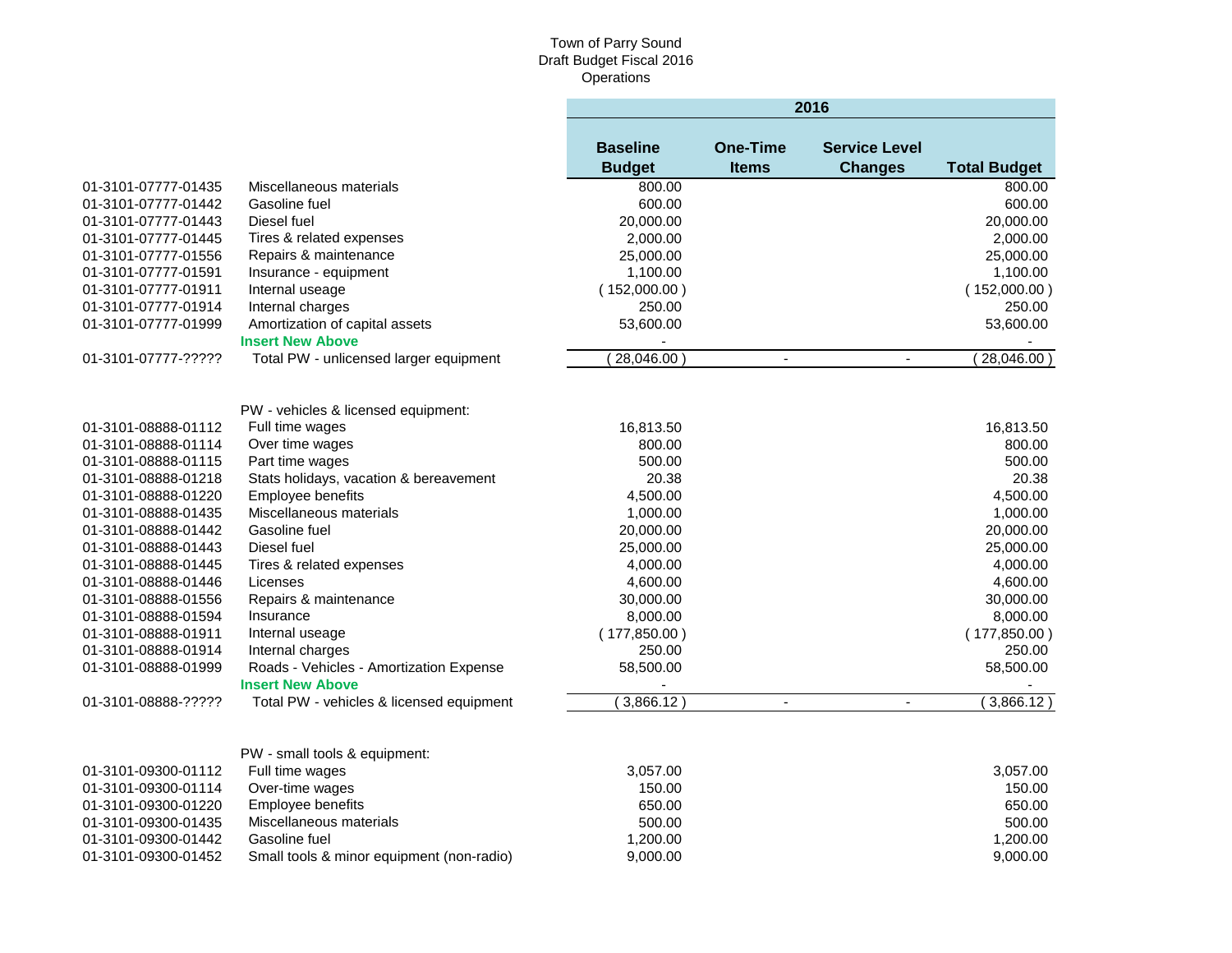÷

|                     |                                              | 2016                             |                                 |                                        |                     |
|---------------------|----------------------------------------------|----------------------------------|---------------------------------|----------------------------------------|---------------------|
|                     |                                              | <b>Baseline</b><br><b>Budget</b> | <b>One-Time</b><br><b>Items</b> | <b>Service Level</b><br><b>Changes</b> | <b>Total Budget</b> |
| 01-3101-09300-01453 | Minor equipment - radio purchases            | 5.000.00                         |                                 |                                        | 5,000.00            |
| 01-3101-09300-01556 | Repairs & maintenance                        | 2,500.00                         |                                 |                                        | 2,500.00            |
| 01-3101-09300-01911 | Internal useage                              | (3,000.00)                       |                                 |                                        | (3,000.00)          |
| 01-3101-09300-01914 | Internal charges                             |                                  |                                 |                                        |                     |
|                     | <b>Insert New Above</b>                      |                                  |                                 |                                        |                     |
| 01-3101-09300-????? | Total PW - small tools & equipment           | 19,057.00                        | $\blacksquare$                  | $\blacksquare$                         | 19,057.00           |
|                     | Public works facilities:                     |                                  |                                 |                                        |                     |
| 01-3102-00000-01112 | Full time wages                              | 25,475.00                        |                                 |                                        | 25,475.00           |
| 01-3102-00000-01114 | Overtime wages                               | 200.00                           |                                 |                                        | 200.00              |
| 01-3102-00000-01115 | Part-time wages                              | 750.00                           |                                 |                                        | 750.00              |
| 01-3102-00000-01218 | Stats holidays, vacation & bereavement       | 50.00                            |                                 |                                        | 50.00               |
| 01-3102-00000-01220 | Employee benefits                            | 8,000.00                         |                                 |                                        | 8,000.00            |
| 01-3102-00000-01411 | Office/stationary supplies                   | 500.00                           |                                 |                                        | 500.00              |
| 01-3102-00000-01421 | Utilities - including natural gas heating    | 18,000.00                        |                                 |                                        | 18,000.00           |
| 01-3102-00000-01435 | Miscellaneous materials                      | 7,000.00                         |                                 |                                        | 7,000.00            |
| 01-3102-00000-01444 | Oil & grease                                 | 2,500.00                         |                                 |                                        | 2,500.00            |
| 01-3102-00000-01454 | Small tools                                  | 2,500.00                         |                                 |                                        | 2,500.00            |
| 01-3102-00000-01471 | Cleaning supplies                            | 1,000.00                         |                                 |                                        | 1,000.00            |
| 01-3102-00000-01472 | Paint and other repair supplies              | 300.00                           |                                 | 200.00                                 | 500.00              |
| 01-3102-00000-01496 | Health & safety related costs                | 500.00                           |                                 |                                        | 500.00              |
| 01-3102-00000-01512 | Telephone                                    |                                  |                                 |                                        |                     |
| 01-3102-00000-01517 | Internet services                            | 1,200.00                         |                                 |                                        | 1,200.00            |
| 01-3102-00000-01529 | Misc. contracts for services                 | 4,000.00                         |                                 |                                        | 4,000.00            |
| 01-3102-00000-01556 | Repairs & maintenance                        | 3,000.00                         |                                 |                                        | 3,000.00            |
| 01-3102-00000-01570 | Miscellananeous rentals                      | 1,000.00                         |                                 |                                        | 1,000.00            |
| 01-3102-00000-01591 | Insurance                                    | 1,800.00                         |                                 |                                        | 1,800.00            |
| 01-3102-00000-01914 | Internal equipment charges                   | 5,000.00                         |                                 |                                        | 5,000.00            |
| 01-3102-00000-01999 | Amortization of capital assets               | 20,400.00                        |                                 |                                        | 20,400.00           |
|                     | <b>Insert New Above</b>                      |                                  |                                 |                                        |                     |
| 01-3102-?????-????? | <b>Total Public works facilities</b>         | 103,175.00                       | $\blacksquare$                  | 200.00                                 | 103,375.00          |
|                     | Sidewalk repairs:                            |                                  |                                 |                                        |                     |
| 01-3103-00000-01112 | Full time wages                              | 13,247.00                        |                                 |                                        | 13,247.00           |
| 01-3103-00000-01114 | Over time wages                              | 300.00                           |                                 |                                        | 300.00              |
| 01-3103-00000-01115 | Part time wages                              | 700.00                           |                                 |                                        | 700.00              |
| 01-3103-00000-01218 | Stats holidays, vacation & bereavement leave | 50.00                            |                                 |                                        | 50.00               |
| 01-3103-00000-01220 | Employee benefits                            | 3,000.00                         |                                 |                                        | 3,000.00            |
|                     |                                              |                                  |                                 |                                        |                     |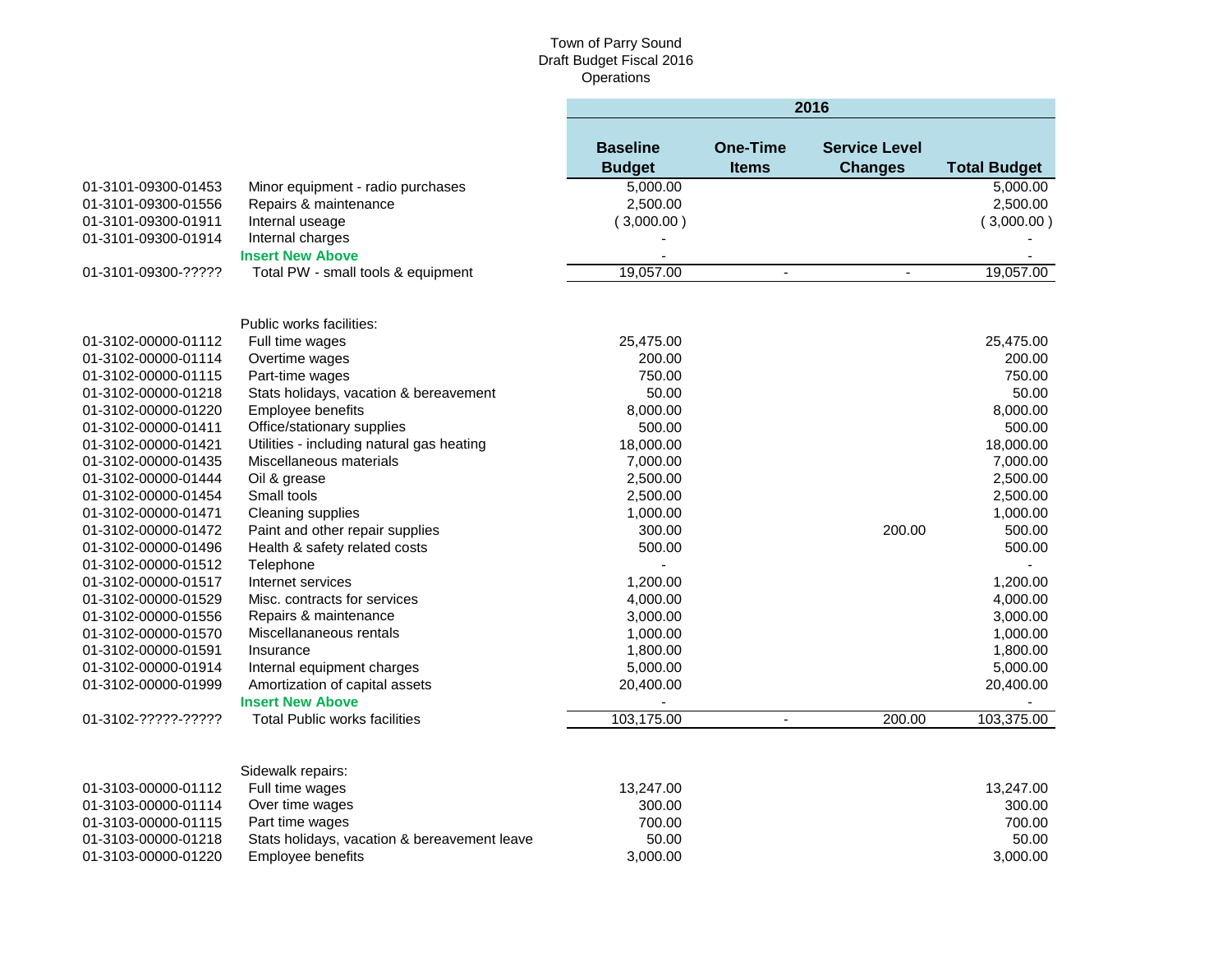|                     |                                            | 2016                             |                                 |                                        |                     |  |
|---------------------|--------------------------------------------|----------------------------------|---------------------------------|----------------------------------------|---------------------|--|
|                     |                                            | <b>Baseline</b><br><b>Budget</b> | <b>One-Time</b><br><b>Items</b> | <b>Service Level</b><br><b>Changes</b> | <b>Total Budget</b> |  |
| 01-3103-00000-01435 | Miscellaneous materials                    | 7,500.00                         |                                 |                                        | 7,500.00            |  |
| 01-3103-00000-01531 | Non-capital general construction contracts | 50,000.00                        |                                 | 20,000.00                              | 70,000.00           |  |
| 01-3103-00000-01556 | Repairs & maintenance                      | 5,000.00                         |                                 |                                        | 5,000.00            |  |
| 01-3103-00000-01914 | Internal equipment charges                 | 4,000.00                         |                                 |                                        | 4,000.00            |  |
| 01-3103-00000-01999 | Amortization of capital assets             | 277,700.00                       |                                 |                                        | 277,700.00          |  |
|                     | <b>Insert New Above</b>                    |                                  |                                 |                                        |                     |  |
| 01-3103-?????-????? | <b>Total Sidewalk repairs</b>              | 361,497.00                       | $\blacksquare$                  | 20,000.00                              | 381,497.00          |  |
|                     |                                            |                                  |                                 |                                        |                     |  |
|                     | Sidewalk cleaning:                         |                                  |                                 |                                        |                     |  |
| 01-3104-00000-01112 | Full time wages                            | 2,547.50                         |                                 |                                        | 2,547.50            |  |
| 01-3104-00000-01115 | Part time wages                            | 500.00                           |                                 |                                        | 500.00              |  |
| 01-3104-00000-01218 | Stats holidays, vacation & bereavement     | 31.00                            |                                 |                                        | 31.00               |  |
| 01-3104-00000-01220 | Employee benefits                          | 300.00                           |                                 |                                        | 300.00              |  |
| 01-3104-00000-01435 | Miscellaneous materials                    | 300.00                           |                                 |                                        | 300.00              |  |
| 01-3104-00000-01914 | Internal equipment charges                 | 600.00                           |                                 |                                        | 600.00              |  |
|                     | <b>Insert New Above</b>                    | $\blacksquare$                   |                                 |                                        |                     |  |
| 01-3104-?????-????? | <b>Total Sidewalk cleaning</b>             | 4,278.50                         | $\blacksquare$                  | $\mathbf{r}$                           | 4,278.50            |  |
|                     |                                            |                                  |                                 |                                        |                     |  |
|                     | Gravel surface maintenance:                |                                  |                                 |                                        |                     |  |
| 01-3106-04941-01112 | Full time wages                            | 10,700.00                        |                                 |                                        | 10,700.00           |  |
| 01-3106-04941-01114 | Over time wages                            | 200.00                           |                                 |                                        | 200.00              |  |
| 01-3106-04941-01115 | Part time wages                            | 600.00                           |                                 |                                        | 600.00              |  |
| 01-3106-04941-01218 | Stats holidays, vacation & bereavement     | 50.00                            |                                 |                                        | 50.00               |  |
| 01-3106-04941-01220 | Employee benefits                          | 4,000.00                         |                                 |                                        | 4,000.00            |  |
| 01-3106-04941-01431 | Gravel                                     | 5,000.00                         |                                 |                                        | 5,000.00            |  |
| 01-3106-04941-01435 | Miscellaneous materials                    | 500.00                           |                                 |                                        | 500.00              |  |
| 01-3106-04941-01529 | Miscellaneous contracts for services       | 5,000.00                         |                                 |                                        | 5,000.00            |  |
| 01-3106-04941-01914 | Internal equipment charges                 | 7,500.00                         |                                 |                                        | 7,500.00            |  |
|                     | <b>Insert New Above</b>                    |                                  |                                 |                                        |                     |  |
| 01-3106-?????-????? | Total Gravel surface maintenance           | 33,550.00                        | $\blacksquare$                  | $\blacksquare$                         | 33,550.00           |  |
|                     |                                            |                                  |                                 |                                        |                     |  |
|                     | Asphalt surface maintenance:               |                                  |                                 |                                        |                     |  |
| 01-3107-04931-01112 | Full time wages                            | 15,591.00                        |                                 |                                        | 15,591.00           |  |
| 01-3107-04931-01114 | Over time wages                            | 300.00                           |                                 |                                        | 300.00              |  |
| 01-3107-04931-01115 | Part time wages                            | 500.00                           |                                 |                                        | 500.00              |  |
| 01-3107-04931-01218 | Stats holiday, vacation & bereavement      | 30.00                            |                                 |                                        | 30.00               |  |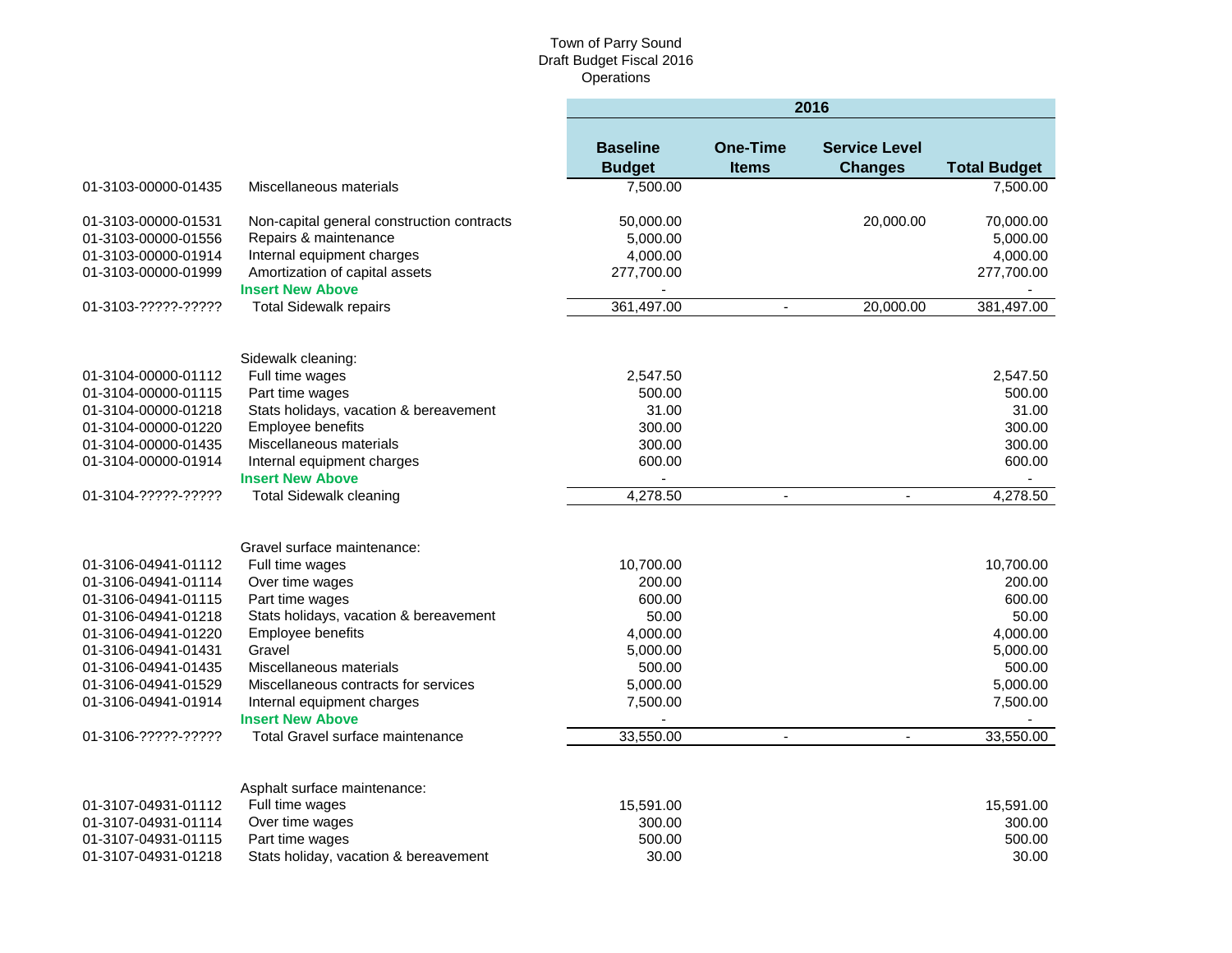|                     |                                                                     | 2016                             |                                 |                                        |                          |  |
|---------------------|---------------------------------------------------------------------|----------------------------------|---------------------------------|----------------------------------------|--------------------------|--|
|                     |                                                                     | <b>Baseline</b><br><b>Budget</b> | <b>One-Time</b><br><b>Items</b> | <b>Service Level</b><br><b>Changes</b> | <b>Total Budget</b>      |  |
| 01-3107-04931-01220 | <b>Employee benefits</b>                                            | 4,600.00                         |                                 |                                        | 4,600.00                 |  |
| 01-3107-04931-01431 | Gravel                                                              | 300.00                           |                                 |                                        | 300.00                   |  |
| 01-3107-04931-01432 | Asphalt                                                             | 6,000.00                         |                                 |                                        | 6,000.00                 |  |
| 01-3107-04931-01435 | Miscellaneous materials                                             | 6,000.00                         |                                 |                                        | 6,000.00                 |  |
| 01-3107-04931-01529 | Miscellaneous contracts for services                                | 85,000.00                        |                                 | 10,000.00                              | 95,000.00                |  |
| 01-3107-04931-01914 | Internal equipment charges                                          | 5,000.00                         |                                 |                                        | 5,000.00                 |  |
|                     | <b>Insert New Above</b>                                             | $\overline{\phantom{a}}$         |                                 |                                        | $\overline{\phantom{a}}$ |  |
| 01-3107-?????-????? | Total Asphalt surface maintenance                                   | 123,321.00                       | $\blacksquare$                  | 10,000.00                              | 133,321.00               |  |
|                     |                                                                     |                                  |                                 |                                        |                          |  |
|                     | Amortization/financing - roadways:                                  |                                  |                                 |                                        |                          |  |
| 01-3109-01900-01999 | Amortization of roadways - surface                                  | 502,200.00                       |                                 |                                        | 502,200.00               |  |
| 01-3109-01910-01999 | Amortization of roadways - subsurface                               | 621,800.00                       |                                 |                                        | 621,800.00               |  |
| 01-3109-01920-01999 | Amortization of roadways - land improvements                        | 14,700.00                        |                                 |                                        | 14,700.00                |  |
| 01-3109-04277-01312 | College Drive Realignment - Debt interest                           | $\blacksquare$                   |                                 | 4,935.07                               | 4,935.07                 |  |
| 01-3109-04356-01312 | Riverdale Rd Debt-interest pmt                                      | 24,790.01                        |                                 |                                        | 24,790.01                |  |
| 01-3109-04357-01312 | James, Gibson, Mary - Interest on debt<br><b>Insert New Above</b>   | 3,068.50                         |                                 |                                        | 3,068.50                 |  |
| 01-3109-?????-????? | Total Amortization/financing - roadways                             | 1,166,558.51                     | $\blacksquare$                  | 4,935.07                               | 1,171,493.58             |  |
|                     |                                                                     |                                  |                                 |                                        |                          |  |
|                     | Bridge maintenance:                                                 |                                  |                                 |                                        |                          |  |
| 01-3201-04911-01112 | Full time wages                                                     |                                  |                                 |                                        |                          |  |
| 01-3201-04911-01115 | Part time wages                                                     |                                  |                                 |                                        |                          |  |
| 01-3201-04911-01218 | Stats holidays, vacation & bereavement                              |                                  |                                 |                                        |                          |  |
| 01-3201-04911-01220 | Employee benefits                                                   |                                  |                                 |                                        |                          |  |
| 01-3201-04911-01529 | Miscellaneous contracts for service                                 | 4,000.00                         |                                 |                                        | 4,000.00                 |  |
| 01-3201-04911-01556 | Repairs and maintenance                                             |                                  |                                 |                                        |                          |  |
| 01-3201-04911-01914 | Internal equipment charges                                          |                                  |                                 |                                        |                          |  |
| 01-3201-04911-01999 | Amortization of capital assets (Bridges)<br><b>Insert New Above</b> | 131,600.00                       |                                 |                                        | 131,600.00               |  |
|                     |                                                                     |                                  |                                 |                                        |                          |  |
| 01-3201-?????-????? | Total Bridge maintenance                                            | 135,600.00                       | $\blacksquare$                  | $\overline{\phantom{a}}$               | 135,600.00               |  |
|                     | Trees on ROW:                                                       |                                  |                                 |                                        |                          |  |
| 01-3206-04921-01112 | Full time wages                                                     | 16,814.00                        |                                 |                                        | 16,814.00                |  |
| 01-3206-04921-01114 | Over time wages                                                     | 500.00                           |                                 |                                        | 500.00                   |  |
|                     |                                                                     | 500.00                           |                                 |                                        | 500.00                   |  |
| 01-3206-04921-01115 | Part time wages                                                     | 50.00                            |                                 |                                        | 50.00                    |  |
| 01-3206-04921-01218 | Stats holidays, vacation & bereavement                              |                                  |                                 |                                        |                          |  |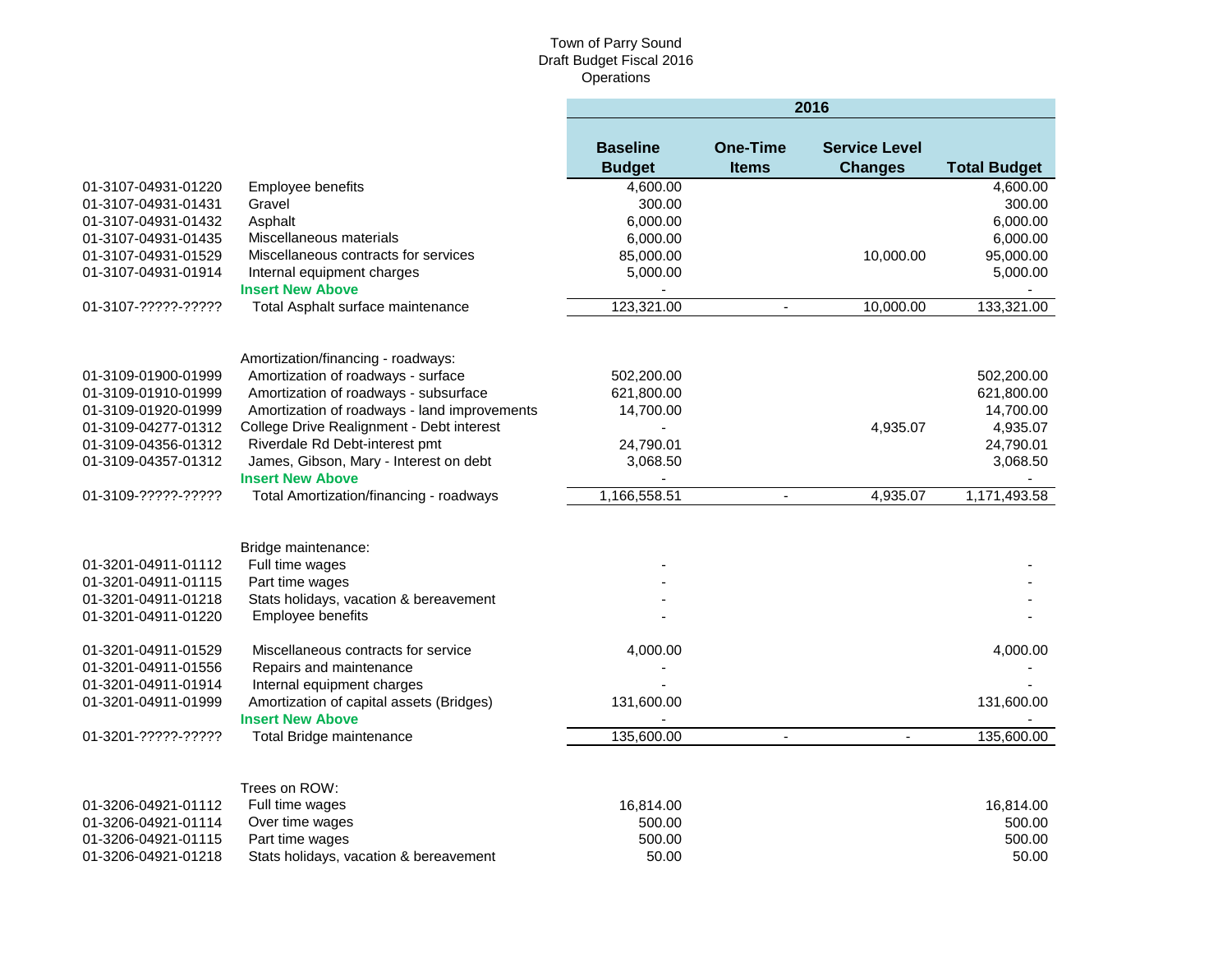|                     |                                        | 2016                             |                                 |                                        |                     |  |
|---------------------|----------------------------------------|----------------------------------|---------------------------------|----------------------------------------|---------------------|--|
|                     |                                        | <b>Baseline</b><br><b>Budget</b> | <b>One-Time</b><br><b>Items</b> | <b>Service Level</b><br><b>Changes</b> | <b>Total Budget</b> |  |
| 01-3206-04921-01220 | Employee benefits                      | 5,500.00                         |                                 |                                        | 5,500.00            |  |
| 01-3206-04921-01435 | Miscellaneous materials                | 300.00                           |                                 |                                        | 300.00              |  |
| 01-3206-04921-01529 | Miscellaneous contracts for services   | 20,000.00                        |                                 |                                        | 20,000.00           |  |
| 01-3206-04921-01570 | Miscellaneous - other rentals          | 200.00                           |                                 |                                        | 200.00              |  |
| 01-3206-04921-01914 | Internal equipment charges             | 11,500.00                        |                                 |                                        | 11,500.00           |  |
|                     | <b>Insert New Above</b>                |                                  |                                 |                                        |                     |  |
| 01-3206-?????-????? | <b>Total Trees on ROW</b>              | 55,364.00                        | $\blacksquare$                  | $\omega$                               | 55,364.00           |  |
|                     | Curb and Gutter maintenance:           |                                  |                                 |                                        |                     |  |
| 01-3207-04923-01112 | Full time wages                        | 4,076.00                         |                                 |                                        | 4,076.00            |  |
| 01-3207-04923-01114 | Over time wages                        | 200.00                           |                                 |                                        | 200.00              |  |
| 01-3207-04923-01115 | Part time wages                        | 100.00                           |                                 |                                        | 100.00              |  |
| 01-3207-04923-01218 | Stats holidays, vacation & bereavement | 4.00                             |                                 |                                        | 4.00                |  |
| 01-3207-04923-01220 | Employee benefits                      | 2,000.00                         |                                 |                                        | 2,000.00            |  |
| 01-3207-04923-01432 | Asphalt                                | 200.00                           |                                 |                                        | 200.00              |  |
| 01-3207-04923-01435 | Miscellaneous materials                | 2,500.00                         |                                 | 2.500.00                               | 5,000.00            |  |
| 01-3207-04923-01914 | Internal equipment charges             | 2,000.00                         |                                 |                                        | 2,000.00            |  |
|                     | <b>Insert New Above</b>                |                                  |                                 |                                        |                     |  |
| 01-3207-?????-????? | Total Curb and Gutter maintenance      | 11,080.00                        |                                 | 2,500.00                               | 13,580.00           |  |
|                     | Culvert maintenance:                   |                                  |                                 |                                        |                     |  |
| 01-3209-04912-01112 | Full time wages                        | 8,662.00                         |                                 |                                        | 8,662.00            |  |
| 01-3209-04912-01114 | Overtime wages                         | 500.00                           |                                 |                                        | 500.00              |  |
| 01-3209-04912-01115 | Part time wages                        | 250.00                           |                                 |                                        | 250.00              |  |
| 01-3209-04912-01218 | Stats holidays, vacation & bereavement | 20.00                            |                                 |                                        | 20.00               |  |
| 01-3209-04912-01220 | <b>Employee benefits</b>               | 2.200.00                         |                                 |                                        | 2.200.00            |  |
| 01-3209-04912-01431 | Gravel                                 | 500.00                           |                                 |                                        | 500.00              |  |
| 01-3209-04912-01434 | Culverts                               | 7,000.00                         |                                 |                                        | 7,000.00            |  |
| 01-3209-04912-01435 | Miscellaneous materials                | 3,000.00                         |                                 | 2,000.00                               | 5,000.00            |  |
| 01-3209-04912-01529 | Miscellaneous contracts for service    | 7,000.00                         |                                 |                                        | 7,000.00            |  |
| 01-3209-04912-01570 | Miscellaneous rentals (non-equipment)  | $\blacksquare$                   |                                 |                                        |                     |  |
| 01-3209-04912-01914 | Internal equipment charges             | 8,000.00                         |                                 |                                        | 8,000.00            |  |
| 01-3209-04912-01999 | Amortization of capital asset          | 200.00                           |                                 |                                        | 200.00              |  |
|                     | <b>Insert New Above</b>                |                                  |                                 |                                        |                     |  |
| 01-3209-?????-????? | <b>Total Culvert maintenance</b>       | 37,332.00                        | $\overline{\phantom{a}}$        | 2,000.00                               | 39,332.00           |  |

Ditch maintenance: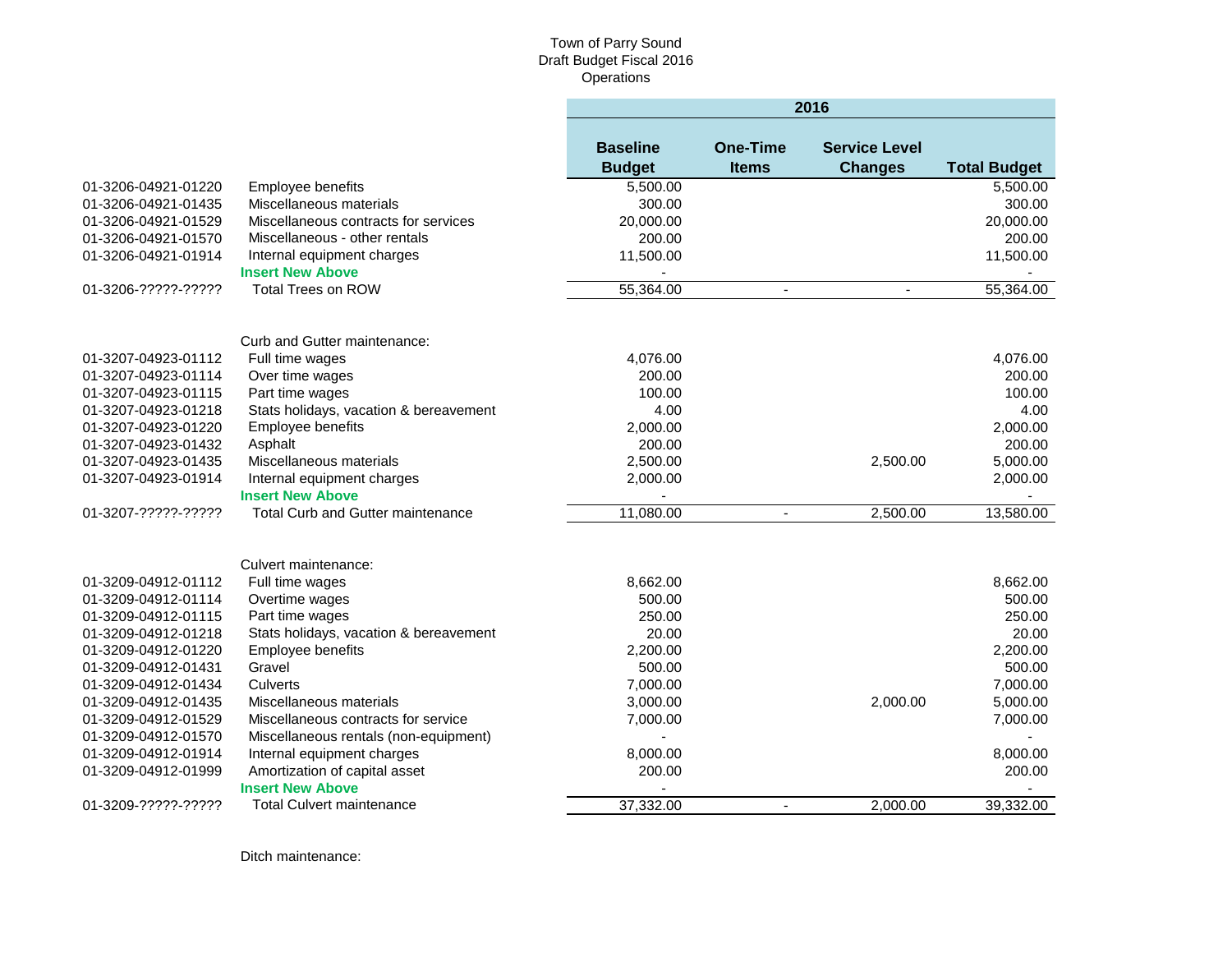|                     |                                                                               | 2016                             |                                 |                                        |                     |  |
|---------------------|-------------------------------------------------------------------------------|----------------------------------|---------------------------------|----------------------------------------|---------------------|--|
|                     |                                                                               | <b>Baseline</b><br><b>Budget</b> | <b>One-Time</b><br><b>Items</b> | <b>Service Level</b><br><b>Changes</b> | <b>Total Budget</b> |  |
| 01-3302-04922-01112 | Full time wages                                                               | 7,235.00                         |                                 |                                        | 7,235.00            |  |
| 01-3302-04922-01114 | Over time wages                                                               | 200.00                           |                                 |                                        | 200.00              |  |
| 01-3302-04922-01115 | Part time wages                                                               | 250.00                           |                                 |                                        | 250.00              |  |
| 01-3302-04922-01218 | Stats holidays, vacation & bereavememt                                        | 10.00                            |                                 |                                        | 10.00               |  |
| 01-3302-04922-01220 | Employee benefits                                                             | 2,000.00                         |                                 |                                        | 2,000.00            |  |
| 01-3302-04922-01435 | Miscellaneous materials                                                       | 300.00                           |                                 |                                        | 300.00              |  |
| 01-3302-04922-01529 | Miscellaneous contracts for services                                          | 500.00                           |                                 |                                        | 500.00              |  |
| 01-3302-04922-01914 | Internal equipment charges                                                    | 5,000.00                         |                                 |                                        | 5,000.00            |  |
|                     | <b>Insert New Above</b>                                                       |                                  |                                 |                                        |                     |  |
| 01-3302-?????-????? | <b>Total Ditch maintenance</b>                                                | 15,495.00                        | $\blacksquare$                  | $\blacksquare$                         | 15,495.00           |  |
|                     | Pavement markings:                                                            |                                  |                                 |                                        |                     |  |
| 01-3305-04961-01112 | Full time wages                                                               | 9,171.00                         |                                 |                                        | 9,171.00            |  |
| 01-3305-04961-01114 | Over time wages                                                               | 200.00                           |                                 |                                        | 200.00              |  |
| 01-3305-04961-01115 | Part time wages                                                               | 2,000.00                         |                                 |                                        | 2,000.00            |  |
| 01-3305-04961-01218 | Stats holidays, vacation & bereavement                                        | 153.00                           |                                 |                                        | 153.00              |  |
| 01-3305-04961-01220 | <b>Employee benefits</b>                                                      | 3,600.00                         |                                 |                                        | 3,600.00            |  |
| 01-3305-04961-01435 | Miscellaneous materials                                                       | 1,000.00                         |                                 |                                        | 1,000.00            |  |
| 01-3305-04961-01472 | Paint & other repair supplies                                                 | 7,000.00                         |                                 |                                        | 7,000.00            |  |
| 01-3305-04961-01529 | Miscellaneous contracts for services                                          | 18,000.00                        |                                 |                                        | 18,000.00           |  |
| 01-3305-04961-01914 | Internal equipment charges<br><b>Insert New Above</b>                         | 3,500.00                         |                                 |                                        | 3,500.00            |  |
| 01-3305-?????-????? | <b>Total Pavement markings</b>                                                | 44,624.00                        | $\blacksquare$                  | $\overline{\phantom{a}}$               | 44,624.00           |  |
| 01-3306-04961-01556 | Railway crossing & signals:<br>Repairs & maintence<br><b>Insert New Above</b> | 20,000.00                        |                                 |                                        | 20,000.00           |  |
| 01-3306-?????-????? | Total Railway crossing & signals                                              | 20,000.00                        | $\blacksquare$                  | $\blacksquare$                         | 20,000.00           |  |
|                     | Guide rails & posts:                                                          |                                  |                                 |                                        |                     |  |
| 01-3307-04961-01112 | Full time wages                                                               | 3,567.00                         |                                 |                                        | 3,567.00            |  |
| 01-3307-04961-01114 | Overtime wages                                                                | 250.00                           |                                 |                                        | 250.00              |  |
| 01-3307-04961-01115 | Part time wages                                                               | 200.00                           |                                 |                                        | 200.00              |  |
| 01-3307-04961-01218 | Stats holidays, vacation & bereavement                                        | 20.00                            |                                 |                                        | 20.00               |  |
| 01-3307-04961-01220 | Employee benefits                                                             | 500.00                           |                                 |                                        | 500.00              |  |
| 01-3307-04961-01435 | Miscellaneous materials                                                       | 8,000.00                         | 7,000.00                        |                                        | 15,000.00           |  |
| 01-3307-04961-01914 | Internal equipment charges                                                    | 1,500.00                         |                                 |                                        | 1,500.00            |  |
| 01-3307-04961-01999 | Amortization of capital assets                                                | 2,200.00                         |                                 |                                        | 2,200.00            |  |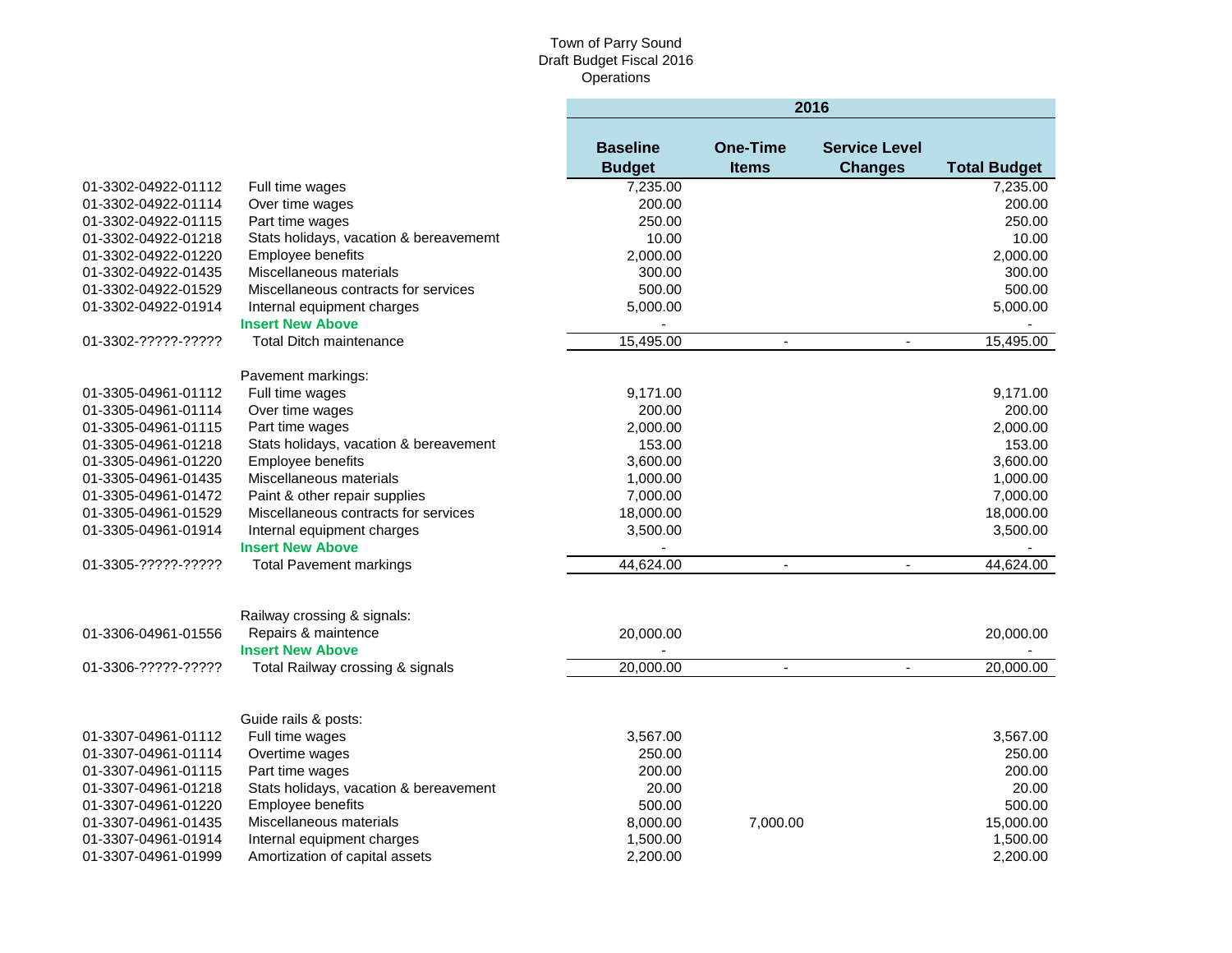|                                            |                                                 | 2016                             |                                 |                                        |                      |  |
|--------------------------------------------|-------------------------------------------------|----------------------------------|---------------------------------|----------------------------------------|----------------------|--|
|                                            |                                                 | <b>Baseline</b><br><b>Budget</b> | <b>One-Time</b><br><b>Items</b> | <b>Service Level</b><br><b>Changes</b> | <b>Total Budget</b>  |  |
|                                            | <b>Insert New Above</b>                         |                                  |                                 |                                        |                      |  |
| 01-3307-?????-?????                        | Total Guide rails & posts                       | 16,237.00                        | 7,000.00                        | $\blacksquare$                         | 23,237.00            |  |
|                                            |                                                 |                                  |                                 |                                        |                      |  |
|                                            | Public wharfs:                                  |                                  |                                 |                                        |                      |  |
| 01-3401-00000-01112<br>01-3401-00000-01114 | Full time wages                                 | 5,095.00<br>100.00               |                                 |                                        | 5,095.00<br>100.00   |  |
| 01-3401-00000-01115                        | Over time wages<br>Part time wages              | 200.00                           |                                 |                                        | 200.00               |  |
| 01-3401-00000-01218                        | Stats holidays, vacation & bereavement          | 41.00                            |                                 |                                        | 41.00                |  |
| 01-3401-00000-01220                        | Employee benefits                               | 1,750.00                         |                                 |                                        | 1,750.00             |  |
| 01-3401-00000-01431                        | Gravel                                          | 100.00                           |                                 |                                        | 100.00               |  |
| 01-3401-00000-01435                        | Miscellaneous materials                         | 3,000.00                         |                                 |                                        | 3,000.00             |  |
| 01-3401-00000-01556                        | Repairs & maintenance                           | 3,000.00                         | 1,000.00                        |                                        | 4,000.00             |  |
| 01-3401-00000-01570                        | Miscellaneous rentals                           | 200.00                           |                                 |                                        | 200.00               |  |
| 01-3401-00000-01914                        | Internal equipment charges                      | 1,000.00                         |                                 |                                        | 1,000.00             |  |
|                                            | <b>Insert New Above</b>                         |                                  |                                 |                                        |                      |  |
| 01-3401-?????-?????                        | <b>Total Public wharfs</b>                      | 14,486.00                        | 1,000.00                        | $\blacksquare$                         | 15,486.00            |  |
|                                            |                                                 |                                  |                                 |                                        |                      |  |
|                                            | Roadside grass cutting:                         |                                  |                                 |                                        |                      |  |
| 01-3404-00000-01112                        | Full time wages                                 | 16,814.00                        |                                 |                                        | 16,814.00            |  |
| 01-3404-00000-01114                        | Over time wages                                 | 100.00                           |                                 |                                        | 100.00               |  |
| 01-3404-00000-01115                        | Part time wages                                 | 15,000.00                        |                                 |                                        | 15,000.00            |  |
| 01-3404-00000-01218                        | Stats holiday, vacation& bereavement            | 764.00                           |                                 |                                        | 764.00               |  |
| 01-3404-00000-01220                        | Employee benefits                               | 8,000.00                         |                                 |                                        | 8,000.00             |  |
| 01-3404-00000-01914                        | Internal equipment charges                      | 7,500.00                         |                                 |                                        | 7,500.00             |  |
|                                            | <b>Insert New Above</b>                         |                                  |                                 |                                        |                      |  |
| 01-3404-?????-?????                        | Total Roadside grass cutting                    | 48,178.00                        | $\blacksquare$                  |                                        | 48,178.00            |  |
|                                            |                                                 |                                  |                                 |                                        |                      |  |
|                                            | Street sweeping:                                |                                  |                                 |                                        |                      |  |
| 01-3406-04931-01112                        | Full time wages                                 | 10,190.00                        |                                 |                                        | 10,190.00            |  |
| 01-3406-04931-01114                        | Over time wages                                 | 2,500.00                         |                                 |                                        | 2,500.00             |  |
| 01-3406-04931-01115                        | Part time wages                                 | 500.00                           |                                 |                                        | 500.00               |  |
| 01-3406-04931-01218                        | Stats holiday, vacation & bereavement           | 41.00                            |                                 |                                        | 41.00                |  |
| 01-3406-04931-01220                        | Employee benefits<br>Internal equipment charges | 4,000.00<br>9,000.00             |                                 |                                        | 4,000.00<br>9,000.00 |  |
| 01-3406-04931-01914                        | <b>Insert New Above</b>                         |                                  |                                 |                                        |                      |  |
| 01-3406-?????-?????                        | <b>Total Street sweeping</b>                    | 26,231.00                        | $\sim$                          | $\mathbf{r}$                           | 26,231.00            |  |
|                                            |                                                 |                                  |                                 |                                        |                      |  |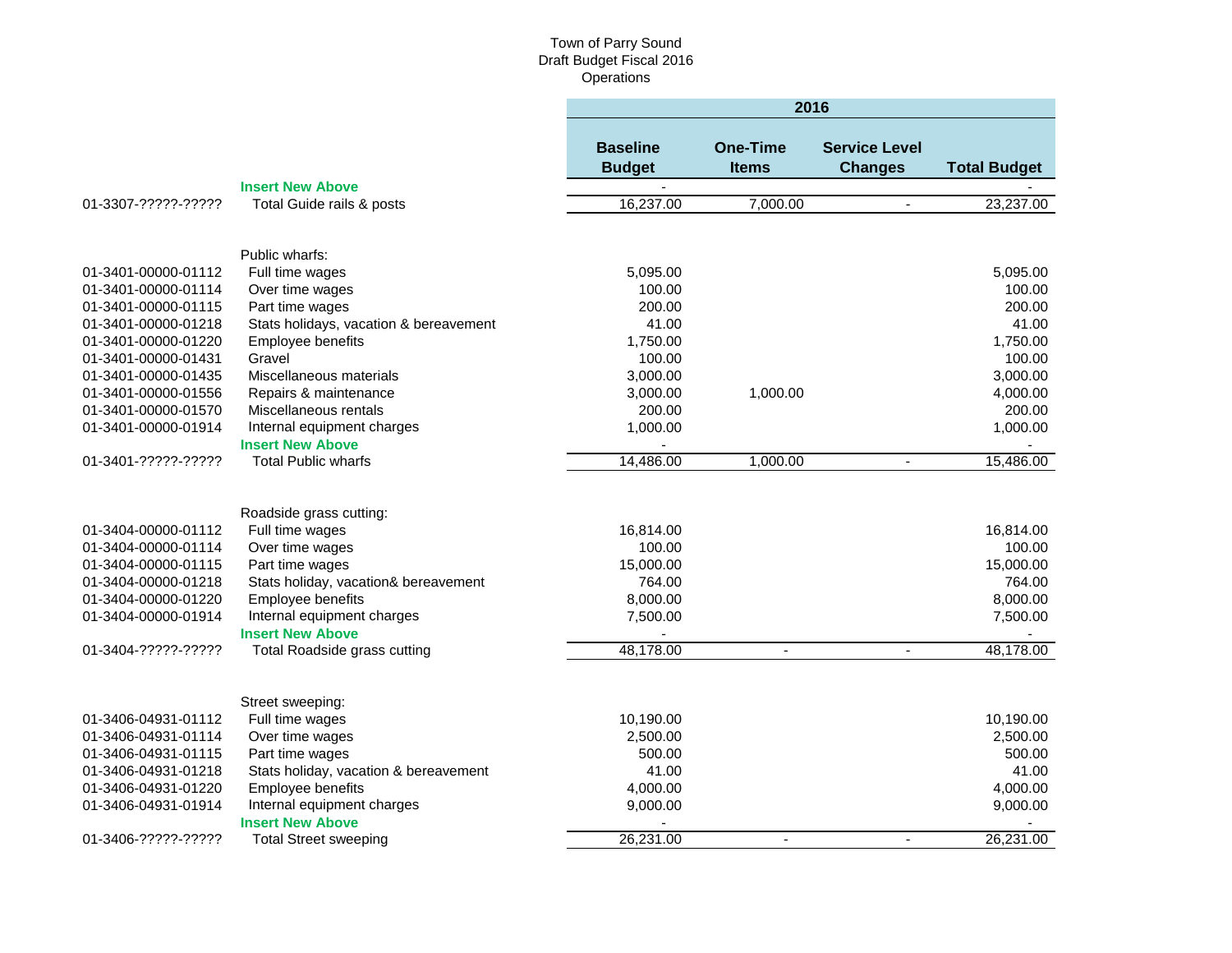|                     |                                        | 2016                             |                                 |                                        |                     |  |
|---------------------|----------------------------------------|----------------------------------|---------------------------------|----------------------------------------|---------------------|--|
|                     |                                        | <b>Baseline</b><br><b>Budget</b> | <b>One-Time</b><br><b>Items</b> | <b>Service Level</b><br><b>Changes</b> | <b>Total Budget</b> |  |
|                     |                                        |                                  |                                 |                                        |                     |  |
|                     | Sidewalk snow plowing:                 |                                  |                                 |                                        |                     |  |
| 01-3501-00000-01112 | Full time wages                        | 15,000.00                        |                                 |                                        | 15,000.00           |  |
| 01-3501-00000-01114 | Over time wages                        | 6,000.00                         |                                 |                                        | 6,000.00            |  |
| 01-3501-00000-01220 | Employee benefits                      | 3,500.00                         |                                 |                                        | 3,500.00            |  |
| 01-3501-00000-01914 | Internal equipment charges             | 15,000.00                        |                                 |                                        | 15,000.00           |  |
|                     | <b>Insert New Above</b>                |                                  |                                 |                                        |                     |  |
| 01-3501-?????-????? | Total Sidewalk snow plowing            | 39,500.00                        | ä,                              |                                        | 39,500.00           |  |
|                     |                                        |                                  |                                 |                                        |                     |  |
|                     | Sidewalk salt & sanding:               |                                  |                                 |                                        |                     |  |
| 01-3502-00000-01112 | Full time wages                        | 36,000.00                        |                                 | (6,000.00)                             | 30,000.00           |  |
| 01-3502-00000-01114 | Over time wages                        | 11,800.00                        |                                 |                                        | 11,800.00           |  |
| 01-3502-00000-01220 | Employee benefits                      | 10,000.00                        |                                 |                                        | 10,000.00           |  |
| 01-3502-00000-01435 | Miscellaneous materials                | 110,000.00                       |                                 | (10,000.00)                            | 100,000.00          |  |
| 01-3502-00000-01914 | Internal equipment charges             | 35,000.00                        |                                 |                                        | 35,000.00           |  |
|                     | <b>Insert New Above</b>                |                                  |                                 |                                        |                     |  |
| 01-3502-?????-????? | Total Sidewalk salt & sanding          | 202,800.00                       | $\blacksquare$                  | 16,000.00                              | 186,800.00          |  |
|                     |                                        |                                  |                                 |                                        |                     |  |
|                     | Street snow plowing:                   |                                  |                                 |                                        |                     |  |
| 01-3506-04951-01112 | Full time wages                        | 36,000.00                        |                                 | (2,000.00)                             | 34,000.00           |  |
| 01-3506-04951-01114 | Over time wages                        | 28,023.00                        |                                 |                                        | 28,023.00           |  |
| 01-3506-04951-01218 | Stats holidays, vacation & bereavement |                                  |                                 |                                        |                     |  |
| 01-3506-04951-01220 | Employee benefits                      | 14,000.00                        |                                 |                                        | 14,000.00           |  |
| 01-3506-04951-01914 | Internal equipment charges             | 48,000.00                        |                                 |                                        | 48,000.00           |  |
|                     | <b>Insert New Above</b>                | $\sim$                           |                                 |                                        |                     |  |
| 01-3506-?????-????? | <b>Total Street snow plowing</b>       | 126,023.00                       | $\blacksquare$                  | (2,000.00)                             | 124,023.00          |  |
|                     |                                        |                                  |                                 |                                        |                     |  |
|                     | Street snow removal:                   |                                  |                                 |                                        |                     |  |
| 01-3507-04951-01112 | Full time wages                        | 50,000.00                        |                                 |                                        | 50,000.00           |  |
| 01-3507-04951-01114 | Over time wages                        | 5,500.00                         |                                 |                                        | 5,500.00            |  |
| 01-3507-04951-01220 | Employee benefits                      | 13,000.00                        |                                 |                                        | 13,000.00           |  |
| 01-3507-04951-01515 | Advertising                            | 500.00                           |                                 |                                        | 500.00              |  |
| 01-3507-04951-01529 | Miscellaneous contracts for services   | 225,000.00                       |                                 | (80,000.00)                            | 145,000.00          |  |
| 01-3507-04951-01914 | Internal equipment charges             | 40,000.00                        |                                 |                                        | 40,000.00           |  |
|                     | <b>Insert New Above</b>                |                                  |                                 |                                        |                     |  |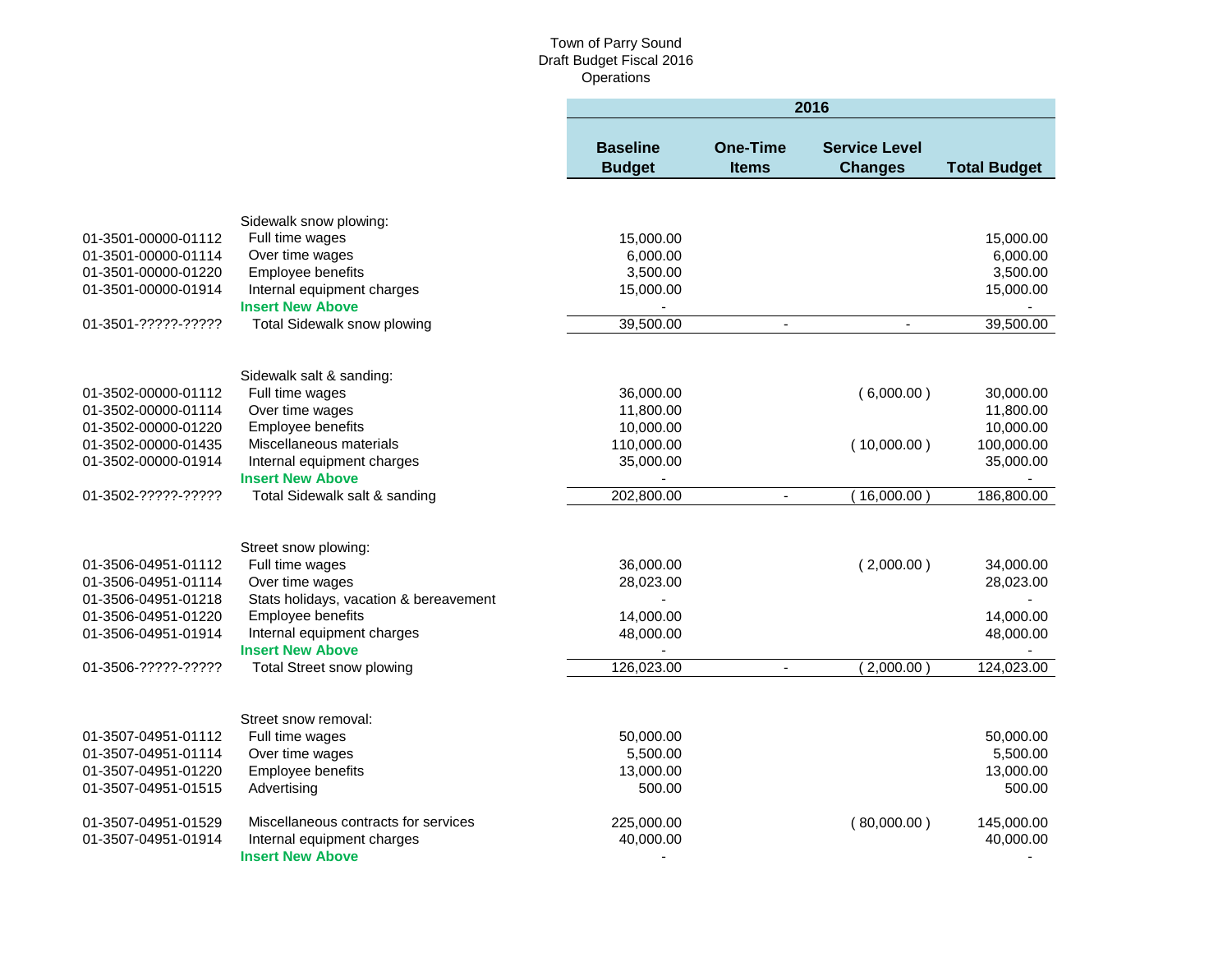|                     |                                                       | 2016                             |                                 |                                        |                     |  |
|---------------------|-------------------------------------------------------|----------------------------------|---------------------------------|----------------------------------------|---------------------|--|
|                     |                                                       | <b>Baseline</b><br><b>Budget</b> | <b>One-Time</b><br><b>Items</b> | <b>Service Level</b><br><b>Changes</b> | <b>Total Budget</b> |  |
| 01-3507-?????-????? | <b>Total Street snow removal</b>                      | 334,000.00                       | $\blacksquare$                  | 80,000.00                              | 254,000.00          |  |
|                     |                                                       |                                  |                                 |                                        |                     |  |
|                     | Street salt & sanding:                                |                                  |                                 |                                        |                     |  |
| 01-3508-04952-01112 | Full time wages                                       | 28,023.00                        |                                 | (5,000.00)                             | 23,023.00           |  |
| 01-3508-04952-01114 | Over time wages                                       | 14,500.00                        |                                 |                                        | 14,500.00           |  |
| 01-3508-04952-01220 | Employee benefits                                     | 10,000.00                        |                                 |                                        | 10,000.00           |  |
| 01-3508-04952-01435 | Miscellaneous materials                               | 110,000.00                       |                                 | (13,160.00)                            | 96,840.00           |  |
| 01-3508-04952-01529 | Miscellaneous contracts for services                  | 5,000.00                         |                                 |                                        | 5,000.00            |  |
| 01-3508-04952-01914 | Internal equipment charges<br><b>Insert New Above</b> | 50,000.00                        |                                 |                                        | 50,000.00           |  |
| 01-3508-?????-????? | Total Street salt & sanding                           | 217,523.00                       | $\blacksquare$                  | 18,160.00                              | 199,363.00          |  |
|                     | Traffic signals:                                      |                                  |                                 |                                        |                     |  |
| 01-3701-04961-01421 | Electricity                                           | 19,000.00                        |                                 |                                        | 19,000.00           |  |
| 01-3701-04961-01435 | Miscellaneous materials                               | 5,000.00                         |                                 |                                        | 5,000.00            |  |
| 01-3701-04961-01529 | Miscellaneous contracts for services                  | 15,000.00                        |                                 | 5,000.00                               | 20,000.00           |  |
| 01-3701-04961-01556 | Repairs & maintenance                                 | 2,000.00                         |                                 | 2,000.00                               | 4,000.00            |  |
| 01-3701-04961-01914 | Internal equipment charges                            |                                  |                                 |                                        |                     |  |
| 01-3701-04961-01999 | Amortization of capital assets                        | 30,000.00                        |                                 |                                        | 30,000.00           |  |
|                     | <b>Insert New Above</b>                               |                                  |                                 |                                        |                     |  |
| 01-3701-?????-????? | <b>Total Traffic signals</b>                          | 71,000.00                        | $\blacksquare$                  | 7,000.00                               | 78,000.00           |  |
|                     | Traffic signs:                                        |                                  |                                 |                                        |                     |  |
| 01-3702-04961-01112 | Full time wages                                       | 4,280.00                         |                                 |                                        | 4,280.00            |  |
| 01-3702-04961-01114 | Over time wages                                       | 600.00                           |                                 |                                        | 600.00              |  |
| 01-3702-04961-01115 | Part time wages                                       | 500.00                           |                                 |                                        | 500.00              |  |
| 01-3702-04961-01218 | Stats holidays, vacation & bereavement                | 41.00                            |                                 |                                        | 41.00               |  |
| 01-3702-04961-01220 | Employee benefits                                     | 900.00                           |                                 |                                        | 900.00              |  |
| 01-3702-04961-01435 | Miscellaneous materials                               | 3,000.00                         |                                 |                                        | 3.000.00            |  |
| 01-3702-04961-01472 | Paint & other repair supplies                         | 100.00                           |                                 |                                        | 100.00              |  |
| 01-3702-04961-01914 | Internal equipment charges                            | 1,500.00                         |                                 |                                        | 1,500.00            |  |
|                     | <b>Insert New Above</b>                               |                                  |                                 |                                        |                     |  |
| 01-3702-?????-????? | <b>Total Traffic signs</b>                            | 10,921.00                        | $\blacksquare$                  | $\blacksquare$                         | 10,921.00           |  |
|                     | Street lights:                                        |                                  |                                 |                                        |                     |  |
| 01-3703-00000-01112 | Full time wages                                       |                                  |                                 |                                        |                     |  |
| 01-3703-00000-01114 | Over time wages                                       |                                  |                                 |                                        |                     |  |
| 01-3703-00000-01220 | <b>Employee Benefits</b>                              |                                  |                                 |                                        |                     |  |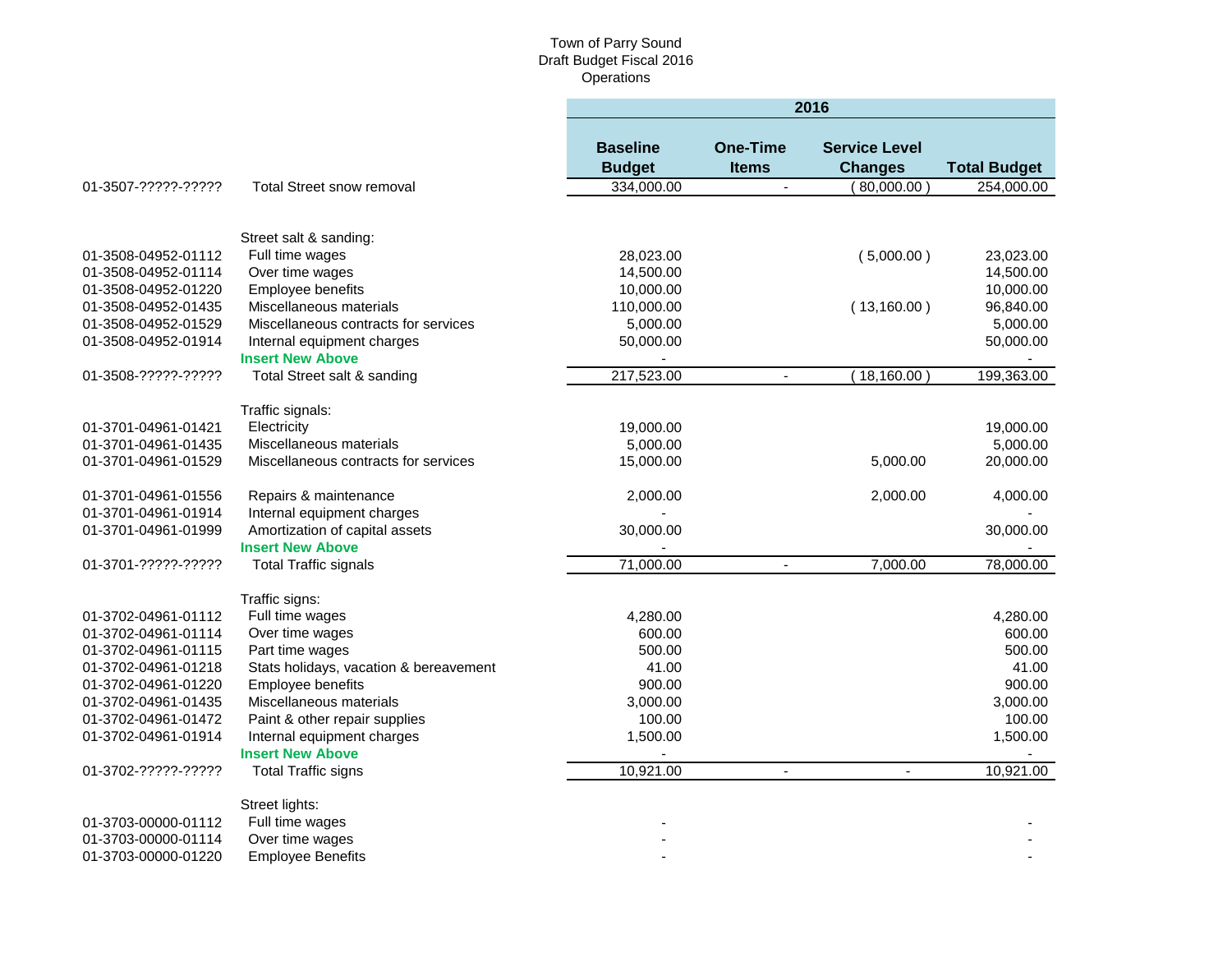٠

|                     |                                        | 2016                             |                                 |                                        |                     |  |
|---------------------|----------------------------------------|----------------------------------|---------------------------------|----------------------------------------|---------------------|--|
|                     |                                        | <b>Baseline</b><br><b>Budget</b> | <b>One-Time</b><br><b>Items</b> | <b>Service Level</b><br><b>Changes</b> | <b>Total Budget</b> |  |
| 01-3703-00000-01421 | Electricity                            | 195,000.00                       |                                 | (75,000.00)                            | 120,000.00          |  |
| 01-3703-00000-01435 | Miscellaneous materials                | 5,000.00                         |                                 |                                        | 5,000.00            |  |
| 01-3703-00000-01529 | Miscellaneous contracts for services   | 18,000.00                        |                                 |                                        | 18,000.00           |  |
| 01-3703-00000-01556 | Repairs & maintenance                  | 1,000.00                         |                                 |                                        | 1,000.00            |  |
| 01-3703-00000-01570 | <b>CPR-Land Use Fee/Tranformers</b>    | 600.00                           |                                 |                                        | 600.00              |  |
| 01-3703-00000-01914 | Street Lights Equip Charges (Int)      |                                  |                                 |                                        |                     |  |
| 01-3703-00000-01999 | Amortization of capital assets         | 25,900.00                        |                                 |                                        | 25,900.00           |  |
|                     | <b>Insert New Above</b>                |                                  |                                 |                                        |                     |  |
| 01-3703-?????-????? | <b>Total Street lights</b>             | 245,500.00                       | $\overline{\phantom{a}}$        | 75,000.00                              | 170,500.00          |  |
|                     |                                        |                                  |                                 |                                        |                     |  |
|                     | Street signs:                          |                                  |                                 |                                        |                     |  |
| 01-3704-00000-01112 | Full time wages                        | 5,605.00                         |                                 |                                        | 5,605.00            |  |
| 01-3704-00000-01114 | Over time wages                        | 100.00                           |                                 |                                        | 100.00              |  |
| 01-3704-00000-01115 | Part time wages                        | 200.00                           |                                 |                                        | 200.00              |  |
| 01-3704-00000-01218 | Stats holidays, vacation & bereavement | 31.00                            |                                 |                                        | 31.00               |  |
| 01-3704-00000-01220 | Employee benefits                      | 2,000.00                         |                                 |                                        | 2,000.00            |  |
| 01-3704-00000-01435 | Miscellaneous materials                | 5,000.00                         |                                 |                                        | 5,000.00            |  |
| 01-3704-00000-01914 | Internal equipment charges             | 2,000.00                         |                                 |                                        | 2,000.00            |  |
|                     | <b>Insert New Above</b>                |                                  |                                 |                                        |                     |  |
| 01-3704-?????-????? | <b>Total Street signs</b>              | 14,936.00                        |                                 |                                        | 14,936.00           |  |
|                     | Public transit:                        |                                  |                                 |                                        |                     |  |
| 01-3903-00000-01529 | <b>Hammond Bus Lines Contract</b>      |                                  |                                 |                                        |                     |  |
|                     | <b>Insert New Above</b>                |                                  |                                 |                                        |                     |  |
| 01-3903-?????-????? | <b>Total Public transit</b>            | $\blacksquare$                   | $\blacksquare$                  | $\overline{\phantom{a}}$               |                     |  |
|                     |                                        |                                  |                                 |                                        |                     |  |
|                     | Specialized transit:                   |                                  |                                 |                                        |                     |  |
| 01-3904-00000-01529 | Hammond Bus Lines Contract             |                                  |                                 |                                        |                     |  |
| 01-3904-00000-01530 | Contract Services - Belvedere Heights  |                                  |                                 |                                        |                     |  |
|                     | <b>Insert New Above</b>                |                                  |                                 |                                        |                     |  |
| 01-3904-?????-????? | <b>Total Specialized transit</b>       |                                  | $\blacksquare$                  | $\blacksquare$                         |                     |  |
|                     | Storm sewer maintenance:               |                                  |                                 |                                        |                     |  |
| 01-4301-04971-01112 | Full time wages                        | 4,076.00                         |                                 |                                        | 4,076.00            |  |
| 01-4301-04971-01114 | Overtime wages                         | 300.00                           |                                 |                                        | 300.00              |  |
| 01-4301-04971-01220 | Employee benefits                      | 1,750.00                         |                                 |                                        | 1,750.00            |  |
| 01-4301-04971-01435 | Miscellaneous materials                | 15,000.00                        |                                 | 4,000.00                               | 19,000.00           |  |
| 01-4301-04971-01529 | Miscellaneous contracts for service    | 20,000.00                        |                                 | 35,000.00                              | 55,000.00           |  |
| 01-4301-04971-01914 | Internal equipment charges             | 10,000.00                        |                                 |                                        | 10,000.00           |  |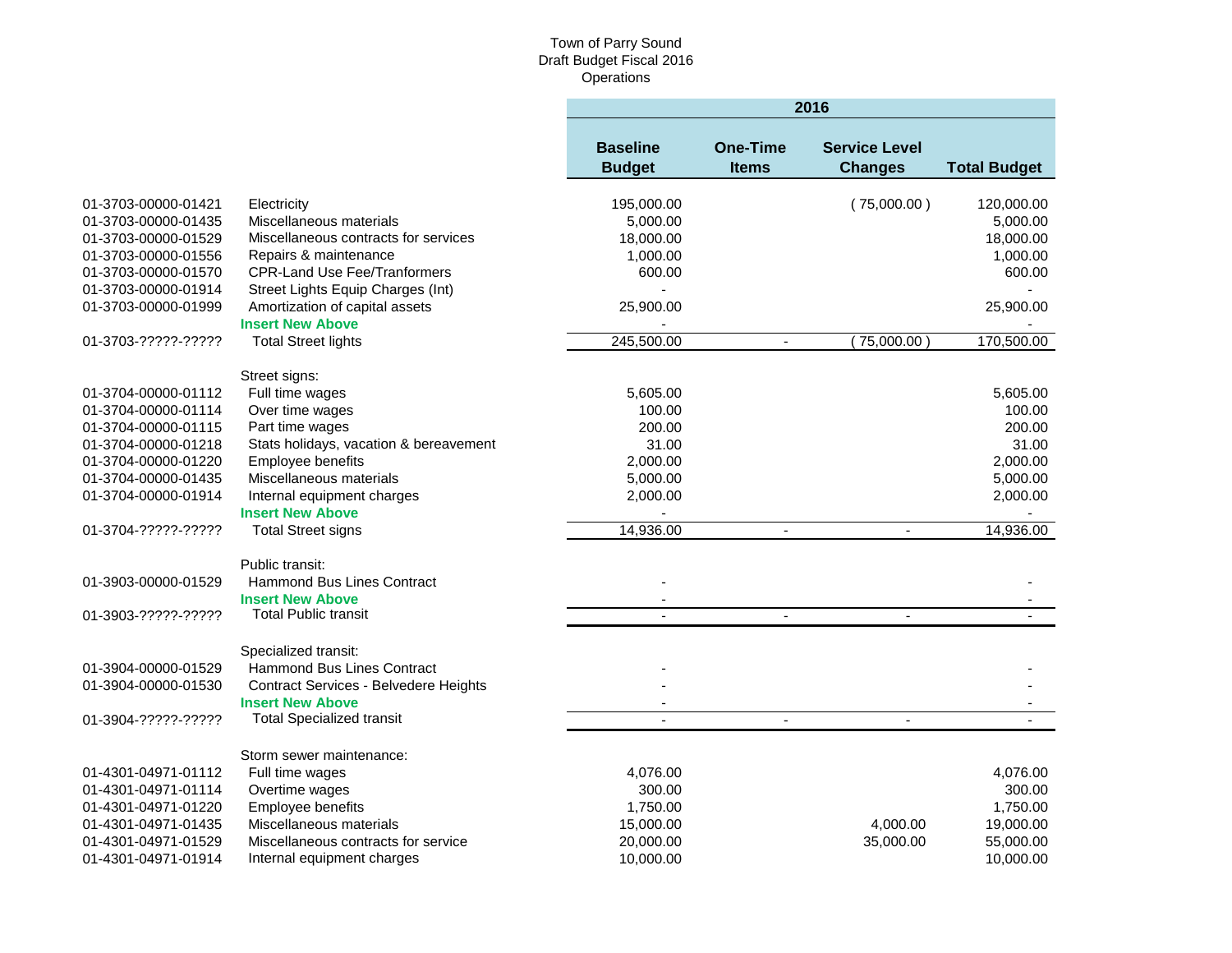×

|                                            |                                                            | 2016                             |                                 |                                        |                     |  |
|--------------------------------------------|------------------------------------------------------------|----------------------------------|---------------------------------|----------------------------------------|---------------------|--|
|                                            |                                                            | <b>Baseline</b><br><b>Budget</b> | <b>One-Time</b><br><b>Items</b> | <b>Service Level</b><br><b>Changes</b> | <b>Total Budget</b> |  |
| 01-4301-04971-01999                        | Amortization of capital assets<br><b>Insert New Above</b>  | 63,500.00                        |                                 |                                        | 63,500.00           |  |
| 01-4301-?????-?????                        | Total Storm sewer maintenance                              | 114,626.00                       | $\mathbf{u}$                    | 39,000.00                              | 153,626.00          |  |
|                                            | Storm sewer construction                                   |                                  |                                 |                                        |                     |  |
| 01-4302-04278-01312                        | Interest on debt - Hillcrest St<br><b>Insert New Above</b> |                                  |                                 | 4,935.07                               | 4,935.07            |  |
| 01-4303-?????-?????                        | Total Catch basin maintenance                              | $\overline{a}$                   | $\blacksquare$                  | 4,935.07                               | 4,935.07            |  |
|                                            |                                                            |                                  |                                 |                                        |                     |  |
| 01-4303-04971-01112                        | Catch basin maintenance:                                   | 15,285.00                        |                                 |                                        | 15,285.00           |  |
|                                            | Full time wages                                            | 750.00                           |                                 |                                        | 750.00              |  |
| 01-4303-04971-01114<br>01-4303-04971-01115 | Overtime wages<br>Part time wages                          | 500.00                           |                                 |                                        | 500.00              |  |
| 01-4303-04971-01218                        | Stats holidays, vacation & bereavement                     | 20.00                            |                                 |                                        | 20.00               |  |
| 01-4303-04971-01220                        | Employee benefits                                          | 5,000.00                         |                                 |                                        | 5,000.00            |  |
| 01-4303-04971-01435                        | Miscellaneous materials                                    | 8,000.00                         |                                 | 3,000.00                               | 11,000.00           |  |
| 01-4303-04971-01914                        | Internal equipment charges                                 | 5,000.00                         |                                 |                                        | 5,000.00            |  |
| 01-4303-04971-01999                        | Amortization of capital assets                             | 20,900.00                        |                                 |                                        | 20,900.00           |  |
|                                            | <b>Insert New Above</b>                                    |                                  |                                 |                                        |                     |  |
| 01-4303-?????-?????                        | Total Catch basin maintenance                              | 55,455.00                        | $\blacksquare$                  | 3,000.00                               | 58,455.00           |  |
|                                            | Cemetery administration:                                   |                                  |                                 |                                        |                     |  |
| 01-5501-00000-01112                        | Full time wages                                            | 11,600.00                        |                                 |                                        | 11,600.00           |  |
| 01-5501-00000-01114                        | Over time wages                                            | 100.00                           |                                 |                                        | 100.00              |  |
| 01-5501-00000-01115                        | Part time wages                                            | 300.00                           |                                 |                                        | 300.00              |  |
| 01-5501-00000-01218                        | Stats holidays, vacation & bereavement                     | 7,133.00                         |                                 |                                        | 7,133.00            |  |
| 01-5501-00000-01219                        | Sick leave wages                                           | 4,076.00                         |                                 |                                        | 4,076.00            |  |
| 01-5501-00000-01220                        | Employee benefits                                          | 7,300.00                         |                                 |                                        | 7,300.00            |  |
| 01-5501-00000-01411                        | Stationary & office supplies                               | 100.00                           |                                 |                                        | 100.00              |  |
| 01-5501-00000-01413                        | Photocopies & scanning related costs                       | 200.00                           |                                 |                                        | 200.00              |  |
| 01-5501-00000-01435                        | Miscellaneous materials                                    | 4,000.00                         |                                 |                                        | 4,000.00            |  |
| 01-5501-00000-01446                        | Licenses                                                   | 15.00                            |                                 |                                        | 15.00               |  |
| 01-5501-00000-01481                        | Uniforms, boots & clothing purchases                       | 210.00                           |                                 |                                        | 210.00              |  |
| 01-5501-00000-01496                        | Health & safety related costs                              | 300.00                           |                                 |                                        | 300.00              |  |
| 01-5501-00000-01511                        | Postage                                                    | 50.00                            |                                 |                                        | 50.00               |  |
| 01-5501-00000-01515                        | Advertising                                                | 500.00                           |                                 |                                        | 500.00              |  |
| 01-5501-00000-01523                        | Software maintenance                                       | 1,200.00                         |                                 |                                        | 1,200.00            |  |
| 01-5501-00000-01581                        | Membership fees & dues                                     | 250.00                           |                                 |                                        | 250.00              |  |
| 01-5501-00000-01584                        | Staff training                                             | 1,000.00                         |                                 |                                        | 1,000.00            |  |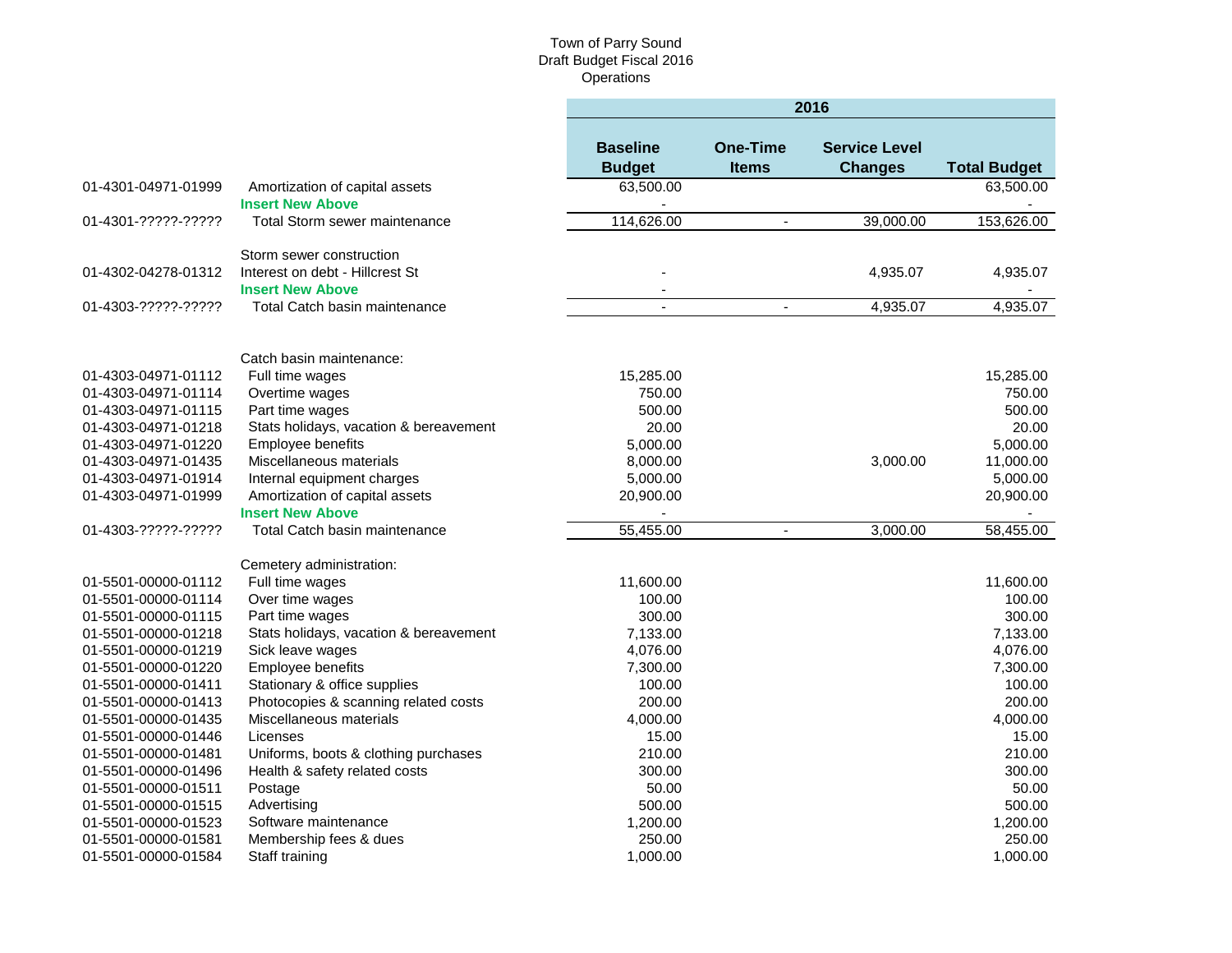×

|                     |                                        | 2016                             |                                 |                                        |                     |
|---------------------|----------------------------------------|----------------------------------|---------------------------------|----------------------------------------|---------------------|
|                     |                                        | <b>Baseline</b><br><b>Budget</b> | <b>One-Time</b><br><b>Items</b> | <b>Service Level</b><br><b>Changes</b> | <b>Total Budget</b> |
| 01-5501-00000-01591 | Building & property insurance          | 540.00                           |                                 |                                        | 540.00              |
| 01-5501-00000-01595 | Public liability insurance             | 3,150.00                         |                                 |                                        | 3,150.00            |
|                     | <b>Insert New Above</b>                |                                  |                                 |                                        |                     |
| 01-5501-00000-????? | Total Cemetery administration          | 42,024.00                        | $\sim$                          | $\mathbf{r}$                           | 42,024.00           |
|                     | Unlicensed larger equipment:           |                                  |                                 |                                        |                     |
| 01-5501-07777-01112 | Full time wages                        | 1,528.00                         |                                 |                                        | 1,528.00            |
| 01-5501-07777-01115 | Part time wages                        |                                  |                                 |                                        |                     |
| 01-5501-07777-01218 | Stats holidays, vacation & bereavement |                                  |                                 |                                        |                     |
| 01-5501-07777-01220 | Employee benefits                      | 500.00                           |                                 |                                        | 500.00              |
| 01-5501-07777-01435 | Miscellaneous materials                | 100.00                           |                                 |                                        | 100.00              |
| 01-5501-07777-01556 | Repairs & maintenance                  | 2,500.00                         |                                 |                                        | 2,500.00            |
| 01-5501-07777-01911 | Internal equipment useage              | (17,000.00)                      |                                 |                                        | (17,000.00)         |
| 01-5501-07777-01914 | Internal equipment charges             |                                  |                                 |                                        |                     |
| 01-5501-07777-01999 | Amortization of capital assets         | 4,400.00                         |                                 |                                        | 4,400.00            |
|                     | <b>Insert New Above</b>                |                                  |                                 |                                        |                     |
| 01-5501-07777-????? | Total Unlicensed larger equipment      | (7,972.00)                       | $\blacksquare$                  | $\blacksquare$                         | (7,972.00)          |
|                     | Vehicles & licensed equipment:         |                                  |                                 |                                        |                     |
| 01-5501-08888-01112 | Full time wages                        | 1,019.00                         |                                 |                                        | 1,019.00            |
| 01-5501-08888-01115 | Part time wages                        |                                  |                                 |                                        |                     |
| 01-5501-08888-01218 | Stats holidays, vacation & bereavement |                                  |                                 |                                        |                     |
| 01-5501-08888-01220 | Employee benefits                      | 250.00                           |                                 |                                        | 250.00              |
| 01-5501-08888-01442 | Fuel                                   | 4,000.00                         |                                 |                                        | 4,000.00            |
| 01-5501-08888-01446 | Licenses                               | 355.00                           |                                 |                                        | 355.00              |
| 01-5501-08888-01556 | Repairs & maintenance                  | 2,000.00                         |                                 |                                        | 2,000.00            |
| 01-5501-08888-01911 | Internal equipment useage              | (8,000.00)                       |                                 |                                        | (8,000.00)          |
| 01-5501-08888-01914 | Internal equipment charges             |                                  |                                 |                                        |                     |
| 01-5501-08888-01999 | Amortization of capital assets         | 7,700.00                         |                                 |                                        | 7,700.00            |
|                     | <b>Insert New Above</b>                |                                  |                                 |                                        |                     |
| 01-5501-08888-????? | Total Vehicles & licensed equipment    | 7,324.00                         | $\blacksquare$                  | $\blacksquare$                         | 7,324.00            |
|                     | Small tools & equipment:               |                                  |                                 |                                        |                     |
| 01-5501-09500-01112 | Full time wages                        | 2,548.00                         |                                 |                                        | 2,548.00            |
| 01-5501-09500-01220 | Employee benefits                      | 900.00                           |                                 |                                        | 900.00              |
| 01-5501-09500-01556 | Repairs & maintenance                  | 500.00                           |                                 |                                        | 500.00              |
| 01-5501-09500-01911 | Internal equipment useage              | (1,000.00)                       |                                 |                                        | (1,000.00)          |
|                     | <b>Insert New Above</b>                |                                  |                                 |                                        |                     |
| 01-5501-09500-????? | Total Small tools & equipment          | 2,948.00                         | $\overline{a}$                  | $\blacksquare$                         | 2,948.00            |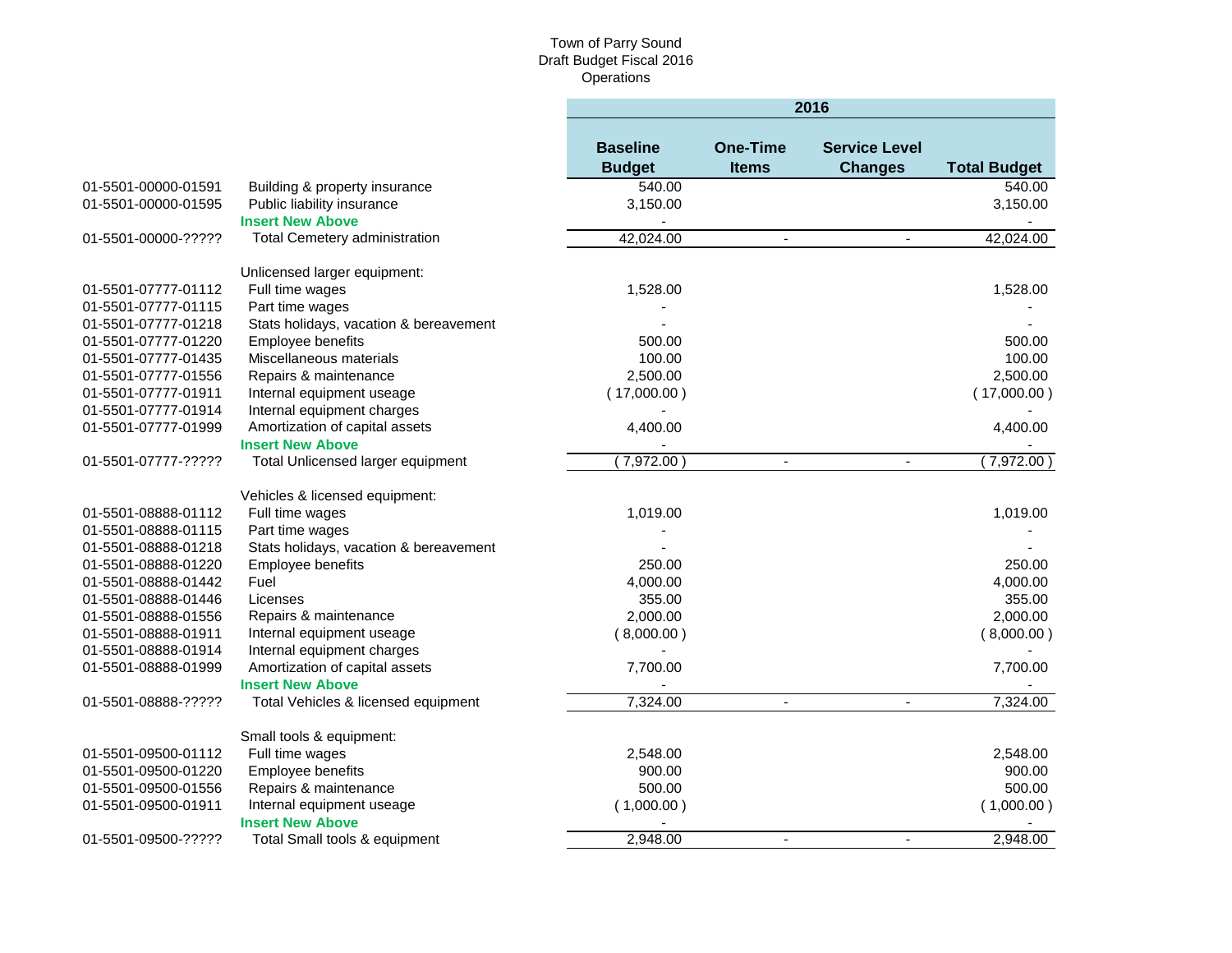|                     |                                              | 2016                             |                                 |                                        |                     |  |
|---------------------|----------------------------------------------|----------------------------------|---------------------------------|----------------------------------------|---------------------|--|
|                     |                                              | <b>Baseline</b><br><b>Budget</b> | <b>One-Time</b><br><b>Items</b> | <b>Service Level</b><br><b>Changes</b> | <b>Total Budget</b> |  |
|                     | Hillcrest cemetery:                          |                                  |                                 |                                        |                     |  |
| 01-5502-00000-01112 | Full time wages                              | 3,057.00                         |                                 |                                        | 3,057.00            |  |
| 01-5502-00000-01114 | Over time wages                              | 100.00                           |                                 |                                        | 100.00              |  |
| 01-5502-00000-01115 | Part time wages                              | 300.00                           |                                 |                                        | 300.00              |  |
| 01-5502-00000-01218 | Stats holidays, vacation & bereavement       | 102.00                           |                                 |                                        | 102.00              |  |
| 01-5502-00000-01220 | Employee benefits                            | 1,250.00                         |                                 |                                        | 1,250.00            |  |
| 01-5502-00000-01421 | Electricity                                  | 4,000.00                         |                                 |                                        | 4,000.00            |  |
| 01-5502-00000-01424 | Water & wastewater charges                   | 15,000.00                        |                                 |                                        | 15,000.00           |  |
| 01-5502-00000-01431 | Gravel                                       | 100.00                           |                                 |                                        | 100.00              |  |
| 01-5502-00000-01435 | Miscellaneous materials                      | 5,000.00                         |                                 |                                        | 5,000.00            |  |
| 01-5502-00000-01442 | Gasoline and diesel                          | 1,500.00                         |                                 |                                        | 1,500.00            |  |
| 01-5502-00000-01454 | Small tools                                  | 200.00                           |                                 |                                        | 200.00              |  |
| 01-5502-00000-01471 | Cleaning supplies                            | 250.00                           |                                 |                                        | 250.00              |  |
| 01-5502-00000-01472 | Paint & other repair supplies                | 200.00                           |                                 |                                        | 200.00              |  |
| 01-5502-00000-01512 | Telephone                                    | 1,100.00                         |                                 |                                        | 1,100.00            |  |
| 01-5502-00000-01529 | Miscellaneous contracts for services         | 500.00                           |                                 |                                        | 500.00              |  |
| 01-5502-00000-01556 | Repairs & maintenance                        | 4,000.00                         |                                 |                                        | 4,000.00            |  |
| 01-5502-00000-01570 | Miscellaneous rentals                        | 100.00                           |                                 |                                        | 100.00              |  |
| 01-5502-00000-01914 | Internal equipment charges                   | 1,000.00                         |                                 |                                        | 1,000.00            |  |
| 01-5502-00000-01999 | Amortization of capital assets               | 3,600.00                         |                                 |                                        | 3,600.00            |  |
|                     | <b>Insert New Above</b>                      |                                  |                                 |                                        |                     |  |
| 01-5502-?????-????? | <b>Total Hillcrest cemetery</b>              | 41,359.00                        | $\blacksquare$                  | $\mathbf{r}$                           | 41,359.00           |  |
|                     | Hillcrest interments:                        |                                  |                                 |                                        |                     |  |
| 01-5503-00000-01112 | Full time wages                              | 5,605.00                         |                                 |                                        | 5,605.00            |  |
| 01-5503-00000-01114 | Over time wages                              | 1,500.00                         |                                 |                                        | 1,500.00            |  |
| 01-5503-00000-01115 | Part time wages                              | 1,000.00                         |                                 |                                        | 1,000.00            |  |
| 01-5503-00000-01218 | Stats holidays, vacation & bereavement       | 51.00                            |                                 |                                        | 51.00               |  |
| 01-5503-00000-01220 | Employee benefits                            | 2,000.00                         |                                 |                                        | 2,000.00            |  |
| 01-5503-00000-01435 | Miscellaenous materials                      | 500.00                           |                                 |                                        | 500.00              |  |
| 01-5503-00000-01914 | Internal equipment charges                   | 300.00                           |                                 |                                        | 300.00              |  |
|                     | <b>Insert New Above</b>                      |                                  |                                 |                                        |                     |  |
| 01-5503-?????-????? | <b>Total Hillcrest interments</b>            | 10,956.00                        | $\blacksquare$                  | $\sim$                                 | 10,956.00           |  |
|                     | Hillcrest monument care:                     |                                  |                                 |                                        |                     |  |
| 01-5504-00300-01112 | Full time wages                              | 316.00                           |                                 |                                        | 316.00              |  |
| 01-5504-00300-01114 | Over time wages                              |                                  |                                 |                                        |                     |  |
| 01-5504-00300-01115 | Part time wages                              | 100.00                           |                                 |                                        | 100.00              |  |
| 01-5504-00300-01218 | Stats holidays, vacation & bereavement leave | 4.00                             |                                 |                                        | 4.00                |  |
| 01-5504-00300-01220 | <b>Employee benefits</b>                     | 150.00                           |                                 |                                        | 150.00              |  |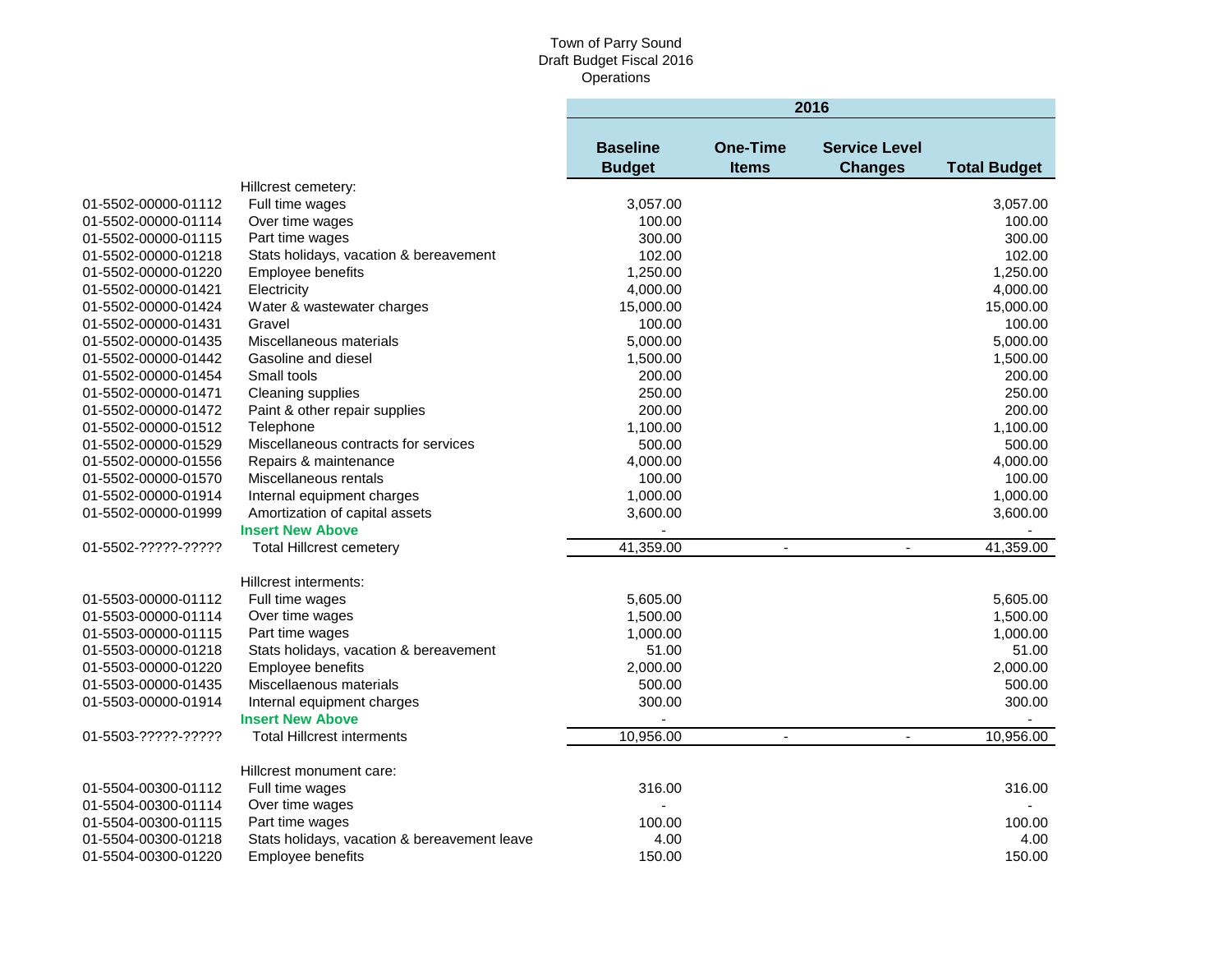٠

|                     |                                            | 2016                             |                                 |                                        |                     |
|---------------------|--------------------------------------------|----------------------------------|---------------------------------|----------------------------------------|---------------------|
|                     |                                            | <b>Baseline</b><br><b>Budget</b> | <b>One-Time</b><br><b>Items</b> | <b>Service Level</b><br><b>Changes</b> | <b>Total Budget</b> |
| 01-5504-00300-01435 | Miscellaneous materials                    | 200.00                           |                                 |                                        | 200.00              |
| 01-5504-00300-01529 | Miscellaneous contracts for services       | 2,000.00                         |                                 |                                        | 2,000.00            |
| 01-5504-00300-01531 | Contract for Service - Columbarium Etching |                                  |                                 |                                        |                     |
| 01-5504-00300-01914 | Internal equipment charges                 | 100.00                           |                                 |                                        | 100.00              |
|                     | <b>Insert New Above</b>                    |                                  |                                 |                                        |                     |
| 01-5504-00300-????? | <b>Total Hillcrest monument care</b>       | 2,870.00                         | $\blacksquare$                  | ä,                                     | 2,870.00            |
|                     | Hillcrest perpetual care:                  |                                  |                                 |                                        |                     |
| 01-5504-00000-01112 | Full time wages                            | 36,175.00                        |                                 |                                        | 36,175.00           |
| 01-5504-00000-01114 | Over time wages                            | 1,000.00                         |                                 |                                        | 1,000.00            |
| 01-5504-00000-01115 | Part time wages                            | 12,000.00                        |                                 |                                        | 12,000.00           |
| 01-5504-00000-01220 | Employee benefits                          | 11,000.00                        |                                 |                                        | 11,000.00           |
| 01-5504-00000-01435 | Miscellaneous materials                    | 500.00                           |                                 |                                        | 500.00              |
| 01-5504-00000-01454 | Small tools                                | 100.00                           |                                 |                                        | 100.00              |
| 01-5504-00000-01914 | Internal equipment charges                 | 18,000.00                        |                                 |                                        | 18,000.00           |
| 01-5504-00000-01218 | Stats holidays, vacation & bereavement     | 611.00                           |                                 |                                        | 611.00              |
|                     | <b>Insert New Above</b>                    |                                  |                                 |                                        |                     |
| 01-5504-00000-????? | Total Hillcrest perpetual care             | 79,386.00                        | $\blacksquare$                  |                                        | 79,386.00           |
|                     | Sylvan Acres cemetery:                     |                                  |                                 |                                        |                     |
| 01-5505-00000-01112 | Full time wages                            | 1,019.00                         |                                 |                                        | 1,019.00            |
| 01-5505-00000-01115 | Part time wages                            | 100.00                           |                                 |                                        | 100.00              |
| 01-5505-00000-01218 | Stats holidays, vacation & bereavement     | 4.00                             |                                 |                                        | 4.00                |
| 01-5505-00000-01220 | Employee benefits                          | 350.00                           |                                 |                                        | 350.00              |
| 01-5505-00000-01421 | Gas, oil & electricity                     | 1,100.00                         |                                 |                                        | 1,100.00            |
| 01-5505-00000-01431 | Gravel                                     | 100.00                           |                                 |                                        | 100.00              |
| 01-5505-00000-01435 | Miscellaneous materials                    | 4,000.00                         |                                 |                                        | 4,000.00            |
| 01-5505-00000-01454 | Small tools                                | 100.00                           |                                 |                                        | 100.00              |
| 01-5505-00000-01472 | Paint & other repairs supplies             | 200.00                           |                                 |                                        | 200.00              |
| 01-5505-00000-01512 | Telephone                                  | 1,000.00                         |                                 |                                        | 1,000.00            |
| 01-5505-00000-01529 | Miscellaneous contracts for services       | 1,000.00                         |                                 |                                        | 1,000.00            |
| 01-5505-00000-01556 | Repairs & maintenance                      | 6,000.00                         |                                 |                                        | 6,000.00            |
| 01-5505-00000-01570 | Miscellaneous rentals                      | 100.00                           |                                 |                                        | 100.00              |
| 01-5505-00000-01914 | Internal equipment charges                 | 500.00                           |                                 |                                        | 500.00              |
| 01-5505-00000-01999 | Amortization of capital assets             | 1,700.00                         |                                 |                                        | 1,700.00            |
|                     | <b>Insert New Above</b>                    |                                  |                                 |                                        |                     |
| 01-5505-?????-????? | <b>Total Sylvan Acres cemetery</b>         | 17,273.00                        | $\blacksquare$                  | $\overline{a}$                         | 17,273.00           |
|                     | Sylvan Acres interments:                   |                                  |                                 |                                        |                     |
| 01-5506-00000-01112 | Full time wages                            | 6.624.00                         |                                 |                                        | 6.624.00            |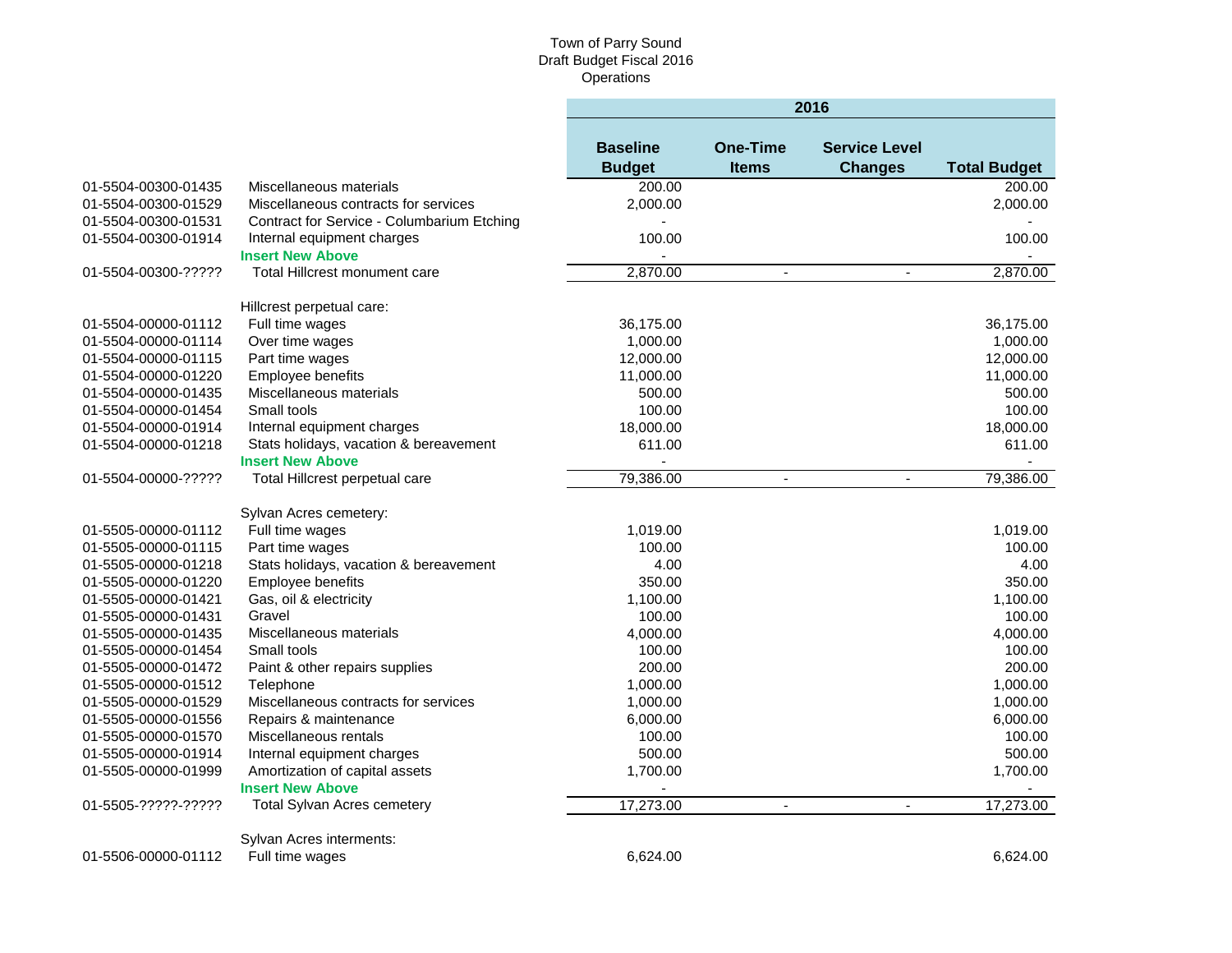|                       |                                        | 2016                             |                                 |                                        |                     |
|-----------------------|----------------------------------------|----------------------------------|---------------------------------|----------------------------------------|---------------------|
|                       |                                        | <b>Baseline</b><br><b>Budget</b> | <b>One-Time</b><br><b>Items</b> | <b>Service Level</b><br><b>Changes</b> | <b>Total Budget</b> |
| 01-5506-00000-01114   | Over time wages                        | 1,100.00                         |                                 |                                        | 1,100.00            |
| 01-5506-00000-01115   | Part time wages                        | 1,200.00                         |                                 |                                        | 1,200.00            |
| 01-5506-00000-01218   | Stats holidays, vacation & bereavement | 100.00                           |                                 |                                        | 100.00              |
| 01-5506-00000-01220   | Employee benefits                      | 2,500.00                         |                                 |                                        | 2,500.00            |
| 01-5506-00000-01435   | Miscellaneous materials                | 100.00                           |                                 |                                        | 100.00              |
| 01-5506-00000-01914   | Internal equipment charges             | 4,000.00                         |                                 |                                        | 4,000.00            |
|                       | <b>Insert New Above</b>                |                                  |                                 |                                        |                     |
| 01-5506-?????-?????   | <b>Total Sylvan Acres interments</b>   | 15,624.00                        | $\blacksquare$                  | $\mathbf{r}$                           | 15,624.00           |
|                       | Sylvan Acres monument care:            |                                  |                                 |                                        |                     |
| 01-5507-00301-01112   | Full time wages                        | 510.00                           |                                 |                                        | 510.00              |
| 01-5507-00301-01115   | Part time wages                        | 300.00                           |                                 |                                        | 300.00              |
| 01-5507-00301-01218   | Stats holidays, vacation & bereavement | 15.00                            |                                 |                                        | 15.00               |
| 01-5507-00301-01220   | Employee benefits                      | 400.00                           |                                 |                                        | 400.00              |
| 01-5507-00301-01529   | Miscellaneous contracts for services   | 500.00                           |                                 |                                        | 500.00              |
|                       | <b>Insert New Above</b>                |                                  |                                 |                                        |                     |
| 01-5507-00301-?????   | Total Sylvan Acres monument care       | 1,725.00                         | $\blacksquare$                  | $\blacksquare$                         | 1,725.00            |
|                       | Sylvan Acres perpetual care:           |                                  |                                 |                                        |                     |
| 01-5507-00000-01112   | Full time wages                        | 11,209.00                        |                                 |                                        | 11,209.00           |
| 01-5507-00000-01114   | Over time wages                        | 500.00                           |                                 |                                        | 500.00              |
| 01-5507-00000-01115   | Part time wages                        | 2,500.00                         |                                 |                                        | 2,500.00            |
| 01-5507-00000-01220   | Employee benefits                      | 3,200.00                         |                                 |                                        | 3,200.00            |
| 01-5507-00000-01435   | Miscellaneous materials                | 500.00                           |                                 |                                        | 500.00              |
| 01-5507-00000-01529   | Miscellaneous contracts for services   | 100.00                           |                                 |                                        | 100.00              |
| 01-5507-00000-01914   | Internal equipment charges             | 4,000.00                         |                                 |                                        | 4,000.00            |
| 01-5507-00000-01218   | Stats holidays, vacation & bereavement | 102.00                           |                                 |                                        | 102.00              |
|                       | <b>Insert New Above</b>                |                                  |                                 |                                        |                     |
| 01-5507-00000-?????   | Total Sylvan Acres perpetual care      | 22,111.00                        |                                 |                                        | 22,111.00           |
|                       | Tree replacement program:              |                                  |                                 |                                        |                     |
| 01-7101-04105-01112   | Full fime wages                        |                                  |                                 |                                        |                     |
| 01-7101-04105-01220   | Employee benefits                      |                                  |                                 |                                        |                     |
| 01-7101-04105-01435   | Miscellaneous materials                | 5,000.00                         |                                 |                                        | 5,000.00            |
| 01-7101-04105-01914   | Internal equipment charges             |                                  |                                 |                                        |                     |
|                       | <b>Insert New Above</b>                |                                  |                                 |                                        |                     |
| 01-7101-04105-?????   | Total Tree replacement program         | 5,000.00                         |                                 | $\mathbf{r}$                           | 5,000.00            |
| <b>Total Expenses</b> |                                        | 4,384,691.69<br>\$               | \$<br>8.000.00                  | \$<br>95,189.86) \$                    | 4,297,501.83        |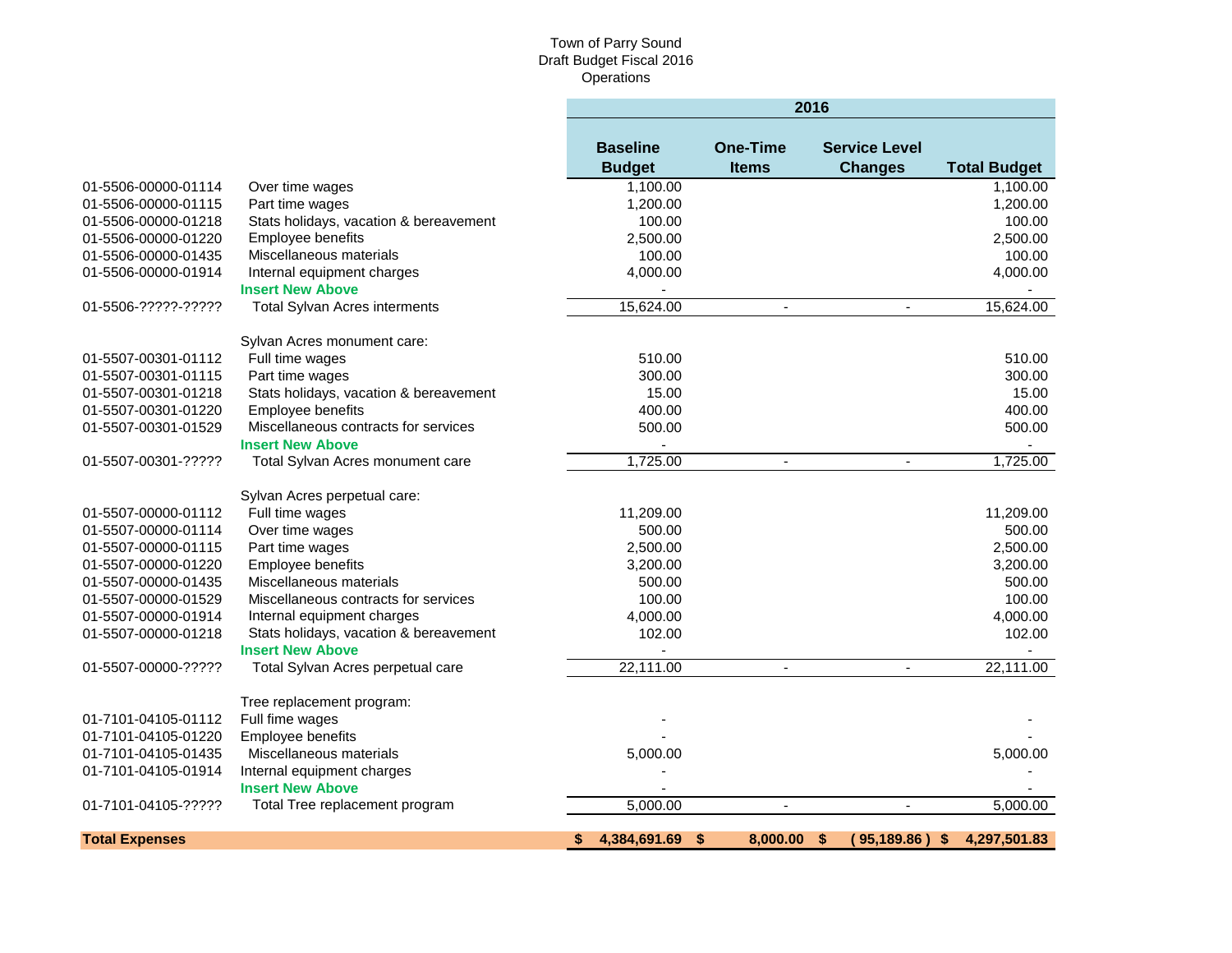|                 | 2016            |                 |                      |                     |  |
|-----------------|-----------------|-----------------|----------------------|---------------------|--|
|                 |                 |                 |                      |                     |  |
|                 | <b>Baseline</b> | <b>One-Time</b> | <b>Service Level</b> |                     |  |
|                 | <b>Budget</b>   | <b>Items</b>    | <b>Changes</b>       | <b>Total Budget</b> |  |
| <b>Net Levy</b> | 3,740,678.69    | (3,437,000.00)  | (95, 189.86)         | 208,488.83          |  |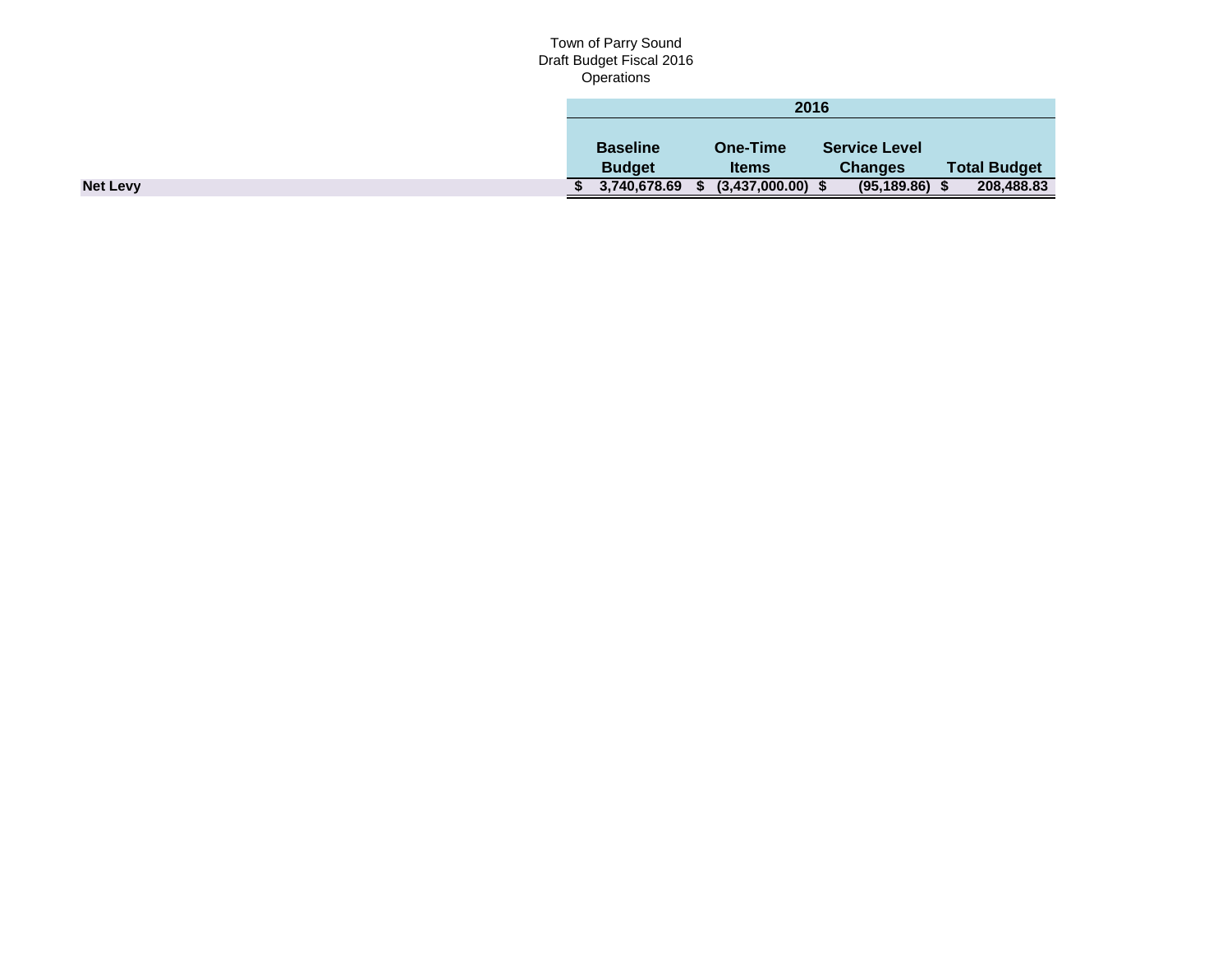|                       |                                            |                                  |           |                                 | 2016          |                                        |                     |
|-----------------------|--------------------------------------------|----------------------------------|-----------|---------------------------------|---------------|----------------------------------------|---------------------|
|                       |                                            | <b>Baseline</b><br><b>Budget</b> |           | <b>One-Time</b><br><b>Items</b> |               | <b>Service Level</b><br><b>Changes</b> | <b>Total Budget</b> |
| <b>Revenues</b>       |                                            |                                  |           |                                 |               |                                        |                     |
| 01-0341-03640-02512   | Sewer user rates                           | $$$ (1,546,739.13)               |           |                                 |               |                                        | $$$ (1,546,739.13)  |
| 01-0341-03640-02514   | <b>Sewer Capital Charges</b>               | \$ (1,274,788.09)                |           |                                 |               |                                        | (1,274,788.09)      |
| 01-0341-03640-02515   | Sewage - RV Pump Outs                      | (500.00)                         |           |                                 |               |                                        | (500.00)            |
| 01-0341-03640-02516   | Sewer-Development Load Charges (RF)        | (10,000.00)                      |           |                                 |               |                                        | (10,000.00)         |
| 01-0341-03640-02517   | Fees, serv chgs, sewer inspections         | (2,500.00)                       |           |                                 |               |                                        | (2,500.00)          |
| <b>Total Revenues</b> |                                            | \$ (2,834,527.22)                | $\bullet$ | ÷,                              | $\frac{1}{2}$ | $\blacksquare$                         | \$ (2,834,527.22)   |
|                       |                                            |                                  |           |                                 |               |                                        |                     |
|                       |                                            |                                  |           |                                 |               |                                        |                     |
|                       | Wastewater administration:                 |                                  |           |                                 |               |                                        |                     |
| 01-4101-00000-01112   | Full time wages                            | \$<br>130,510.00                 |           |                                 |               |                                        | \$<br>130,510.00    |
| 01-4101-00000-01114   | Over time wages                            | 1,019.00                         |           |                                 |               |                                        | 1,019.00            |
| 01-4101-00000-01215   | <b>WSIB related costs</b>                  |                                  |           |                                 |               |                                        |                     |
| 01-4101-00000-01217   | Boots and clothing allowances              | 2,500.00                         |           |                                 |               |                                        | 2,500.00            |
| 01-4101-00000-01218   | Stats holidays, vacation & bereavement     | 43,800.00                        |           |                                 |               |                                        | 43,800.00           |
| 01-4101-00000-01219   | Sick leave wages                           | 10,190.00                        |           |                                 |               |                                        | 10,190.00           |
| 01-4101-00000-01220   | Employee benefits                          | 44,800.00                        |           |                                 |               |                                        | 44,800.00           |
| 01-4101-00000-01411   | Stationary & office supplies               | 2,000.00                         |           |                                 |               |                                        | 2,000.00            |
| 01-4101-00000-01413   | Photocopies & scanning related costs       | 300.00                           |           |                                 |               |                                        | 300.00              |
| 01-4101-00000-01418   | Annual IT chargeback for desktop computers | 1,680.00                         |           |                                 |               |                                        | 1,680.00            |
| 01-4101-00000-01435   | Miscellaneous materials                    | 1,500.00                         |           |                                 |               |                                        | 1,500.00            |
| 01-4101-00000-01481   | Uniforms, boots & clothing purchases       | 900.00                           |           |                                 |               |                                        | 900.00              |
| 01-4101-00000-01491   | Hospitality, food & meals                  | 150.00                           |           |                                 |               |                                        | 150.00              |
| 01-4101-00000-01496   | Health & safety related costs              | 1,000.00                         |           |                                 |               |                                        | 1,000.00            |
| 01-4101-00000-01511   | Postage                                    | 500.00                           |           |                                 |               |                                        | 500.00              |
| 01-4101-00000-01512   | Telephone                                  | $\sim$                           |           |                                 |               |                                        |                     |
| 01-4101-00000-01513   | Express post & courier                     | 600.00                           |           |                                 |               |                                        | 600.00              |
| 01-4101-00000-01515   | Advertising                                | 1,000.00                         |           |                                 |               |                                        | 1,000.00            |
| 01-4101-00000-01516   | Answering service                          | 500.00                           |           |                                 |               |                                        | 500.00              |
| 01-4101-00000-01517   | Internet access & other IT related costs   | 1,500.00                         |           |                                 |               |                                        | 1,500.00            |
| 01-4101-00000-01521   | Legal, surveys & appraisals                | 1,000.00                         |           |                                 |               |                                        | 1,000.00            |
| 01-4101-00000-01524   | Engineering (incl. QMS)                    | 3,000.00                         |           |                                 |               |                                        | 3,000.00            |
| 01-4101-00000-01529   | Miscellaneous contracted services          | 10,000.00                        |           |                                 |               | 30,000.00                              | 40,000.00           |
| 01-4101-00000-01531   | Town Admin Chargeback                      | 105,200.00                       |           |                                 |               |                                        | 105,200.00          |
| 01-4101-00000-01533   | Life Cycle Plan/Study Related Costs        | 10,000.00                        |           | 3,000.00                        |               |                                        | 13,000.00           |
| 01-4101-00000-01542   | Director of Operations - mileage/travel    |                                  |           |                                 |               |                                        |                     |
| 01-4101-00000-01581   | Membership fees & dues                     | 1,000.00                         |           |                                 |               |                                        | 1,000.00            |
| 01-4101-00000-01584   | Staff training                             | 15,600.00                        |           |                                 |               |                                        | 15,600.00           |
| 01-4101-00000-01642   | Uncollectible Sewer User Rates             | 5,000.00                         |           |                                 |               |                                        | 5,000.00            |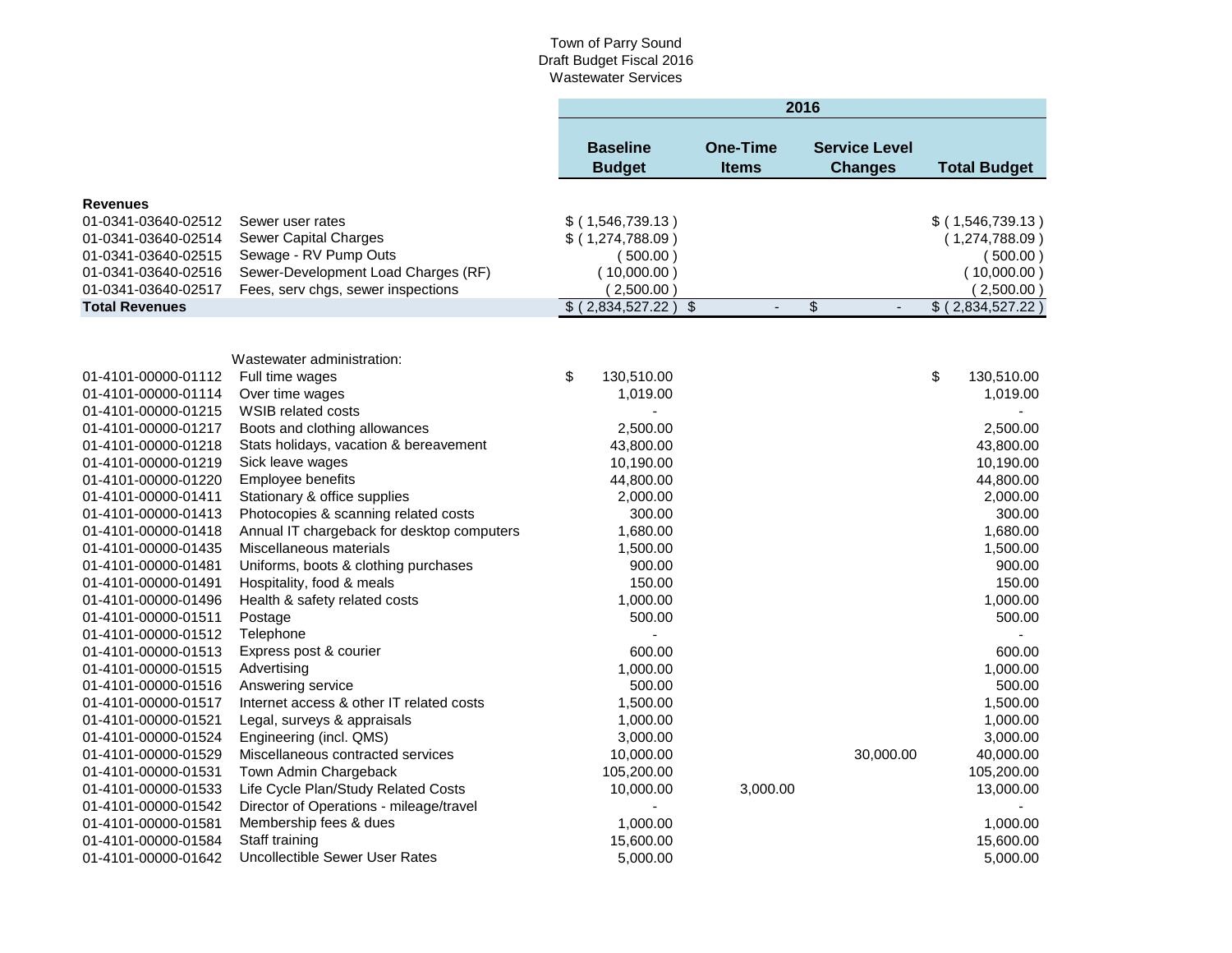**Contract Contract** 

**2016**

|                     |                                                              | 2016                             |                                 |                                        |                     |  |
|---------------------|--------------------------------------------------------------|----------------------------------|---------------------------------|----------------------------------------|---------------------|--|
|                     |                                                              | <b>Baseline</b><br><b>Budget</b> | <b>One-Time</b><br><b>Items</b> | <b>Service Level</b><br><b>Changes</b> | <b>Total Budget</b> |  |
| 01-4101-00000-01914 | Internal equipment charges                                   |                                  |                                 |                                        |                     |  |
| 01-4101-00000-01999 | Amortization of capital assets                               | 4,300.00                         |                                 |                                        | 4,300.00            |  |
|                     | <b>Insert New Above</b>                                      |                                  |                                 |                                        |                     |  |
| 01-4101-00000-????? | <b>Total Wastewater administration</b>                       | 399,549.00                       | 3,000.00                        | 30,000.00                              | 432,549.00          |  |
|                     |                                                              |                                  |                                 |                                        |                     |  |
|                     | Interest on debt - Forrest Street                            |                                  |                                 |                                        |                     |  |
|                     | 01-4101-04300-01312 Forrest St Rebuild - Interest on LT Debt |                                  |                                 | 17,625.23                              | 17,625.23           |  |
|                     | <b>Insert New Above</b>                                      |                                  |                                 |                                        |                     |  |
|                     | 01-4101-04300-????? Total Interest on debt - Forrest St      | $\sim$                           | $\blacksquare$                  | 17,625.23                              | 17,625.23           |  |
|                     |                                                              |                                  |                                 |                                        |                     |  |
|                     | Wastewater plant:                                            |                                  |                                 |                                        |                     |  |
| 01-4101-04310-01112 | Full time wages                                              | 120,000.00                       |                                 |                                        | 120,000.00          |  |
| 01-4101-04310-01114 | Over time wages                                              | 26,494.00                        |                                 |                                        | 26,494.00           |  |
| 01-4101-04310-01115 | Part time wages                                              |                                  |                                 |                                        |                     |  |
| 01-4101-04310-01218 | Stats holidays, vacation & bereavement                       |                                  |                                 |                                        |                     |  |
| 01-4101-04310-01220 | Employee benefits                                            | 33,600.00                        |                                 |                                        | 33,600.00           |  |
| 01-4101-04310-01312 | Interest payments on long-term debt                          | 222,814.52                       |                                 |                                        | 222,814.52          |  |
| 01-4101-04310-01414 | Minor office equipment & furniture                           | 1,000.00                         |                                 |                                        | 1,000.00            |  |
| 01-4101-04310-01421 | <b>Utilities</b>                                             | 185,000.00                       |                                 |                                        | 185,000.00          |  |
| 01-4101-04310-01434 | Chemicals                                                    | 33,000.00                        |                                 |                                        | 33,000.00           |  |
| 01-4101-04310-01435 | Miscellaneous materials                                      | 8,000.00                         |                                 |                                        | 8,000.00            |  |
| 01-4101-04310-01442 | Gasoline                                                     | 600.00                           |                                 |                                        | 600.00              |  |
| 01-4101-04310-01443 | <b>Diesel</b>                                                | 2,500.00                         |                                 |                                        | 2,500.00            |  |
| 01-4101-04310-01444 | Oil & grease                                                 | 1,500.00                         |                                 |                                        | 1,500.00            |  |
| 01-4101-04310-01452 | Minor equipment purchases                                    | 3,500.00                         |                                 |                                        | 3,500.00            |  |
| 01-4101-04310-01471 | Cleaning supplies                                            | 1,200.00                         |                                 |                                        | 1,200.00            |  |
| 01-4101-04310-01472 | Paint & other repair supplies                                | 500.00                           |                                 |                                        | 500.00              |  |
| 01-4101-04310-01491 | Hospitality, food and meals                                  |                                  |                                 |                                        |                     |  |
| 01-4101-04310-01496 | Health & safety related costs                                | 1,000.00                         |                                 |                                        | 1,000.00            |  |
| 01-4101-04310-01512 | Telephone                                                    | 17,000.00                        |                                 |                                        | 17,000.00           |  |
| 01-4101-04310-01524 | Engineering                                                  | 1,000.00                         |                                 |                                        | 1,000.00            |  |
| 01-4101-04310-01528 | Sludge related costs                                         | 150,000.00                       |                                 |                                        | 150,000.00          |  |
| 01-4101-04310-01529 | Miscellaneous contracts for services                         | 12,000.00                        |                                 |                                        | 12,000.00           |  |
| 01-4101-04310-01530 | Cal/Inst. repairs                                            | 15,000.00                        |                                 |                                        | 15,000.00           |  |
| 01-4101-04310-01532 | Testing related costs                                        | 20,000.00                        |                                 |                                        | 20,000.00           |  |
| 01-4101-04310-01556 | Repairs & maintenance                                        | 20,000.00                        | 10,000.00                       |                                        | 30,000.00           |  |
| 01-4101-04310-01570 | Miscellaneous rentals                                        | 5,000.00                         |                                 |                                        | 5,000.00            |  |
| 01-4101-04310-01591 | Building & property insurance                                | 23,700.00                        |                                 |                                        | 23,700.00           |  |
| 01-4101-04310-01595 | Public liability insurance                                   | 12,800.00                        |                                 |                                        | 12,800.00           |  |
| 01-4101-04310-01914 | Internal equipment charges                                   | 1,500.00                         |                                 |                                        | 1,500.00            |  |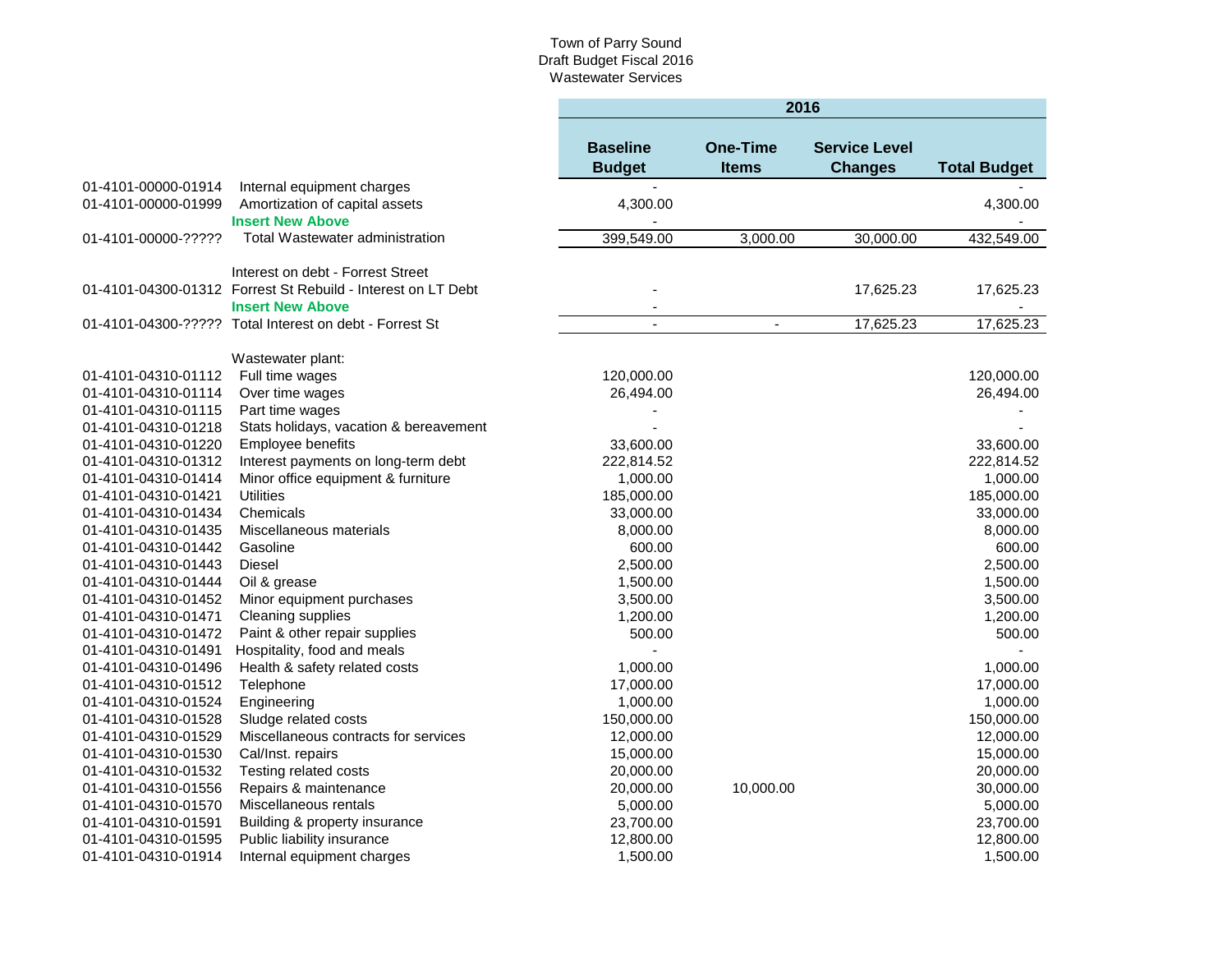|                     |                                                                                              | 2016                             |                                 |                                        |                     |  |  |  |
|---------------------|----------------------------------------------------------------------------------------------|----------------------------------|---------------------------------|----------------------------------------|---------------------|--|--|--|
|                     |                                                                                              | <b>Baseline</b><br><b>Budget</b> | <b>One-Time</b><br><b>Items</b> | <b>Service Level</b><br><b>Changes</b> | <b>Total Budget</b> |  |  |  |
| 01-4101-04310-01999 | Wastewater Plant - Amortization Expense                                                      | 518,900.00                       |                                 |                                        | 518,900.00          |  |  |  |
| 01-4101-04310-????? | <b>Insert New Above</b><br>Total Wastewater plant                                            | 1,437,608.52                     | 10,000.00                       | $\blacksquare$                         | 1,447,608.52        |  |  |  |
|                     |                                                                                              |                                  |                                 |                                        |                     |  |  |  |
|                     | Pumping stations:                                                                            |                                  |                                 |                                        |                     |  |  |  |
| 01-4101-04311-01112 | Full time wages                                                                              | 32,800.00                        |                                 |                                        | 32,800.00           |  |  |  |
| 01-4101-04311-01114 | Over time wages                                                                              | 4,076.00                         |                                 |                                        | 4,076.00            |  |  |  |
| 01-4101-04311-01220 | Employee benefits                                                                            | 13,000.00                        |                                 |                                        | 13,000.00           |  |  |  |
| 01-4101-04311-01421 | <b>Utilities</b>                                                                             | 105,000.00                       |                                 |                                        | 105,000.00          |  |  |  |
| 01-4101-04311-01435 | Miscellaneous materials                                                                      | 2,000.00                         |                                 |                                        | 2,000.00            |  |  |  |
| 01-4101-04311-01441 | Repair - parts                                                                               | 1,500.00                         |                                 |                                        | 1,500.00            |  |  |  |
| 01-4101-04311-01443 | Diesel fuel                                                                                  | 1,600.00                         |                                 |                                        | 1,600.00            |  |  |  |
| 01-4101-04311-01444 | Oil & grease                                                                                 | 500.00                           |                                 |                                        | 500.00              |  |  |  |
| 01-4101-04311-01524 | Engineering                                                                                  | 2,000.00                         |                                 |                                        | 2,000.00            |  |  |  |
| 01-4101-04311-01529 | Miscellaneous contracts for services                                                         | 10,000.00                        |                                 |                                        | 10,000.00           |  |  |  |
| 01-4101-04311-01556 | Repairs & maintenance                                                                        | 40,000.00                        |                                 |                                        | 40,000.00           |  |  |  |
| 01-4101-04311-01591 | Insurance - property & contents                                                              | 4,650.00                         |                                 |                                        | 4,650.00            |  |  |  |
| 01-4101-04311-01914 | Internal equipment charges                                                                   | 10,000.00                        |                                 |                                        | 10,000.00           |  |  |  |
| 01-4101-04311-01999 | Amortization of capital assets                                                               | 155,600.00                       |                                 |                                        | 155,600.00          |  |  |  |
|                     | <b>Insert New Above</b>                                                                      | $\overline{\phantom{a}}$         |                                 |                                        |                     |  |  |  |
| 01-4101-04311-????? | <b>Total Pumping stations</b>                                                                | 382,726.00                       | $\blacksquare$                  | $\overline{a}$                         | 382,726.00          |  |  |  |
|                     |                                                                                              |                                  |                                 |                                        |                     |  |  |  |
|                     | Interest on debt - Gibson Street:                                                            |                                  |                                 |                                        |                     |  |  |  |
| 01-4101-04313-01312 | Gibson St. Rebuild - Interest on L.T.Debt<br><b>Insert New Above</b>                         | 18,294.91                        |                                 |                                        | 18,294.91           |  |  |  |
| 01-4101-04313-????? | Total Interest on debt - Gibson Street                                                       | 18,294.91                        | $\sim$                          | $\blacksquare$                         | 18,294.91           |  |  |  |
|                     |                                                                                              |                                  |                                 |                                        |                     |  |  |  |
|                     | Interest on debt - River Forcemains:                                                         |                                  |                                 |                                        |                     |  |  |  |
|                     | 01-4101-04314-01312 River Forcemains - Interest on long term debt<br><b>Insert New Above</b> | 20,078.76                        |                                 |                                        | 20,078.76           |  |  |  |
| 01-4101-04314-????? | Total Interest on debt - River Forcemains                                                    | 20,078.76                        | $\blacksquare$                  | $\blacksquare$                         | 20,078.76           |  |  |  |
|                     |                                                                                              |                                  |                                 |                                        |                     |  |  |  |
|                     | Vehicles & licensed equipment:                                                               |                                  |                                 |                                        |                     |  |  |  |
| 01-4101-08888-01112 | Full-time wages                                                                              | 1,019.00                         |                                 |                                        | 1,019.00            |  |  |  |
| 01-4101-08888-01220 | Employee benefits                                                                            | 305.70                           |                                 |                                        | 305.70              |  |  |  |
| 01-4101-08888-01442 | Gasoline fuel                                                                                | 6,000.00                         |                                 |                                        | 6,000.00            |  |  |  |
| 01-4101-08888-01446 | Licenses                                                                                     | 250.00                           |                                 |                                        | 250.00              |  |  |  |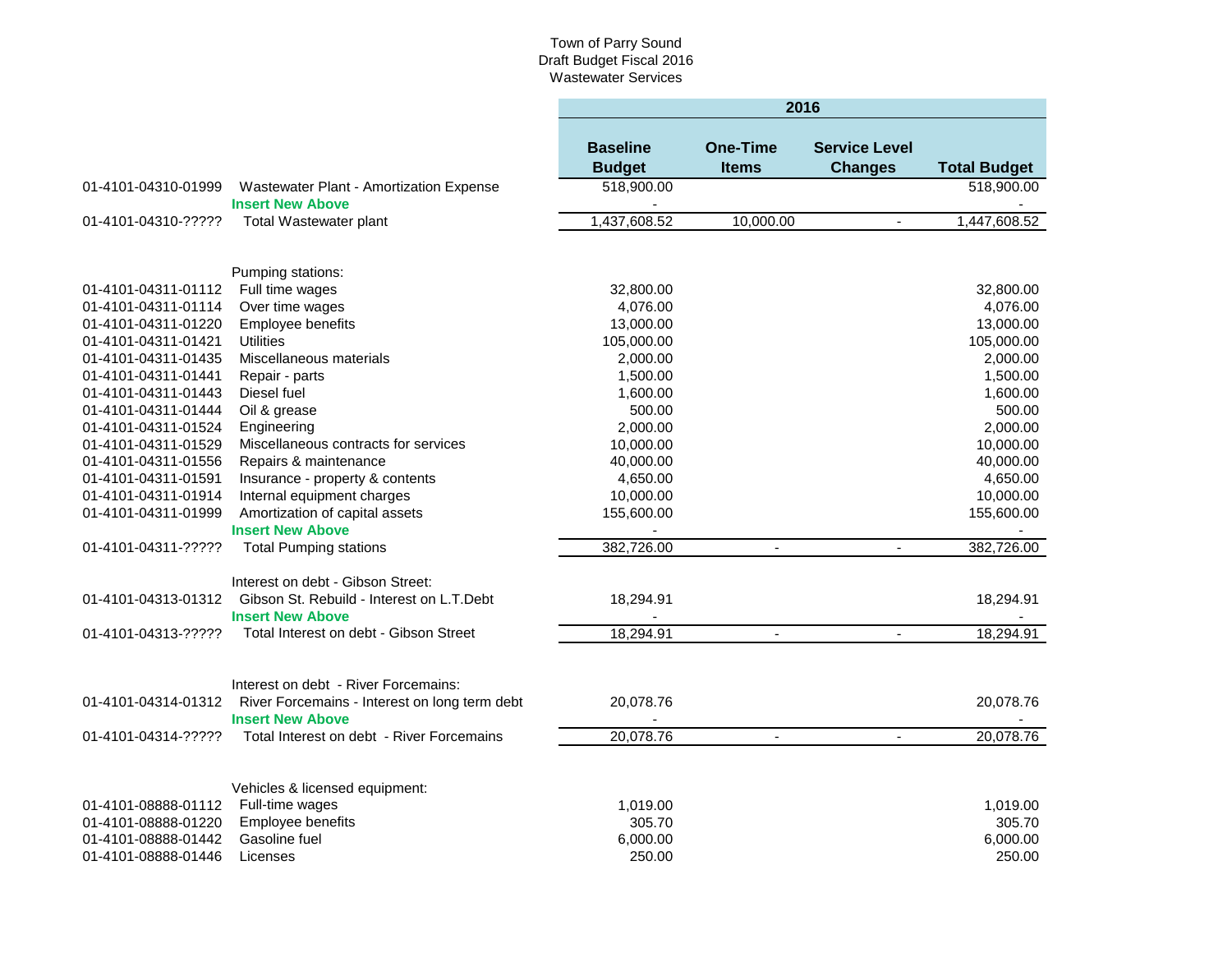|                                  |                                                       | 2016                             |                                 |                                        |                     |  |
|----------------------------------|-------------------------------------------------------|----------------------------------|---------------------------------|----------------------------------------|---------------------|--|
|                                  |                                                       | <b>Baseline</b><br><b>Budget</b> | <b>One-Time</b><br><b>Items</b> | <b>Service Level</b><br><b>Changes</b> | <b>Total Budget</b> |  |
| 01-4101-08888-01556              | Repairs & maintenance                                 | 3,000.00                         |                                 |                                        | 3,000.00            |  |
| 01-4101-08888-01594              | Insurance                                             | 450.00                           |                                 |                                        | 450.00              |  |
| 01-4101-08888-01911              | Internal useage                                       | (26,900.00)                      |                                 |                                        | (26,900.00)         |  |
| 01-4101-08888-01999 Amortization |                                                       | 3,800.00                         |                                 |                                        | 3,800.00            |  |
|                                  | <b>Insert New Above</b>                               |                                  |                                 |                                        |                     |  |
| 01-4101-08888-?????              | Total Vehicles & licensed equipment                   | 12,075.30                        | $\sim$                          | $\overline{\phantom{a}}$               | (12,075.30)         |  |
|                                  | Small tools & equipment:                              |                                  |                                 |                                        |                     |  |
| 01-4101-09410-01112              | Full time wages                                       | 1,019.00                         |                                 |                                        | 1,019.00            |  |
| 01-4101-09410-01220              | Employee benefits                                     | 305.70                           |                                 |                                        | 305.70              |  |
| 01-4101-09410-01556              | Repairs & maintenance                                 | 600.00                           |                                 |                                        | 600.00              |  |
|                                  | <b>Insert New Above</b>                               |                                  |                                 |                                        |                     |  |
| 01-4101-09410-?????              | Total Small tools & equipment                         | 1,924.70                         | $\blacksquare$                  | $\blacksquare$                         | 1,924.70            |  |
|                                  | Sanitary sewer maintenance:                           |                                  |                                 |                                        |                     |  |
| 01-4102-00000-01112              | Full time wages                                       | 13,600.00                        |                                 |                                        | 13,600.00           |  |
| 01-4102-00000-01114              | Over time wages                                       | 1,630.40                         |                                 |                                        | 1,630.40            |  |
| 01-4102-00000-01220              | Employee benefits                                     | 5,000.00                         |                                 |                                        | 5,000.00            |  |
| 01-4102-00000-01435              | Miscellaneous materials                               | 5,000.00                         |                                 |                                        | 5,000.00            |  |
| 01-4102-00000-01524              | Engineering                                           | 1,000.00                         |                                 |                                        | 1,000.00            |  |
| 01-4102-00000-01530              | Miscellanous contracts for services                   | 25,000.00                        |                                 |                                        | 25,000.00           |  |
| 01-4102-00000-01556              | Repairs & maintenance                                 | 45,000.00                        |                                 |                                        | 45,000.00           |  |
| 01-4102-00000-01570              | Miscellaneous rentals                                 | 1,500.00                         |                                 |                                        | 1,500.00            |  |
| 01-4102-00000-01914              | Internal equipment charges<br><b>Insert New Above</b> | 3,000.00<br>L.                   |                                 |                                        | 3,000.00            |  |
| 01-4102-?????-?????              | Total Sanitary sewer maintenance                      | 100,730.40                       | $\sim$                          | $\blacksquare$                         | 100,730.40          |  |
|                                  |                                                       |                                  |                                 |                                        |                     |  |
|                                  | Public washrooms:                                     |                                  |                                 |                                        |                     |  |
| 01-4109-00000-01112              | Full time wages                                       | 509.00                           |                                 |                                        | 509.00              |  |
| 01-4109-00000-01220              | Employee benefits                                     | 100.00                           |                                 |                                        | 100.00              |  |
| 01-4109-00000-01421              | Utilities (electric, water & sewer)                   | 4,000.00                         |                                 |                                        | 4,000.00            |  |
| 01-4109-00000-01435              | Miscellaneous materials                               | 300.00                           |                                 |                                        | 300.00              |  |
| 01-4109-00000-01471              | Cleaning supplies                                     | 500.00                           |                                 |                                        | 500.00              |  |
| 01-4109-00000-01529              | Custodial contracted services                         | 11,800.00                        |                                 |                                        | 11,800.00           |  |
| 01-4109-00000-01556              | Repairs & maintenance                                 | 3,000.00                         |                                 |                                        | 3,000.00            |  |
| 01-4109-00000-01591              | Insurance - buildings                                 | 120.00                           |                                 |                                        | 120.00              |  |
| 01-4109-00000-01914              | Internal equipment charges                            | 400.00                           |                                 |                                        | 400.00              |  |
| 01-4109-00000-01999              | Amortization of capital assets                        | 200.00                           |                                 |                                        | 200.00              |  |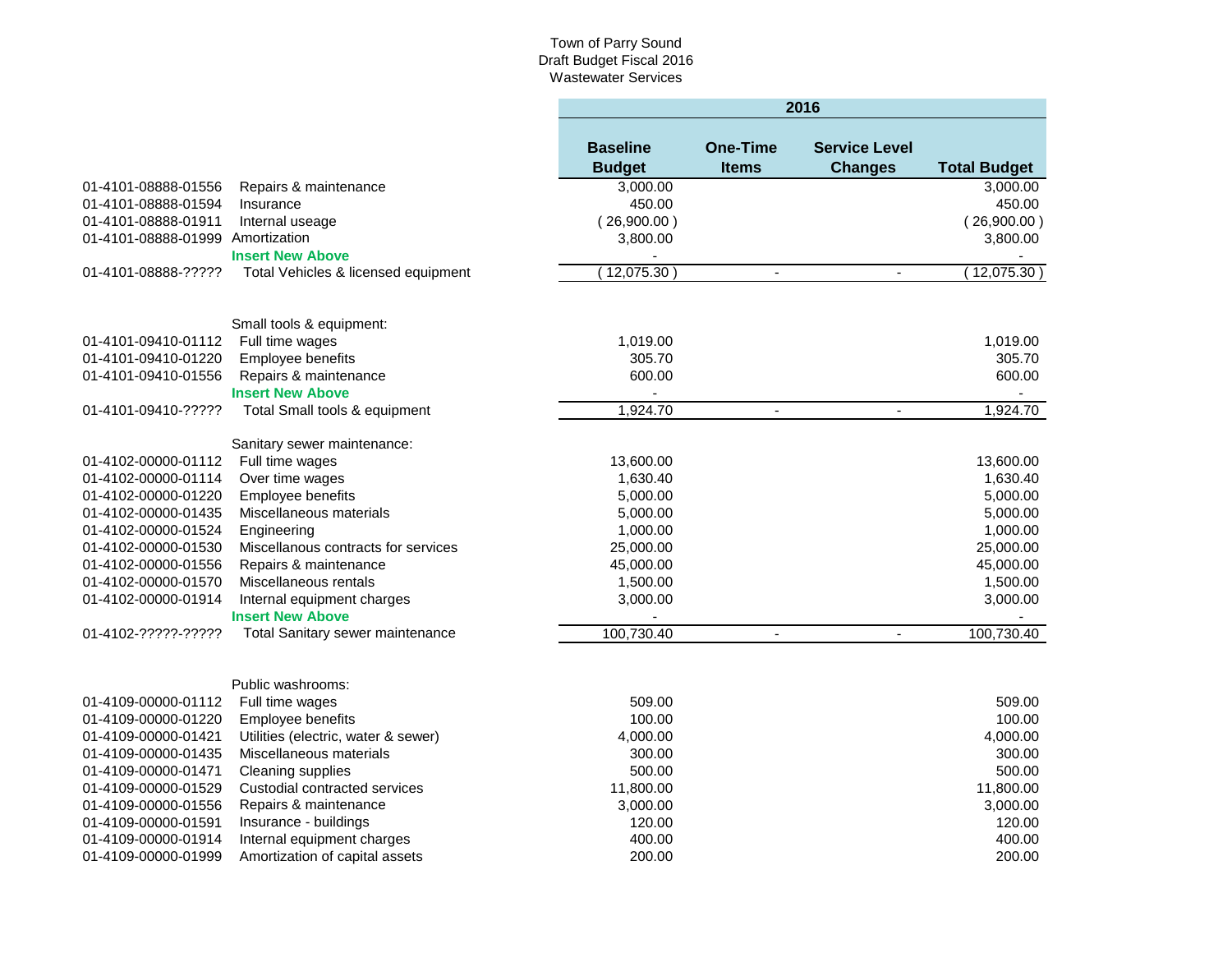|                                                                   |                                                                                                                                                                                                  | 2016 |                                  |     |                          |  |                                        |    |                         |
|-------------------------------------------------------------------|--------------------------------------------------------------------------------------------------------------------------------------------------------------------------------------------------|------|----------------------------------|-----|--------------------------|--|----------------------------------------|----|-------------------------|
|                                                                   |                                                                                                                                                                                                  |      | <b>Baseline</b><br><b>Budget</b> |     | One-Time<br><b>Items</b> |  | <b>Service Level</b><br><b>Changes</b> |    | <b>Total Budget</b>     |
|                                                                   | <b>Insert New Above</b>                                                                                                                                                                          |      |                                  |     |                          |  |                                        |    |                         |
| 01-4109-?????-?????                                               | Total Public washrooms                                                                                                                                                                           |      | 20,929.00                        |     |                          |  |                                        |    | 20,929.00               |
| 01-4110-01920-01998<br>01-4110-01920-01999<br>01-4110-01925-01999 | Amortization of capital assets:<br>Loss (gain) on disposal of sanitary sewer<br>Amortization of sanitary sewers - mains<br>Amortization of sanitary sewers - manholes<br><b>Insert New Above</b> |      | 174,700.00<br>16,500.00          |     |                          |  |                                        |    | 174,700.00<br>16,500.00 |
| 01-4110-?????-?????                                               | Total Amortization of capital assets                                                                                                                                                             |      | 191,200.00                       |     |                          |  |                                        |    | 191,200.00              |
| <b>Total Wastewater Expenses</b>                                  |                                                                                                                                                                                                  |      | 2,560,965.99                     | \$. | $13,000.00$ \$           |  | 47,625.23                              | S. | 2,621,591.22            |
| <b>Net (Surplus) Deficit</b>                                      |                                                                                                                                                                                                  | \$.  | $(273, 561.23)$ \$               |     | 13,000.00                |  | 47,625.23                              |    | (212, 936.00)           |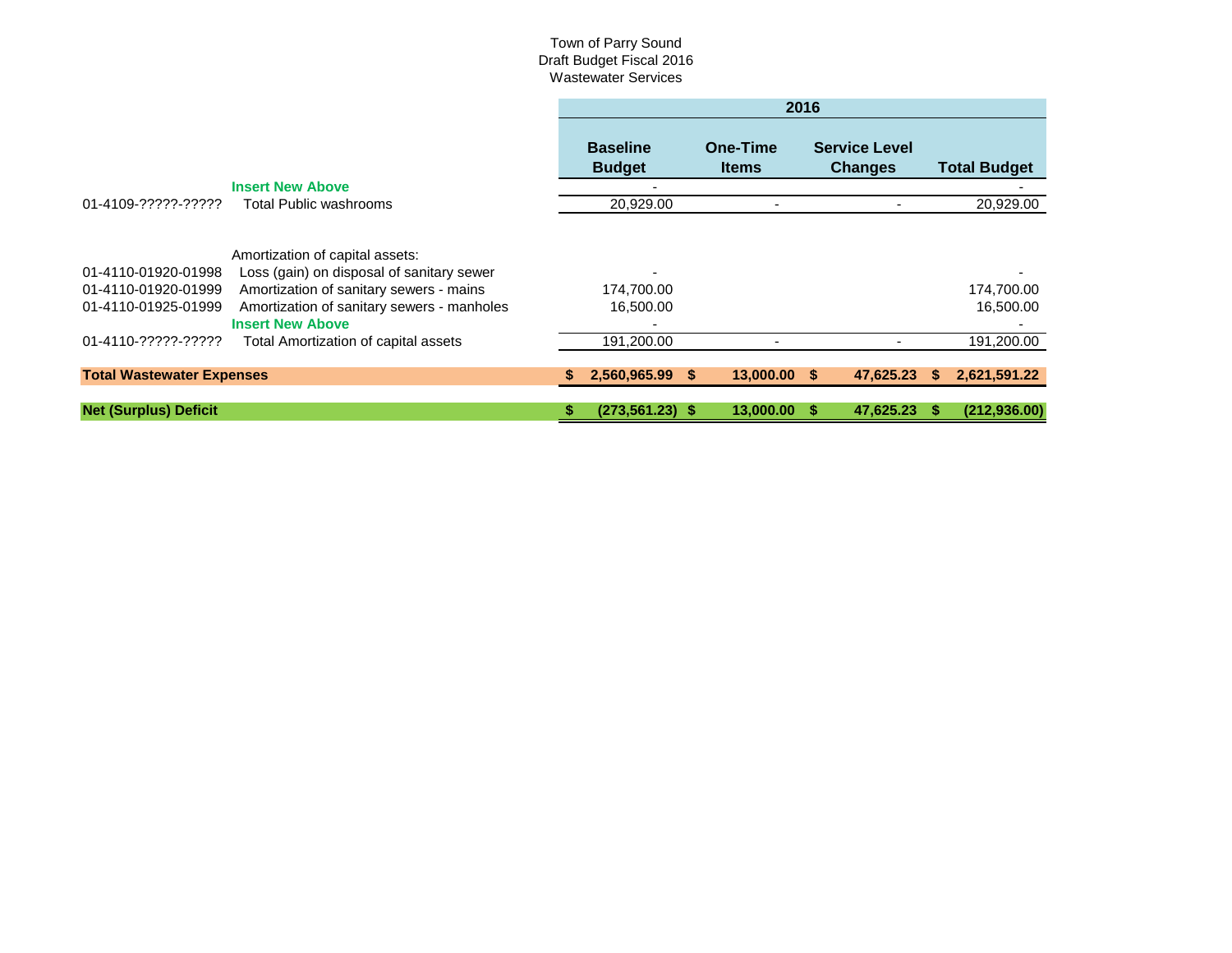|                       |                                            | 2016 |                                  |                                 |                      |                                        |  |                     |
|-----------------------|--------------------------------------------|------|----------------------------------|---------------------------------|----------------------|----------------------------------------|--|---------------------|
|                       |                                            |      | <b>Baseline</b><br><b>Budget</b> | <b>One-Time</b><br><b>Items</b> |                      | <b>Service Level</b><br><b>Changes</b> |  | <b>Total Budget</b> |
| Revenue               |                                            |      |                                  |                                 |                      |                                        |  |                     |
| 01-0341-03640-02343   | Water user rates                           |      | $$$ (1,059,843.09)               |                                 |                      |                                        |  | $$$ (1,059,843.09)  |
| 01-0341-03640-02344   | Water - Occupancy Change Charges           |      | (4,600.00)                       |                                 |                      |                                        |  | (4,600.00)          |
| 01-0341-03640-02345   | <b>Water Capital Charges</b>               |      | $$$ (1,284,334.47)               |                                 |                      |                                        |  | (1,284,334.47)      |
| 01-0341-03640-02346   | Water - Development Load Charges           |      |                                  |                                 |                      |                                        |  |                     |
| 01-0341-03640-02348   | Water Misc. Revenues, Inspections etc      |      | (40,000.00)                      |                                 |                      |                                        |  | (40,000.00)         |
| 01-0351-03730-02339   | <b>Water Tower Rental Income</b>           |      | (6,212.81)                       |                                 |                      |                                        |  | (6,212.81)          |
| 01-0351-03790-02344   | Water meter sales, & misc sales            |      | (7,500.00)                       |                                 |                      |                                        |  | (7,500.00)          |
| 01-0351-03750-02158   | Interest & Penalties on Utilities          |      | (15,000.00)                      |                                 |                      |                                        |  | (15,000.00)         |
| <b>Total Revenues</b> |                                            |      | $$$ (2,417,490.37)               | \$                              | \$<br>$\blacksquare$ |                                        |  | \$ (2,417,490.37)   |
|                       |                                            |      |                                  |                                 |                      |                                        |  |                     |
| <b>Expenses</b>       | Water administration:                      |      |                                  |                                 |                      |                                        |  |                     |
| 01-4501-00000-01112   | Full time wages                            | \$   | 159,500.00                       |                                 | \$                   | $(11,200.00)$ \$                       |  | 148,300.00          |
| 01-4501-00000-01114   | Over time wages                            |      | 500.00                           |                                 |                      |                                        |  | 500.00              |
| 01-4501-00000-0115    | Part time wages                            |      |                                  |                                 |                      |                                        |  |                     |
| 01-4501-00000-01215   | <b>WSIB related costs</b>                  |      |                                  |                                 |                      |                                        |  |                     |
| 01-4501-00000-01217   | Boots & clothing allowances                |      | 2,500.00                         |                                 |                      |                                        |  | 2,500.00            |
| 01-4501-00000-01218   | Stats holidays, vacation & bereavement     |      | 40,000.00                        |                                 |                      |                                        |  | 40,000.00           |
| 01-4501-00000-01219   | Sick leave wages                           |      | 5,000.00                         |                                 |                      |                                        |  | 5,000.00            |
| 01-4501-00000-01220   | Employee benefits                          |      | 55,600.00                        |                                 |                      | (3,700.00)                             |  | 51,900.00           |
| 01-4501-00000-01411   | Stationary & office supplies               |      | 1,000.00                         |                                 |                      |                                        |  | 1,000.00            |
| 01-4501-00000-01413   | Photocopies & scanning related costs       |      | 500.00                           |                                 |                      |                                        |  | 500.00              |
| 01-4501-00000-01414   | Minor equipment & furniture purchases      |      | 500.00                           |                                 |                      |                                        |  | 500.00              |
| 01-4501-00000-01418   | Annual IT chargeback for desktop computers |      | 2,180.00                         |                                 |                      |                                        |  | 2,180.00            |
| 01-4501-00000-01421   | <b>Utilities</b>                           |      | 1,600.00                         |                                 |                      |                                        |  | 1,600.00            |
| 01-4501-00000-01435   | Miscellaneous materials                    |      | 1,000.00                         |                                 |                      |                                        |  | 1,000.00            |
| 01-4501-00000-01452   | G.I.S. related costs                       |      | 1,000.00                         |                                 |                      |                                        |  | 1,000.00            |
| 01-4501-00000-01481   | Uniforms & clothing purchases              |      | 1,000.00                         |                                 |                      |                                        |  | 1,000.00            |
| 01-4501-00000-01491   | Hospitality, food & meals                  |      | 100.00                           |                                 |                      |                                        |  | 100.00              |
| 01-4501-00000-01496   | Health & safety related costs              |      | 2,000.00                         |                                 |                      |                                        |  | 2,000.00            |
| 01-4501-00000-01511   | Postage                                    |      | 500.00                           |                                 |                      |                                        |  | 500.00              |
| 01-4501-00000-01512   | Telephone                                  |      | 8,000.00                         |                                 |                      |                                        |  | 8,000.00            |
| 01-4501-00000-01513   | Express post & courier                     |      | 100.00                           |                                 |                      |                                        |  | 100.00              |
| 01-4501-00000-01515   | Advertising                                |      | 6,000.00                         |                                 |                      |                                        |  | 6,000.00            |
| 01-4501-00000-01521   | Legal, survey & appraisals                 |      | 2,000.00                         |                                 |                      |                                        |  | 2,000.00            |
| 01-4501-00000-01524   | Engineering (incl OCWA-DWQS)               |      | 10,000.00                        |                                 | 5,000.00             |                                        |  | 15,000.00           |
| 01-4501-00000-01530   | Miscellaneous contracted services          |      | 3,000.00                         |                                 |                      | 30,000.00                              |  | 33,000.00           |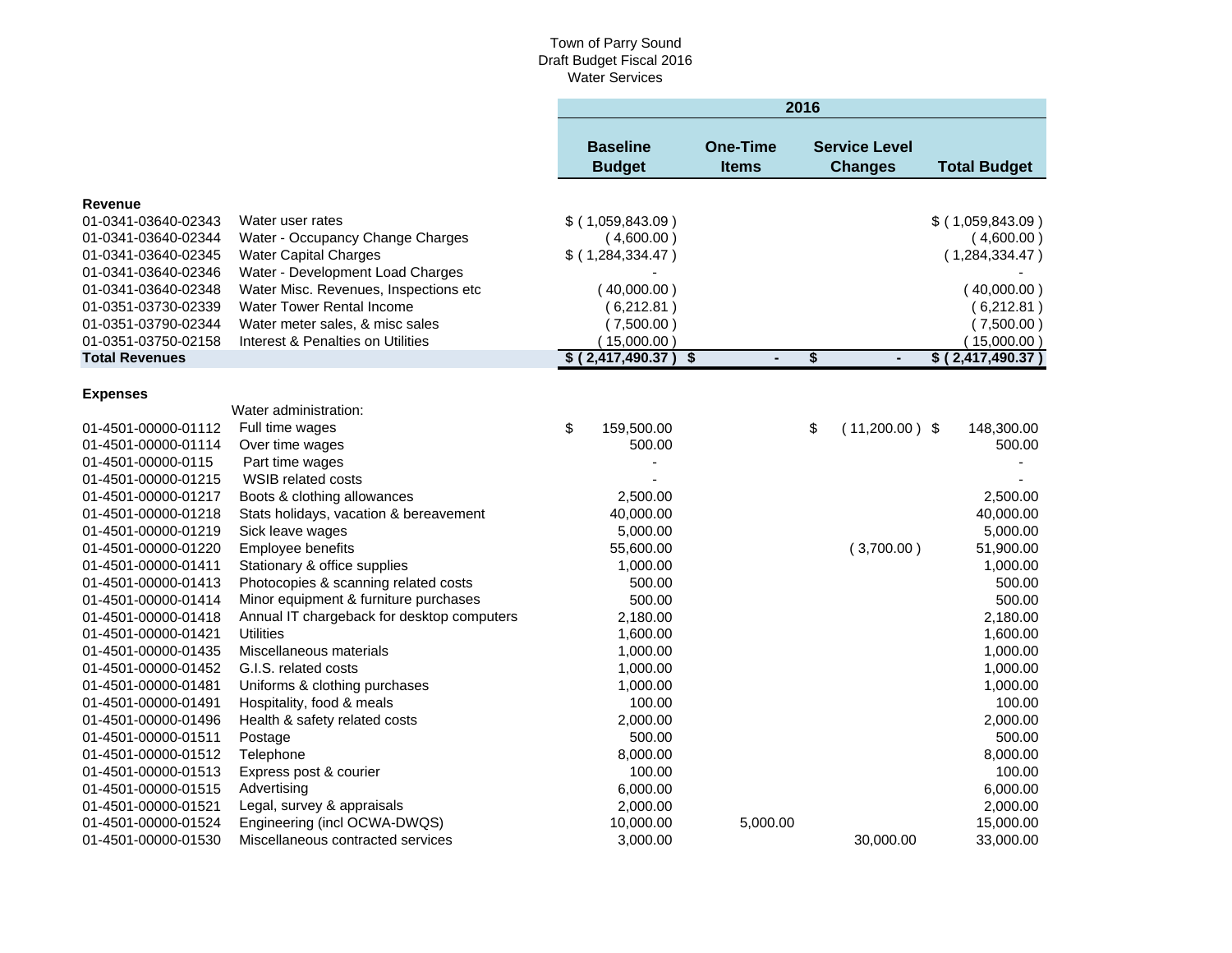|                     |                                                 | 2016                             |                                 |                                        |                     |  |  |
|---------------------|-------------------------------------------------|----------------------------------|---------------------------------|----------------------------------------|---------------------|--|--|
|                     |                                                 | <b>Baseline</b><br><b>Budget</b> | <b>One-Time</b><br><b>Items</b> | <b>Service Level</b><br><b>Changes</b> | <b>Total Budget</b> |  |  |
|                     |                                                 |                                  |                                 |                                        |                     |  |  |
| 01-4501-00000-01532 | General Consulting - incl rate study & fin plan | 12,000.00                        | 13,000.00                       |                                        | 25,000.00           |  |  |
| 01-4501-00000-01533 | Life Cycle Plan/Study Related Costs             | 10,000.00                        |                                 |                                        | 10,000.00           |  |  |
| 01-4501-00000-01541 | Mileage                                         | 200.00                           |                                 |                                        | 200.00              |  |  |
| 01-4501-00000-01543 | Vehicle rentals                                 | 500.00                           |                                 |                                        | 500.00              |  |  |
| 01-4501-00000-01569 | Licenses & fees                                 | 1,200.00                         |                                 |                                        | 1,200.00            |  |  |
| 01-4501-00000-01581 | Membership fees & dues                          | 1,000.00                         |                                 |                                        | 1,000.00            |  |  |
| 01-4501-00000-01583 | Conferences & meetings                          | 2,500.00                         |                                 |                                        | 2,500.00            |  |  |
| 01-4501-00000-01584 | Staff training                                  | 20,000.00                        |                                 |                                        | 20,000.00           |  |  |
| 01-4501-00000-01591 | Building & property insurance                   | 26,200.00                        |                                 |                                        | 26,200.00           |  |  |
| 01-4501-00000-01595 | Public liability insurance                      | 12,800.00                        |                                 |                                        | 12,800.00           |  |  |
| 01-4501-00000-01597 | Insurance claims - deductibles                  |                                  |                                 |                                        |                     |  |  |
| 01-4501-00000-01642 | Uncollectible Water User Rates                  | 5,000.00                         |                                 |                                        | 5,000.00            |  |  |
| 01-4501-00000-01829 | Town Administration - charge back               | 105,200.00                       |                                 |                                        | 105,200.00          |  |  |
| 01-4501-00000-01914 | Internal equipment charges                      | 1,500.00                         |                                 |                                        | 1,500.00            |  |  |
| 01-4501-00000-01999 | Water Admin - Amortization Expense              |                                  |                                 |                                        |                     |  |  |
|                     | <b>Insert New Above</b>                         |                                  |                                 |                                        |                     |  |  |
| 01-4501-00000-????? | <b>Total Water administration</b>               | 501,680.00                       | 18,000.00                       | 15,100.00                              | 534,780.00          |  |  |
|                     |                                                 |                                  |                                 |                                        |                     |  |  |
|                     | Water retired employee costs:                   |                                  |                                 |                                        |                     |  |  |
| 01-4501-04580-01216 | Water Works Retired Employee Insur.             | 9,700.00                         |                                 |                                        | 9,700.00            |  |  |
|                     | <b>Insert New Above</b>                         |                                  |                                 |                                        |                     |  |  |
| 01-4501-04???-????? | Total Water retired employee costs              | 9,700.00                         | $\blacksquare$                  | $\blacksquare$                         | 9,700.00            |  |  |
|                     |                                                 |                                  |                                 |                                        |                     |  |  |
|                     |                                                 |                                  |                                 |                                        |                     |  |  |
|                     | Larger unlicensed equipment:                    |                                  |                                 |                                        |                     |  |  |
| 01-4501-07777-01112 | Water Equip - F/T Wages                         |                                  |                                 |                                        |                     |  |  |
| 01-4501-07777-01220 | Water Equip - Emp Benefits                      |                                  |                                 |                                        |                     |  |  |
| 01-4501-07777-01556 | Repairs & maintenance                           | 1,000.00                         |                                 |                                        | 1,000.00            |  |  |
| 01-4501-07777-01999 | Water - Equip/Mach-Amortization Expense         | 21,500.00                        |                                 |                                        | 21,500.00           |  |  |
|                     | <b>Insert New Above</b>                         |                                  |                                 |                                        |                     |  |  |
| 01-4501-07777-????? | Total Larger unlicensed equipment               | 22,500.00                        | $\overline{\phantom{a}}$        | $\blacksquare$                         | 22,500.00           |  |  |
|                     |                                                 |                                  |                                 |                                        |                     |  |  |
|                     | Vehicles & licensed equipment:                  |                                  |                                 |                                        |                     |  |  |
| 01-4501-08888-01112 | Full time wages                                 | 1,000.00                         |                                 |                                        | 1,000.00            |  |  |
| 01-4501-08888-01220 | <b>Employee benefits</b>                        | 200.00                           |                                 |                                        | 200.00              |  |  |
| 01-4501-08888-01435 | Miscellaneous materials                         | 500.00                           |                                 |                                        | 500.00              |  |  |
| 01-4501-08888-01442 | Fuel                                            | 8,500.00                         |                                 |                                        | 8,500.00            |  |  |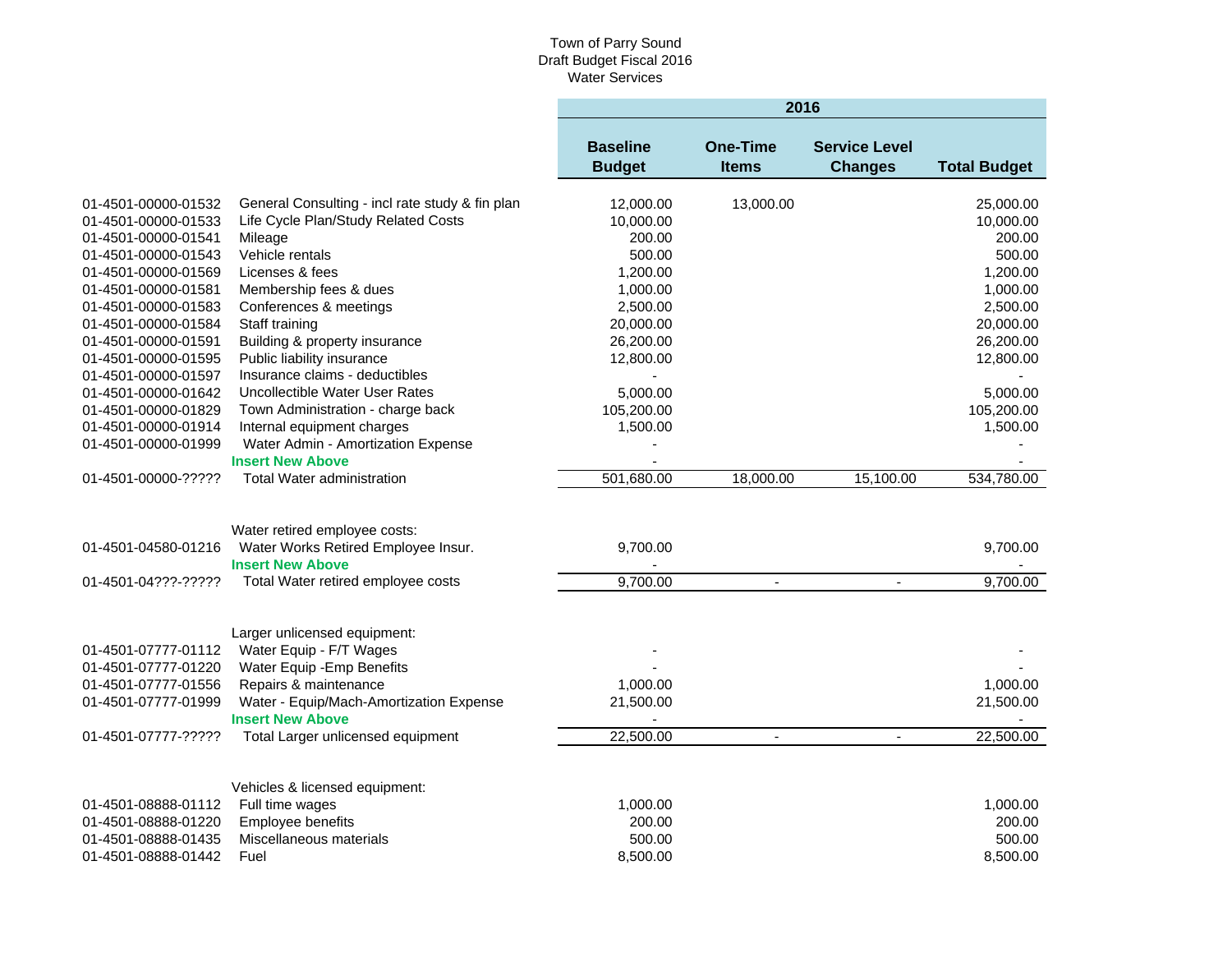|                     |                                       | 2016                             |                                 |                                        |                     |  |  |
|---------------------|---------------------------------------|----------------------------------|---------------------------------|----------------------------------------|---------------------|--|--|
|                     |                                       | <b>Baseline</b><br><b>Budget</b> | <b>One-Time</b><br><b>Items</b> | <b>Service Level</b><br><b>Changes</b> | <b>Total Budget</b> |  |  |
| 01-4501-08888-01446 | Licenses                              | 250.00                           |                                 |                                        | 250.00              |  |  |
| 01-4501-08888-01556 | Repairs & maintenance                 | 3,000.00                         |                                 |                                        | 3,000.00            |  |  |
| 01-4501-08888-01594 | Insurance                             | 1,200.00                         |                                 |                                        | 1,200.00            |  |  |
| 01-4501-08888-01911 | Internal useage                       | (50,500.00)                      |                                 |                                        | (50,500.00)         |  |  |
| 01-4501-08888-01914 | Internal equipment charges            |                                  |                                 |                                        |                     |  |  |
| 01-4501-08888-01999 | Amortization of vehicles              | 11,100.00                        |                                 |                                        | 11,100.00           |  |  |
|                     | <b>Insert New Above</b>               |                                  |                                 |                                        |                     |  |  |
| 01-4501-08888-????? | Total Vehicles & licensed equipment   | 24,750.00                        | $\blacksquare$                  | $\blacksquare$                         | 24,750.00           |  |  |
|                     | Small tools & equipment:              |                                  |                                 |                                        |                     |  |  |
| 01-4501-09450-01112 | Full time wages                       | 500.00                           |                                 |                                        | 500.00              |  |  |
| 01-4501-09450-01220 | Employee benefits                     | 150.00                           |                                 |                                        | 150.00              |  |  |
| 01-4501-09450-01556 | Repairs & maintenance                 | 500.00                           |                                 |                                        | 500.00              |  |  |
|                     | <b>Insert New Above</b>               |                                  |                                 |                                        | $\blacksquare$      |  |  |
| 01-4501-09???-????? | Total Small tools & equipment         | 1,150.00                         | $\blacksquare$                  | $\blacksquare$                         | 1,150.00            |  |  |
| 01-4503-00000-01421 | Water filling station:<br>Utilities   | 700.00                           |                                 |                                        | 700.00              |  |  |
| 01-4503-00000-01999 | Amortization of capital assets        | 5,300.00                         |                                 |                                        | 5,300.00            |  |  |
|                     | <b>Insert New Above</b>               |                                  |                                 |                                        |                     |  |  |
| 01-4503-?????-????? | Total Water filling station           | 6,000.00                         | $\blacksquare$                  | $\blacksquare$                         | 6,000.00            |  |  |
|                     | Booster pumping station:              |                                  |                                 |                                        |                     |  |  |
| 01-4504-00000-01112 | Full time wages                       | 7,000.00                         |                                 |                                        | 7,000.00            |  |  |
| 01-4504-00000-01114 | Overtime wages                        | 500.00                           |                                 |                                        | 500.00              |  |  |
| 01-4504-00000-01115 | Part time wages                       |                                  |                                 |                                        |                     |  |  |
| 01-4504-00000-01114 | Stat holidays, vacation & bereavement |                                  |                                 |                                        |                     |  |  |
| 01-4504-00000-01220 | Employee benefits                     | 2,000.00                         |                                 |                                        | 2,000.00            |  |  |
| 01-4504-00000-01421 | Utilities - water, electric, etc      | 5,000.00                         |                                 |                                        | 5,000.00            |  |  |
| 01-4504-00000-01454 | Small tools                           | 100.00                           |                                 |                                        | 100.00              |  |  |
| 01-4504-00000-01529 | Miscellaneous contracts for service   | 1,000.00                         |                                 |                                        | 1,000.00            |  |  |
| 01-4504-00000-01556 | Repairs & maintenance                 | 2,500.00                         |                                 |                                        | 2,500.00            |  |  |
| 01-4504-00000-01914 | Internal equipment charges            | 2,500.00                         |                                 |                                        | 2,500.00            |  |  |
| 01-4504-00000-01999 | Amortization of capital assets        | 12,800.00                        |                                 |                                        | 12,800.00           |  |  |
|                     | <b>Insert New Above</b>               |                                  |                                 |                                        |                     |  |  |
| 01-4504-?????-????? | Total Booster pumping station         | 33,400.00                        | $\blacksquare$                  | $\blacksquare$                         | 33,400.00           |  |  |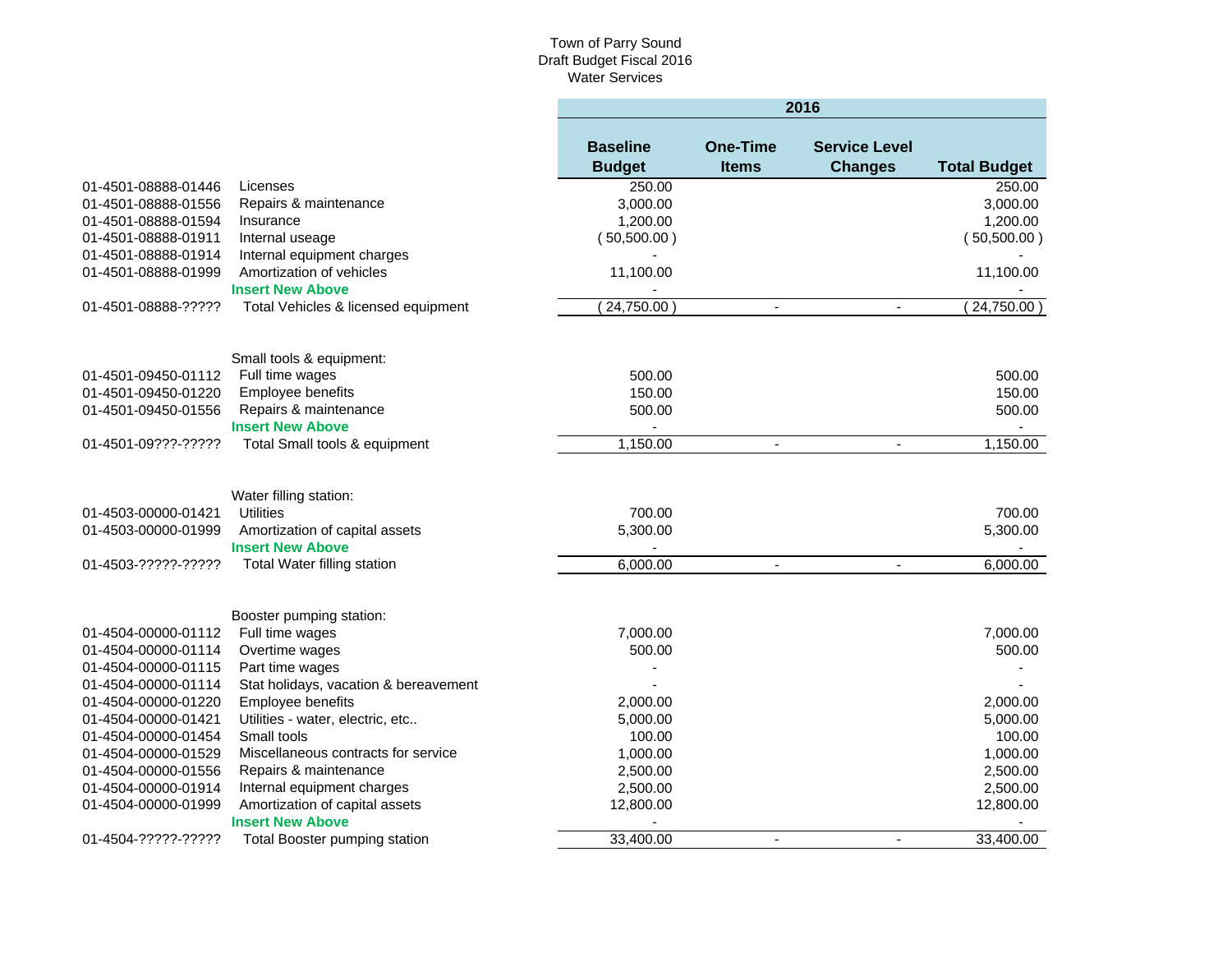٠

|                                            |                                          | 2016                             |                                 |                                        |                       |  |
|--------------------------------------------|------------------------------------------|----------------------------------|---------------------------------|----------------------------------------|-----------------------|--|
|                                            |                                          | <b>Baseline</b><br><b>Budget</b> | <b>One-Time</b><br><b>Items</b> | <b>Service Level</b><br><b>Changes</b> | <b>Total Budget</b>   |  |
|                                            | Water towers/reserviors:                 |                                  |                                 |                                        |                       |  |
| 01-4505-00000-01112                        | Full time wages                          | 17,000.00                        |                                 |                                        | 17,000.00             |  |
| 01-4505-00000-01114                        | Over time wages                          | 1,000.00                         |                                 |                                        | 1,000.00              |  |
| 01-4505-00000-01115                        | Part time wages                          |                                  |                                 |                                        |                       |  |
| 01-4505-00000-01218                        | Stats holidays, vacation & bereavement   |                                  |                                 |                                        |                       |  |
| 01-4505-00000-01220                        | Employee benefits                        | 5,000.00                         |                                 |                                        | 5,000.00              |  |
| 01-4505-00000-01421                        | Utilities (Water, Elect)                 | 7,500.00                         |                                 |                                        | 7,500.00              |  |
| 01-4505-00000-01435                        | Miscellaneous materials                  | 2,000.00                         |                                 |                                        | 2,000.00              |  |
| 01-4505-00000-01454                        | Small tools                              | 500.00                           |                                 |                                        | 500.00                |  |
| 01-4505-00000-01529                        | Miscellaneous contracts for services     | 1,000.00                         |                                 |                                        | 1,000.00              |  |
| 01-4505-00000-01556                        | Repairs & maintenance                    | 15,000.00                        |                                 |                                        | 15,000.00             |  |
| 01-4505-00000-01914                        | Internal equipment charges               | 10,000.00                        |                                 |                                        | 10,000.00             |  |
| 01-4505-00000-01999                        | Amortization of capital assets           | 75,800.00                        |                                 |                                        | 75,800.00             |  |
|                                            | <b>Insert New Above</b>                  |                                  |                                 |                                        |                       |  |
| 01-4505-?????-?????                        | <b>Total Water towers/reserviors</b>     | 134,800.00                       | $\blacksquare$                  | $\blacksquare$                         | 134,800.00            |  |
|                                            |                                          |                                  |                                 |                                        |                       |  |
|                                            |                                          |                                  |                                 |                                        |                       |  |
|                                            | General equipment:                       |                                  |                                 |                                        |                       |  |
| 01-4506-00000-01112                        | Full time wages                          | 8,000.00                         |                                 |                                        | 8,000.00              |  |
| 01-4506-00000-01114                        | Over time wages                          | 100.00                           |                                 |                                        | 100.00                |  |
| 01-4506-00000-01115                        | Part time wages                          |                                  |                                 |                                        |                       |  |
| 01-4506-00000-01218                        | Stats holidays, vacation & bereavement   |                                  |                                 |                                        |                       |  |
| 01-4506-00000-01220                        | Employee benefits                        | 2,500.00                         |                                 |                                        | 2,500.00              |  |
| 01-4506-00000-01435                        | Miscellaneous materials                  | 2,500.00                         |                                 |                                        | 2,500.00              |  |
| 01-4506-00000-01442                        | Gasoline                                 | 500.00                           |                                 |                                        | 500.00                |  |
| 01-4506-00000-01556                        | Repairs & maintenance                    | 2,000.00                         |                                 |                                        | 2,000.00              |  |
| 01-4506-00000-01914                        | Internal equipment charges               | 2,500.00                         |                                 |                                        | 2,500.00              |  |
|                                            | <b>Insert New Above</b>                  |                                  |                                 |                                        |                       |  |
| 01-4506-?????-?????                        | <b>Total General equipment</b>           | 18,100.00                        | $\blacksquare$                  | $\blacksquare$                         | 18,100.00             |  |
|                                            |                                          |                                  |                                 |                                        |                       |  |
|                                            |                                          |                                  |                                 |                                        |                       |  |
|                                            | Water mains (hydrants):                  |                                  |                                 |                                        |                       |  |
| 01-4507-00000-01112<br>01-4507-00000-01114 | Full time wages<br>Over time wages       | 27,000.00<br>3,000.00            |                                 |                                        | 27,000.00<br>3,000.00 |  |
| 01-4507-00000-01115                        | Part time wages                          |                                  |                                 |                                        |                       |  |
| 01-4507-00000-01218                        | Stats holidays, vacation & bereavement   |                                  |                                 |                                        |                       |  |
| 01-4507-00000-01220                        | Employee benefits                        | 8,000.00                         |                                 |                                        | 8,000.00              |  |
| 01-4507-00000-01421                        | <b>Utilities</b>                         | 2,600.00                         |                                 |                                        | 2,600.00              |  |
| 01-4507-00000-01435                        | Misc. materials (incl sampling stations) | 15,000.00                        |                                 |                                        | 15,000.00             |  |
|                                            |                                          |                                  |                                 |                                        |                       |  |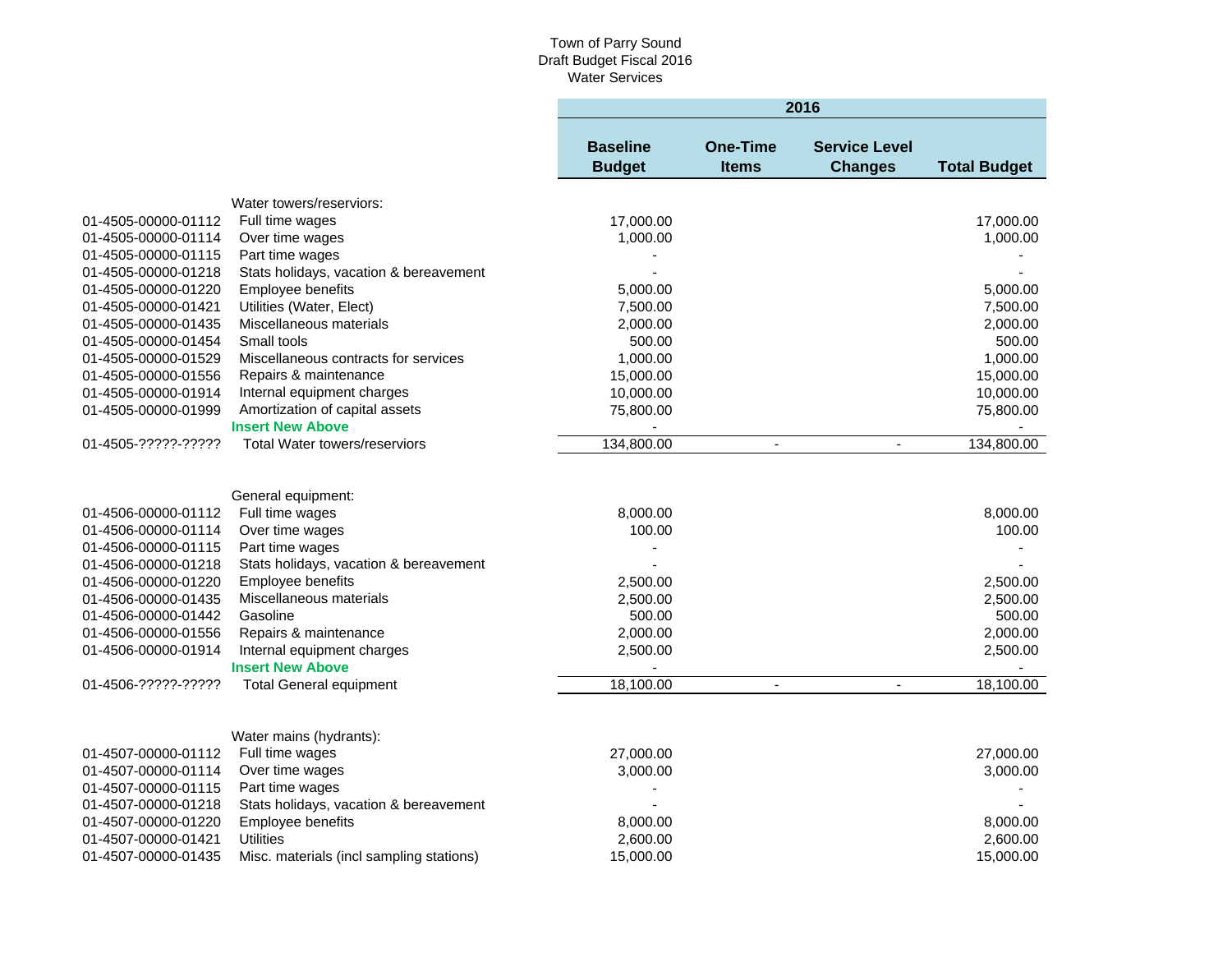|                     |                                                  | 2016                             |                                 |                                        |                     |  |  |
|---------------------|--------------------------------------------------|----------------------------------|---------------------------------|----------------------------------------|---------------------|--|--|
|                     |                                                  | <b>Baseline</b><br><b>Budget</b> | <b>One-Time</b><br><b>Items</b> | <b>Service Level</b><br><b>Changes</b> | <b>Total Budget</b> |  |  |
| 01-4507-00000-01491 | Hospitality, food & meals                        |                                  |                                 |                                        |                     |  |  |
| 01-4507-00000-01524 | Prof. fees (engineer/survey) planning/monitoring | 10,000.00                        |                                 |                                        | 10,000.00           |  |  |
|                     |                                                  |                                  |                                 |                                        |                     |  |  |
| 01-4507-00000-01529 | Miscellaneous contracts for services             | 40,000.00                        | 50,000.00                       |                                        | 90,000.00           |  |  |
| 01-4507-00000-01556 | Repairs & maintenance                            | 2,000.00                         |                                 |                                        | 2,000.00            |  |  |
| 01-4507-00000-01570 | Miscellaneous rentals                            | 1,500.00                         |                                 |                                        | 1,500.00            |  |  |
| 01-4507-00000-01914 | Internal equipment charges                       | 17,000.00                        |                                 |                                        | 17,000.00           |  |  |
| 01-4507-01920-01999 | Amortization of water mains                      | 162,700.00                       |                                 |                                        | 162,700.00          |  |  |
| 01-4507-01921-01999 | Amortization water valves & boxes                | 7,600.00                         |                                 |                                        | 7,600.00            |  |  |
| 01-4507-01922-01999 | Amortization of hydrants                         | 29,700.00                        |                                 |                                        | 29,700.00           |  |  |
| 01-4507-04300-01312 | Forrest Street - Interest on debenture           |                                  |                                 | 17,625.23                              | 17,625.23           |  |  |
| 01-4507-04313-01312 | Gibson Street - Interest on debenture            | 15,850.12                        |                                 |                                        | 15,850.12           |  |  |
| 01-4507-04363-01312 | McDougall Water Tower - interest on debenture    | 49,693.28                        |                                 |                                        | 49,693.28           |  |  |
|                     | <b>Insert New Above</b>                          |                                  |                                 |                                        |                     |  |  |
| 01-4507-?????-????? | Total Water mains (hydrants)                     | 391,643.40                       | 50,000.00                       | 17,625.23                              | 459,268.63          |  |  |
|                     |                                                  |                                  |                                 |                                        |                     |  |  |
|                     | Laterals & services:                             |                                  |                                 |                                        |                     |  |  |
| 01-4508-00000-01112 | Full time wages                                  | 30,000.00                        |                                 |                                        | 30,000.00           |  |  |
| 01-4508-00000-01114 | Over time wages                                  | 3,000.00                         |                                 |                                        | 3,000.00            |  |  |
| 01-4508-00000-0115  | Part time wages                                  |                                  |                                 |                                        |                     |  |  |
| 01-4508-00000-01218 | Stats holidays, vacation & bereavement           |                                  |                                 |                                        |                     |  |  |
| 01-4508-00000-01220 | Employee benefits                                | 9,000.00                         |                                 |                                        | 9,000.00            |  |  |
| 01-4508-00000-01435 | Miscellaneous materials                          | 5,000.00                         |                                 |                                        | 5,000.00            |  |  |
| 01-4508-00000-01454 | Small tools                                      | 500.00                           |                                 |                                        | 500.00              |  |  |
| 01-4508-00000-01529 | Miscellaneous contracts for services             | 50,000.00                        |                                 |                                        | 50,000.00           |  |  |
| 01-4508-00000-01556 | Repairs & maintenance                            | 20,000.00                        |                                 |                                        | 20,000.00           |  |  |
| 01-4508-00000-01570 | Miscellaneous rentals                            | 500.00                           |                                 |                                        | 500.00              |  |  |
| 01-4508-00000-01914 | Internal equipment charges                       | 13,000.00                        |                                 |                                        | 13,000.00           |  |  |
|                     | <b>Insert New Above</b>                          |                                  |                                 |                                        |                     |  |  |
| 01-4508-?????-????? | <b>Total Laterals &amp; services</b>             | 131,000.00                       | $\overline{a}$                  | $\overline{\phantom{a}}$               | 131,000.00          |  |  |
|                     |                                                  |                                  |                                 |                                        |                     |  |  |
|                     | Water meters:                                    |                                  |                                 |                                        |                     |  |  |
| 01-4509-00000-01112 | Full time wages                                  | 8,000.00                         |                                 |                                        | 8.000.00            |  |  |

01-4509-00000-01114 Over time wages 500.00 500.00 01-4509-00000-01115 Part time wages and the state of the state of the state of the state of the state of the state of the state of the state of the state of the state of the state of the state of the state of the state of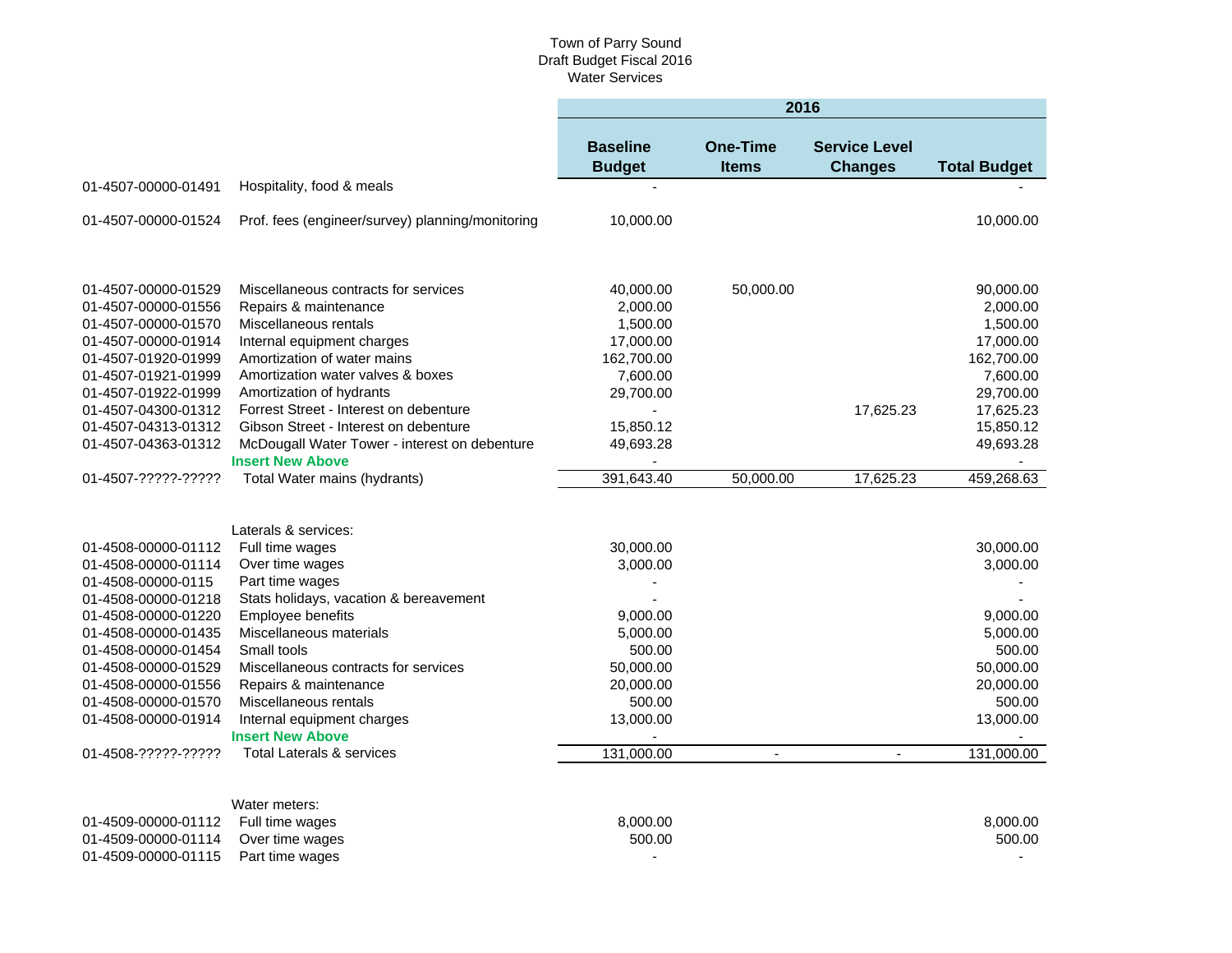|                              |                                        | 2016                             |                                 |                                        |                     |  |
|------------------------------|----------------------------------------|----------------------------------|---------------------------------|----------------------------------------|---------------------|--|
|                              |                                        | <b>Baseline</b><br><b>Budget</b> | <b>One-Time</b><br><b>Items</b> | <b>Service Level</b><br><b>Changes</b> | <b>Total Budget</b> |  |
| 01-4509-00000-01218          | Stats holidays, vacation & bereavement |                                  |                                 |                                        |                     |  |
| 01-4509-00000-01220          | Employee benefits                      | 2,500.00                         |                                 |                                        | 2,500.00            |  |
| 01-4509-00000-01434          | Minor purchases - water meters         | 15,000.00                        |                                 |                                        | 15,000.00           |  |
| 01-4509-00000-01435          | Miscellaneous materials                | 1,000.00                         |                                 |                                        | 1,000.00            |  |
| 01-4509-00000-01454          | Small tools                            | 200.00                           |                                 |                                        | 200.00              |  |
| 01-4509-00000-01914          | Internal equipment charges             | 3,000.00                         |                                 |                                        | 3,000.00            |  |
|                              | <b>Insert New Above</b>                |                                  |                                 |                                        |                     |  |
| 01-4509-?????-?????          | <b>Total Water meters</b>              | 30,200.00                        | $\blacksquare$                  | $\blacksquare$                         | 30,200.00           |  |
|                              | Water filtration plant:                |                                  |                                 |                                        |                     |  |
| 01-4701-00000-01112          | Full time wages                        | 58,000.00                        |                                 |                                        | 58,000.00           |  |
| 01-4701-00000-01114          | Over time wages                        | 21,000.00                        |                                 |                                        | 21,000.00           |  |
| 01-4701-00000-01115          | Part time wages                        |                                  |                                 |                                        |                     |  |
| 01-4701-00000-01218          | Stats holidays, vacation & bereavement |                                  |                                 |                                        |                     |  |
| 01-4701-00000-01220          | Employee benefits                      | 17,000.00                        |                                 |                                        | 17,000.00           |  |
| 01-4701-00000-01312          | Interest on WTP debenture              | 59,501.00                        |                                 |                                        | 59,501.00           |  |
| 01-4701-00000-01411          | Stationary and office supplies         | 1,000.00                         |                                 |                                        | 1,000.00            |  |
| 01-4701-00000-01421          | <b>Utilities</b>                       | 150,000.00                       |                                 |                                        | 150,000.00          |  |
| 01-4701-00000-01434          | Chemicals                              | 60,000.00                        |                                 |                                        | 60,000.00           |  |
| 01-4701-00000-01435          | Miscellaneous materials                | 8,000.00                         |                                 |                                        | 8,000.00            |  |
| 01-4701-00000-01442          | Gasoline                               | 500.00                           |                                 |                                        | 500.00              |  |
| 01-4701-00000-01452          | Minor plant equipment purchases        | 5,000.00                         |                                 |                                        | 5,000.00            |  |
| 01-4701-00000-01454          | Small tools                            | 500.00                           |                                 |                                        | 500.00              |  |
| 01-4701-00000-01471          | Cleaning supplies                      | 1,000.00                         |                                 |                                        | 1,000.00            |  |
| 01-4701-00000-01496          | Health & safety related costs          | 2,000.00                         |                                 |                                        | 2,000.00            |  |
| 01-4701-00000-01513          | Express post & courier                 | 500.00                           |                                 |                                        | 500.00              |  |
| 01-4701-00000-01517          | IT related costs including internet    | 2,500.00                         |                                 |                                        | 2,500.00            |  |
| 01-4701-00000-01524          | Engineering                            | 5,000.00                         |                                 |                                        | 5,000.00            |  |
| 01-4701-00000-01529          | Miscellaneous contracts for services   | 35,000.00                        |                                 |                                        | 35,000.00           |  |
| 01-4701-00000-01532          | Water testing costs                    | 15,000.00                        |                                 |                                        | 15,000.00           |  |
| 01-4701-00000-01556          | Repairs & maintenance                  | 20,000.00                        |                                 |                                        | 20,000.00           |  |
| 01-4701-00000-01914          | Internal equipment charges             | 1,000.00                         |                                 |                                        | 1,000.00            |  |
| 01-4701-00000-01999          | Amortization of capital assets         | 317,300.00                       |                                 |                                        | 317,300.00          |  |
|                              | <b>Insert New Above</b>                |                                  |                                 |                                        |                     |  |
| 01-4701-?????-?????          | Total Water filtration plant           | 779,801.00                       | $\overline{\phantom{a}}$        | $\sim$                                 | 779,801.00          |  |
| <b>Total Water Expenses</b>  |                                        | 2,035,224.40<br>S                | \$.<br>68,000,00                | 32,725.23<br><b>S</b>                  | 2,135,949.63<br>S.  |  |
| <b>Net (Surplus) Deficit</b> |                                        | S<br>$(382, 265.97)$ \$          | 68,000.00                       | 32.725.23<br>S                         | (281, 540.74)<br>S  |  |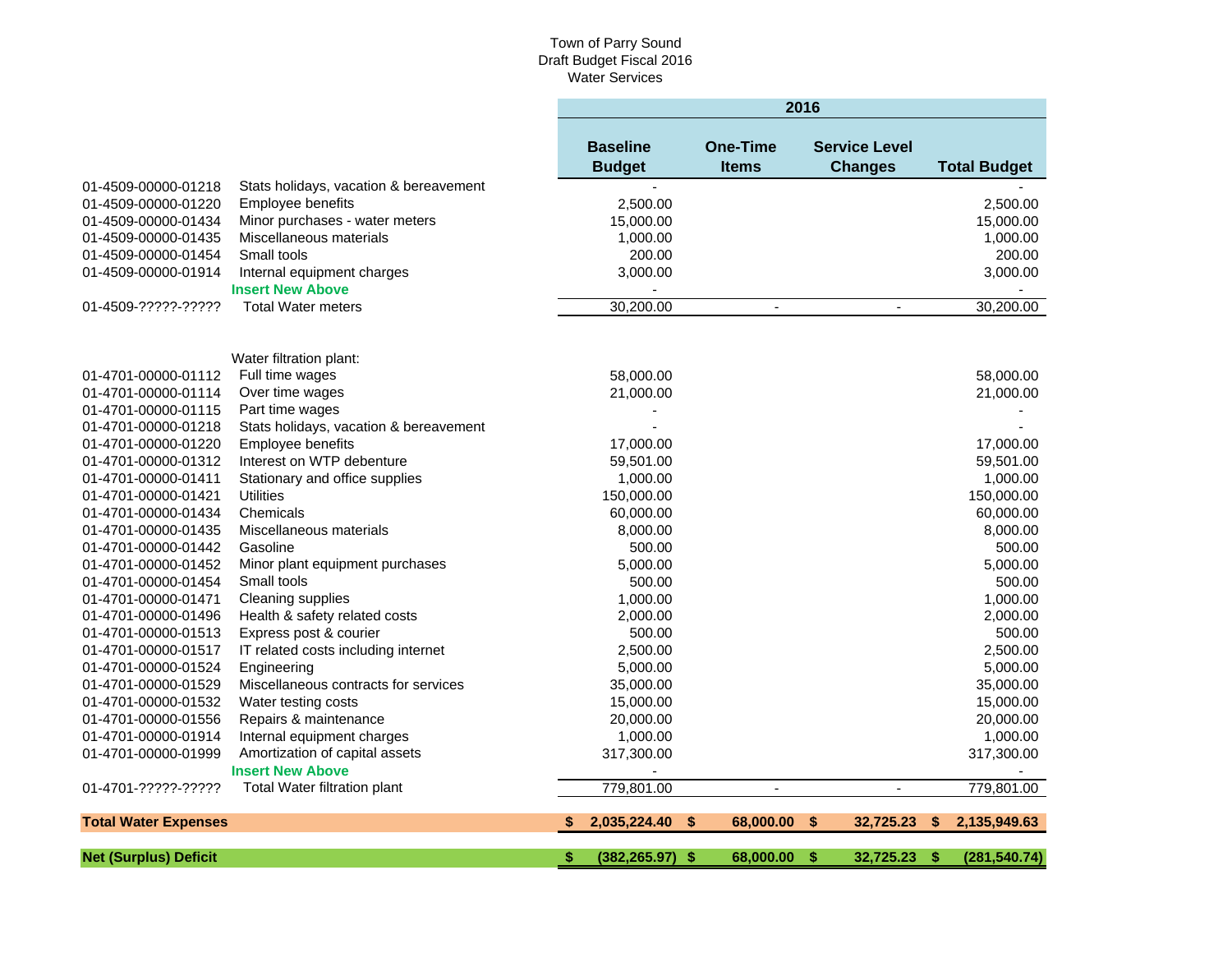### Town of Parry Sound Draft Budget Fiscal 2016 Waste Management

|                                            |                                                      | 2016 |                                  |                                 |    |                                        |    |                          |
|--------------------------------------------|------------------------------------------------------|------|----------------------------------|---------------------------------|----|----------------------------------------|----|--------------------------|
|                                            |                                                      |      | <b>Baseline</b><br><b>Budget</b> | <b>One-Time</b><br><b>Items</b> |    | <b>Service Level</b><br><b>Changes</b> |    | <b>Total Budget</b>      |
| <b>Revenue</b>                             |                                                      |      |                                  |                                 |    |                                        |    |                          |
| 01-0341-03610-02523                        | Ontario Grants - WDO, Recycling, Blue Boxes          | \$   | 44,866.60)                       |                                 |    |                                        | \$ | (44,866.60)              |
| 01-0341-03630-02513                        | Other Municipalities - Waste Disposal Fees           |      | (7,700.00)                       |                                 |    |                                        |    | (7,700.00)               |
| 01-0341-03630-02515                        | Other Municipalities - HHW Admin and Overhead        |      | (3,900.00)                       |                                 |    |                                        |    | (3,900.00)               |
| 01-0341-03640-02513                        | Garbage tags                                         |      | 38,000.00)                       |                                 |    |                                        |    | (38,000.00)              |
| 01-0341-03640-02518                        | O.C.C. Tipping Fees                                  |      | (10,000.00)                      |                                 |    |                                        |    | (10,000.00)              |
| 01-0341-03640-02519                        | E-Waste Recovery                                     |      | (6,000.00)                       |                                 |    |                                        |    | (6,000.00)               |
| 01-0341-03640-02520                        | <b>Tire Recovery</b>                                 |      | (500.00)                         |                                 |    |                                        |    | (500.00)                 |
| 01-0351-03790-02523                        | Mulch/compost material sales                         |      | (1,000.00)                       |                                 |    |                                        |    | (1,000.00)               |
| <b>Total Revenues</b>                      | <b>Insert New Above</b>                              | - \$ | (111,966.60)<br>-\$              |                                 | \$ |                                        | \$ | (111,966.60)             |
|                                            |                                                      |      |                                  |                                 |    |                                        |    |                          |
| <b>Expenses</b>                            |                                                      |      |                                  |                                 |    |                                        |    |                          |
|                                            | Waste management administration:                     |      |                                  |                                 |    |                                        |    |                          |
| 01-4200-00000-01112                        | Full time wages                                      | \$   | 43,447.00                        |                                 | \$ | $(6,785.00)$ \$                        |    | 36,662.00                |
| 01-4200-00000-01114                        | Over time wages                                      |      | 50.00                            |                                 |    |                                        |    | 50.00                    |
| 01-4200-00000-01115                        | Part time wages                                      |      | 500.00                           |                                 |    |                                        |    | 500.00                   |
| 01-4200-00000-01218                        | Stats holiday, vacation & bereavement                |      | 12,941.00                        |                                 |    | (6,641.00)                             |    | 6,300.00                 |
| 01-4200-00000-01219                        | Sick leave wages                                     |      | 2,038.00                         |                                 |    |                                        |    | 2,038.00                 |
| 01-4200-00000-01220                        | <b>Employee benefits</b>                             |      | 17,100.00                        |                                 |    | (4,800.00)                             |    | 12,300.00                |
|                                            | <b>Insert New Above</b>                              |      |                                  |                                 |    |                                        |    |                          |
| 01-4200-?????-?????                        | Total Waste management administration                |      | 76,076.00                        | $\blacksquare$                  |    | (18,226.00)                            |    | 57,850.00                |
|                                            |                                                      |      |                                  |                                 |    |                                        |    |                          |
|                                            | Waste disposal general:                              |      |                                  |                                 |    |                                        |    |                          |
| 01-4201-00000-01413                        | Photocopies & scanning related costs                 |      |                                  |                                 |    |                                        |    |                          |
| 01-4201-00000-01515                        | Advertising<br>Miscellaneous contracted services     |      | 1,000.00                         |                                 |    |                                        |    | 1,000.00                 |
| 01-4201-00000-01529<br>01-4201-00000-01829 | Revenue fees for netting                             |      | 172,000.00<br>(8,600.00)         |                                 |    |                                        |    | 172,000.00<br>(8,600.00) |
|                                            | <b>Insert New Above</b>                              |      |                                  |                                 |    |                                        |    |                          |
| 01-4201-00000-?????                        | Total Waste disposal general                         |      | 164,400.00                       | $\sim$                          |    | $\blacksquare$                         |    | 164,400.00               |
|                                            |                                                      |      |                                  |                                 |    |                                        |    |                          |
|                                            |                                                      |      |                                  |                                 |    |                                        |    |                          |
| 01-4201-04239-01530                        | MacFarlane site closure:<br>Monitoring related costs |      | 11,000.00                        |                                 |    |                                        |    | 11,000.00                |
|                                            | <b>Insert New Above</b>                              |      |                                  |                                 |    |                                        |    |                          |
| 01-4201-04239-?????                        | Total MacFarlane site closure                        |      | 11,000.00                        |                                 |    | $\blacksquare$                         |    | 11,000.00                |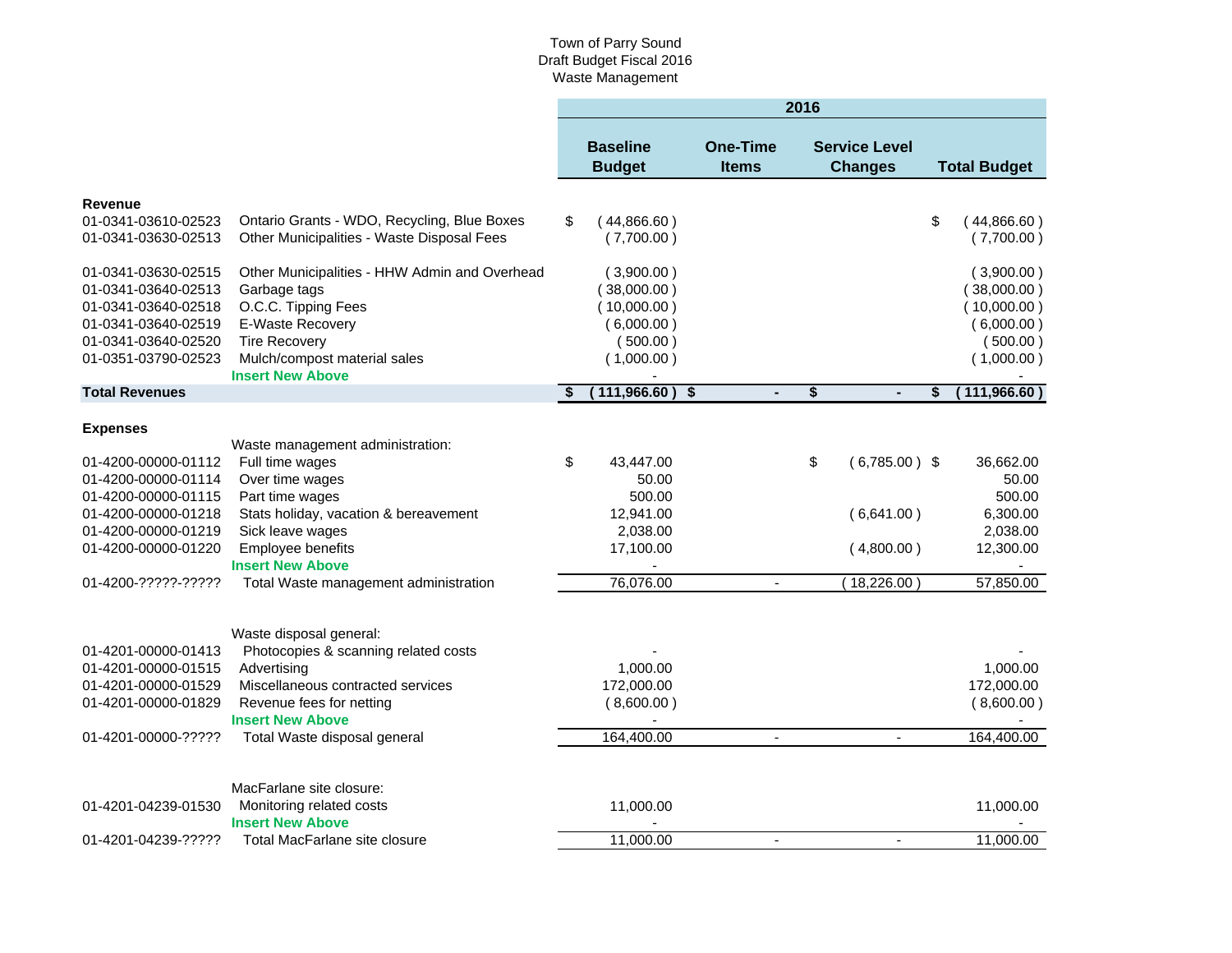# Town of Parry Sound Draft Budget Fiscal 2016 Waste Management

|                     |                                                  | 2016                             |                          |                                        |                     |  |  |
|---------------------|--------------------------------------------------|----------------------------------|--------------------------|----------------------------------------|---------------------|--|--|
|                     |                                                  | <b>Baseline</b><br><b>Budget</b> | One-Time<br><b>Items</b> | <b>Service Level</b><br><b>Changes</b> | <b>Total Budget</b> |  |  |
|                     | MacFarlane transfer site:                        |                                  |                          |                                        |                     |  |  |
| 01-4201-04240-01112 | Full time wages                                  | 16,100.00                        |                          |                                        | 16,100.00           |  |  |
| 01-4201-04240-01114 | Over time wages                                  | 2.000.00                         |                          |                                        | 2,000.00            |  |  |
| 01-4201-04240-01115 | Part time wages                                  | 6,500.00                         |                          |                                        | 6,500.00            |  |  |
| 01-4201-04240-01217 | Boot & clothing allowances                       | 450.00                           |                          |                                        | 450.00              |  |  |
| 01-4201-04240-01218 | Stats holidays, vacation & bereavement           | 510.00                           |                          |                                        | 510.00              |  |  |
| 01-4201-04240-01220 | Employee benefits                                | 6,000.00                         |                          |                                        | 6,000.00            |  |  |
| 01-4201-04240-01421 | <b>Utilities</b>                                 | 3,500.00                         |                          |                                        | 3,500.00            |  |  |
| 01-4201-04240-01435 | Miscellaneous materials                          | 4,500.00                         |                          |                                        | 4,500.00            |  |  |
| 01-4201-04240-01496 | Health & safety related costs                    | 100.00                           |                          |                                        | 100.00              |  |  |
| 01-4201-04240-01512 | Telephone                                        | 900.00                           |                          |                                        | 900.00              |  |  |
| 01-4201-04240-01515 | Advertising                                      | 1,000.00                         |                          |                                        | 1,000.00            |  |  |
| 01-4201-04240-01529 | Contracted services (bin rentals, etc)           | 20,000.00                        |                          |                                        | 20,000.00           |  |  |
| 01-4201-04240-01531 | General construction contracts                   | 7,000.00                         |                          |                                        | 7,000.00            |  |  |
| 01-4201-04240-01534 | Contracted services (Transfer Station))          | 100,000.00                       |                          |                                        | 100,000.00          |  |  |
| 01-4201-04240-01556 | Repairs & maintenance                            | 1,500.00                         |                          |                                        | 1,500.00            |  |  |
| 01-4201-04240-01823 | Grants/Donations - Charitable Waste Program      | 500.00                           |                          |                                        | 500.00              |  |  |
| 01-4201-04240-01914 | Internal equipment charges                       | 1,500.00                         |                          |                                        | 1,500.00            |  |  |
| 01-4201-04240-01999 | Amortization of capital assets                   | 8,900.00                         |                          |                                        | 8,900.00            |  |  |
|                     | <b>Insert New Above</b>                          | $\blacksquare$                   |                          |                                        |                     |  |  |
| 01-4201-04240-????? | Total MacFarlane transfer site                   | 180,960.00                       | $\blacksquare$           | $\blacksquare$                         | 180,960.00          |  |  |
|                     |                                                  |                                  |                          |                                        |                     |  |  |
|                     | Town recycling program:                          |                                  |                          |                                        |                     |  |  |
| 01-4201-04241-01112 | Full time wages                                  | 8,662.00                         |                          |                                        | 8,662.00            |  |  |
| 01-4201-04241-01114 | Over time wages                                  | 2,000.00                         |                          |                                        | 2,000.00            |  |  |
| 01-4201-04241-01115 | Part time wages                                  | 3,000.00                         |                          |                                        | 3,000.00            |  |  |
| 01-4201-04241-01218 | Stats holidays, vacation & bereavement           | 408.00                           |                          |                                        | 408.00              |  |  |
| 01-4201-04241-01220 | Employee benefits                                | 2.750.00                         |                          |                                        | 2,750.00            |  |  |
|                     |                                                  |                                  |                          |                                        |                     |  |  |
| 01-4201-04241-01435 | Miscellaneous materials (incl. blue/green boxes) | 5,000.00                         |                          |                                        | 5,000.00            |  |  |
| 01-4201-04241-01534 | Processing contracted services                   | 25,000.00                        |                          |                                        | 25,000.00           |  |  |
| 01-4201-04241-01914 | Internal equipment charges                       | 100.00                           |                          |                                        | 100.00              |  |  |
|                     | <b>Insert New Above</b>                          |                                  |                          |                                        |                     |  |  |
| 01-4201-04241-????? | Total Town recycling program                     | 46,920.00                        | $\blacksquare$           | $\blacksquare$                         | 46,920.00           |  |  |
|                     |                                                  |                                  |                          |                                        |                     |  |  |

O.C.C. program: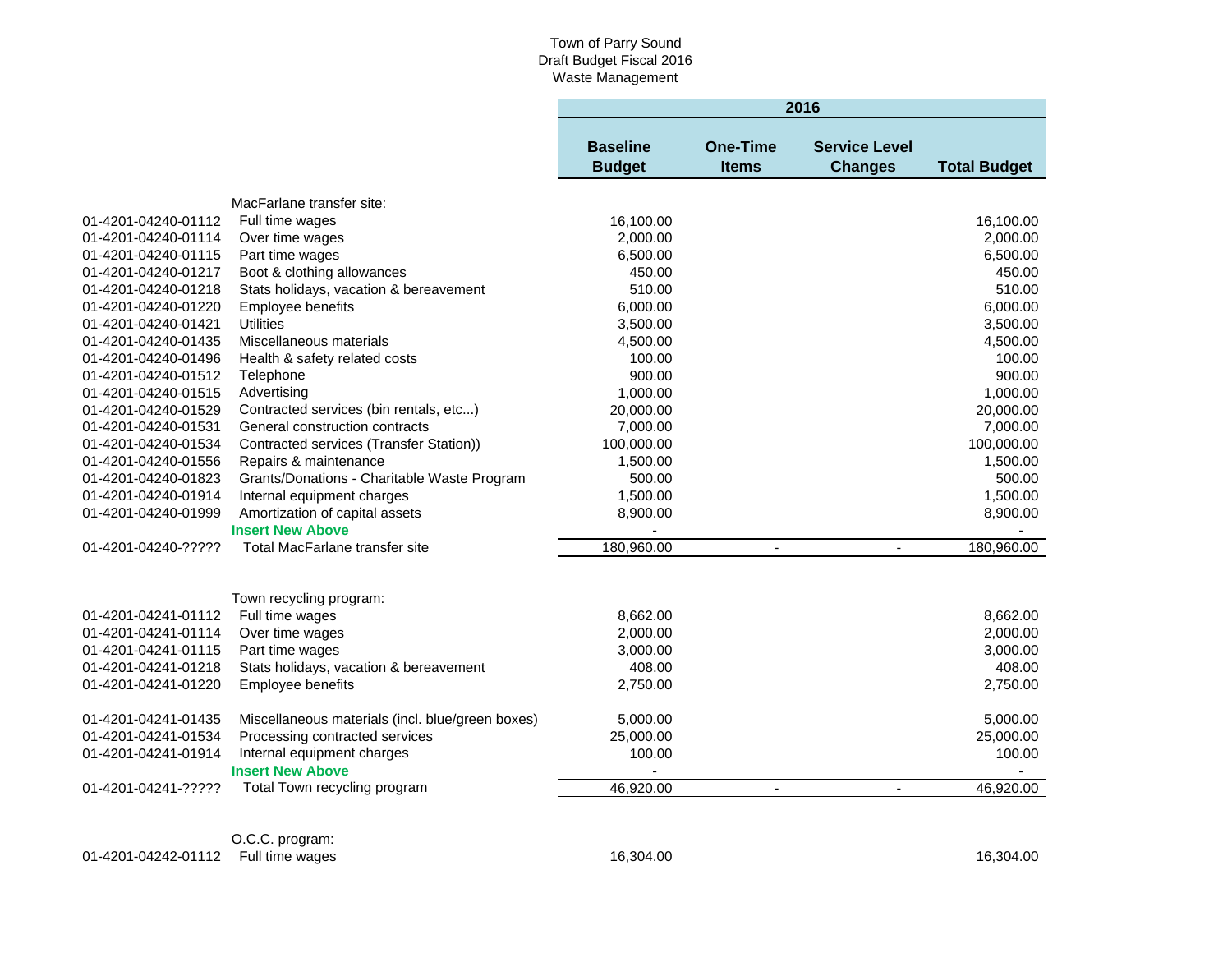### Town of Parry Sound Draft Budget Fiscal 2016 Waste Management

|                                            |                                                  | 2016                             |                                 |                                        |                     |  |
|--------------------------------------------|--------------------------------------------------|----------------------------------|---------------------------------|----------------------------------------|---------------------|--|
|                                            |                                                  | <b>Baseline</b><br><b>Budget</b> | <b>One-Time</b><br><b>Items</b> | <b>Service Level</b><br><b>Changes</b> | <b>Total Budget</b> |  |
| 01-4201-04242-01114                        | Over time wages                                  | 2,000.00                         |                                 |                                        | 2,000.00            |  |
| 01-4201-04242-01115                        | Part time wages                                  | 7,500.00                         |                                 |                                        | 7,500.00            |  |
| 01-4201-04242-01218                        | Stats holidays, vacation & bereavement           | 510.00                           |                                 |                                        | 510.00              |  |
| 01-4201-04242-01220                        | Employee benefits                                | 5,500.00                         |                                 |                                        | 5,500.00            |  |
| 01-4201-04242-01421                        | <b>Utilities</b>                                 |                                  |                                 |                                        |                     |  |
| 01-4201-04242-01435                        | Miscellaneous materials                          | 1,000.00                         |                                 |                                        | 1,000.00            |  |
| 01-4201-04242-01914                        | Internal equipment charges                       | 3,000.00                         |                                 |                                        | 3,000.00            |  |
|                                            | <b>Insert New Above</b>                          |                                  |                                 |                                        |                     |  |
| 01-4201-04242-?????                        | Total O.C.C. program                             | 35,814.00                        |                                 |                                        | 35,814.00           |  |
|                                            |                                                  |                                  |                                 |                                        |                     |  |
| 01-4201-04243-01112                        | H.H.W. proram:<br>Full time wages                | 9,681.00                         |                                 |                                        | 9,681.00            |  |
|                                            |                                                  | 2,000.00                         |                                 |                                        | 2,000.00            |  |
| 01-4201-04243-01114<br>01-4201-04243-01115 | Over time wages<br>Part time wages               | 2,500.00                         |                                 |                                        | 2,500.00            |  |
| 01-4201-04243-01218                        | Stats, Vacation, Bereavement                     | 102.00                           |                                 |                                        | 102.00              |  |
| 01-4201-04243-01220                        | Employee benefits                                | 3,300.00                         |                                 |                                        | 3,300.00            |  |
| 01-4201-04243-01435                        | Miscellaneous materials                          | 1,000.00                         |                                 |                                        | 1,000.00            |  |
|                                            | Health & safety related costs                    | 500.00                           |                                 |                                        | 500.00              |  |
| 01-4201-04243-01496                        |                                                  |                                  |                                 |                                        | 500.00              |  |
| 01-4201-04243-01515<br>01-4201-04243-01529 | Advertising<br>Miscellaneous contracted services | 500.00<br>65,000.00              |                                 |                                        | 65,000.00           |  |
|                                            | General consulting fees                          |                                  |                                 |                                        | 1,000.00            |  |
| 01-4201-04243-01532                        |                                                  | 1,000.00                         |                                 |                                        |                     |  |
| 01-4201-04243-01556                        | Repairs & maintenance                            | 100.00<br>300.00                 |                                 |                                        | 100.00<br>300.00    |  |
| 01-4201-04243-01584                        | Staff training                                   |                                  |                                 |                                        |                     |  |
| 01-4201-04243-01828                        | HHW Depot - Scrap batteries (cost recovery)      | (600.00)                         |                                 |                                        | (600.00)            |  |
| 01-4201-04243-01829                        | Expenditure recovery for netting                 | (45,000.00)                      |                                 |                                        | (45,000.00)         |  |
| 01-4201-04243-01914                        | Internal equipment charges                       | 500.00                           |                                 |                                        | 500.00              |  |
| 01-4201-04243-?????                        | <b>Insert New Above</b><br>Total H.H.W. proram   | 40,883.00                        | $\blacksquare$                  | $\blacksquare$                         | 40,883.00           |  |
|                                            |                                                  |                                  |                                 |                                        |                     |  |
|                                            | Recycling pick-up:                               |                                  |                                 |                                        |                     |  |
| 01-4201-04244-01534                        | Contracted services - collection                 | 126,000.00                       |                                 |                                        | 126,000.00          |  |
|                                            | <b>Insert New Above</b>                          |                                  |                                 |                                        |                     |  |
| 01-4201-04244-?????                        | Total Recycling pick-up                          | 126,000.00                       | $\blacksquare$                  | $\blacksquare$                         | 126,000.00          |  |
|                                            | Compost program:                                 |                                  |                                 |                                        |                     |  |
| 01-4201-04245-01112                        | Full time wages                                  | 19,871.00                        |                                 |                                        | 19,871.00           |  |
| 01-4201-04245-01114                        | Over time wages                                  | 500.00                           |                                 |                                        | 500.00              |  |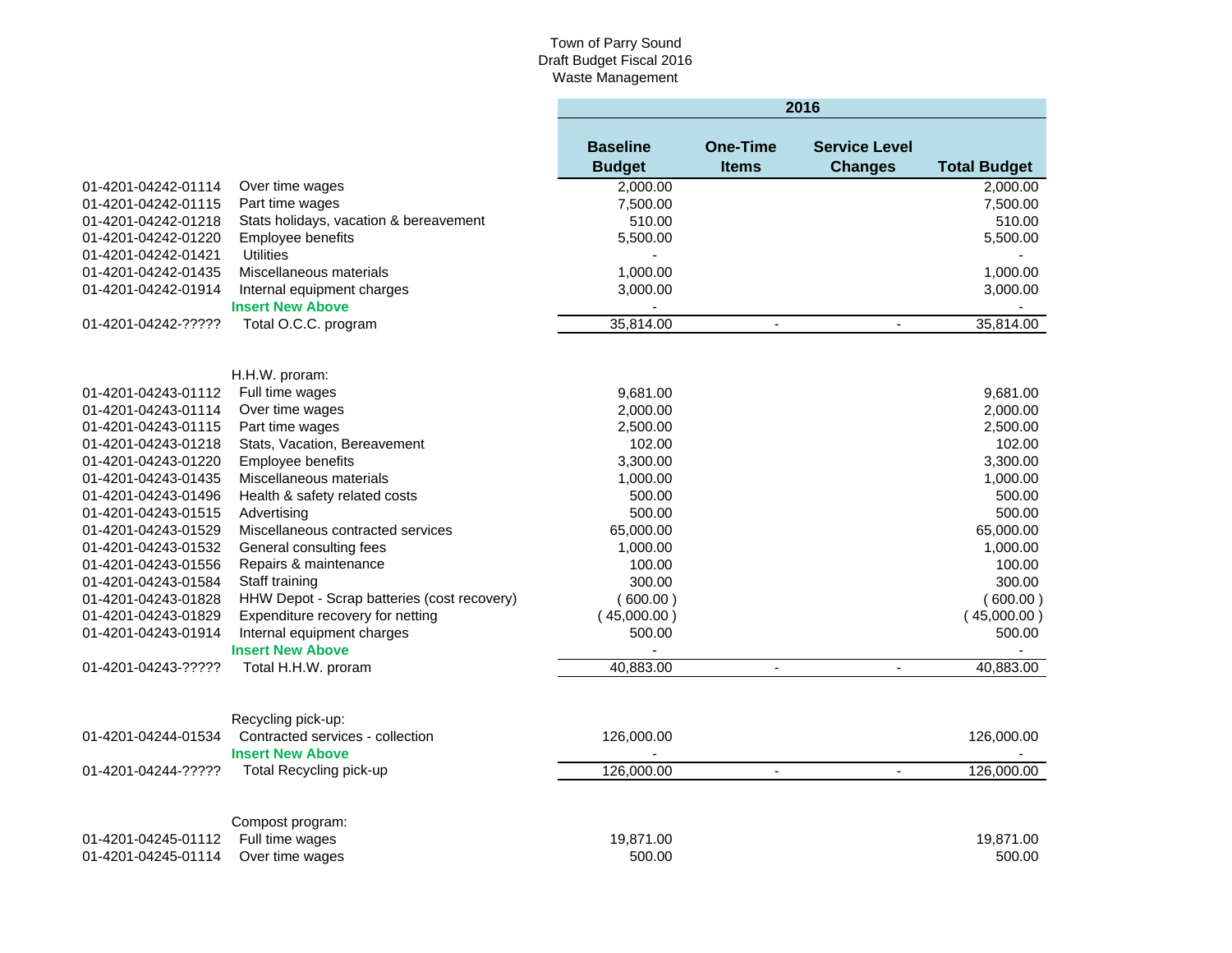## Town of Parry Sound Draft Budget Fiscal 2016 Waste Management

|                     |                                                                  |                                  | 2016                            |                                        |                     |  |  |
|---------------------|------------------------------------------------------------------|----------------------------------|---------------------------------|----------------------------------------|---------------------|--|--|
|                     |                                                                  | <b>Baseline</b><br><b>Budget</b> | <b>One-Time</b><br><b>Items</b> | <b>Service Level</b><br><b>Changes</b> | <b>Total Budget</b> |  |  |
| 01-4201-04245-01115 | Part time wages                                                  | 2,000.00                         |                                 |                                        | 2,000.00            |  |  |
| 01-4201-04245-01218 | Stats holiday, vacation & bereavement                            | 204.00                           |                                 |                                        | 204.00              |  |  |
| 01-4201-04245-01220 | Employee benefits                                                | 6,000.00                         |                                 |                                        | 6,000.00            |  |  |
| 01-4201-04245-01435 | Miscellaneous materials                                          | 1,000.00                         |                                 |                                        | 1,000.00            |  |  |
| 01-4201-04245-01529 | Miscellaneous contracted services                                | 15,000.00                        |                                 |                                        | 15,000.00           |  |  |
| 01-4201-04245-01532 | General consulting fees                                          | 500.00                           |                                 |                                        | 500.00              |  |  |
| 01-4201-04245-01914 | Internal equipment charges                                       | 9,000.00                         |                                 |                                        | 9,000.00            |  |  |
|                     | <b>Insert New Above</b>                                          |                                  |                                 |                                        |                     |  |  |
| 01-4201-04245-????? | <b>Total Compost program</b>                                     | 54,075.00                        |                                 |                                        | 54,075.00           |  |  |
|                     | Unlicensed larger equipment:                                     |                                  |                                 |                                        |                     |  |  |
| 01-4201-07777-01112 | Full time wages                                                  | 510.00                           |                                 |                                        | 510.00              |  |  |
| 01-4201-07777-01220 | Employee benefits                                                | 150.00                           |                                 |                                        | 150.00              |  |  |
| 01-4201-07777-01556 | Repairs & maintenance                                            | 5,000.00                         |                                 |                                        | 5,000.00            |  |  |
| 01-4201-07777-01911 | Internal equipment useage                                        | (3,000.00)                       |                                 |                                        | (3,000.00)          |  |  |
|                     | <b>Insert New Above</b>                                          |                                  |                                 |                                        |                     |  |  |
| 01-4201-07777-????? | Total Unlicensed larger equipment                                | 2,660.00                         | $\blacksquare$                  | $\mathbf{r}$                           | 2,660.00            |  |  |
|                     | Waste collection general:                                        |                                  |                                 |                                        |                     |  |  |
| 01-4202-00000-01515 | Advertising                                                      | 750.00                           |                                 |                                        | 750.00              |  |  |
| 01-4202-00000-01534 | Contracted services - curbside pickup<br><b>Insert New Above</b> | 126,000.00                       |                                 |                                        | 126,000.00          |  |  |
| 01-4202-00000-????? | Total Waste collection general                                   | 126,750.00                       | $\blacksquare$                  | $\overline{\phantom{a}}$               | 126,750.00          |  |  |
|                     | Litter pick up:                                                  |                                  |                                 |                                        |                     |  |  |
| 01-4202-04924-01112 | Full time wages                                                  | 33,118.00                        |                                 |                                        | 33,118.00           |  |  |
| 01-4202-04924-01114 | Over time wages                                                  | 4,000.00                         |                                 |                                        | 4,000.00            |  |  |
| 01-4202-04924-01115 | Part time wages                                                  | 2,000.00                         |                                 |                                        | 2,000.00            |  |  |
| 01-4202-04924-01218 | Stats holidays, vacation & bereavement                           | 153.00                           |                                 |                                        | 153.00              |  |  |
| 01-4202-04924-01220 | Employee benefits                                                | 12,000.00                        |                                 |                                        | 12,000.00           |  |  |
| 01-4202-04924-01435 | Miscellaneous materials                                          | 500.00                           |                                 |                                        | 500.00              |  |  |
| 01-4202-04924-01515 | Advertising                                                      | 200.00                           |                                 |                                        | 200.00              |  |  |
| 01-4202-04924-01914 | Internal equipment charges                                       | 11,000.00                        |                                 |                                        | 11,000.00           |  |  |
|                     | <b>Insert New Above</b>                                          |                                  |                                 |                                        |                     |  |  |
| 01-4202-04924-????? | Total Litter pick up                                             | 62,971.00                        | $\blacksquare$                  |                                        | 62,971.00           |  |  |
|                     |                                                                  |                                  |                                 |                                        |                     |  |  |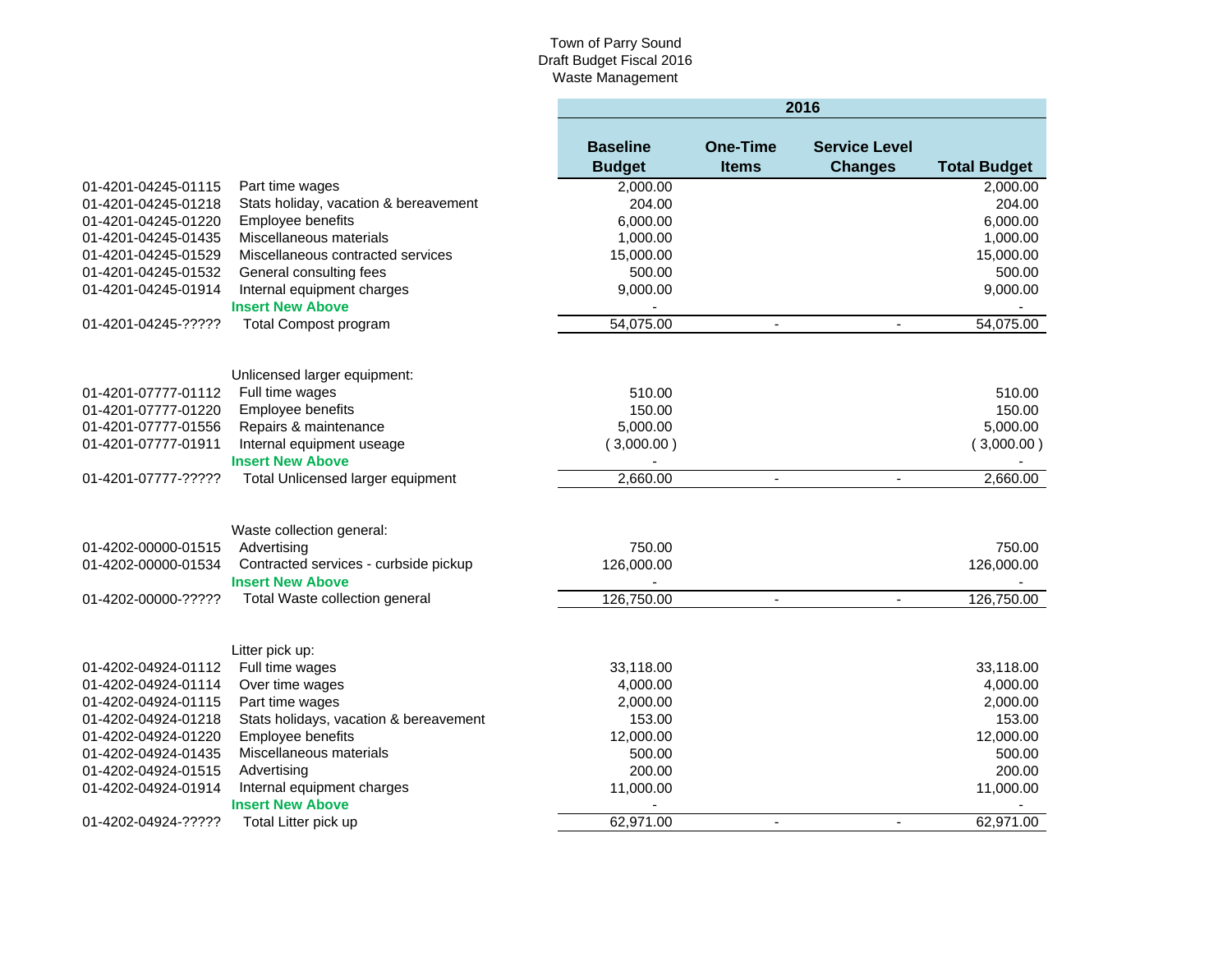## Town of Parry Sound Draft Budget Fiscal 2016 Waste Management

|                                        |                                        | 2016                             |    |                          |  |                                        |  |                     |
|----------------------------------------|----------------------------------------|----------------------------------|----|--------------------------|--|----------------------------------------|--|---------------------|
|                                        |                                        | <b>Baseline</b><br><b>Budget</b> |    | One-Time<br><b>Items</b> |  | <b>Service Level</b><br><b>Changes</b> |  | <b>Total Budget</b> |
|                                        | Leaf, tree & pumpkin pick up:          |                                  |    |                          |  |                                        |  |                     |
| 01-4202-04925-01112                    | Full time wages                        | 7.643.00                         |    |                          |  |                                        |  | 7,643.00            |
| 01-4202-04925-01114                    | Over time wages                        |                                  |    |                          |  |                                        |  |                     |
| 01-4202-04925-01115 Part time wages    |                                        |                                  |    |                          |  |                                        |  |                     |
| 01-4202-04925-01218                    | Stats holidays, vacation & bereavement |                                  |    |                          |  |                                        |  |                     |
| 01-4202-04925-01220                    | Employee benefits                      | 2,000.00                         |    |                          |  |                                        |  | 2,000.00            |
| 01-4202-04925-01914                    | Internal equipment charges             | 3,000.00                         |    |                          |  |                                        |  | 3,000.00            |
|                                        | <b>Insert New Above</b>                |                                  |    |                          |  |                                        |  |                     |
| 01-4202-04925-?????                    | Total Leaf, tree & pumpkin pick up     | 12,643.00                        |    |                          |  |                                        |  | 12,643.00           |
|                                        |                                        |                                  |    |                          |  |                                        |  |                     |
| <b>Total Waste Management Expenses</b> |                                        | 941,152.00 \$                    |    |                          |  | $18,226.00$ ) \$                       |  | 922,926.00          |
|                                        |                                        |                                  |    |                          |  |                                        |  |                     |
| <b>Net Levy</b>                        |                                        | 829.185.40                       | -S |                          |  | $(18.226.00)$ \$                       |  | 810.959.40          |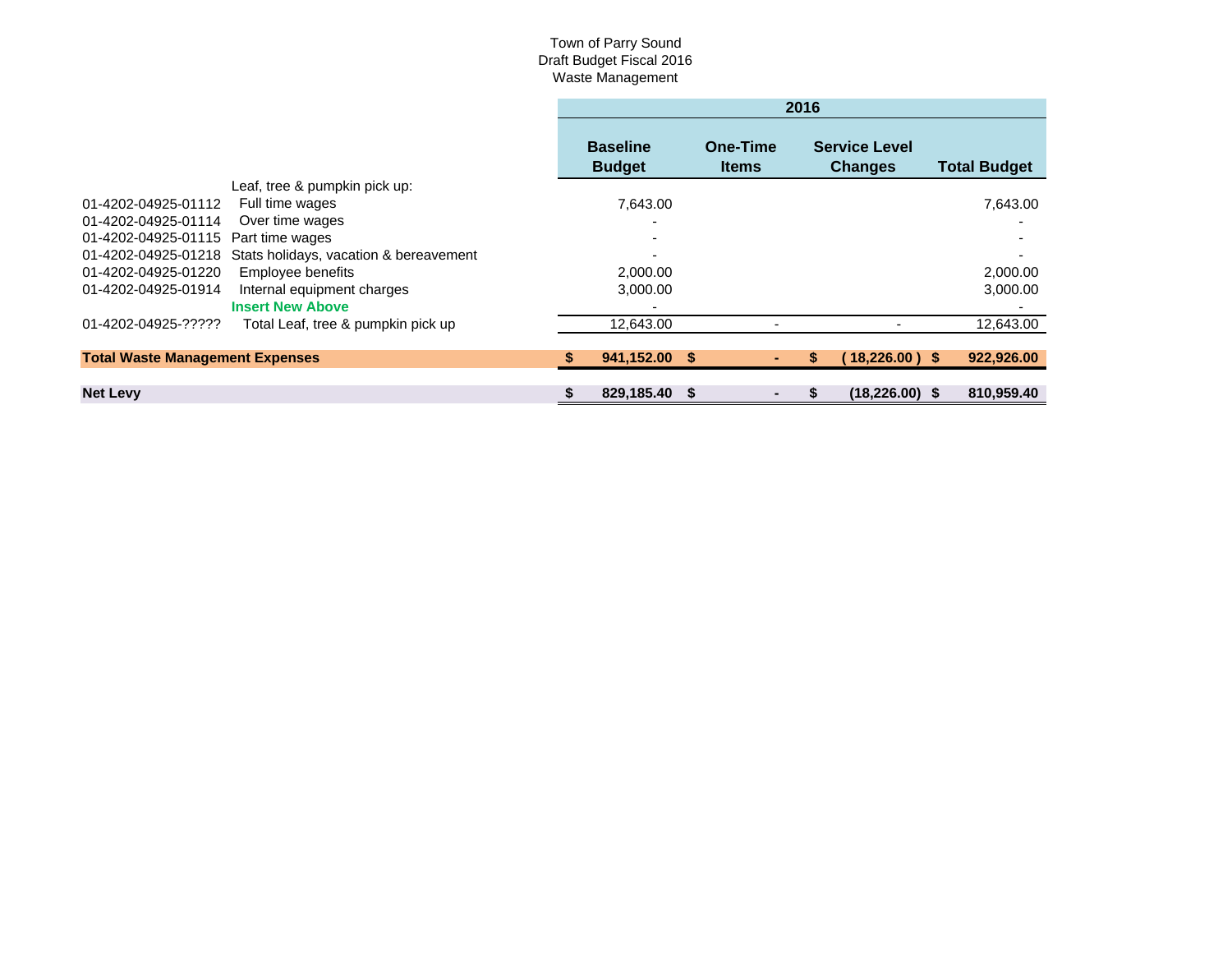## Town of Parry Sound Draft Budget Fiscal 2016 Other Properties

|                          | 2016                             |                                                                                                                      |                                        |                          |                     |
|--------------------------|----------------------------------|----------------------------------------------------------------------------------------------------------------------|----------------------------------------|--------------------------|---------------------|
|                          | <b>Baseline</b><br><b>Budget</b> | <b>One-Time</b><br><b>Items</b>                                                                                      | <b>Service Level</b><br><b>Changes</b> |                          | <b>Total Budget</b> |
|                          |                                  |                                                                                                                      |                                        |                          |                     |
| \$                       | (9,850.00)                       |                                                                                                                      |                                        | \$                       | (9,850.00)          |
| $\overline{\mathcal{S}}$ |                                  | $\blacksquare$                                                                                                       | \$<br>$\blacksquare$                   | $\overline{\mathcal{S}}$ | (9,850.00)          |
|                          |                                  |                                                                                                                      |                                        |                          |                     |
|                          |                                  |                                                                                                                      |                                        |                          | 2,400.00            |
|                          |                                  |                                                                                                                      |                                        |                          | 400.00              |
|                          |                                  |                                                                                                                      |                                        |                          | 900.00              |
|                          |                                  |                                                                                                                      |                                        |                          |                     |
|                          | 3,700.00                         | $\blacksquare$                                                                                                       | $\blacksquare$                         |                          | 3,700.00            |
|                          |                                  |                                                                                                                      |                                        |                          |                     |
|                          |                                  |                                                                                                                      |                                        |                          | 2,000.00            |
|                          |                                  |                                                                                                                      |                                        |                          | 800.00              |
|                          |                                  |                                                                                                                      |                                        |                          |                     |
|                          |                                  |                                                                                                                      |                                        |                          |                     |
|                          |                                  |                                                                                                                      |                                        |                          | 1,500.00            |
|                          |                                  |                                                                                                                      |                                        |                          | 6,585.00            |
|                          |                                  |                                                                                                                      |                                        |                          | 300.00              |
|                          |                                  |                                                                                                                      |                                        |                          | 23.00               |
|                          |                                  |                                                                                                                      |                                        |                          |                     |
|                          | 11,208.00                        |                                                                                                                      |                                        |                          | 11,208.00           |
|                          |                                  |                                                                                                                      |                                        |                          |                     |
|                          |                                  |                                                                                                                      |                                        |                          | 10,000.00           |
|                          |                                  |                                                                                                                      |                                        |                          | 250.00              |
|                          | 100.00                           |                                                                                                                      |                                        |                          | 100.00              |
|                          |                                  |                                                                                                                      |                                        |                          |                     |
|                          | 10,350.00                        | $\blacksquare$                                                                                                       |                                        |                          | 10,350.00           |
| S                        | 25,258.00                        |                                                                                                                      | \$                                     | S.                       | 25,258.00           |
| \$                       | 15,408.00                        |                                                                                                                      | S                                      | \$                       | 15,408.00           |
|                          | \$                               | 2,400.00<br>400.00<br>900.00<br>2.000.00<br>800.00<br>1,500.00<br>6,585.00<br>300.00<br>23.00<br>10,000.00<br>250.00 | $(9,850.00)$ \$<br>\$<br>- \$          |                          | \$                  |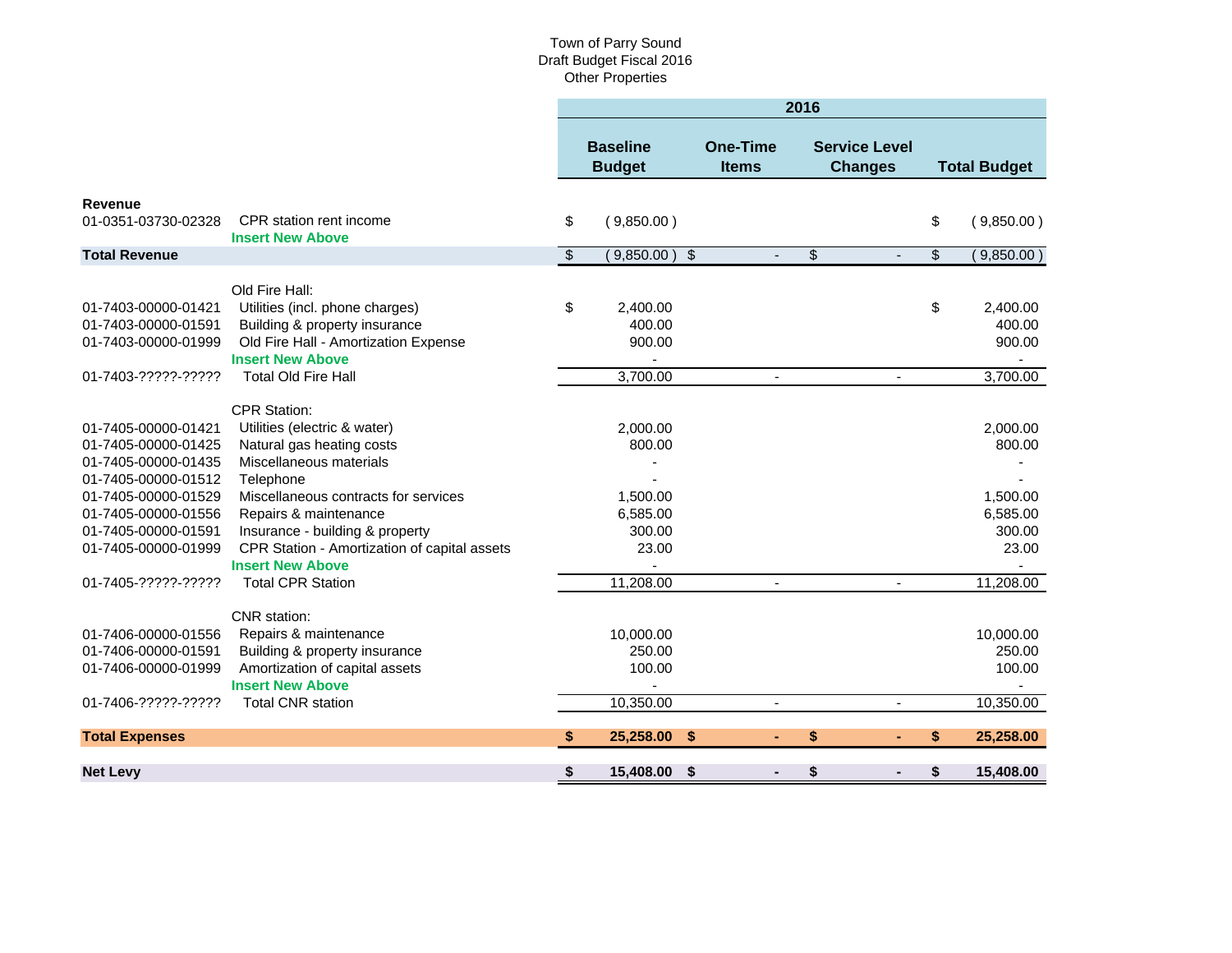|                                      |                                                            |                         |                                  |                                      |                                 | 2016 |                                        |                         |                     |
|--------------------------------------|------------------------------------------------------------|-------------------------|----------------------------------|--------------------------------------|---------------------------------|------|----------------------------------------|-------------------------|---------------------|
|                                      |                                                            |                         | <b>Baseline</b><br><b>Budget</b> |                                      | <b>One-Time</b><br><b>Items</b> |      | <b>Service Level</b><br><b>Changes</b> |                         | <b>Total Budget</b> |
| <b>Revenues</b>                      |                                                            |                         |                                  |                                      |                                 |      |                                        |                         |                     |
| 01-0341-03640-02821                  | Recreation & parks revenues                                | \$                      | (500.00)                         |                                      |                                 |      |                                        | \$                      | (500.00)            |
| 01-0341-03640-02822                  | Summer Swim Program Registration Fees                      |                         | (10,000.00)                      |                                      |                                 |      |                                        |                         | (10,000.00)         |
| 01-0341-03640-02823                  | Parks and Recreation - Donations                           |                         |                                  |                                      |                                 |      |                                        |                         |                     |
| 01-0341-03640-02824                  | Ball fields - registrations & other fees                   |                         | (10,000.00)                      |                                      |                                 |      |                                        |                         | (10,000.00)         |
| 01-0341-03640-02832                  | Triathlon - Participant Fees                               |                         | (9,000.00)                       |                                      |                                 |      |                                        |                         | (9,000.00)          |
| 01-0341-03640-02841                  | Summer mooring fees                                        |                         |                                  |                                      |                                 |      |                                        |                         |                     |
| 01-0341-03640-02845                  | Big Sound Marina / Town Dock Contract Fee                  |                         | (500.00)                         |                                      |                                 |      |                                        |                         | (500.00)            |
| 01-0341-03640-02846                  | Small Craft Harbour Fee from Operator                      |                         | (15,000.00)                      |                                      |                                 |      |                                        |                         | (15,000.00)         |
| 01-0341-03640-02860                  | Youth Theme Nights                                         |                         |                                  |                                      |                                 |      | (200.00)                               |                         | (200.00)            |
| 01-0341-03640-02861                  | Lacrosse                                                   |                         |                                  |                                      |                                 |      | 800.00)                                |                         | 800.00)             |
| 01-0341-03640-02862 Ball Hockey      |                                                            |                         |                                  |                                      |                                 |      | (800.00)                               |                         | 800.00)             |
| 01-0341-03640-02863 ShuffleBoard     |                                                            |                         |                                  |                                      |                                 |      | (610.00)                               |                         | 610.00)             |
| 01-0341-03640-02864 Pickleball       |                                                            |                         |                                  |                                      |                                 |      | 600.00)                                |                         | 600.00)             |
| 01-0341-03640-02865 Craft Nights     |                                                            |                         |                                  |                                      |                                 |      | 500.00)                                |                         | (500.00)            |
|                                      | 01-0341-03640-02866 Soap Box Derby - Sponsorship           |                         |                                  |                                      |                                 |      | (2,000.00)                             |                         | (2,000.00)          |
|                                      | 01-0341-03640-02867 Soap Box Derby - Registration          |                         |                                  |                                      |                                 |      | (250.00)                               |                         | (250.00)            |
| 01-0351-03730-02821                  | Canada Day - Vendor Rental Income                          |                         | (2,000.00)                       |                                      |                                 |      |                                        |                         | (2,000.00)          |
| 01-0351-03730-02845                  | Train Tressel - various misc. revenues                     |                         |                                  |                                      |                                 |      |                                        |                         |                     |
| 01-0351-03730-02327                  | Rentals - Waterfront dockage & misc. fees                  |                         |                                  |                                      |                                 |      |                                        |                         |                     |
| 01-0351-03775-02829                  | <b>Capital Recreation Donation</b>                         |                         |                                  |                                      |                                 |      |                                        |                         |                     |
|                                      | 01-0341-03620-02825 Canada Grant Recreation Assist / Coord |                         |                                  |                                      |                                 |      | (31,500.00)                            |                         | (31,500.00)         |
|                                      | <b>Insert New Above</b>                                    |                         |                                  |                                      |                                 |      |                                        |                         |                     |
| <b>Total Revenues</b>                |                                                            | $\overline{\mathbf{s}}$ | 47,000.00)                       | $\overline{\boldsymbol{\mathsf{s}}}$ | $\blacksquare$                  | \$   | (37,260.00)                            | $\overline{\mathbf{s}}$ | 84,260.00           |
| <b>Expenses</b>                      |                                                            |                         |                                  |                                      |                                 |      |                                        |                         |                     |
|                                      | Parks and Recreation administration:                       |                         |                                  |                                      |                                 |      |                                        |                         |                     |
| 01-7100-00000-01112                  | Full time wages                                            | \$                      | 30,061.00                        |                                      |                                 | \$   | 34,139.00 \$                           |                         | 64,200.00           |
| 01-7100-00000-01115 Part time wages  |                                                            |                         |                                  |                                      | 38,912.00                       |      |                                        |                         | 38,912.00           |
| 01-7100-00000-01218                  | Stats holidays, vacation & bereavement                     |                         | 3,974.00                         |                                      |                                 |      | 5,826.00                               |                         | 9,800.00            |
| 01-7100-00000-01219 Sick leave wages |                                                            |                         |                                  |                                      |                                 |      | 1,600.00                               |                         | 1,600.00            |
| 01-7100-00000-01220                  | Employee benefits                                          |                         | 10,800.00                        |                                      |                                 |      | 9,800.00                               |                         | 20,600.00           |
| 01-7100-00000-01411                  | Stationary & office supplies                               |                         |                                  |                                      |                                 |      | 100.00                                 |                         | 100.00              |
| 01-7100-00000-01413                  | Photocopies & scanning related costs                       |                         |                                  |                                      |                                 |      | 100.00                                 |                         | 100.00              |
| 01-7100-00000-01418                  | Annual IT chargeback for desktop computers                 |                         |                                  |                                      |                                 |      | 500.00                                 |                         | 500.00              |
| 01-7100-00000-01435                  | Miscellaneous materials                                    |                         |                                  |                                      |                                 |      | 100.00                                 |                         | 100.00              |
| 01-7100-00000-01511                  | Postage                                                    |                         |                                  |                                      |                                 |      | 50.00                                  |                         | 50.00               |
| 01-7100-00000-01512                  | Telephone                                                  |                         |                                  |                                      |                                 |      | 150.00                                 |                         | 150.00              |
| 01-7100-00000-01515                  | Advertising                                                |                         |                                  |                                      |                                 |      | 2,000.00                               |                         | 2,000.00            |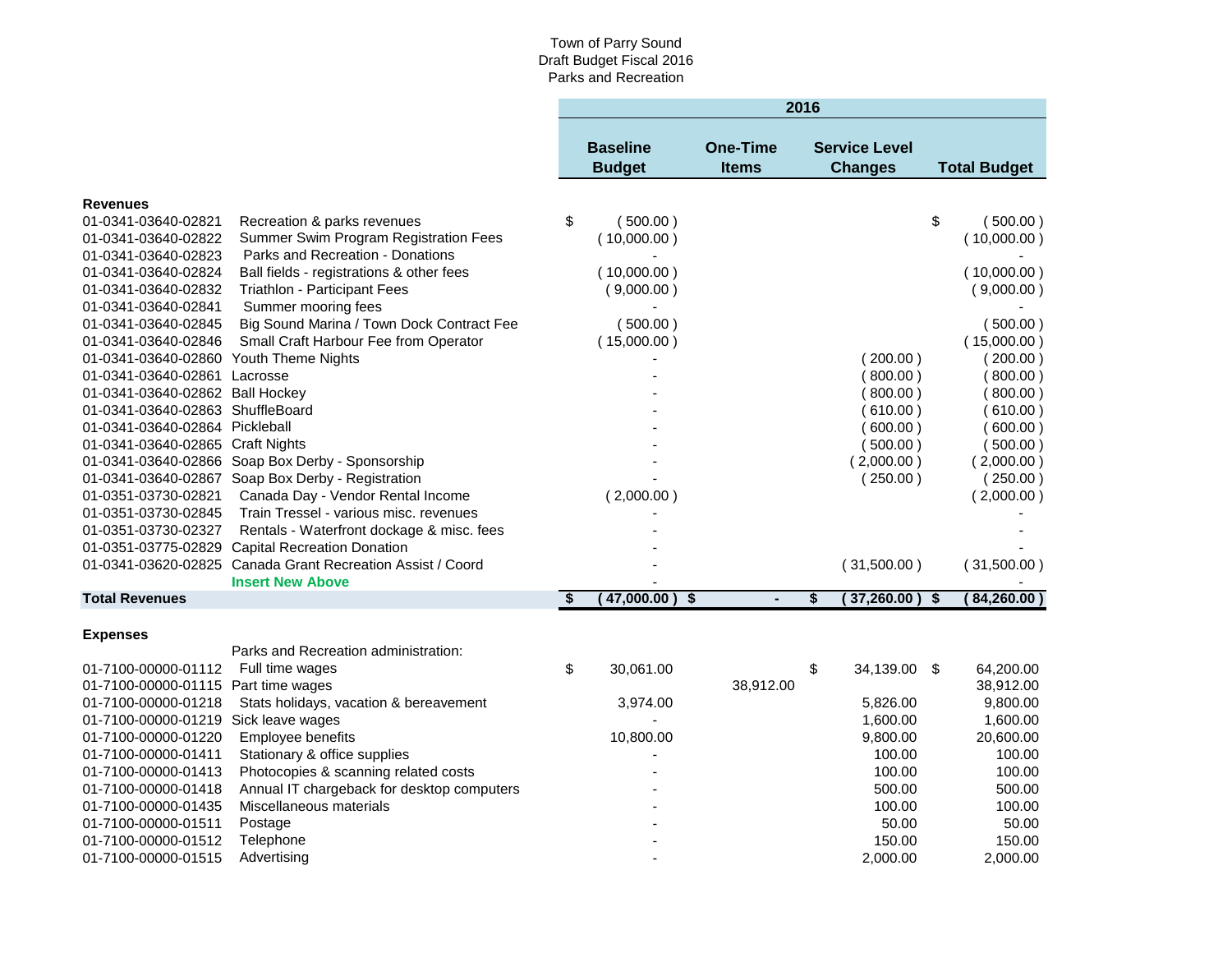**College** 

|                     |                                                                 | 2016                             |                                 |                                        |                     |  |
|---------------------|-----------------------------------------------------------------|----------------------------------|---------------------------------|----------------------------------------|---------------------|--|
|                     |                                                                 | <b>Baseline</b><br><b>Budget</b> | <b>One-Time</b><br><b>Items</b> | <b>Service Level</b><br><b>Changes</b> | <b>Total Budget</b> |  |
| 01-7100-00000-01541 | Mileage                                                         |                                  |                                 | 200.00                                 | 200.00              |  |
| 01-7100-00000-01581 | Membership fees & dues                                          |                                  |                                 | 500.00                                 | 500.00              |  |
| 01-7100-00000-01584 | Staff training                                                  |                                  |                                 | 2,000.00                               | 2,000.00            |  |
| 01-7100-00000-01418 | Annual IT chargeback for desktop computers                      | 360.00                           |                                 |                                        | 360.00              |  |
|                     | <b>Insert New Above</b>                                         |                                  |                                 |                                        |                     |  |
| 01-7100-?????-????? | <b>Total Recreation administration</b>                          | 45,195.00                        | 38,912.00                       | 57,065.00                              | 141,172.00          |  |
|                     | Parks - Non-specific Parks:                                     |                                  |                                 |                                        |                     |  |
| 01-7101-00000-01112 | Full time wages                                                 | 32,843.00                        |                                 |                                        | 32,843.00           |  |
| 01-7101-00000-01114 | Over time wages                                                 | 2,200.00                         |                                 |                                        | 2,200.00            |  |
| 01-7101-00000-01115 | Part time wages                                                 | 18,100.00                        |                                 |                                        | 18,100.00           |  |
| 01-7101-00000-01215 | WSIB related costs                                              | 100.00                           |                                 |                                        | 100.00              |  |
| 01-7101-00000-01217 | Boots, clothing & uniform allowances                            |                                  |                                 |                                        |                     |  |
| 01-7101-00000-01218 | Stats holidays, vacation & bereavement                          | 24,558.00                        |                                 |                                        | 24,558.00           |  |
| 01-7101-00000-01219 | Sick leave wages                                                | 3,057.00                         |                                 |                                        | 3,057.00            |  |
| 01-7101-00000-01220 | Employee benefits                                               | 22,750.00                        |                                 |                                        | 22,750.00           |  |
| 01-7101-00000-01411 | Stationary & office supplies                                    | 100.00                           |                                 |                                        | 100.00              |  |
| 01-7101-00000-01421 | <b>Utilities</b>                                                | 2,000.00                         |                                 |                                        | 2,000.00            |  |
| 01-7101-00000-01424 | Water                                                           | 1,000.00                         |                                 |                                        | 1,000.00            |  |
| 01-7101-00000-01435 | Miscellaneous materials                                         | 20,000.00                        |                                 |                                        | 20,000.00           |  |
| 01-7101-00000-01452 | Minor equipment purchases (non-capital)                         | 1,500.00                         |                                 |                                        | 1,500.00            |  |
| 01-7101-00000-01454 | Small tools                                                     | 500.00                           |                                 |                                        | 500.00              |  |
| 01-7101-00000-01471 | Cleaning supplies                                               | 1,200.00                         |                                 |                                        | 1,200.00            |  |
| 01-7101-00000-01472 | Paint & other repairs supplies                                  | 1,000.00                         |                                 |                                        | 1,000.00            |  |
| 01-7101-00000-01496 | Health & safety related costs                                   | 500.00                           |                                 |                                        | 500.00              |  |
| 01-7101-00000-01515 | Advertising                                                     | 1,000.00                         |                                 |                                        | 1,000.00            |  |
| 01-7101-00000-01529 | Miscellaneous contracts for services                            | 15,000.00                        |                                 | (5,000.00)                             | 10,000.00           |  |
| 01-7101-00000-01556 | Repairs & maintenance                                           | 14,000.00                        |                                 | (4,000.00)                             | 10,000.00           |  |
| 01-7101-00000-01570 | Miscellaneous equipment rentals                                 | 5,000.00                         |                                 |                                        | 5,000.00            |  |
| 01-7101-00000-01581 | Membership fees & dues                                          | 200.00                           |                                 |                                        | 200.00              |  |
| 01-7101-00000-01584 | Staff training                                                  | 5,000.00                         |                                 |                                        | 5,000.00            |  |
| 01-7101-00000-01591 | Building & property insurance                                   | 2,600.00                         |                                 |                                        | 2,600.00            |  |
| 01-7101-00000-01595 | Public liability insurance                                      | 4,200.00                         |                                 |                                        | 4,200.00            |  |
| 01-7101-00000-01914 | Internal equipment charges                                      | 25,000.00                        |                                 |                                        | 25,000.00           |  |
| 01-7101-00000-01999 | Amortization of capital assets (Parks)                          | 17,300.00                        |                                 |                                        | 17,300.00           |  |
| <b>NEW</b>          | Horticultrual Society Park Plantings<br><b>Insert New Above</b> |                                  |                                 | 1,500.00                               | 1,500.00            |  |
| 01-7101-00000-????? | Total Parks - Non-specific Parks                                | 220,708.00                       | $\overline{a}$                  |                                        | 213,208.00          |  |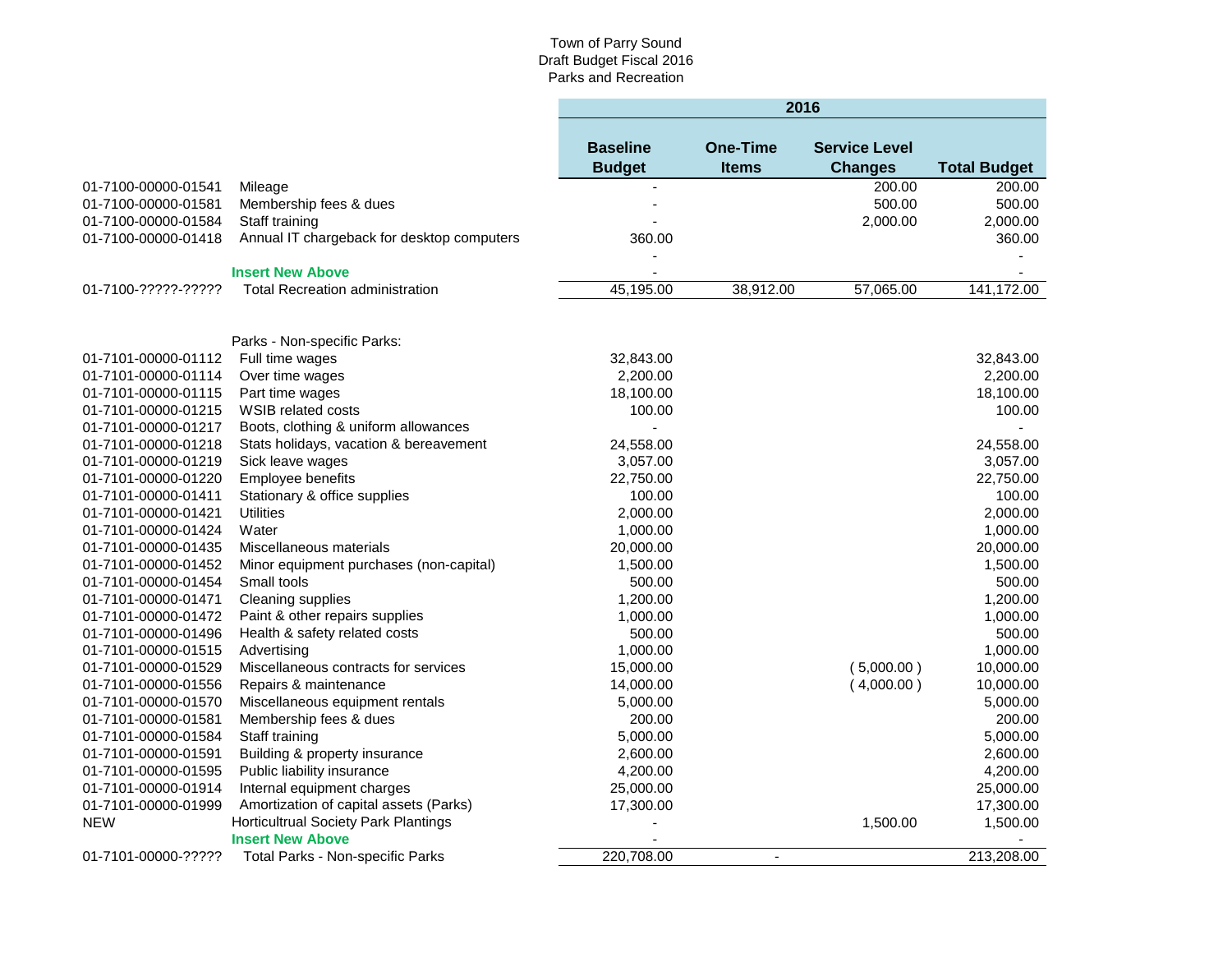|                     |                                                      | 2016                             |                                 |                                        |                     |  |
|---------------------|------------------------------------------------------|----------------------------------|---------------------------------|----------------------------------------|---------------------|--|
|                     |                                                      | <b>Baseline</b><br><b>Budget</b> | <b>One-Time</b><br><b>Items</b> | <b>Service Level</b><br><b>Changes</b> | <b>Total Budget</b> |  |
|                     |                                                      |                                  |                                 |                                        |                     |  |
|                     | Parks- Waubuno Park:                                 |                                  |                                 |                                        |                     |  |
| 01-7101-04110-01112 | Full time wages                                      | 7,400.00                         |                                 |                                        | 7,400.00            |  |
| 01-7101-04110-01114 | Over time wages                                      | 400.00                           |                                 |                                        | 400.00              |  |
| 01-7101-04110-01115 | Part time wages                                      | 6,750.00                         |                                 |                                        | 6,750.00            |  |
| 01-7101-04110-01218 | Stats holidays, vacation & bereavement               | 357.00                           |                                 |                                        | 357.00              |  |
| 01-7101-04110-01220 | Employee benefits                                    | 3,850.00                         |                                 |                                        | 3,850.00            |  |
|                     |                                                      |                                  |                                 |                                        |                     |  |
| 01-7101-04110-01421 | <b>Utilities</b>                                     | 6,500.00                         |                                 | (500.00)                               | 6,000.00            |  |
| 01-7101-04110-01435 | Miscellaneous materials                              | 1,000.00                         |                                 |                                        | 1,000.00            |  |
| 01-7101-04110-01471 | Cleaning supplies                                    | 400.00                           |                                 |                                        | 400.00              |  |
| 01-7101-04110-01472 | Paint & other repairs supplies                       | 500.00                           |                                 |                                        | 500.00              |  |
| 01-7101-04110-01512 | Telephone                                            | 900.00                           |                                 |                                        | 900.00              |  |
| 01-7101-04110-01529 | Miscellaneous contracts for services                 | 1,000.00                         |                                 |                                        | 1,000.00            |  |
| 01-7101-04110-01556 | Repairs & maintenance                                | 2,500.00                         |                                 |                                        | 2,500.00            |  |
| 01-7101-04110-01570 | Miscellaneous rentals                                | 300.00                           |                                 |                                        | 300.00              |  |
| 01-7101-04110-01914 | Internal equipment charges                           | 1,000.00                         |                                 |                                        | 1,000.00            |  |
| 01-7101-04110-01999 | Amortization of capital assets                       | 12,300.00                        |                                 |                                        | 12,300.00           |  |
|                     | <b>Insert New Above</b>                              |                                  |                                 |                                        |                     |  |
| 01-7101-04110-????? | Total Parks- Waubuno Park                            | 45,157.00                        | $\blacksquare$                  | (500.00)                               | 44,657.00           |  |
|                     |                                                      |                                  |                                 |                                        |                     |  |
|                     | Parks - Mission Park                                 |                                  |                                 |                                        |                     |  |
|                     | 01-7101-04720-01435 Mission Park Misc Materials      |                                  |                                 |                                        |                     |  |
| 01-7101-04110-????? | <b>Insert New Above</b><br>Total Parks- Waubuno Park | $\blacksquare$<br>$\overline{a}$ | $\blacksquare$                  | $\blacksquare$                         |                     |  |
|                     |                                                      |                                  |                                 |                                        |                     |  |
|                     | Parks - Tower Hill Park:                             |                                  |                                 |                                        |                     |  |
| 01-7101-04750-01112 | Full time wages                                      | 4,500.00                         |                                 |                                        | 4,500.00            |  |
| 01-7101-04750-01114 | Over time wages                                      | 200.00                           |                                 |                                        | 200.00              |  |
| 01-7101-04750-01115 | Part time wages                                      | 6,300.00                         |                                 |                                        | 6,300.00            |  |
| 01-7101-04750-01218 | Stats holidays, vacation & bereavement               | 255.00                           |                                 |                                        | 255.00              |  |
| 01-7101-04750-01220 | Employee benefits                                    | 2,150.00                         |                                 |                                        | 2,150.00            |  |
| 01-7101-04750-01424 | Water                                                | 1,000.00                         |                                 |                                        | 1,000.00            |  |
| 01-7101-04750-01435 | Miscellaneous materials                              | 1,000.00                         |                                 |                                        | 1,000.00            |  |
| 01-7101-04750-01529 | Miscellaneous contracts for service                  |                                  |                                 |                                        |                     |  |
| 01-7101-04750-01556 | Repairs & maintenance                                | 500.00                           |                                 |                                        | 500.00              |  |
| 01-7101-04750-01570 | Misellaneous rentals                                 | 100.00                           |                                 |                                        | 100.00              |  |
| 01-7101-04750-01914 | Internal equipment charges                           | 1,500.00                         |                                 |                                        | 1,500.00            |  |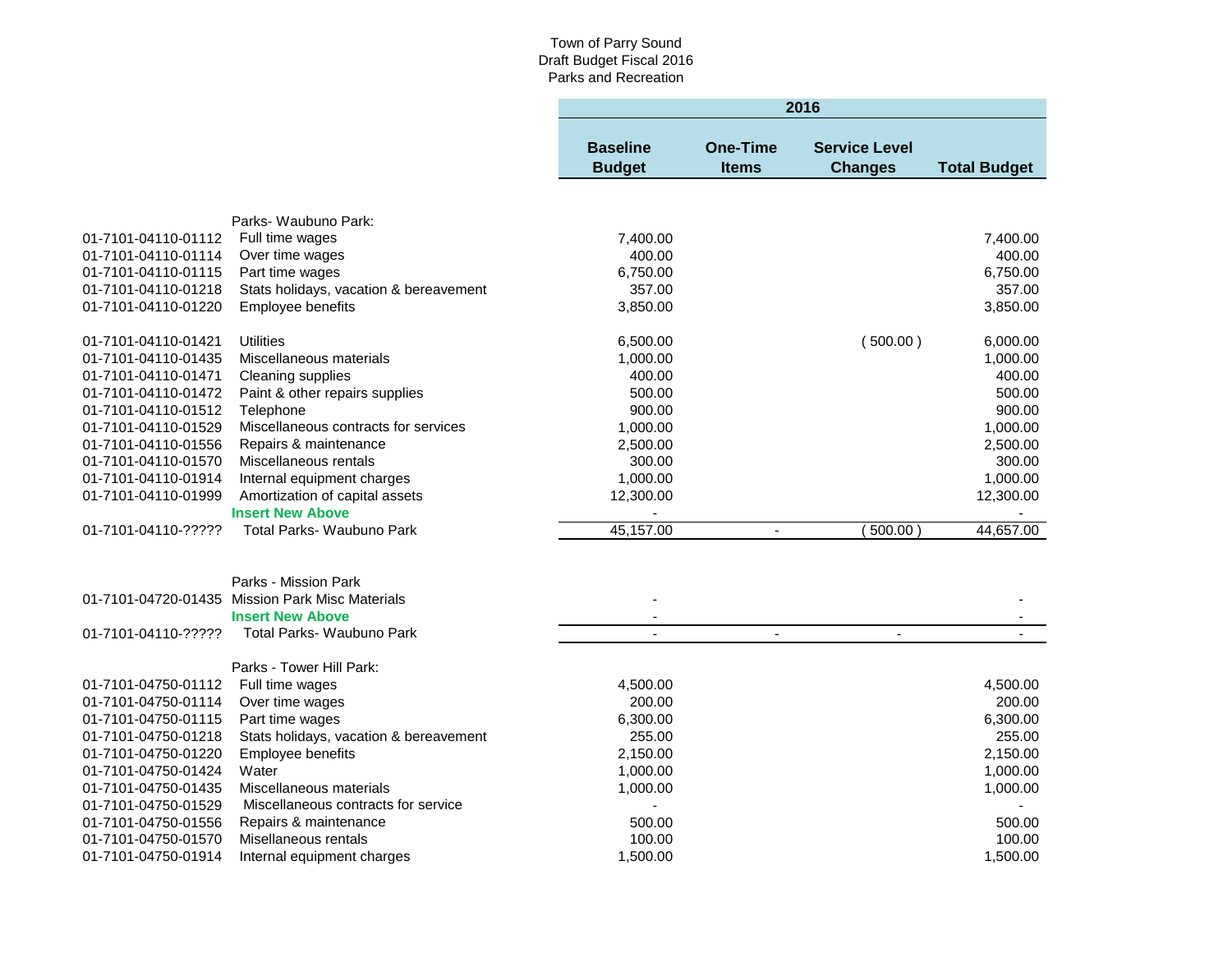|                     |                                                |                                  |                                 | 2016                                   |                     |
|---------------------|------------------------------------------------|----------------------------------|---------------------------------|----------------------------------------|---------------------|
|                     |                                                | <b>Baseline</b><br><b>Budget</b> | <b>One-Time</b><br><b>Items</b> | <b>Service Level</b><br><b>Changes</b> | <b>Total Budget</b> |
| 01-7101-04750-01999 | Amortization of capital assets                 | 3,600.00                         |                                 |                                        | 3,600.00            |
|                     | <b>Insert New Above</b>                        |                                  |                                 |                                        |                     |
| 01-7101-04750-????? | <b>Total Parks - Tower Hill Park</b>           | 21,105.00                        | ÷.                              |                                        | 21,105.00           |
|                     |                                                |                                  |                                 |                                        |                     |
|                     | Parks - Market Square Park:                    |                                  |                                 |                                        |                     |
| 01-7101-04770-01112 | Full time wages                                | 3,000.00                         |                                 |                                        | 3,000.00            |
| 01-7101-04770-01114 | Over time wages                                | 300.00                           |                                 |                                        | 300.00              |
| 01-7101-04770-01115 | Part time wages                                | 4,100.00                         |                                 |                                        | 4,100.00            |
| 01-7101-04770-01218 | Stats holidays, vacation & bereavement         | 204.00                           |                                 |                                        | 204.00              |
| 01-7101-04770-01220 | Employee benefits                              | 1,760.00                         |                                 |                                        | 1,760.00            |
| 01-7101-04770-01414 | Minor equipment, signage & furniture purchases | 500.00                           |                                 |                                        | 500.00              |
| 01-7101-04770-01421 | Gas, oil, electricity                          | 1,400.00                         |                                 | (400.00)                               | 1,000.00            |
| 01-7101-04770-01424 | Water                                          | 3,300.00                         |                                 |                                        | 3,300.00            |
| 01-7101-04770-01435 | Miscellaneous materials                        | 1,500.00                         |                                 |                                        | 1,500.00            |
| 01-7101-04770-01556 | Repairs & maintenance                          | 1,000.00                         |                                 |                                        | 1,000.00            |
| 01-7101-04770-01570 | Miscellaneous rentals                          | 500.00                           |                                 |                                        | 500.00              |
| 01-7101-04770-01914 | Internal equipment charges                     | 500.00                           |                                 |                                        | 500.00              |
| 01-7101-04770-01999 | Amortization of capital assets                 | 2,000.00                         |                                 |                                        | 2,000.00            |
|                     | <b>Insert New Above</b>                        |                                  |                                 |                                        |                     |
| 01-7101-04770-????? | Total Parks - Market Square Park               | 20,064.00                        | $\overline{\phantom{a}}$        | 400.00                                 | 19,664.00           |
|                     |                                                |                                  |                                 |                                        |                     |
|                     | Parks - Kinsmen Park:                          |                                  |                                 |                                        |                     |
| 01-7101-04870-01112 | Full time wages                                | 28,300.00                        |                                 |                                        | 28,300.00           |
| 01-7101-04870-01114 | Over time wages                                | 3,000.00                         |                                 |                                        | 3,000.00            |
| 01-7101-04870-01115 | Part time wages                                | 8,750.00                         |                                 |                                        | 8,750.00            |
| 01-7101-04870-01218 | Stats holidays, vacation & bereavement         | 306.00                           |                                 |                                        | 306.00              |
| 01-7101-04870-01220 | Employee benefits                              | 9,175.00                         |                                 |                                        | 9,175.00            |
| 01-7101-04870-01414 | Minor equipment & furniture purchases          | 1,000.00                         |                                 |                                        | 1,000.00            |
| 01-7101-04870-01421 | Gas, oil & electricity                         | 30,000.00                        |                                 |                                        | 30,000.00           |
| 01-7101-04870-01427 | Property taxes                                 | 1,000.00                         |                                 |                                        | 1,000.00            |
| 01-7101-04870-01435 | Miscellaneous materials                        | 4,000.00                         |                                 |                                        | 4,000.00            |
| 01-7101-04870-01454 | Small tools                                    | 200.00                           |                                 |                                        | 200.00              |
| 01-7101-04870-01471 | Cleaning supplies                              | 500.00                           |                                 |                                        | 500.00              |
| 01-7101-04870-01512 | Telephone                                      | 1,500.00                         |                                 |                                        | 1,500.00            |
| 01-7101-04870-01529 | Miscellaneous contracts for services           | 2,000.00                         |                                 |                                        | 2,000.00            |
| 01-7101-04870-01532 | Water system costs                             | 4,500.00                         |                                 |                                        | 4,500.00            |
| 01-7101-04870-01534 | Contracts for services - custodial & garbage   | 200.00                           |                                 |                                        | 200.00              |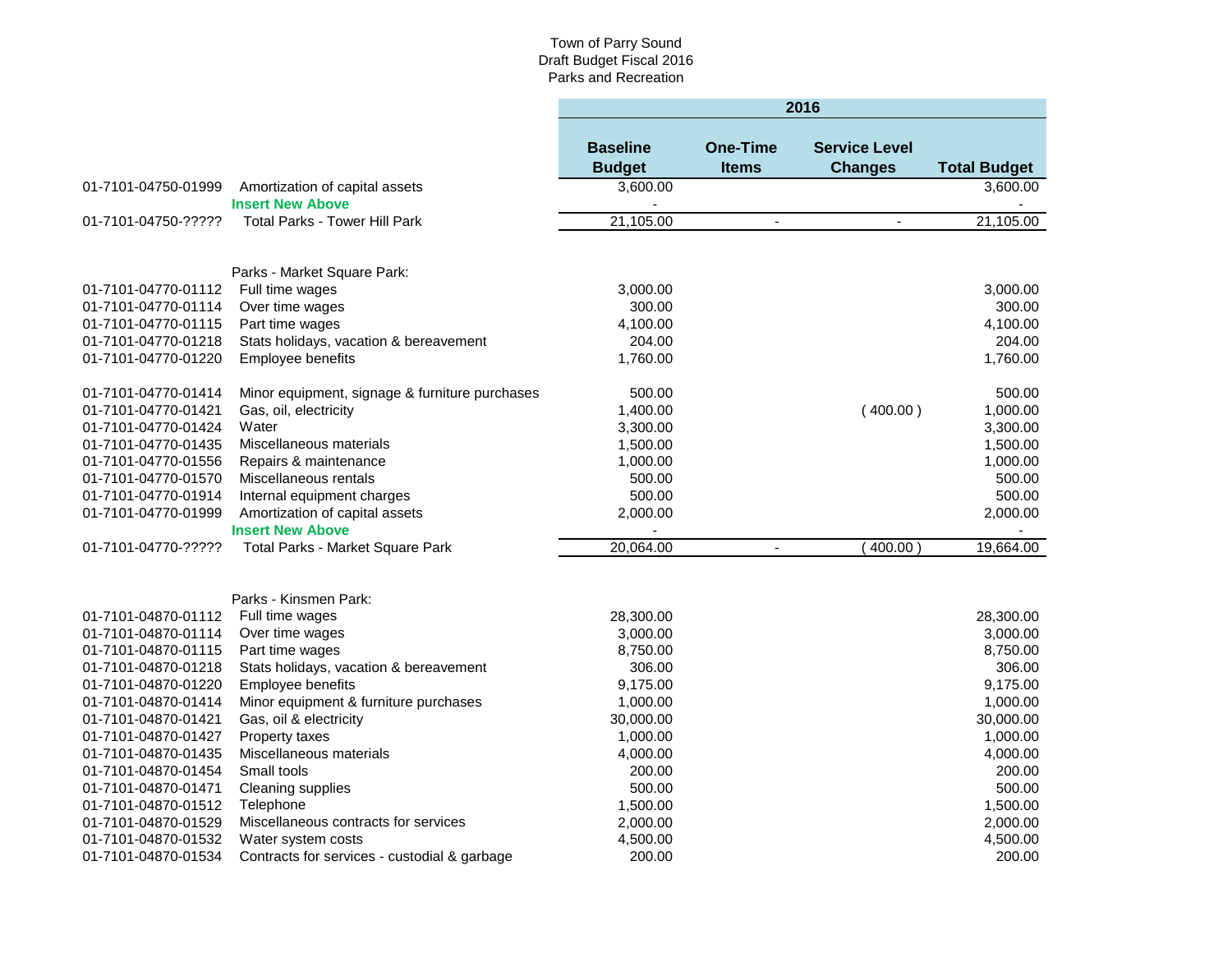|                     |                                         |                                  |                                 | 2016                                   |                     |
|---------------------|-----------------------------------------|----------------------------------|---------------------------------|----------------------------------------|---------------------|
|                     |                                         | <b>Baseline</b><br><b>Budget</b> | <b>One-Time</b><br><b>Items</b> | <b>Service Level</b><br><b>Changes</b> | <b>Total Budget</b> |
| 01-7101-04870-01556 | Repairs & maintenance                   | 20,000.00                        |                                 |                                        | 20,000.00           |
| 01-7101-04870-01570 | Miscellaneous rentals                   | 2,500.00                         |                                 |                                        | 2,500.00            |
| 01-7101-04870-01914 | Internal equipment charges              | 5,000.00                         |                                 |                                        | 5,000.00            |
| 01-7101-04870-01999 | Amortization of capital assets          | 44,300.00                        |                                 |                                        | 44,300.00           |
|                     | <b>Insert New Above</b>                 |                                  |                                 |                                        |                     |
| 01-7101-04870-????? | <b>Total Parks - Kinsmen Park</b>       | 166,231.00                       |                                 |                                        | 166,231.00          |
|                     | Unlicensed larger equipment:            |                                  |                                 |                                        |                     |
| 01-7101-07777-01112 | Full time wages                         | 1,070.00                         |                                 |                                        | 1,070.00            |
| 01-7101-07777-01220 | Employee benefits                       | 200.00                           |                                 |                                        | 200.00              |
| 01-7101-07777-01442 | Fuel                                    | 500.00                           |                                 |                                        | 500.00              |
| 01-7101-07777-01556 | Repairs & maintenance                   | 2,000.00                         |                                 |                                        | 2,000.00            |
| 01-7101-07777-01911 | Internal equipment useage               | (100.00)                         |                                 |                                        | (100.00)            |
| 01-7101-07777-01999 | Amortization of capital assets          | 14,900.00                        |                                 |                                        | 14,900.00           |
|                     | <b>Insert New Above</b>                 |                                  |                                 |                                        |                     |
| 01-7101-07777-????? | Total Unlicensed larger equipment       | 18,570.00                        | $\blacksquare$                  | $\blacksquare$                         | 18,570.00           |
|                     | Vehicles & licensed equipment:          |                                  |                                 |                                        |                     |
| 01-7101-08888-01112 | Full time wages                         | 1,580.00                         |                                 |                                        | 1,580.00            |
| 01-7101-08888-01115 | Part time wages                         |                                  |                                 |                                        |                     |
| 01-7101-08888-01218 | Stat holidays, vacation & bereavement   |                                  |                                 |                                        |                     |
| 01-7101-08888-01220 | Employee benefits                       | 400.00                           |                                 |                                        | 400.00              |
| 01-7101-08888-01442 | Fuel                                    | 6,000.00                         |                                 |                                        | 6,000.00            |
| 01-7101-08888-01446 | Licenses                                | 250.00                           |                                 |                                        | 250.00              |
| 01-7101-08888-01556 | Repairs & maintenance                   | 1,200.00                         |                                 |                                        | 1,200.00            |
| 01-7101-08888-01594 | Insurance                               | 1,400.00                         |                                 |                                        | 1,400.00            |
| 01-7101-08888-01911 | Internal equipment useage               | (22,000.00)                      |                                 |                                        | (22,000.00)         |
| 01-7101-08888-01914 | Internal equipment charges              | 100.00                           |                                 |                                        | 100.00              |
| 01-7101-08888-01999 | Parks - Vehicles - Amortization Expense | 5,900.00                         |                                 |                                        | 5,900.00            |
|                     | <b>Insert New Above</b>                 |                                  |                                 |                                        |                     |
| 01-7101-08888-????? | Total Vehicles & licensed equipment     | 5,170.00                         | $\overline{\phantom{a}}$        | $\blacksquare$                         | 5,170.00            |
|                     | Small tools & equipment:                |                                  |                                 |                                        |                     |
| 01-7101-09700-01112 | Full time wages                         | 2,242.00                         |                                 |                                        | 2,242.00            |
| 01-7101-09700-01220 | Employee benefits                       | 800.00                           |                                 |                                        | 800.00              |
| 01-7101-09700-01442 | Gasoline - fuel                         | 1,000.00                         |                                 |                                        | 1,000.00            |
| 01-7101-09700-01443 | Diesel - fuel                           | 1,000.00                         |                                 |                                        | 1,000.00            |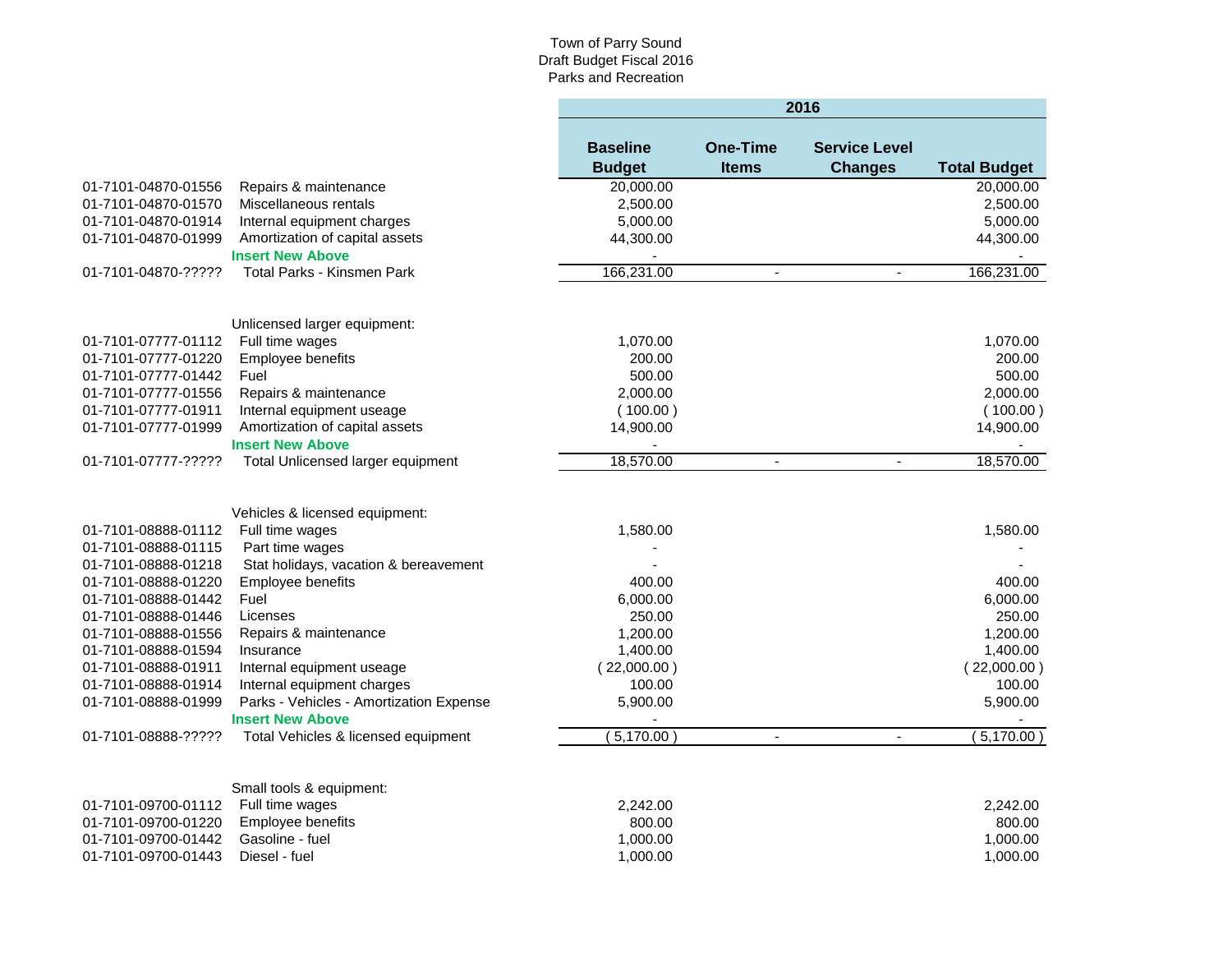|                                           |                                               | 2016                             |                                 |                                        |                     |  |
|-------------------------------------------|-----------------------------------------------|----------------------------------|---------------------------------|----------------------------------------|---------------------|--|
|                                           |                                               | <b>Baseline</b><br><b>Budget</b> | <b>One-Time</b><br><b>Items</b> | <b>Service Level</b><br><b>Changes</b> | <b>Total Budget</b> |  |
| 01-7101-09700-01556                       | Repairs & maintenance                         | 1,000.00                         |                                 |                                        | 1.000.00            |  |
| 01-7101-09700-01911                       | Internal equipment useage                     | (500.00)                         |                                 |                                        | (500.00)            |  |
|                                           | <b>Insert New Above</b>                       |                                  |                                 |                                        |                     |  |
| 01-7101-09700-?????                       | Total Small tools & equipment                 | 5,542.00                         | $\blacksquare$                  | $\blacksquare$                         | 5,542.00            |  |
|                                           | Events co-ordinator:                          |                                  |                                 |                                        |                     |  |
| 01-7105-00000-01112                       | Full time wages                               | 57,350.00                        |                                 | (57,350.00)                            |                     |  |
| 01-7105-00000-01218                       | Stats holidays, vacation & bereavement        | 8,050.00                         |                                 | (8,050.00)                             |                     |  |
| 01-7105-00000-01219                       | Sick leave wages                              | 1,600.00                         |                                 | (1,600.00)                             |                     |  |
| 01-7105-00000-01220                       | Employee benefits                             | 18,300.00                        |                                 | (18,300.00)                            |                     |  |
| 01-7105-00000-01411                       | Stationary & office supplies                  | 100.00                           |                                 | (100.00)                               |                     |  |
| 01-7105-00000-01413                       | Photocopies & scanning related costs          | 100.00                           |                                 | (100.00)                               |                     |  |
| 01-7105-00000-01418                       | Annual IT chargeback for desktop computers    | 500.00                           |                                 | (500.00)                               |                     |  |
| 01-7105-00000-01435                       | Miscellaneous materials                       | 100.00                           |                                 | (100.00)                               |                     |  |
| 01-7105-00000-01511                       | Postage                                       | 50.00                            |                                 | (50.00)                                |                     |  |
| 01-7105-00000-01512                       | Telephone                                     | 150.00                           |                                 | (150.00)                               |                     |  |
| 01-7105-00000-01515                       | Advertising                                   | 2,000.00                         |                                 | (2,000.00)                             |                     |  |
| 01-7105-00000-01541                       | Mileage                                       | 200.00                           |                                 | (200.00)                               |                     |  |
| 01-7105-00000-01581                       | Membership fees & dues                        | 500.00                           |                                 | (500.00)                               |                     |  |
| 01-7105-00000-01584                       | Staff training                                | 2,000.00                         |                                 | (2,000.00)                             |                     |  |
|                                           | <b>Insert New Above</b>                       |                                  |                                 |                                        |                     |  |
| 01-7105-?????-?????                       | Total Events co-ordinator                     | 91,000.00                        | ÷,                              | 91,000.00                              |                     |  |
|                                           | Skateboard Park:                              |                                  |                                 |                                        |                     |  |
| 01-7106-00000-01112                       | Full time wages                               | 255.00                           |                                 |                                        | 255.00              |  |
| 01-7106-00000-01220                       | <b>Employee Benefits</b>                      | 50.00                            |                                 |                                        | 50.00               |  |
| 01-7106-00000-01435                       | Miscellaneous materials incl. Furniture       | 1,000.00                         | 1,500.00                        |                                        | 2,500.00            |  |
| 01-7106-00000-01491                       | Hospitality - refreshments                    |                                  |                                 |                                        |                     |  |
| 01-7106-00000-01515                       | Advertising                                   | 500.00                           |                                 |                                        | 500.00              |  |
| 01-7106-00000-01529                       | Misc. contracts for service                   | 500.00                           | 2,000.00                        |                                        | 2,500.00            |  |
| 01-7106-00000-01570 Miscellaneous rentals |                                               | ä,                               |                                 |                                        |                     |  |
|                                           | <b>Insert New Above</b>                       |                                  |                                 |                                        |                     |  |
| 01-7106-?????-?????                       | <b>Total Skateboard Park</b>                  | 2,305.00                         | 3,500.00                        |                                        | 5,805.00            |  |
|                                           | Community development:                        |                                  |                                 |                                        |                     |  |
| 01-7107-00000-01515                       | Advertising                                   | 500.00                           |                                 |                                        | 500.00              |  |
| 01-7107-00000-01822                       | Grants to volunteer organizations             | 11,000.00                        |                                 |                                        | 11,000.00           |  |
|                                           | 01-7107-04410-01822 Grants for civic projects |                                  |                                 | 5.000.00                               | 5,000.00            |  |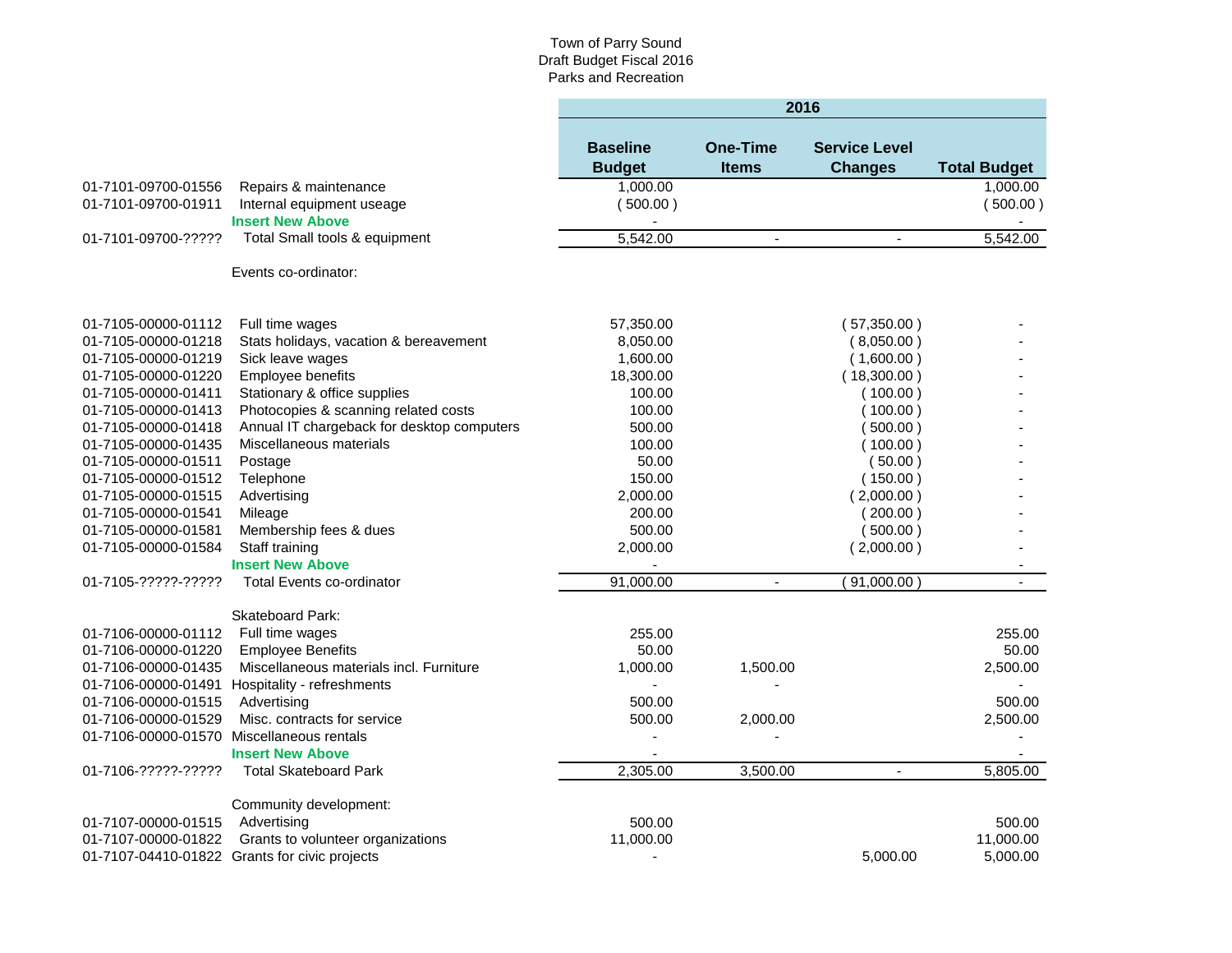|                                       |                                        | 2016                             |                                 |                                        |                     |
|---------------------------------------|----------------------------------------|----------------------------------|---------------------------------|----------------------------------------|---------------------|
|                                       |                                        | <b>Baseline</b><br><b>Budget</b> | <b>One-Time</b><br><b>Items</b> | <b>Service Level</b><br><b>Changes</b> | <b>Total Budget</b> |
|                                       | <b>Insert New Above</b>                |                                  |                                 |                                        |                     |
| 01-7107-?????-?????                   | <b>Total Community development</b>     | 11,500.00                        | $\blacksquare$                  | 5,000.00                               | 16,500.00           |
|                                       | Recreation programs - general:         |                                  |                                 |                                        |                     |
| 01-7109-00000-0112                    | Full time wages                        |                                  |                                 |                                        |                     |
| 01-7109-00000-01114                   | Over time wages                        |                                  |                                 |                                        |                     |
| 01-7109-00000-01115                   | Part time wages                        |                                  |                                 |                                        |                     |
| 01-7109-00000-01218                   | RecProgs-Stats/Vac/ Bereavement        |                                  |                                 |                                        |                     |
| 01-7109-00000-01220                   | Employee benefits                      |                                  |                                 |                                        |                     |
| 01-7109-00000-01914                   | Internal equipment charges             |                                  |                                 |                                        |                     |
|                                       | <b>Insert New Above</b>                |                                  |                                 |                                        |                     |
| 01-7109-00000-?????                   | Total Recreation programs - general    |                                  |                                 |                                        |                     |
|                                       |                                        |                                  |                                 |                                        |                     |
|                                       | Swim program:                          |                                  |                                 |                                        |                     |
| 01-7109-04510-01114                   | Over time wages                        | 200.00                           |                                 |                                        | 200.00              |
| 01-7109-04510-01115                   | Part time wages                        | 48,000.00                        |                                 |                                        | 48,000.00           |
| 01-7109-04510-01215                   | <b>WSIB related costs</b>              | 100.00                           |                                 |                                        | 100.00              |
| 01-7109-04510-01218                   | Stats holidays, vacation & bereavement | 2,000.00                         |                                 |                                        | 2,000.00            |
| 01-7109-04510-01220                   | Employee benefits                      | 4,500.00                         |                                 |                                        | 4,500.00            |
| 01-7109-04510-01411                   | Stationary & office supplies           | 300.00                           |                                 |                                        | 300.00              |
| 01-7109-04510-01413                   | Photocopies & scanning related costs   | 150.00                           |                                 |                                        | 150.00              |
| 01-7109-04510-01414                   | Minor equipment & furniture purchases  | 200.00                           |                                 |                                        | 200.00              |
| 01-7109-04510-01435                   | Miscellaneous materials                | 3,000.00                         |                                 |                                        | 3,000.00            |
| 01-7109-04510-01511                   | Postage                                | 50.00                            |                                 |                                        | 50.00               |
| 01-7109-04510-01512                   | Telephone                              | 20.00                            |                                 |                                        | 20.00               |
| 01-7109-04510-01515                   | Advertising                            | 550.00                           |                                 |                                        | 550.00              |
| 01-7109-04510-01581                   | Membership fees & dues                 | 500.00                           |                                 |                                        | 500.00              |
|                                       | <b>Insert New Above</b>                |                                  |                                 |                                        |                     |
| 01-7109-04510-?????                   | Total Swim program                     | 59,570.00                        | $\blacksquare$                  | $\blacksquare$                         | 59,570.00           |
|                                       | Day Camp                               |                                  |                                 |                                        |                     |
| 01-7109-04520-01115                   | Part time wages                        |                                  |                                 |                                        |                     |
| 01-7109-04520-01220 Employee benefits |                                        |                                  |                                 |                                        |                     |

- 01-7109-04220-01411 Stationary / supplies - 01-7109-04220-01413 Photocopies - - 01-7109-04520-01435 Miscellaneous materials - - 01-7109-04220-01512 Telephone - -
- 01-7109-04220-01515 Advertising -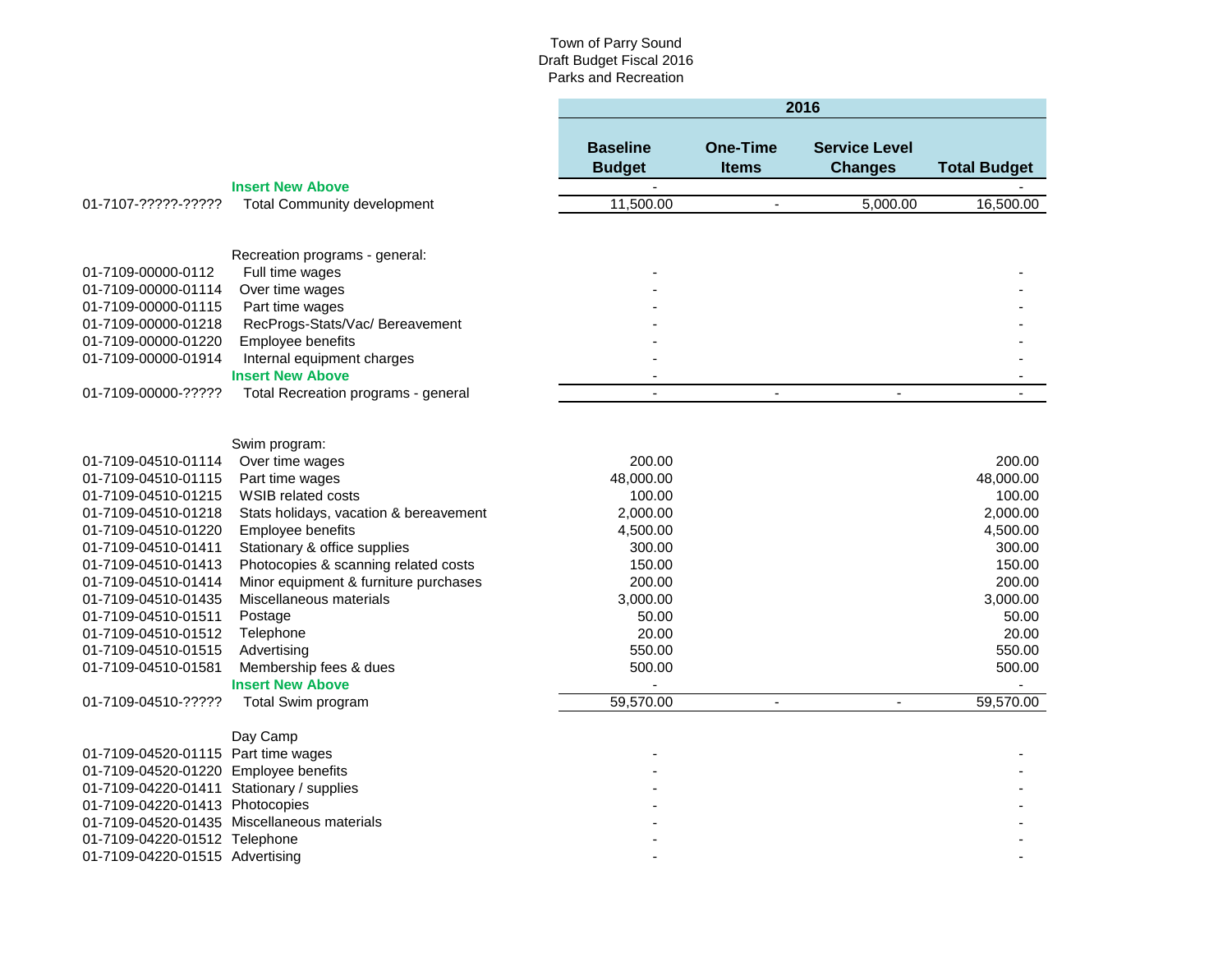|                                                                              |                                                            | 2016                             |                                 |                                        |                     |  |
|------------------------------------------------------------------------------|------------------------------------------------------------|----------------------------------|---------------------------------|----------------------------------------|---------------------|--|
|                                                                              |                                                            | <b>Baseline</b><br><b>Budget</b> | <b>One-Time</b><br><b>Items</b> | <b>Service Level</b><br><b>Changes</b> | <b>Total Budget</b> |  |
|                                                                              | <b>Insert New Above</b>                                    | $\blacksquare$                   |                                 |                                        |                     |  |
| 01-7109-04520-????? Total Day Camp                                           |                                                            |                                  |                                 | $\overline{\phantom{a}}$               |                     |  |
|                                                                              | Santa Claus Parade:                                        |                                  |                                 |                                        |                     |  |
| 01-7109-04521-01413                                                          | Photocopies & scanning related costs                       | 50.00                            |                                 |                                        | 50.00               |  |
| 01-7109-04521-01440                                                          | Municipal parade float                                     | 500.00                           |                                 |                                        | 500.00              |  |
| 01-7109-04521-01511                                                          | Postage                                                    | 50.00                            |                                 |                                        | 50.00               |  |
| 01-7109-04521-01515                                                          | Advertising                                                | 1,000.00                         |                                 |                                        | 1,000.00            |  |
|                                                                              | <b>Insert New Above</b>                                    |                                  |                                 |                                        |                     |  |
| 01-7109-04521-?????                                                          | <b>Total Santa Claus Parade</b>                            | 1,600.00                         | $\overline{a}$                  | $\blacksquare$                         | 1,600.00            |  |
|                                                                              | Youth Nights                                               |                                  |                                 |                                        |                     |  |
|                                                                              |                                                            |                                  |                                 |                                        | 1,600.00            |  |
| 01-7109-04522-01115 Part time wages<br>01-7109-04522-01220 Employee benefits |                                                            |                                  |                                 | 1,600.00<br>400.00                     | 400.00              |  |
|                                                                              | 01-7109-04522-01435 Miscellaneous materials                |                                  |                                 |                                        |                     |  |
|                                                                              |                                                            |                                  |                                 | 2,343.00                               | 2,343.00            |  |
| 01-7109-04522-01515 Advertising                                              |                                                            |                                  |                                 | 1,000.00                               | 1,000.00            |  |
|                                                                              | 01-7109-04522-01529 Misc Contracts for Service             |                                  |                                 | 3,000.00                               | 3,000.00            |  |
|                                                                              | <b>Insert New Above</b>                                    |                                  |                                 |                                        |                     |  |
| 01-7109-045222-????? Total Youth Nights                                      |                                                            | $\sim$                           | $\sim$                          | 8,343.00                               | 8,343.00            |  |
|                                                                              | Lacrosse                                                   |                                  |                                 |                                        |                     |  |
| 01-7109-04525-01115 Part time wages                                          |                                                            |                                  |                                 | 600.00                                 | 600.00              |  |
| 01-7109-04525-01220 Employee benefits                                        |                                                            |                                  |                                 | 200.00                                 | 200.00              |  |
|                                                                              | 01-7109-04525-01414 Minor equipment and furniture purchase |                                  |                                 | 2.343.00                               | 2,343.00            |  |
| 01-7109-04525-01515 Advertising                                              |                                                            |                                  |                                 | 1,000.00                               | 1,000.00            |  |
|                                                                              | <b>Insert New Above</b>                                    |                                  |                                 |                                        |                     |  |
| 01-7109-04525-????? Total Lacross                                            |                                                            | $\overline{a}$                   | ÷,                              | 4,143.00                               | 4,143.00            |  |
|                                                                              | <b>Ball Hockey</b>                                         |                                  |                                 |                                        |                     |  |
| 01-7109-04527-01115 Part time wages                                          |                                                            |                                  |                                 | 800.00                                 | 800.00              |  |
| 01-7109-04527-01220 Employee benefits                                        |                                                            |                                  |                                 |                                        |                     |  |
|                                                                              | 01-7109-04527-01414 Minor equipment and furniture purchase |                                  |                                 | 2,343.00                               | 2,343.00            |  |
| 01-7109-04527-01515 Advertising                                              |                                                            |                                  |                                 | 1,000.00                               | 1,000.00            |  |
|                                                                              | <b>Insert New Above</b>                                    |                                  |                                 |                                        |                     |  |
| 01-7109-04527-????? Total Ball Hockey                                        |                                                            | $\blacksquare$                   | $\blacksquare$                  | 4,143.00                               | 4,143.00            |  |
|                                                                              | Shuffleboard                                               |                                  |                                 |                                        |                     |  |
|                                                                              | 01-7109-04528-01414 Minor equipment and furniture purchase |                                  | 5,000.00                        | 1,343.00                               | 6,343.00            |  |
| 01-7109-04528-01515 Advertising                                              |                                                            |                                  |                                 | 1,000.00                               | 1,000.00            |  |
|                                                                              | <b>Insert New Above</b>                                    |                                  |                                 |                                        | $\blacksquare$      |  |
|                                                                              |                                                            |                                  |                                 |                                        |                     |  |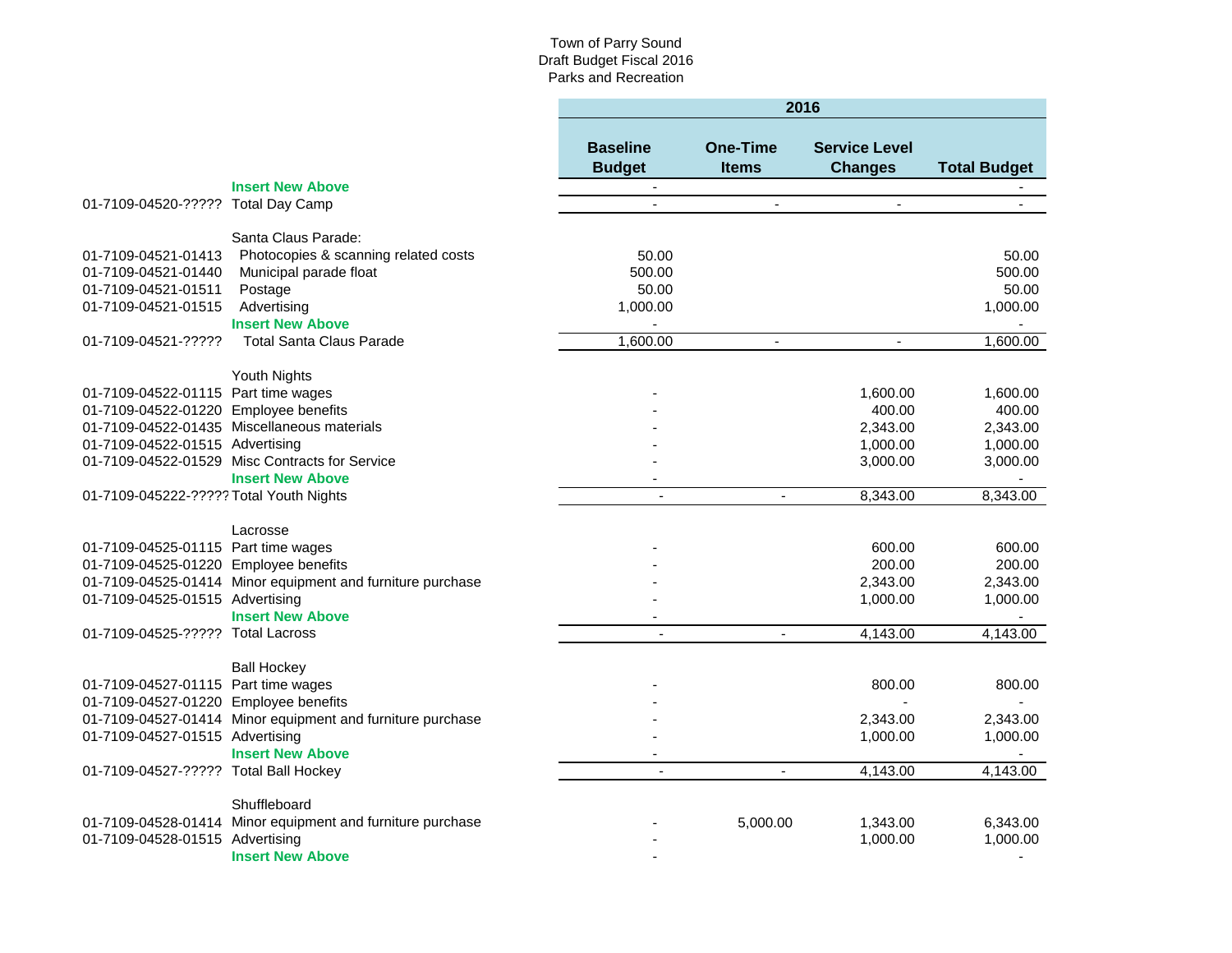٠

|                                        |                                                                           | 2016                             |                                 |                                        |                     |  |
|----------------------------------------|---------------------------------------------------------------------------|----------------------------------|---------------------------------|----------------------------------------|---------------------|--|
|                                        |                                                                           | <b>Baseline</b><br><b>Budget</b> | <b>One-Time</b><br><b>Items</b> | <b>Service Level</b><br><b>Changes</b> | <b>Total Budget</b> |  |
| 01-7109-04528-????? Total Shuffleboard |                                                                           | $\blacksquare$                   | $\overline{5,000.00}$           | 2,343.00                               | 7,343.00            |  |
|                                        |                                                                           |                                  |                                 |                                        |                     |  |
|                                        | Neighbourhood Competitions<br>01-7109-04522-01435 Miscellaneous materials |                                  |                                 | 3,343.00                               | 3,343.00            |  |
| 01-7109-04529-01515 Advertising        |                                                                           |                                  |                                 | 3,000.00                               | 3,000.00            |  |
|                                        | <b>Insert New Above</b>                                                   |                                  |                                 |                                        |                     |  |
|                                        | 01-7109-04529-????? Total Neighbourhood Competition                       |                                  | $\overline{\phantom{a}}$        | 6,343.00                               | 6,343.00            |  |
|                                        |                                                                           |                                  |                                 |                                        |                     |  |
|                                        | Pickleball                                                                |                                  |                                 |                                        |                     |  |
|                                        | 01-7109-04530-01414 Minor equipment and furniture purchase                |                                  |                                 | 3,343.00                               | 3,343.00            |  |
| 01-7109-04530-01515 Advertising        |                                                                           |                                  |                                 | 1,000.00                               | 1,000.00            |  |
|                                        | <b>Insert New Above</b>                                                   |                                  |                                 |                                        |                     |  |
| 01-7109-04530-????? Total Pickleball   |                                                                           | $\blacksquare$                   | $\blacksquare$                  | 4,343.00                               | 4,343.00            |  |
|                                        |                                                                           |                                  |                                 |                                        |                     |  |
|                                        | <b>Craft Nights</b>                                                       |                                  |                                 |                                        |                     |  |
|                                        | 01-7109-04531-01435 Miscellaneous materials                               |                                  |                                 | 2,343.00                               | 2,343.00            |  |
| 01-7109-04531-01515 Advertising        |                                                                           |                                  |                                 | 1,000.00                               | 1,000.00            |  |
|                                        | 01-7109-04531-01529 Misc Contracts for Service                            |                                  |                                 | 2,000.00                               | 2,000.00            |  |
|                                        | <b>Insert New Above</b>                                                   |                                  |                                 |                                        |                     |  |
| 01-7109-04531-????? Total Craft Nights |                                                                           | $\sim$                           | $\overline{\phantom{a}}$        | 5,343.00                               | 5,343.00            |  |
|                                        | Soap Box Derby                                                            |                                  |                                 |                                        |                     |  |
| 01-7109-04532-01112 Full time wages    |                                                                           |                                  |                                 | 600.00                                 | 600.00              |  |
| 01-7109-04532-01115 Part time wages    |                                                                           |                                  |                                 |                                        |                     |  |
| 01-7109-04532-01220 Employee Benefits  |                                                                           |                                  |                                 | 200.00                                 | 200.00              |  |
|                                        | 01-7109-04532-01435 Miscellaneous materials                               |                                  |                                 | 2,000.00                               | 2,000.00            |  |
|                                        | 01-7109-04532-01491 Food, meals and hospitality                           |                                  |                                 |                                        |                     |  |
| 01-7109-04532-01515 Advertising        |                                                                           |                                  |                                 | 1,000.00                               | 1,000.00            |  |
|                                        | 01-7109-04532-01529 Miscellaneous contracts for service                   |                                  |                                 |                                        |                     |  |
|                                        | 01-7109-04532-01562 Rentals - miscellaneous equipment                     |                                  |                                 | 2,000.00                               | 2,000.00            |  |
|                                        | 01-7109-04531-01911 Internal equipment charges                            |                                  |                                 |                                        |                     |  |
|                                        | <b>Insert New Above</b>                                                   |                                  |                                 |                                        |                     |  |
|                                        | 01-7109-04532-????? Total Soap Box Derby                                  |                                  | ÷,                              | 5,800.00                               | 5.800.00            |  |
|                                        |                                                                           |                                  |                                 |                                        |                     |  |
|                                        |                                                                           |                                  |                                 |                                        |                     |  |
| 01-7109-04551-01435                    | Volunteer appreciation:<br>Miscellaneous materials                        | 500.00                           |                                 |                                        | 500.00              |  |
| 01-7109-04551-01491                    | Food, meals & hospitality                                                 | 500.00                           |                                 |                                        | 500.00              |  |
| 01-7109-04551-01515                    | Advertising                                                               | 350.00                           |                                 |                                        | 350.00              |  |
| 01-7109-04551-01529                    | Miscellaneous contracts for services                                      | 1,000.00                         |                                 |                                        | 1,000.00            |  |
|                                        |                                                                           |                                  |                                 |                                        |                     |  |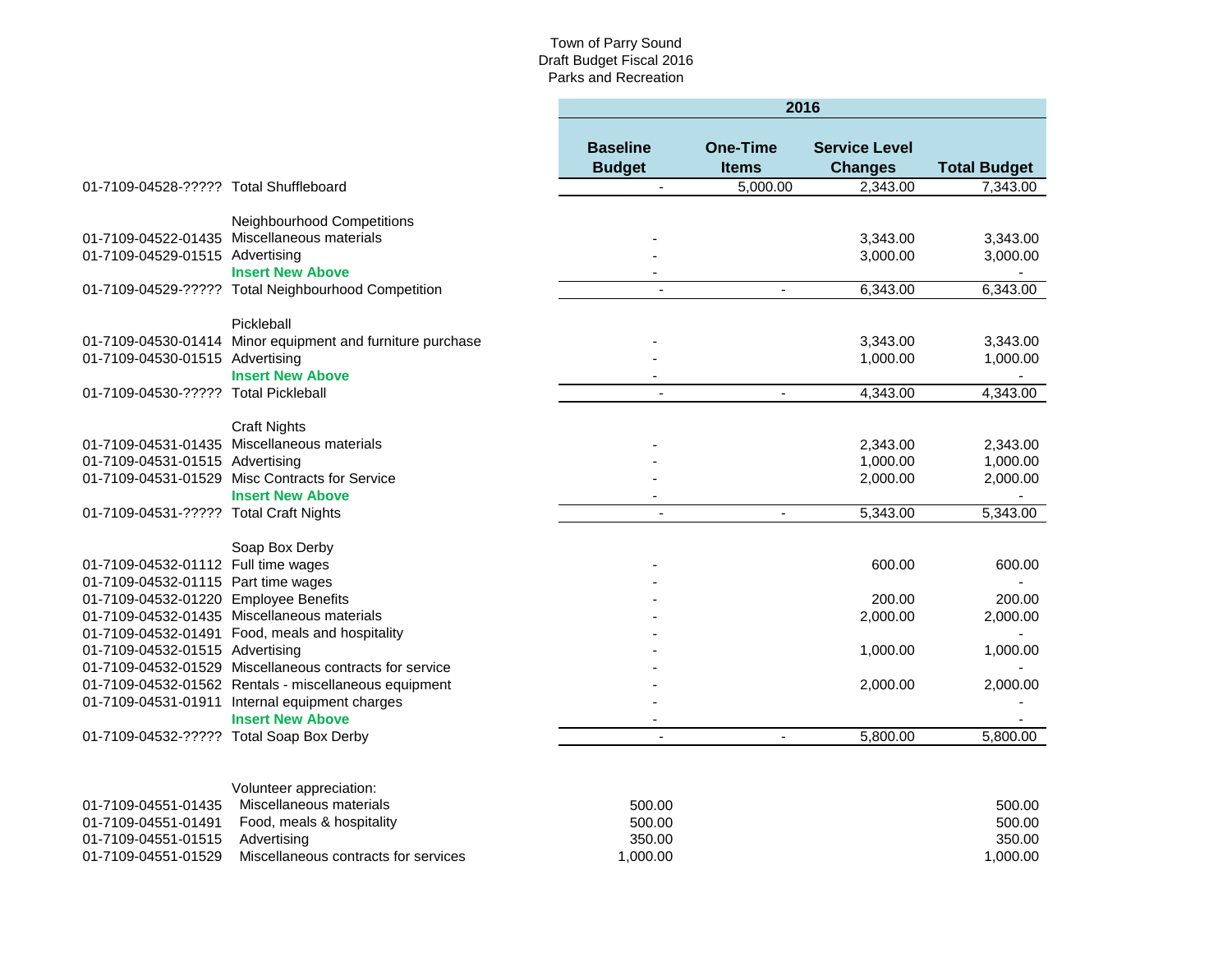|                                            |                                                    | 2016                             |                                 |                                        |                     |  |
|--------------------------------------------|----------------------------------------------------|----------------------------------|---------------------------------|----------------------------------------|---------------------|--|
|                                            |                                                    | <b>Baseline</b><br><b>Budget</b> | <b>One-Time</b><br><b>Items</b> | <b>Service Level</b><br><b>Changes</b> | <b>Total Budget</b> |  |
|                                            | <b>Insert New Above</b>                            | $\blacksquare$                   |                                 |                                        |                     |  |
| 01-7109-04551-?????                        | <b>Total Volunteer appreciation</b>                | 2,350.00                         | $\blacksquare$                  | $\blacksquare$                         | 2,350.00            |  |
|                                            |                                                    |                                  |                                 |                                        |                     |  |
|                                            | Leisure guide:                                     |                                  |                                 |                                        |                     |  |
| 01-7109-04553-01511                        | Postage                                            | 500.00                           |                                 |                                        | 500.00              |  |
| 01-7109-04553-01534                        | Production of guide costs                          | 3,000.00                         |                                 |                                        | 3,000.00            |  |
|                                            | <b>Insert New Above</b>                            | $\blacksquare$                   |                                 |                                        |                     |  |
| 01-7109-04553-?????                        | Total Leisure guide                                | 3,500.00                         | $\blacksquare$                  | $\blacksquare$                         | 3,500.00            |  |
|                                            | Linens:                                            |                                  |                                 |                                        |                     |  |
| 01-7109-04555-01529                        | Miscellaneous contracts for services               | 300.00                           |                                 |                                        | 300.00              |  |
| 01-7109-04555-01829                        | Expenditure recoveries                             | (200.00)                         |                                 |                                        | $200.00$ )          |  |
|                                            | <b>Insert New Above</b>                            | $\blacksquare$                   |                                 |                                        |                     |  |
| 01-7109-04555-?????                        | <b>Total Linens</b>                                | 100.00                           | $\blacksquare$                  | $\blacksquare$                         | 100.00              |  |
|                                            |                                                    |                                  |                                 |                                        |                     |  |
|                                            | Snowfest program:                                  |                                  |                                 |                                        |                     |  |
| 01-7109-04662-01112                        | Full time wages                                    | 255.00                           |                                 |                                        | 255.00              |  |
| 01-7109-04662-01115                        | Part time wages                                    | 100.00                           |                                 |                                        | 100.00              |  |
| 01-7109-04662-01220                        | Employee benefits                                  | 50.00                            |                                 |                                        | 50.00               |  |
| 01-7109-04662-01435                        | Miscellaneous materials                            | 1,000.00                         |                                 |                                        | 1,000.00            |  |
| 01-7109-04662-01491                        | Food, meals & hospitality                          | 350.00                           |                                 |                                        | 350.00              |  |
| 01-7109-04662-01515                        | Advertising                                        | 2,250.00                         |                                 |                                        | 2,250.00            |  |
| 01-7109-04662-01529                        | Miscellaneous contracts for services               | 2,250.00                         | 750.00                          |                                        | 3,000.00            |  |
| 01-7109-04662-01570                        | Miscellaneous rentals                              | 500.00                           |                                 |                                        | 500.00              |  |
| 01-7109-04662-01914                        | Internal equipment charges                         | 100.00                           |                                 |                                        | 100.00              |  |
|                                            | <b>Insert New Above</b>                            |                                  |                                 |                                        |                     |  |
| 01-7109-04662-?????                        | <b>Total Snowfest program</b>                      | 6,855.00                         | 750.00                          | $\blacksquare$                         | 7,605.00            |  |
|                                            |                                                    |                                  |                                 |                                        |                     |  |
|                                            | Pan Am Games Torch Run:                            |                                  |                                 |                                        |                     |  |
| 01-7109-04663-01435<br>01-7109-04663-01491 | <b>Misc Materials</b><br>Food, meals & hospitality |                                  |                                 |                                        |                     |  |
| 01-7109-04663-01515                        | Advertising                                        |                                  |                                 |                                        |                     |  |
| 01-7109-04663-01529                        | Miscellaneous Contracts for Service                |                                  |                                 |                                        |                     |  |
|                                            | <b>Insert New Above</b>                            |                                  |                                 |                                        |                     |  |
| 01-7109-04663-?????                        | Total Pan Am Games Torch Run                       |                                  | $\blacksquare$                  | $\blacksquare$                         |                     |  |
|                                            |                                                    |                                  |                                 |                                        |                     |  |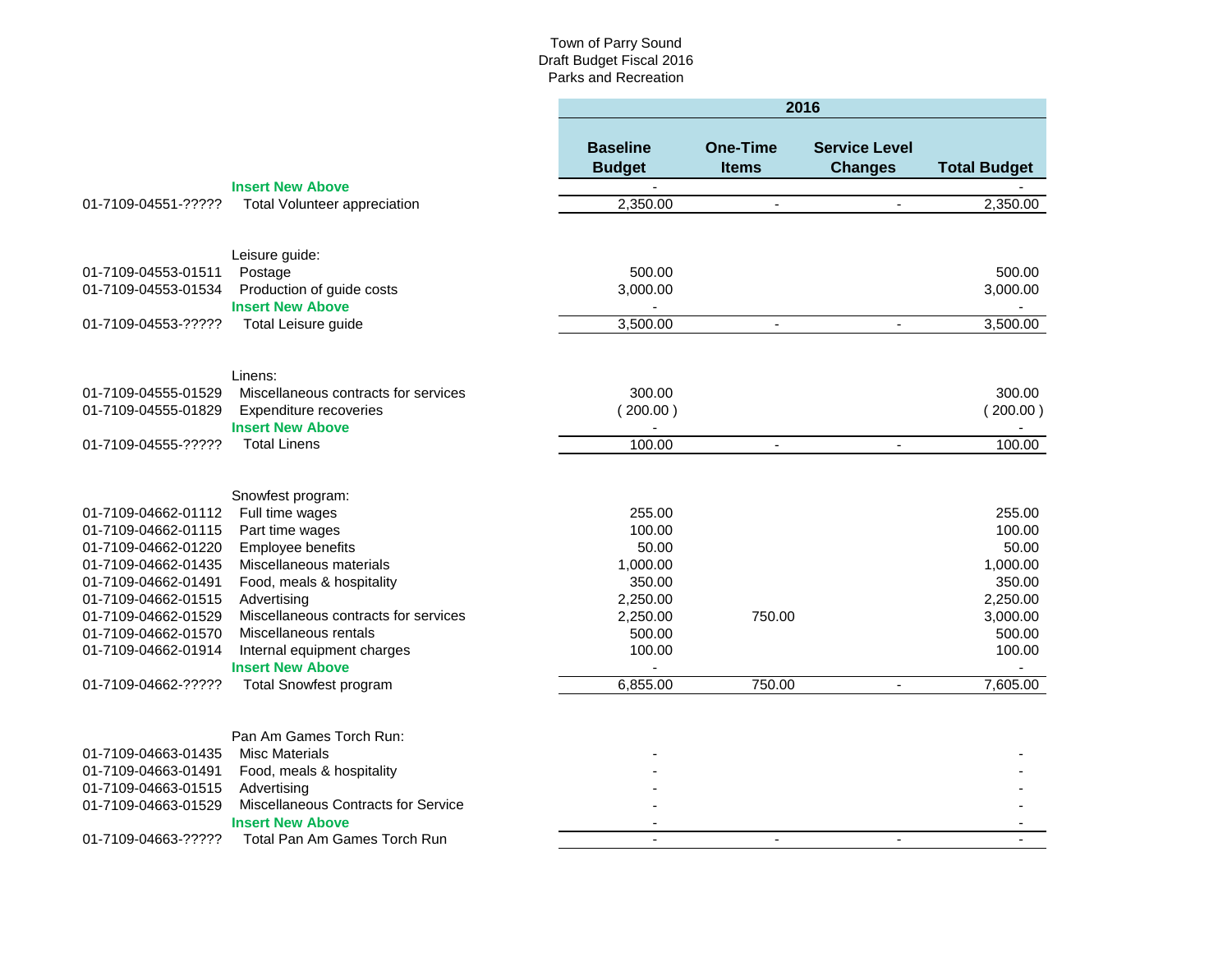|                     |                                                            |                                  |                                 | 2016                                   |                     |
|---------------------|------------------------------------------------------------|----------------------------------|---------------------------------|----------------------------------------|---------------------|
|                     |                                                            | <b>Baseline</b><br><b>Budget</b> | <b>One-Time</b><br><b>Items</b> | <b>Service Level</b><br><b>Changes</b> | <b>Total Budget</b> |
|                     | Big Sound Marina:                                          |                                  |                                 |                                        |                     |
| 01-7109-06100-01421 | <b>Utilities</b>                                           |                                  |                                 |                                        |                     |
| 01-7109-06100-01435 | Miscellaneous expenses                                     |                                  |                                 |                                        |                     |
| 01-7109-06100-01515 | Advertising                                                |                                  |                                 |                                        |                     |
| 01-7109-06100-01521 | Professional fees                                          |                                  |                                 |                                        |                     |
| 01-7109-06100-01556 | Repairs and maintenance                                    | 4,000.00                         |                                 |                                        | 4,000.00            |
| 01-7109-06100-01581 | Membership fees and dues                                   |                                  |                                 |                                        |                     |
| 01-7109-06100-01822 | Operating Fee - DFO/Chamber of Commerce                    | 15,000.00                        |                                 |                                        | 15,000.00           |
| 01-7109-06100-01999 | Amortization of capital assets                             | 25,400.00                        |                                 |                                        | 25,400.00           |
|                     | <b>Insert New Above</b>                                    |                                  |                                 |                                        |                     |
| 01-7109-06100-????? | <b>Total Big Sound Marina</b>                              | 44,400.00                        | $\overline{a}$                  | $\overline{a}$                         | 44,400.00           |
|                     |                                                            |                                  |                                 |                                        |                     |
|                     | Town Dock:                                                 |                                  |                                 |                                        |                     |
| 01-7109-06110-01424 | Water and wastewater charges                               |                                  |                                 |                                        |                     |
| 01-7109-06110-01556 | Repairs and maintenance                                    | 18,700.00                        |                                 | (8,700.00)                             | 10,000.00           |
|                     | 01-7109-06110-01556 Gain/Loss on disposal of capital asset |                                  |                                 |                                        |                     |
| 01-7109-06110-01999 | Amortization of capital assets                             | 8,600.00                         |                                 |                                        | 8,600.00            |
|                     | <b>Insert New Above</b>                                    |                                  |                                 |                                        |                     |
| 01-7109-06110-????? | <b>Total Town Dock</b>                                     | 27,300.00                        | $\overline{\phantom{a}}$        | (8,700.00)                             | 18,600.00           |
|                     | Waterfront dock maintenance:                               |                                  |                                 |                                        |                     |
| 01-3901-00000-01112 | Full time wages                                            | 2,598.00                         |                                 |                                        | 2,598.00            |
| 01-3901-00000-01114 | Over time wages                                            | 500.00                           |                                 |                                        | 500.00              |
| 01-3901-00000-01115 | Part time wages                                            | 3,725.00                         |                                 |                                        | 3,725.00            |
| 01-3901-00000-01218 | Stats holidays, vacation & bereavement                     | 204.00                           |                                 |                                        | 204.00              |
| 01-3901-00000-01220 | Employee benefits                                          | 1,600.00                         |                                 |                                        | 1,600.00            |
| 01-3901-00000-01421 | Utilities - water only (near Chippewa)                     | 400.00                           |                                 |                                        | 400.00              |
| 01-3901-00000-01435 | Miscellaneous materials                                    | 3,000.00                         |                                 |                                        | 3,000.00            |
| 01-3901-00000-01556 | Repairs & maintenance                                      | 2,000.00                         |                                 |                                        | 2,000.00            |
| 01-3901-00000-01591 | Building & property insurance                              | 950.00                           |                                 |                                        | 950.00              |
| 01-3901-00000-01914 | Internal equipment charges                                 | 500.00                           |                                 |                                        | 500.00              |
|                     | <b>Insert New Above</b>                                    |                                  |                                 |                                        |                     |
| 01-3901-?????-????? | Total Waterfront dock maintenance                          | 15,477.00                        | $\blacksquare$                  | $\mathbf{r}$                           | 15,477.00           |
|                     |                                                            |                                  |                                 |                                        |                     |
|                     | PW - Downtown Streetscaping:                               |                                  |                                 |                                        |                     |
| 01-3101-04276-01112 | Full time wages                                            | 6,980.15                         |                                 |                                        | 6,980.15            |
| 01-3101-04276-01114 | Overtime wages                                             | 500.00                           |                                 |                                        | 500.00              |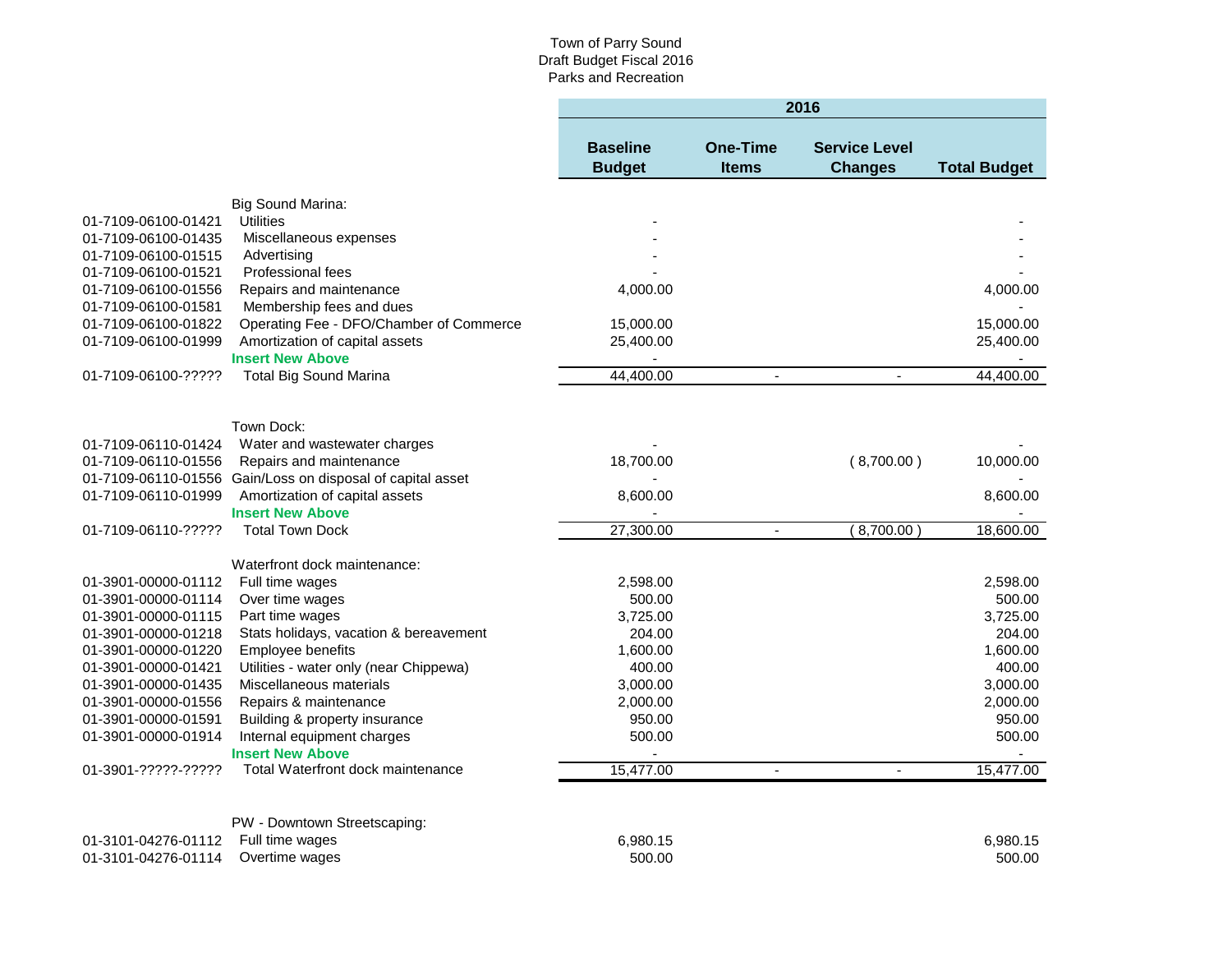|                     |                                              | 2016                             |                          |                                        |                     |  |  |
|---------------------|----------------------------------------------|----------------------------------|--------------------------|----------------------------------------|---------------------|--|--|
|                     |                                              | <b>Baseline</b><br><b>Budget</b> | One-Time<br><b>Items</b> | <b>Service Level</b><br><b>Changes</b> | <b>Total Budget</b> |  |  |
| 01-3101-04276-01115 | Part time wages                              | 2,853.20                         |                          |                                        | 2,853.20            |  |  |
| 01-3101-04276-01218 | Stats holidays, vacation & bereavement leave | 203.80                           |                          |                                        | 203.80              |  |  |
| 01-3101-04276-01220 | Employee benefits                            | 1,850.00                         |                          |                                        | 1,850.00            |  |  |
| 01-3101-04276-01435 | Miscellaneous materials (flowers)            | 12,000.00                        |                          |                                        | 12,000.00           |  |  |
| 01-3101-04276-01914 | Internal equipment charges                   | 1,000.00                         |                          |                                        | 1,000.00            |  |  |
|                     | <b>Insert New Above</b>                      |                                  |                          |                                        |                     |  |  |
| 01-3101-04276-????? | Total PW - Downtown Streetscaping            | 25,387.15                        |                          |                                        | 25.387.15           |  |  |

| <b>Total Expenses</b> | $828.746.15$ \$ | 48.162.00 S | $2.266,00$ \$               | 871.674.15 |
|-----------------------|-----------------|-------------|-----------------------------|------------|
|                       |                 |             |                             |            |
| <b>Net Levy</b>       | 781.746.15 \$   |             | 48,162.00 \$ (34,994.00) \$ | 787.414.15 |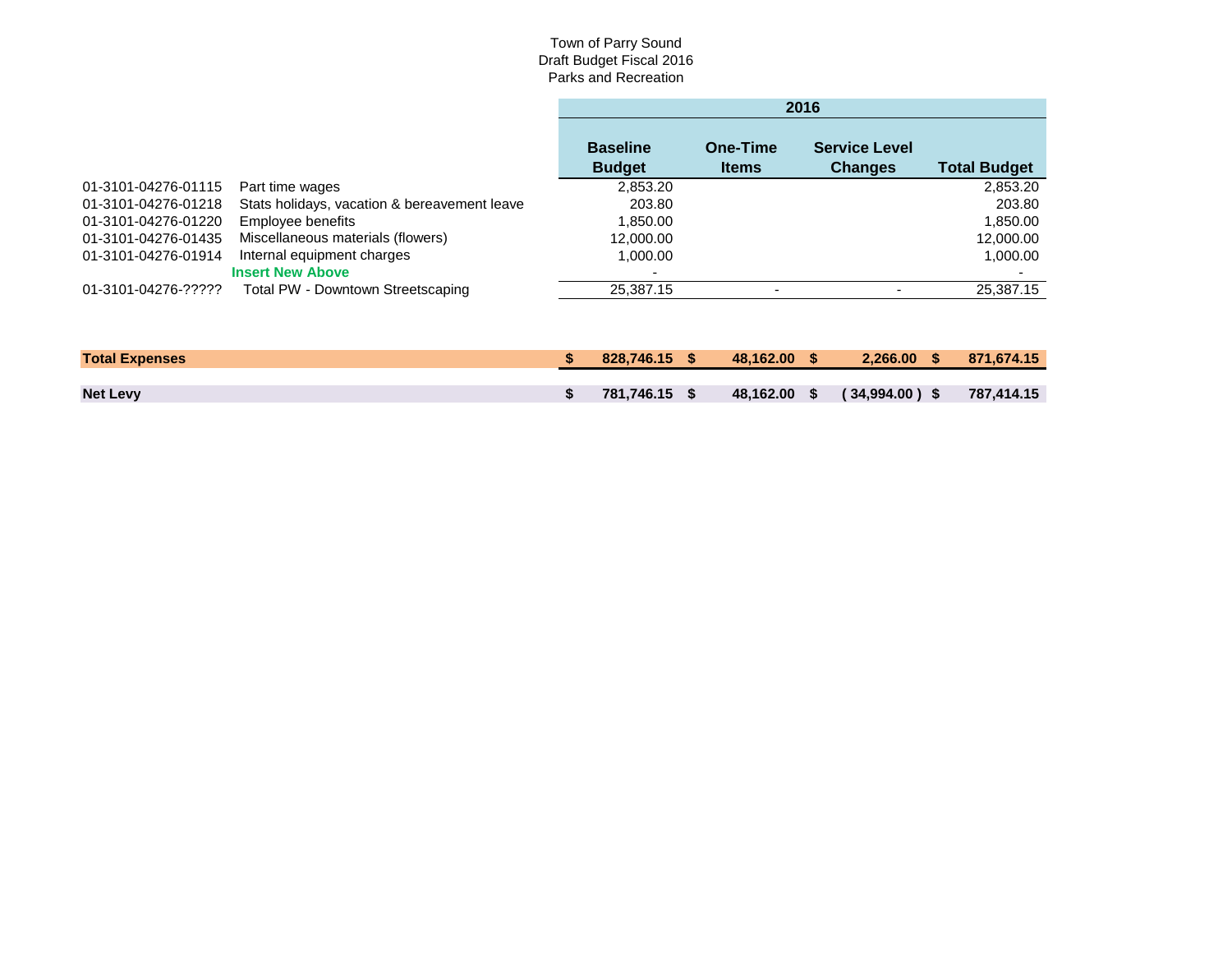|                       |                                            |                                  |                                 | 2016                                   |                     |
|-----------------------|--------------------------------------------|----------------------------------|---------------------------------|----------------------------------------|---------------------|
|                       |                                            | <b>Baseline</b><br><b>Budget</b> | <b>One-Time</b><br><b>Items</b> | <b>Service Level</b><br><b>Changes</b> | <b>Total Budget</b> |
| <b>Revenues</b>       |                                            |                                  |                                 |                                        |                     |
| 01-0341-03640-02808   | Arena - Aux. Rooms Rentals                 | \$<br>(2,500.00)                 |                                 |                                        | \$<br>(2,500.00)    |
| 01-0341-03640-02811   | Arena - advertising signs                  | (19,000.00)                      |                                 |                                        | (19,000.00)         |
| 01-0341-03640-02812   | Arena - Hall rentals                       | (16,000.00)                      |                                 |                                        | (16,000.00)         |
| 01-0341-03640-02813   | Ice rentals - Figure Skating Club          | 10,000.00)                       |                                 |                                        | (10,000.00)         |
| 01-0341-03640-02815   | Ice rentals - Minor Hockey Club            | (70,000.00)                      |                                 |                                        | (70,000.00)         |
| 01-0341-03640-02816   | Ice rentals - Other groups                 | (55,000.00)                      |                                 |                                        | (55,000.00)         |
| 01-0341-03640-02817   | <b>Public Skating</b>                      | (2,000.00)                       |                                 |                                        | (2,000.00)          |
| 01-0341-03640-02818   | Ice rentals - Miscellaneous                | (1,000.00)                       |                                 |                                        | (1,000.00)          |
| 01-0341-03640-02820   | Ice rentals - Youth rebate                 |                                  |                                 |                                        |                     |
| 01-0341-03640-02826   | Arena - Rentals (Admin Fee on Insurance)   | (100.00)                         |                                 |                                        | (100.00)            |
| 01-0341-03640-02827   | Arena - Miscellaneous revenues             | (4,000.00)                       |                                 |                                        | (4,000.00)          |
| 01-0351-03730-02819   | Arena Snack Bar Rental                     | (7,000.00)                       |                                 |                                        | (7,000.00)          |
| <b>Total Revenues</b> |                                            | \$<br>186,600.00)                | \$<br>$\blacksquare$            | \$<br>$\blacksquare$                   | \$<br>186,600.00    |
| <b>Expenses</b>       |                                            |                                  |                                 |                                        |                     |
|                       | Arena administration:                      |                                  |                                 |                                        |                     |
| 01-7201-00000-01112   | Full time wages                            | \$<br>11,300.00                  |                                 |                                        | \$<br>11,300.00     |
| 01-7201-00000-01114   | Over time wages                            | 1,000.00                         |                                 |                                        | 1,000.00            |
| 01-7201-00000-01115   | Part time wages                            | 500.00                           |                                 |                                        | 500.00              |
| 01-7201-00000-01215   | WSIB related costs                         | 2,000.00                         |                                 |                                        | 2,000.00            |
| 01-7201-00000-01217   | Boots, clothing & uniform allowances       | 2,500.00                         | 1,000.00                        |                                        | 3,500.00            |
| 01-7201-00000-01218   | Stats holidays, vacation & bereavement     | 12,228.00                        |                                 |                                        | 12,228.00           |
| 01-7201-00000-01219   | Sick leave wages                           | 2,500.00                         |                                 |                                        | 2,500.00            |
| 01-7201-00000-01220   | Employee benefits                          | 9,600.00                         |                                 |                                        | 9,600.00            |
| 01-7201-00000-01411   | Stationary & office supplies               | 200.00                           |                                 |                                        | 200.00              |
| 01-7201-00000-01413   | Photocopies & scanning related costs       | 50.00                            |                                 |                                        | 50.00               |
| 01-7201-00000-01418   | Annual IT chargeback for desktop computers | 500.00                           |                                 |                                        | 500.00              |
| 01-7201-00000-01435   | Miscellaneous materials                    | 200.00                           |                                 |                                        | 200.00              |
| 01-7201-00000-01446   | Licenses (Socan fee - music)               | 200.00                           |                                 |                                        | 200.00              |
| 01-7201-00000-01491   | Food, meals & hospitality                  | 200.00                           |                                 |                                        | 200.00              |
| 01-7201-00000-01496   | Health & safety related costs              | 500.00                           |                                 |                                        | 500.00              |
| 01-7201-00000-01512   | Telephone                                  | 3,500.00                         |                                 |                                        | 3,500.00            |
| 01-7201-00000-01515   | Advertising                                | 500.00                           |                                 |                                        | 500.00              |
| 01-7201-00000-01517   | IT costs, including internet               | 1,200.00                         |                                 |                                        | 1,200.00            |
| 01-7201-00000-01524   | Engineering                                | 3,000.00                         |                                 |                                        | 3,000.00            |
| 01-7201-00000-01581   | Membership fees & dues                     | 700.00                           |                                 |                                        | 700.00              |
| 01-7201-00000-01584   | Staff training                             | 2,500.00                         |                                 |                                        | 2,500.00            |
| 01-7201-00000-01595   | Insurance - Liability                      | 8,400.00                         |                                 |                                        | 8,400.00            |
| 01-7201-00000-01597   | Insurance claims - deductible              |                                  |                                 |                                        |                     |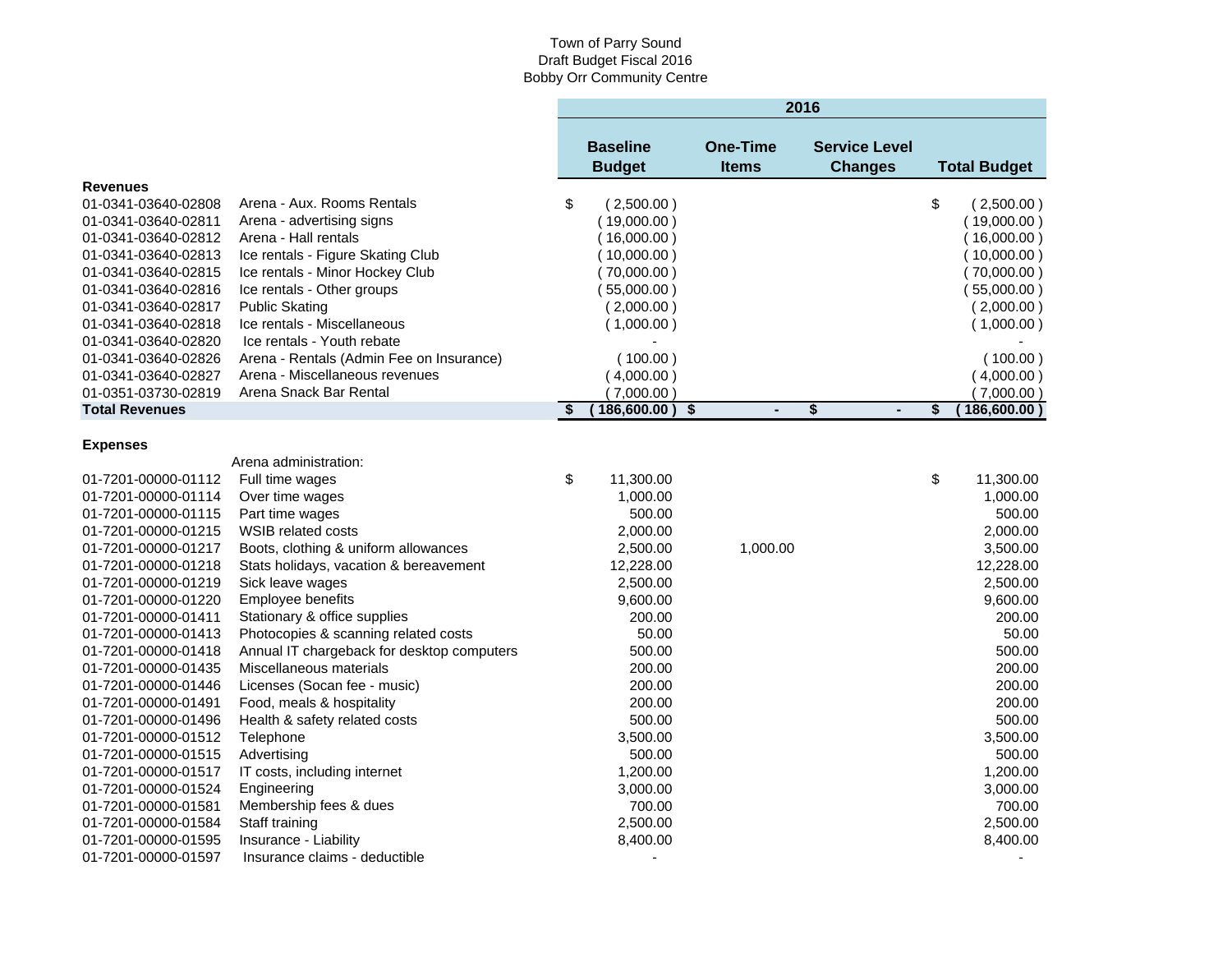|                     |                                        | 2016                             |                                 |                                        |                     |  |  |  |
|---------------------|----------------------------------------|----------------------------------|---------------------------------|----------------------------------------|---------------------|--|--|--|
|                     |                                        | <b>Baseline</b><br><b>Budget</b> | <b>One-Time</b><br><b>Items</b> | <b>Service Level</b><br><b>Changes</b> | <b>Total Budget</b> |  |  |  |
| 01-7201-00000-01914 | Internal equipment charges             |                                  |                                 |                                        |                     |  |  |  |
|                     | <b>Insert New Above</b>                |                                  |                                 |                                        |                     |  |  |  |
| 01-7201-00000-????? | <b>Total Arena administration</b>      | 63,278.00                        | 1,000.00                        | $\blacksquare$                         | 64,278.00           |  |  |  |
|                     |                                        |                                  |                                 |                                        |                     |  |  |  |
|                     | Unlicensed larger equipment:           |                                  |                                 |                                        |                     |  |  |  |
| 01-7201-07777-01112 | Full time wages                        | 1,325.00                         |                                 |                                        | 1,325.00            |  |  |  |
| 01-7201-07777-01114 | Over time wages                        | 200.00                           |                                 |                                        | 200.00              |  |  |  |
| 01-7201-07777-01220 | Employee benefits                      | 300.00                           |                                 |                                        | 300.00              |  |  |  |
| 01-7201-07777-01556 | Repairs & maintenance                  | 1,500.00                         |                                 |                                        | 1,500.00            |  |  |  |
| 01-7201-07777-01911 | Internal equipment useage              | (24,000.00)                      |                                 |                                        | (24,000.00)         |  |  |  |
| 01-7201-07777-01999 | Amortization of capital assets         | 19,800.00                        |                                 |                                        | 19,800.00           |  |  |  |
|                     | <b>Insert New Above</b>                |                                  |                                 |                                        |                     |  |  |  |
| 01-7201-07777-????? | Total Unlicensed larger equipment      | (875.00)                         | $\blacksquare$                  | $\blacksquare$                         | 875.00)             |  |  |  |
|                     |                                        |                                  |                                 |                                        |                     |  |  |  |
|                     | Building:                              |                                  |                                 |                                        |                     |  |  |  |
| 01-7202-00000-01112 | Full time wages                        | 61,000.00                        |                                 |                                        | 61,000.00           |  |  |  |
| 01-7202-00000-01114 | Over time wages                        | 2,400.00                         |                                 |                                        | 2,400.00            |  |  |  |
| 01-7202-00000-01115 | Part time wages                        | 2,700.00                         |                                 |                                        | 2,700.00            |  |  |  |
| 01-7202-00000-01218 | Stats holidays, vacation & bereavement | 112.00                           |                                 |                                        | 112.00              |  |  |  |
| 01-7202-00000-01220 | Employee benefits                      | 17,500.00                        |                                 |                                        | 17,500.00           |  |  |  |
| 01-7202-00000-01312 | Interest on long term debt             | 69,046.56                        |                                 |                                        | 69,046.56           |  |  |  |
| 01-7202-00000-01421 | Gas, oil & electricity                 | 95,000.00                        |                                 | (10,000.00)                            | 85,000.00           |  |  |  |
| 01-7202-00000-01424 | Water                                  | 10,000.00                        |                                 |                                        | 10,000.00           |  |  |  |
| 01-7202-00000-01435 | Miscellaneous materials                | 5,000.00                         |                                 |                                        | 5,000.00            |  |  |  |
| 01-7202-00000-01454 | Small tools                            | 200.00                           |                                 |                                        | 200.00              |  |  |  |
| 01-7202-00000-01471 | Cleaning supplies                      | 8,000.00                         |                                 |                                        | 8,000.00            |  |  |  |
| 01-7202-00000-01472 | Paint & other repair supplies          | 3,500.00                         |                                 |                                        | 3,500.00            |  |  |  |
| 01-7202-00000-01496 | Health & safety related costs          | 500.00                           |                                 |                                        | 500.00              |  |  |  |
| 01-7202-00000-01515 | Advertising                            | 400.00                           |                                 |                                        | 400.00              |  |  |  |
| 01-7202-00000-01516 | Alarm monitoring & inspections         | 900.00                           |                                 |                                        | 900.00              |  |  |  |
| 01-7202-00000-01529 | Miscellaneous contracts for services   | 25,000.00                        |                                 |                                        | 25,000.00           |  |  |  |
| 01-7202-00000-01534 | Garbage collection & disposal          | 10,000.00                        |                                 |                                        | 10,000.00           |  |  |  |
| 01-7202-00000-01556 | Repairs & maintenance                  | 12,000.00                        |                                 |                                        | 12,000.00           |  |  |  |
| 01-7202-00000-01570 | Miscellaneous rentals                  | 1,500.00                         |                                 |                                        | 1,500.00            |  |  |  |
| 01-7202-00000-01591 | Building & property insurance          | 18,600.00                        |                                 |                                        | 18,600.00           |  |  |  |
| 01-7202-00000-01914 | Internal equipment charges             | 2,000.00                         |                                 |                                        | 2,000.00            |  |  |  |
| 01-7202-00000-01999 | Amortization of capital assets         | 152,900.00                       |                                 |                                        | 152,900.00          |  |  |  |
|                     | <b>Insert New Above</b>                |                                  |                                 |                                        |                     |  |  |  |
| 01-7202-00000-????? | <b>Total Building</b>                  | 498,258.56                       |                                 | (10,000.00)                            | 488,258.56          |  |  |  |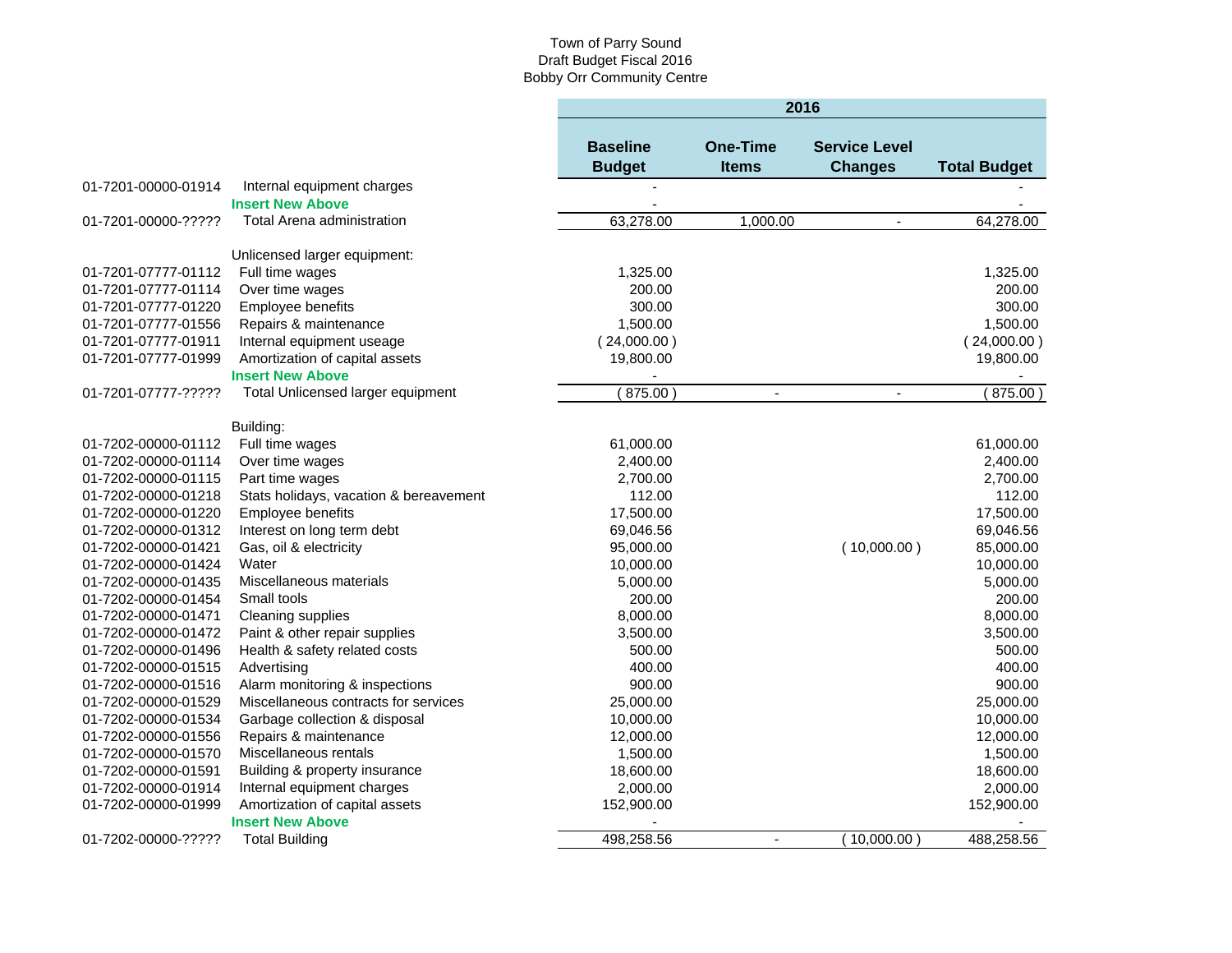|                     |                                         | 2016                             |                                 |                                        |                     |  |
|---------------------|-----------------------------------------|----------------------------------|---------------------------------|----------------------------------------|---------------------|--|
|                     |                                         | <b>Baseline</b><br><b>Budget</b> | <b>One-Time</b><br><b>Items</b> | <b>Service Level</b><br><b>Changes</b> | <b>Total Budget</b> |  |
|                     | Ice surface:                            |                                  |                                 |                                        |                     |  |
| 01-7202-04610-01112 | Full time wages                         | 45,200.00                        |                                 |                                        | 45,200.00           |  |
| 01-7202-04610-01114 | Over time wages                         | 5,000.00                         |                                 |                                        | 5,000.00            |  |
| 01-7202-04610-01115 | Part time wages                         | 1,700.00                         |                                 |                                        | 1,700.00            |  |
| 01-7202-04610-01218 | Stats holidays, vacation & bereavement  | 71.00                            |                                 |                                        | 71.00               |  |
| 01-7202-04610-01220 | Employee benefits                       | 12,800.00                        |                                 |                                        | 12,800.00           |  |
| 01-7202-04610-01515 | Advertising                             | 1,500.00                         |                                 |                                        | 1,500.00            |  |
| 01-7202-04610-01914 | Internal equipment charges              | 24,000.00                        |                                 |                                        | 24,000.00           |  |
|                     | <b>Insert New Above</b>                 |                                  |                                 |                                        |                     |  |
| 01-7202-04610-????? | Total Ice surface                       | 90,271.00                        | $\blacksquare$                  | $\blacksquare$                         | 90,271.00           |  |
|                     | Equipment:                              |                                  |                                 |                                        |                     |  |
| 01-7203-00000-01112 | Full time wages                         | 2,000.00                         |                                 |                                        | 2,000.00            |  |
| 01-7203-00000-01114 | Over time wages                         | 200.00                           |                                 |                                        | 200.00              |  |
| 01-7203-00000-01220 | Employee benefits                       | 1,000.00                         |                                 |                                        | 1,000.00            |  |
| 01-7203-00000-01435 | Miscellaneous materials                 | 1,000.00                         |                                 |                                        | 1,000.00            |  |
| 01-7203-00000-01448 | Propane                                 | 4,000.00                         |                                 |                                        | 4,000.00            |  |
| 01-7203-00000-01529 | Miscellaneous contracts for services    | 500.00                           |                                 |                                        | 500.00              |  |
| 01-7203-00000-01530 | Contracts for Service - Ice Plant       | 5,500.00                         |                                 |                                        | 5,500.00            |  |
| 01-7203-00000-01534 | <b>Contracts for Service - Elevator</b> | 5,500.00                         |                                 |                                        | 5,500.00            |  |
| 01-7203-00000-01556 | Repairs & maintenance                   | 22,000.00                        |                                 |                                        | 22,000.00           |  |
| 01-7203-00000-01591 | Insurance - equipment                   | 300.00                           |                                 |                                        | 300.00              |  |
| 01-7203-00000-01914 | Equip. Equip. Charges (Int.)            | 300.00                           |                                 |                                        | 300.00              |  |
|                     | <b>Insert New Above</b>                 |                                  |                                 |                                        |                     |  |
| 01-7203-?????-????? | <b>Total Equipment</b>                  | 42,300.00                        | $\sim$                          | $\overline{a}$                         | 42,300.00           |  |
|                     | Hall:                                   |                                  |                                 |                                        |                     |  |
| 01-7204-00000-01112 | Full time wages                         | 18,200.00                        |                                 |                                        | 18,200.00           |  |
| 01-7204-00000-01114 | Over time wages                         | 4,000.00                         |                                 |                                        | 4,000.00            |  |
| 01-7204-00000-01115 | Part time wages                         | 3,300.00                         |                                 |                                        | 3,300.00            |  |
| 01-7204-00000-01218 | Stat holidays, vacation & bereavement   | 150.00                           |                                 |                                        | 150.00              |  |
| 01-7204-00000-01220 | Employee benefits                       | 5,700.00                         |                                 |                                        | 5,700.00            |  |
| 01-7204-00000-01414 | Minor equipment & furniture purchases   | 200.00                           |                                 |                                        | 200.00              |  |
| 01-7204-00000-01435 | Miscellaneous materials                 | 1,000.00                         |                                 |                                        | 1,000.00            |  |
| 01-7204-00000-01472 | Paint & other repairs supplies          | 750.00                           |                                 |                                        | 750.00              |  |
| 01-7204-00000-01529 | Miscellaneous contracts for services    | 1,000.00                         |                                 |                                        | 1,000.00            |  |
| 01-7204-00000-01556 | Repairs & maintenance                   | 500.00                           |                                 |                                        | 500.00              |  |
| 01-7204-00000-01914 | Internal equipment charges              | 300.00                           |                                 |                                        | 300.00              |  |
|                     | <b>Insert New Above</b>                 |                                  |                                 |                                        |                     |  |
| 01-7204-?????-????? | <b>Total Hall</b>                       | 35,100.00                        | $\blacksquare$                  |                                        | 35,100.00           |  |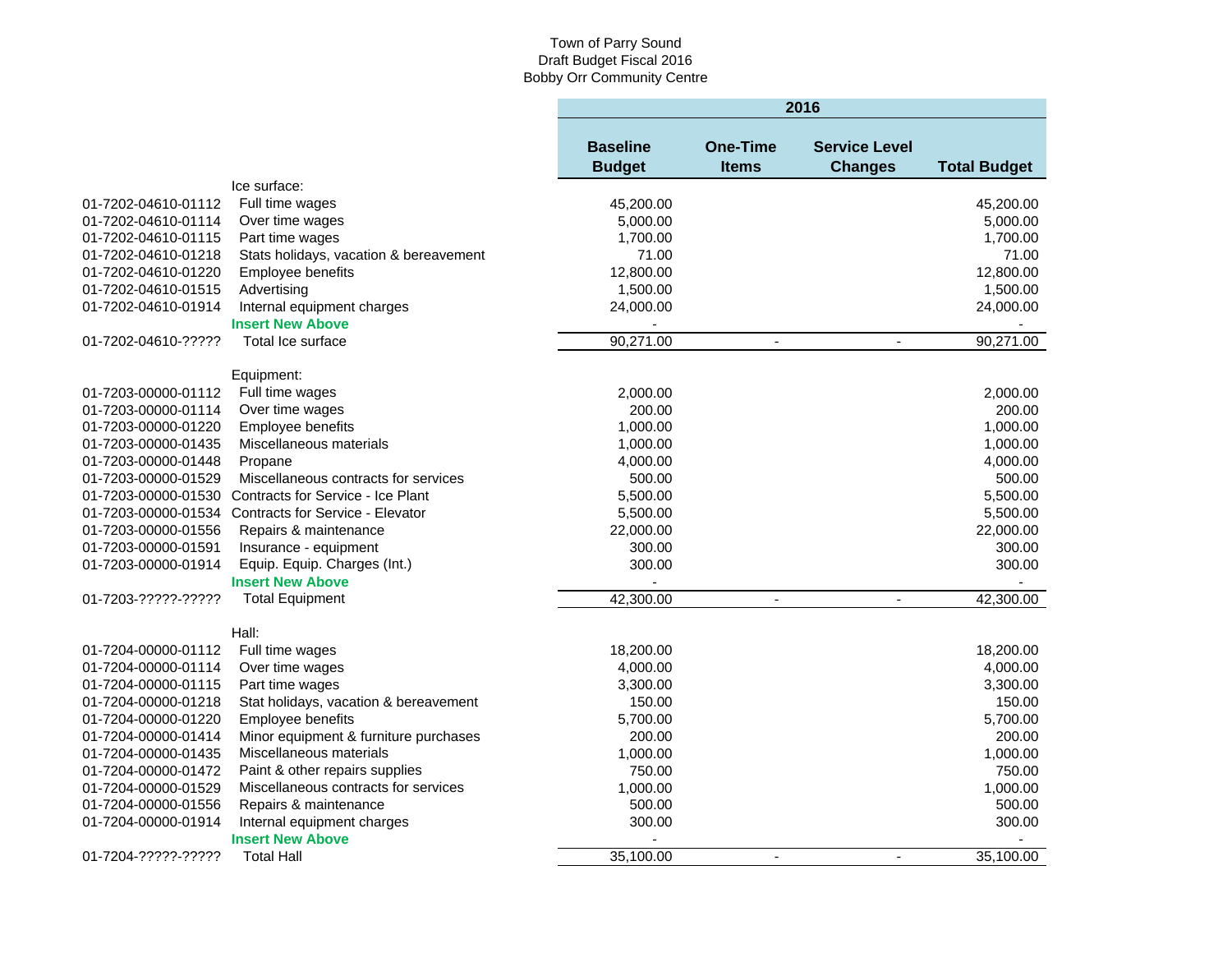|                        |                     | 2016                                |      |                                           |  |                                              |  |                            |
|------------------------|---------------------|-------------------------------------|------|-------------------------------------------|--|----------------------------------------------|--|----------------------------|
|                        |                     | <b>Baseline</b><br><b>Budget</b>    |      | <b>One-Time</b><br><b>Items</b>           |  | <b>Service Level</b><br><b>Changes</b>       |  | <b>Total Budget</b>        |
| <b>Total Expenses</b>  |                     | 728,332.56                          | - \$ | $1,000.00$ \$                             |  | $10,000.00$ ) \$                             |  | 719,332.56                 |
| Net Loss<br>Adjustment | Remove Amortization | \$<br>541,732.56 \$<br>(172,700.00) |      | $1,000.00$ \$<br>$\overline{\phantom{a}}$ |  | $(10,000.00)$ \$<br>$\overline{\phantom{a}}$ |  | 532,732.56<br>(172,700.00) |
| <b>Net Levy</b>        |                     | 369,032.56                          |      | 1,000.00                                  |  | 10,000.00)                                   |  | 360,032.56                 |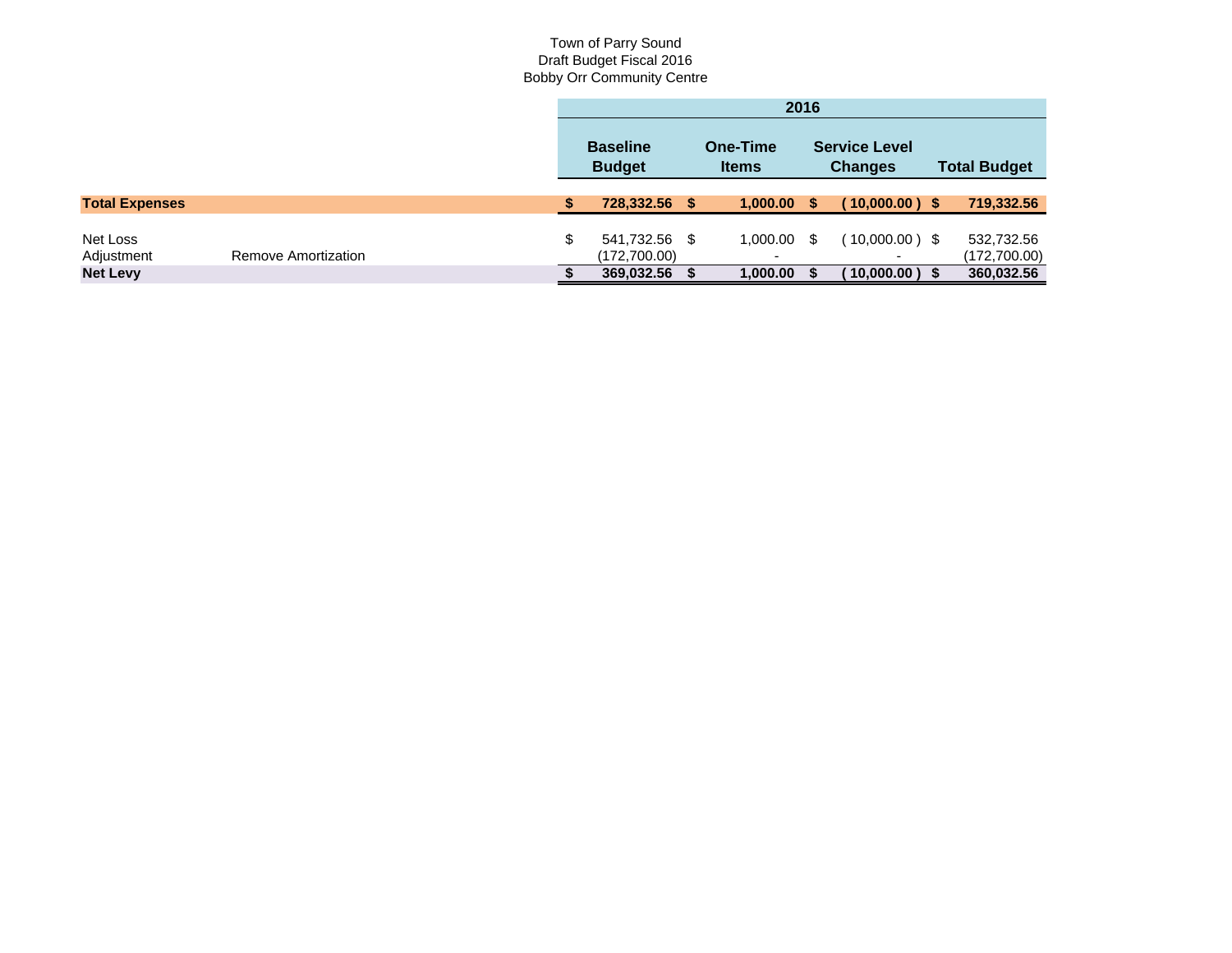|                     |                                                           | 2016 |                                  |                                 |                                        |    |                     |
|---------------------|-----------------------------------------------------------|------|----------------------------------|---------------------------------|----------------------------------------|----|---------------------|
|                     |                                                           |      | <b>Baseline</b><br><b>Budget</b> | <b>One-Time</b><br><b>Items</b> | <b>Service Level</b><br><b>Changes</b> |    | <b>Total Budget</b> |
| <b>Revenues</b>     |                                                           |      |                                  |                                 |                                        |    |                     |
| 01-0341-03641-04100 | Perf Hall - Ticket Sales (Stockey Presents)               | \$   | (150,000.00)                     |                                 |                                        | \$ | (150,000.00)        |
| 01-0341-03641-04101 | Perf Hall - Movie Nights                                  |      | (2,000.00)                       |                                 |                                        |    | (2,000.00)          |
| 01-0341-03641-04102 | Perf Hall - Classic Rock Festival                         |      | (3,000.00)                       |                                 |                                        |    | (3,000.00)          |
|                     | <b>Insert New Above</b>                                   |      |                                  |                                 |                                        |    |                     |
|                     | <b>Total - Performance Hall</b>                           |      | 155,000.00                       | $\overline{\phantom{a}}$        | $\blacksquare$                         |    | 155,000.00)         |
|                     |                                                           |      |                                  |                                 |                                        |    |                     |
| 01-0351-03731-04100 | Perf Hall Rentals - Ticket Sales - Rental Presents        |      | (80,000.00)                      |                                 |                                        |    | (80,000.00)         |
| 01-0351-03731-04140 | Perf Hall Rentals - Rental Fee                            |      | (20,000.00)                      |                                 |                                        |    | (20,000.00)         |
| 01-0351-03731-04147 | Perf Hall Rentals - Equipment Rentals                     |      | (600.00)                         |                                 |                                        |    | (600.00)            |
| 01-0351-03731-04148 | Perf Hall Rentals - Piano Tuning Chargeout                |      | (420.00)                         |                                 |                                        |    | (420.00)            |
| 01-0351-03731-04151 | Perf Hall Rentals - Technical Cost Chargeout              |      | (20,000.00)                      |                                 |                                        |    | (20,000.00)         |
| 01-0351-03731-04152 | Perf Hall Rentals - Front of House Chargeout              |      | (2,500.00)                       |                                 |                                        |    | (2,500.00)          |
| 01-0351-03731-04153 | Perf Hall Rentals - Advertising Chargebacks               |      | (2,000.00)                       |                                 |                                        |    | (2,000.00)          |
| 01-0351-03731-04154 | Perf Hall Rentals - Credit Card Fees Charge-back          |      | (5,000.00)                       |                                 |                                        |    | (5,000.00)          |
| 01-0351-03731-04158 | Perf Hall Rentals - Festival of the Sound                 |      | (30, 285.00)                     |                                 |                                        |    | (30, 285.00)        |
|                     | <b>Insert New Above</b>                                   |      |                                  |                                 |                                        |    |                     |
|                     | <b>Total - Performance Hall Rentals</b>                   |      | 160,805.00                       |                                 |                                        |    | $160,805.00$ )      |
| 01-0351-03732-04141 | Rentals Non-ticketed - Hall Rentals                       |      | (13,000.00)                      |                                 |                                        |    | (13,000.00)         |
| 01-0351-03732-04142 | Rentals Non-ticketed - Wedding Rentals                    |      | (12,000.00)                      |                                 |                                        |    | (12,000.00)         |
| 01-0351-03732-04143 | Rentals Non-ticketed - Kitchen                            |      | (3,500.00)                       |                                 |                                        |    | (3,500.00)          |
| 01-0351-03732-04145 | Rentals Non-ticketed - Auxiliary Rooms                    |      | (6,000.00)                       |                                 |                                        |    | (6,000.00)          |
| 01-0351-03732-04146 | Rentals Non-ticketed - Technical Chargebacks              |      | (10,000.00)                      |                                 |                                        |    | (10,000.00)         |
| 01-0351-03732-04147 | Rentals Non-ticketed - Equipment Rentals                  |      | (1,000.00)                       |                                 |                                        |    | (1,000.00)          |
| 01-0351-03732-04148 | Rentals Non-ticketed - Piano Tuning Chargeout             |      | (500.00)                         |                                 |                                        |    | (500.00)            |
| 01-0351-03732-04149 | Rentals - Admin fee on Insurance                          |      | (200.00)                         |                                 |                                        |    | (200.00)            |
| 01-0351-03732-04152 | Rentals Non-ticketed - Front of House Chargeout           |      | (2,000.00)                       |                                 |                                        |    | (2,000.00)          |
|                     | <b>Insert New Above</b>                                   |      |                                  |                                 |                                        |    |                     |
|                     | Total - Rentals non ticket events                         |      | 48,200.00                        | $\blacksquare$                  | $\blacksquare$                         |    | 48,200.00)          |
| 01-0341-03642-04100 | <b>BOHF - Admissions</b>                                  |      | (18,000.00)                      |                                 |                                        |    | (18,000.00)         |
| 01-0341-03642-04120 | <b>BOHF - Merchandise Sales</b>                           |      | (90,000.00)                      |                                 |                                        |    | (90,000.00)         |
| 01-0341-03642-04171 | <b>BOHF - Donations</b>                                   |      | (20,000.00)                      |                                 |                                        |    | (20,000.00)         |
|                     | <b>Insert New Above</b><br>Total - Bobby Orr Hall of Fame |      | (128,000.00)                     | $\blacksquare$                  | $\blacksquare$                         |    | (128,000.00)        |
|                     |                                                           |      |                                  |                                 |                                        |    |                     |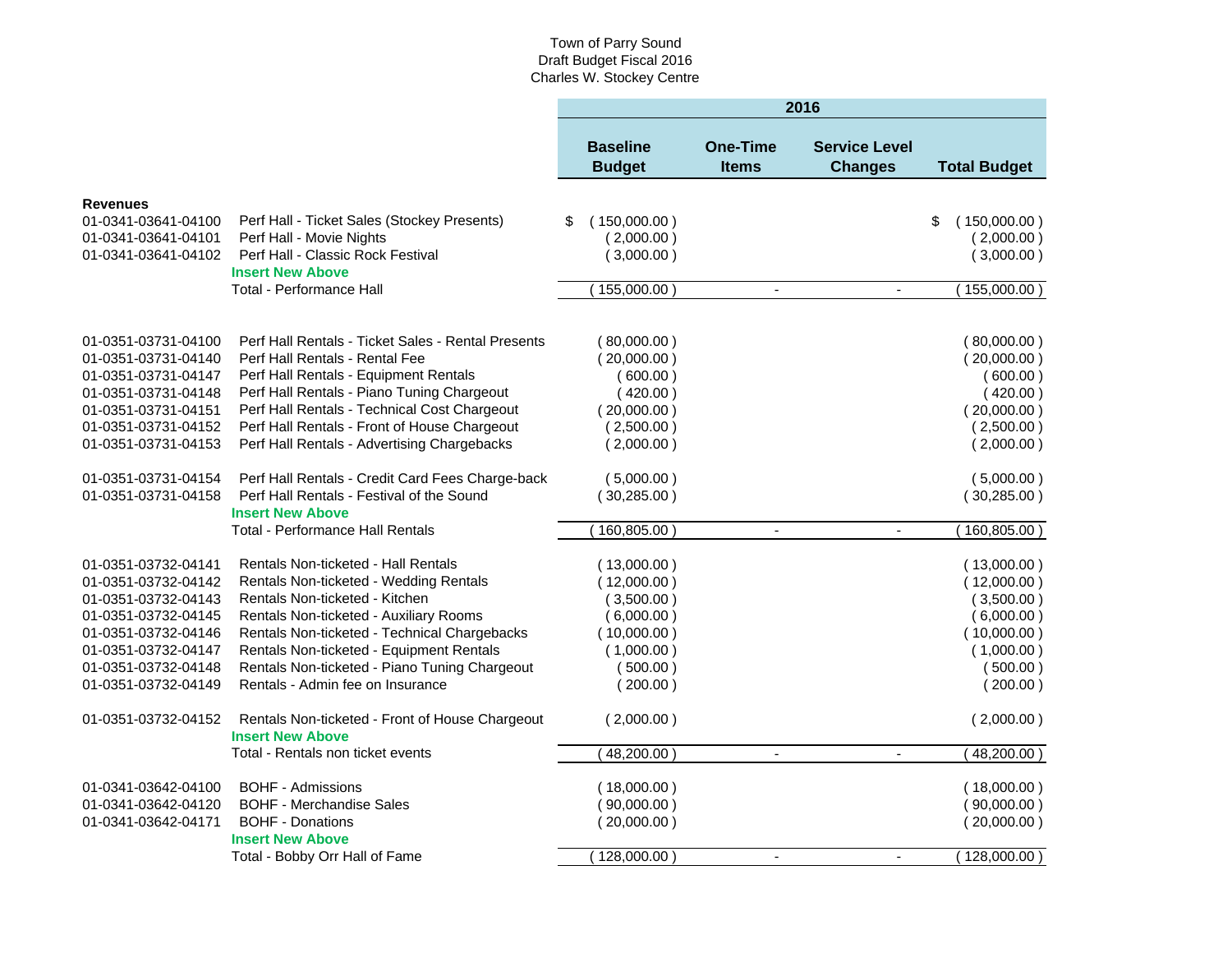|                                            |                                                                                                                                    | 2016                             |                                 |                                        |                     |  |
|--------------------------------------------|------------------------------------------------------------------------------------------------------------------------------------|----------------------------------|---------------------------------|----------------------------------------|---------------------|--|
|                                            |                                                                                                                                    | <b>Baseline</b><br><b>Budget</b> | <b>One-Time</b><br><b>Items</b> | <b>Service Level</b><br><b>Changes</b> | <b>Total Budget</b> |  |
| 01-0341-03644-04100                        | Induction C - Ticket Sales                                                                                                         | (17,000.00)                      |                                 |                                        | (17,000.00)         |  |
| 01-0341-03644-04130                        | Induction C - Congrat Messages                                                                                                     | (5,000.00)                       |                                 |                                        | (5,000.00)          |  |
| 01-0351-03735-04171                        | Induction C - Donations                                                                                                            | (17,500.00)                      |                                 |                                        | (17,500.00)         |  |
|                                            | <b>Insert New Above</b>                                                                                                            |                                  |                                 |                                        |                     |  |
|                                            | <b>Total - Induction Ceremony</b>                                                                                                  | 39,500.00                        |                                 | $\blacksquare$                         | 39,500.00)          |  |
| 01-0341-03645-04170                        | Golf Classic - Registration Fees                                                                                                   | (80,000.00)                      |                                 |                                        | (80,000.00)         |  |
| 01-0341-03645-04172                        | Golf Classic - Auction                                                                                                             | (25,000.00)                      |                                 |                                        | (25,000.00)         |  |
| 01-0341-03645-04173                        | Golf Classic - Sponsorships                                                                                                        | (32,500.00)                      |                                 |                                        | (32,500.00)         |  |
|                                            | <b>Insert New Above</b>                                                                                                            |                                  |                                 |                                        |                     |  |
|                                            | <b>Total - Golf Classic Ceremony</b>                                                                                               | 137,500.00                       |                                 |                                        | $137,500.00$ )      |  |
| 01-0351-03733-04121                        | Concession/Catering - Liquor Sales                                                                                                 | (75,000.00)                      |                                 |                                        | (75,000.00)         |  |
| 01-0351-03733-04123                        | Concession/Catering - Concession Sales                                                                                             | (11,000.00)                      |                                 |                                        | (11,000.00)         |  |
|                                            | <b>Insert New Above</b>                                                                                                            |                                  |                                 |                                        |                     |  |
|                                            | <b>Total Concession and Catering Sales</b>                                                                                         | 86,000.00                        | $\blacksquare$                  | $\blacksquare$                         | 86,000.00           |  |
| 01-0341-03643-04106                        | Box Office - Ticket Mailing Fees                                                                                                   | (350.00)                         |                                 |                                        | (350.00)            |  |
| 01-0341-03643-04107                        | Box Office - Exchange Fees                                                                                                         | (100.00)                         |                                 |                                        | (100.00)            |  |
| 01-0341-03643-04120                        | Box Office - Artist Merchandise Commission                                                                                         | (2,000.00)                       |                                 |                                        | (2,000.00)          |  |
| 01-0341-03643-04150                        | Box Office - Coat Check                                                                                                            | (100.00)                         |                                 |                                        | (100.00)            |  |
|                                            | <b>Insert New Above</b>                                                                                                            |                                  |                                 |                                        |                     |  |
|                                            | Total - Box Office / Front of House                                                                                                | (2,550.00)                       | $\blacksquare$                  | $\blacksquare$                         | (2,550.00)          |  |
| 01-0351-03780-02975                        | Stockey Centre/BOHF Reserve Funds<br><b>Insert New Above</b>                                                                       | (1,500.00)                       |                                 |                                        | (1,500.00)          |  |
|                                            | <b>Total - Reserve Funds</b>                                                                                                       | (1,500.00)                       | $\omega$                        | $\mathbf{r}$                           | (1,500.00)          |  |
| 01-0341-03610-04180<br>01-0341-03620-04180 | Ontario- Employment Grants Stockey Centre<br>Canada - Employment Grants Stockey Centre<br>Stockey Centre - Canada - Non-employment | (31,500.00)                      |                                 |                                        | (31,500.00)         |  |
| 01-0341-03620-04181                        | grants<br>01-0341-03640-02310 Stockey Centre - Misc Revenue                                                                        | (30,000.00)                      |                                 |                                        | (30,000.00)         |  |
| 01-0341-03646-04110                        | Other Fees - \$1. Ticketing Handling Surcharge                                                                                     | (17,000.00)                      |                                 |                                        | (17,000.00)         |  |
| 01-0341-03646-04111                        | \$1.00 Ticket S/C for Old Capital                                                                                                  | (18,000.00)                      |                                 |                                        | (18,000.00)         |  |
| 01-0341-03646-04112                        | \$1.00 Ticket S/C for New Capital                                                                                                  | (18,000.00)                      |                                 |                                        | (18,000.00)         |  |
| 01-0341-03646-04120                        | Stockey C - Other Fees - Commission Sales                                                                                          | (200.00)                         |                                 |                                        | (200.00)            |  |
| 01-0341-03646-04121                        | Stockey C - Other Fees - Cleaning/towels/ushers                                                                                    | (4,000.00)                       |                                 |                                        | (4,000.00)          |  |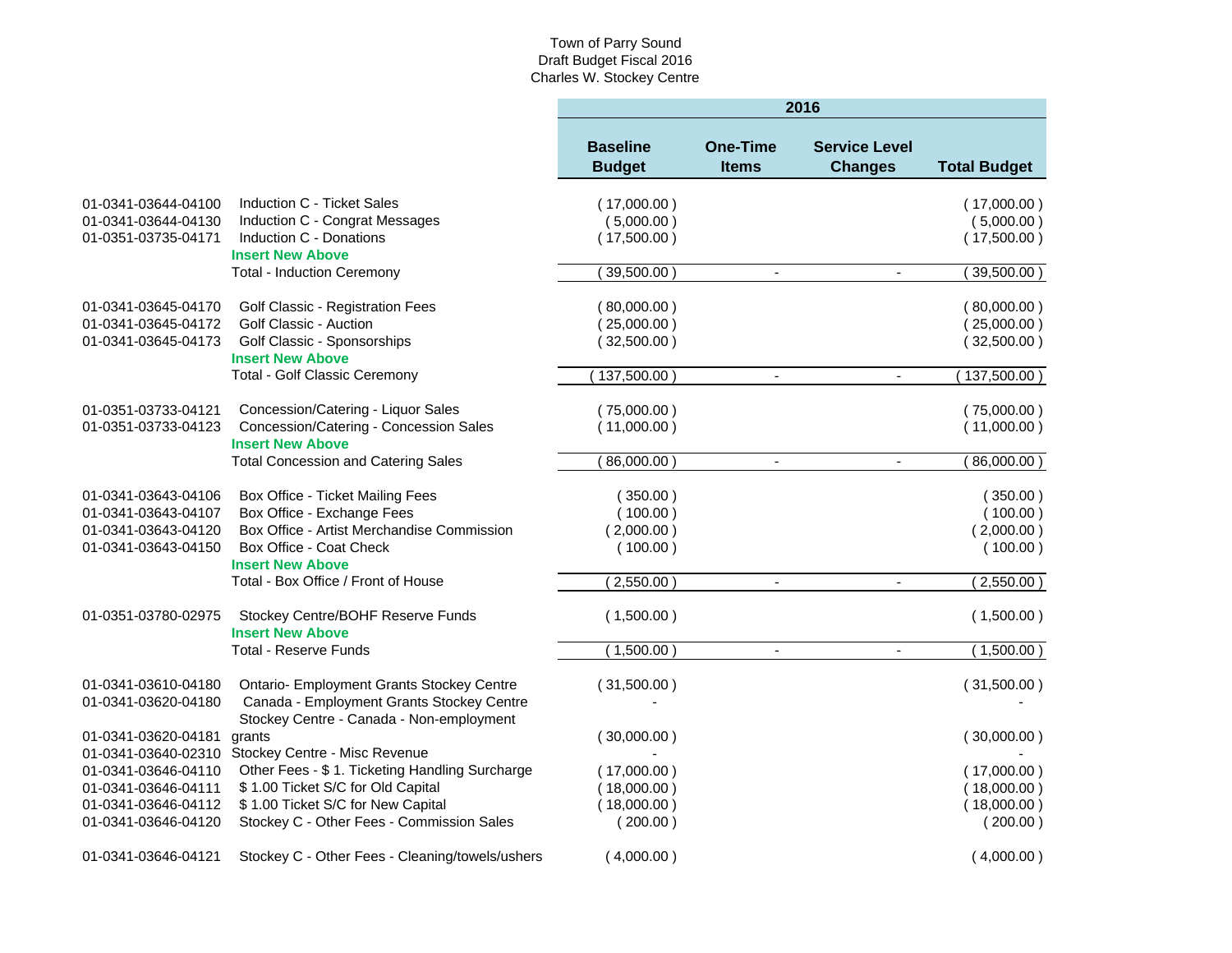|                      |                                                                              | 2016 |                                  |  |                                 |    |                                        |    |                     |
|----------------------|------------------------------------------------------------------------------|------|----------------------------------|--|---------------------------------|----|----------------------------------------|----|---------------------|
|                      |                                                                              |      | <b>Baseline</b><br><b>Budget</b> |  | <b>One-Time</b><br><b>Items</b> |    | <b>Service Level</b><br><b>Changes</b> |    | <b>Total Budget</b> |
| 01-0341-03646-04130  | Stockey C - Other Fees - Advertising                                         |      | (2,500.00)                       |  |                                 |    |                                        |    | (2,500.00)          |
| 01-0351-03734-02414  | SC - Big Sound Marina Seasonal Parking Pass                                  |      | (2,500.00)                       |  |                                 |    |                                        |    | (2,500.00)          |
| 01-0351-03734-04170  | Stockey Fundraising - Memberships                                            |      | (4,200.00)                       |  |                                 |    |                                        |    | (4,200.00)          |
| 01-0351-03734-04171  | <b>Stockey Fundraising - Operating Donations</b>                             |      | (7,500.00)                       |  |                                 |    |                                        |    | (7,500.00)          |
| 01-0351-03734-04172  | Stockey Centre - Other Fundraising Efforts                                   |      | (2,000.00)                       |  |                                 |    |                                        |    | (2,000.00)          |
| 01-0351-03734-04173  | Stockey Fundraising - Sponsorships                                           |      | (10,000.00)                      |  |                                 |    |                                        |    | (10,000.00)         |
| 01-0341-03630-04190  | Other Municipalities - Stockey Centre Operating<br><b>Insert New Above</b>   |      | (10,000.00)                      |  |                                 |    |                                        |    | (10,000.00)         |
|                      | Total - Other Fees and Charges                                               |      | (157, 400.00)                    |  | $\blacksquare$                  |    | ä,                                     |    | (157, 400.00)       |
| <b>Total Revenue</b> |                                                                              |      | $(916, 455.00)$ \$               |  | $\blacksquare$                  | \$ | $\blacksquare$                         | \$ | (916, 455.00)       |
|                      |                                                                              |      |                                  |  |                                 |    |                                        |    |                     |
| <b>Expenses</b>      |                                                                              |      |                                  |  |                                 |    |                                        |    |                     |
| 01-7500-00000-01112  | C. W. Stockey Centre:<br>Stockey Admin - Full Time Wages                     | \$   | 148,900.00                       |  |                                 |    |                                        | \$ | 148,900.00          |
| 01-7500-00000-01114  | Stockey Admin - Overtime Wages                                               |      |                                  |  |                                 |    |                                        |    |                     |
| 01-7500-00000-01115  | Stockey Admin - Part time wages                                              |      |                                  |  |                                 |    |                                        |    |                     |
| 01-7500-00000-01215  | Stockey Admin - WSIB                                                         |      |                                  |  |                                 |    |                                        |    |                     |
| 01-7500-00000-01218  | Stockey Admin - Vac/Stats/Bereav                                             |      | 16,400.00                        |  |                                 |    |                                        |    | 16,400.00           |
| 01-7500-00000-01219  | Stockey Admin - Sick leave wages                                             |      | 2,000.00                         |  |                                 |    |                                        |    | 2,000.00            |
| 01-7500-00000-01220  | Stockey Admin - Employee Benefits                                            |      | 45,400.00                        |  |                                 |    |                                        |    | 45,400.00           |
|                      |                                                                              |      |                                  |  |                                 |    |                                        |    |                     |
| 01-7500-00000-01411  | Stockey Admin - Office Supplies, Stationary, etc.                            |      | 1,000.00                         |  |                                 |    |                                        |    | 1,000.00            |
| 01-7500-00000-01413  | Stockey Admin - Photocopies                                                  |      | 2,500.00                         |  |                                 |    |                                        |    | 2,500.00            |
|                      | Stockey Admin - IT chargeback for desktop                                    |      |                                  |  |                                 |    |                                        |    |                     |
| 01-7500-00000-01418  | computer                                                                     |      | 1,500.00                         |  |                                 |    |                                        |    | 1,500.00            |
| 01-7500-00000-01446  | Stockey Admin - Licences & Permits<br>Stockey Admin - Subscriptions, books & |      | 300.00                           |  |                                 |    |                                        |    | 300.00              |
| 01-7500-00000-01461  | magazines                                                                    |      | 100.00                           |  |                                 |    |                                        |    | 100.00              |
|                      |                                                                              |      |                                  |  |                                 |    |                                        |    |                     |
| 01-7500-00000-01491  | Stockey Admin - Food/Meals/Hosp. - Meetings                                  |      | 500.00                           |  |                                 |    |                                        |    | 500.00              |
| 01-7500-00000-01492  | Stockey Admin - Volunteer related expenses                                   |      | 500.00                           |  |                                 |    |                                        |    | 500.00              |
| 01-7500-00000-01511  | Stockey Admin - Postage & Courier                                            |      | 700.00                           |  |                                 |    |                                        |    | 700.00              |
| 01-7500-00000-01512  | Stockey Admin - Telephone & fax                                              |      | 7,500.00                         |  |                                 |    |                                        |    | 7,500.00            |
| 01-7500-00000-01515  | Stockey Admin - Advertising - job postings                                   |      | 500.00                           |  |                                 |    |                                        |    | 500.00              |
| 01-7500-00000-01523  | Stockey Admin - Internet Access<br>Stockey Admin - Contracted Serv - Staff   |      | 1,000.00                         |  |                                 |    |                                        |    | 1,000.00            |
| 01-7500-00000-01529  | Coaching                                                                     |      | 500.00                           |  |                                 |    |                                        |    | 500.00              |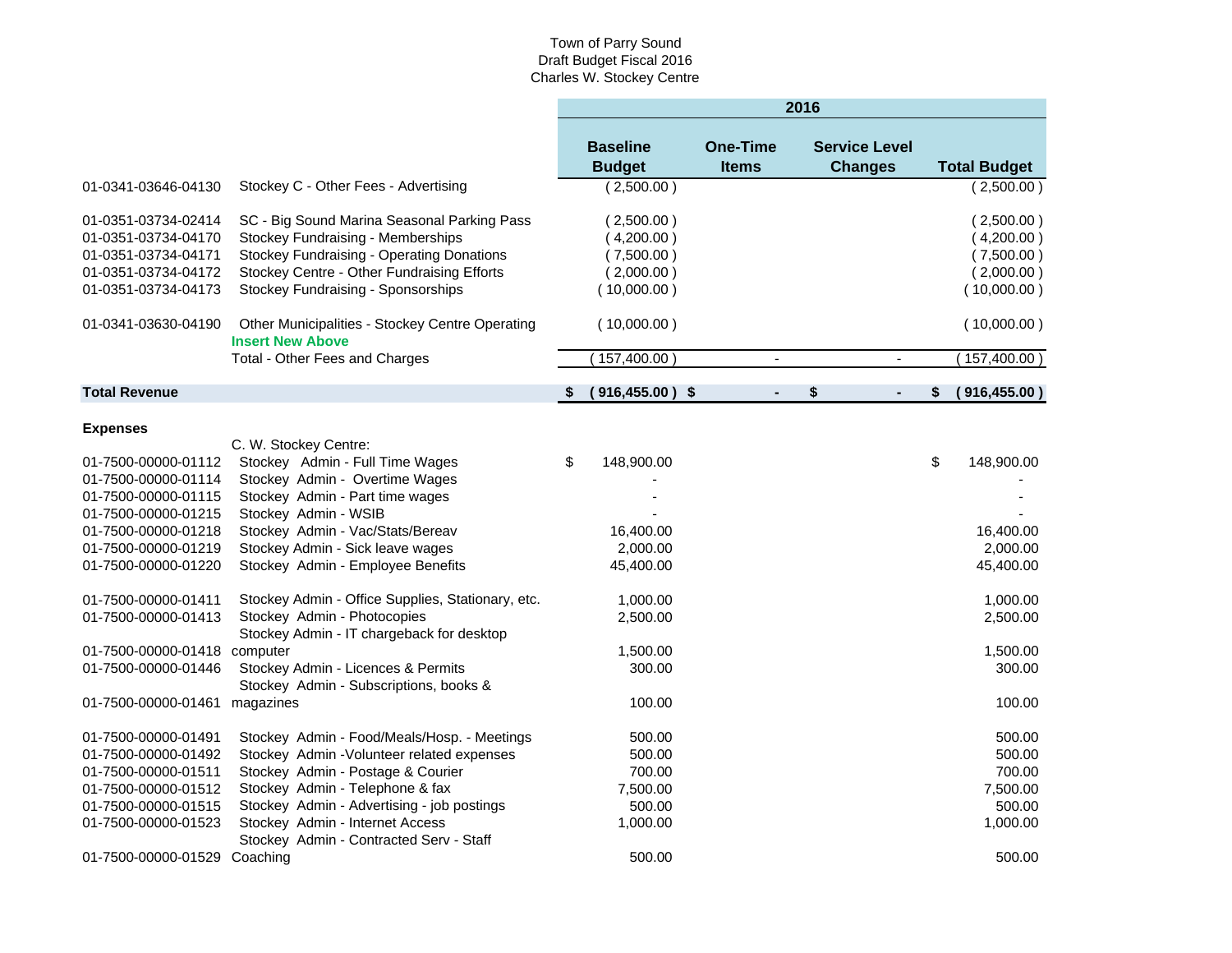|                          |                                                                                             | 2016                             |                                 |                                        |                     |  |
|--------------------------|---------------------------------------------------------------------------------------------|----------------------------------|---------------------------------|----------------------------------------|---------------------|--|
|                          |                                                                                             | <b>Baseline</b><br><b>Budget</b> | <b>One-Time</b><br><b>Items</b> | <b>Service Level</b><br><b>Changes</b> | <b>Total Budget</b> |  |
| 01-7500-00000-01530      | Stockey Admin - Contracted Services - Technical                                             | 1,000.00                         |                                 |                                        | 1,000.00            |  |
| 01-7500-00000-01541      | Stockey Admin - Staff Travel - Mileage                                                      | 1,000.00                         |                                 |                                        | 1,000.00            |  |
| 01-7500-00000-01556      | Stockey Admin - Office Equip Repairs & Mtce                                                 | 200.00                           |                                 |                                        | 200.00              |  |
| 01-7500-00000-01557      | Stockey Admin - Computer Mtce                                                               | 1,000.00                         |                                 |                                        | 1,000.00            |  |
| 01-7500-00000-01570      | Stockey Admin - Photocopier Lease                                                           | 2,700.00                         |                                 |                                        | 2,700.00            |  |
| 01-7500-00000-01581      | Stockey Admin - Memberships, Assoc Fees, etc<br>Stockey Admin - Conferences, Conventions, & | 800.00                           |                                 |                                        | 800.00              |  |
| 01-7500-00000-01583      | mtgs                                                                                        | 1,500.00                         |                                 |                                        | 1,500.00            |  |
| 01-7500-00000-01584      | Stockey Admin - Staff training/seminars                                                     | 2,000.00                         |                                 |                                        | 2,000.00            |  |
| 01-7500-00000-01595      | Stockey Admin - Liability Insurance                                                         | 5,900.00                         |                                 |                                        | 5,900.00            |  |
| 01-7500-00000-01643      | Stockey Admin - Cash Shortages/Overages                                                     |                                  |                                 |                                        |                     |  |
| 01-7500-00000-01651      | Stockey Admin - Bank and credit card charges                                                | 17,500.00                        |                                 |                                        | 17,500.00           |  |
| 01-7500-00000-01999      | Stockey Admin - Amortization of capital assets<br><b>Insert New Above</b>                   | 6,300.00                         |                                 |                                        | 6,300.00            |  |
|                          | Total - Administration                                                                      | 269,200.00                       |                                 |                                        | 269,200.00          |  |
| 01-7501-00000-01114      | S.C. Perform Hall - Overtime wages                                                          |                                  |                                 |                                        |                     |  |
| 01-7501-00000-01115      | S.C. Perform Hall - Part-time wages                                                         | 53,900.00                        |                                 |                                        | 53,900.00           |  |
| 01-7501-00000-01218      | S.C. Perform Hall - Vac/StatsHoliday/Berev Pay                                              | 5,100.00                         |                                 |                                        | 5,100.00            |  |
| 01-7501-00000-01220      | S.C. Perform Hall - Employee Benefits<br>S.C. Perform Hall - IT chargeback for desktop      | 5,200.00                         |                                 |                                        | 5,200.00            |  |
| 01-7501-00000-01418 comp |                                                                                             | 1,300.00                         |                                 |                                        | 1,300.00            |  |
| 01-7501-00000-01435      | S.C. Perform Hall - Misc.supplies-tape/rope/bat                                             | 1,000.00                         |                                 |                                        | 1,000.00            |  |
| 01-7501-00000-01446      | S.C. Perform Hall - Socan Fees                                                              | 3,500.00                         |                                 |                                        | 3,500.00            |  |
| 01-7501-00000-01516      | S.C. Perform Hall - Security                                                                | 800.00                           |                                 |                                        | 800.00              |  |
| 01-7501-00000-01524      | S.C. Perform Hall - Artist Fees (Guarantee)                                                 | 100,000.00                       |                                 |                                        | 100,000.00          |  |
| 01-7501-00000-01525      | S.C. Perform Hall - Artist Fees Free Admission                                              | 4,000.00                         |                                 |                                        | 4,000.00            |  |
| 01-7501-00000-01526      | S.C. Perf Hall - Artist Fees Split \$/Co-pro's                                              | 3,000.00                         |                                 |                                        | 3,000.00            |  |
| 01-7501-00000-01527      | S.C. Perform Hall - Artists Accommodation/Meals                                             | 6,500.00                         |                                 |                                        | 6,500.00            |  |
| 01-7501-00000-01528      | S.C. Perform Hall - Artists/Rentals Settlement                                              | 80,000.00                        |                                 |                                        | 80,000.00           |  |
| 01-7501-00000-01529      | S.C. Perform Hall - Cont Tech Crew S/C Presents                                             | 12,000.00                        |                                 |                                        | 12,000.00           |  |
| 01-7501-00000-01530      | S.C. Perform Hall - Cont Tech Crew - clearing                                               | 5,000.00                         |                                 |                                        | 5,000.00            |  |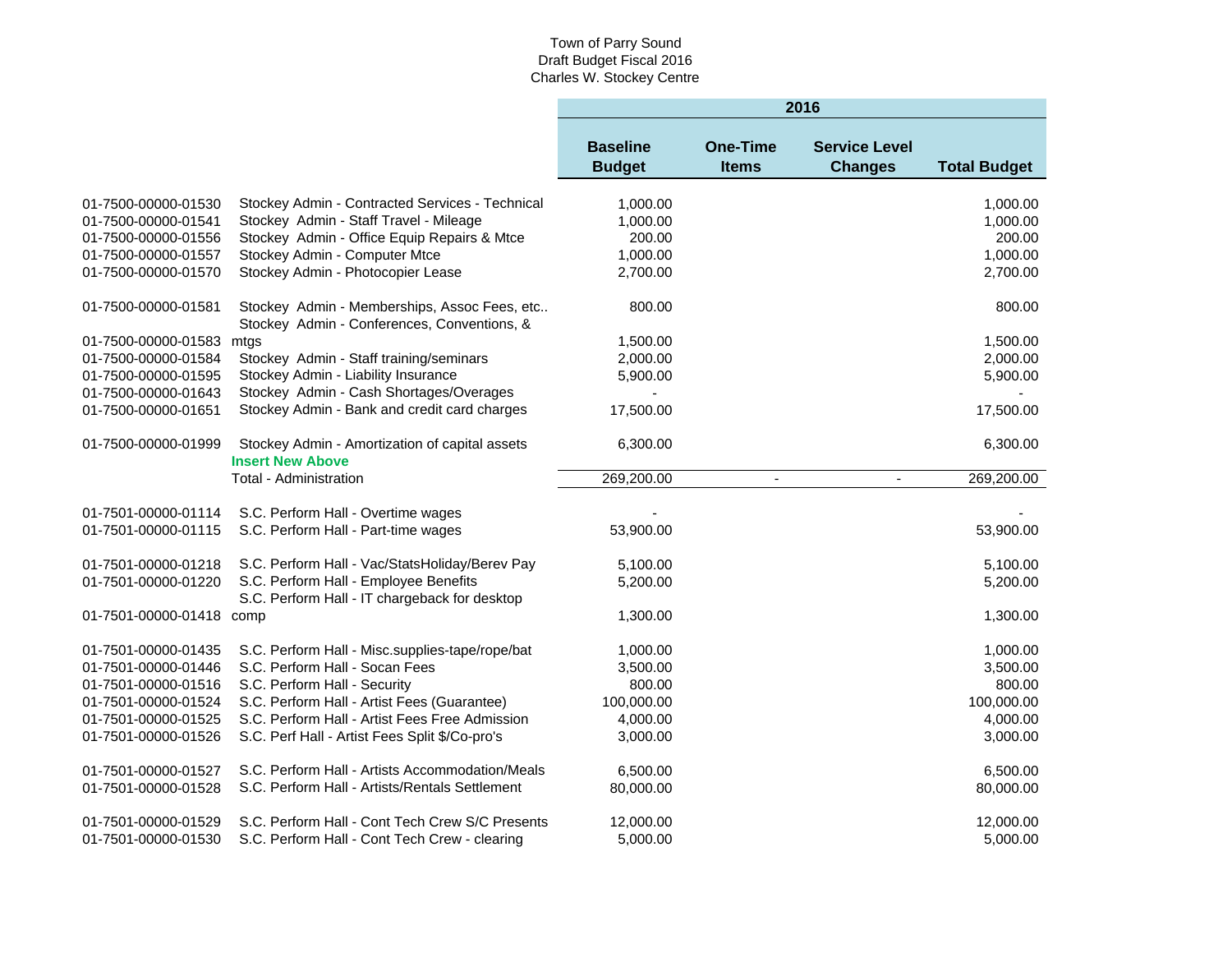|                                                                   |                                                                                                                                                                      | 2016                             |                                 |                                        |                                 |  |  |
|-------------------------------------------------------------------|----------------------------------------------------------------------------------------------------------------------------------------------------------------------|----------------------------------|---------------------------------|----------------------------------------|---------------------------------|--|--|
|                                                                   |                                                                                                                                                                      | <b>Baseline</b><br><b>Budget</b> | <b>One-Time</b><br><b>Items</b> | <b>Service Level</b><br><b>Changes</b> | <b>Total Budget</b>             |  |  |
| 01-7501-00000-01554                                               | S.C. Perform Hall - Audio Equip Mtce & Supplies                                                                                                                      | 2,850.00                         |                                 |                                        | 2,850.00                        |  |  |
| 01-7501-00000-01555<br>01-7501-00000-01556                        | S.C. Perform Hall - Light Equip Mtce & supplies<br>S.C. Perform Hall - Piano Tuning                                                                                  | 2,500.00<br>500.00               |                                 |                                        | 2,500.00<br>500.00              |  |  |
| 01-7501-00000-01561<br>01-7501-00000-01584<br>01-7501-00000-01999 | S.C. Perform Hall - Equipment Rentals Technical<br>S.C. Perform Hall - Staff training costs<br>Amortization of capital assets (Perf Hall)<br><b>Insert New Above</b> | 1,500.00<br>500.00<br>45,600.00  |                                 |                                        | 1,500.00<br>500.00<br>45,600.00 |  |  |
|                                                                   | <b>Total - Performance Hall</b>                                                                                                                                      | 334,750.00                       | $\blacksquare$                  | $\blacksquare$                         | 334,750.00                      |  |  |
| 01-7502-00000-01112<br>01-7502-00000-01114                        | BOHOF - Full time wages<br><b>BOHOF - Overtime wages</b>                                                                                                             | 40,400.00                        |                                 |                                        | 40,400.00                       |  |  |
| 01-7502-00000-01115<br>01-7502-00000-01218                        | BOHOF - Part-time wages<br>BOHOF - Vac/StatsHoliday/Berev Pay                                                                                                        | 35,016.00<br>10,100.00           |                                 |                                        | 35,016.00<br>10,100.00          |  |  |
| 01-7502-00000-01219<br>01-7502-00000-01220                        | BOHOF- Sick leave wages<br><b>BOHOF - Employee Benefits</b><br>BOHOF - IT chargeback for desktop comp                                                                | 400.00<br>16,000.00<br>1,000.00  |                                 |                                        | 400.00<br>16,000.00<br>1,000.00 |  |  |
| 01-7502-00000-01418<br>01-7502-00000-01435<br>01-7502-00000-01446 | BOHOF - Misc Supplies (pucks, sticks, etc.)<br><b>BOHOF - Licences</b>                                                                                               | 500.00<br>500.00                 |                                 |                                        | 500.00<br>500.00                |  |  |
| 01-7502-00000-01491<br>01-7502-00000-01492                        | BOHOF - Gift Shop Merchandise for Resale<br><b>BOHOF - Gift Shop supplies</b>                                                                                        | 38,033.00<br>1,000.00            |                                 |                                        | 38,033.00<br>1,000.00           |  |  |
| 01-7502-00000-01511<br>01-7502-00000-01515<br>01-7502-00000-01529 | BOHOF - Postage, courier & shipping<br><b>BOHOF - Advertising</b><br><b>BOHOF - Equipment - Contracted Services</b>                                                  | 2,000.00<br>10,000.00<br>500.00  |                                 |                                        | 2,000.00<br>10,000.00<br>500.00 |  |  |
| 01-7502-00000-01530<br>01-7502-00000-01531                        | <b>BOHOF - Contracted Services Other</b><br><b>BOHOF - Website</b>                                                                                                   | 1,500.00<br>800.00               |                                 |                                        | 1,500.00<br>800.00              |  |  |
| 01-7502-00000-01541<br>01-7502-00000-01555<br>01-7502-00000-01583 | <b>BOHOF - Mileage</b><br><b>BOHOF - Equipment Repairs &amp; Mtce</b><br>BOHOF- Conferences, conventions                                                             | 750.00<br>2,500.00<br>3,000.00   |                                 |                                        | 750.00<br>2,500.00<br>3,000.00  |  |  |
| 01-7502-00000-01651<br>01-7502-00000-01823                        | <b>BOHOF - Credit Card &amp; Interac Fees</b><br><b>BOHOF- Donations &amp; giveaways</b>                                                                             | 500.00<br>1,000.00               |                                 |                                        | 500.00<br>1,000.00              |  |  |
| 01-7502-00000-01999                                               | BOHOF - Amortization of capital assets<br><b>Insert New Above</b>                                                                                                    | 18,400.00                        |                                 |                                        | 18,400.00                       |  |  |
|                                                                   | Total - Bobby Orr Hall of Fame                                                                                                                                       | 183,899.00                       | $\blacksquare$                  | $\blacksquare$                         | 183,899.00                      |  |  |
| 01-7503-00000-01114<br>01-7503-00000-01115                        | Box Office - Overtime Wages<br>Box Office - Part-time wages                                                                                                          | 31,000.00                        |                                 |                                        | 31,000.00                       |  |  |
| 01-7503-00000-01218                                               | Box Office - Vac/StatsHolidays/Berev pays                                                                                                                            | 2,500.00                         |                                 |                                        | 2,500.00                        |  |  |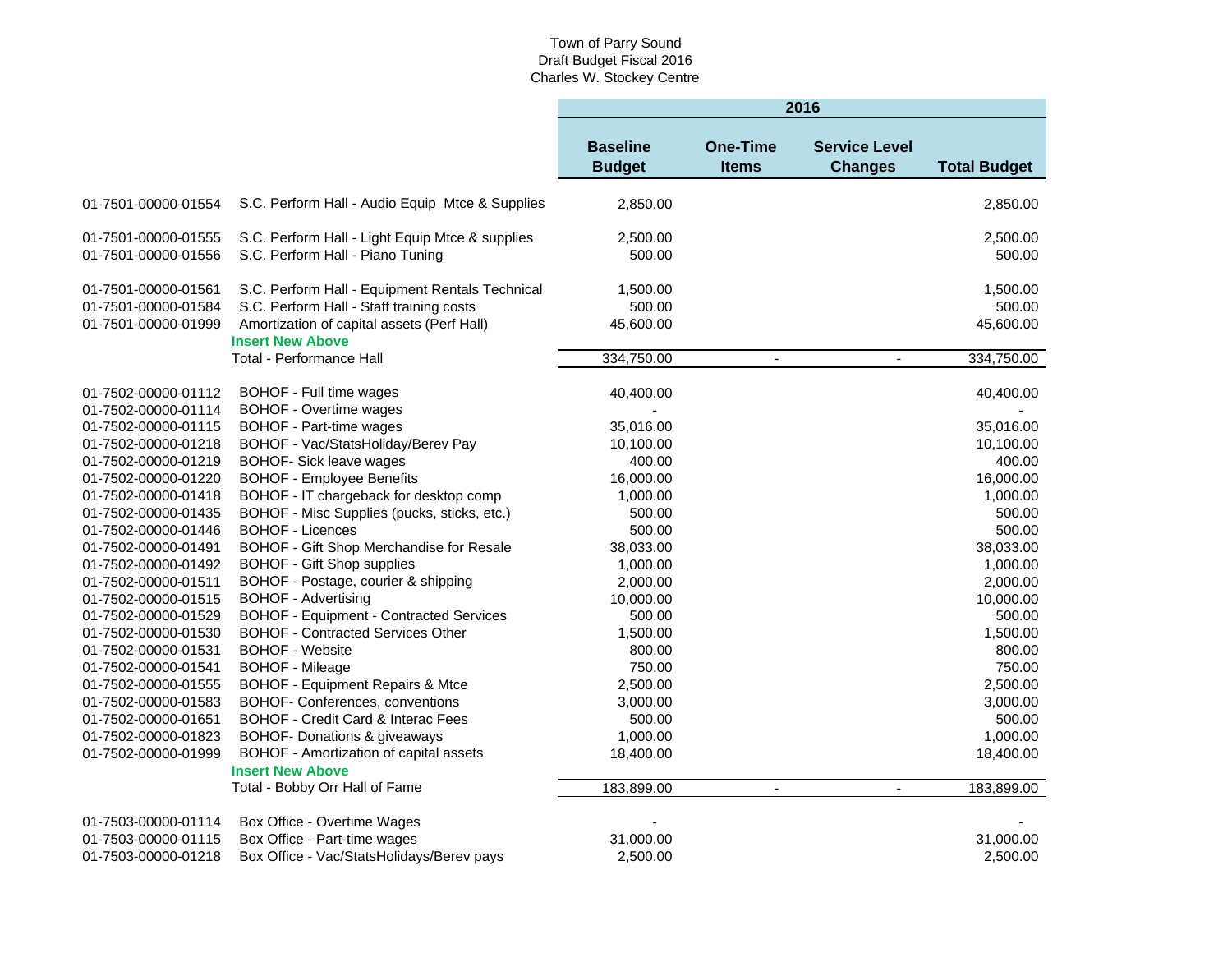|                          |                                                                         | 2016                             |                                 |                                        |                     |  |
|--------------------------|-------------------------------------------------------------------------|----------------------------------|---------------------------------|----------------------------------------|---------------------|--|
|                          |                                                                         | <b>Baseline</b><br><b>Budget</b> | <b>One-Time</b><br><b>Items</b> | <b>Service Level</b><br><b>Changes</b> | <b>Total Budget</b> |  |
| 01-7503-00000-01220      | Box Office - Employee Benefits                                          | 3,000.00                         |                                 |                                        | 3,000.00            |  |
| 01-7503-00000-01412      | Box Office - Ticket Stock                                               | 2,000.00                         |                                 |                                        | 2,000.00            |  |
| 01-7503-00000-01418      | Box Office - IT chargeback desktop comp                                 | 1,000.00                         |                                 |                                        | 1,000.00            |  |
| 01-7503-00000-01491      | Box Office - Artists Merchandise                                        |                                  |                                 |                                        |                     |  |
| 01-7503-00000-01529      | Box Office - Theatre Manager Contract                                   | 2,200.00                         |                                 |                                        | 2,200.00            |  |
|                          | <b>Insert New Above</b>                                                 |                                  |                                 |                                        |                     |  |
|                          | <b>Total - Box Office</b>                                               | 41,700.00                        | $\blacksquare$                  | $\blacksquare$                         | 41,700.00           |  |
| 01-7504-00000-01114      | Stockey Concessions - Overtime wages                                    |                                  |                                 |                                        |                     |  |
| 01-7504-00000-01115      | Stockey Concessions - Part-time wages                                   | 16,000.00                        |                                 |                                        | 16,000.00           |  |
|                          | Stockey Concessions - Vac/StatsHolidays/Berev                           |                                  |                                 |                                        |                     |  |
| 01-7504-00000-01218 Pays |                                                                         | 1,100.00                         |                                 |                                        | 1,100.00            |  |
| 01-7504-00000-01220      | Stockey Concessions - Employee Benefits                                 | 1,900.00                         |                                 |                                        | 1,900.00            |  |
|                          |                                                                         |                                  |                                 |                                        |                     |  |
| 01-7504-00000-01435      | Stockey Concessions - Supplies - disposal items                         | 1,000.00                         |                                 |                                        | 1,000.00            |  |
| 01-7504-00000-01491      | Stockey Concessions - Alcoholic Beverages                               | 25,000.00                        |                                 |                                        | 25,000.00           |  |
| 01-7504-00000-01492      | Stockey Concessions - Non-alcoholic beverages                           | 3,800.00                         |                                 |                                        | 3,800.00            |  |
| 01-7504-00000-01493      | Stockey Concessions - Food purchases for resale                         | 2,000.00                         |                                 |                                        | 2,000.00            |  |
| 01-7504-00000-01556      | Stockey Concessions - Bar/BBQ Repairs & Mtce<br><b>Insert New Above</b> | 100.00                           |                                 |                                        | 100.00              |  |
|                          | <b>Total - Concessions</b>                                              | 50,900.00                        | $\blacksquare$                  | $\blacksquare$                         | 50,900.00           |  |
|                          |                                                                         |                                  |                                 |                                        |                     |  |
| 01-7505-00000-01411      | Stockey Marketing - Stationary office supplies etc                      | 400.00                           |                                 |                                        | 400.00              |  |
| 01-7505-00000-01413      | Stockey Marketing - Photocopies                                         | 400.00                           |                                 |                                        | 400.00              |  |
| 01-7505-00000-01492      | Stockey Marketing - Giveaways                                           | 300.00                           |                                 |                                        | 300.00              |  |
| 01-7505-00000-01494      | Stockey Marketing - TV/Radio Campaign                                   | 11,384.00                        |                                 |                                        | 11,384.00           |  |
| 01-7505-00000-01497      | Stockey Marketing - Brochures/Programs                                  | 15,000.00                        |                                 |                                        | 15,000.00           |  |
| 01-7505-00000-01498      | Stockey Marketing-/-Trade shows                                         | 1,500.00                         |                                 |                                        | 1,500.00            |  |
| 01-7505-00000-01511      | Stockey Marketing - Postage & courier                                   | 11,500.00                        |                                 |                                        | 11,500.00           |  |
| 01-7505-00000-01515      | Stockey Marketing - Print Media                                         | 5,000.00                         |                                 |                                        | 5,000.00            |  |
| 01-7505-00000-01516      | Stockey Marketing - Signage                                             | 500.00                           |                                 |                                        | 500.00              |  |
| 01-7505-00000-01529      | Stockey Marketing - Contract for Service External                       | 500.00                           |                                 |                                        | 500.00              |  |
| 01-7505-00000-01530      | Stockey Marketing - Web site - mtce                                     | 800.00                           |                                 |                                        | 800.00              |  |
| 01-7505-00000-01531      | Stockey Marketing - Web site hosting                                    | 300.00                           |                                 |                                        | 300.00              |  |
|                          | <b>Insert New Above</b>                                                 |                                  |                                 |                                        |                     |  |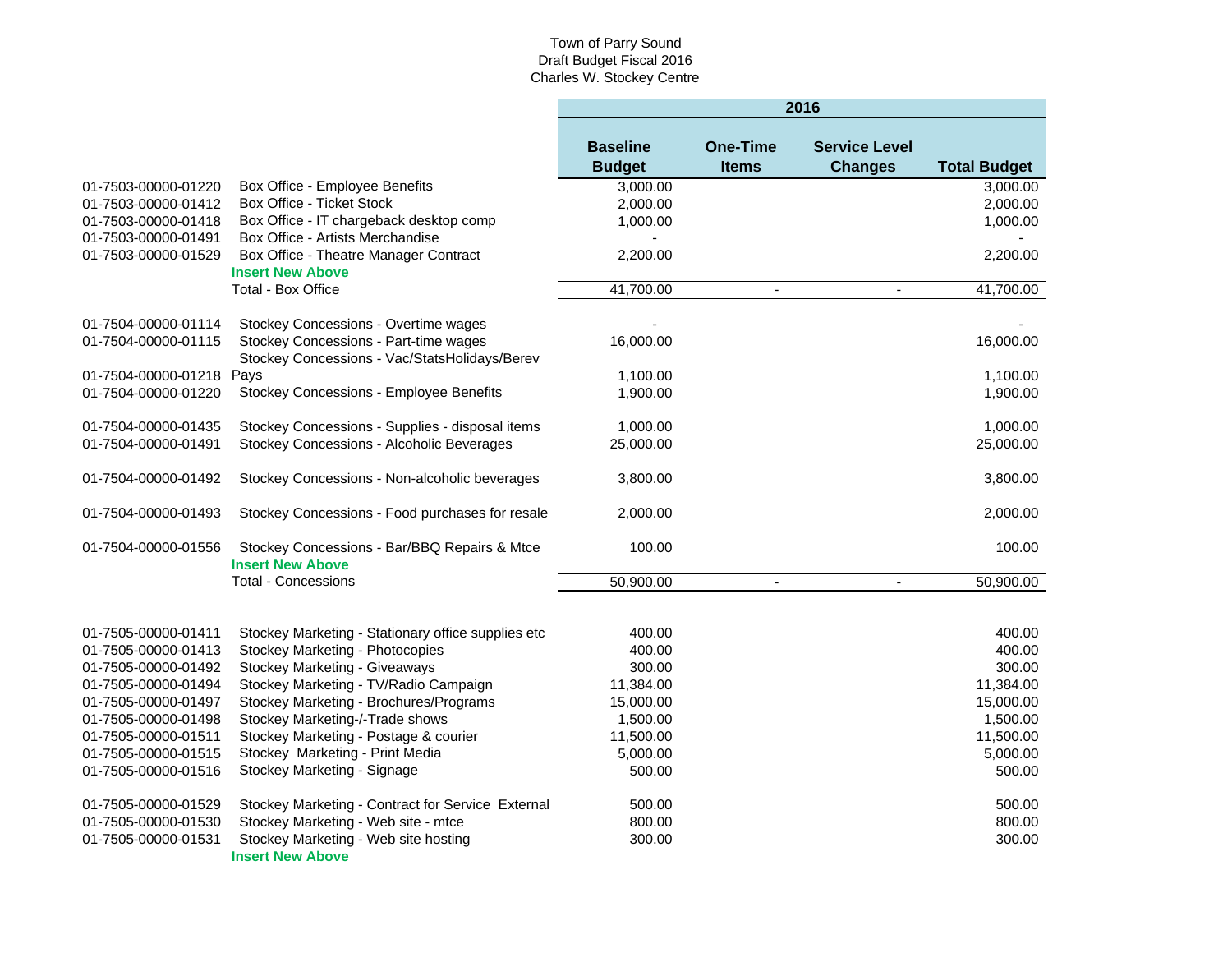|                                  |                                                    | 2016                             |                                 |                                        |                     |  |  |
|----------------------------------|----------------------------------------------------|----------------------------------|---------------------------------|----------------------------------------|---------------------|--|--|
|                                  |                                                    | <b>Baseline</b><br><b>Budget</b> | <b>One-Time</b><br><b>Items</b> | <b>Service Level</b><br><b>Changes</b> | <b>Total Budget</b> |  |  |
|                                  | Total - Marketing (Advertising and Promotions      | 47.584.00                        | $\blacksquare$                  |                                        | 47,584.00           |  |  |
|                                  |                                                    |                                  |                                 |                                        |                     |  |  |
| 01-7506-00000-01114              | Stockey Bldg Occup - Overtime wages                |                                  |                                 |                                        |                     |  |  |
| 01-7506-00000-01115              | Stockey Bldg Occup - Part-time wages               | 32,100.00                        |                                 |                                        | 32,100.00           |  |  |
| 01-7506-00000-01215              | Stockey Bldg Occup - WSIB                          |                                  |                                 |                                        |                     |  |  |
| 01-7506-00000-01218              | Stockey Bldg Occup - Vac/StatsHolidays/Berev       | 2,600.00                         |                                 |                                        | 2,600.00            |  |  |
| 01-7506-00000-01219              | Stockey Bldg Occup - Sick wages                    |                                  |                                 |                                        |                     |  |  |
| 01-7506-00000-01220              | Stockey Bldg Occup - Employee benefits             | 6,400.00                         |                                 |                                        | 6,400.00            |  |  |
| 01-7506-00000-01414              | Stockey Bldg Occup - Minor equip/furnishings       | 2,000.00                         |                                 |                                        | 2,000.00            |  |  |
| 01-7506-00000-01421              | Stockey Bldg Occup - Gas (heating)                 | 15,000.00                        |                                 |                                        | 15,000.00           |  |  |
| 01-7506-00000-01424              | Stockey Bldg Occup - Utilities (P.S. Power)        | 68,000.00                        |                                 |                                        | 68,000.00           |  |  |
|                                  | Stockey Bldg Occup - Garbage collection &          |                                  |                                 |                                        |                     |  |  |
| 01-7506-00000-01434              | disposal                                           | 2,400.00                         |                                 |                                        | 2,400.00            |  |  |
| 01-7506-00000-01435              | Stockey Bldg Occup - Kitchen Supplies              | 1,000.00                         |                                 |                                        | 1,000.00            |  |  |
|                                  | Stockey Bldg Occup - Gas/propane for small         |                                  |                                 |                                        |                     |  |  |
| 01-7506-00000-01442 equip        |                                                    | 100.00                           |                                 |                                        | 100.00              |  |  |
| 01-7506-00000-01446              | Stockey Bldg Occup - Licences - ieelevators        | 500.00                           |                                 |                                        | 500.00              |  |  |
| 01-7506-00000-01454              | Stockey Bldg Occup - Small tools                   | 500.00                           |                                 |                                        | 500.00              |  |  |
|                                  | Stockey Bldg Occup - Cleaning & janitorial         |                                  |                                 |                                        |                     |  |  |
| 01-7506-00000-01471 supplies     |                                                    | 2,500.00                         |                                 |                                        | 2,500.00            |  |  |
| 01-7506-00000-01529              | Stockey Bldg Occup - Contract for services (other) | 8,000.00                         |                                 |                                        | 8,000.00            |  |  |
| 01-7506-00000-01530              | Stockey Bldg Occup - Contract Services Security    | 500.00                           |                                 |                                        | 500.00              |  |  |
| 01-7506-00000-01531              | Stockey Bldg Occup - Contract Services Hvac        | 14,000.00                        |                                 |                                        | 14,000.00           |  |  |
|                                  | Stockey Bldg Occup - Contract - snow               |                                  |                                 |                                        |                     |  |  |
| 01-7506-00000-01532 plow/removal |                                                    | 4,000.00                         |                                 |                                        | 4,000.00            |  |  |
| 01-7506-00000-01534              | Stockey Bldg Occup - Facility management costs     | 3,500.00                         |                                 |                                        | 3,500.00            |  |  |
| 01-7506-00000-01555              | Stockey Bldg Occup - Bldg deficiencies             |                                  |                                 |                                        |                     |  |  |
|                                  | Stockey Bldg Occup - Misc R & M                    |                                  |                                 |                                        |                     |  |  |
| 01-7506-00000-01556              | materials/supplies                                 | 8,000.00                         |                                 |                                        | 8,000.00            |  |  |
| 01-7506-00000-01557              | Stockey Bldg Occup - Landscaping materials         | 2,622.00                         |                                 |                                        | 2,622.00            |  |  |
|                                  |                                                    |                                  |                                 |                                        |                     |  |  |
| 01-7506-00000-01561              | Stockey Bldg Occup - Misc. Equipment Rentals       | 1,000.00                         |                                 |                                        | 1,000.00            |  |  |
| 01-7506-00000-01591              | Stockey Bldg Occup - Insurance (Facility)          | 17,000.00                        |                                 |                                        | 17,000.00           |  |  |
| 01-7506-00000-01999              | Stockey Bldg Occup - Amortization Expense          | 240,900.00                       |                                 |                                        | 240,900.00          |  |  |
|                                  | <b>Insert New Above</b>                            |                                  |                                 |                                        |                     |  |  |
|                                  | <b>Total - Building Occupancy</b>                  | 432,622.00                       | $\blacksquare$                  | $\blacksquare$                         | 432,622.00          |  |  |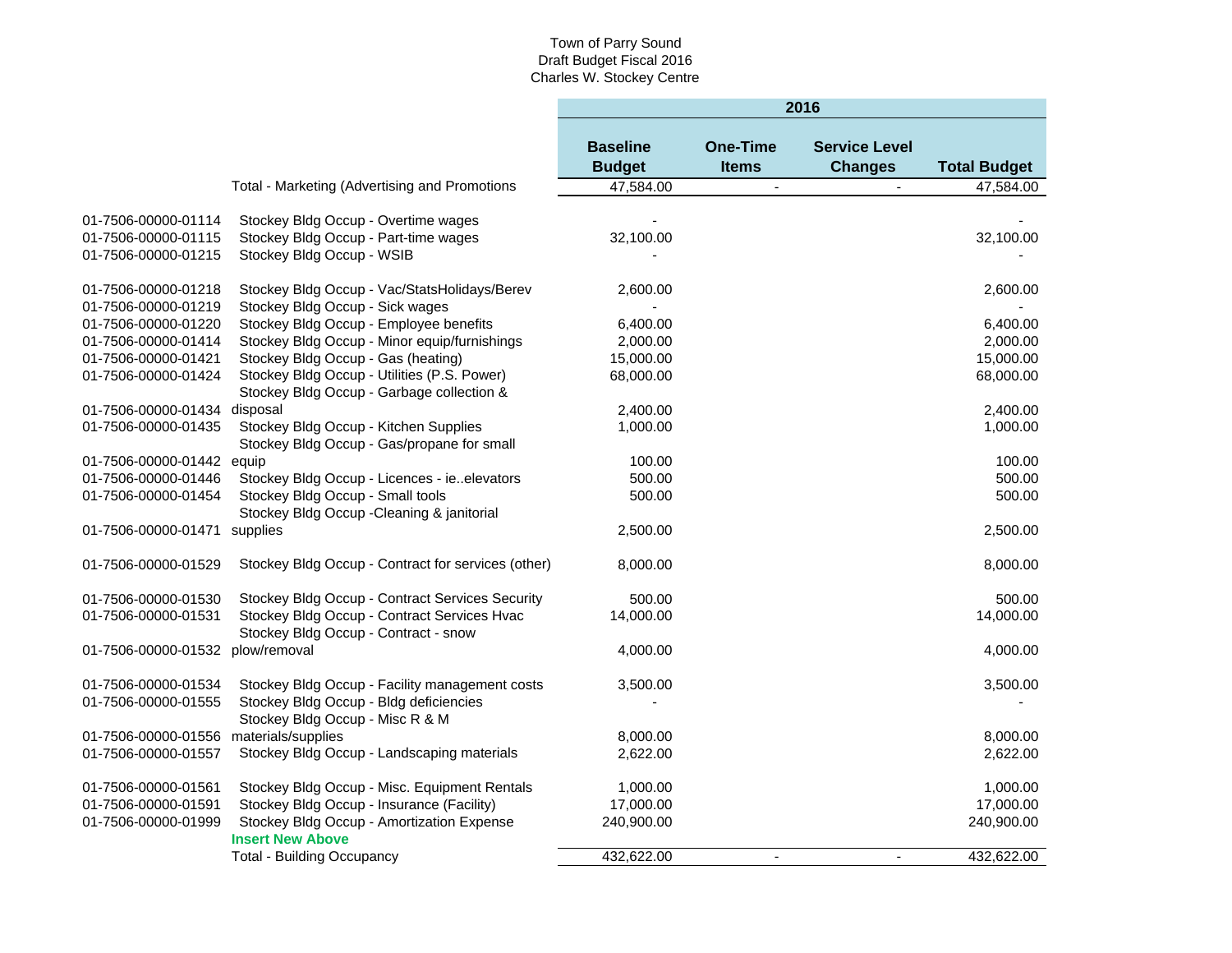|                       |                                                    | 2016                             |                          |                                        |                     |  |  |
|-----------------------|----------------------------------------------------|----------------------------------|--------------------------|----------------------------------------|---------------------|--|--|
|                       |                                                    | <b>Baseline</b><br><b>Budget</b> | One-Time<br><b>Items</b> | <b>Service Level</b><br><b>Changes</b> | <b>Total Budget</b> |  |  |
| 01-7507-00000-01561   | Stockey Spec Events - Misc Rentals                 |                                  |                          |                                        |                     |  |  |
|                       | <b>Insert New Above</b>                            |                                  |                          |                                        |                     |  |  |
|                       | <b>Total - Building Occupancy</b>                  | $\overline{a}$                   |                          |                                        |                     |  |  |
| 01-7509-00000-01115   | Induction C - Part time wages                      |                                  |                          |                                        |                     |  |  |
| 01-7509-00000-01218   | Induction C - Vac/Stats/Holiday/Bereavement        |                                  |                          |                                        |                     |  |  |
| 01-7509-00000-01220   | Induction C - Employee benefits                    |                                  |                          |                                        |                     |  |  |
| 01-7509-00000-01411   | Induction C - Office supplies and stationary       | 1,000.00                         |                          |                                        | 1,000.00            |  |  |
| 01-7509-00000-01414   | Induction C - Banners/plaques                      | 4,000.00                         |                          |                                        | 4,000.00            |  |  |
| 01-7509-00000-01416   | Induction C - Lanyards                             | 500.00                           |                          |                                        | 500.00              |  |  |
| 01-7509-00000-01491   | Induction C - meals & accommodations               | 1,500.00                         |                          |                                        | 1,500.00            |  |  |
| 01-7509-00000-01492   | Induction C - Pancake Breakfast                    |                                  |                          |                                        |                     |  |  |
| 01-7509-00000-01493   | Induction C - Entertainment                        | 5,000.00                         |                          |                                        | 5,000.00            |  |  |
| 01-7509-00000-01497   | Induction C - Brochures                            | 2,000.00                         |                          |                                        | 2,000.00            |  |  |
| 01-7509-00000-01499   | Induction C - Display cases                        | 1,000.00                         |                          |                                        | 1,000.00            |  |  |
| 01-7509-00000-01511   | Induction C - postage                              | 500.00                           |                          |                                        | 500.00              |  |  |
| 01-7509-00000-01515   | Induction C - Advertising                          | 500.00                           |                          |                                        | 500.00              |  |  |
| 01-7509-00000-01530   | Induction C - Contract Serv Tech/Video etc         | 4,000.00                         |                          |                                        | 4,000.00            |  |  |
| 01-7509-00000-01531   | Induction C - Contract Services Catering           | 12,000.00                        |                          |                                        | 12,000.00           |  |  |
| 01-7509-00000-01532   | Induction C - Contracted Services - other          | 1,000.00                         |                          |                                        | 1,000.00            |  |  |
| 01-7509-00000-01541   | Induction C - mileage and parking                  | 1,000.00                         |                          |                                        | 1,000.00            |  |  |
|                       | Induction C - Miscellaneous equipment/tent         |                                  |                          |                                        |                     |  |  |
| 01-7509-00000-01561   | rentals                                            | 1,500.00                         |                          |                                        | 1,500.00            |  |  |
|                       | <b>Insert New Above</b>                            |                                  |                          |                                        |                     |  |  |
|                       | <b>Total - Induction Ceremony</b>                  | 35,500.00                        |                          | $\blacksquare$                         | 35,500.00           |  |  |
|                       |                                                    |                                  |                          |                                        |                     |  |  |
| 01-7510-00000-01435   | Golf Classic - Miscellaneous expenditures/material | 18,000.00                        |                          |                                        | 18,000.00           |  |  |
| 01-7510-00000-01491   | Golf Classic - Dinners                             | 11,000.00                        |                          |                                        | 11,000.00           |  |  |
| 01-7510-00000-01492   | Golf Classic - Lunches                             | 1,000.00                         |                          |                                        | 1,000.00            |  |  |
| 01-7510-00000-01541   | Golf Classic - Travel and accommodations           | 6,000.00                         |                          |                                        | 6,000.00            |  |  |
| 01-7510-00000-01563   | Golf Classic - Prizes                              | 10,000.00                        |                          |                                        | 10,000.00           |  |  |
| 01-7510-00000-01564   | Golf Classic - Golf Bags                           | 10,000.00                        |                          |                                        | 10,000.00           |  |  |
| 01-7510-00000-01565   | Golf Classic - Golf Fees                           | 13,000.00                        |                          |                                        | 13,000.00           |  |  |
|                       | <b>Insert New Above</b>                            |                                  |                          |                                        |                     |  |  |
|                       | <b>Total - Golf Classic</b>                        | 69,000.00                        | $\overline{\phantom{a}}$ |                                        | 69,000.00           |  |  |
| <b>Total Expenses</b> |                                                    | 1,465,155.00<br>\$               | \$                       | \$                                     | 1,465,155.00        |  |  |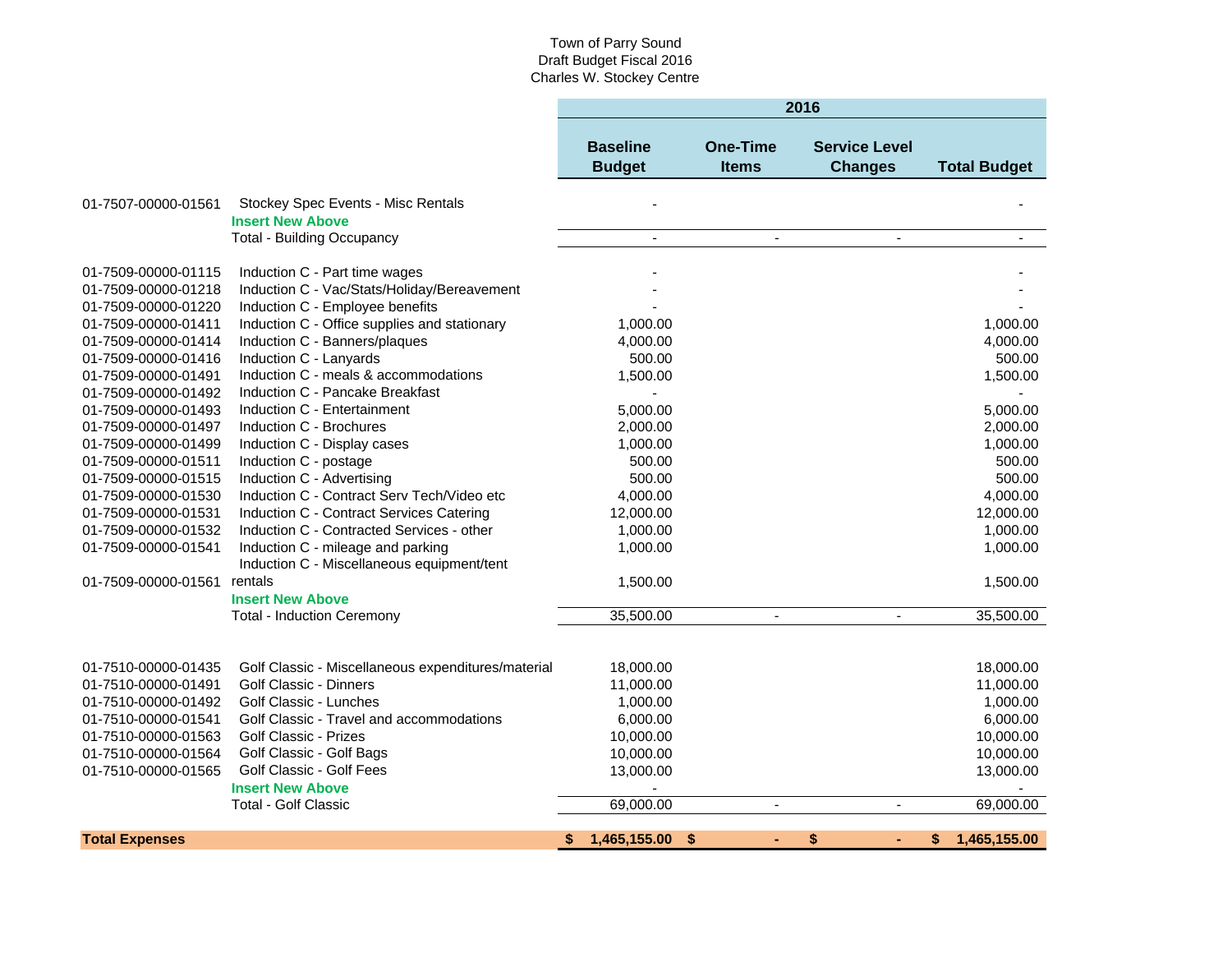|                 |                                       | 2016                             |  |                          |  |                                        |                     |
|-----------------|---------------------------------------|----------------------------------|--|--------------------------|--|----------------------------------------|---------------------|
|                 |                                       | <b>Baseline</b><br><b>Budget</b> |  | One-Time<br><b>Items</b> |  | <b>Service Level</b><br><b>Changes</b> | <b>Total Budget</b> |
| Net Loss        |                                       | 548,700.00 \$                    |  | $\overline{\phantom{0}}$ |  | ۰.                                     | 548,700.00          |
| Adjustments     | Ticket Surcharge - Old Capital        | 18,000.00                        |  |                          |  | $\overline{\phantom{0}}$               | 18,000.00           |
|                 | Ticket Surcharge - New Capital        | 18,000.00                        |  |                          |  | $\overline{\phantom{0}}$               | 18,000.00           |
|                 | Interest on Reserve Fund              | 1,500.00                         |  | $\overline{\phantom{0}}$ |  | -                                      | 1,500.00            |
|                 | <b>Amortization of Capital Assets</b> | (311, 200.00)                    |  | $\overline{\phantom{0}}$ |  |                                        | 311,200.00)         |
| <b>Net Levy</b> |                                       | 275,000.00                       |  | $\blacksquare$           |  |                                        | 275,000.00          |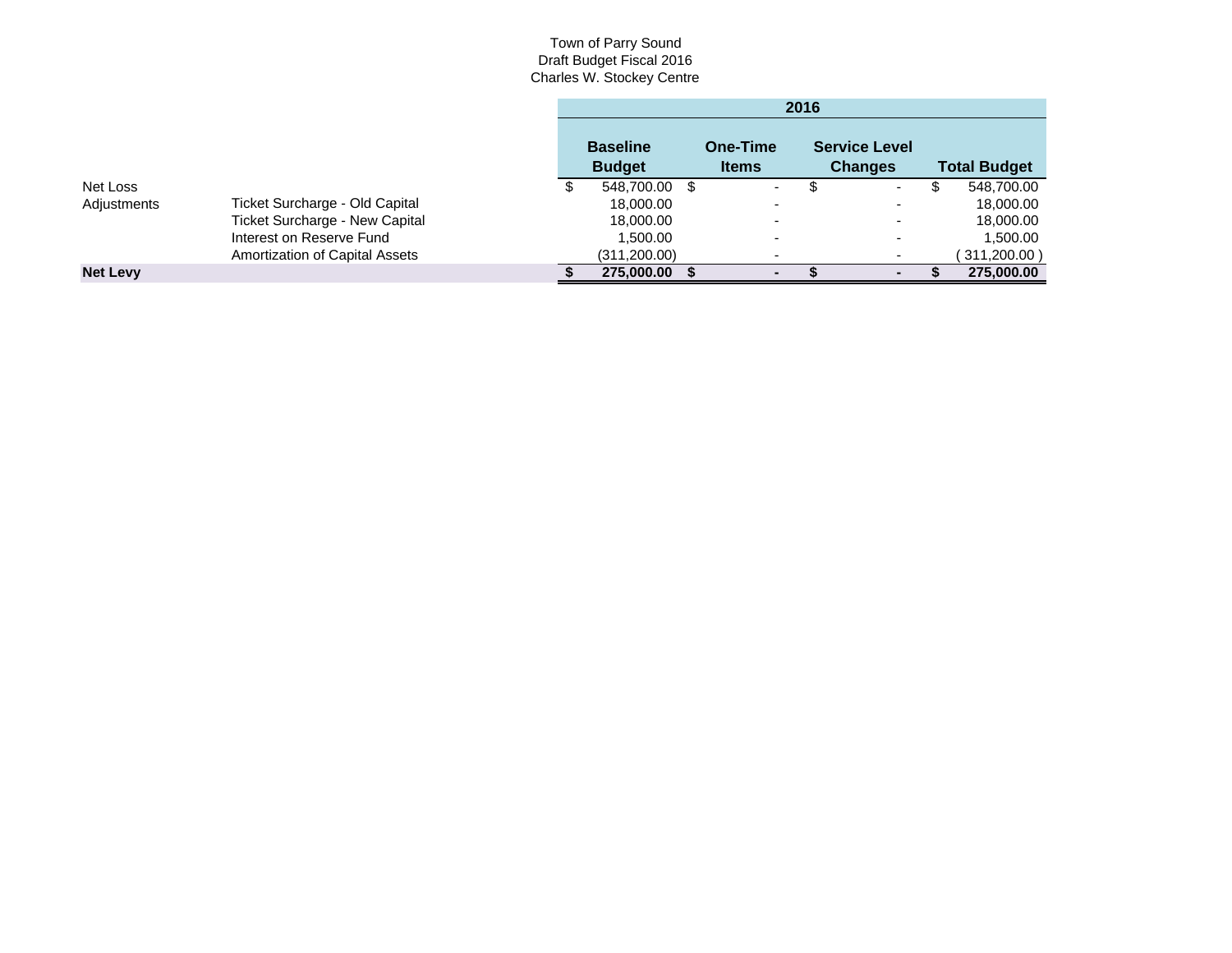## Town of Parry Sound Draft Budget Fiscal 2016 Planning and Building Department

|                              |                                                    |           |                                  |                                 | 2016 |                                        |                     |
|------------------------------|----------------------------------------------------|-----------|----------------------------------|---------------------------------|------|----------------------------------------|---------------------|
|                              |                                                    |           | <b>Baseline</b><br><b>Budget</b> | <b>One-Time</b><br><b>Items</b> |      | <b>Service Level</b><br><b>Changes</b> | <b>Total Budget</b> |
| <b>Revenue</b>               |                                                    |           |                                  |                                 |      |                                        |                     |
|                              | 01-0341-03640-02700 FONOM/OSUM Conf - Registration | \$        |                                  |                                 |      |                                        | \$                  |
| 01-0341-03640-02701          | FONOM/OSUM Conf - Trade show                       |           |                                  |                                 |      |                                        |                     |
|                              | 01-0341-03640-02702 FONOM/OSUM Conf - Sponsorships |           |                                  |                                 |      |                                        |                     |
| 01-0341-03640-02911          | <b>Committee of Adjustments Revenues</b>           |           | (3,000.00)                       |                                 |      |                                        | (3,000.00)          |
| 01-0341-03640-02912          | Property parkland dedication                       |           |                                  |                                 |      |                                        |                     |
| 01-0341-03640-02913          | Planning revenues                                  |           | (14,000.00)                      |                                 |      |                                        | (14,000.00)         |
| 01-0341-03640-02917          | <b>LACAC Directory Sales</b>                       |           |                                  |                                 |      |                                        |                     |
|                              | Planning & Building Departments - Misc.            |           |                                  |                                 |      |                                        |                     |
| 01-0351-03720-02326 Revenues |                                                    |           | (65,000.00)                      |                                 |      |                                        | (65,000.00)         |
|                              | <b>Insert New Above</b>                            |           |                                  |                                 |      |                                        |                     |
| <b>Total Revenues</b>        |                                                    | $\bullet$ | 82,000.00)                       | $\frac{1}{2}$<br>÷,             | \$   | ÷,                                     | \$<br>(82,000.00)   |
| <b>Expenses</b>              |                                                    |           |                                  |                                 |      |                                        |                     |
|                              | Building inspection:                               |           |                                  |                                 |      |                                        |                     |
| 01-2401-00000-01112          | Full time wages                                    | \$        | 93,500.00                        |                                 |      |                                        | \$<br>93,500.00     |
| 01-2401-00000-01114          | Over time wages                                    |           | 500.00                           |                                 |      |                                        | 500.00              |
| 01-2401-00000-01115          | Part time wages                                    |           | 32,000.00                        |                                 |      | 3,000.00                               | 35,000.00           |
| 01-2401-00000-01218          | Stats holidays, vacation & bereavement             |           | 16,500.00                        |                                 |      |                                        | 16,500.00           |
| 01-2401-00000-01219          | Sick leave wages                                   |           | 1,500.00                         |                                 |      |                                        | 1,500.00            |
| 01-2401-00000-01220          | Employee benefits                                  |           | 34,500.00                        |                                 |      |                                        | 34,500.00           |
| 01-2401-00000-01411          | Stationary & office supplies                       |           | 100.00                           |                                 |      |                                        | 100.00              |
| 01-2401-00000-01413          | Photocopies and scanning related costs             |           | 400.00                           |                                 |      |                                        | 400.00              |
| 01-2401-00000-01416          | IT related equipment                               |           | 250.00                           |                                 |      |                                        | 250.00              |
| 01-2401-00000-01418          | Annual IT chargeback for desktop computers         |           | 1,925.00                         |                                 |      |                                        | 1,925.00            |
| 01-2401-00000-01435          | Miscellaneous materials                            |           | 400.00                           |                                 |      |                                        | 400.00              |
| 01-2401-00000-01461          | Subscriptions, books & magazines                   |           | 400.00                           |                                 |      |                                        | 400.00              |
| 01-2401-00000-01462          | Maps and plans                                     |           | 100.00                           |                                 |      |                                        | 100.00              |
| 01-2401-00000-01491          | Hospitality and meals                              |           | 100.00                           |                                 |      |                                        | 100.00              |
| 01-2401-00000-01496          | Health & safety related                            |           | 1,000.00                         |                                 |      |                                        | 1,000.00            |
| 01-2401-00000-01511          | Postage                                            |           | 250.00                           |                                 |      |                                        | 250.00              |
| 01-2401-00000-01512          | Telephone                                          |           | 150.00                           |                                 |      |                                        | 150.00              |
| 01-2401-00000-01513          | Express post & courier                             |           | 50.00                            |                                 |      |                                        | 50.00               |
| 01-2401-00000-01521          | Legal, surveys & appraisals                        |           | 1,000.00                         |                                 |      | (300.00)                               | 700.00              |
| 01-2401-00000-01523          | CityView software maintenance                      |           | 3,020.00                         |                                 |      | 1,400.00                               | 4,420.00            |
| 01-2401-00000-01541          | Mileage                                            |           | 300.00                           |                                 |      |                                        | 300.00              |
| 01-2401-00000-01581          | Membership fee & dues                              |           | 500.00                           |                                 |      |                                        | 500.00              |
| 01-2401-00000-01583          | Conventions, conferences & meetings                |           | 500.00                           |                                 |      |                                        | 500.00              |
| 01-2401-00000-01584          | Staff training                                     |           | 3,500.00                         |                                 |      |                                        | 3,500.00            |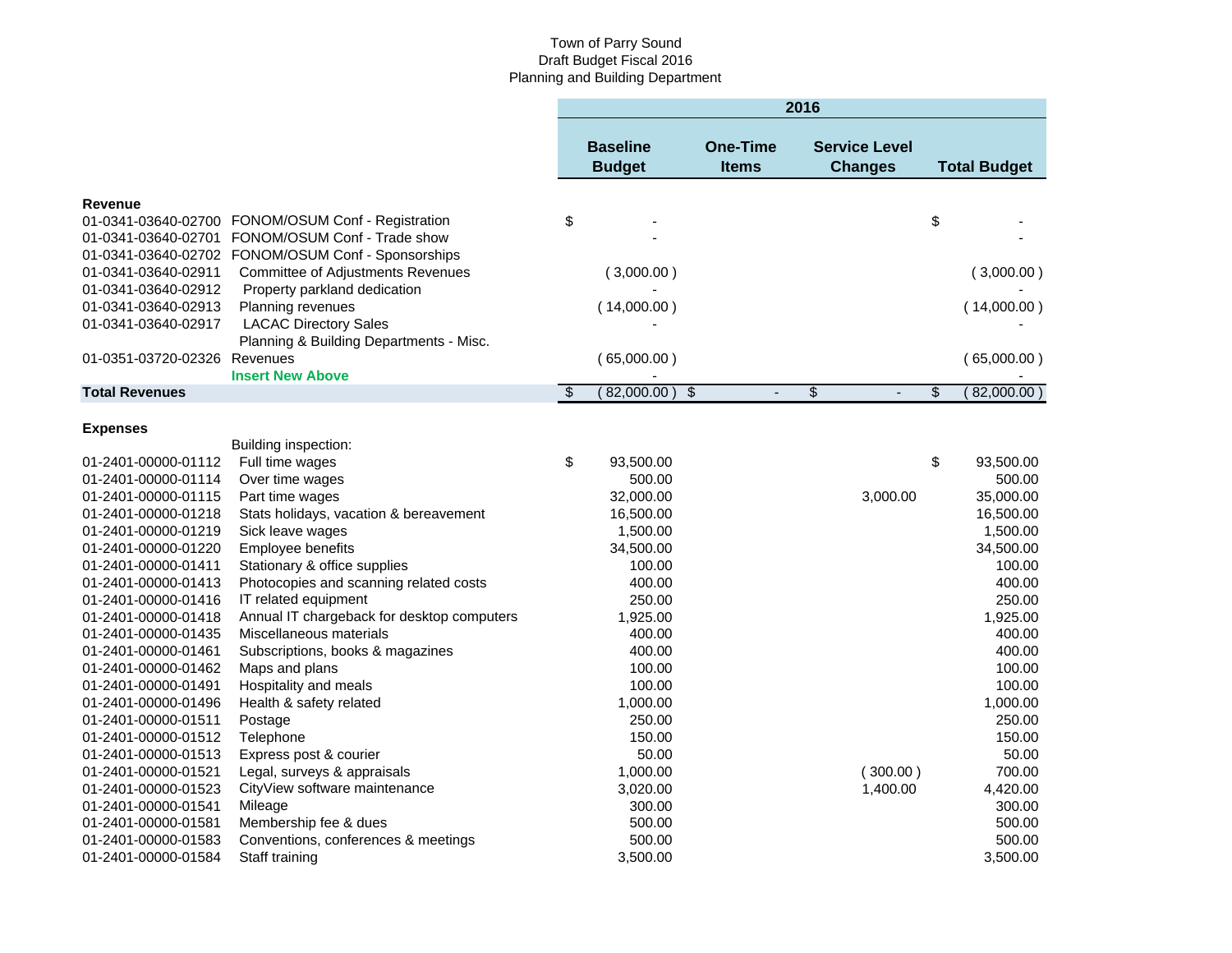#### Town of Parry Sound Draft Budget Fiscal 2016 Planning and Building Department

|                     |                                            | 2016            |                          |                      |                     |  |  |  |
|---------------------|--------------------------------------------|-----------------|--------------------------|----------------------|---------------------|--|--|--|
|                     |                                            | <b>Baseline</b> | <b>One-Time</b>          | <b>Service Level</b> |                     |  |  |  |
|                     |                                            | <b>Budget</b>   | <b>Items</b>             | <b>Changes</b>       | <b>Total Budget</b> |  |  |  |
| 01-2401-08888-01112 | Vehicle - Full time wages                  | 100.00          |                          |                      | 100.00              |  |  |  |
| 01-2401-08888-01220 | Vehicle - Employee benefits                | 25.00           |                          |                      | 25.00               |  |  |  |
| 01-2401-08888-01435 | Vehicle - Miscellaneous materials          | 1,000.00        |                          |                      | 1,000.00            |  |  |  |
| 01-2401-08888-01442 | Vehicle - Fuel                             | 450.00          |                          |                      | 450.00              |  |  |  |
| 01-2401-08888-01446 | Vehicle - License                          | 75.00           |                          |                      | 75.00               |  |  |  |
| 01-2401-08888-01556 | Vehicle - Repairs & maintenance            | 500.00          |                          |                      | 500.00              |  |  |  |
| 01-2401-08888-01594 | Vehicle - Insurance                        | 450.00          |                          |                      | 450.00              |  |  |  |
| 01-2401-08888-01999 | Amortization of vehicle expense            | 3,225.00        |                          |                      | 3,225.00            |  |  |  |
|                     | <b>Insert New Above</b>                    |                 |                          |                      |                     |  |  |  |
| 01-2401-?????-????? | <b>Total Building inspection</b>           | 198,270.00      | $\overline{\phantom{a}}$ | 4,100.00             | 202,370.00          |  |  |  |
|                     | Planning -General:                         |                 |                          |                      |                     |  |  |  |
| 01-8101-00000-01112 | Full time wages                            | 84,800.00       |                          |                      | 84,800.00           |  |  |  |
| 01-8101-00000-01114 | Over time wages                            | 500.00          |                          |                      | 500.00              |  |  |  |
| 01-8101-00000-01218 | Stats holidays, vacation & bereavement     | 9,500.00        |                          |                      | 9,500.00            |  |  |  |
| 01-8101-00000-01219 | Sick leave wages                           | 600.00          |                          |                      | 600.00              |  |  |  |
| 01-8101-00000-01220 | Employee benefits                          | 26,900.00       |                          |                      | 26,900.00           |  |  |  |
| 01-8101-00000-01411 | Stationary & office supplies               | 100.00          |                          |                      | 100.00              |  |  |  |
| 01-8101-00000-01413 | Photocopies & scanning related costs       | 700.00          |                          |                      | 700.00              |  |  |  |
| 01-8101-00000-01414 | Minor equipment & furniture purchases      | 1,200.00        |                          |                      | 1,200.00            |  |  |  |
| 01-8101-00000-01418 | Annual IT chargeback for desktop computers | 625.00          |                          |                      | 625.00              |  |  |  |
| 01-8101-00000-01461 | Subscriptions, books & magazines           | 300.00          |                          |                      | 300.00              |  |  |  |
| 01-8101-00000-01462 | Maps & plans                               | 100.00          |                          |                      | 100.00              |  |  |  |
| 01-8101-00000-01491 | Food, meals & hospitality                  | 500.00          |                          |                      | 500.00              |  |  |  |
| 01-8101-00000-01511 | Postage                                    | 600.00          |                          |                      | 600.00              |  |  |  |
| 01-8101-00000-01512 | Telephone                                  | 75.00           |                          |                      | 75.00               |  |  |  |
| 01-8101-00000-01513 | Express post & courier                     | 100.00          |                          |                      | 100.00              |  |  |  |
| 01-8101-00000-01515 | Advertising                                | 1,500.00        |                          |                      | 1,500.00            |  |  |  |
| 01-8101-00000-01521 | Legal, surveys & appraisals                | 7,000.00        |                          | (6,400.00)           | 600.00              |  |  |  |
| 01-8101-00000-01523 | Cityview Software Maint.                   | 1,660.00        |                          |                      | 1.660.00            |  |  |  |
| 01-8101-00000-01527 | Expenditure recovery - developers          | ÷,              |                          |                      |                     |  |  |  |
| 01-8101-00000-01529 | Contracts for services                     | 1,000.00        |                          |                      | 1,000.00            |  |  |  |
| 01-8101-00000-01532 | General consulting fees                    | 5,000.00        | 30,000.00                |                      | 35,000.00           |  |  |  |
| 01-8101-00000-01541 | Mileage                                    | 500.00          |                          |                      | 500.00              |  |  |  |
| 01-8101-00000-01581 | Membership fees & dues                     | 1,150.00        |                          |                      | 1,150.00            |  |  |  |
| 01-8101-00000-01583 | Conferences, conventions & meetings        | 2,500.00        |                          |                      | 2,500.00            |  |  |  |
| 01-8101-00000-01584 | Staff training                             | 4,400.00        |                          |                      | 4,400.00            |  |  |  |
|                     | <b>Insert New Above</b>                    |                 |                          |                      |                     |  |  |  |
| 01-8101-00000-????? | <b>Total Planning -General</b>             | 151,310.00      | 30,000.00                | 6,400.00             | 174,910.00          |  |  |  |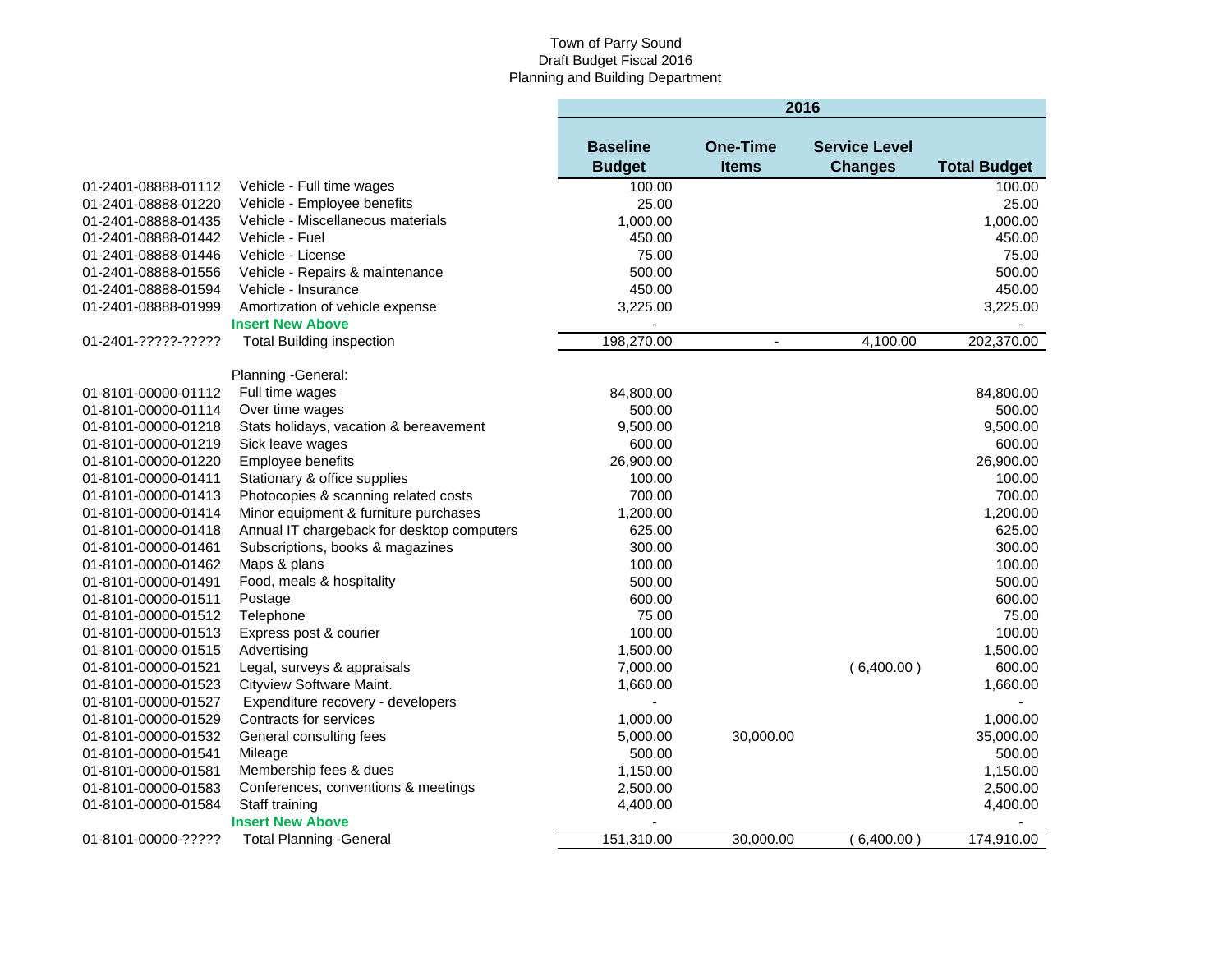## Town of Parry Sound Draft Budget Fiscal 2016 Planning and Building Department

|                                             |                                      |     | 2016                             |    |                                 |    |                                        |                     |
|---------------------------------------------|--------------------------------------|-----|----------------------------------|----|---------------------------------|----|----------------------------------------|---------------------|
|                                             |                                      |     | <b>Baseline</b><br><b>Budget</b> |    | <b>One-Time</b><br><b>Items</b> |    | <b>Service Level</b><br><b>Changes</b> | <b>Total Budget</b> |
|                                             | Committee of adjustments:            |     |                                  |    |                                 |    |                                        |                     |
| 01-8102-00000-01117                         | Other renumeration                   |     | 2,250.00                         |    |                                 |    |                                        | 2,250.00            |
| 01-8102-00000-01118                         | Council renumeration                 |     | 700.00                           |    |                                 |    |                                        | 700.00              |
| 01-8102-00000-01220                         | Employee benefits                    |     | 50.00                            |    |                                 |    |                                        | 50.00               |
| 01-8102-00000-01411                         | Stationary & office supplies         |     | 30.00                            |    |                                 |    |                                        | 30.00               |
| 01-8102-00000-01413                         | Photocopies & scanning related costs |     | 100.00                           |    |                                 |    |                                        | 100.00              |
| 01-8102-00000-01511                         | Postage                              |     | 150.00                           |    |                                 |    |                                        | 150.00              |
| 01-8102-00000-01512                         | Telephone                            |     | 30.00                            |    |                                 |    |                                        | 30.00               |
| 01-8102-00000-01513                         | Express post & courier               |     | 30.00                            |    |                                 |    |                                        | 30.00               |
| 01-8102-00000-01515                         | Advertising                          |     | 100.00                           |    |                                 |    |                                        | 100.00              |
| 01-8102-00000-01521                         | Legal, surveys & appraisals          |     | 500.00                           |    |                                 |    | 200.00)                                | 300.00              |
| 01-8102-00000-01581                         | Membership fees & dues               |     | 500.00                           |    |                                 |    |                                        | 500.00              |
| 01-8102-00000-01583                         | Conferences, conventions & meetings  |     | 4,300.00                         |    |                                 |    |                                        | 4,300.00            |
|                                             | <b>Insert New Above</b>              |     |                                  |    |                                 |    |                                        |                     |
| 01-8102-?????-?????                         | Total Committee of adjustments       |     | 8,740.00                         |    |                                 |    | 200.00                                 | 8,540.00            |
| <b>Total Planning and Building Expenses</b> |                                      | -SS | 358,320.00                       | S. | 30,000.00                       | -S | $(2,500.00)$ \$                        | 385,820.00          |
| <b>Net Levy</b>                             |                                      |     | 276,320.00                       | S  | 30,000.00                       | Ŝ. | $2,500.00$ ) \$                        | 303,820.00          |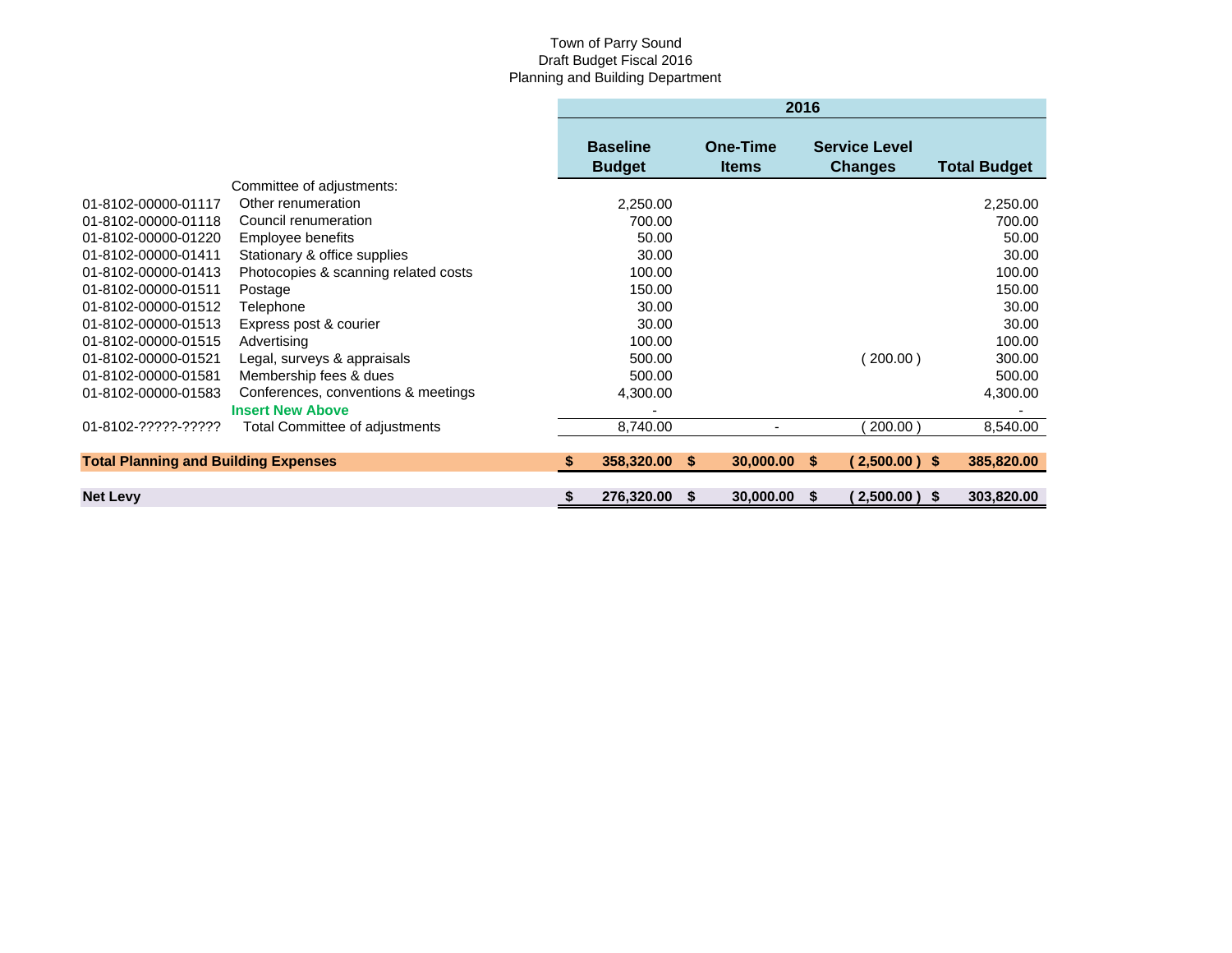|                     |                                                      | 2016                             |                                 |                                        |    |                     |  |  |  |
|---------------------|------------------------------------------------------|----------------------------------|---------------------------------|----------------------------------------|----|---------------------|--|--|--|
|                     |                                                      | <b>Baseline</b><br><b>Budget</b> | <b>One-Time</b><br><b>Items</b> | <b>Service Level</b><br><b>Changes</b> |    | <b>Total Budget</b> |  |  |  |
| <b>Expenses</b>     |                                                      |                                  |                                 |                                        |    |                     |  |  |  |
|                     | Highway signs:                                       |                                  |                                 |                                        |    |                     |  |  |  |
| 01-8201-00000-01570 | Hwy/Entrance to P.S. Signs                           | \$<br>1,000.00                   |                                 |                                        | \$ | 1,000.00            |  |  |  |
| 01-8201-00000-01591 | Insurance - property                                 | 20.00                            |                                 |                                        |    | 20.00               |  |  |  |
| 01-8201-00000-01999 | Amortization of capital assets                       | 10,400.00                        |                                 |                                        |    | 10,400.00           |  |  |  |
|                     | <b>Insert New Above</b>                              | $\overline{\phantom{a}}$         |                                 |                                        |    |                     |  |  |  |
| 01-8201-00000-????? | Total Highway signs                                  | 11,420.00                        | $\blacksquare$                  | $\blacksquare$                         |    | 11,420.00           |  |  |  |
|                     | Industrial Park Board:                               |                                  |                                 |                                        |    |                     |  |  |  |
| 01-8201-00201-01823 | <b>Transfer to Industrial Park Board</b>             | 13,260.00                        |                                 |                                        |    | 13,260.00           |  |  |  |
|                     | <b>Insert New Above</b>                              |                                  |                                 |                                        |    |                     |  |  |  |
| 01-8201-00201-????? | <b>Total Industrial Park Board</b>                   | 13,260.00                        | $\blacksquare$                  | $\blacksquare$                         |    | 13,260.00           |  |  |  |
|                     |                                                      |                                  |                                 |                                        |    |                     |  |  |  |
|                     | BIA:                                                 |                                  |                                 |                                        |    |                     |  |  |  |
| 01-8202-00000-01811 | Dwntwn Impr. Ar Trans/Req Cons Lcl Brds              |                                  |                                 |                                        |    |                     |  |  |  |
|                     | <b>Insert New Above</b>                              |                                  |                                 |                                        |    |                     |  |  |  |
| 01-8202-00000-????? | <b>Total BIA</b>                                     |                                  | $\overline{\phantom{a}}$        | $\blacksquare$                         |    |                     |  |  |  |
|                     |                                                      |                                  |                                 |                                        |    |                     |  |  |  |
|                     | Façade Program                                       |                                  |                                 |                                        |    |                     |  |  |  |
|                     | 01-8202-04370-01823 Grants to Other - Façade Program |                                  |                                 |                                        |    |                     |  |  |  |
|                     | <b>Insert New Above</b>                              |                                  | $\sim$                          |                                        |    |                     |  |  |  |
| 01-8202-04370-????? | Total Façade Program                                 |                                  |                                 |                                        |    |                     |  |  |  |
|                     | Economic development misc.:                          |                                  |                                 |                                        |    |                     |  |  |  |
| 01-8204-00000-01112 | Full time wages                                      | 108,100.00                       |                                 |                                        |    | 108,100.00          |  |  |  |
| 01-8204-00000-01114 | Over time wages                                      | 750.00                           |                                 | 2,500.00                               |    | 3,250.00            |  |  |  |
| 01-8204-00000-01115 | Part time wages                                      | L.                               |                                 |                                        |    |                     |  |  |  |
| 01-8204-00000-01218 | Stats holidays, vacation & bereavement               | 21,400.00                        |                                 |                                        |    | 21,400.00           |  |  |  |
| 01-8204-00000-01219 | Sick leave wages                                     | 600.00                           |                                 |                                        |    | 600.00              |  |  |  |
| 01-8204-00000-01220 | Employee benefits                                    | 33,300.00                        |                                 |                                        |    | 33,300.00           |  |  |  |
| 01-8204-00000-01411 | Stationary & office supplies                         | 500.00                           |                                 |                                        |    | 500.00              |  |  |  |
| 01-8204-00000-01413 | Photocopies & scanning related costs                 | 1,200.00                         |                                 |                                        |    | 1,200.00            |  |  |  |
| 01-8204-00000-01418 | Annual IT chargeback for desktop computers           | 1,250.00                         |                                 |                                        |    | 1,250.00            |  |  |  |
| 01-8204-00000-01435 | Miscellaneous materials                              | 500.00                           |                                 |                                        |    | 500.00              |  |  |  |
| 01-8204-00000-01461 | Photo library development                            | 1,700.00                         |                                 |                                        |    | 1,700.00            |  |  |  |
| 01-8204-00000-01491 | Food, meals & hospitality                            | 500.00                           |                                 |                                        |    | 500.00              |  |  |  |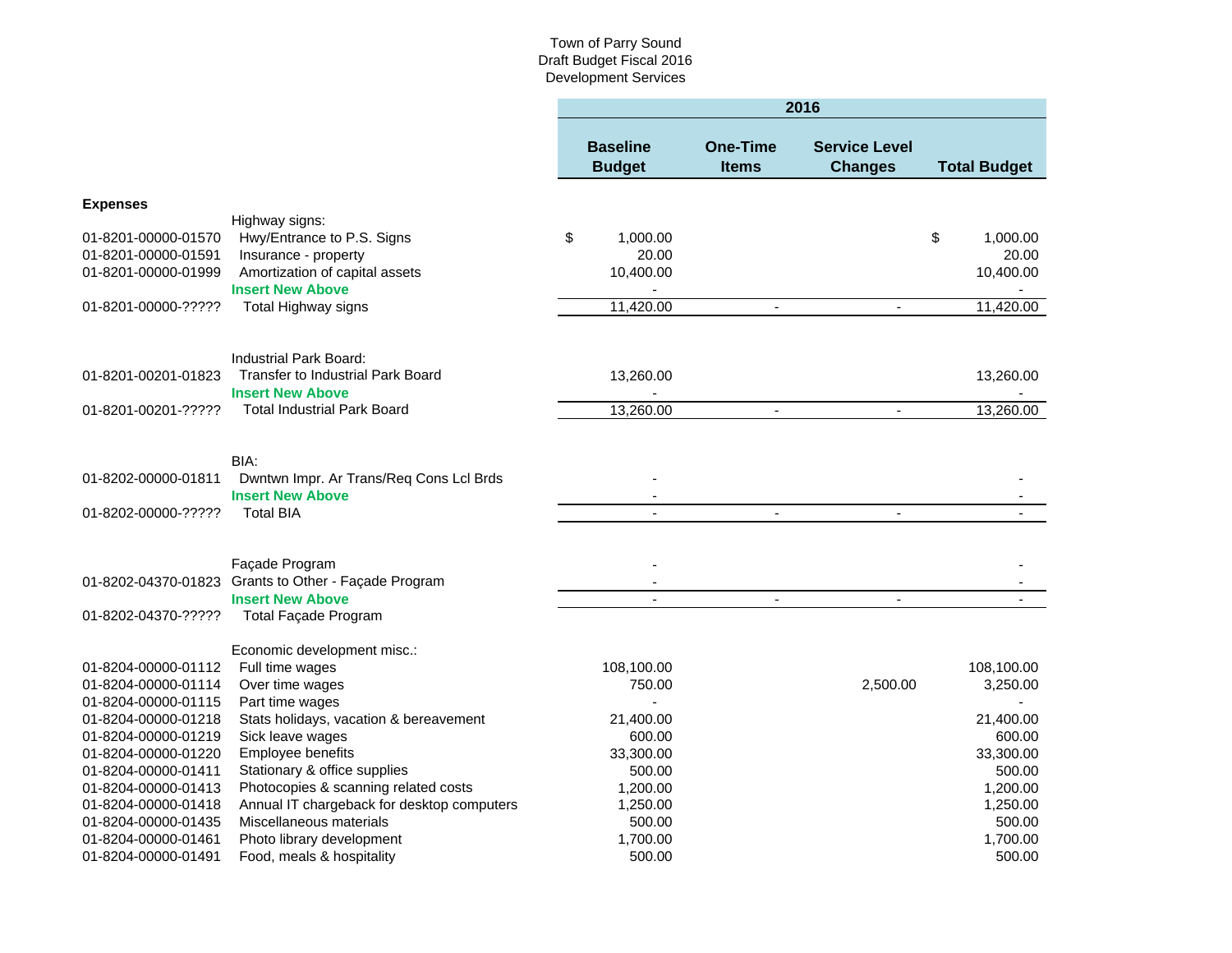|                                 |                                                                                                                       | 2016                             |                                 |                                        |                     |  |  |
|---------------------------------|-----------------------------------------------------------------------------------------------------------------------|----------------------------------|---------------------------------|----------------------------------------|---------------------|--|--|
|                                 |                                                                                                                       | <b>Baseline</b><br><b>Budget</b> | <b>One-Time</b><br><b>Items</b> | <b>Service Level</b><br><b>Changes</b> | <b>Total Budget</b> |  |  |
| 01-8204-00000-01492             | <b>Promotional materials</b>                                                                                          | 2,000.00                         |                                 |                                        | 2,000.00            |  |  |
| 01-8204-00000-01511             | Postage                                                                                                               | 150.00                           |                                 |                                        | 150.00              |  |  |
| 01-8204-00000-01512             | Telephone                                                                                                             | 800.00                           |                                 |                                        | 800.00              |  |  |
| 01-8204-00000-01513             | Express post & courier                                                                                                | 50.00                            |                                 |                                        | 50.00               |  |  |
| 01-8204-00000-01515             | Advertising                                                                                                           | 5,000.00                         |                                 |                                        | 5,000.00            |  |  |
| 01-8204-00000-01529             | Miscellaneous contracts for services                                                                                  | 500.00                           |                                 |                                        | 500.00              |  |  |
| 01-8204-00000-01541             | Mileage                                                                                                               | 1,000.00                         |                                 |                                        | 1,000.00            |  |  |
| 01-8204-00000-01570             | Hall rentals                                                                                                          |                                  |                                 |                                        |                     |  |  |
| 01-8204-00000-01581             | Membership fees & dues                                                                                                | 900.00                           |                                 |                                        | 900.00              |  |  |
| 01-8204-00000-01583             | Conventions, conferences & meetings                                                                                   | 3,000.00                         |                                 |                                        | 3,000.00            |  |  |
| 01-8204-00000-01584             | Staff training                                                                                                        | 2,500.00                         |                                 |                                        | 2,500.00            |  |  |
|                                 | <b>Insert New Above</b>                                                                                               |                                  |                                 |                                        |                     |  |  |
| 01-8204-00000-?????             | Total Economic development misc.                                                                                      | 185,700.00                       | $\overline{\phantom{a}}$        | 2,500.00                               | 188,200.00          |  |  |
| 01-8204-00137-01823             | <b>Community Business Development Corporation:</b><br><b>Grants to Other Organizations</b><br><b>Insert New Above</b> |                                  |                                 | 12,500.00                              | 12,500.00           |  |  |
| 01-8204-00137-????? Corporation | <b>Total Community Business Development</b>                                                                           |                                  |                                 | 12,500.00                              | 12,500.00           |  |  |
| 01-8204-00138-01413             | Area economic strategy:<br>Photocopies                                                                                |                                  |                                 |                                        |                     |  |  |
| 01-8204-00138-01532             | Area economic strategy                                                                                                | 500.00                           |                                 |                                        | 500.00              |  |  |
|                                 | <b>Insert New Above</b>                                                                                               |                                  |                                 |                                        |                     |  |  |
| 01-8204-00138-?????             | Total Area economic strategy                                                                                          | 500.00                           | $\blacksquare$                  | $\mathbf{r}$                           | 500.00              |  |  |
|                                 | <b>Fitness Trail Master Plan:</b>                                                                                     |                                  |                                 |                                        |                     |  |  |
| 01-8204-00145-01435             | Miscellaneous materials/costs                                                                                         | 5,000.00                         |                                 | 5,000.00                               | 10,000.00           |  |  |
|                                 | <b>Insert New Above</b>                                                                                               |                                  |                                 |                                        |                     |  |  |
| 01-8204-00145-?????             | <b>Total Fitness Trail Master Plan</b>                                                                                | 5,000.00                         |                                 | 5,000.00                               | 10,000.00           |  |  |
|                                 |                                                                                                                       |                                  |                                 |                                        |                     |  |  |
|                                 | <b>OSUM Conference:</b>                                                                                               |                                  |                                 |                                        |                     |  |  |
| 01-8204-00147-01435             | Miscellaneous materials                                                                                               |                                  |                                 |                                        |                     |  |  |
| 01-8204-00147-01491             | Hospitality - Food/Catering                                                                                           |                                  |                                 |                                        |                     |  |  |
|                                 | 01-8204-00147-01515 Printing, reproductions & advertising                                                             |                                  |                                 |                                        |                     |  |  |
|                                 | 01-8204-00147-01516 Promotion, decorations, gifts & prizes                                                            |                                  |                                 |                                        |                     |  |  |
|                                 | 01-8204-00147-01541 Travel - shuttle bus, mileage                                                                     |                                  |                                 |                                        |                     |  |  |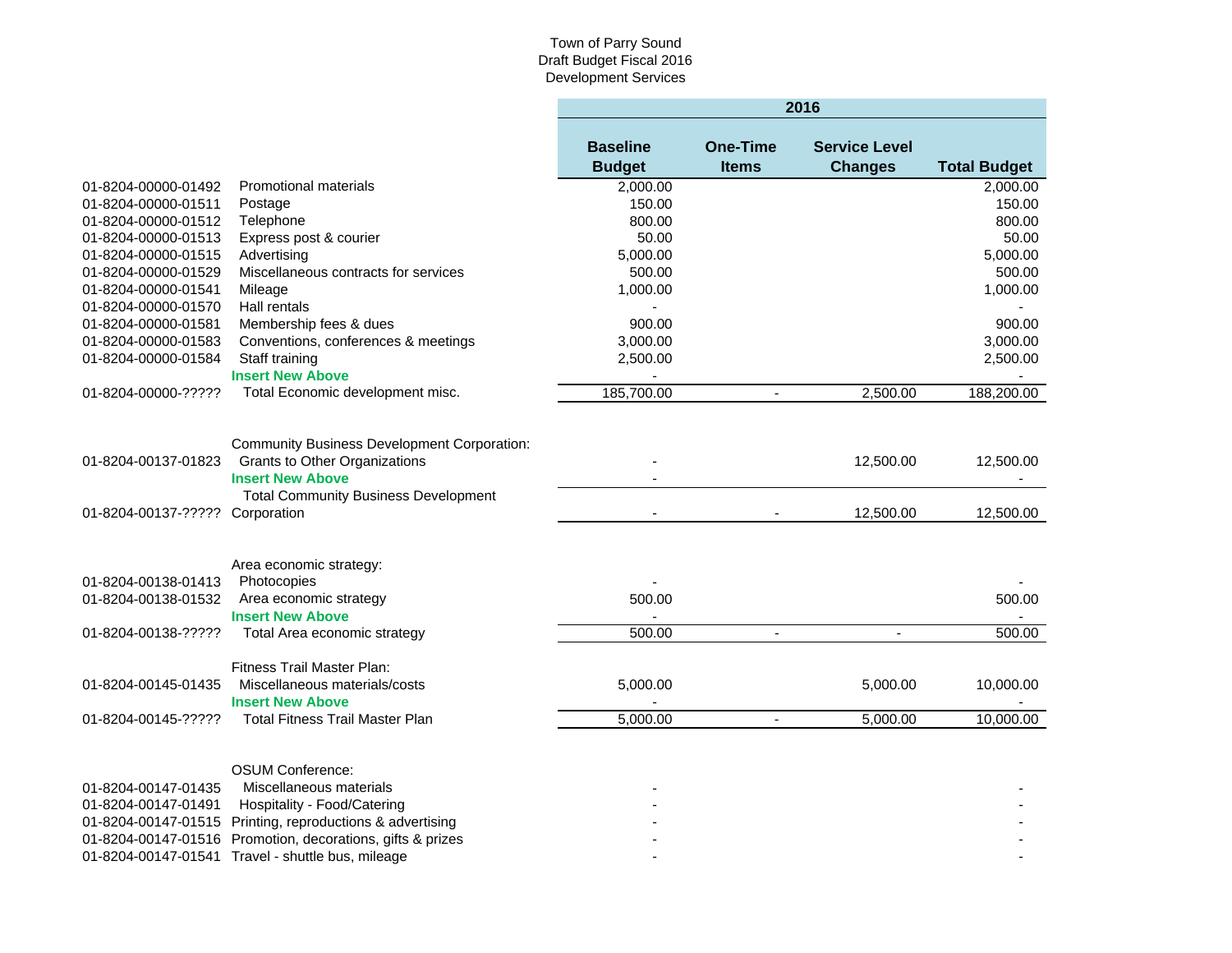٠

|                                            |                                                  |                                  | 2016                            |                                        |                     |  |  |  |
|--------------------------------------------|--------------------------------------------------|----------------------------------|---------------------------------|----------------------------------------|---------------------|--|--|--|
|                                            |                                                  | <b>Baseline</b><br><b>Budget</b> | <b>One-Time</b><br><b>Items</b> | <b>Service Level</b><br><b>Changes</b> | <b>Total Budget</b> |  |  |  |
|                                            | 01-8204-00147-01570 Rentals - facilities & other |                                  |                                 |                                        |                     |  |  |  |
|                                            | 01-8204-00147-01671 Companion program expenses   |                                  |                                 |                                        |                     |  |  |  |
| 01-8204-00147-01672 Delegate bags / kits   |                                                  |                                  |                                 |                                        |                     |  |  |  |
| 01-8204-00147-01673 Entertainment          |                                                  |                                  |                                 |                                        |                     |  |  |  |
|                                            | 01-8204-00147-01674 Lanyards & name tags         |                                  |                                 |                                        |                     |  |  |  |
| 01-8204-00147-01675 Signage                |                                                  |                                  |                                 |                                        |                     |  |  |  |
| 01-8204-00147-01677 Volunteer T-shirts     |                                                  |                                  |                                 |                                        |                     |  |  |  |
|                                            | 01-8204-00147-01679 Speakers - keynote & other   |                                  |                                 |                                        |                     |  |  |  |
|                                            | <b>Insert New Above</b>                          |                                  |                                 |                                        |                     |  |  |  |
| 01-8204-00147-?????                        | <b>Total OSUM Conference</b>                     |                                  |                                 |                                        |                     |  |  |  |
|                                            | 8-80 Cities Workshop:                            |                                  |                                 |                                        |                     |  |  |  |
| 01-8204-00149-01529                        | 8-80 Cities - Consulting fees                    |                                  |                                 | 2,000.00                               | 2,000.00            |  |  |  |
|                                            | <b>Insert New Above</b>                          |                                  |                                 |                                        |                     |  |  |  |
| 01-8204-00149-?????                        | Total 8-80 Cities Workshop                       |                                  |                                 | 2,000.00                               | 2,000.00            |  |  |  |
| <b>NEW</b>                                 | <b>Amazing Places</b>                            |                                  |                                 |                                        |                     |  |  |  |
|                                            | 01-8204-00150-01515 Advertising / Promotion      |                                  | 4,000.00                        |                                        | 4,000.00            |  |  |  |
|                                            | <b>Insert New Above</b>                          |                                  |                                 |                                        |                     |  |  |  |
| 01-8204-00150-?????                        | Total Area economic strategy                     |                                  | 4,000.00                        | ä,                                     | 4,000.00            |  |  |  |
|                                            | Business marketing:                              |                                  |                                 |                                        |                     |  |  |  |
| 01-8204-00203-01411                        | Stationary & office supplies                     | 200.00                           |                                 |                                        | 200.00              |  |  |  |
| 01-8204-00203-01435                        | Miscellaneous materials                          | 800.00                           |                                 |                                        | 800.00              |  |  |  |
| 01-8204-00203-01492                        | <b>Promotional materials</b>                     | 1,000.00                         |                                 | 1,500.00                               | 2,500.00            |  |  |  |
| 01-8204-00203-01499                        | Marketing                                        | 10,000.00                        |                                 | (1,500.00)                             | 8,500.00            |  |  |  |
| 01-8204-00203-01513                        | Express post & courier<br><b>Newsletters</b>     | 50.00                            |                                 |                                        | 50.00<br>3,000.00   |  |  |  |
| 01-8204-00203-01514<br>01-8204-00203-01515 | Print advertising                                | 3,000.00<br>1,500.00             |                                 |                                        | 1,500.00            |  |  |  |
|                                            | <b>Insert New Above</b>                          |                                  |                                 |                                        |                     |  |  |  |
| 01-8204-00203-?????                        | <b>Total Business marketing</b>                  | 16,550.00                        | $\blacksquare$                  | $\blacksquare$                         | 16,550.00           |  |  |  |
|                                            |                                                  |                                  |                                 |                                        |                     |  |  |  |
|                                            | Tourism marketing:                               |                                  |                                 |                                        |                     |  |  |  |
| 01-8204-00204-01491                        | Food, meals & hospitality                        | 500.00                           |                                 |                                        | 500.00              |  |  |  |
| 01-8204-00204-01494                        | TV/Radio Campaign                                | 5,000.00                         |                                 |                                        | 5,000.00            |  |  |  |
| 01-8204-00204-01510                        | Social Media Advertising                         | 3,000.00                         |                                 |                                        | 3,000.00            |  |  |  |
| 01-8204-00204-01515                        | Print media/advertising                          | 7,000.00                         |                                 |                                        | 7,000.00            |  |  |  |
| 01-8204-00204-01529                        | Miscellaneous contracts for services             | 10,000.00                        |                                 |                                        | 10,000.00           |  |  |  |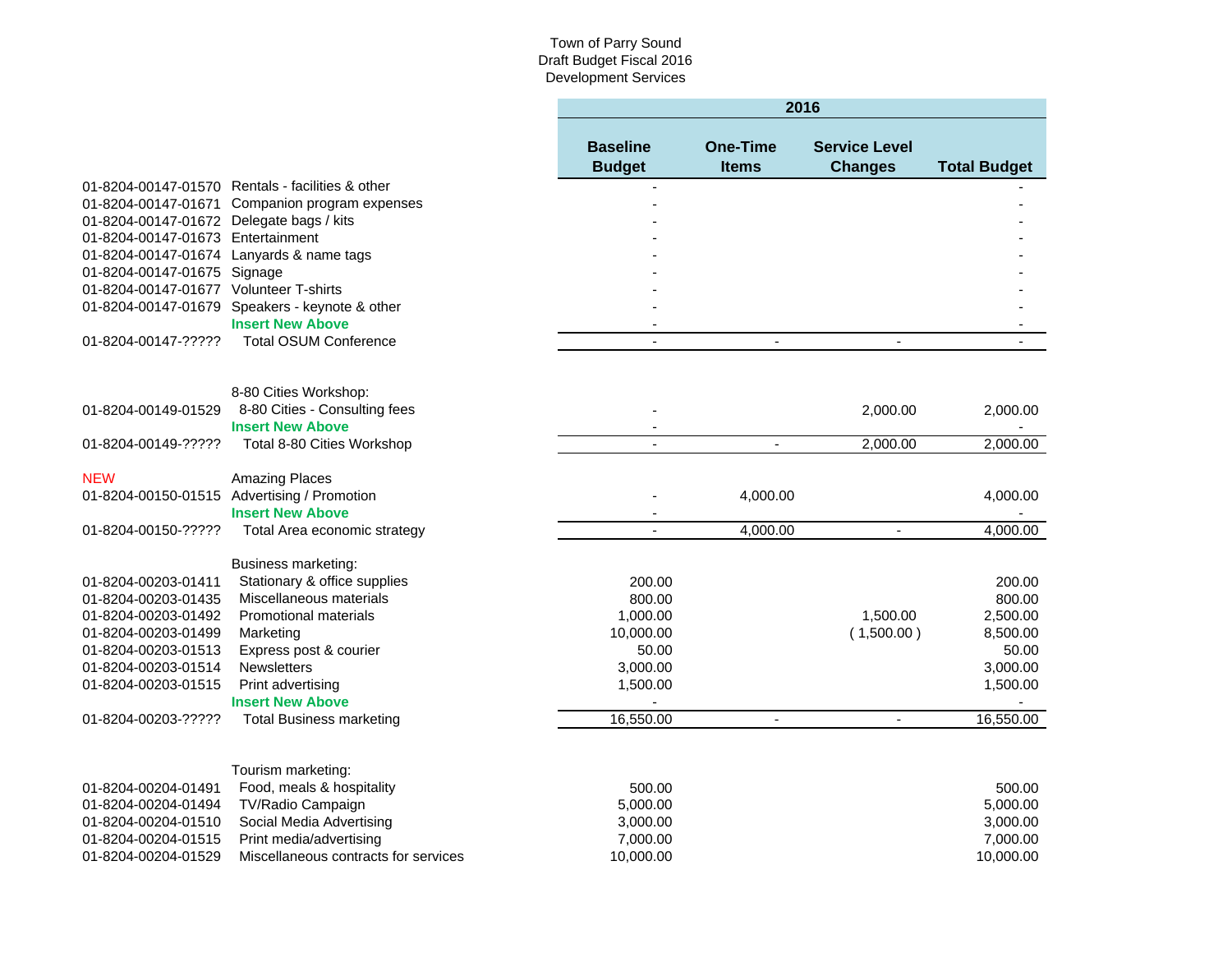|                                            |                                                                 | 2016                             |                                 |                                        |                     |  |
|--------------------------------------------|-----------------------------------------------------------------|----------------------------------|---------------------------------|----------------------------------------|---------------------|--|
|                                            |                                                                 | <b>Baseline</b><br><b>Budget</b> | <b>One-Time</b><br><b>Items</b> | <b>Service Level</b><br><b>Changes</b> | <b>Total Budget</b> |  |
|                                            | <b>Insert New Above</b>                                         |                                  |                                 |                                        |                     |  |
| 01-8204-00204-?????                        | <b>Total Tourism marketing</b>                                  | 25,500.00                        | $\blacksquare$                  | $\sim$                                 | 25,500.00           |  |
|                                            |                                                                 |                                  |                                 |                                        |                     |  |
|                                            | Cruise Ships:                                                   |                                  |                                 |                                        |                     |  |
| 01-8204-00205-01435<br>01-8204-00205-01515 | Misc materials<br>Advertising                                   | 1,000.00<br>500.00               |                                 |                                        | 1,000.00<br>500.00  |  |
| 01-8204-00205-01581                        | Memberships                                                     |                                  |                                 | 5,000.00                               | 5,000.00            |  |
|                                            | <b>Insert New Above</b>                                         |                                  |                                 |                                        |                     |  |
| 01-8204-00205-?????                        | <b>Total Cruise Ships</b>                                       | 1,500.00                         | $\sim$                          | 5,000.00                               | 6,500.00            |  |
|                                            | Park to Park Trail                                              |                                  |                                 |                                        |                     |  |
| 01-8204-00209-01815                        | Grants                                                          |                                  |                                 | 4,000.00                               | 4,000.00            |  |
|                                            | <b>Insert New Above</b>                                         |                                  |                                 |                                        |                     |  |
| 01-8204-00209-?????                        | <b>Total Park to Park Trail</b>                                 | $\overline{a}$                   | $\overline{\phantom{a}}$        | 4,000.00                               | 4,000.00            |  |
|                                            | Communications:                                                 |                                  |                                 |                                        |                     |  |
| 01-8204-00210-01514                        | <b>Newsletter</b>                                               | 6,000.00                         |                                 |                                        | 6,000.00            |  |
| 01-8204-00210-01515                        | Advertising                                                     | 4,000.00                         |                                 |                                        | 4,000.00            |  |
| 01-8204-00210-01518                        | Annual report costs                                             | 3,500.00                         |                                 |                                        | 3,500.00            |  |
| 01-8204-00210-01586                        | Public/Media relations focus groups<br><b>Insert New Above</b>  | 500.00                           |                                 |                                        | 500.00              |  |
| 01-8204-00210-?????                        | <b>Total Communications</b>                                     | 14,000.00                        |                                 |                                        | 14,000.00           |  |
|                                            |                                                                 |                                  |                                 |                                        |                     |  |
| 01-8204-00242-01529                        | Web site related costs:<br>Miscellaneous contracts for services |                                  |                                 |                                        |                     |  |
|                                            | <b>Insert New Above</b>                                         |                                  |                                 |                                        |                     |  |
| 01-8204-00242-?????                        | Total Web site related costs                                    |                                  | $\overline{\phantom{a}}$        | $\overline{\phantom{a}}$               |                     |  |
|                                            |                                                                 |                                  |                                 |                                        |                     |  |
|                                            | Waterfront Advisory Committee:                                  |                                  |                                 |                                        |                     |  |
| 01-8204-00243-01114                        | Overtime wages                                                  | 500.00                           |                                 |                                        | 500.00              |  |
| 01-8204-00243-01115                        | Part time wages                                                 |                                  |                                 |                                        |                     |  |
| 01-8204-00243-01435                        | Miscellaneous materials                                         | 2,500.00                         |                                 |                                        | 2,500.00            |  |
| 01-8204-00243-01499                        | Marketing plan/branding waterfront                              | 500.00                           |                                 |                                        | 500.00              |  |
| 01-8204-00243-01515                        | Signage                                                         | 3,500.00                         | 3.000.00                        |                                        | 6,500.00            |  |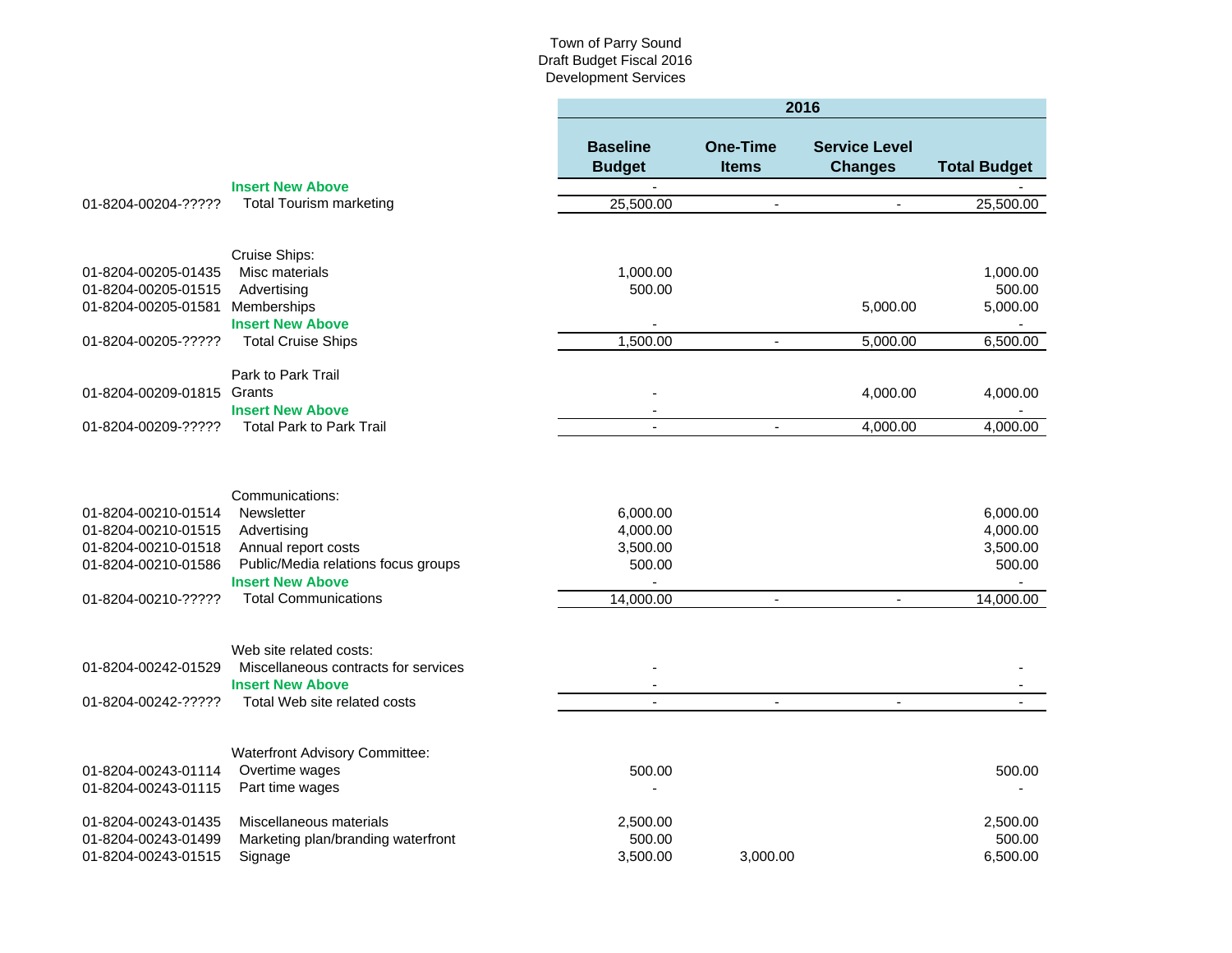|                                                                                                                                                                                                             |                                                                                                                                                                                                                                                                                                          | 2016                                                                                    |                                 |                                        |                                                                                         |
|-------------------------------------------------------------------------------------------------------------------------------------------------------------------------------------------------------------|----------------------------------------------------------------------------------------------------------------------------------------------------------------------------------------------------------------------------------------------------------------------------------------------------------|-----------------------------------------------------------------------------------------|---------------------------------|----------------------------------------|-----------------------------------------------------------------------------------------|
|                                                                                                                                                                                                             |                                                                                                                                                                                                                                                                                                          | <b>Baseline</b><br><b>Budget</b>                                                        | <b>One-Time</b><br><b>Items</b> | <b>Service Level</b><br><b>Changes</b> | <b>Total Budget</b>                                                                     |
| 01-8204-00243-01532                                                                                                                                                                                         | Consulting fees                                                                                                                                                                                                                                                                                          | 2,000.00                                                                                |                                 | (2,000.00)                             |                                                                                         |
| 01-8204-00243-01914                                                                                                                                                                                         | Internal equipment charges<br><b>Insert New Above</b>                                                                                                                                                                                                                                                    |                                                                                         |                                 |                                        |                                                                                         |
| 01-8204-00243-?????                                                                                                                                                                                         | <b>Total Waterfront Advisory Committee</b>                                                                                                                                                                                                                                                               | 9,000.00                                                                                | 3,000.00                        | 2,000.00                               | 10,000.00                                                                               |
| 01-8204-00244-01532                                                                                                                                                                                         | Waterfront development:<br>General consulting fees<br><b>Insert New Above</b>                                                                                                                                                                                                                            | 12,000.00                                                                               |                                 |                                        | 12,000.00                                                                               |
| 01-8204-00244-?????                                                                                                                                                                                         | <b>Total Waterfront development</b>                                                                                                                                                                                                                                                                      | 12,000.00                                                                               | $\overline{\phantom{a}}$        | $\blacksquare$                         | 12,000.00                                                                               |
| 01-8204-00250-01112<br>01-8204-00250-01114<br>01-8204-00250-01115<br>01-8204-00250-01218<br>01-8204-00250-01220<br>01-8204-00250-01556<br>01-8204-00250-01570<br>01-8204-00250-01914<br>01-8204-00250-????? | Dragon boats:<br>Full time wages<br>Overtime wages<br>Part time wages<br>Stats holidays, vacation & bereavement<br>Employee benefits<br>Repairs & maintenance<br>Miscellaneous equipment rentals<br>Internal equipment charges<br><b>Insert New Above</b><br><b>Total Dragon boats</b>                   | 510.00<br>300.00<br>200.00<br>51.00<br>100.00<br>300.00<br>200.00<br>500.00<br>2,161.00 | $\blacksquare$                  | $\mathcal{L}$                          | 510.00<br>300.00<br>200.00<br>51.00<br>100.00<br>300.00<br>200.00<br>500.00<br>2,161.00 |
| 01-8204-00254-01112<br>01-8204-00254-01114<br>01-8204-00254-01115<br>01-8204-00254-01218<br>01-8204-00254-01220<br>01-8204-00254-01435<br>01-8204-00254-01492<br>01-8204-00254-01515<br>01-8204-00254-01914 | Canada Day celebrations:<br>Full time wages<br>Over time wages<br>Part time wages<br>Stats holidays, vacation & Bereavement leave<br>Employee benefits<br>Miscellanous materials<br>Entertainment & activities (incl. Fireworks)<br>Advertising<br>Internal equipment charges<br><b>Insert New Above</b> | 204.00<br>400.00<br>250.00<br>51.00<br>200.00<br>5,000.00<br>15,000.00<br>1,200.00      |                                 |                                        | 204.00<br>400.00<br>250.00<br>51.00<br>200.00<br>5,000.00<br>15,000.00<br>1,200.00      |
| 01-8204-00254-?????                                                                                                                                                                                         | <b>Total Canada Day celebrations</b>                                                                                                                                                                                                                                                                     | 22,305.00                                                                               | $\blacksquare$                  | $\sim$                                 | 22,305.00                                                                               |

BOHF triathalon: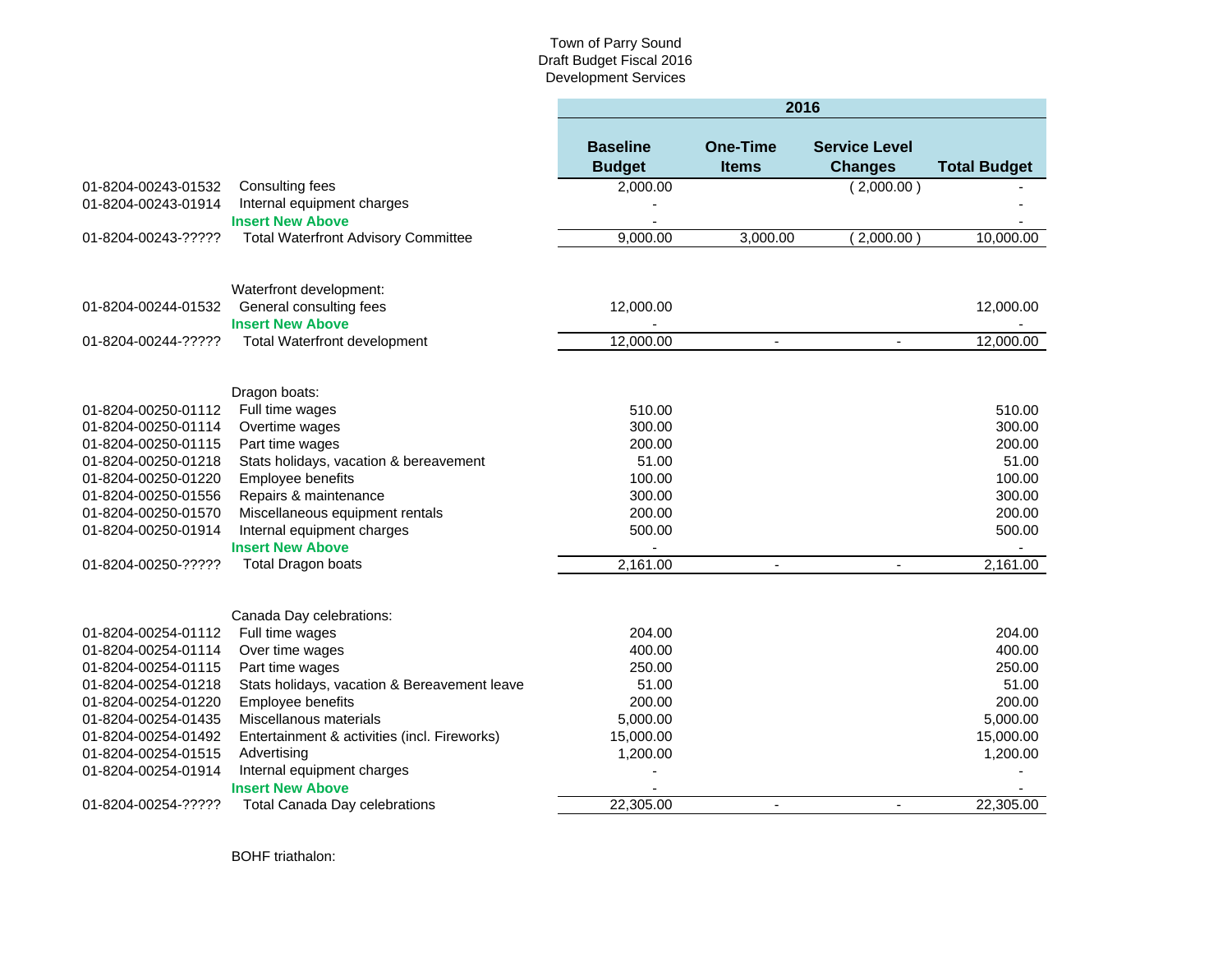#### Town of Parry Sound Draft Budget Fiscal 2016 Development Services

|                                                                   |                                                                                                                                                                                   |                                  |                                 | 2016                                   |                      |
|-------------------------------------------------------------------|-----------------------------------------------------------------------------------------------------------------------------------------------------------------------------------|----------------------------------|---------------------------------|----------------------------------------|----------------------|
|                                                                   |                                                                                                                                                                                   | <b>Baseline</b><br><b>Budget</b> | <b>One-Time</b><br><b>Items</b> | <b>Service Level</b><br><b>Changes</b> | <b>Total Budget</b>  |
| 01-8204-00263-01112                                               | Full time wages                                                                                                                                                                   | 204.00                           |                                 |                                        | 204.00               |
| 01-8204-00263-01114                                               | Over time wages                                                                                                                                                                   | 200.00                           |                                 |                                        | 200.00               |
| 01-8204-00263-01115                                               | Part time wages                                                                                                                                                                   | 200.00                           |                                 |                                        | 200.00               |
| 01-8204-00263-01218                                               | Stats Holidays, vacation & bereavement                                                                                                                                            | 51.00                            |                                 |                                        | 51.00                |
| 01-8204-00263-01220                                               | Employee benefits                                                                                                                                                                 | 100.00                           |                                 |                                        | 100.00               |
| 01-8204-00263-01435                                               | Miscellaneous materials                                                                                                                                                           | 3,000.00                         |                                 |                                        | 3,000.00             |
| 01-8204-00263-01491                                               | Food, meals & hospitality                                                                                                                                                         | 1,000.00                         |                                 |                                        | 1,000.00             |
| 01-8204-00263-01515                                               | Advertising, marketing & promotion                                                                                                                                                | 500.00                           |                                 |                                        | 500.00               |
| 01-8204-00263-01530                                               | Miscellaneous contracts for services                                                                                                                                              | 3,500.00                         |                                 |                                        | 3,500.00             |
| 01-8204-00263-01581                                               | Fees, dues & licences                                                                                                                                                             | 600.00                           |                                 |                                        | 600.00               |
| 01-8204-00263-01651                                               | Credit card service charges                                                                                                                                                       | 250.00                           |                                 |                                        | 250.00               |
| 01-8204-00263-01914                                               | Internal eqiupment charges                                                                                                                                                        | 500.00                           |                                 |                                        | 500.00               |
|                                                                   | <b>Insert New Above</b>                                                                                                                                                           |                                  |                                 |                                        |                      |
| 01-8204-00263-?????                                               | <b>Total BOHF triathalon</b>                                                                                                                                                      | 10,105.00                        | $\blacksquare$                  | $\sim$                                 | 10,105.00            |
| 01-8205-00000-01435<br>01-8205-00000-01532<br>01-8205-?????-????? | Waterfront remediation costs:<br>Miscellaneous materials<br>Consulting - (incl. Contamination Monitoring)<br><b>Insert New Above</b><br><b>Total Waterfront remediation costs</b> | 8,000.00<br>8,000.00             | $\blacksquare$                  |                                        | 8,000.00<br>8,000.00 |
| 01-8220-00000-01312                                               | Smelter Wharf:<br>Interest payment on long term debt                                                                                                                              | 18,859.98                        |                                 |                                        | 18,859.98            |
| 01-8220-00000-01529                                               | Miscellaneous contracts for services                                                                                                                                              | 1,500.00                         |                                 |                                        | 1,500.00             |
| 01-8220-00000-01591                                               | Insurance-Property                                                                                                                                                                | 1,350.00                         |                                 |                                        | 1,350.00             |
| 01-8220-00000-01999                                               | Amortization of capital assets                                                                                                                                                    | 4,600.00                         |                                 |                                        | 4,600.00             |
|                                                                   | <b>Insert New Above</b>                                                                                                                                                           |                                  |                                 |                                        |                      |
| 01-8220-?????-?????                                               | <b>Total Smelter Wharf</b>                                                                                                                                                        | 26,309.98                        |                                 |                                        | 26,309.98            |
|                                                                   |                                                                                                                                                                                   |                                  |                                 |                                        |                      |
| <b>Total Development Expenses</b>                                 |                                                                                                                                                                                   | \$<br>363,310.98 \$              | 7.000.00 \$                     | 29,000.00                              | 399,310.98<br>- \$   |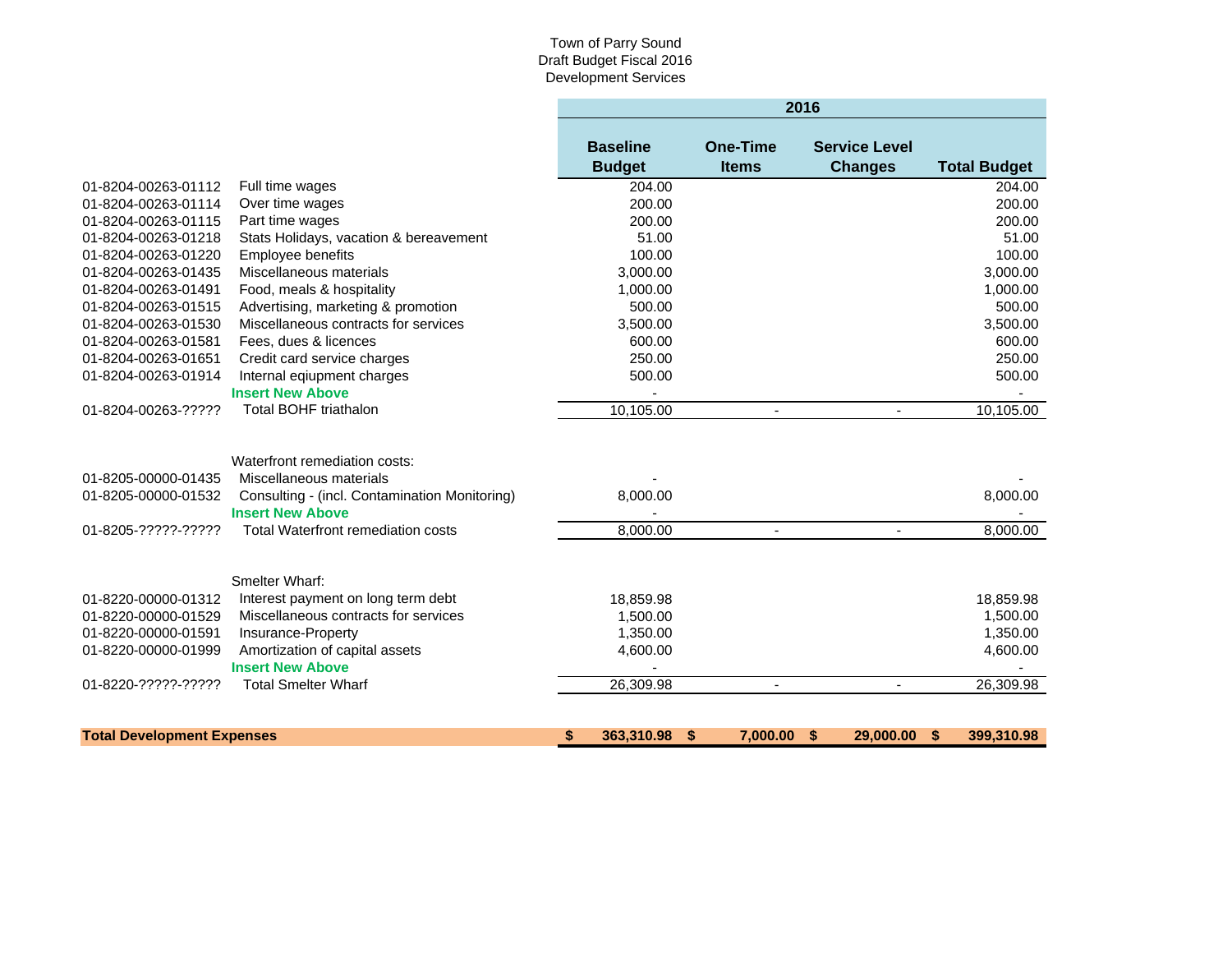Païiy Sound

#### **Town of Parry Sound Capital Request Summary For Fiscal Year 2016** By-law 2016-6612, Schedule "B"

| <b>Administration</b><br><b>Municipal Office</b>                                 | <b>Status</b>      | <b>Priority</b>                              | <b>Cost</b>                                | <b>Taxes</b>                   | <b>Debenture</b>               | <b>Provincial</b><br>Grant                                 | <b>Federal</b><br><b>Grant</b>                             | <b>Other</b>                                         | 2015 Carry<br><b>Forward</b><br>(Reserves)        | <b>Reserves</b>                                             | <b>Reserve</b><br><b>Fund</b>                    |
|----------------------------------------------------------------------------------|--------------------|----------------------------------------------|--------------------------------------------|--------------------------------|--------------------------------|------------------------------------------------------------|------------------------------------------------------------|------------------------------------------------------|---------------------------------------------------|-------------------------------------------------------------|--------------------------------------------------|
| Total                                                                            |                    |                                              | \$<br>$\overline{\$}$                      | \$<br>\$                       | \$<br>\$                       | \$<br>$\overline{\phantom{a}}$<br>$\mathfrak{S}$           | \$<br>$\mathfrak{S}$                                       | \$<br>\$                                             | \$<br>$\mathfrak{S}$                              | \$<br>$\mathfrak{S}$                                        | \$<br>\$                                         |
| <b>Administration</b><br><b>Information Technology</b>                           | <b>Status</b>      | <b>Priority</b>                              | <b>Cost</b>                                | <b>Taxes</b>                   | <b>Debenture</b>               | <b>Provincial</b><br><b>Grant</b>                          | <b>Federal</b><br>Grant                                    | Other                                                | 2015 Carry<br><b>Forward</b><br>(Reserves)        | <b>Reserves</b>                                             | <b>Reserve</b><br><b>Fund</b>                    |
| Laptop and Desktop Replacement<br>Total                                          | <b>Replacement</b> | 3 Star -<br><b>Serious Risk</b>              | 10,000<br>-\$<br>$\overline{\$}$<br>10,000 | \$<br>$\sqrt{2}$               | $\boldsymbol{\mathsf{S}}$      | \$<br>$\overline{\mathbf{s}}$                              | \$<br>$\overline{\mathbf{s}}$                              | \$<br>$\overline{\mathbb{S}}$                        | \$<br>$\overline{\mathbf{s}}$                     | $10,000$ \$<br>\$<br>$\overline{\mathbf{s}}$<br>$10,000$ \$ |                                                  |
| <b>Finance and POA Court</b><br><b>Services</b><br><b>Information Technology</b> | <b>Status</b>      | <b>Priority</b>                              | Cost                                       | <b>Taxes</b>                   | <b>Debenture</b>               | <b>Provincial</b><br><b>Grant</b>                          | <b>Federal</b><br><b>Grant</b>                             | Other                                                | 2015 Carry<br><b>Forward</b><br>(Reserves)        | <b>Reserves</b>                                             | <b>Reserve</b><br><b>Fund</b>                    |
| Total                                                                            |                    |                                              | \$<br>$\overline{\$}$                      | \$<br>\$                       | \$<br>$\overline{\mathbf{s}}$  | \$<br>$\overline{\phantom{a}}$<br>$\overline{\mathcal{S}}$ | \$<br>$\overline{\phantom{a}}$<br>$\overline{\mathcal{S}}$ | \$<br>$\overline{\phantom{a}}$<br>$\mathbf{\hat{s}}$ | \$<br>$\blacksquare$<br>$\mathfrak{L}$            | \$<br>$\overline{\phantom{a}}$<br>$\mathfrak{S}$            | £.<br>$\overline{\phantom{a}}$<br>$\mathfrak{L}$ |
| <b>Emergency Services</b><br>Fire                                                | <b>Status</b>      | <b>Priority</b>                              | Cost                                       | <b>Taxes</b>                   | <b>Debenture</b>               | <b>Provincial</b><br><b>Grant</b>                          | <b>Federal</b><br>Grant                                    | Other                                                | <b>2015 Carry</b><br><b>Forward</b><br>(Reserves) | <b>Reserves</b>                                             | <b>Reserve</b><br><b>Fund</b>                    |
| Pooled Firefighters Gear                                                         | <b>Replacement</b> | 4 Star -<br><b>Critical Risk</b><br>5 Star - | -\$<br>45,000                              | \$<br>45,000                   | -\$                            | \$                                                         | \$                                                         |                                                      |                                                   |                                                             |                                                  |
| Personal Protective Equipment<br>Total                                           | <b>Replacement</b> | <b>Legislative</b><br><b>Requirement</b>     | 12,500<br>57,500<br>-\$                    | 12,500<br>$\sqrt{3}$<br>57,500 | $\mathfrak{L}$                 | $\mathfrak{S}$<br>÷.                                       | $\mathfrak{S}$                                             | $\mathfrak{L}$                                       | $\mathfrak{S}$                                    | $\mathfrak{S}$                                              | $\mathfrak{L}$                                   |
| <b>Emergency Services</b><br><b>By-Law Enforcement</b>                           | <b>Status</b>      | <b>Priority</b>                              | Cost                                       | <b>Taxes</b>                   | <b>Debenture</b>               | <b>Provincial</b><br><b>Grant</b>                          | Federal<br>Grant                                           | <b>Other</b>                                         | 2015 Carry<br><b>Forward</b><br>(Reserves)        | <b>Reserves</b>                                             | <b>Reserve</b><br><b>Fund</b>                    |
| Pay and Display Parking Meters<br>Total                                          | <b>Replacement</b> | 4 Star -<br><b>Critical Risk</b>             | S<br>30,000<br>\$<br>30,000                | S<br>$\mathfrak{F}$            | S<br>$\boldsymbol{\mathsf{S}}$ | \$<br>$\overline{\mathcal{S}}$                             | \$<br>$\mathsf{\$}$                                        | \$<br>$\overline{\mathcal{S}}$                       | S<br>$\mathfrak{S}$                               | S<br>$\mathfrak{S}$                                         | 30,000<br>$\mathfrak{L}$<br>30,000               |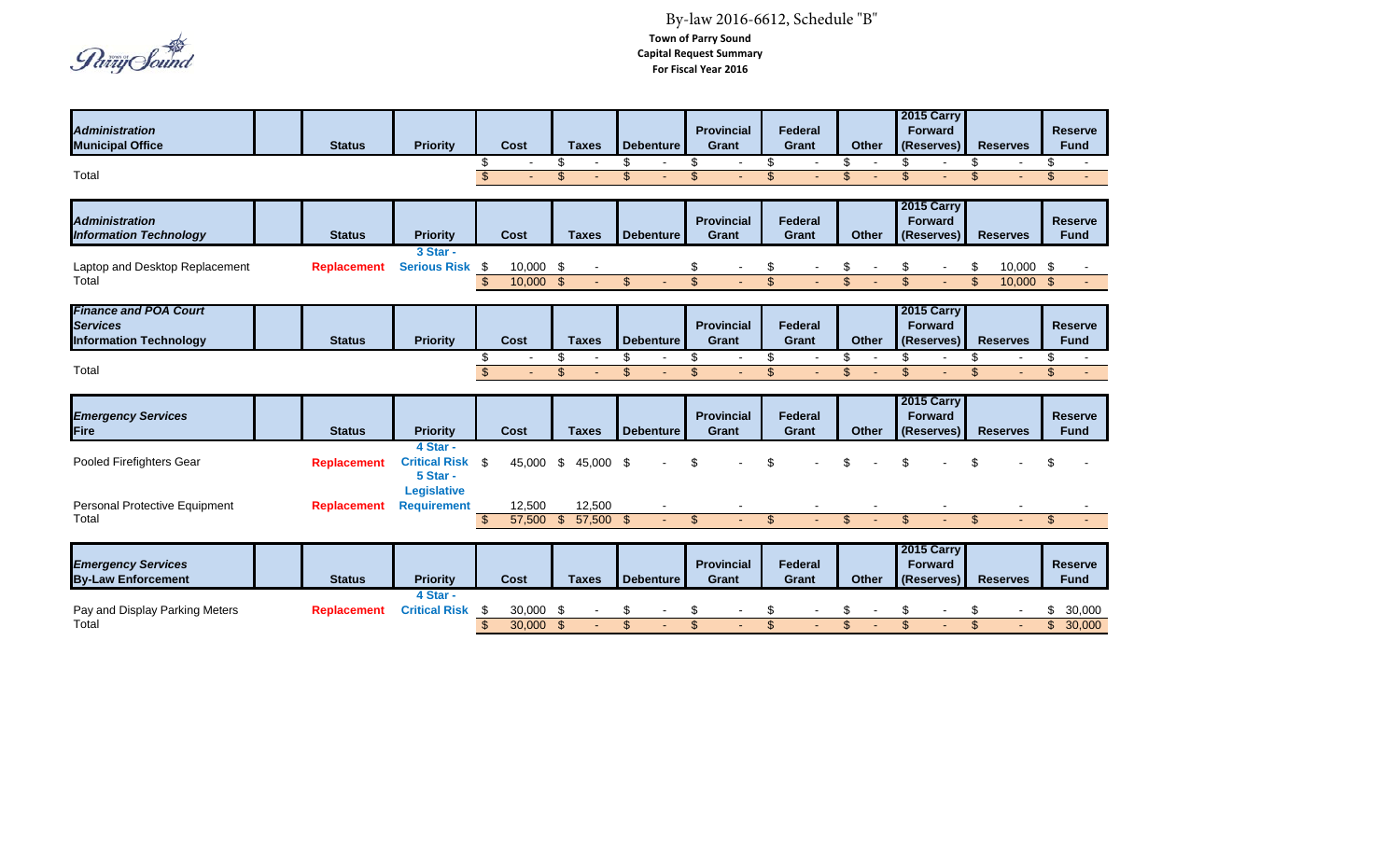Païïy Sound

| <b>Development and Leisure</b><br><b>Services</b>                                | Call-<br><b>Sign</b> | <b>Status</b>      | <b>Priority</b>                                 |                         | Cost                  |      | <b>Taxes</b> |               | <b>Debenture</b> |               | <b>Provincial</b><br><b>Grant</b> |               | Federal<br>Grant | <b>Other</b>   |                         | 2015 Carry<br><b>Forward</b><br>(Reserves) |                         | <b>Reserves</b>      |     | <b>Reserve</b><br><b>Fund</b> |
|----------------------------------------------------------------------------------|----------------------|--------------------|-------------------------------------------------|-------------------------|-----------------------|------|--------------|---------------|------------------|---------------|-----------------------------------|---------------|------------------|----------------|-------------------------|--------------------------------------------|-------------------------|----------------------|-----|-------------------------------|
| Big Sound Marina - Dock B                                                        |                      | <b>Replacement</b> | 4 Star -<br><b>Critical Risk</b><br>4 Star -    | - \$                    | 410,000 \$            |      |              |               | $$142,425$ \$    |               |                                   | \$            | 126,900          | \$             | \$                      | 140,675 \$                                 |                         |                      |     |                               |
| <b>Building Department Vehicle</b>                                               |                      | <b>Replacement</b> | <b>Critical Risk</b><br>4 Star -                |                         | 25,000                |      |              |               |                  |               |                                   |               |                  |                |                         |                                            |                         | 25,000               |     |                               |
| Town Dock Gazebo                                                                 |                      | <b>Replacement</b> | <b>Critical Risk</b><br>4 Star -                |                         | 38,000                |      |              |               |                  |               |                                   |               |                  |                |                         |                                            |                         | 38,000               |     |                               |
| Old Fire Hall Repairs<br>Total                                                   |                      | <b>Replacement</b> | <b>Critical Risk</b>                            | $\sqrt[6]{\frac{1}{2}}$ | 25,000<br>498,000 \$  |      |              |               | \$142,425        | $\mathbf{\$}$ |                                   | \$            | 126,900          | $\mathfrak{S}$ |                         | $$140,675$ \$                              |                         | 25,000<br>88,000 \$  |     |                               |
| <b>Development and Leisure</b><br><b>Services</b><br><b>Parks and Recreation</b> |                      | <b>Status</b>      | <b>Priority</b>                                 |                         | <b>Cost</b>           |      | <b>Taxes</b> |               | <b>Debenture</b> |               | <b>Provincial</b><br>Grant        |               | Federal<br>Grant | <b>Other</b>   |                         | 2015 Carry<br><b>Forward</b><br>(Reserves) |                         | <b>Reserves</b>      |     | <b>Reserve</b><br><b>Fund</b> |
| Kinsmen Park Irrigation System -<br>Soccer Field                                 |                      | <b>New</b>         | 4 Star -<br><b>Critical Risk \$</b><br>4 Star - |                         | 15,000 \$             |      | $5,000$ \$   |               |                  | \$            |                                   | \$            |                  | $$10,000$ \$   |                         |                                            |                         |                      |     |                               |
| Waubuno Beach Mobi-Mat                                                           |                      | <b>New</b>         | <b>Critical Risk</b><br>4 Star -                |                         | 8,000                 |      |              |               |                  |               |                                   |               |                  |                |                         |                                            |                         | 8,000                |     |                               |
| Dog Park Fence Installation                                                      |                      | <b>New</b>         | <b>Critical Risk</b><br>4 Star -                |                         | 10,000                |      |              |               |                  |               |                                   |               |                  |                |                         |                                            |                         | 10,000               |     |                               |
| <b>BOCC Roof Repair</b>                                                          |                      | <b>Replacement</b> | <b>Critical Risk</b><br>4 Star -                |                         | 252,575               |      |              |               | 252,575          |               |                                   |               |                  |                |                         |                                            |                         |                      |     |                               |
| Waubuno Beach Washroom                                                           |                      | <b>Replacement</b> | <b>Critical Risk</b><br>4 Star -                |                         | 25,000                |      |              |               |                  |               |                                   |               |                  |                |                         | 25,000                                     |                         |                      |     |                               |
| Playground Equipment<br><b>Insert New Above</b>                                  |                      | <b>Replacement</b> | <b>Critical Risk</b>                            |                         | 25,000                |      |              |               |                  |               |                                   |               |                  |                |                         | 25,000                                     |                         |                      |     |                               |
| Total                                                                            |                      |                    |                                                 | -\$                     | 335,575               | - \$ | 5,000        |               | \$252,575        | -\$           |                                   | $\frac{1}{2}$ |                  | \$10,000       | - \$                    | 50,000                                     | - \$                    | 18,000               | -\$ |                               |
| <b>Development and Leisure</b><br><b>Services</b><br><b>Stockey Centre</b>       |                      | <b>Status</b>      | <b>Priority</b>                                 |                         | Cost                  |      | <b>Taxes</b> |               | <b>Debenture</b> |               | <b>Provincial</b><br>Grant        |               | Federal<br>Grant | <b>Other</b>   |                         | 2015 Carry<br><b>Forward</b><br>(Reserves) |                         | <b>Reserves</b>      |     | <b>Reserve</b><br><b>Fund</b> |
| Roof Replacement Phase 2                                                         |                      | <b>Replacement</b> | 4 Star -<br><b>Critical Risk \$</b><br>4 Star - |                         | 90,000 \$             |      |              |               | 90,000 \$        |               |                                   | \$            |                  |                |                         |                                            |                         |                      |     |                               |
| Table and Chairs Replacement                                                     |                      | <b>Replacement</b> | <b>Critical Risk</b><br>4 Star -                |                         | 5,000                 |      |              |               |                  |               |                                   |               |                  |                |                         |                                            |                         | 5,000                |     |                               |
| Concrete Repairs - Front Deck                                                    |                      | <b>Replacement</b> | <b>Critical Risk</b><br>4 Star -                |                         | 7,000                 |      |              |               |                  |               |                                   |               |                  |                |                         |                                            |                         | 7,000                |     |                               |
| Concrete Repairs - Back Door                                                     |                      | <b>Replacement</b> | <b>Critical Risk</b><br>4 Star -                |                         | 16,500                |      |              |               |                  |               |                                   |               |                  |                |                         |                                            |                         | 16,500               |     |                               |
| <b>Back Door Replacement</b><br>Total                                            |                      | <b>Replacement</b> | <b>Critical Risk</b>                            | $\sqrt[6]{\frac{1}{2}}$ | 5,000<br>$123,500$ \$ |      |              | $\mathbf{\$}$ | $90,000$ \$      |               |                                   | \$            |                  | \$             | $\sqrt[6]{\frac{1}{2}}$ |                                            | $\sqrt[6]{\frac{1}{2}}$ | 5,000<br>$33,500$ \$ |     |                               |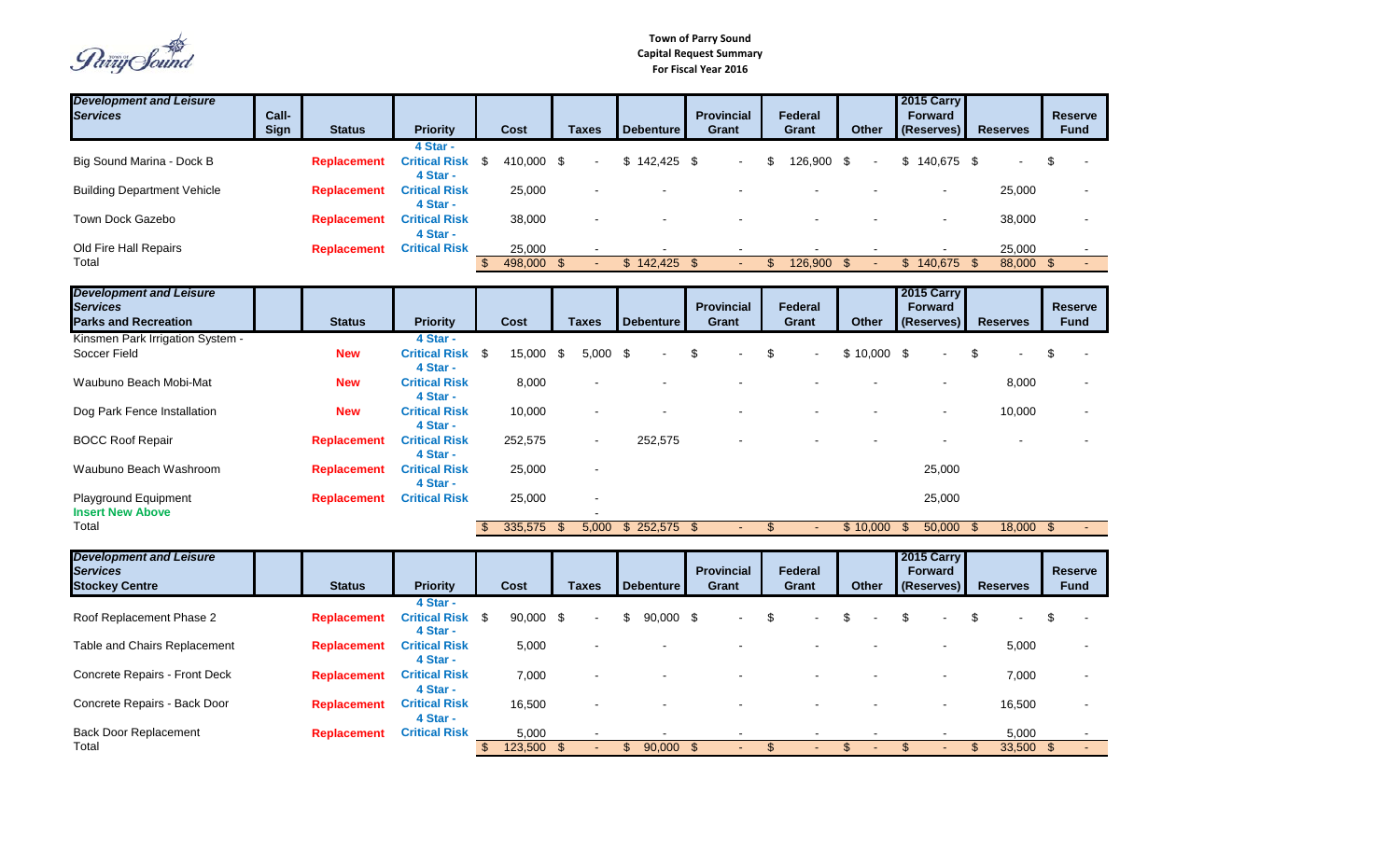Païiy Sound

| <b>Public Works</b><br><b>Operations</b>                   | Call-<br><b>Sign</b> | <b>Status</b>      | <b>Priority</b>                                      |                           | Cost       | <b>Taxes</b> | <b>Debenture</b> | <b>Provincial</b><br>Grant | Federal<br>Grant | <b>Other</b> | <b>2015 Carry</b><br><b>Forward</b><br>(Reserves) | <b>Reserves</b>  | <b>Reserve</b><br><b>Fund</b> |
|------------------------------------------------------------|----------------------|--------------------|------------------------------------------------------|---------------------------|------------|--------------|------------------|----------------------------|------------------|--------------|---------------------------------------------------|------------------|-------------------------------|
|                                                            |                      |                    | 4 Star -                                             |                           |            |              |                  |                            |                  |              |                                                   |                  |                               |
| Snow Plow 07-140                                           | 07-140               | <b>Replacement</b> | <b>Committed</b><br><b>Purchase</b><br>3 Star -      | $\boldsymbol{\mathsf{S}}$ | 200,000 \$ |              | \$               | \$                         | \$               | \$.          | \$                                                | \$<br>200,000 \$ |                               |
| Hillcrest Backhoe 07-830                                   | 07-830               | <b>Replacement</b> | <b>Serious Risk</b><br>3 Star -                      |                           | 50,000     |              |                  |                            |                  |              | $\blacksquare$                                    | 50,000           |                               |
| Cemetery Gator 07-930                                      | 07-930               | <b>Replacement</b> | <b>Serious Risk</b><br>3 Star -                      |                           | 26,000     |              |                  |                            |                  |              |                                                   | 26,000           |                               |
| <b>Tri-Axle Trailer</b>                                    |                      | <b>Replacement</b> | <b>Serious Risk</b><br>4 Star -                      |                           | 11,000     |              |                  |                            |                  |              |                                                   | 11,000           |                               |
| Trackless Boom Flail                                       |                      | <b>Replacement</b> | <b>Critical Risk</b><br>4 Star -                     |                           | 37,000     |              |                  |                            |                  |              |                                                   | 37,000           |                               |
| Streetsweeper 07-740                                       | 07-740               | <b>Replacement</b> | <b>Critical Risk</b><br>3 Star -                     |                           | 210,000    |              |                  |                            |                  |              |                                                   | 210,000          |                               |
| Downtown Public Washrooms<br>Hillcrest Cemetery - Chapel / |                      | <b>Replacement</b> | <b>Serious Risk</b><br>4 Star -                      |                           | 5,000      | 5,000        |                  |                            |                  |              |                                                   |                  |                               |
| Mausoleum Repair                                           |                      | <b>Replacement</b> | <b>Critical Risk</b><br>4 Star -<br><b>Committed</b> |                           | 35,000     | 20,000       |                  |                            |                  |              | 15,000                                            |                  |                               |
| Truck 08-270                                               | 08-270               | <b>Replacement</b> | <b>Purchase</b><br>4 Star -                          |                           | 60,000     |              |                  |                            |                  |              |                                                   | 60,000           |                               |
| Truck 08-010                                               | 08-010               | <b>Replacement</b> | <b>Committed</b><br><b>Purchase</b><br>4 Star -      |                           | 40,000     |              |                  |                            |                  |              |                                                   | 40,000           |                               |
| <b>Truck 08-070</b>                                        | 08-070               | <b>Replacement</b> | <b>Committed</b><br><b>Purchase</b><br>4 Star -      |                           | 40,000     |              |                  |                            |                  |              |                                                   | 40,000           |                               |
| Truck 08-040                                               | 08-040               | <b>Replacement</b> | <b>Committed</b><br><b>Purchase</b><br>4 Star -      |                           | 40,000     |              |                  |                            |                  |              |                                                   | 40,000           |                               |
| Truck 08-250                                               | 08-250               | <b>Replacement</b> | <b>Committed</b><br><b>Purchase</b><br>4 Star -      |                           | 50,000     |              |                  |                            |                  |              |                                                   | 50,000           |                               |
| Kinsmen Tractor 07-850                                     |                      | <b>Replacement</b> | <b>Critical Risk</b><br>4 Star -                     |                           | 35,000     |              |                  |                            |                  |              |                                                   | 35,000           |                               |
| Parks ATV 07-950                                           |                      | <b>Replacement</b> | <b>Critical Risk</b><br>4 Star -                     |                           | 8,000      |              |                  |                            |                  |              |                                                   | 8,000            |                               |
| Parks Outfront Mower 07-925                                |                      | <b>Replacement</b> | <b>Critical Risk</b><br>4 Star -                     |                           | 20,000     |              |                  |                            |                  |              |                                                   | 20,000           |                               |
| Parks ATV #2 (seeder)                                      |                      | <b>Replacement</b> | <b>Critical Risk</b><br>4 Star -<br><b>Committed</b> |                           | 8,800      |              |                  |                            |                  |              |                                                   | 8,800            |                               |
| <b>Emily St Reconstruction</b>                             |                      | <b>Replacement</b> | <b>Purchase</b>                                      |                           | 1,525,000  |              |                  |                            | 1,525,000        |              |                                                   |                  |                               |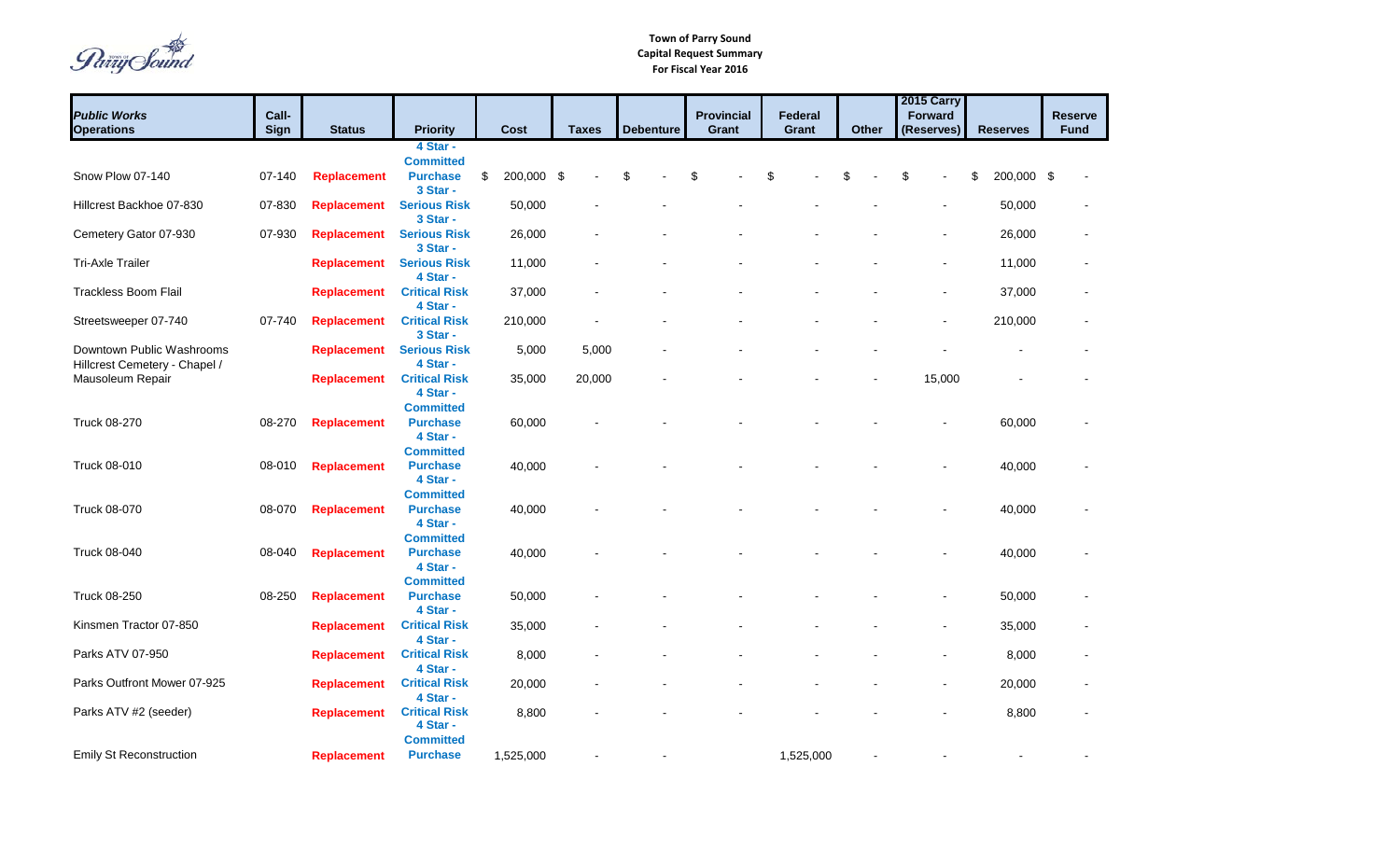*Parry* Sound

|                                                                                                            |                      |                    |                                                             |                            |                  |                                              |                  |                                   |                                |              | <b>2015 Carry</b>                          |                           |                               |
|------------------------------------------------------------------------------------------------------------|----------------------|--------------------|-------------------------------------------------------------|----------------------------|------------------|----------------------------------------------|------------------|-----------------------------------|--------------------------------|--------------|--------------------------------------------|---------------------------|-------------------------------|
| <b>Public Works</b>                                                                                        | Call-                |                    |                                                             |                            |                  |                                              |                  | <b>Provincial</b>                 | Federal                        |              | <b>Forward</b>                             |                           | <b>Reserve</b>                |
| <b>Operations</b>                                                                                          | <b>Sign</b>          | <b>Status</b>      | <b>Priority</b>                                             |                            | Cost             | <b>Taxes</b>                                 | <b>Debenture</b> | <b>Grant</b>                      | <b>Grant</b>                   | <b>Other</b> | (Reserves)                                 | <b>Reserves</b>           | <b>Fund</b>                   |
| William St Reconstruction (80% of<br>construction)<br><b>Waubeek St Reconstruction</b>                     |                      | <b>Replacement</b> | 4 Star -<br><b>Committed</b><br><b>Purchase</b><br>4 Star - |                            | 2,240,000        |                                              |                  | 1,898,550                         | 341,450                        |              |                                            |                           |                               |
| (Engineering and design, pending<br>funding approval)                                                      |                      | <b>Replacement</b> | <b>Committed</b><br><b>Purchase</b><br>4 Star -             |                            | 100,000          |                                              |                  | 100,000                           |                                |              |                                            |                           |                               |
| <b>OCIF Paving (Parry Sound Drive)</b><br>Bowes / Louisa Retaining Wall                                    |                      | <b>Replacement</b> | <b>Committed</b><br><b>Purchase</b><br>4 Star -             |                            | 205,063          |                                              |                  | 205,063                           |                                |              |                                            |                           |                               |
| Phase II                                                                                                   |                      | <b>Replacement</b> | <b>Critical Risk</b><br>4 Star -                            |                            | 115,000          |                                              | 115,000          |                                   |                                |              |                                            |                           |                               |
| <b>Culvert Replacement</b>                                                                                 |                      | <b>Replacement</b> | <b>Critical Risk</b><br>4 Star -                            |                            | 17,000           |                                              |                  |                                   |                                |              | 17,000                                     |                           |                               |
| <b>Bridge Repairs</b>                                                                                      |                      | <b>Replacement</b> | <b>Critical Risk</b>                                        |                            | 80,000           | 46,000                                       |                  |                                   |                                |              | 34,000                                     |                           |                               |
| Total                                                                                                      |                      |                    |                                                             |                            | \$5,157,863      | $\mathfrak{S}$<br>71,000                     | \$115,000        | \$2,203,613                       | \$1,866,450                    |              | $\mathfrak{L}$<br>66,000                   | 835,800<br>$\mathfrak{L}$ | $\mathfrak{F}$                |
|                                                                                                            |                      |                    |                                                             |                            |                  |                                              |                  |                                   |                                |              | 2015 Carry                                 |                           |                               |
| <b>Town of Parry Sound</b><br><b>Tax-Supported</b>                                                         | Call-<br><b>Sign</b> | <b>Status</b>      | <b>Priority</b>                                             |                            | <b>Cost</b>      | <b>Taxes</b>                                 | <b>Debenture</b> | <b>Provincial</b><br>Grant        | Federal<br><b>Grant</b>        | <b>Other</b> | <b>Forward</b><br>(Reserves)               | <b>Reserves</b>           | <b>Reserve</b><br><b>Fund</b> |
| Total                                                                                                      |                      |                    |                                                             |                            | \$6,212,438      | \$133,500                                    | \$600,000        | \$2,203,613                       | \$1,993,350                    | \$10,000     | \$256,675                                  | 985,300<br>\$.            | 30,000<br>\$.                 |
|                                                                                                            |                      |                    |                                                             |                            |                  |                                              |                  |                                   |                                |              |                                            |                           |                               |
| <b>Finance and POA Court</b><br><b>Services</b><br><b>Provincial Offences Act Court</b><br><b>Services</b> | Call-<br>Sign        | <b>Status</b>      | <b>Priority</b>                                             |                            | <b>Cost</b>      | <b>Taxes</b>                                 | <b>Debenture</b> | <b>Provincial</b><br><b>Grant</b> | Federal<br>Grant               | <b>Other</b> | 2015 Carry<br><b>Forward</b><br>(Reserves) | <b>Reserves</b>           | <b>Reserve</b><br><b>Fund</b> |
| Total                                                                                                      |                      |                    |                                                             |                            |                  | \$<br>$\overline{\phantom{a}}$<br>$\sqrt{3}$ | $\mathfrak{S}$   | \$                                | $\mathfrak{L}$                 | \$           | \$                                         | \$                        | $\mathfrak{L}$                |
|                                                                                                            |                      |                    |                                                             | $\boldsymbol{\mathsf{\$}}$ |                  |                                              |                  |                                   |                                |              |                                            |                           |                               |
| <b>Emergency Services</b><br><b>Land Ambulance</b>                                                         | Call-<br><b>Sign</b> | <b>Status</b>      | <b>Priority</b>                                             |                            | <b>Cost</b>      | <b>Taxes</b>                                 | <b>Debenture</b> | <b>Provincial</b><br>Grant        | <b>Federal</b><br><b>Grant</b> | <b>Other</b> | 2015 Carry<br><b>Forward</b><br>(Reserves) | <b>Reserves</b>           | <b>Reserve</b><br><b>Fund</b> |
| Personal Response Unit                                                                                     |                      | <b>Replacement</b> | 4 Star -<br><b>Critical Risk \$</b><br>4 Star -             |                            | 65,000           | -\$                                          | \$               |                                   |                                |              | \$.                                        | \$                        | \$<br>65,000                  |
| Ambulance x 2                                                                                              |                      | <b>Replacement</b> | <b>Critical Risk</b><br>4 Star -                            |                            | 230,000          |                                              |                  |                                   |                                |              |                                            |                           | 230,000                       |
| Proflex Stretcher and IV Pole                                                                              |                      | <b>Replacement</b> | <b>Critical Risk</b><br>4 Star -                            |                            | 48,000           |                                              |                  |                                   |                                |              |                                            |                           | 48,000                        |
| Audio visual equipment at bases                                                                            |                      | <b>New</b>         | <b>Critical Risk</b><br>4 Star -                            |                            | 20,000           |                                              |                  |                                   |                                |              |                                            |                           | 20,000                        |
| Server for EMS scheduling<br>Total                                                                         |                      | <b>New</b>         | <b>Critical Risk</b>                                        | $\mathfrak{L}$             | 8,000<br>371,000 | $\mathfrak{F}$                               | \$               | \$                                | $\mathfrak{S}$                 | \$           | \$                                         | $\frac{1}{2}$             | 8,000<br>\$371,000            |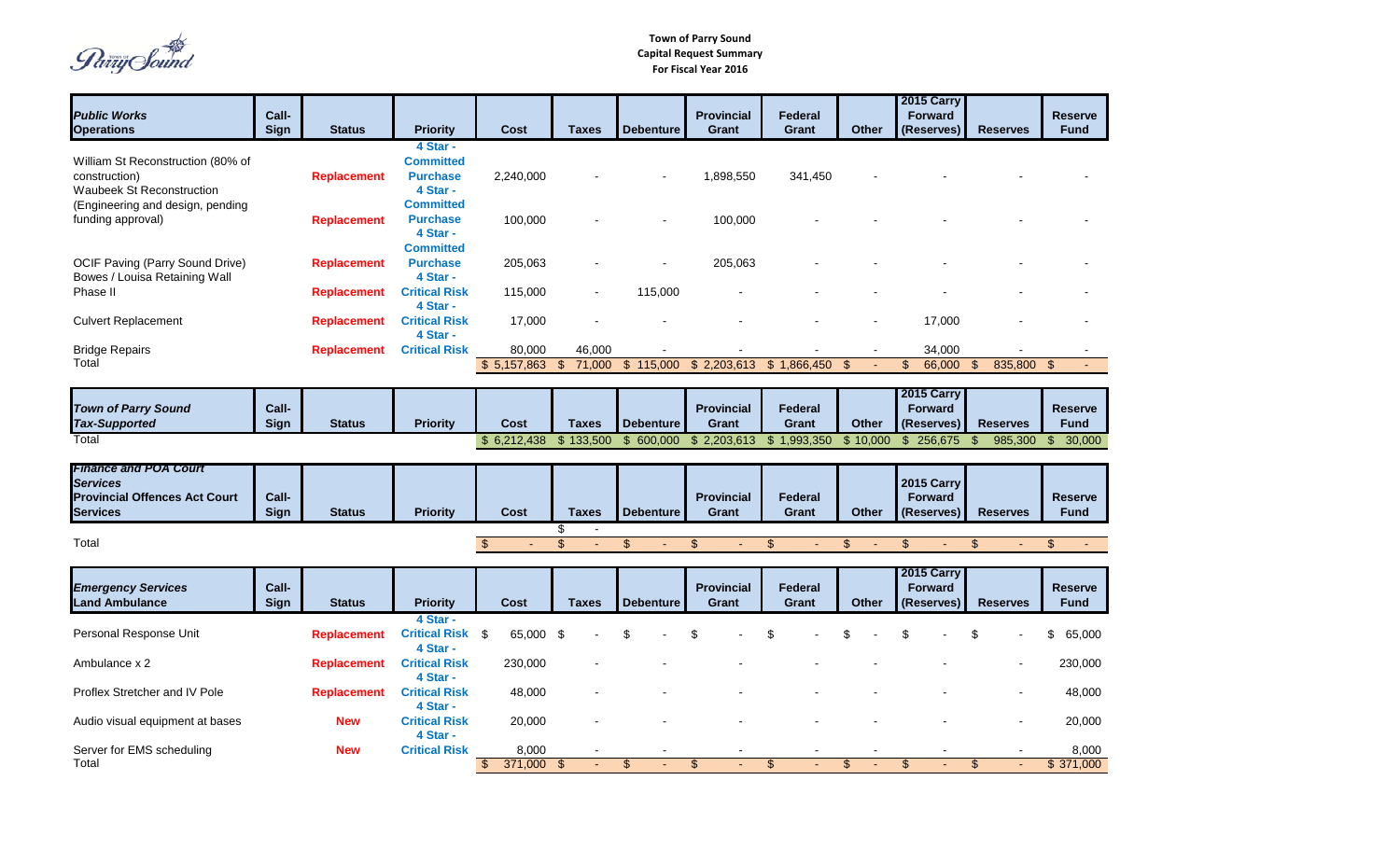Païiy Sound

|                                                                               |                      |                    |                                                      |                   |                |                  |        |                            |     |                  |              |                | 2015 Carry               |                 |     |                               |
|-------------------------------------------------------------------------------|----------------------|--------------------|------------------------------------------------------|-------------------|----------------|------------------|--------|----------------------------|-----|------------------|--------------|----------------|--------------------------|-----------------|-----|-------------------------------|
| <b>Public Works</b><br>Water / Wastewater                                     | Call-<br><b>Sign</b> | <b>Status</b>      | <b>Priority</b>                                      | Cost              | <b>Taxes</b>   | <b>Debenture</b> |        | <b>Provincial</b><br>Grant |     | Federal<br>Grant | <b>Other</b> |                | Forward<br>(Reserves)    | <b>Reserves</b> |     | <b>Reserve</b><br><b>Fund</b> |
| SPS #6 VFD                                                                    |                      | <b>Replacement</b> | 4 Star -<br><b>Critical Risk \$</b><br>2 Star -      | 35,000 \$         |                |                  |        | \$                         | \$. |                  |              |                |                          | 35,000          | -\$ |                               |
| <b>WW Truck Cap</b>                                                           |                      | <b>New</b>         | <b>Moderate</b><br><b>Risk</b><br>4 Star -           | 30,000            |                |                  |        |                            |     |                  |              |                |                          | 30,000          |     |                               |
| Pump and VFD                                                                  |                      | <b>Replacement</b> | <b>Critical Risk</b><br>4 Star -                     | 200,000           |                |                  |        |                            |     |                  |              |                | $\overline{\phantom{a}}$ | 200,000         |     |                               |
| Wet well safety lids                                                          |                      | <b>Replacement</b> | <b>Critical Risk</b><br>5 Star -                     | 60,000            |                |                  |        |                            |     |                  |              |                |                          | 60,000          |     |                               |
| Wastewater Work Order System<br>(Emaint)<br><b>Wastewater Treatment Plant</b> |                      | <b>New</b>         | <b>Legislative</b><br><b>Requirement</b><br>4 Star - | 5,000             |                |                  |        |                            |     |                  |              |                |                          | 5,000           |     |                               |
| <b>Blowers</b><br>Wastewater Treatment Plant -                                |                      | <b>Replacement</b> | <b>Critical Risk</b><br>4 Star -                     | 40,000            |                |                  |        |                            |     |                  |              |                |                          | 40,000          |     |                               |
| Sand Filters                                                                  |                      | <b>Replacement</b> | <b>Critical Risk</b><br>2 Star -<br><b>Moderate</b>  | 20,000            |                |                  |        |                            |     |                  |              |                |                          | 20,000          |     |                               |
| Sludge Sensor Replacement                                                     |                      | <b>Replacement</b> | <b>Risk</b><br>4 Star -                              | 15,000            |                |                  |        |                            |     |                  |              |                |                          | 15,000          |     |                               |
| <b>Prospect Street Sanitary Sewer</b>                                         |                      | <b>Replacement</b> | <b>Critical Risk</b><br>4 Star -                     | 59,000            |                |                  |        |                            |     |                  |              |                | 59,000                   |                 |     |                               |
| Prospect Street SPS#9 Upgrade                                                 |                      | <b>Replacement</b> | <b>Critical Risk</b><br>4 Star -                     | 287,000           |                |                  |        |                            |     |                  |              |                | 287,000                  |                 |     |                               |
| Wakefield Dufferin Holdback<br><b>Wastewater Capital</b>                      |                      | <b>Replacement</b> | <b>Critical Risk</b>                                 | 62,500<br>813,500 | $\blacksquare$ |                  | $\sim$ | $\blacksquare$             |     | $\blacksquare$   |              | $\blacksquare$ | 62,500<br>408,500        | 405,000         |     | $\sim$                        |
|                                                                               |                      |                    | 4 Star -<br><b>Committed</b>                         |                   |                |                  |        |                            |     |                  |              |                |                          |                 |     |                               |
| Water Pick-up Truck                                                           | 08-053               | <b>Replacement</b> | <b>Purchase</b><br>3 Star -                          | 40,000            |                |                  |        |                            |     |                  |              |                |                          | 40,000          |     |                               |
| <b>SCADA Hardware Upgrades</b>                                                |                      | <b>New</b>         | <b>Serious Risk</b><br>4 Star -                      | 70,000            |                |                  |        |                            |     |                  |              |                |                          | 70,000          |     |                               |
| Membrane Tank Coatings                                                        |                      | <b>New</b>         | <b>Critical Risk</b><br>4 Star -                     | 45,000            |                |                  |        |                            |     |                  |              |                | 20,000                   | 25,000          |     |                               |
| <b>CLA-VAL Replacement</b><br>Water Treatment Plant - HVAC                    |                      | <b>Replacement</b> | <b>Critical Risk</b><br>4 Star -                     | 25,000            |                |                  |        |                            |     |                  |              |                |                          | 25,000          |     |                               |
| System                                                                        |                      | <b>New</b>         | <b>Critical Risk</b><br>2 Star -                     | 30,000            |                |                  |        |                            |     |                  |              |                |                          | 30,000          |     |                               |
| Water truck cap                                                               |                      | <b>New</b>         | <b>Moderate</b><br><b>Risk</b>                       | 25,000            |                |                  |        |                            |     |                  |              |                |                          | 25,000          |     |                               |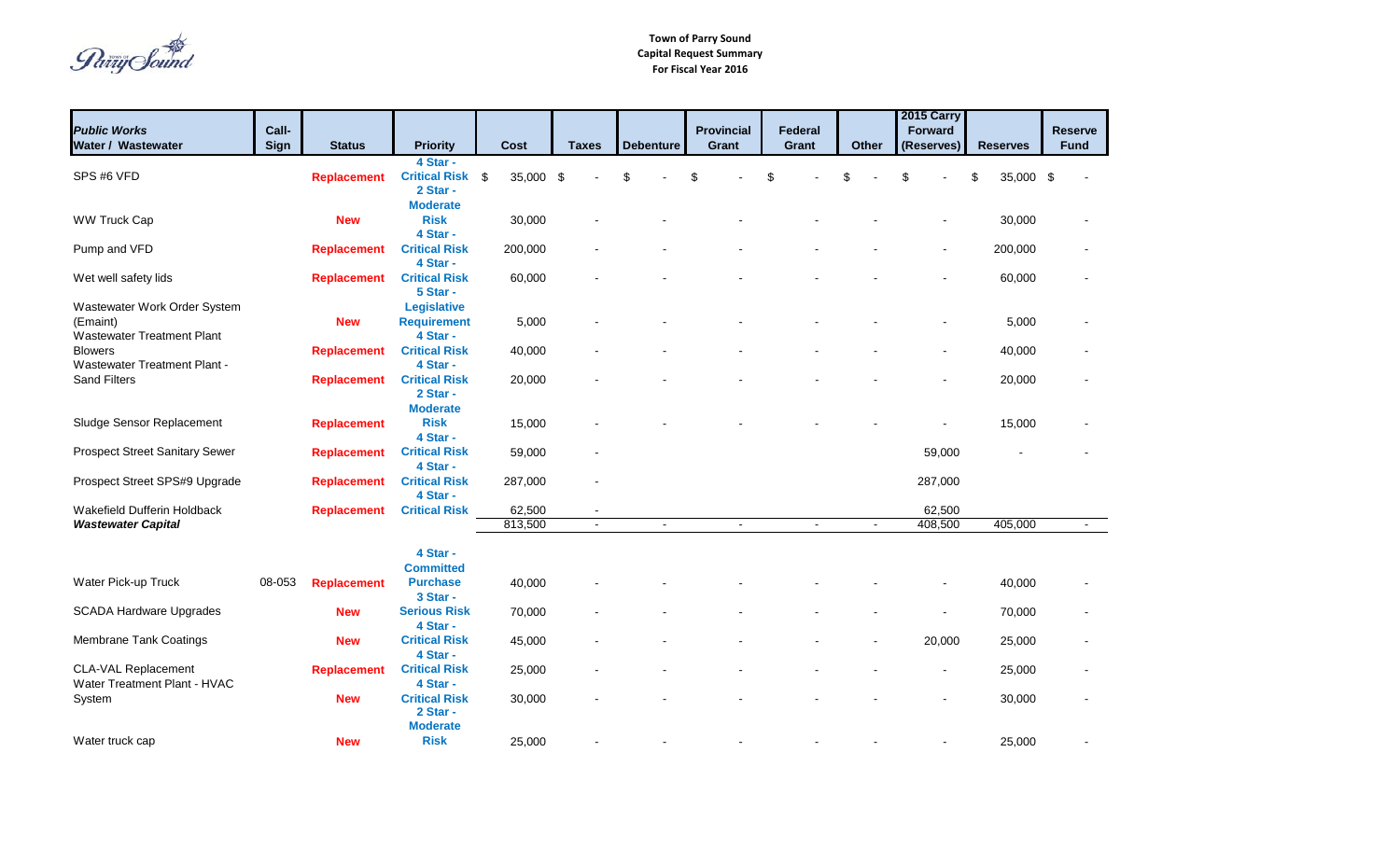Party Sound

 $\frac{1}{3}$  7,784,438  $\frac{1}{3}$  133,500  $\frac{1}{3}$  600,000  $\frac{1}{3}$  2,203,613  $\frac{1}{3}$  1,993,350  $\frac{1}{3}$  10,000  $\frac{1}{3}$  792,675  $\frac{1}{3}$  1,650,300  $\frac{1}{3}$  401,000

| <b>Public Works</b>               | Call-       |                    |                      |             |                          |                          | <b>Provincial</b>        | Federal                  |                | <b>2015 Carry</b><br><b>Forward</b> |                 | <b>Reserve</b>                   |
|-----------------------------------|-------------|--------------------|----------------------|-------------|--------------------------|--------------------------|--------------------------|--------------------------|----------------|-------------------------------------|-----------------|----------------------------------|
| Water / Wastewater                | <b>Sign</b> | <b>Status</b>      | <b>Priority</b>      | Cost        | <b>Taxes</b>             | Debenture                | Grant                    | Grant                    | <b>Other</b>   | (Reserves)                          | <b>Reserves</b> | <b>Fund</b>                      |
|                                   |             |                    | 4 Star -             |             |                          |                          |                          |                          |                |                                     |                 |                                  |
| <b>Rotork Actuators</b>           |             | <b>Replacement</b> | <b>Critical Risk</b> | 25,000      | $\blacksquare$           |                          |                          |                          |                |                                     | 25,000          | $\blacksquare$                   |
|                                   |             |                    | 3 Star -             |             |                          |                          |                          |                          |                |                                     |                 |                                  |
| Tractor / Blower for snow removal |             | <b>New</b>         | <b>Serious Risk</b>  | 20,000      | $\blacksquare$           |                          |                          |                          |                | $\blacksquare$                      | 20,000          | $\overline{\phantom{0}}$         |
|                                   |             |                    | 4 Star -             |             |                          |                          |                          |                          |                |                                     |                 |                                  |
| Wakefield Dufferin Holdback       |             | <b>Replacement</b> | <b>Critical Risk</b> | 62,500      | $\overline{\phantom{0}}$ |                          |                          |                          | $\blacksquare$ | 62,500                              |                 |                                  |
|                                   |             |                    | 3 Star -             |             |                          |                          |                          |                          |                |                                     |                 |                                  |
| <b>Gas Furnance</b>               |             | <b>New</b>         | <b>Serious Risk</b>  | 20,000      | $\overline{\phantom{a}}$ |                          |                          |                          | $\blacksquare$ | 20,000                              |                 |                                  |
|                                   |             |                    | 4 Star -             |             |                          |                          |                          |                          |                |                                     |                 |                                  |
| Water meter replacement           |             | <b>Replacement</b> | <b>Critical Risk</b> | 25,000      | $\blacksquare$           | $\overline{\phantom{0}}$ | $\overline{\phantom{0}}$ | $\overline{\phantom{0}}$ | $\sim$         | 25,000                              |                 | $\blacksquare$                   |
| <b>Water Capital</b>              |             |                    |                      | 387,500     | $\blacksquare$           |                          | $\overline{\phantom{a}}$ |                          | $\blacksquare$ | 127,500                             | 260,000         | $\blacksquare$                   |
| Total                             |             |                    |                      | \$1,201,000 | - \$<br>$\blacksquare$   |                          |                          |                          |                | \$<br>536,000                       | 665,000<br>- \$ | $\mathfrak{L}$<br>$\overline{a}$ |
|                                   |             |                    |                      |             |                          |                          |                          |                          |                |                                     |                 |                                  |
|                                   |             |                    |                      |             |                          |                          |                          |                          |                | <b>2015 Carry</b>                   |                 |                                  |
| <b>Town of Parry Sound</b>        | Call-       |                    |                      |             |                          |                          | <b>Provincial</b>        | Federal                  |                | <b>Forward</b>                      |                 | <b>Reserve</b>                   |
| <b>All Departments</b>            | <b>Sign</b> | <b>Status</b>      | <b>Priority</b>      | Cost        | <b>Taxes</b>             | Debenture                | Grant                    | Grant                    | <b>Other</b>   | (Reserves)                          | <b>Reserves</b> | <b>Fund</b>                      |
| Total                             |             |                    |                      | \$7,784,438 | \$133,500                | \$600,000                | \$2,203,613              | \$1,993,350              | \$10,000       | \$792,675                           | \$1,650,300     | \$401,000                        |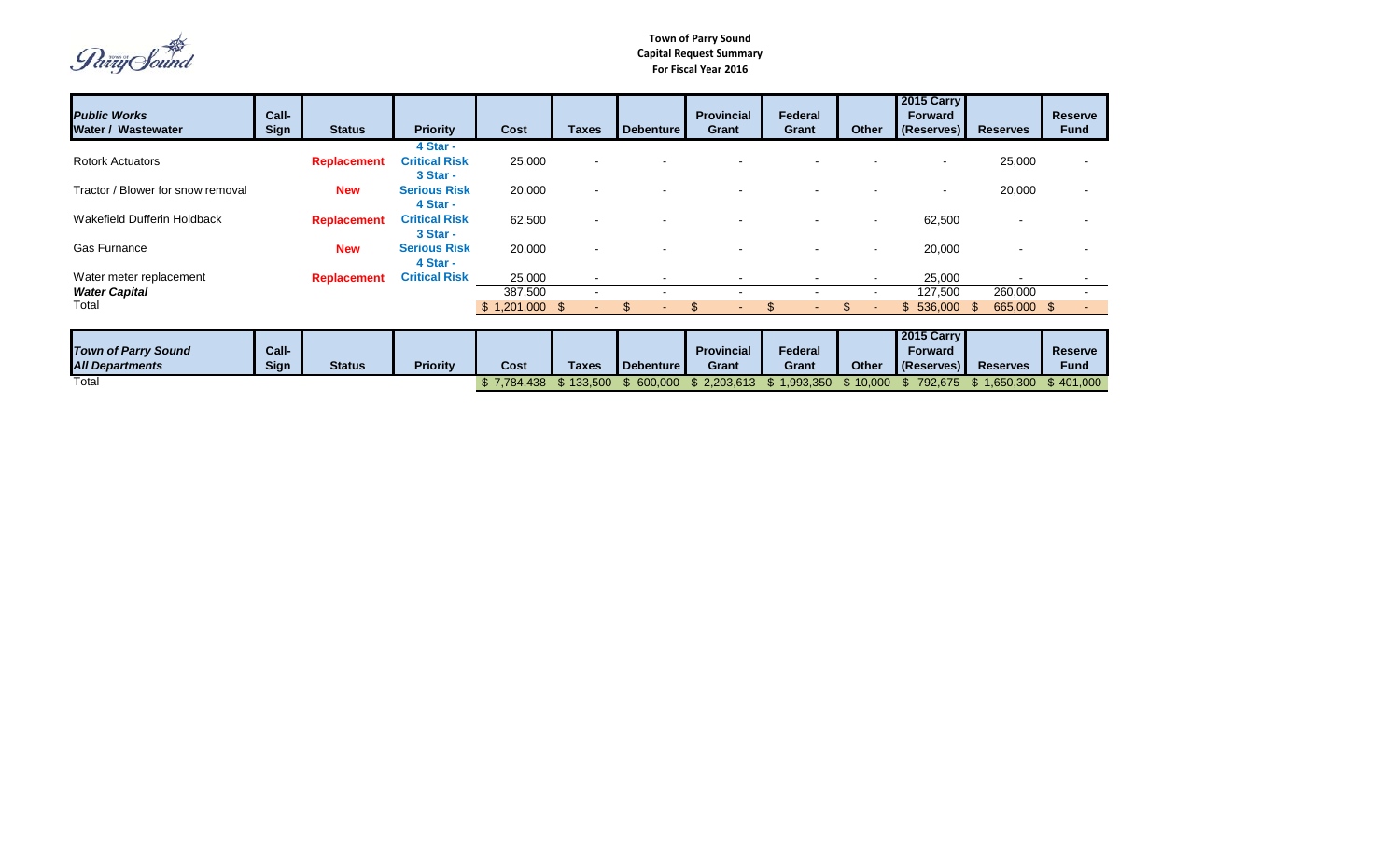#### **Town of Parry Sound Summary of Reserve Balances December 31, 2016**

| <b>Reserve</b>                                               | <b>Ending Balance</b><br>2014 | 2015       | 2016 Budget              | Projected Balance Transfers in per Transfers Out per<br>2016 Budget | <b>Ending Balance,</b><br>2016  | <b>Classification on FS</b>      |
|--------------------------------------------------------------|-------------------------------|------------|--------------------------|---------------------------------------------------------------------|---------------------------------|----------------------------------|
| Bobby Orr Hall of Fame Reserve                               | 205,842 \$<br>\$              | 205,842 \$ | $\overline{\phantom{a}}$ | \$<br>$\overline{\phantom{a}}$                                      | $\mathfrak{L}$<br>205,842 Other |                                  |
| Cemetery and Columbaria Reserve                              | 63,444                        | 28,444     |                          | (15,000)                                                            | 13,444 Other                    |                                  |
| <b>Economic Development Reserve</b>                          | 41,459                        | 41,459     |                          |                                                                     | 41,459 Other                    |                                  |
| <b>Elections Reserve</b>                                     | 5,000                         | 5,000      | 5,000                    |                                                                     | 10,000 Other                    |                                  |
| <b>Emergency Services Reserve</b>                            | 42,766                        | 59,013     |                          |                                                                     | 59,013 Other                    |                                  |
| Facade Improvement Reserve                                   | 10,376                        | 10,376     |                          |                                                                     | 10,376 Other                    |                                  |
| <b>Health Unit Capital Reserve</b>                           | 14,428                        | 14,428     |                          |                                                                     | 14,428 Other                    |                                  |
| <b>Industrial Park Reserve</b>                               | 30,410                        | 30,410     |                          |                                                                     | 30,410 Other                    |                                  |
| <b>LACAC Directory Reserve</b>                               | 7,568                         | 7,568      | $\blacksquare$           |                                                                     |                                 | 7,568 Other                      |
| Planning Legal Reserve                                       | 20,000                        | 20,000     | $\blacksquare$           |                                                                     | 20,000 Other                    |                                  |
| <b>Police Cost Stabilization Reserve</b>                     | 71,258                        | 71,258     |                          |                                                                     | 71,258 Other                    |                                  |
| PS Power Promissory Note Reserve                             | 72,436                        | 72,436     |                          |                                                                     | 72,436 Other                    |                                  |
| <b>Stockey Centre Reserve</b>                                | 81,295                        | 88,295     |                          | (33,500)                                                            | 54,795 Other                    |                                  |
| Waste Management and Landfill<br>Decommisioning Reserve      | 328,707                       | 258,707    |                          |                                                                     | 258,707 Other                   |                                  |
| <b>WSIB Reserve</b>                                          | 50,608                        | 50,608     |                          |                                                                     | 50,608 Other                    |                                  |
| Parks Reserve                                                | 215,553                       | 392,702    |                          | (246, 675)                                                          |                                 | 146,027 Parks and recreation     |
| <b>Emergency Capital Asset</b><br><b>Replacement Reserve</b> | 1,841,438                     | 52,196     |                          |                                                                     |                                 | 52,196 Replacement of Equipment  |
| Infrastructure Replacement Reserve                           |                               | 547,914    | 46,134                   | (51,000)                                                            |                                 | 543,048 Replacement of Equipment |
| <b>Equipment Replacement Reserve</b>                         |                               | 35,877     | 246,134                  | (195, 800)                                                          |                                 | 86,211 Replacement of Equipment  |
| <b>Building Replacement Reserve</b>                          |                               | 384,704    |                          | (139, 505)                                                          |                                 | 245,199 Replacement of Equipment |
| <b>Fleet Replacement Reserve</b>                             |                               | 452,320    | 452,214                  | (665,000)                                                           |                                 | 95,559 Replacement of Equipment  |
| <b>IT Replacement Reserve</b>                                |                               | 6,781      | 35,000                   | (10,000)                                                            |                                 | 31,781 Replacement of Equipment  |
| <b>Tax Rate Stabilization Reserve</b>                        | 1,022,579                     | 482,579    | $\blacksquare$           |                                                                     |                                 | 482,579 Tax Rate Stabilization   |
| Salt Management Reserve                                      | 18,000                        | 18,000     |                          |                                                                     |                                 | 18,000 Transportation            |
| <b>Winter Control Reserve</b>                                | 67,637                        | 67,637     | $\overline{\phantom{a}}$ | $\overline{\phantom{a}}$                                            |                                 | 67,637 Transportation            |
| <b>Wastewater Stabilization Reserve</b>                      | 1,682,440                     | 1,662,697  | 982,261                  | (813,500)                                                           |                                 | 1,831,458 Wastewater Systems     |
| <b>Water Stabilization Reserve</b>                           | 3,152,611                     | 3,334,331  | 485,371                  | (387, 500)                                                          |                                 | 3,432,202 Waterworks Systems     |
| <b>General Working Capital Reserve</b>                       | 1,437,741                     | 1,437,741  |                          |                                                                     |                                 | 1,437,741 Working Capital        |
| Total                                                        | \$<br>10,483,596 \$           | 9,839,322  | $2,252,114$ \$<br>\$     | $(2,557,480)$ \$                                                    | 9,389,980                       |                                  |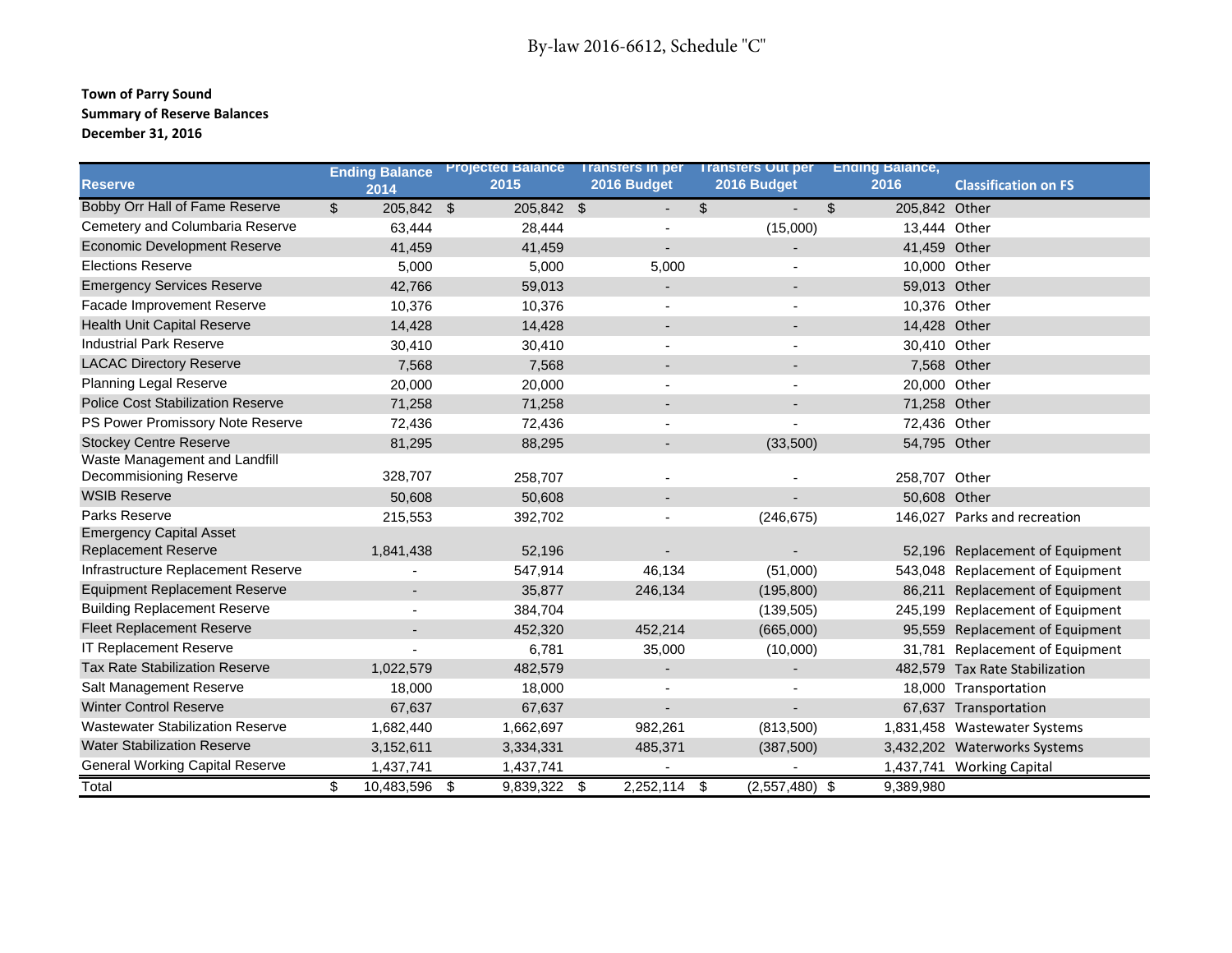### **Town of Parry Sound Internal Balance of the Bobby Orr Hall of Fame Reserve December 31, 2016**

| <b>Item</b>            | <b>Projected Balance</b><br>Jan 1, 2016 |                          | <b>Transfers In per</b><br>2016 Budget |  | <b>Transfers Out per</b><br>2016 Budget | <b>Ending Balance,</b><br>December 31 2016 |
|------------------------|-----------------------------------------|--------------------------|----------------------------------------|--|-----------------------------------------|--------------------------------------------|
| <b>Opening Balance</b> | 205,842.13                              |                          | $\overline{\phantom{a}}$               |  | $\overline{\phantom{0}}$                | 205,842.13                                 |
|                        | $\overline{\phantom{0}}$                | $\overline{\phantom{0}}$ |                                        |  | $\overline{\phantom{0}}$                | $\overline{\phantom{0}}$                   |
|                        | 205,842.13                              |                          | $\overline{\phantom{a}}$               |  | $\overline{\phantom{a}}$                | 205,842.13                                 |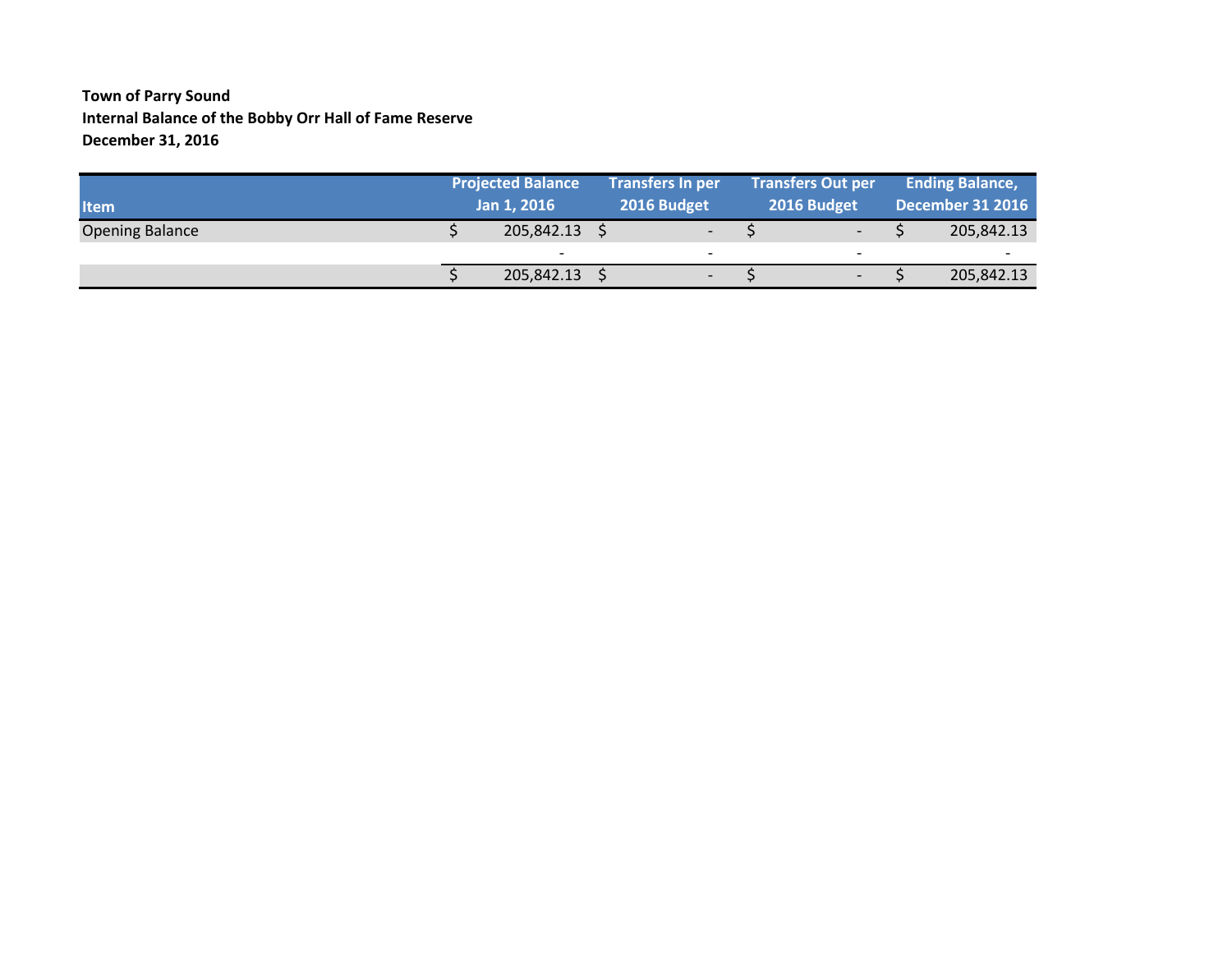**Town of Parry Sound Internal Balance of the Emergency Capital Asset Replacement Reserve December 31, 2016**

|             | <b>Projected Balance</b> |                | <b>Transfers In per</b>  | <b>Transfers Out per</b> | <b>Ending Balance,</b>   |
|-------------|--------------------------|----------------|--------------------------|--------------------------|--------------------------|
| <b>Item</b> |                          | Jan 1, 2016    | 2016 Budget              | 2016 Budget              | <b>December 31 2016</b>  |
| Contingency |                          | 52,196.12      |                          | $\overline{\phantom{0}}$ | 52,196.12                |
|             |                          |                |                          |                          | $\overline{\phantom{a}}$ |
|             |                          | $52,196.12$ \$ | $\overline{\phantom{0}}$ | $\overline{\phantom{0}}$ | 52,196.12                |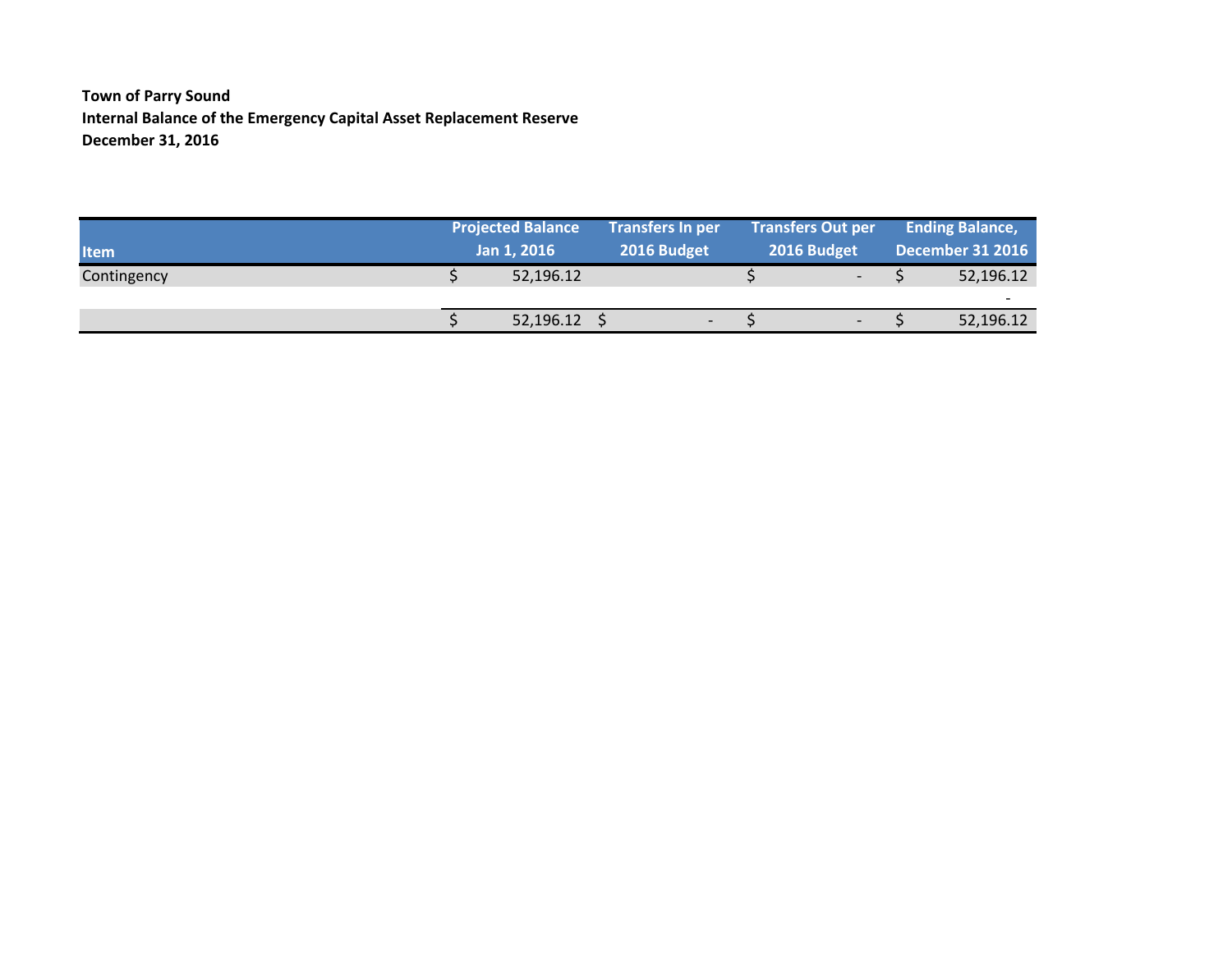## **Town of Parry Sound Internal Balance of the Infrastructure Replacement Reserve December 31, 2016**

|                                              | <b>Projected Balance</b> | <b>Transfers In per</b> |        | <b>Transfers Out per</b> | <b>Ending Balance,</b>   |
|----------------------------------------------|--------------------------|-------------------------|--------|--------------------------|--------------------------|
| <b>Item</b>                                  | Jan 1, 2016              | 2016 Budget             |        | 2016 Budget              | <b>December 31 2016</b>  |
| <b>Public Works General Reserve</b>          | 2,885.89                 |                         |        |                          | 2,885.89                 |
| <b>Railway Crossings Reserve</b>             | 75,077.38                |                         |        |                          | 75,077.38                |
| Traffic Study / Count Reserve                | 10,000.00                |                         |        |                          | 10,000.00                |
| Airport Future Capital                       | 13,192.00                |                         |        |                          | 13,192.00                |
| <b>Transportation Infrastructure Reserve</b> | 395,758.78               |                         |        |                          | 395,758.78               |
| <b>Culvert Replacement</b>                   | 17,000.00                |                         |        | (17,000.00)              |                          |
| <b>Bridge Repairs</b>                        | 34,000.00                |                         |        | (34,000.00)              | $\overline{\phantom{a}}$ |
| Unallocated - future needs                   |                          |                         | 46,134 |                          | 46,134                   |
|                                              | 547,914.05               |                         | 46,134 | $(51,000.00)$ \$         | 543,048.05               |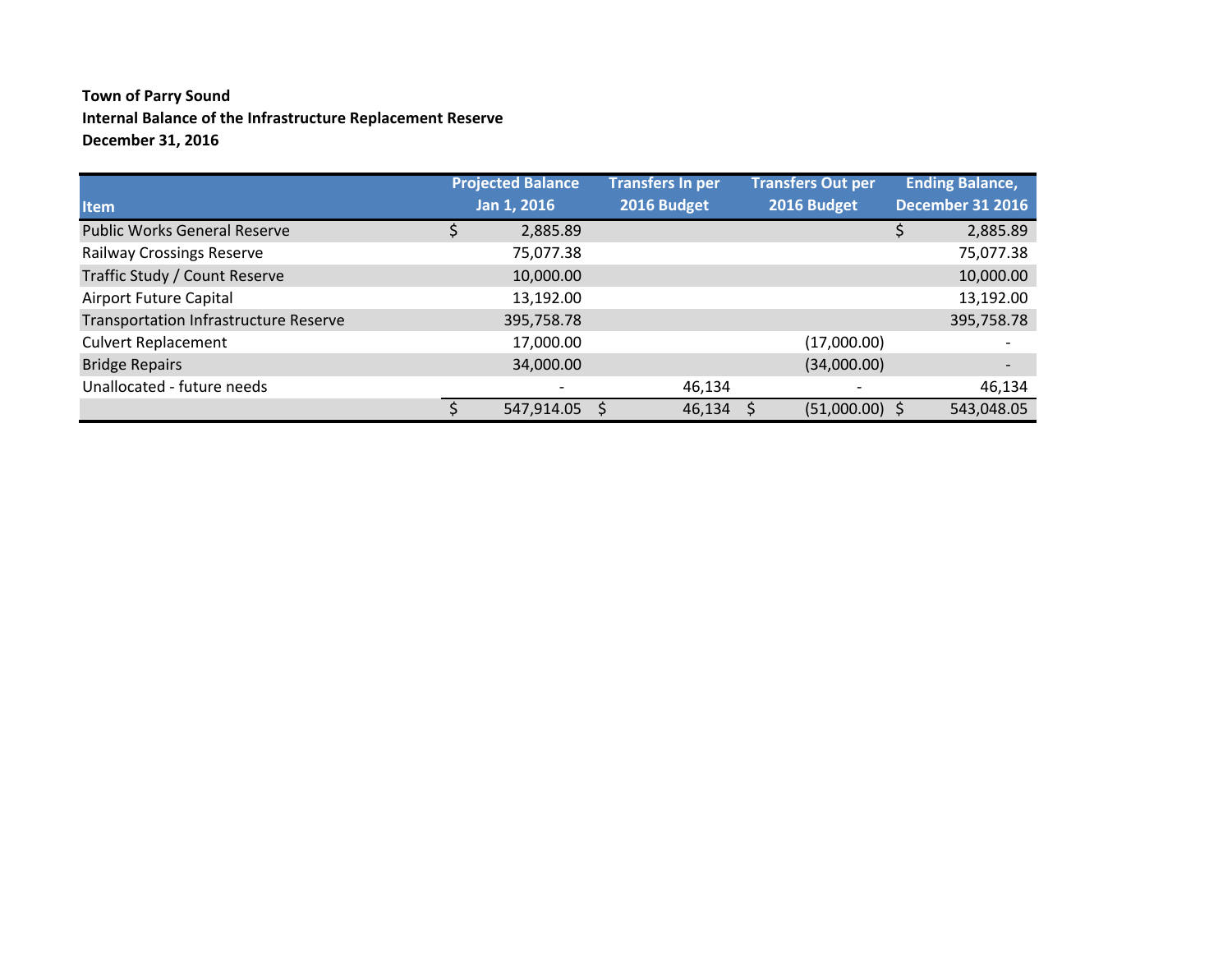## **Town of Parry Sound Internal Balance of the Equipment Replacement Reserve December 31, 2016**

|                                                  | <b>Projected Balance</b> | <b>Transfers In per</b>  | <b>Transfers Out per</b> | <b>Ending Balance,</b>  |
|--------------------------------------------------|--------------------------|--------------------------|--------------------------|-------------------------|
| <b>Item</b>                                      | Jan 1, 2016              | 2016 Budget              | 2016 Budget              | <b>December 31 2016</b> |
| Municipal Office and Equipment                   | $35,877$ \$              | $\overline{\phantom{0}}$ | $\overline{\phantom{0}}$ | 35,877                  |
| Transfer from Building Replcement Reserve - BOCC |                          |                          |                          |                         |
| Roof now being debentured                        |                          | 114,505                  | $\overline{\phantom{a}}$ | 114,505                 |
| Rolling Stock 20-year plan                       |                          | 85,495                   | (195, 800)               | (110, 305)              |
| Unallocated                                      |                          | 46,134                   |                          | 46,134                  |
|                                                  | 35,877                   | 246,134                  | $(195,800)$ \$           | 86,211                  |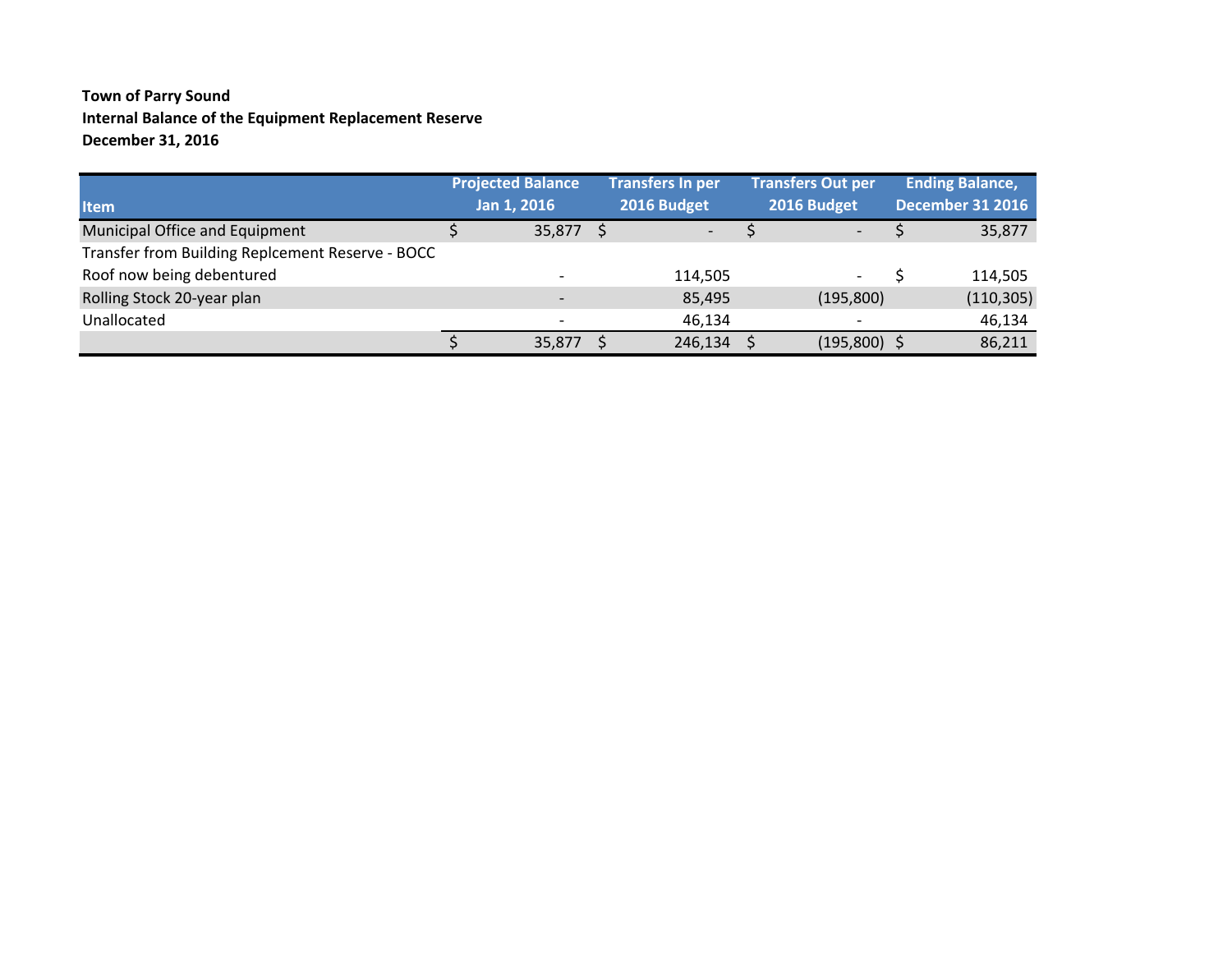### **Town of Parry Sound Internal Balance of the Building Replacement Reserve December 31, 2016**

|                                        | <b>Projected Balance</b> | <b>Transfers In per</b>  | <b>Transfers Out per</b> | <b>Ending Balance,</b>   |
|----------------------------------------|--------------------------|--------------------------|--------------------------|--------------------------|
| <b>Item</b>                            | Jan 1, 2016              | 2016 Budget              | 2016 Budget              | <b>December 31 2016</b>  |
| <b>Municipal Office Building</b>       | $156,792$ \$             | $\overline{\phantom{0}}$ | $\overline{\phantom{a}}$ | 156,792                  |
| <b>BOCC Building Reserves</b>          | 178,888                  | $\overline{\phantom{0}}$ | (114, 505)               | 64,383                   |
| Old Firehall                           | 26,181                   | $\overline{\phantom{0}}$ | (25,000)                 | 1,181                    |
| <b>Natural Gas Facility Conversion</b> | 1,643                    | $\overline{\phantom{a}}$ |                          | 1,643                    |
| <b>CNR Station</b>                     | 21,200                   | $\overline{\phantom{a}}$ |                          | 21,200                   |
| Unallocated                            | $\overline{\phantom{a}}$ | $\overline{\phantom{a}}$ | $\overline{\phantom{a}}$ | $\overline{\phantom{a}}$ |
|                                        | 384,704 :                | $\overline{\phantom{a}}$ | $(139,505)$ \$           | 245,199                  |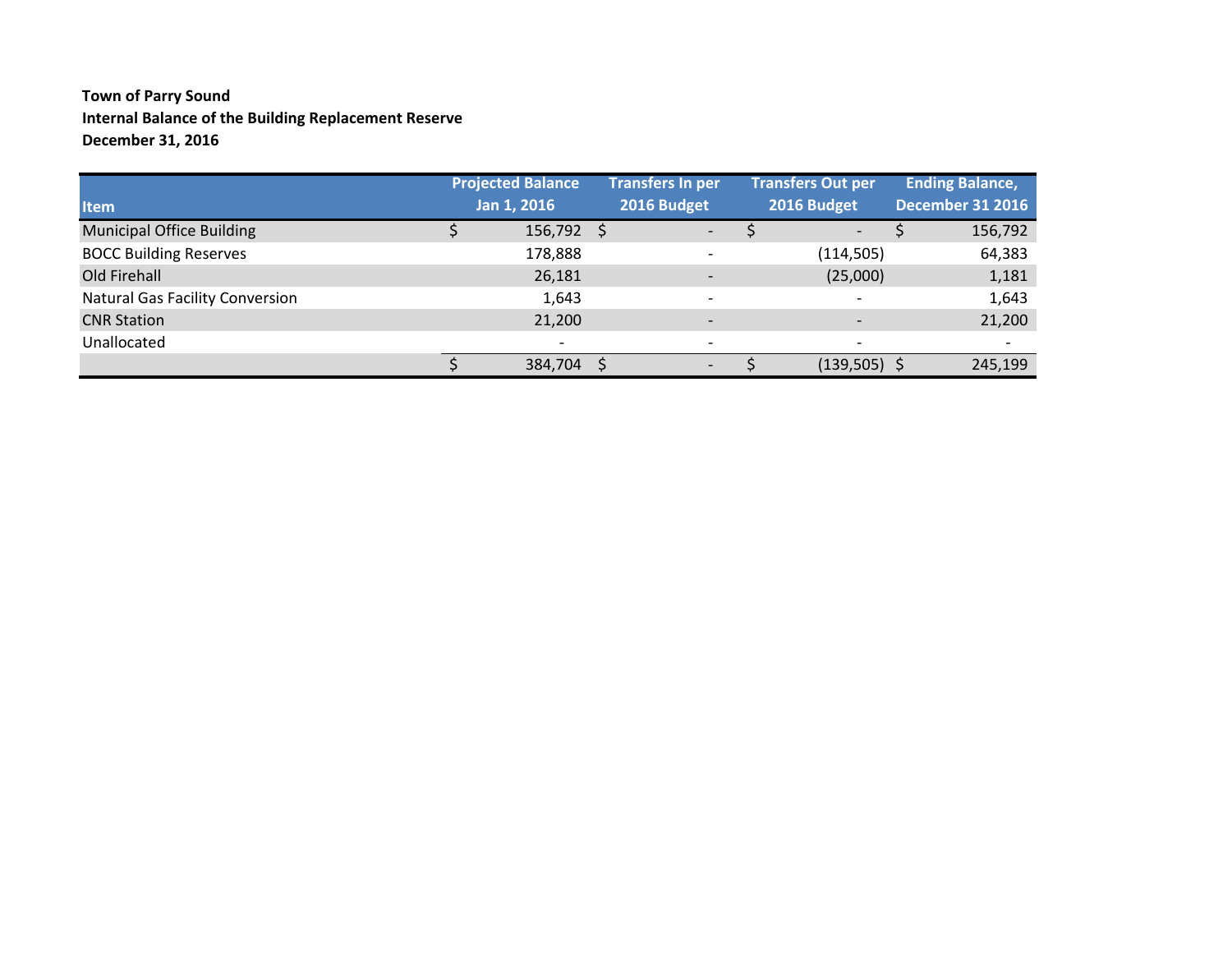### **Town of Parry Sound Internal Balance of the Fleet Replacement Reserve December 31, 2016**

|                                            | <b>Projected Balance</b> | <b>Transfers In per</b>  | <b>Transfers Out per</b> | <b>Ending Balance,</b>  |                          |
|--------------------------------------------|--------------------------|--------------------------|--------------------------|-------------------------|--------------------------|
| <b>Item</b>                                | Jan 1, 2016              | 2016 Budget              | 2016 Budget              | <b>December 31 2016</b> |                          |
| <b>Building Department Car Replacement</b> | $25,595$ \$              | $\overline{\phantom{a}}$ | $(25,595)$ \$            |                         |                          |
| By-law Vehicle Replacement                 | 17,681                   |                          | (17,681)                 |                         | $\overline{\phantom{0}}$ |
| Fire Fleet and Major Equipment             | 169,044                  | $\overline{\phantom{0}}$ | (169, 044)               |                         | $\overline{\phantom{0}}$ |
| <b>Transportation - Fleet Reserve</b>      | 240,000                  |                          | (240,000)                |                         | $\overline{\phantom{a}}$ |
| 20 Year Fleet Replacement Strategy         |                          | 479,039                  | (383, 480)               |                         | 95,559                   |
|                                            | 452,320 \$               | 479,039                  | $(835,800)$ \$           |                         | 95,559                   |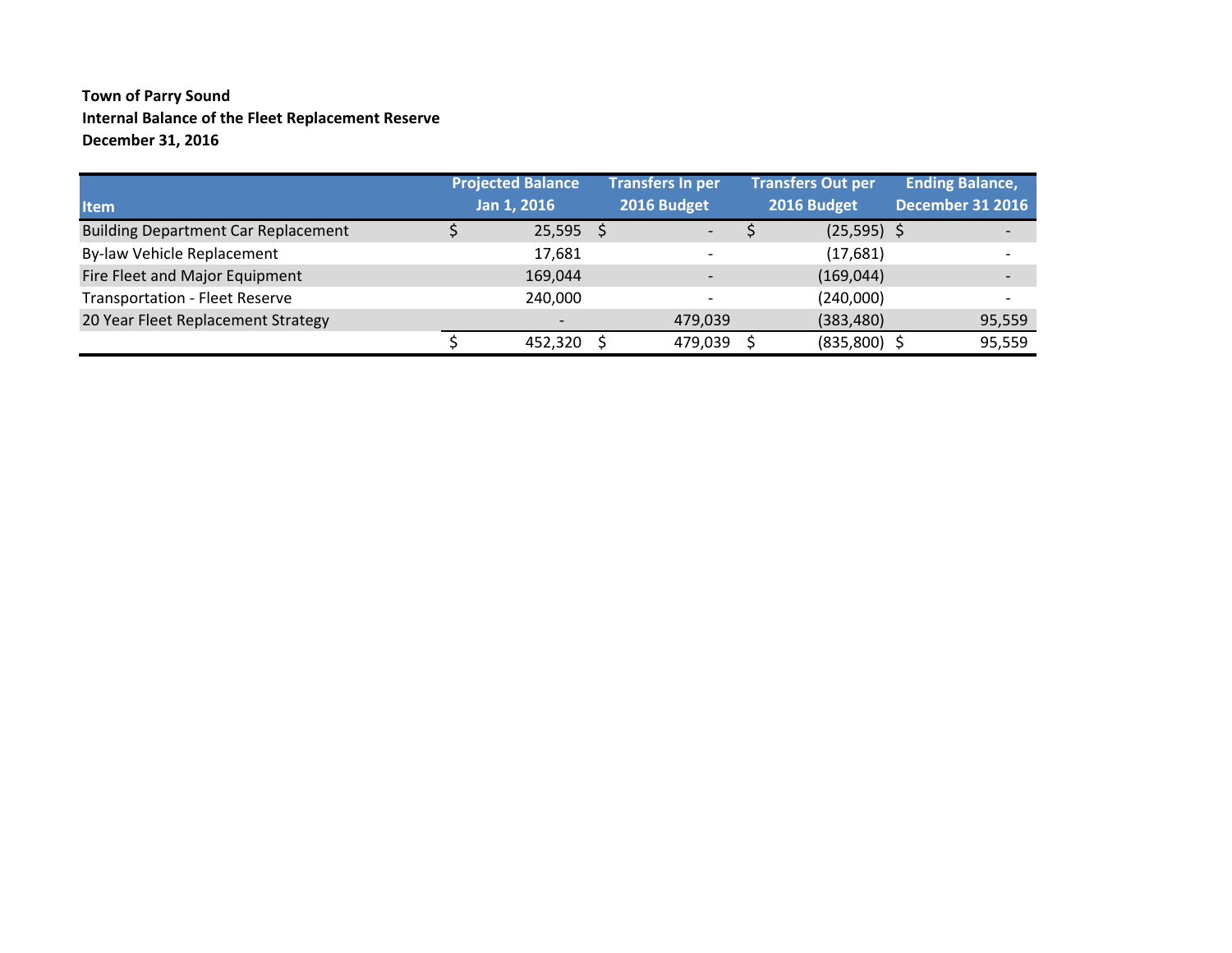### **Town of Parry Sound Internal Balance of the IT Replacement Reserve December 31, 2016**

| <b>Item</b>                               | <b>Projected Balance</b><br>Jan 1, 2016 | <b>Transfers In per</b><br>2016 Budget | <b>Transfers Out per</b><br>2016 Budget | <b>Ending Balance,</b><br><b>December 31 2016</b> |        |
|-------------------------------------------|-----------------------------------------|----------------------------------------|-----------------------------------------|---------------------------------------------------|--------|
| Finance Department - Software Replacement | 81                                      | $\overline{\phantom{a}}$               | $\overline{\phantom{a}}$                |                                                   | 81     |
| <b>GIS System</b>                         | 2,700                                   | $\overline{\phantom{a}}$               | $\overline{\phantom{a}}$                |                                                   | 2,700  |
| <b>IT Capital Requirements</b>            | $\overline{\phantom{0}}$                | 35,000                                 | (10,000)                                |                                                   | 25,000 |
| MS Office Upgrade                         | 4,000                                   | $\overline{\phantom{0}}$               |                                         |                                                   | 4,000  |
|                                           | 6,781                                   | 35,000                                 | $(10,000)$ \$                           |                                                   | 31,781 |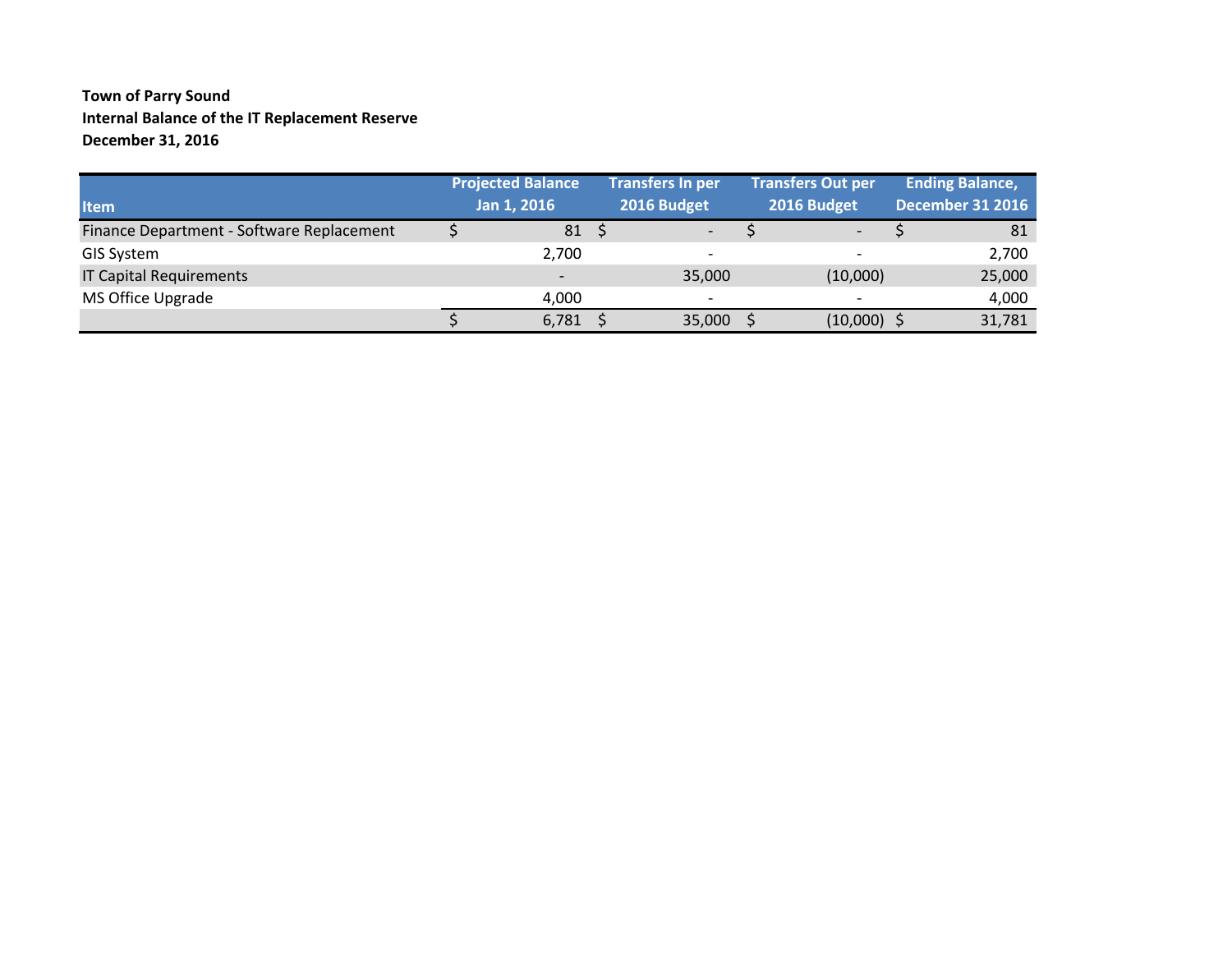### **Town of Parry Sound Internal Balance of the Cemetery and Columbaria Reserve December 31, 2016**

|           |                                         |                          |                                        |     | <b>Ending Balance,</b>                               |
|-----------|-----------------------------------------|--------------------------|----------------------------------------|-----|------------------------------------------------------|
|           |                                         |                          | 2016 Budget                            |     | <b>December 31 2016</b>                              |
| 3,443.61  |                                         |                          |                                        |     | 3,443.61                                             |
| 25,000.00 |                                         |                          |                                        |     | 10,000.00                                            |
|           |                                         |                          |                                        |     | $\overline{\phantom{0}}$                             |
| 28,443.61 |                                         | $\overline{\phantom{0}}$ |                                        |     | 13,443.61                                            |
|           | <b>Projected Balance</b><br>Jan 1, 2016 |                          | <b>Transfers In per</b><br>2016 Budget | - 7 | <b>Transfers Out per</b><br>(15,000.00)<br>15,000.00 |

Transfers Out

2015 Cemetery Repairs

 $\frac{1}{5}$  (15,000.00) Carry forward from 2015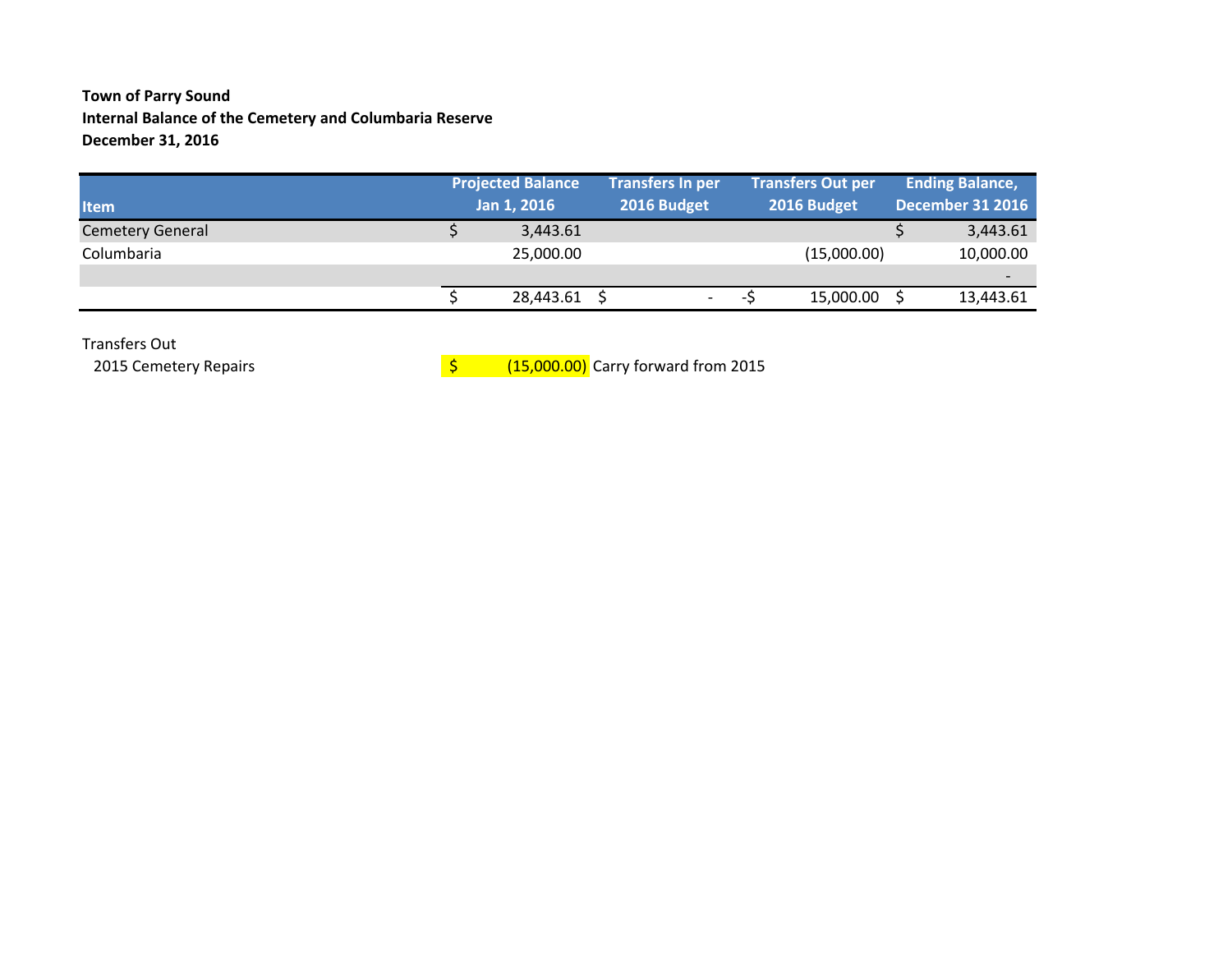### **Town of Parry Sound Internal Balance of the Economic Development Reserve December 31, 2016**

| <b>Item</b>            | <b>Projected Balance</b><br>Jan 1, 2016 |  | <b>Transfers In per</b><br>2016 Budget |  | <b>Transfers Out per</b><br>2016 Budget |  | <b>Ending Balance,</b><br>December 31 2016 |  |  |
|------------------------|-----------------------------------------|--|----------------------------------------|--|-----------------------------------------|--|--------------------------------------------|--|--|
| <b>Opening Balance</b> | 41,458.95                               |  | $\overline{\phantom{a}}$               |  |                                         |  | 41,458.95                                  |  |  |
|                        | $\overline{\phantom{0}}$                |  | $\overline{\phantom{0}}$               |  | $\overline{\phantom{0}}$                |  | $\overline{\phantom{0}}$                   |  |  |
|                        | 41,458.95                               |  | $\overline{\phantom{a}}$               |  | $\overline{\phantom{0}}$                |  | 41,458.95                                  |  |  |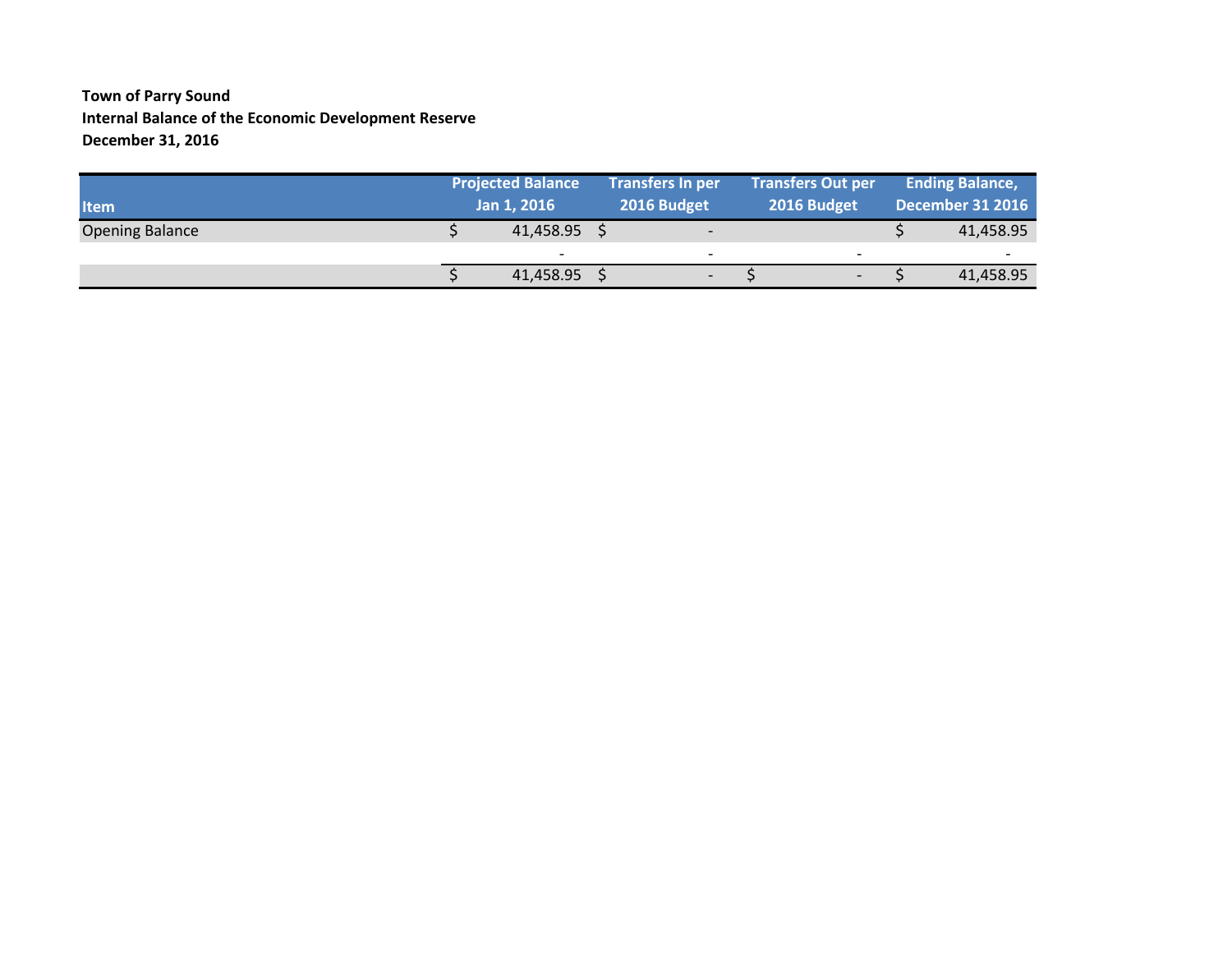#### **Town of Parry Sound Internal Balance of the Municipal Elections Reserve December 31, 2016**

| <b>Item</b>                | <b>Projected Balance</b><br>Jan 1, 2016 | <b>Transfers In per</b><br>2016 Budget | <b>Transfers Out per</b><br>2016 Budget | <b>Ending Balance,</b><br>December 31 2016 |
|----------------------------|-----------------------------------------|----------------------------------------|-----------------------------------------|--------------------------------------------|
| <b>Municipal Elections</b> | 5,000                                   | 5.000                                  |                                         | 10,000                                     |
|                            | 5,000                                   | 5,000                                  |                                         | 10,000                                     |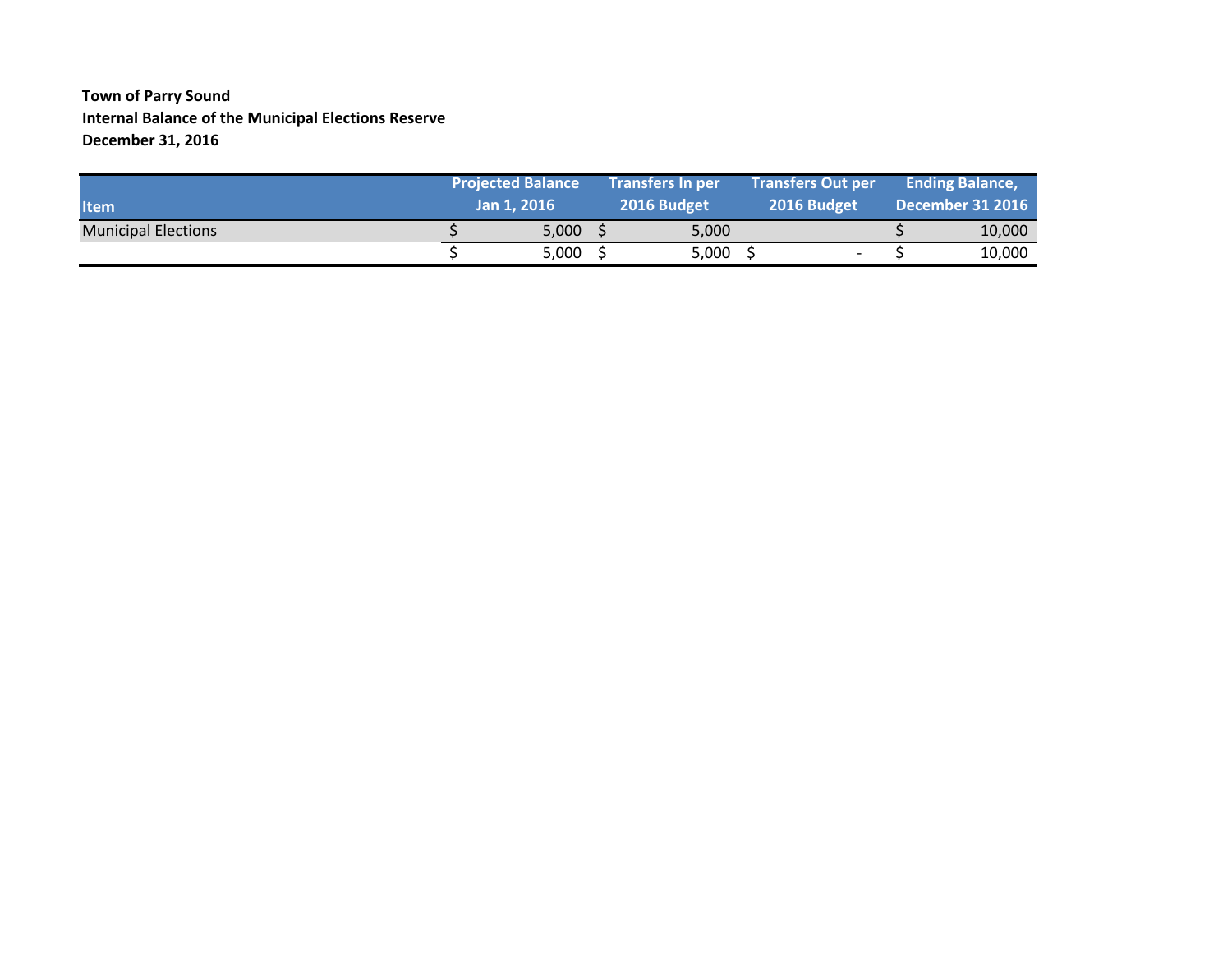### **Town of Parry Sound Internal Balance of the Emergency Services Reserve December 31, 2016**

|                                  | <b>Projected Balance</b> | Transfers In per             | <b>Transfers Out per</b> | <b>Ending Balance,</b>  |
|----------------------------------|--------------------------|------------------------------|--------------------------|-------------------------|
| <b>Item</b>                      | Jan 1, 2016              | 2016 Budget                  | 2016 Budget              | <b>December 31 2016</b> |
| <b>Fire Service Enhancements</b> | $9,131.96$ \$            | $\overline{\phantom{0}}$     | $\overline{\phantom{0}}$ | 9,131.96                |
| <b>Emergency Planning</b>        | 3,654.00                 | $\overline{\phantom{a}}$     |                          | 3,654.00                |
| 911 Program                      | 10,450.00                | $\overline{\phantom{a}}$     |                          | 10,450.00               |
| Retaining Wall Replacement       | 19,530.38                | $\overline{\phantom{0}}$     |                          | 19,530.38               |
| Fire Equipment                   | 16,078.12                | $\overline{\phantom{a}}$     | $\overline{\phantom{0}}$ | 16,078.12               |
| Police / Fire Complex            | 168.34                   | $\overline{\phantom{0}}$     | $\overline{\phantom{0}}$ | 168.34                  |
|                                  | 59,012.80                | $\qquad \qquad \blacksquare$ | -                        | 59,012.80               |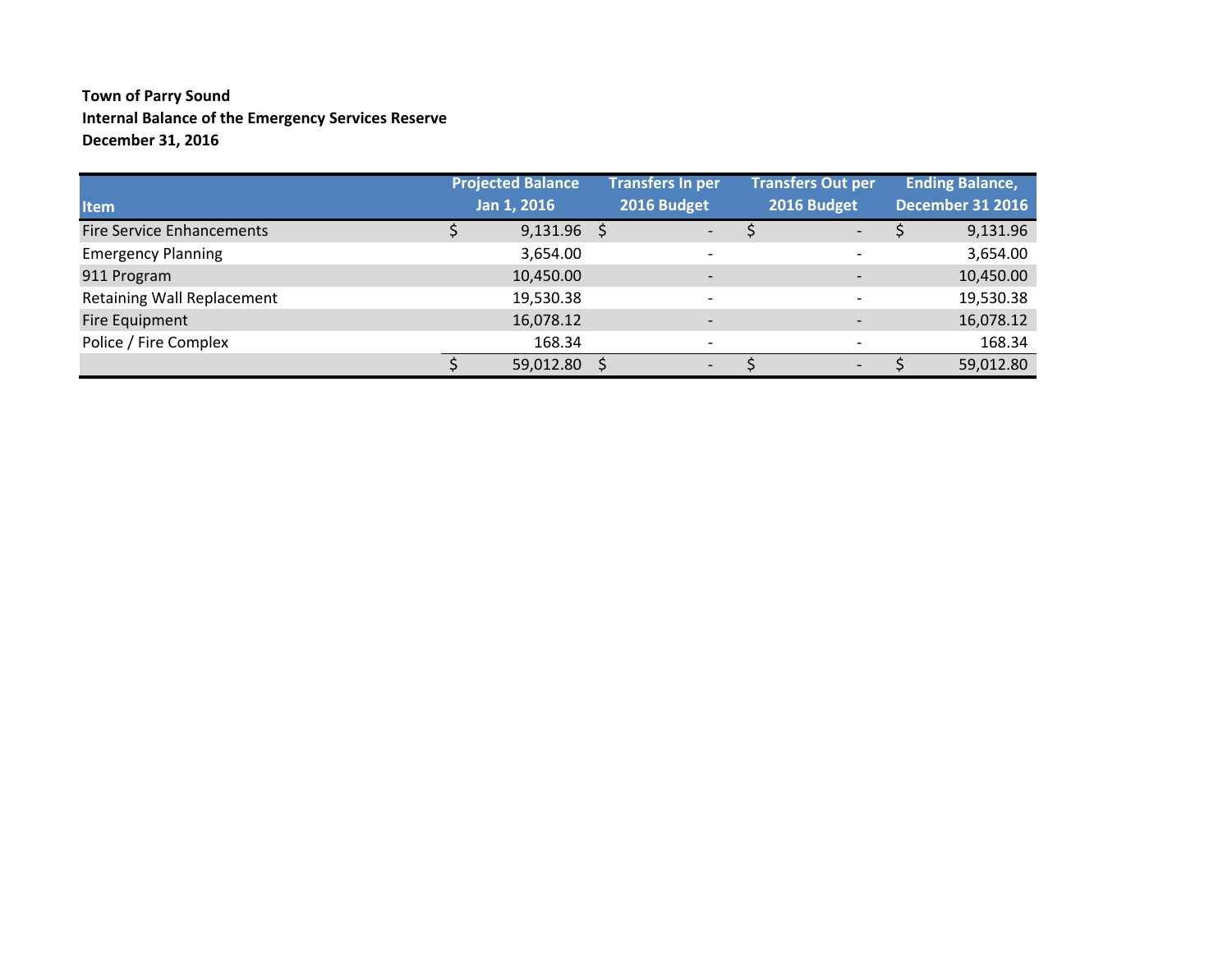### **Town of Parry Sound Internal Balance of the Facade Improvement Reserve December 31, 2016**

| <b>Item</b>            | <b>Projected Balance</b><br>Jan 1, 2016 |  | <b>Transfers In per</b><br>2016 Budget |  | <b>Transfers Out per</b><br>2016 Budget |  | <b>Ending Balance,</b><br>December 31 2016 |
|------------------------|-----------------------------------------|--|----------------------------------------|--|-----------------------------------------|--|--------------------------------------------|
| <b>Opening Balance</b> | 10,376.22                               |  | $\overline{\phantom{0}}$               |  |                                         |  | 10,376.22                                  |
|                        | $\overline{\phantom{a}}$                |  | $\overline{\phantom{a}}$               |  |                                         |  | $\overline{\phantom{a}}$                   |
|                        | 10,376.22                               |  | $\overline{\phantom{0}}$               |  | $\overline{\phantom{0}}$                |  | 10,376.22                                  |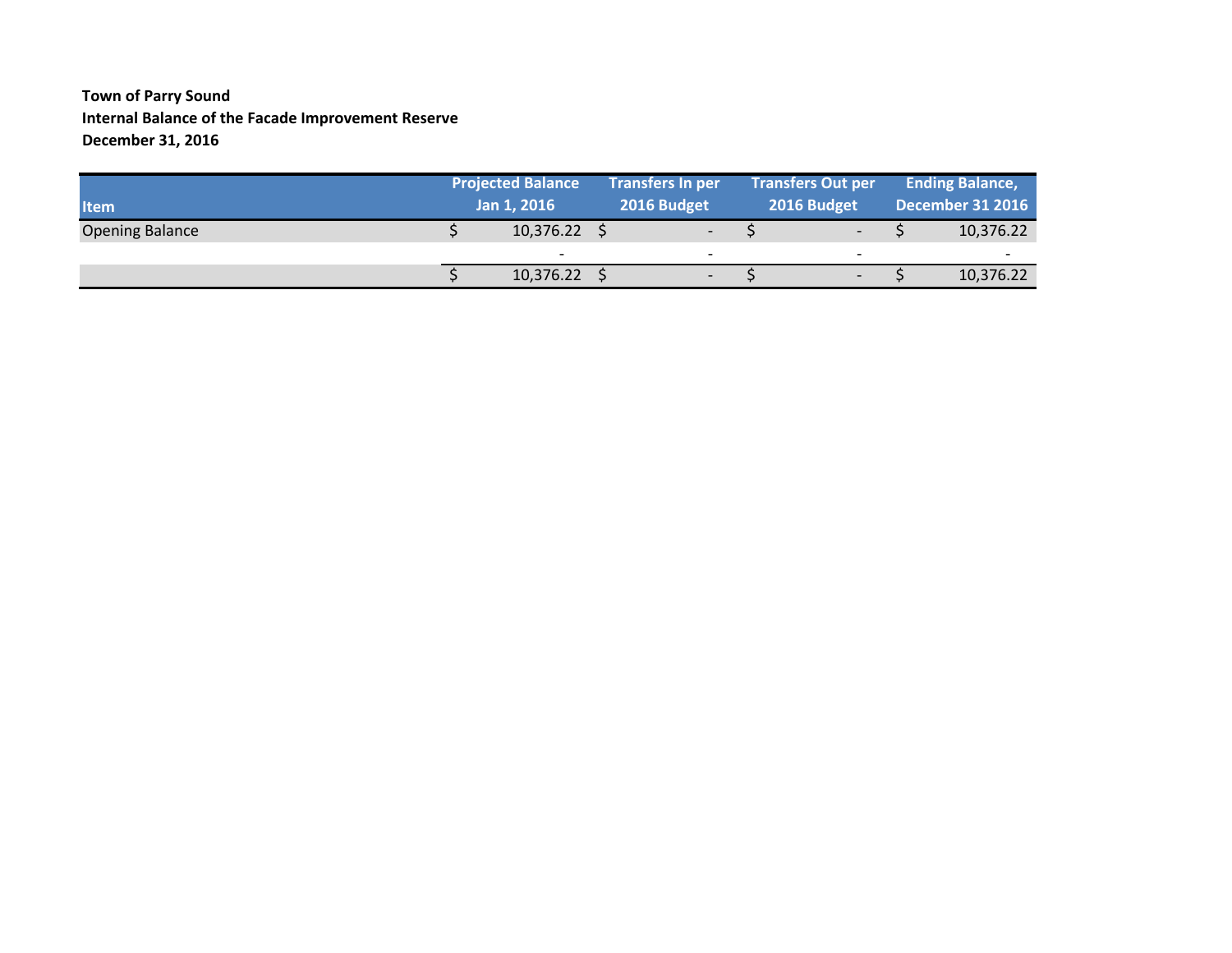### **Town of Parry Sound Internal Balance of the General Working Capital Reserve December 31, 2016**

| <b>Item</b>                    | <b>Projected Balance</b><br>Jan 1, 2016 |  | <b>Transfers In per</b><br>2016 Budget |  | <b>Transfers Out per</b><br>2016 Budget | <b>Ending Balance,</b><br><b>December 31 2016</b> |              |  |
|--------------------------------|-----------------------------------------|--|----------------------------------------|--|-----------------------------------------|---------------------------------------------------|--------------|--|
| <b>General Working Capital</b> | 1,437,741.39                            |  | $\overline{\phantom{a}}$               |  | $\overline{\phantom{0}}$                |                                                   | 1,437,741.39 |  |
|                                | 1,437,741.39                            |  |                                        |  | $\overline{a}$                          |                                                   | 1,437,741.39 |  |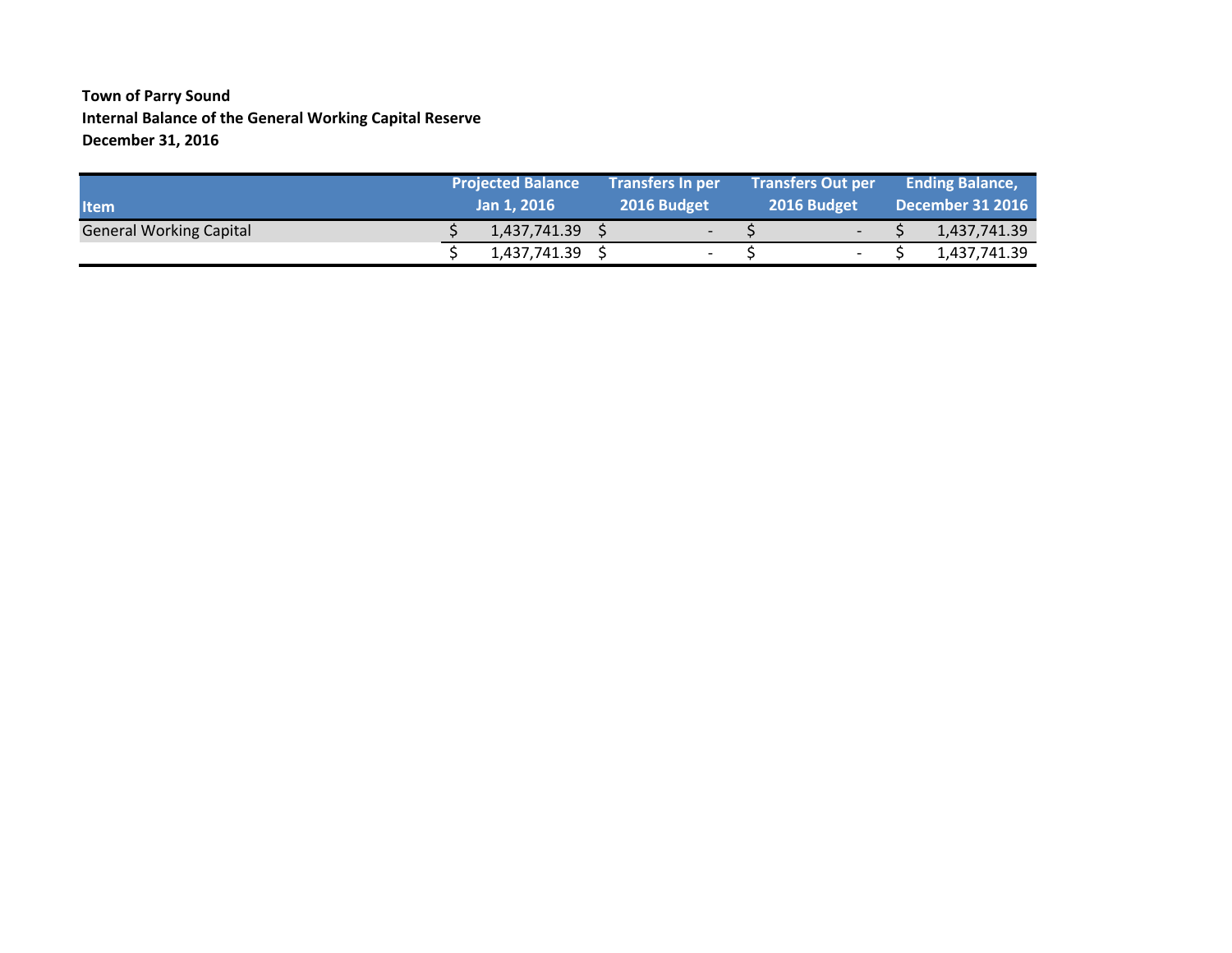#### **Town of Parry Sound Internal Balance of the Health Unit Capital Reserve December 31, 2016**

| <b>Item</b>            | <b>Projected Balance</b><br>Jan 1, 2016 |  | <b>Transfers In per</b><br>2016 Budget |  | Transfers Out per<br>2016 Budget |  | <b>Ending Balance,</b><br><b>December 31 2016</b> |
|------------------------|-----------------------------------------|--|----------------------------------------|--|----------------------------------|--|---------------------------------------------------|
| <b>Opening Balance</b> | 14,428.00                               |  | $\overline{\phantom{0}}$               |  | $\overline{\phantom{0}}$         |  | 14,428.00                                         |
|                        | 14,428.00                               |  | -                                      |  | $\overline{\phantom{0}}$         |  | 14,428.00                                         |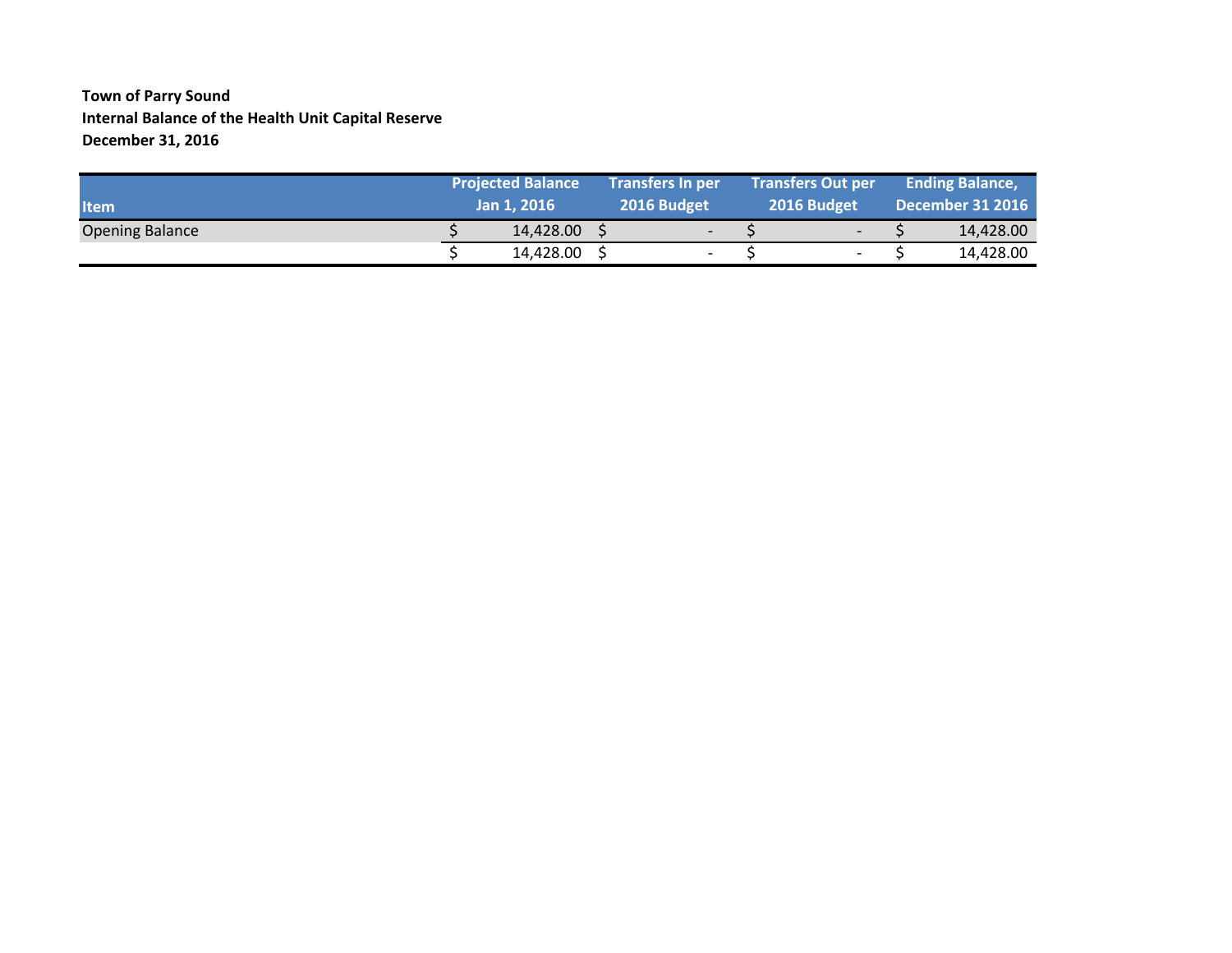### **Town of Parry Sound Internal Balance of the Industrial Park Reserve December 31, 2016**

| <b>Item</b>            | <b>Projected Balance</b><br>Jan 1, 2016 |  | <b>Transfers In per</b><br><b>2016 Budget</b> |  | <b>Transfers Out per</b><br>2016 Budget |  | <b>Ending Balance,</b><br><b>December 31 2016</b> |
|------------------------|-----------------------------------------|--|-----------------------------------------------|--|-----------------------------------------|--|---------------------------------------------------|
| <b>Opening Balance</b> | 30,410.00                               |  | $\overline{\phantom{0}}$                      |  | $\overline{\phantom{0}}$                |  | 30,410.00                                         |
|                        | 30,410.00                               |  | $\overline{\phantom{0}}$                      |  | $\overline{\phantom{a}}$                |  | 30,410.00                                         |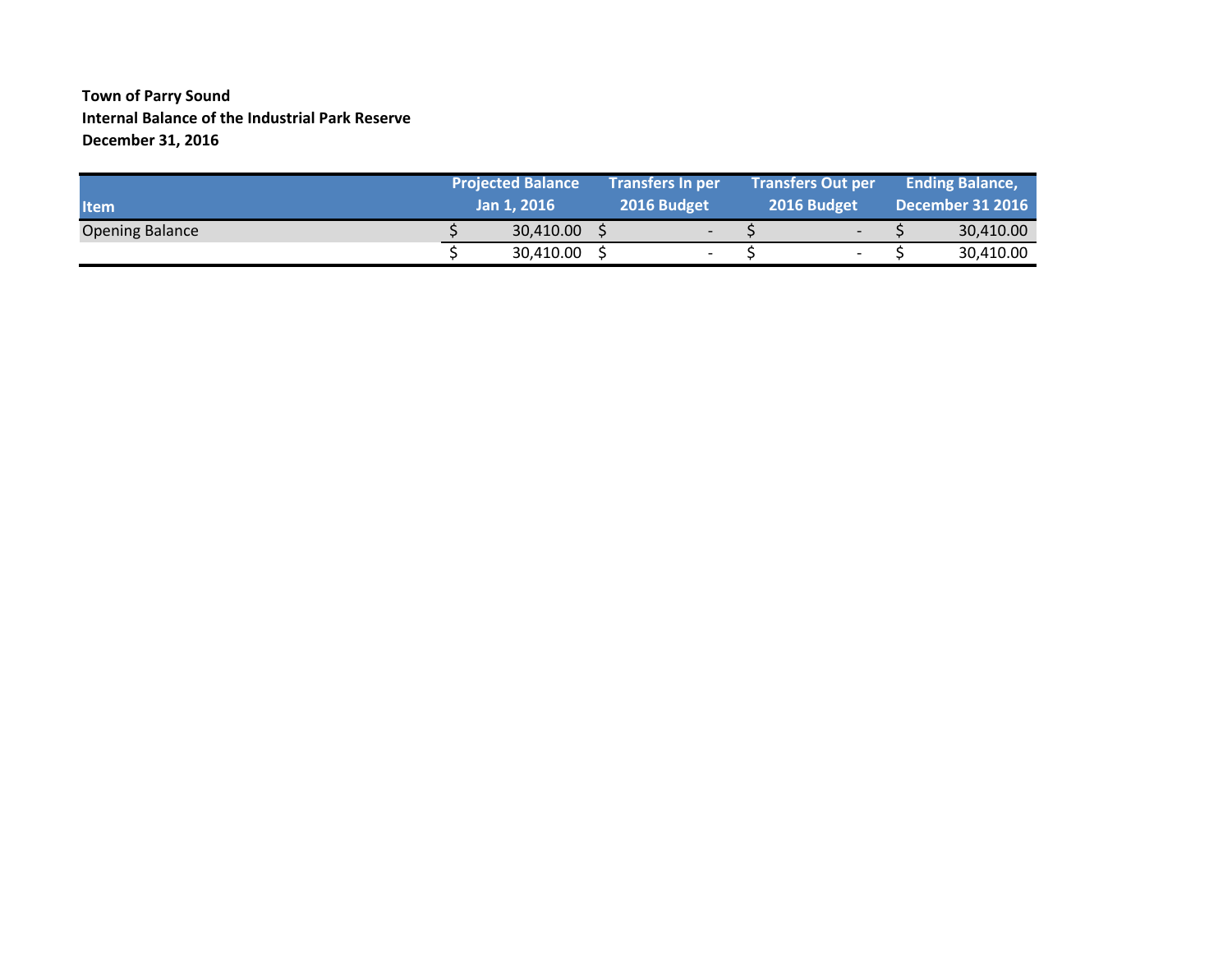#### **Town of Parry Sound Internal Balance of the LACAC Directory Reserve December 31, 2016**

| <b>Item</b>            | <b>Projected Balance</b><br>Jan 1, 2016 |  | <b>Transfers In per</b><br>2016 Budget |  | <b>Transfers Out per</b><br>2016 Budget |  | <b>Ending Balance,</b><br><b>December 31 2016</b> |
|------------------------|-----------------------------------------|--|----------------------------------------|--|-----------------------------------------|--|---------------------------------------------------|
| <b>Opening Balance</b> | 7.567.80                                |  |                                        |  | $\overline{\phantom{a}}$                |  | 7,567.80                                          |
|                        | 7,567.80                                |  | $\overline{\phantom{0}}$               |  | $\overline{\phantom{a}}$                |  | 7,567.80                                          |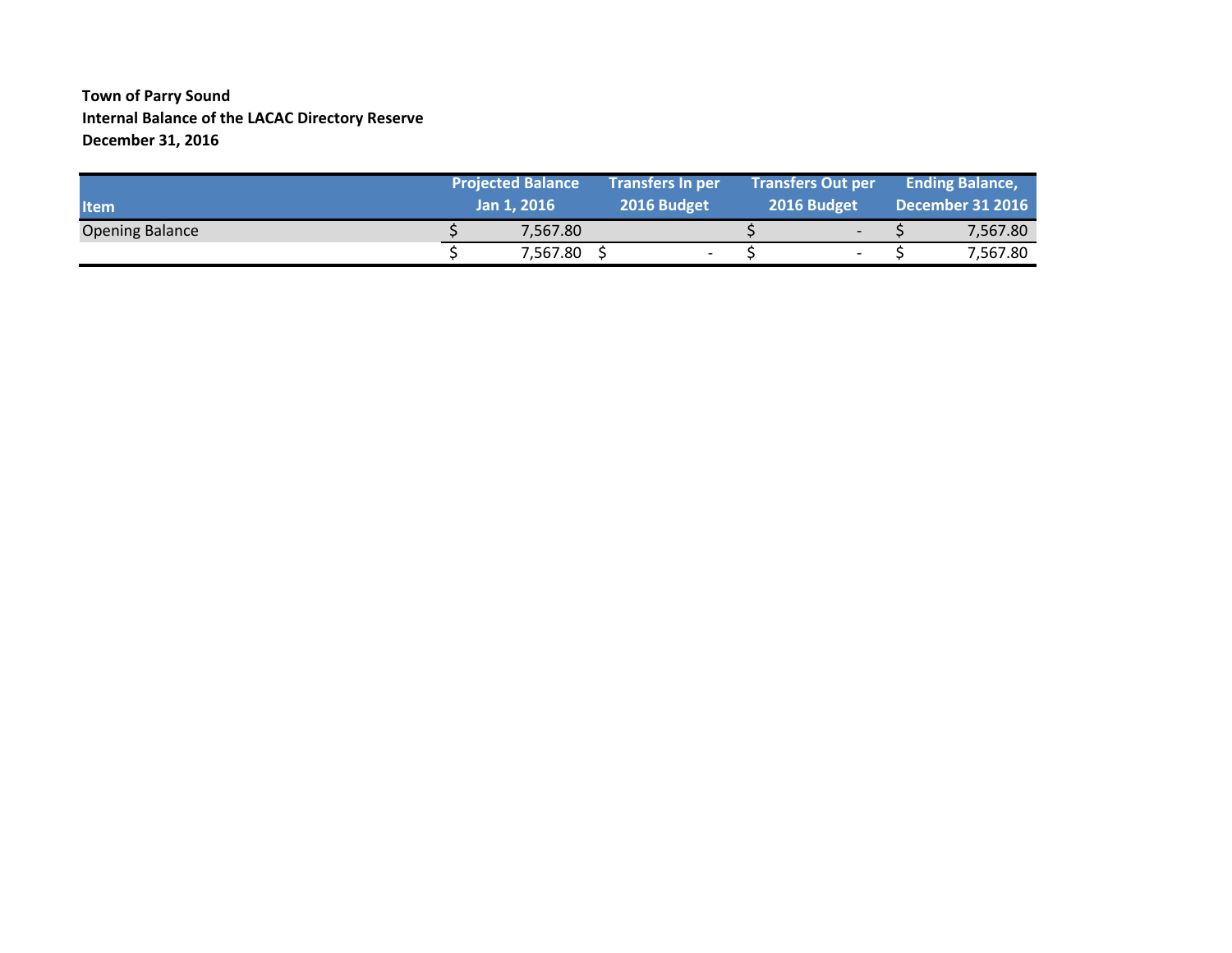### **Town of Parry Sound Internal Balance of the Parks Reserve December 31, 2016**

|                               | <b>Projected Balance</b> | <b>Transfers In per</b>  | <b>Transfers Out per</b> | <b>Ending Balance,</b>   |  |
|-------------------------------|--------------------------|--------------------------|--------------------------|--------------------------|--|
| <b>Item</b>                   | Jan 1, 2016              | 2016 Budget              | 2016 Budget              | <b>December 31 2016</b>  |  |
| Parks General                 | 73,000 \$                | -                        | $(10,000)$ \$<br>Ś       | 63,000                   |  |
| Forestry Tower & Park         | 11,453                   | $\overline{\phantom{a}}$ |                          | 11,453                   |  |
| Y. Williams Park              | 10,000                   | $\overline{\phantom{a}}$ |                          | 10,000                   |  |
| <b>Skate Board Park</b>       | 9,531                    |                          |                          | 9,531                    |  |
| <b>General Waterfront</b>     | 73,793                   |                          | (46,000)                 | 27,793                   |  |
| <b>Waterfront Advisory</b>    | 4,250                    |                          |                          | 4,250                    |  |
| Kinsmen Park                  | 20,000                   | $\overline{\phantom{a}}$ |                          | 20,000                   |  |
| Waubuno Beach Washroom Repair | 25,000                   | $\overline{\phantom{a}}$ | (25,000)                 | $\overline{\phantom{a}}$ |  |
| Playground Equipment          | 25,000                   | $\overline{\phantom{a}}$ | (25,000)                 |                          |  |
| <b>Big Sound Marina</b>       | 140,675                  | $\overline{\phantom{a}}$ | (140, 675)               |                          |  |
|                               |                          |                          |                          |                          |  |
|                               | 392,702                  |                          | (246,675) \$             | 146,027                  |  |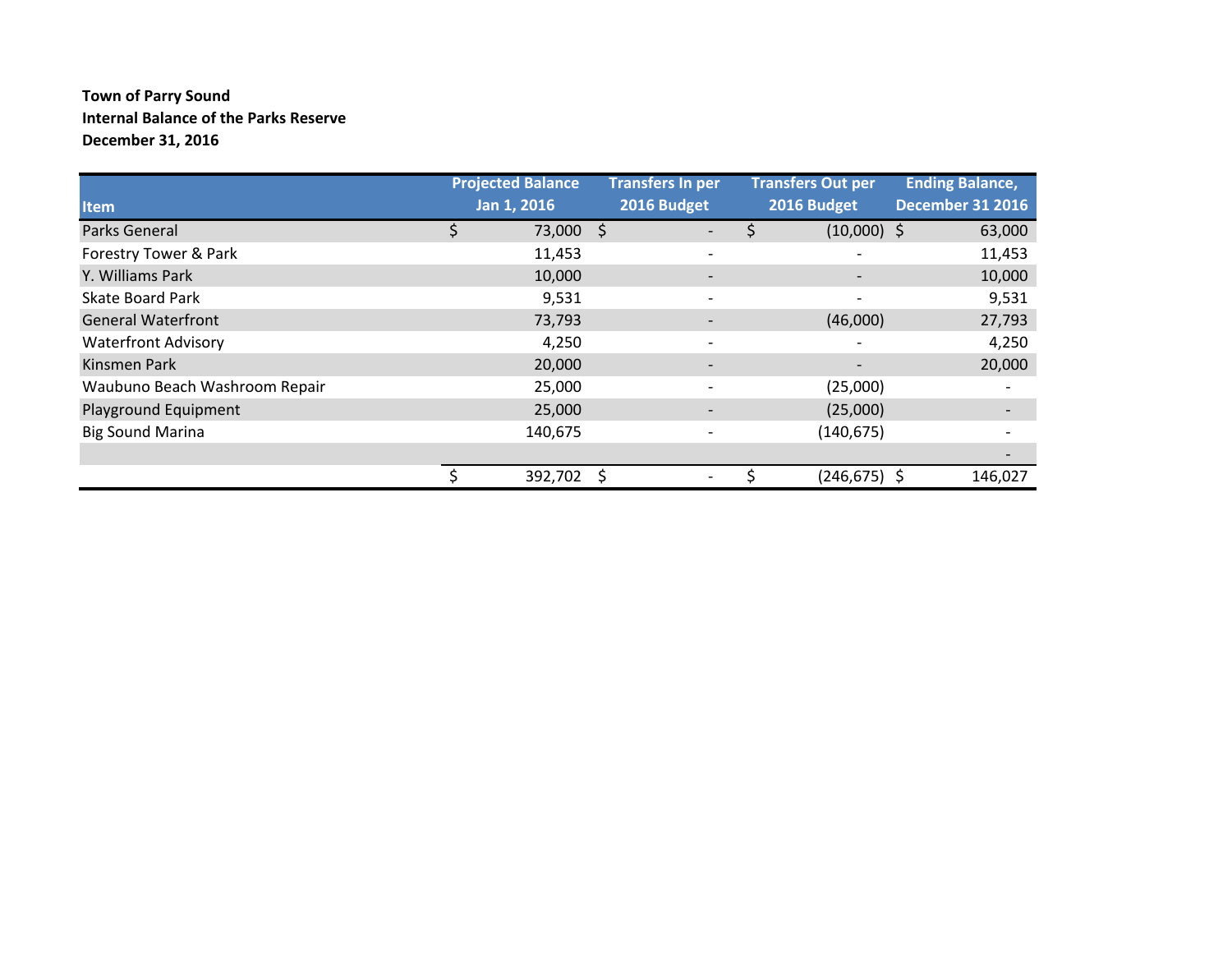#### **Town of Parry Sound Internal Balance of the Planning Legal Reserve December 31, 2016**

| <b>Item</b>            | <b>Projected Balance</b><br>Jan 1, 2016 | <b>Transfers In per</b><br>2016 Budget |  | <b>Transfers Out per</b><br>2016 Budget |  | <b>Ending Balance,</b><br><b>December 31 2016</b> |
|------------------------|-----------------------------------------|----------------------------------------|--|-----------------------------------------|--|---------------------------------------------------|
| <b>Opening Balance</b> | 20,000.00                               | $\overline{\phantom{0}}$               |  | $\overline{\phantom{0}}$                |  | 20,000.00                                         |
|                        | 20,000.00                               | $\overline{\phantom{a}}$               |  | $\overline{\phantom{a}}$                |  | 20,000.00                                         |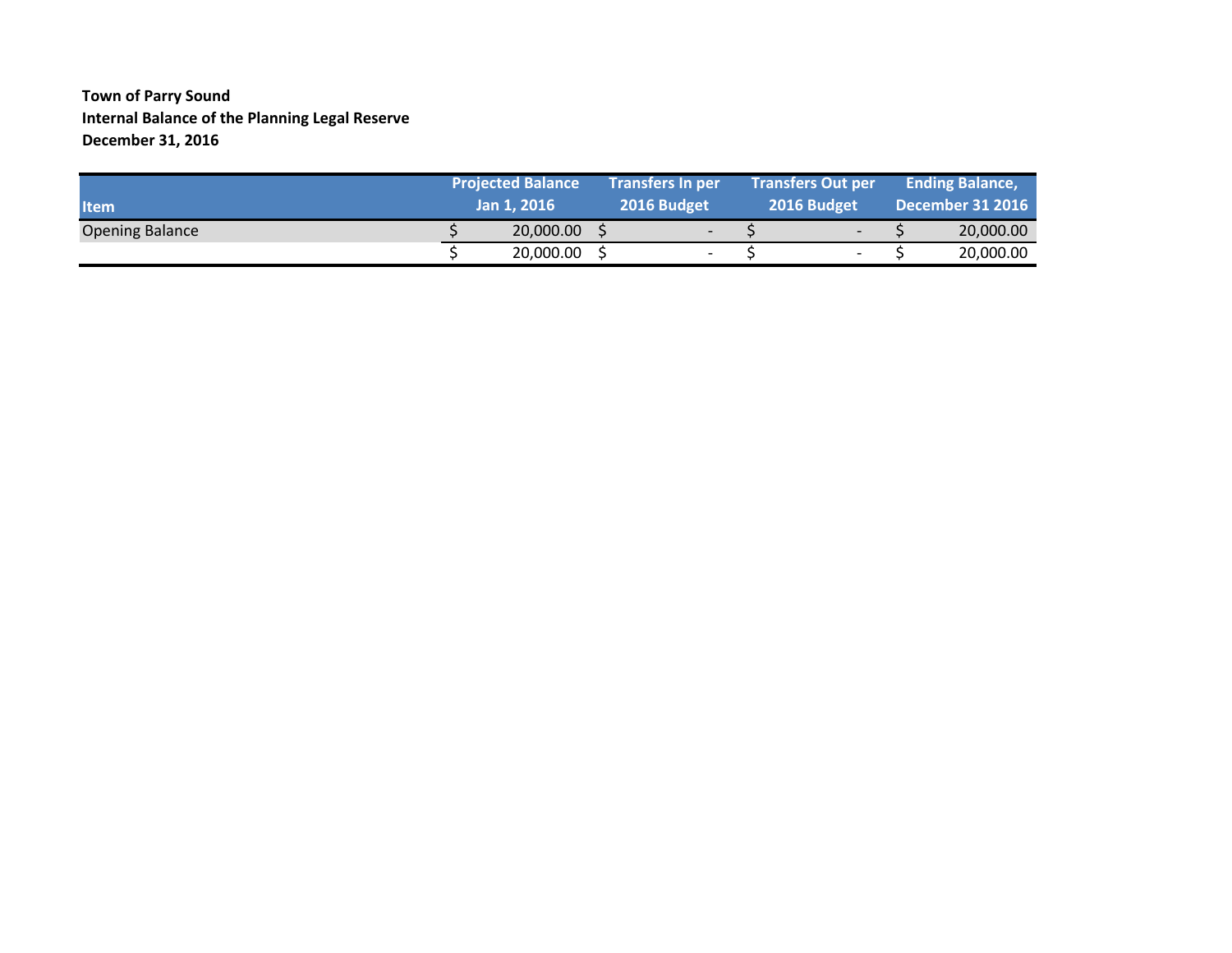### **Town of Parry Sound Internal Balance of the Police Cost Stabilization Reserve December 31, 2016**

| <b>Item</b>            | <b>Projected Balance</b><br>Jan 1, 2016 |  | <b>Transfers In per</b><br>2016 Budget | <b>Transfers Out per</b><br>2016 Budget | <b>Ending Balance,</b><br><b>December 31 2016</b> |           |  |
|------------------------|-----------------------------------------|--|----------------------------------------|-----------------------------------------|---------------------------------------------------|-----------|--|
| <b>Opening Balance</b> | 71.258.00                               |  |                                        |                                         |                                                   | 71,258.00 |  |
|                        | 71,258.00                               |  | $\overline{\phantom{0}}$               | $\overline{\phantom{0}}$                |                                                   | 71,258.00 |  |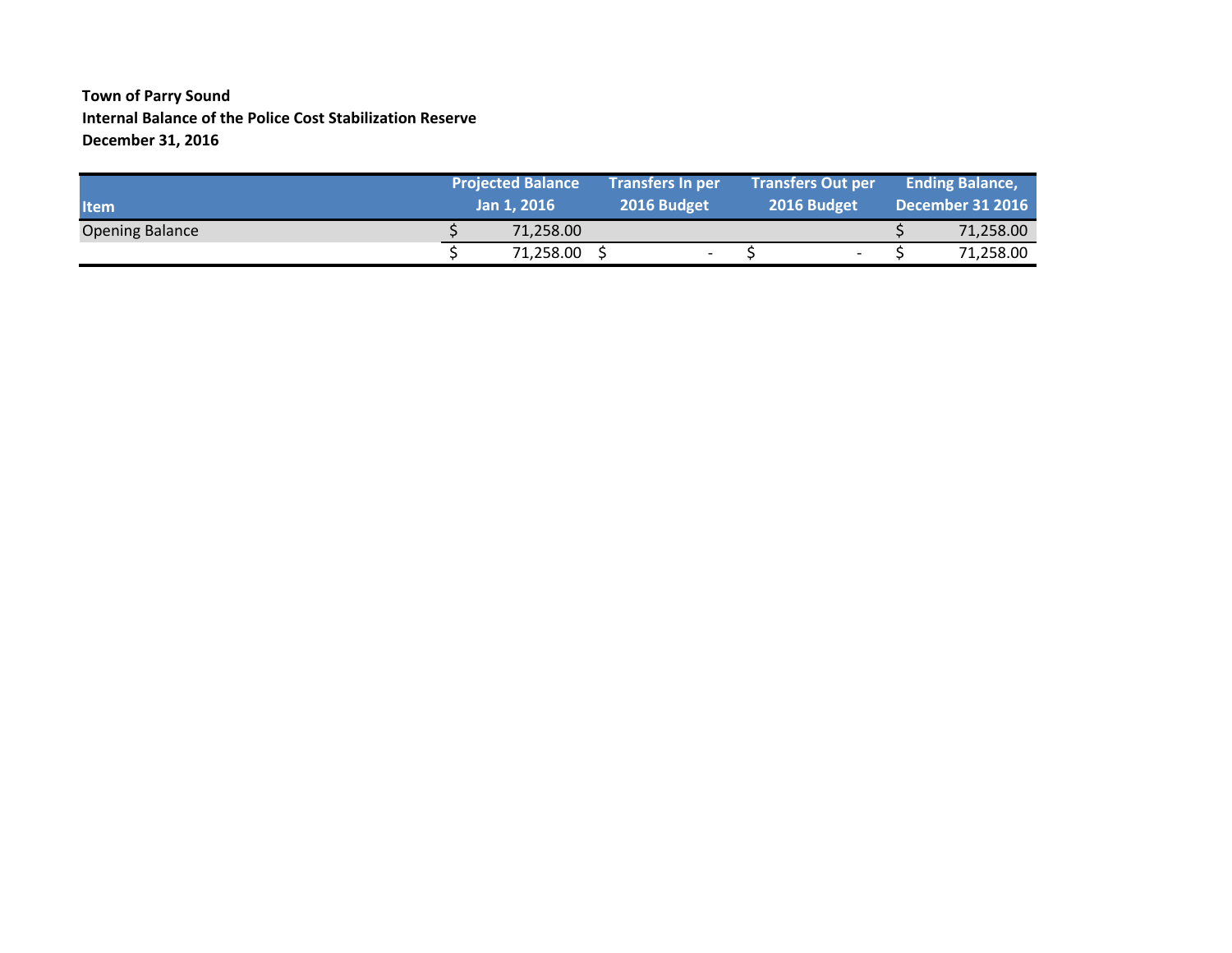### **Town of Parry Sound Internal Balance of the PS Power Promissory Note Reserve December 31, 2016**

| <b>Item</b>            | <b>Projected Balance</b><br>Jan 1, 2016 | <b>Transfers In per</b><br>2016 Budget |  | <b>Transfers Out per</b><br>2016 Budget |  | <b>Ending Balance,</b><br><b>December 31 2016</b> |
|------------------------|-----------------------------------------|----------------------------------------|--|-----------------------------------------|--|---------------------------------------------------|
| <b>Promissory Note</b> | 72,435.92                               | $\overline{\phantom{0}}$               |  | $\overline{\phantom{0}}$                |  | 72,435.92                                         |
|                        | 72.435.92                               | $\overline{\phantom{a}}$               |  | $\overline{\phantom{a}}$                |  | 72,435.92                                         |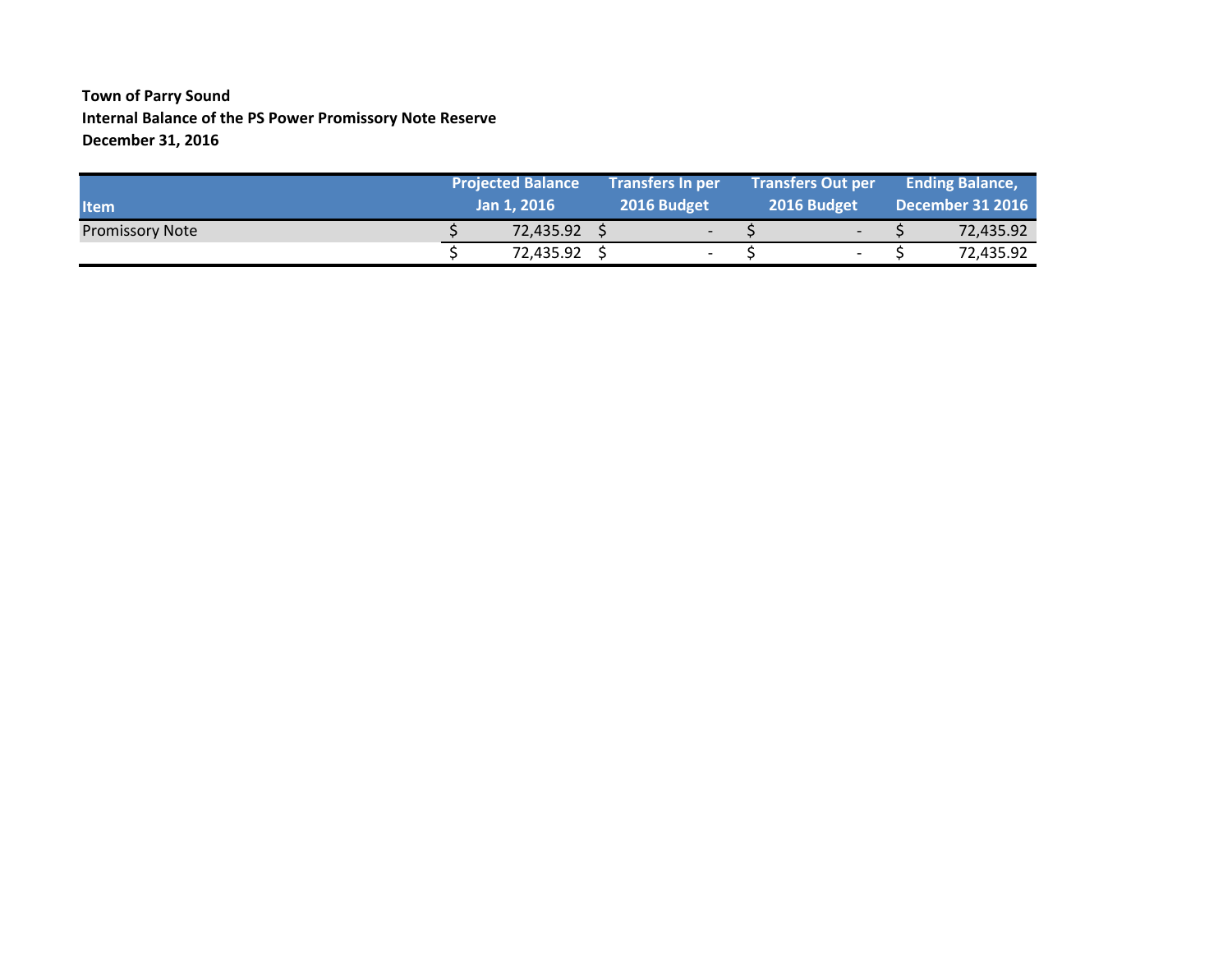#### **Town of Parry Sound Internal Balance of the Salt Management Reserve December 31, 2016**

| <b>Iltem</b>           | <b>Projected Balance</b><br>Jan 1, 2016 |  | <b>Transfers In per</b><br>2016 Budget |  | <b>Transfers Out per</b><br>2016 Budget |  | <b>Ending Balance,</b><br><b>December 31 2016</b> |
|------------------------|-----------------------------------------|--|----------------------------------------|--|-----------------------------------------|--|---------------------------------------------------|
| <b>Opening Balance</b> | 18,000.00                               |  | $\overline{\phantom{0}}$               |  | $\overline{\phantom{0}}$                |  | 18,000.00                                         |
|                        | 18,000.00                               |  | $\overline{\phantom{0}}$               |  | $\overline{\phantom{a}}$                |  | 18,000.00                                         |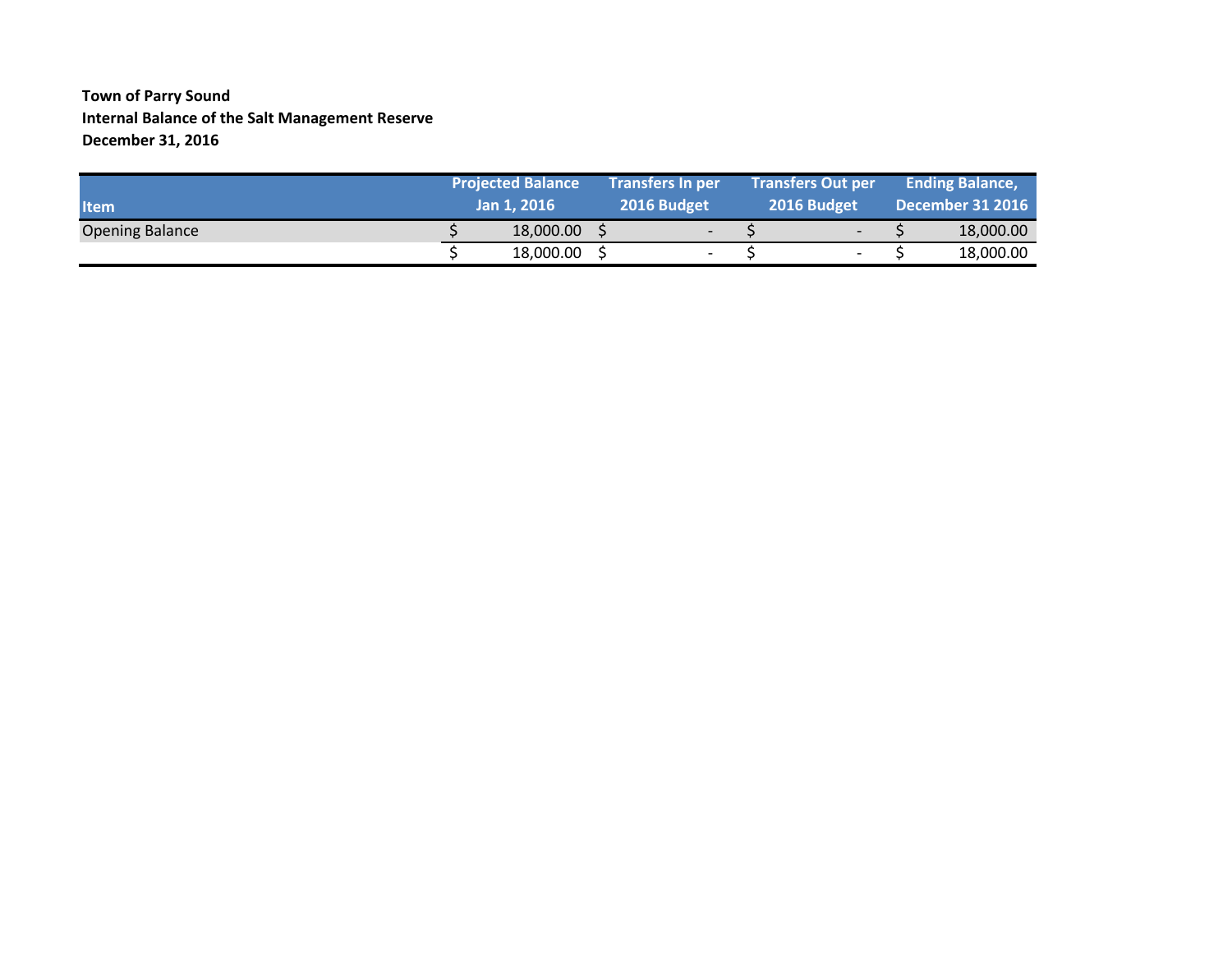#### **Town of Parry Sound Internal Balance of the Stockey Centre Reserve December 31, 2016**

|                        | <b>Projected Balance</b> |             | <b>Transfers In per</b>  | <b>Transfers Out per</b> | <b>Ending Balance,</b>  |
|------------------------|--------------------------|-------------|--------------------------|--------------------------|-------------------------|
| <b>Item</b>            |                          | Jan 1, 2016 | 2016 Budget              | 2016 Budget              | <b>December 31 2016</b> |
| <b>Opening Balance</b> |                          | 38,295      |                          | $(33,500)$ \$            | 4,795                   |
| Phase II Roof Repair   |                          | 50,000      | $\overline{\phantom{0}}$ |                          | 50,000                  |
|                        |                          | 88,295      | $\overline{\phantom{0}}$ | $(33,500)$ \$            | 54,795                  |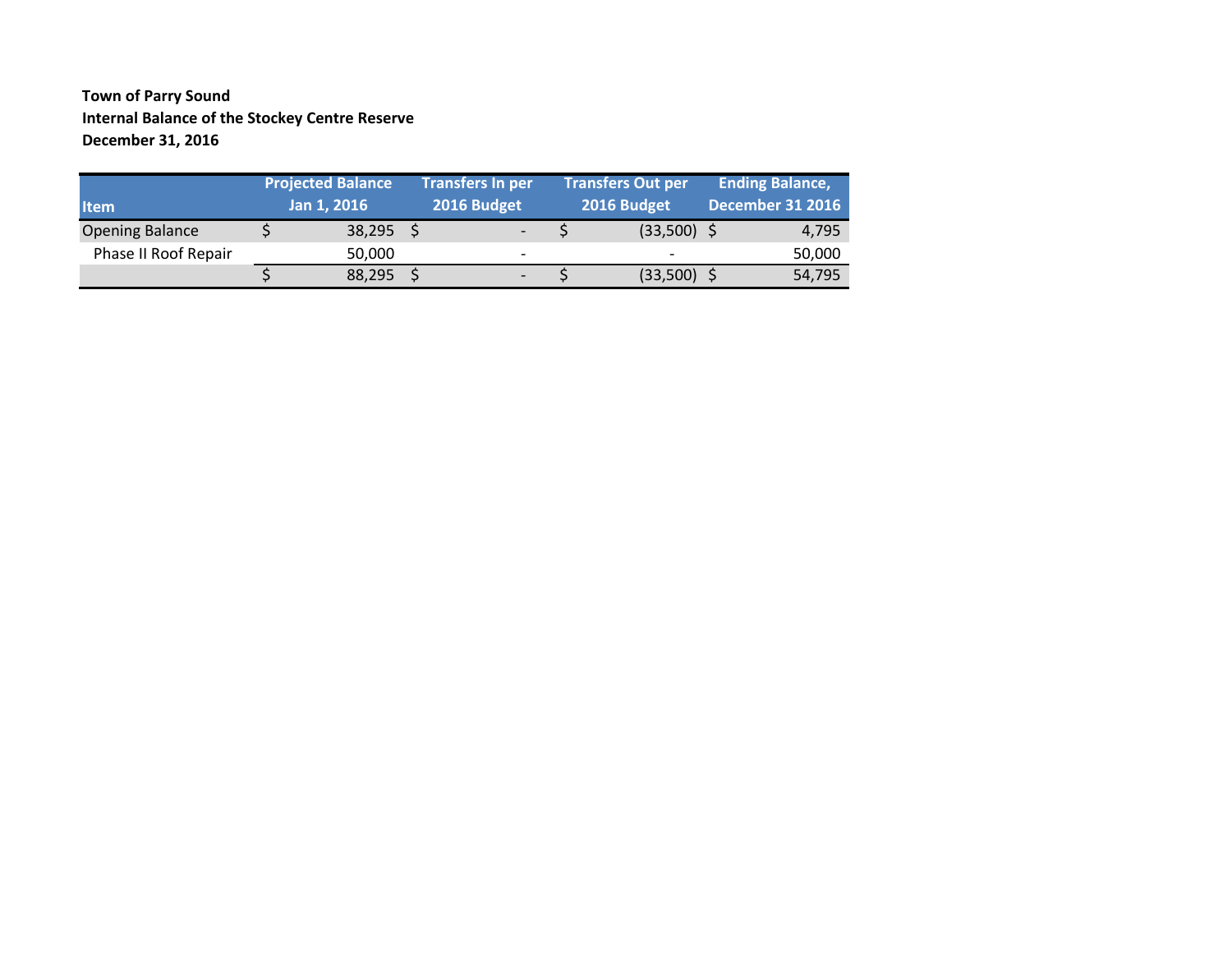### **Town of Parry Sound Internal Balance of the Tax Rate Stabilization Reserve December 31, 2016**

|                                  | <b>Projected Balance</b> | <b>Transfers In per</b> |                          | <b>Transfers Out per</b> |  | <b>Ending Balance,</b>  |
|----------------------------------|--------------------------|-------------------------|--------------------------|--------------------------|--|-------------------------|
| <b>Item</b>                      | Jan 1, 2016              | 2016 Budget             |                          | 2016 Budget              |  | <b>December 31 2016</b> |
| Tax Rate Stabilization - General | 449,530.34               |                         |                          |                          |  | 449,530.34              |
| Good Ideas                       | 1,460.96                 |                         |                          |                          |  | 1,460.96                |
| <b>VIA Rail</b>                  | 1,000.00                 |                         |                          |                          |  | 1,000.00                |
| Risk Watch Program               | 2,070.78                 |                         |                          |                          |  | 2,070.78                |
| <b>Building Department</b>       | 28,517.00                |                         |                          |                          |  | 28,517.00               |
|                                  | 482,579.08 \$            |                         | $\overline{\phantom{a}}$ | $\overline{\phantom{a}}$ |  | 482,579.08              |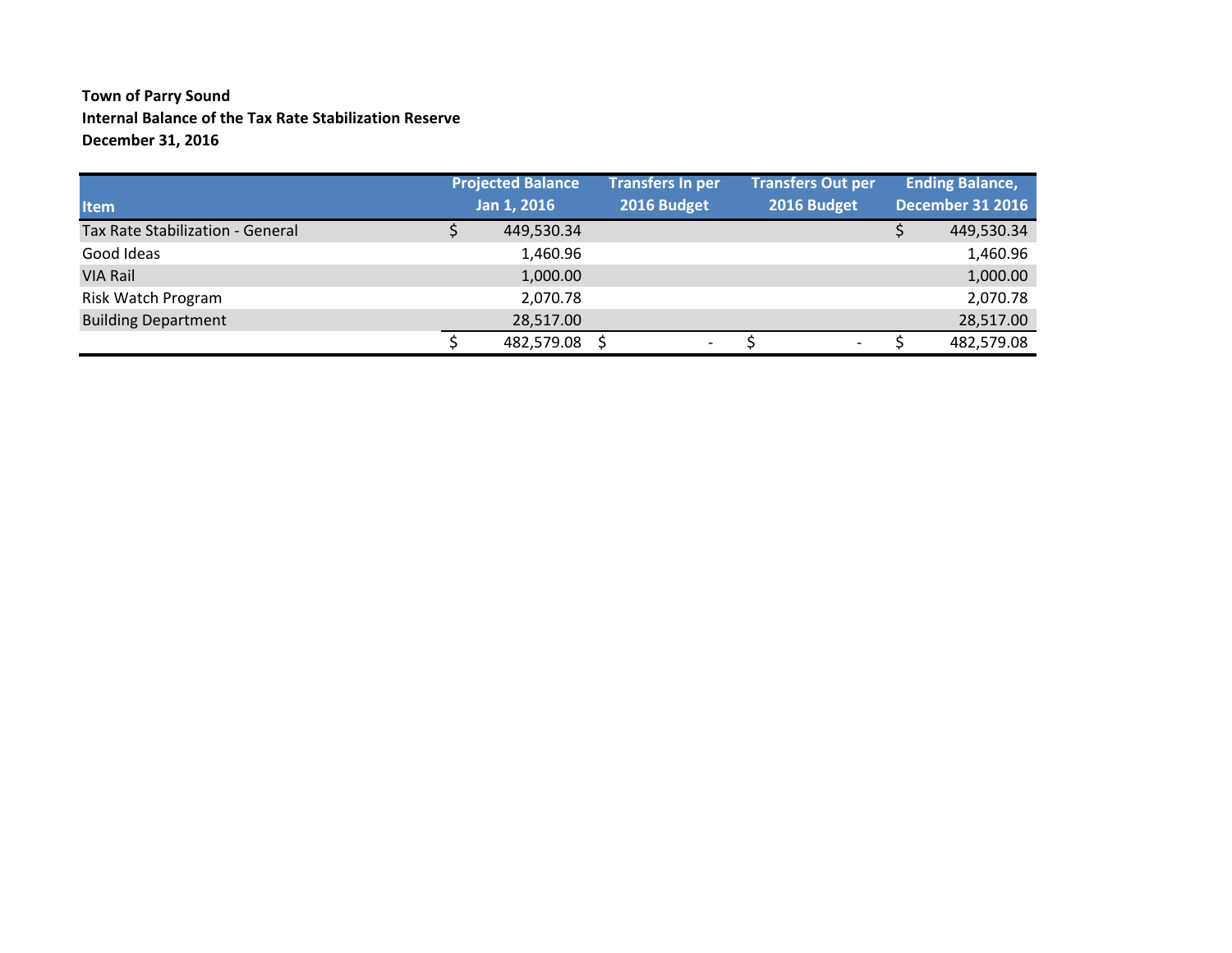# **Town of Parry Sound Internal Balance of the Waste and Landfill Decommissioning Management Reserve December 31, 2016**

| <b>Item</b>                     | <b>Projected Balance</b><br>Jan 1, 2016 | <b>Transfers In per</b><br>2016 Budget | <b>Transfers Out per</b><br>2016 Budget | <b>Ending Balance,</b><br><b>December 31 2016</b> |            |  |
|---------------------------------|-----------------------------------------|----------------------------------------|-----------------------------------------|---------------------------------------------------|------------|--|
| <b>Waste Management General</b> | 8,491.10                                |                                        |                                         |                                                   | 8,491.10   |  |
| Dump Closure                    | 213,068.50                              |                                        |                                         |                                                   | 213,068.50 |  |
| Decommisioning                  | 7,646.90                                |                                        |                                         |                                                   | 7,646.90   |  |
| Compost Program                 | 29,500.00                               |                                        |                                         |                                                   | 29,500.00  |  |
|                                 | 258,706.50                              | $\overline{\phantom{a}}$               | $\overline{\phantom{0}}$                |                                                   | 258,706.50 |  |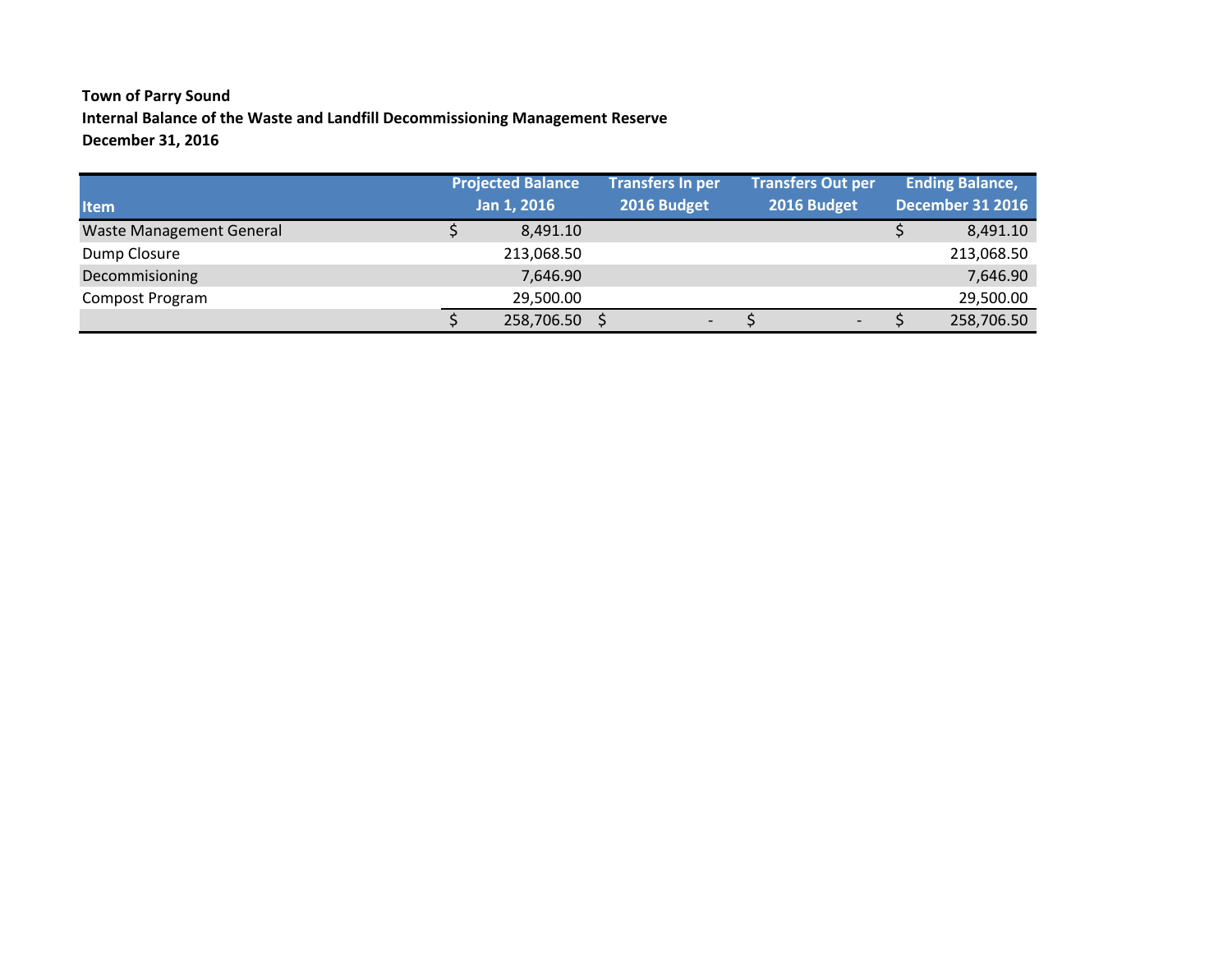### **Town of Parry Sound Internal Balance of the Wastewater Stabilization Reserve December 31, 2016**

|                        | <b>Projected Balance</b> |             | <b>Transfers In per</b> |  | <b>Transfers Out per</b> | <b>Ending Balance,</b> |                  |
|------------------------|--------------------------|-------------|-------------------------|--|--------------------------|------------------------|------------------|
| <b>Items</b>           |                          | Jan 1, 2016 | 2016 Budget             |  | 2016 Budget              |                        | December 31 2016 |
| <b>Opening Balance</b> |                          | 1.662.697   | 982.261                 |  | (813.500)                |                        | 1,831,458        |
|                        |                          | 1,662,697   | 982,261                 |  | (813,500)                |                        | 1,831,458        |

| <b>Transfers Out</b>   |              |
|------------------------|--------------|
| Capital Items Budgeted | (405,000.00) |
| 2015 carry overs       | (408,500.00) |
|                        | (813,500.00) |

#### Transfers In

Surplus (net of amortization and debt repayment)

|  | 982,261.00 |
|--|------------|
|  | 982,261.00 |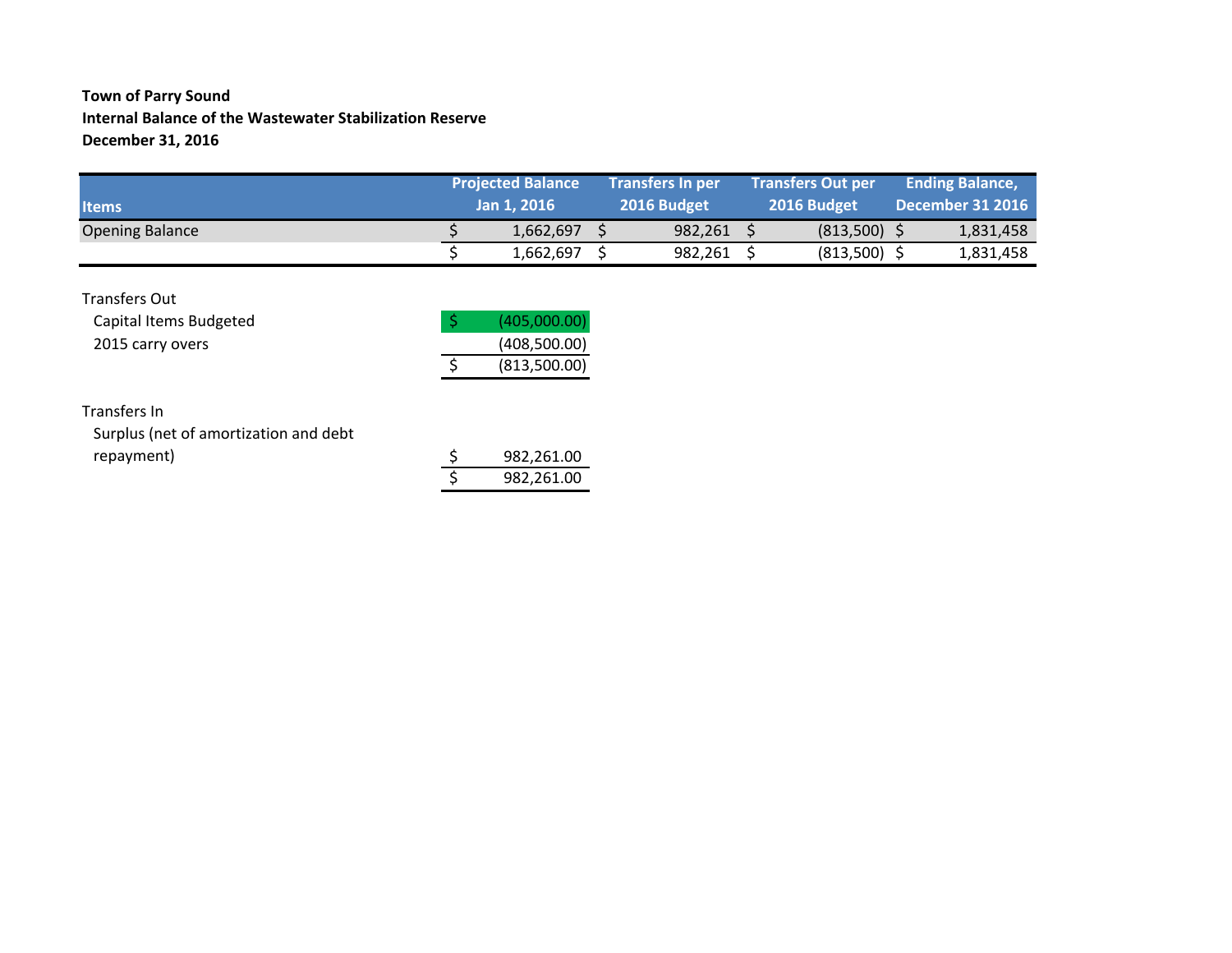### **Town of Parry Sound Internal Balance of the Water Stabilization Reserve December 31, 2016**

| <b>Item</b>            | <b>Projected Balance</b><br><b>Jan 1. 2016 .</b> |  | <b>Transfers In per</b><br>2016 Budget |  | <b>Transfers Out per</b><br>2016 Budget |  | <b>Ending Balance,</b><br>December 31 2016 |  |
|------------------------|--------------------------------------------------|--|----------------------------------------|--|-----------------------------------------|--|--------------------------------------------|--|
| <b>Opening Balance</b> | 3,334,331 \$                                     |  | 485.371                                |  | (387,500)                               |  | 3,432,202                                  |  |
|                        | 3,334,331                                        |  | 485,371                                |  | (387, 500)                              |  | 3,432,202                                  |  |

| Transfers In              |   |               |
|---------------------------|---|---------------|
| <b>Water Tower Rental</b> | Ś | 6,387.77      |
| Surplus                   |   | 478,983.00    |
|                           |   | 485,370.77    |
| <b>Transfers Out</b>      |   |               |
| Capital Items Budgeted    |   | (260,000.00)  |
| 2015 Carry overs          |   | (127,500.00)  |
|                           |   | (387, 500.00) |
|                           |   |               |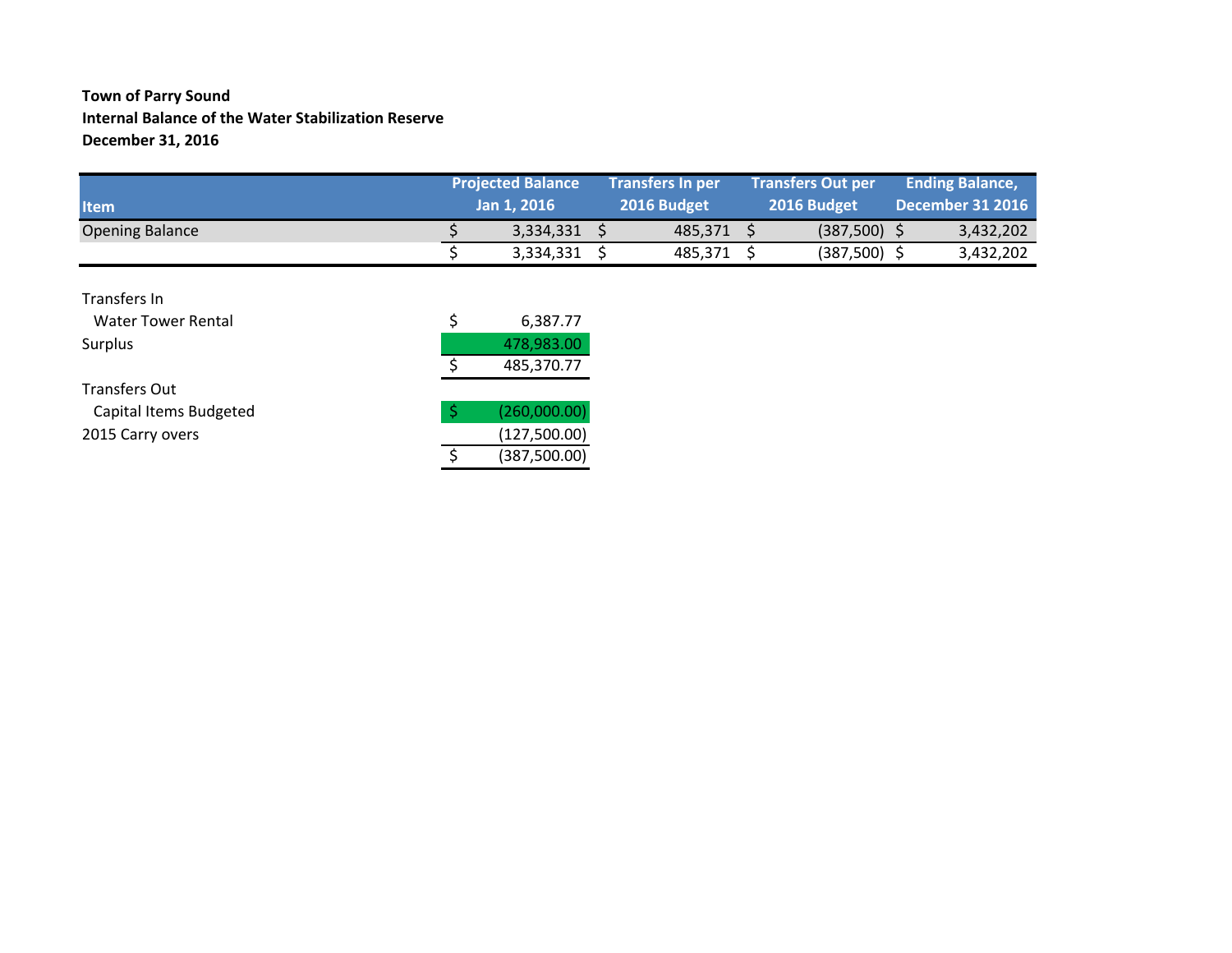#### **Town of Parry Sound Internal Balance of the Winter Control Reserve December 31, 2016**

|                        | <b>Projected Balance</b> |  | <b>Transfers In per</b>  |  | <b>Transfers Out per</b> |  | <b>Ending Balance,</b>  |  |
|------------------------|--------------------------|--|--------------------------|--|--------------------------|--|-------------------------|--|
| <b>Item</b>            | Jan 1, 2016              |  | 2016 Budget              |  | 2016 Budget              |  | <b>December 31 2016</b> |  |
| <b>Opening Balance</b> | 67,636.87                |  | $\overline{\phantom{0}}$ |  |                          |  | 67,636.87               |  |
|                        | 67,636.87                |  | $\overline{\phantom{a}}$ |  | $\overline{\phantom{a}}$ |  | 67,636.87               |  |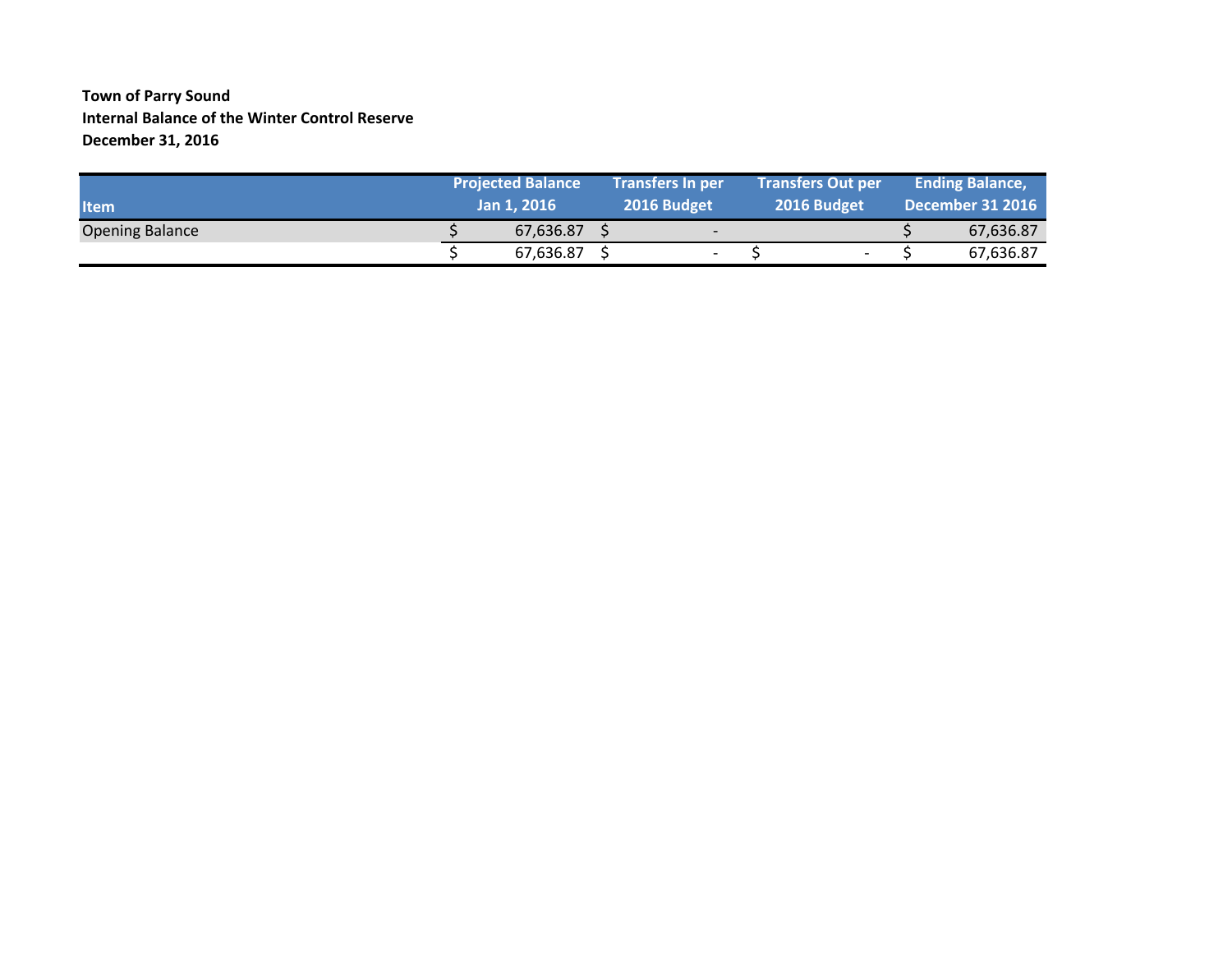### **Town of Parry Sound Internal Balance of the WSIB Reserve December 31, 2016**

| <b>Item</b>            | <b>Projected Balance</b><br><b>Transfers In per</b><br>2016 Budget<br>Jan 1, 2016 |           |  | <b>Transfers Out per</b><br>2016 Budget |  |                          | <b>Ending Balance,</b><br>December 31 2016 |           |
|------------------------|-----------------------------------------------------------------------------------|-----------|--|-----------------------------------------|--|--------------------------|--------------------------------------------|-----------|
| <b>Opening Balance</b> |                                                                                   | 50,608.12 |  | $\overline{\phantom{0}}$                |  | $\overline{\phantom{0}}$ |                                            | 50,608.12 |
|                        |                                                                                   | 50,608.12 |  | $\overline{\phantom{0}}$                |  |                          |                                            | 50,608.12 |